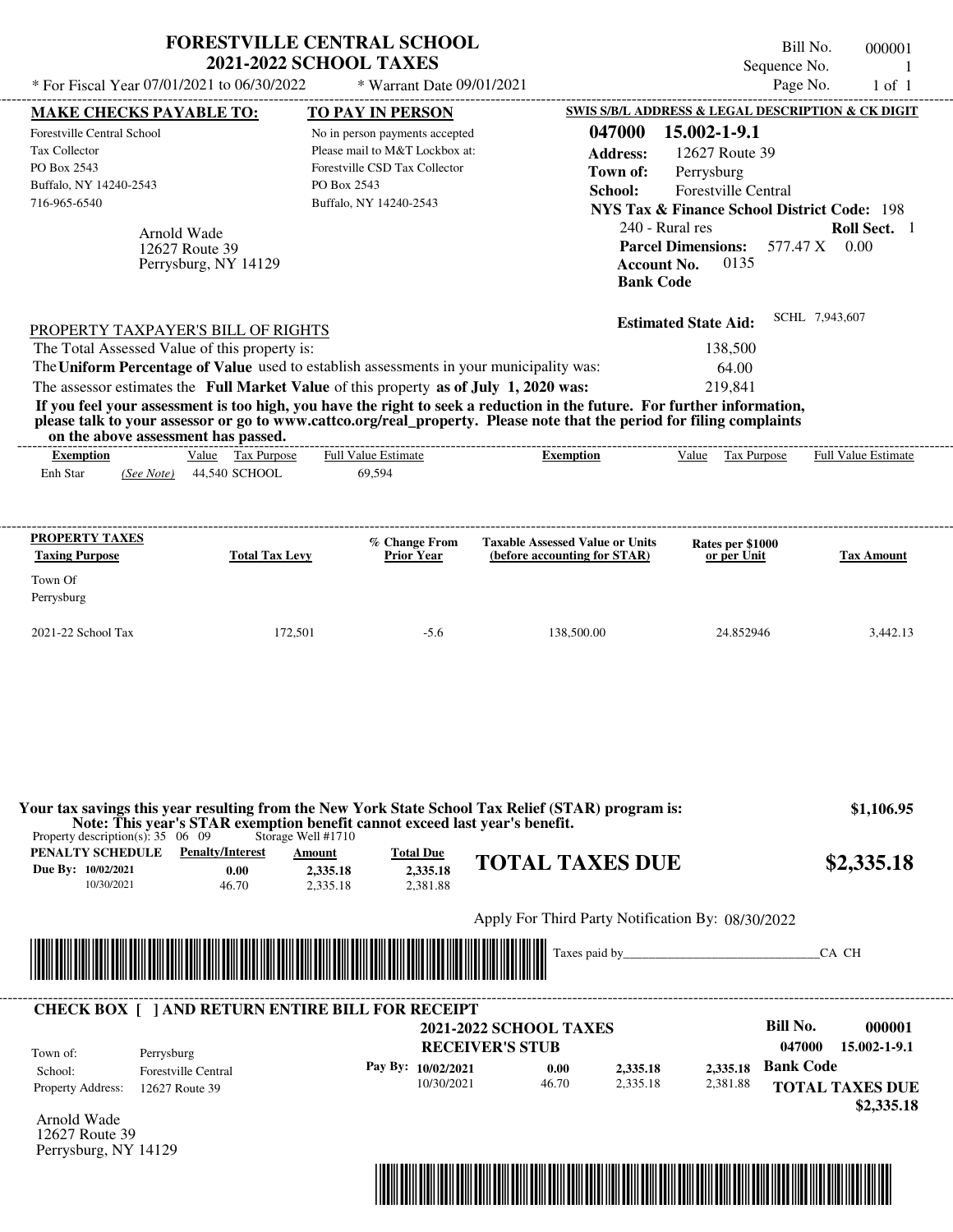|                                                                                                                                                                                                                                                                                         | <b>FORESTVILLE CENTRAL SCHOOL</b><br><b>2021-2022 SCHOOL TAXES</b>     |                                                                                                                             |                                                                                            | Sequence No.                                                                                                                                                                                                    | Bill No.<br>000002<br>2        |
|-----------------------------------------------------------------------------------------------------------------------------------------------------------------------------------------------------------------------------------------------------------------------------------------|------------------------------------------------------------------------|-----------------------------------------------------------------------------------------------------------------------------|--------------------------------------------------------------------------------------------|-----------------------------------------------------------------------------------------------------------------------------------------------------------------------------------------------------------------|--------------------------------|
| * For Fiscal Year 07/01/2021 to 06/30/2022                                                                                                                                                                                                                                              |                                                                        | * Warrant Date 09/01/2021                                                                                                   |                                                                                            | Page No.                                                                                                                                                                                                        | $1$ of $1$                     |
| <b>MAKE CHECKS PAYABLE TO:</b>                                                                                                                                                                                                                                                          |                                                                        | TO PAY IN PERSON                                                                                                            |                                                                                            | SWIS S/B/L ADDRESS & LEGAL DESCRIPTION & CK DIGIT                                                                                                                                                               |                                |
| Forestville Central School<br>Tax Collector<br>PO Box 2543<br>Buffalo, NY 14240-2543<br>716-965-6540<br><b>Bennett Michael</b><br><b>Bennett Kathy</b><br>225 Gray Rd                                                                                                                   | PO Box 2543<br>Vanceboro, NC 28586-8181                                | No in person payments accepted<br>Please mail to M&T Lockbox at:<br>Forestville CSD Tax Collector<br>Buffalo, NY 14240-2543 | 047000<br><b>Address:</b><br>Town of:<br>School:<br><b>Account No.</b><br><b>Bank Code</b> | 7.004-1-23.1<br>12573 Pudding Lane Rd<br>Perrysburg<br><b>Forestville Central</b><br><b>NYS Tax &amp; Finance School District Code: 198</b><br>$314$ - Rural vac $\leq 10$<br><b>Parcel Dimensions:</b><br>0032 | Roll Sect. 1<br>63.00 X 391.00 |
| PROPERTY TAXPAYER'S BILL OF RIGHTS                                                                                                                                                                                                                                                      |                                                                        |                                                                                                                             |                                                                                            | <b>Estimated State Aid:</b>                                                                                                                                                                                     | SCHL 7,943,607                 |
| The Total Assessed Value of this property is:                                                                                                                                                                                                                                           |                                                                        |                                                                                                                             |                                                                                            | 900                                                                                                                                                                                                             |                                |
| The Uniform Percentage of Value used to establish assessments in your municipality was:                                                                                                                                                                                                 |                                                                        |                                                                                                                             |                                                                                            | 64.00                                                                                                                                                                                                           |                                |
| The assessor estimates the Full Market Value of this property as of July 1, 2020 was:                                                                                                                                                                                                   |                                                                        |                                                                                                                             |                                                                                            | 1,429                                                                                                                                                                                                           |                                |
| If you feel your assessment is too high, you have the right to seek a reduction in the future. For further information,<br>please talk to your assessor or go to www.cattco.org/real_property. Please note that the period for filing complaints<br>on the above assessment has passed. |                                                                        |                                                                                                                             |                                                                                            |                                                                                                                                                                                                                 |                                |
| <b>Exemption</b>                                                                                                                                                                                                                                                                        | Value Tax Purpose                                                      | Full Value Estimate                                                                                                         | <b>Exemption</b>                                                                           | Value Tax Purpose                                                                                                                                                                                               | <b>Full Value Estimate</b>     |
| <b>PROPERTY TAXES</b><br><b>Taxing Purpose</b><br>Town Of<br>Perrysburg                                                                                                                                                                                                                 | <b>Total Tax Levy</b>                                                  | % Change From<br><b>Prior Year</b>                                                                                          | <b>Taxable Assessed Value or Units</b>                                                     | Rates per \$1000<br>or per Unit                                                                                                                                                                                 | <b>Tax Amount</b>              |
| 2021-22 School Tax                                                                                                                                                                                                                                                                      | 172,501                                                                | $-5.6$                                                                                                                      | 900.00                                                                                     | 24.852946                                                                                                                                                                                                       | 22.37                          |
| Property description(s): $37 \quad 06 \quad 09$<br>PENALTY SCHEDULE<br><b>Penalty/Interest</b><br>Due By: 10/02/2021<br>10/30/2021                                                                                                                                                      | 11/09-split house, 3.2 acr<br>Amount<br>0.00<br>22.37<br>22.37<br>0.45 | <b>Total Due</b><br>22.37<br>22.82                                                                                          | <b>TOTAL TAXES DUE</b>                                                                     |                                                                                                                                                                                                                 | \$22.37                        |
|                                                                                                                                                                                                                                                                                         |                                                                        |                                                                                                                             | Apply For Third Party Notification By: 08/30/2022                                          |                                                                                                                                                                                                                 |                                |
| <u>THE REAL PROPERTY AND RELEASED FOR A 40 MILLION CONTROL BETWEEN A 40 MILLION CONTROL BETWEEN A 40 MILLION CONT</u>                                                                                                                                                                   |                                                                        |                                                                                                                             | Taxes paid by_                                                                             |                                                                                                                                                                                                                 | CA CH                          |
|                                                                                                                                                                                                                                                                                         |                                                                        |                                                                                                                             |                                                                                            |                                                                                                                                                                                                                 |                                |
|                                                                                                                                                                                                                                                                                         |                                                                        |                                                                                                                             |                                                                                            |                                                                                                                                                                                                                 |                                |

|                                                                 | <b>CHECK BOX [ ] AND RETURN ENTIRE BILL FOR RECEIPT</b> | <b>RECEIVER'S STUB</b> | <b>2021-2022 SCHOOL TAXES</b> |       |       | Bill No.<br>000002<br>7.004-1-23.1<br>047000 |
|-----------------------------------------------------------------|---------------------------------------------------------|------------------------|-------------------------------|-------|-------|----------------------------------------------|
| Town of:<br>Perrysburg<br><b>Forestville Central</b><br>School: |                                                         | Pay By: 10/02/2021     | 0.00                          | 22.37 |       | 22.37 Bank Code                              |
| <b>Property Address:</b>                                        | 12573 Pudding Lane Rd                                   | 10/30/2021             | 0.45                          | 22.37 | 22.82 | <b>TOTAL TAXES DUE</b><br>\$22.37            |

Bennett Michael Bennett Kathy 225 Gray Rd Vanceboro, NC 28586-8181

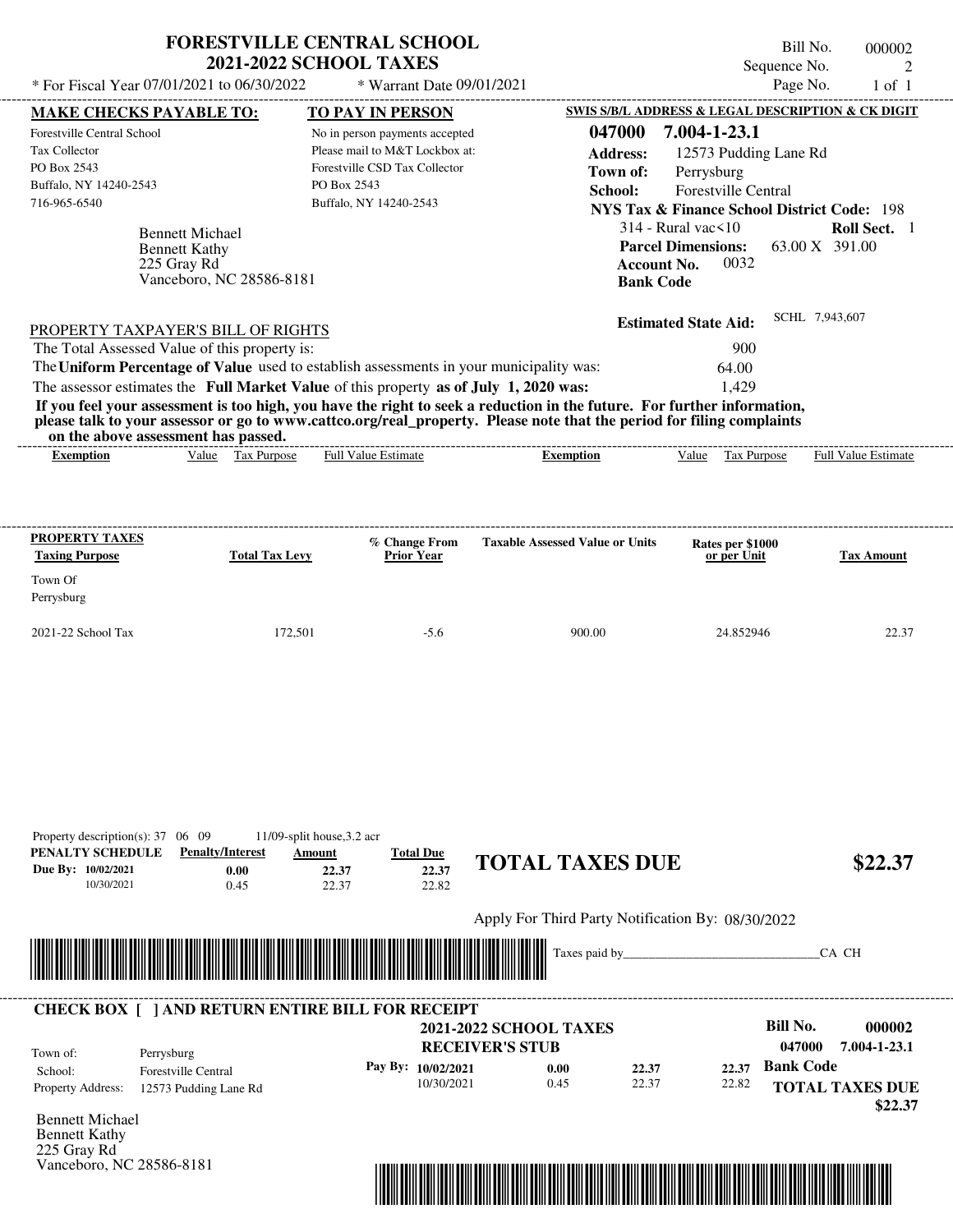Apply For Third Party Notification By: 08/30/2022



| Town of:                 | Perrysburg          | <b>RECEIVER'S STUB</b> | <b>2021-2022 SCHOOL TAXES</b> |        |        | Bill No.<br>047000 | 000003<br>7.004-1-17.3             |
|--------------------------|---------------------|------------------------|-------------------------------|--------|--------|--------------------|------------------------------------|
| School:                  | Forestville Central | Pay By: $10/02/2021$   | 0.00                          | 703.34 | 703.34 | <b>Bank Code</b>   |                                    |
| <b>Property Address:</b> | Route 39            | 10/30/2021             | 14.07                         | 703.34 | 717.41 |                    | <b>TOTAL TAXES DUE</b><br>\$703.34 |



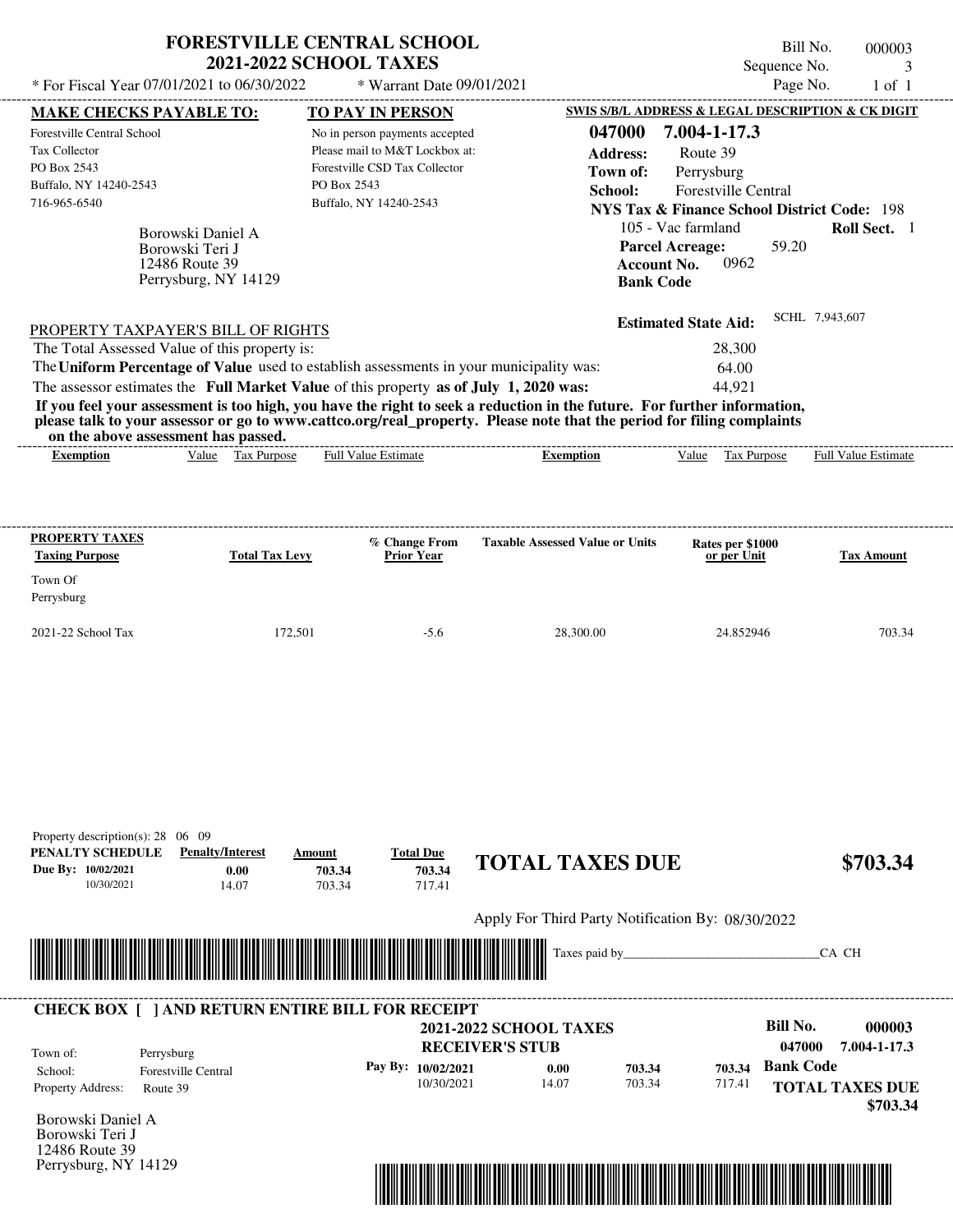|                                                                                                                                                                                                                                                                                                                | <b>2021-2022 SCHOOL TAXES</b>                                                         | <b>FORESTVILLE CENTRAL SCHOOL</b>                                                                                                                                     |                                                                                                                                                                                                                                                  | Bill No.<br>Sequence No.                                                                                                                                                                                                 | 000004<br>$\overline{4}$   |
|----------------------------------------------------------------------------------------------------------------------------------------------------------------------------------------------------------------------------------------------------------------------------------------------------------------|---------------------------------------------------------------------------------------|-----------------------------------------------------------------------------------------------------------------------------------------------------------------------|--------------------------------------------------------------------------------------------------------------------------------------------------------------------------------------------------------------------------------------------------|--------------------------------------------------------------------------------------------------------------------------------------------------------------------------------------------------------------------------|----------------------------|
| * For Fiscal Year 07/01/2021 to 06/30/2022                                                                                                                                                                                                                                                                     |                                                                                       | * Warrant Date 09/01/2021                                                                                                                                             |                                                                                                                                                                                                                                                  | Page No.                                                                                                                                                                                                                 | $1$ of $1$                 |
| <b>MAKE CHECKS PAYABLE TO:</b><br><b>Forestville Central School</b><br><b>Tax Collector</b><br>PO Box 2543<br>Buffalo, NY 14240-2543<br>716-965-6540<br>Borowski Teri J<br>12486 Route 39                                                                                                                      | Perrysburg, NY 14129                                                                  | <b>TO PAY IN PERSON</b><br>No in person payments accepted<br>Please mail to M&T Lockbox at:<br>Forestville CSD Tax Collector<br>PO Box 2543<br>Buffalo, NY 14240-2543 | 047000<br><b>Address:</b><br>Town of:<br>School:<br><b>Parcel Acreage:</b><br><b>Account No.</b><br><b>Bank Code</b>                                                                                                                             | SWIS S/B/L ADDRESS & LEGAL DESCRIPTION & CK DIGIT<br>7.004-1-17.2<br>12486 Route 39<br>Perrysburg<br>Forestville Central<br><b>NYS Tax &amp; Finance School District Code: 198</b><br>210 - 1 Family Res<br>1.90<br>0880 | Roll Sect. 1               |
| PROPERTY TAXPAYER'S BILL OF RIGHTS<br>The Total Assessed Value of this property is:<br>The Uniform Percentage of Value used to establish assessments in your municipality was:<br>The assessor estimates the Full Market Value of this property as of July 1, 2020 was:<br>on the above assessment has passed. |                                                                                       |                                                                                                                                                                       | If you feel your assessment is too high, you have the right to seek a reduction in the future. For further information,<br>please talk to your assessor or go to www.cattco.org/real property. Please note that the period for filing complaints | <b>Estimated State Aid:</b><br>37,400<br>64.00<br>59,365                                                                                                                                                                 | SCHL 7,943,607             |
| <b>Exemption</b><br>Enh Star<br>(See Note)                                                                                                                                                                                                                                                                     | Value Tax Purpose<br>37,400 SCHOOL                                                    | ------------------------<br><b>Full Value Estimate</b><br>58,438                                                                                                      | <b>Exemption</b>                                                                                                                                                                                                                                 | Value Tax Purpose                                                                                                                                                                                                        | <b>Full Value Estimate</b> |
| <b>PROPERTY TAXES</b><br><b>Taxing Purpose</b><br>Town Of                                                                                                                                                                                                                                                      | <b>Total Tax Levy</b>                                                                 | % Change From<br><b>Prior Year</b>                                                                                                                                    | <b>Taxable Assessed Value or Units</b><br>(before accounting for STAR)                                                                                                                                                                           | Rates per \$1000<br>or per Unit                                                                                                                                                                                          | <b>Tax Amount</b>          |
| Perrysburg<br>2021-22 School Tax                                                                                                                                                                                                                                                                               | 172,501                                                                               | $-5.6$                                                                                                                                                                | 37,400.00                                                                                                                                                                                                                                        | 24.852946                                                                                                                                                                                                                | 929.50                     |
|                                                                                                                                                                                                                                                                                                                |                                                                                       |                                                                                                                                                                       |                                                                                                                                                                                                                                                  |                                                                                                                                                                                                                          |                            |
|                                                                                                                                                                                                                                                                                                                | Note: This year's STAR exemption benefit cannot exceed last year's benefit.<br>Amount | <b>Total Due</b>                                                                                                                                                      | Your tax savings this year resulting from the New York State School Tax Relief (STAR) program is:<br><b>TOTAL TAXES DUE</b>                                                                                                                      |                                                                                                                                                                                                                          | \$929.50<br>\$0.00         |
| Property description(s): $28 \quad 06 \quad 09$<br><b>PENALTY SCHEDULE</b> Penalty/Interest<br>Due By:                                                                                                                                                                                                         |                                                                                       |                                                                                                                                                                       | Apply For Third Party Notification By: 08/30/2022                                                                                                                                                                                                |                                                                                                                                                                                                                          |                            |
|                                                                                                                                                                                                                                                                                                                |                                                                                       |                                                                                                                                                                       |                                                                                                                                                                                                                                                  |                                                                                                                                                                                                                          | CA CH                      |

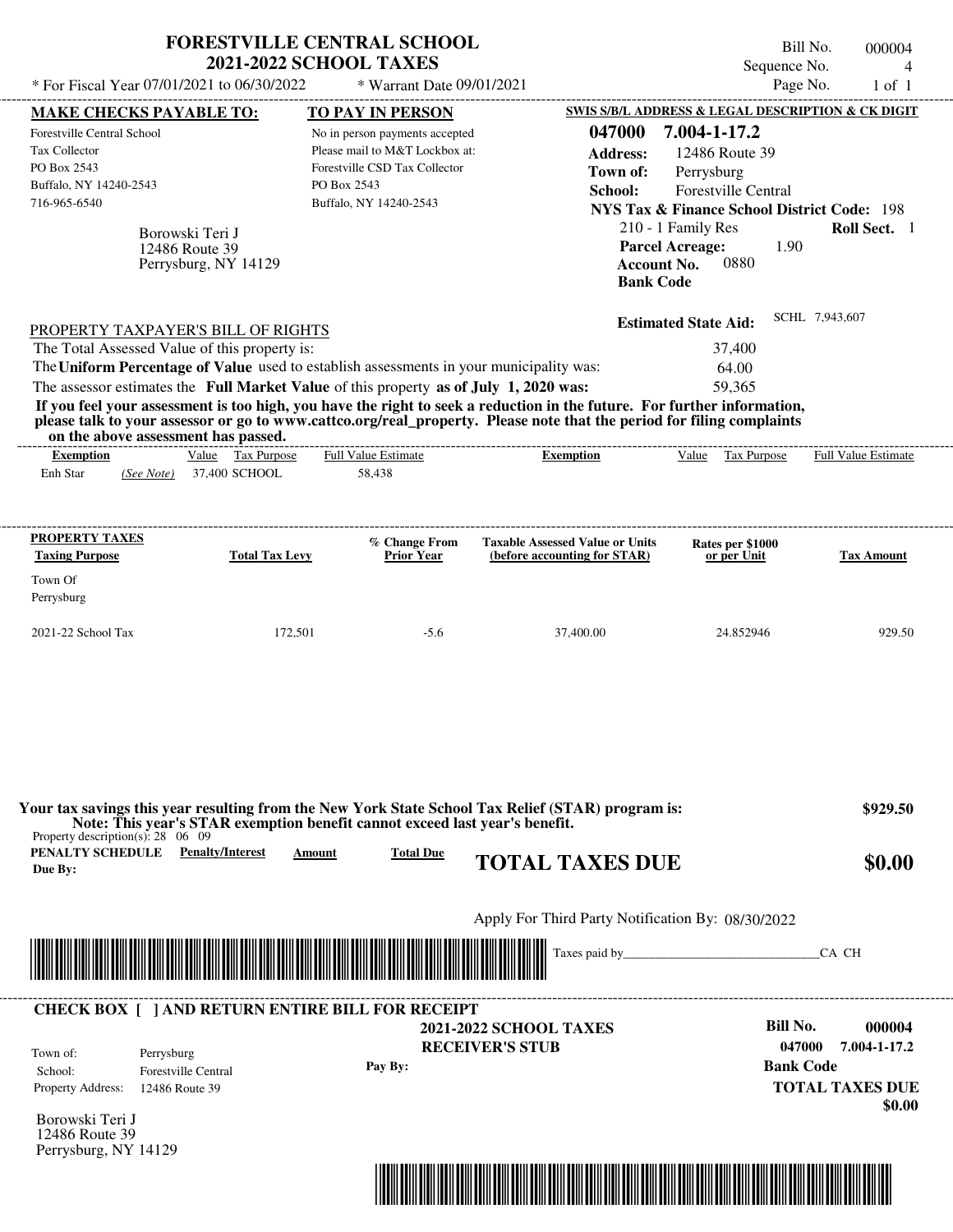| <b>FORESTVILLE CENTRAL SCHOOL</b> |  |
|-----------------------------------|--|
| <b>2021-2022 SCHOOL TAXES</b>     |  |

Bill No. 000006 Sequence No. 5<br>Page No. 1 of 1  $*$  For Fiscal Year 07/01/2021 to 06/30/2022  $*$  Warrant Date 09/01/2021 Page No. 1 of 1

|                                                                                                                                                                                                                                                 | <b>MAKE CHECKS PAYABLE TO:</b>                                   | <b>TO PAY IN PERSON</b>                                                                                                                                                          |                                                                                                                                                                                                                                                  | SWIS S/B/L ADDRESS & LEGAL DESCRIPTION & CK DIGIT                                    |                                                   |
|-------------------------------------------------------------------------------------------------------------------------------------------------------------------------------------------------------------------------------------------------|------------------------------------------------------------------|----------------------------------------------------------------------------------------------------------------------------------------------------------------------------------|--------------------------------------------------------------------------------------------------------------------------------------------------------------------------------------------------------------------------------------------------|--------------------------------------------------------------------------------------|---------------------------------------------------|
| Forestville Central School<br>Tax Collector<br>PO Box 2543                                                                                                                                                                                      |                                                                  | No in person payments accepted<br>Please mail to M&T Lockbox at:<br>Forestville CSD Tax Collector                                                                                | 047000<br><b>Address:</b><br>Town of:                                                                                                                                                                                                            | 15.002-1-11.1<br>10400 Edwards Corners Rd<br>Perrysburg                              |                                                   |
| Buffalo, NY 14240-2543<br>716-965-6540                                                                                                                                                                                                          |                                                                  | PO Box 2543<br>Buffalo, NY 14240-2543                                                                                                                                            | School:                                                                                                                                                                                                                                          | <b>Forestville Central</b><br><b>NYS Tax &amp; Finance School District Code: 198</b> |                                                   |
| <b>Bova Stacey</b>                                                                                                                                                                                                                              | Bova Timothy<br>10400 Edwards Corners Rd<br>Perrysburg, NY 14129 |                                                                                                                                                                                  | <b>Account No.</b><br><b>Bank Code</b>                                                                                                                                                                                                           | 270 - Mfg housing<br><b>Parcel Acreage:</b><br>3.25<br>0128                          | Roll Sect. 1                                      |
| PROPERTY TAXPAYER'S BILL OF RIGHTS                                                                                                                                                                                                              |                                                                  |                                                                                                                                                                                  |                                                                                                                                                                                                                                                  | <b>Estimated State Aid:</b>                                                          | SCHL 7,943,607                                    |
| The Total Assessed Value of this property is:                                                                                                                                                                                                   |                                                                  |                                                                                                                                                                                  |                                                                                                                                                                                                                                                  | 37,800                                                                               |                                                   |
| on the above assessment has passed.                                                                                                                                                                                                             |                                                                  | The Uniform Percentage of Value used to establish assessments in your municipality was:<br>The assessor estimates the Full Market Value of this property as of July 1, 2020 was: | If you feel your assessment is too high, you have the right to seek a reduction in the future. For further information,<br>please talk to your assessor or go to www.cattco.org/real property. Please note that the period for filing complaints | 64.00<br>60,000                                                                      |                                                   |
| <b>Exemption</b><br>Bas Star                                                                                                                                                                                                                    | Value Tax Purpose<br>(See Note) 18,900 SCHOOL                    | <b>Full Value Estimate</b><br>29,531                                                                                                                                             | <b>Exemption</b>                                                                                                                                                                                                                                 | Value Tax Purpose Full Value Estimate                                                |                                                   |
| PROPERTY TAXES<br><b>Taxing Purpose</b>                                                                                                                                                                                                         | <b>Total Tax Levy</b>                                            | % Change From<br><b>Prior Year</b>                                                                                                                                               | <b>Taxable Assessed Value or Units</b><br>(before accounting for STAR)                                                                                                                                                                           | Rates per \$1000<br>or per Unit                                                      | <b>Tax Amount</b>                                 |
| Town Of<br>Perrysburg                                                                                                                                                                                                                           |                                                                  |                                                                                                                                                                                  |                                                                                                                                                                                                                                                  |                                                                                      |                                                   |
|                                                                                                                                                                                                                                                 |                                                                  |                                                                                                                                                                                  |                                                                                                                                                                                                                                                  |                                                                                      |                                                   |
|                                                                                                                                                                                                                                                 | 172,501                                                          | $-5.6$                                                                                                                                                                           | 37,800.00                                                                                                                                                                                                                                        | 24.852946                                                                            | 939.44                                            |
| 10/30/2021                                                                                                                                                                                                                                      | <b>Penalty/Interest</b><br>0.00<br>9.39                          | Note: This year's STAR exemption benefit cannot exceed last year's benefit.<br><b>Total Due</b><br>Amount<br>469.72<br>469.72<br>469.72<br>479.11                                | Your tax savings this year resulting from the New York State School Tax Relief (STAR) program is:<br><b>TOTAL TAXES DUE</b>                                                                                                                      |                                                                                      |                                                   |
|                                                                                                                                                                                                                                                 |                                                                  |                                                                                                                                                                                  | Apply For Third Party Notification By: 08/30/2022                                                                                                                                                                                                |                                                                                      | \$469.72<br>\$469.72                              |
|                                                                                                                                                                                                                                                 |                                                                  |                                                                                                                                                                                  |                                                                                                                                                                                                                                                  |                                                                                      | CA CH                                             |
|                                                                                                                                                                                                                                                 |                                                                  | <b>CHECK BOX [ ] AND RETURN ENTIRE BILL FOR RECEIPT</b>                                                                                                                          | <b>2021-2022 SCHOOL TAXES</b>                                                                                                                                                                                                                    | <b>Bill No.</b>                                                                      |                                                   |
| 2021-22 School Tax<br>Property description(s): $27 \quad 06 \quad 09$<br>PENALTY SCHEDULE<br>Due By: 10/02/2021<br><u> 1989 - Johann Stoff, Amerikaansk politiker (* 1958)</u><br>Town of:<br>Perrysburg<br>School:<br><b>Property Address:</b> | <b>Forestville Central</b><br>10400 Edwards Corners Rd           | Pay By: 10/02/2021<br>10/30/2021                                                                                                                                                 | <b>RECEIVER'S STUB</b><br>0.00<br>469.72<br>9.39<br>469.72                                                                                                                                                                                       | 047000<br><b>Bank Code</b><br>469.72<br>479.11                                       | 000006<br>15.002-1-11.1<br><b>TOTAL TAXES DUE</b> |
| <b>Bova Timothy</b><br><b>Bova Stacey</b><br>10400 Edwards Corners Rd<br>Perrysburg, NY 14129                                                                                                                                                   |                                                                  |                                                                                                                                                                                  |                                                                                                                                                                                                                                                  |                                                                                      | \$469.72                                          |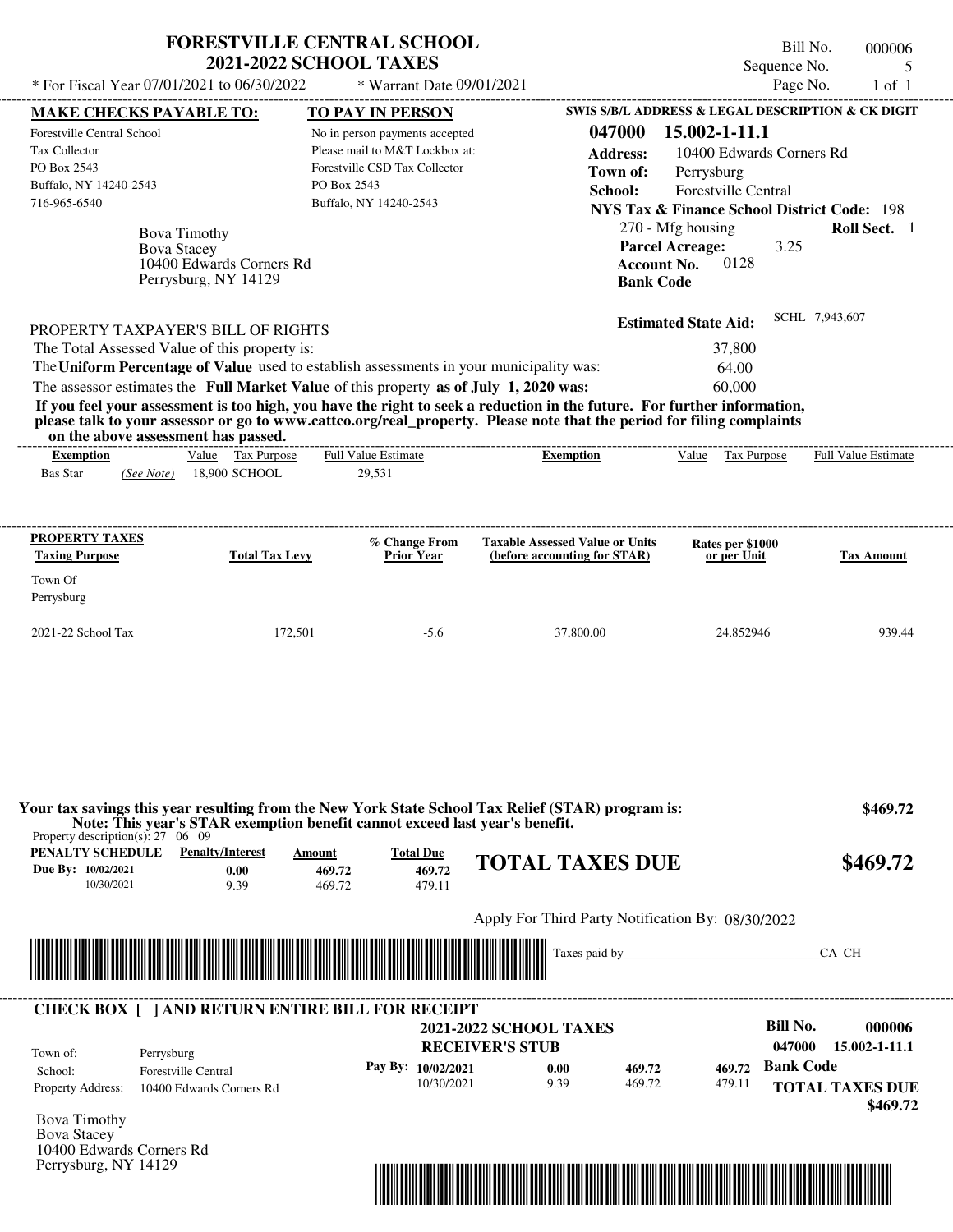| * For Fiscal Year 07/01/2021 to 06/30/2022                                                                                      | <b>2021-2022 SCHOOL TAXES</b>                   | <b>FORESTVILLE CENTRAL SCHOOL</b><br>* Warrant Date 09/01/2021                                                          |                                                                                                                                                                                                                                                                      | Sequence No.<br>Page No.                                                           | Bill No.<br>000007<br>6<br>$1$ of $1$ |
|---------------------------------------------------------------------------------------------------------------------------------|-------------------------------------------------|-------------------------------------------------------------------------------------------------------------------------|----------------------------------------------------------------------------------------------------------------------------------------------------------------------------------------------------------------------------------------------------------------------|------------------------------------------------------------------------------------|---------------------------------------|
|                                                                                                                                 |                                                 |                                                                                                                         |                                                                                                                                                                                                                                                                      | SWIS S/B/L ADDRESS & LEGAL DESCRIPTION & CK DIGIT                                  |                                       |
| <b>MAKE CHECKS PAYABLE TO:</b><br><b>Forestville Central School</b><br><b>Tax Collector</b>                                     |                                                 | <b>TO PAY IN PERSON</b><br>No in person payments accepted<br>Please mail to M&T Lockbox at:                             | 047000<br><b>Address:</b>                                                                                                                                                                                                                                            | 15.002-1-14.2<br>12457 Route 39                                                    |                                       |
| PO Box 2543                                                                                                                     |                                                 | Forestville CSD Tax Collector                                                                                           | Town of:                                                                                                                                                                                                                                                             | Perrysburg                                                                         |                                       |
| Buffalo, NY 14240-2543                                                                                                          |                                                 | PO Box 2543                                                                                                             | School:                                                                                                                                                                                                                                                              | Forestville Central                                                                |                                       |
| 716-965-6540                                                                                                                    |                                                 | Buffalo, NY 14240-2543                                                                                                  |                                                                                                                                                                                                                                                                      | <b>NYS Tax &amp; Finance School District Code: 198</b>                             |                                       |
| Butcher Ricky D<br>Butcher Martha M<br>12457 Route 39                                                                           | Perrysburg, NY 14129                            |                                                                                                                         | <b>Bank Code</b>                                                                                                                                                                                                                                                     | 210 - 1 Family Res<br><b>Parcel Acreage:</b><br>1.85<br>1012<br><b>Account No.</b> | Roll Sect. 1                          |
| PROPERTY TAXPAYER'S BILL OF RIGHTS                                                                                              |                                                 |                                                                                                                         |                                                                                                                                                                                                                                                                      | <b>Estimated State Aid:</b>                                                        | SCHL 7,943,607                        |
| The Total Assessed Value of this property is:                                                                                   |                                                 |                                                                                                                         |                                                                                                                                                                                                                                                                      | 72,100                                                                             |                                       |
| The Uniform Percentage of Value used to establish assessments in your municipality was:                                         |                                                 |                                                                                                                         |                                                                                                                                                                                                                                                                      | 64.00                                                                              |                                       |
| The assessor estimates the Full Market Value of this property as of July 1, 2020 was:                                           |                                                 |                                                                                                                         |                                                                                                                                                                                                                                                                      | 114,444                                                                            |                                       |
| on the above assessment has passed.<br><b>Exemption</b><br><b>Bas Star</b><br>(See Note)                                        | Value Tax Purpose<br>18,900 SCHOOL              | ------------------------<br><b>Full Value Estimate</b><br>29,531                                                        | If you feel your assessment is too high, you have the right to seek a reduction in the future. For further information,<br>please talk to your assessor or go to www.cattco.org/real_property. Please note that the period for filing complaints<br><b>Exemption</b> | Value Tax Purpose                                                                  | <b>Full Value Estimate</b>            |
| <b>PROPERTY TAXES</b><br><b>Taxing Purpose</b><br>Town Of<br>Perrysburg                                                         | <b>Total Tax Levy</b>                           | % Change From<br><b>Prior Year</b>                                                                                      | <b>Taxable Assessed Value or Units</b><br>(before accounting for STAR)                                                                                                                                                                                               | Rates per \$1000<br>or per Unit                                                    | <b>Tax Amount</b>                     |
| 2021-22 School Tax                                                                                                              | 172,501                                         | $-5.6$                                                                                                                  | 72,100.00                                                                                                                                                                                                                                                            | 24.852946                                                                          | 1,791.90                              |
| Property description(s): $27 \quad 06 \quad 09$<br><b>PENALTY SCHEDULE</b> Penalty/Interest<br>Due By: 10/02/2021<br>10/30/2021 | Amount<br>0.00<br>1.322.18<br>26.44<br>1,322.18 | Note: This year's STAR exemption benefit cannot exceed last year's benefit.<br><b>Total Due</b><br>1.322.18<br>1,348.62 | Your tax savings this year resulting from the New York State School Tax Relief (STAR) program is:<br><b>TOTAL TAXES DUE</b>                                                                                                                                          |                                                                                    | \$469.72<br>\$1,322.18                |
|                                                                                                                                 |                                                 |                                                                                                                         | Apply For Third Party Notification By: 08/30/2022                                                                                                                                                                                                                    |                                                                                    |                                       |
|                                                                                                                                 |                                                 |                                                                                                                         |                                                                                                                                                                                                                                                                      |                                                                                    | CA CH                                 |
| <b>CHECK BOX [ ] AND RETURN ENTIRE BILL FOR RECEIPT</b>                                                                         |                                                 |                                                                                                                         | <b>2021-2022 SCHOOL TAXES</b>                                                                                                                                                                                                                                        | <b>Bill No.</b>                                                                    | 000007                                |
|                                                                                                                                 |                                                 |                                                                                                                         | <b>RECEIVER'S STUB</b>                                                                                                                                                                                                                                               | 047000                                                                             | 15.002-1-14.2                         |
| Town of:<br>Perrysburg<br><b>Forestville Central</b><br>School:<br>Property Address:<br>12457 Route 39                          |                                                 | Pay By: 10/02/2021<br>10/30/2021                                                                                        | 1,322.18<br>0.00<br>1,322.18<br>26.44                                                                                                                                                                                                                                | <b>Bank Code</b><br>1.322.18<br>1,348.62                                           | <b>TOTAL TAXES DUE</b>                |
| <b>Rutcher Ricky D</b>                                                                                                          |                                                 |                                                                                                                         |                                                                                                                                                                                                                                                                      |                                                                                    | \$1,322.18                            |

Butcher Ricky D Butcher Martha M 12457 Route 39 Perrysburg, NY 14129

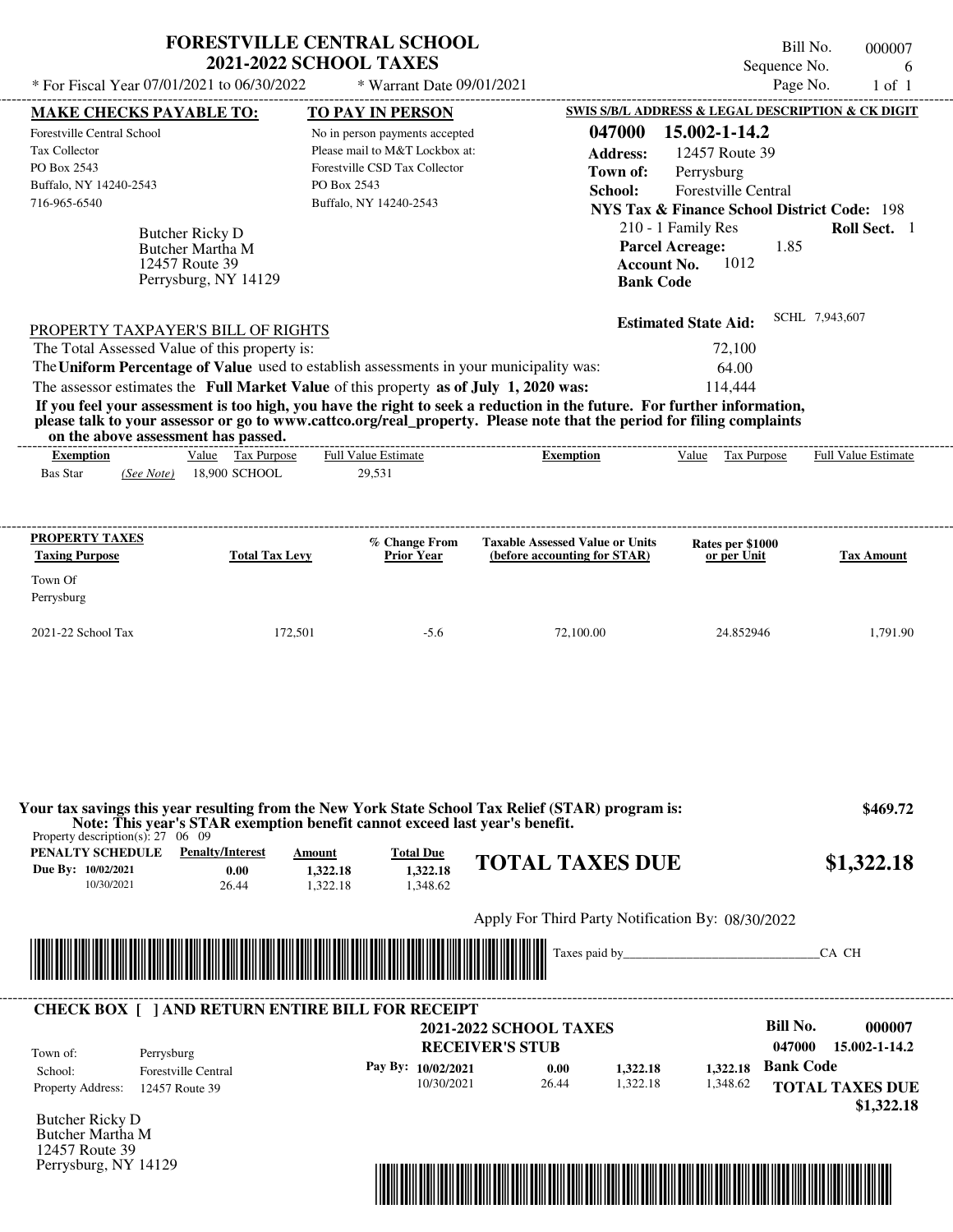|                                                                                                                                                                                                                                                                                                                                                                                                                                                                                                                              | <b>FORESTVILLE CENTRAL SCHOOL</b><br><b>2021-2022 SCHOOL TAXES</b>                                                                         |                                                                                                  |                                                                                                                                                                             | Bill No.<br>000008<br>Sequence No.<br>7                                                          |
|------------------------------------------------------------------------------------------------------------------------------------------------------------------------------------------------------------------------------------------------------------------------------------------------------------------------------------------------------------------------------------------------------------------------------------------------------------------------------------------------------------------------------|--------------------------------------------------------------------------------------------------------------------------------------------|--------------------------------------------------------------------------------------------------|-----------------------------------------------------------------------------------------------------------------------------------------------------------------------------|--------------------------------------------------------------------------------------------------|
| * For Fiscal Year 07/01/2021 to 06/30/2022                                                                                                                                                                                                                                                                                                                                                                                                                                                                                   | * Warrant Date 09/01/2021                                                                                                                  |                                                                                                  |                                                                                                                                                                             | Page No.<br>$1$ of $1$                                                                           |
| <b>MAKE CHECKS PAYABLE TO:</b>                                                                                                                                                                                                                                                                                                                                                                                                                                                                                               | TO PAY IN PERSON                                                                                                                           |                                                                                                  |                                                                                                                                                                             | SWIS S/B/L ADDRESS & LEGAL DESCRIPTION & CK DIGIT                                                |
| Forestville Central School<br><b>Tax Collector</b><br>PO Box 2543<br>Buffalo, NY 14240-2543<br>716-965-6540<br>Czarnota Barbara<br>10338 Edwards Cr Rd<br>Perrysburg, NY 14129                                                                                                                                                                                                                                                                                                                                               | No in person payments accepted<br>Please mail to M&T Lockbox at:<br>Forestville CSD Tax Collector<br>PO Box 2543<br>Buffalo, NY 14240-2543 | 047000<br><b>Address:</b><br>Town of:<br>School:                                                 | 15.002-1-13<br>10338 Edwards Corners Rd<br>Perrysburg<br>Forestville Central<br>240 - Rural res<br><b>Parcel Acreage:</b><br>0758<br><b>Account No.</b><br><b>Bank Code</b> | <b>NYS Tax &amp; Finance School District Code: 198</b><br>Roll Sect. 1<br>65.12                  |
| PROPERTY TAXPAYER'S BILL OF RIGHTS                                                                                                                                                                                                                                                                                                                                                                                                                                                                                           |                                                                                                                                            |                                                                                                  | <b>Estimated State Aid:</b>                                                                                                                                                 | SCHL 7,943,607                                                                                   |
| The Total Assessed Value of this property is:<br>The Uniform Percentage of Value used to establish assessments in your municipality was:<br>The assessor estimates the Full Market Value of this property as of July 1, 2020 was:<br>If you feel your assessment is too high, you have the right to seek a reduction in the future. For further information,<br>please talk to your assessor or go to www.cattco.org/real_property. Please note that the period for filing complaints<br>on the above assessment has passed. |                                                                                                                                            |                                                                                                  | 139,320<br>64.00<br>221,143                                                                                                                                                 |                                                                                                  |
| Value Tax Purpose<br><b>Exemption</b><br>Enh Star<br>44,540 SCHOOL<br>(See Note)                                                                                                                                                                                                                                                                                                                                                                                                                                             | <b>Full Value Estimate</b><br>69,594                                                                                                       | <b>Exemption</b>                                                                                 | Value Tax Purpose                                                                                                                                                           | Full Value Estimate                                                                              |
| <b>PROPERTY TAXES</b>                                                                                                                                                                                                                                                                                                                                                                                                                                                                                                        | % Change From                                                                                                                              | <b>Taxable Assessed Value or Units</b>                                                           | Rates per \$1000                                                                                                                                                            |                                                                                                  |
| <b>Taxing Purpose</b><br><b>Total Tax Levy</b><br>Town Of<br>Perrysburg                                                                                                                                                                                                                                                                                                                                                                                                                                                      | <b>Prior Year</b>                                                                                                                          | (before accounting for STAR)                                                                     | or per Unit                                                                                                                                                                 | <b>Tax Amount</b>                                                                                |
| 2021-22 School Tax                                                                                                                                                                                                                                                                                                                                                                                                                                                                                                           | 172,501<br>$-5.6$                                                                                                                          | 139,320.00                                                                                       | 24.852946                                                                                                                                                                   | 3,462.51                                                                                         |
| Your tax savings this year resulting from the New York State School Tax Relief (STAR) program is:<br>Note: This year's STAR exemption benefit cannot exceed last year's benefit.<br>Property description(s): $27 \quad 06 \quad 09$<br><b>PENALTY SCHEDULE</b> Penalty/Interest<br>Due By: 10/02/2021<br>0.00<br>10/30/2021<br>47.11                                                                                                                                                                                         | <b>Total Due</b><br>Amount<br>2,355.56<br>2,355.56<br>2,355.56<br>2,402.67                                                                 | <b>TOTAL TAXES DUE</b>                                                                           |                                                                                                                                                                             | \$1,106.95<br>\$2,355.56                                                                         |
|                                                                                                                                                                                                                                                                                                                                                                                                                                                                                                                              |                                                                                                                                            | Apply For Third Party Notification By: 08/30/2022                                                |                                                                                                                                                                             |                                                                                                  |
|                                                                                                                                                                                                                                                                                                                                                                                                                                                                                                                              |                                                                                                                                            |                                                                                                  | Taxes paid by                                                                                                                                                               | CA CH                                                                                            |
| <b>CHECK BOX [ ] AND RETURN ENTIRE BILL FOR RECEIPT</b>                                                                                                                                                                                                                                                                                                                                                                                                                                                                      |                                                                                                                                            |                                                                                                  |                                                                                                                                                                             |                                                                                                  |
| Town of:<br>Perrysburg<br><b>Forestville Central</b><br>School:<br>Property Address:<br>10338 Edwards Corners Rd                                                                                                                                                                                                                                                                                                                                                                                                             | Pay By: 10/02/2021<br>10/30/2021                                                                                                           | <b>2021-2022 SCHOOL TAXES</b><br><b>RECEIVER'S STUB</b><br>0.00<br>2,355.56<br>47.11<br>2.355.56 | 2,355.56<br>2,402.67                                                                                                                                                        | <b>Bill No.</b><br>000008<br>047000<br>15.002-1-13<br><b>Bank Code</b><br><b>TOTAL TAXES DUE</b> |
| Czarnota Barbara<br>10338 Edwards Cr Rd                                                                                                                                                                                                                                                                                                                                                                                                                                                                                      |                                                                                                                                            |                                                                                                  |                                                                                                                                                                             | \$2,355.56                                                                                       |

Perrysburg, NY 14129

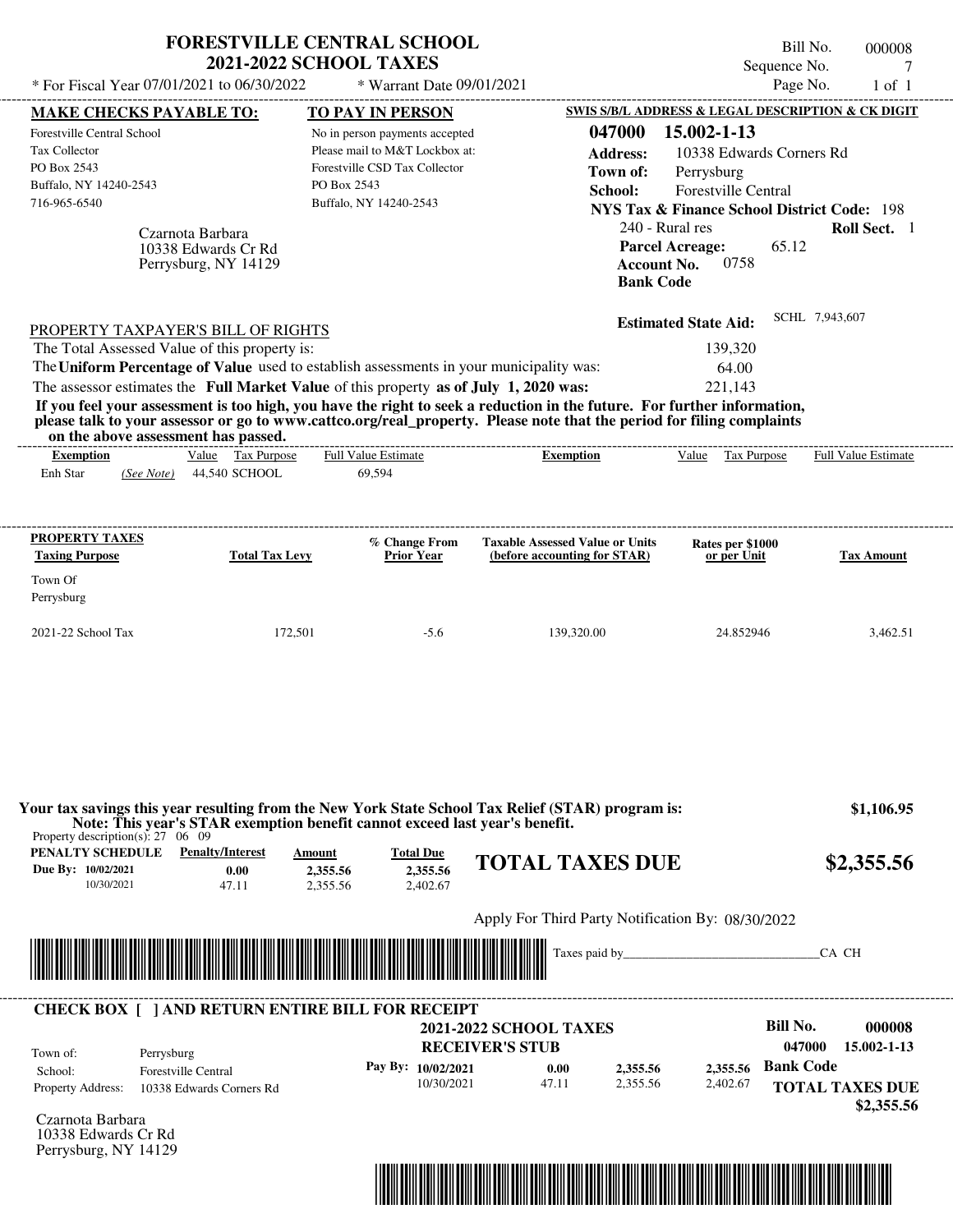| * For Fiscal Year 07/01/2021 to 06/30/2022                                                                                                                                                                                                                                                                     | <b>2021-2022 SCHOOL TAXES</b>                             | <b>FORESTVILLE CENTRAL SCHOOL</b><br>* Warrant Date 09/01/2021                                                                                                        |                                                                                                                                                                                                                                                  | Bill No.<br>Sequence No.<br>Page No.                                                                                                                                                                                                              | 000010<br>9<br>$1$ of $1$                  |
|----------------------------------------------------------------------------------------------------------------------------------------------------------------------------------------------------------------------------------------------------------------------------------------------------------------|-----------------------------------------------------------|-----------------------------------------------------------------------------------------------------------------------------------------------------------------------|--------------------------------------------------------------------------------------------------------------------------------------------------------------------------------------------------------------------------------------------------|---------------------------------------------------------------------------------------------------------------------------------------------------------------------------------------------------------------------------------------------------|--------------------------------------------|
| <b>MAKE CHECKS PAYABLE TO:</b><br><b>Forestville Central School</b><br><b>Tax Collector</b><br>PO Box 2543<br>Buffalo, NY 14240-2543<br>716-965-6540                                                                                                                                                           | DAVIS BONITA L.<br>12694 ROUTE 39<br>PERRYSBURG, NY 14129 | <b>TO PAY IN PERSON</b><br>No in person payments accepted<br>Please mail to M&T Lockbox at:<br>Forestville CSD Tax Collector<br>PO Box 2543<br>Buffalo, NY 14240-2543 | 047000<br><b>Address:</b><br>Town of:<br>School:<br><b>Account No.</b><br><b>Bank Code</b>                                                                                                                                                       | SWIS S/B/L ADDRESS & LEGAL DESCRIPTION & CK DIGIT<br>7.004-1-31.3<br>12694 Route 39<br>Perrysburg<br>Forestville Central<br><b>NYS Tax &amp; Finance School District Code: 198</b><br>270 - Mfg housing<br><b>Parcel Acreage:</b><br>2.85<br>0297 | Roll Sect. 1                               |
| PROPERTY TAXPAYER'S BILL OF RIGHTS<br>The Total Assessed Value of this property is:<br>The Uniform Percentage of Value used to establish assessments in your municipality was:<br>The assessor estimates the Full Market Value of this property as of July 1, 2020 was:<br>on the above assessment has passed. |                                                           | ------------------------                                                                                                                                              | If you feel your assessment is too high, you have the right to seek a reduction in the future. For further information,<br>please talk to your assessor or go to www.cattco.org/real_property. Please note that the period for filing complaints | <b>Estimated State Aid:</b><br>31,000<br>64.00<br>49,206                                                                                                                                                                                          | SCHL 7,943,607                             |
| <b>Exemption</b><br>Enh Star<br>(See Note)                                                                                                                                                                                                                                                                     | Value Tax Purpose<br>31,000 SCHOOL                        | <b>Full Value Estimate</b><br>48,438                                                                                                                                  | <b>Exemption</b>                                                                                                                                                                                                                                 | Value Tax Purpose                                                                                                                                                                                                                                 | <b>Full Value Estimate</b>                 |
| <b>PROPERTY TAXES</b><br><b>Taxing Purpose</b>                                                                                                                                                                                                                                                                 | <b>Total Tax Levy</b>                                     | % Change From<br><b>Prior Year</b>                                                                                                                                    | <b>Taxable Assessed Value or Units</b><br>(before accounting for STAR)                                                                                                                                                                           | Rates per \$1000<br>or per Unit                                                                                                                                                                                                                   | <b>Tax Amount</b>                          |
| Town Of<br>Perrysburg                                                                                                                                                                                                                                                                                          |                                                           |                                                                                                                                                                       |                                                                                                                                                                                                                                                  |                                                                                                                                                                                                                                                   |                                            |
| 2021-22 School Tax                                                                                                                                                                                                                                                                                             | 172,501                                                   | $-5.6$                                                                                                                                                                | 31,000.00                                                                                                                                                                                                                                        | 24.852946                                                                                                                                                                                                                                         | 770.44                                     |
| Property description(s): $36 \quad 06 \quad 09$<br><b>PENALTY SCHEDULE</b> Penalty/Interest<br>Due By:                                                                                                                                                                                                         | Amount                                                    | Note: This year's STAR exemption benefit cannot exceed last year's benefit.<br>Ff 200.00<br><b>Total Due</b>                                                          | Your tax savings this year resulting from the New York State School Tax Relief (STAR) program is:<br><b>TOTAL TAXES DUE</b>                                                                                                                      |                                                                                                                                                                                                                                                   | \$770.44<br>\$0.00                         |
|                                                                                                                                                                                                                                                                                                                |                                                           |                                                                                                                                                                       | Apply For Third Party Notification By: 08/30/2022                                                                                                                                                                                                |                                                                                                                                                                                                                                                   |                                            |
|                                                                                                                                                                                                                                                                                                                |                                                           |                                                                                                                                                                       |                                                                                                                                                                                                                                                  |                                                                                                                                                                                                                                                   | CA CH                                      |
| <b>CHECK BOX [ ] AND RETURN ENTIRE BILL FOR RECEIPT</b><br>Town of:<br>Perrysburg                                                                                                                                                                                                                              |                                                           |                                                                                                                                                                       | <b>2021-2022 SCHOOL TAXES</b><br><b>RECEIVER'S STUB</b>                                                                                                                                                                                          | <b>Bill No.</b><br>047000                                                                                                                                                                                                                         | 000010<br>7.004-1-31.3<br><b>Bank Code</b> |

\*04700000001000000000000000\*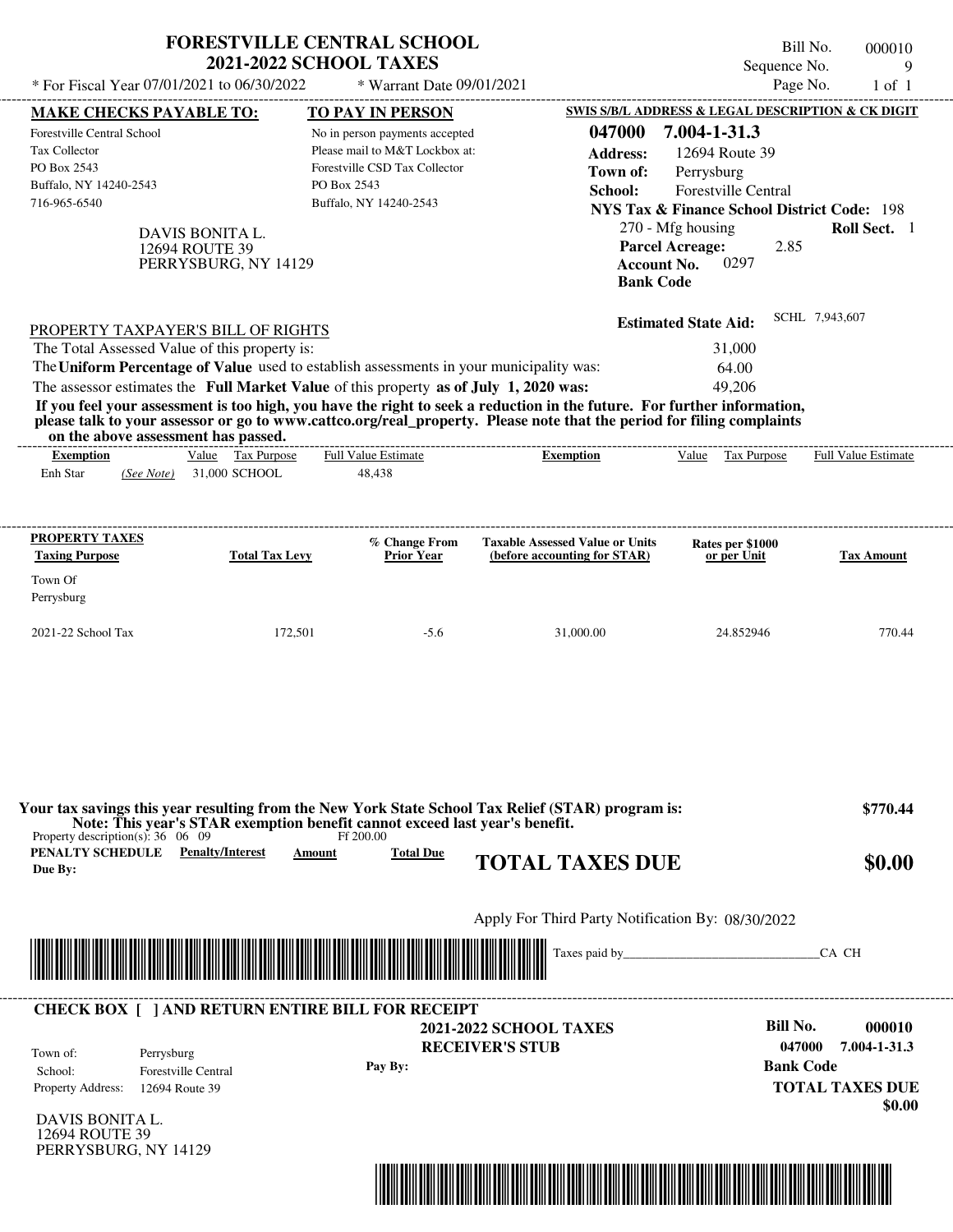| * For Fiscal Year 07/01/2021 to 06/30/2022                                                                                                                                                                                                                                              | <b>FORESTVILLE CENTRAL SCHOOL</b><br><b>2021-2022 SCHOOL TAXES</b><br>* Warrant Date 09/01/2021                                                                       | Bill No.<br>000011<br>Sequence No.<br>10<br>Page No.<br>$1$ of $1$                                                                                                                                                                                                                                                                               |
|-----------------------------------------------------------------------------------------------------------------------------------------------------------------------------------------------------------------------------------------------------------------------------------------|-----------------------------------------------------------------------------------------------------------------------------------------------------------------------|--------------------------------------------------------------------------------------------------------------------------------------------------------------------------------------------------------------------------------------------------------------------------------------------------------------------------------------------------|
| <b>MAKE CHECKS PAYABLE TO:</b><br>Forestville Central School<br>Tax Collector<br>PO Box 2543<br>Buffalo, NY 14240-2543<br>716-965-6540<br>Davis Eber J<br>Davis Bonita L<br>12806 Route 39                                                                                              | <b>TO PAY IN PERSON</b><br>No in person payments accepted<br>Please mail to M&T Lockbox at:<br>Forestville CSD Tax Collector<br>PO Box 2543<br>Buffalo, NY 14240-2543 | SWIS S/B/L ADDRESS & LEGAL DESCRIPTION & CK DIGIT<br>7.004-1-40.2<br>047000<br>12816 Route 39<br><b>Address:</b><br>Town of:<br>Perrysburg<br>School:<br><b>Forestville Central</b><br>NYS Tax & Finance School District Code: 198<br>210 - 1 Family Res<br><b>Roll Sect.</b> 1<br><b>Parcel Acreage:</b><br>11.60<br>0837<br><b>Account No.</b> |
| South Dayton, NY 14138                                                                                                                                                                                                                                                                  |                                                                                                                                                                       | <b>Bank Code</b>                                                                                                                                                                                                                                                                                                                                 |
| PROPERTY TAXPAYER'S BILL OF RIGHTS<br>The Total Assessed Value of this property is:<br>The Uniform Percentage of Value used to establish assessments in your municipality was:<br>The assessor estimates the Full Market Value of this property as of July 1, 2020 was:                 | SCHL 7,943,607<br><b>Estimated State Aid:</b><br>47,200<br>64.00<br>74.921                                                                                            |                                                                                                                                                                                                                                                                                                                                                  |
| If you feel your assessment is too high, you have the right to seek a reduction in the future. For further information,<br>please talk to your assessor or go to www.cattco.org/real_property. Please note that the period for filing complaints<br>on the above assessment has passed. |                                                                                                                                                                       |                                                                                                                                                                                                                                                                                                                                                  |

| <b>Exemption</b> |            | <u>Value</u> | <b>Tax Purpose</b> | <b>Full Value Estimate</b> | Exemption | <u>Value</u> | Tax Purpose | Full Value Estimate |
|------------------|------------|--------------|--------------------|----------------------------|-----------|--------------|-------------|---------------------|
| Bas Star         | (See Note) |              | 18.900 SCHOOL      | 29,531                     |           |              |             |                     |
|                  |            |              |                    |                            |           |              |             |                     |

| <b>PROPERTY TAXES</b><br><b>Taxing Purpose</b> | <b>Total Tax Levy</b> | % Change From<br><b>Prior Year</b> | <b>Taxable Assessed Value or Units</b><br>(before accounting for STAR) | Rates per \$1000<br>or per Unit | <b>Tax Amount</b> |
|------------------------------------------------|-----------------------|------------------------------------|------------------------------------------------------------------------|---------------------------------|-------------------|
| Town Of<br>Perrysburg                          |                       |                                    |                                                                        |                                 |                   |
| $2021 - 22$ School Tax                         | 172,501               | $-5.6$                             | 47,200.00                                                              | 24.852946                       | 1,173.06          |

| PENALTY SCHEDULE<br>Due By: 10/02/2021 | <b>Penalty/Interest</b><br>0.00                         | Amount<br>703.34                                     | <b>Total Due</b><br>703.34       | <b>TOTAL TAXES DUE</b>                            |                  |                  | \$703.34                                   |
|----------------------------------------|---------------------------------------------------------|------------------------------------------------------|----------------------------------|---------------------------------------------------|------------------|------------------|--------------------------------------------|
| 10/30/2021                             | 14.07                                                   | 703.34                                               | 717.41                           |                                                   |                  |                  |                                            |
|                                        |                                                         |                                                      |                                  | Apply For Third Party Notification By: 08/30/2022 |                  |                  |                                            |
|                                        |                                                         |                                                      |                                  |                                                   |                  |                  |                                            |
|                                        |                                                         |                                                      |                                  |                                                   |                  |                  |                                            |
|                                        |                                                         |                                                      |                                  |                                                   |                  |                  | CA CH                                      |
|                                        |                                                         |                                                      |                                  |                                                   |                  |                  |                                            |
|                                        |                                                         | <u> 1989 - Johann Stoff, Amerikaansk politiker (</u> |                                  |                                                   |                  |                  |                                            |
|                                        |                                                         |                                                      |                                  |                                                   |                  |                  |                                            |
|                                        | <b>CHECK BOX [ ] AND RETURN ENTIRE BILL FOR RECEIPT</b> |                                                      |                                  |                                                   |                  |                  | <b>Bill No.</b><br>000011                  |
|                                        |                                                         |                                                      |                                  | <b>2021-2022 SCHOOL TAXES</b>                     |                  |                  |                                            |
| Town of:                               | Perrysburg                                              |                                                      |                                  | <b>RECEIVER'S STUB</b>                            |                  |                  | 047000<br>7.004-1-40.2                     |
| School:<br><b>Property Address:</b>    | <b>Forestville Central</b><br>12816 Route 39            |                                                      | Pay By: 10/02/2021<br>10/30/2021 | 0.00<br>14.07                                     | 703.34<br>703.34 | 703.34<br>717.41 | <b>Bank Code</b><br><b>TOTAL TAXES DUE</b> |

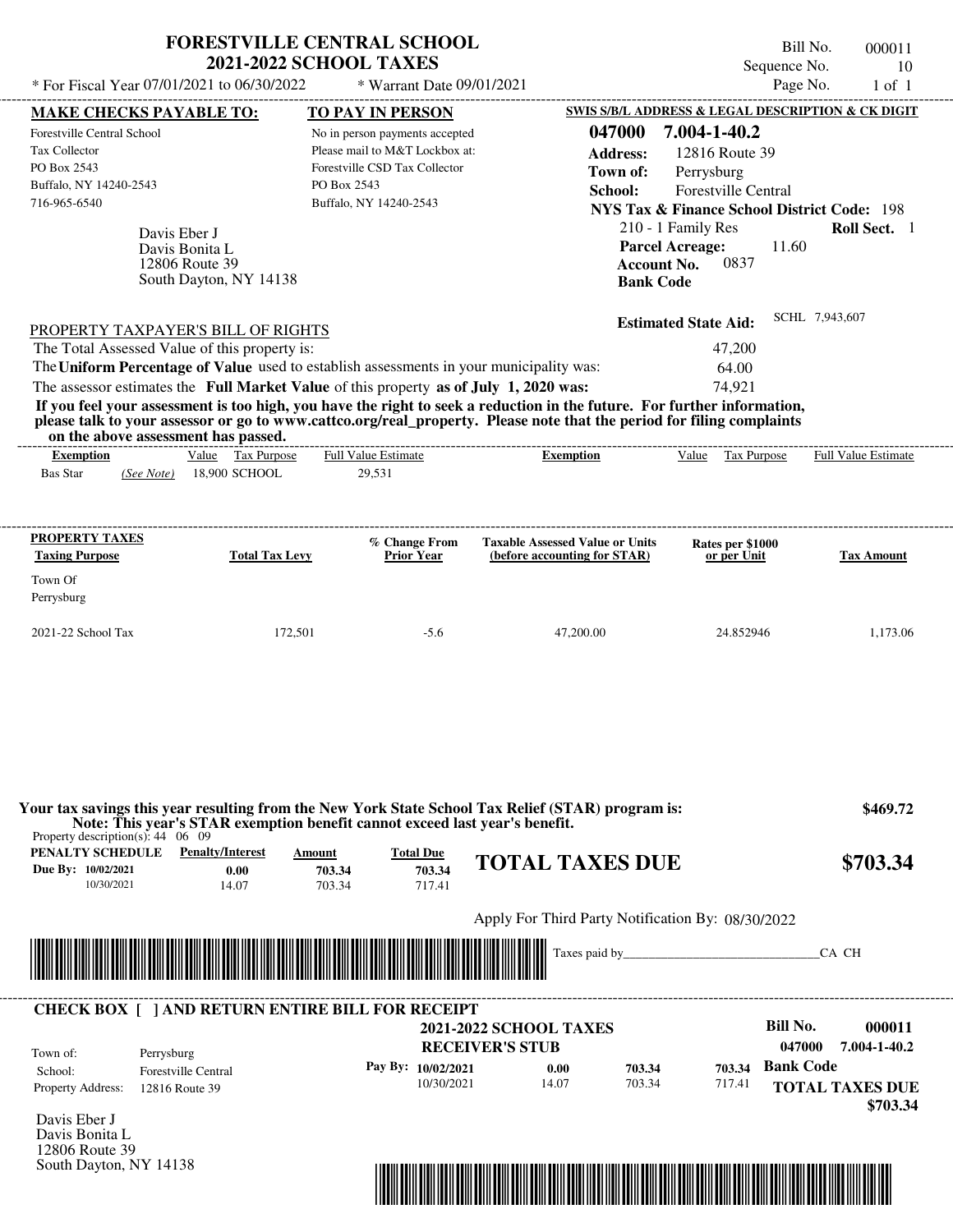|                                                                                                                                                              | <b>FORESTVILLE CENTRAL SCHOOL</b><br><b>2021-2022 SCHOOL TAXES</b> |                                    |                                                   | Sequence No.                                           | Bill No.<br>000012<br>11                          |
|--------------------------------------------------------------------------------------------------------------------------------------------------------------|--------------------------------------------------------------------|------------------------------------|---------------------------------------------------|--------------------------------------------------------|---------------------------------------------------|
| * For Fiscal Year 07/01/2021 to 06/30/2022                                                                                                                   |                                                                    | * Warrant Date 09/01/2021          |                                                   |                                                        | Page No.<br>$1$ of $1$                            |
| <b>MAKE CHECKS PAYABLE TO:</b>                                                                                                                               |                                                                    | <b>TO PAY IN PERSON</b>            |                                                   |                                                        | SWIS S/B/L ADDRESS & LEGAL DESCRIPTION & CK DIGIT |
| Forestville Central School                                                                                                                                   |                                                                    | No in person payments accepted     | 047000                                            | 7.004-1-29.1                                           |                                                   |
| Tax Collector                                                                                                                                                |                                                                    | Please mail to M&T Lockbox at:     | <b>Address:</b>                                   | 12596 Route 39                                         |                                                   |
| PO Box 2543                                                                                                                                                  |                                                                    | Forestville CSD Tax Collector      | Town of:                                          | Perrysburg                                             |                                                   |
| Buffalo, NY 14240-2543                                                                                                                                       | PO Box 2543                                                        |                                    | School:                                           | <b>Forestville Central</b>                             |                                                   |
| 716-965-6540                                                                                                                                                 |                                                                    | Buffalo, NY 14240-2543             |                                                   | <b>NYS Tax &amp; Finance School District Code: 198</b> |                                                   |
|                                                                                                                                                              |                                                                    |                                    |                                                   |                                                        |                                                   |
| Dubaj George                                                                                                                                                 |                                                                    |                                    |                                                   | 312 - Vac w/imprv                                      | Roll Sect. 1                                      |
| Dubaj Deborah<br>48 Seneca St                                                                                                                                |                                                                    |                                    | <b>Account No.</b>                                | <b>Parcel Acreage:</b><br>2.75<br>0513                 |                                                   |
| Gowanda, NY 14070                                                                                                                                            |                                                                    |                                    | <b>Bank Code</b>                                  |                                                        |                                                   |
|                                                                                                                                                              |                                                                    |                                    |                                                   |                                                        |                                                   |
|                                                                                                                                                              |                                                                    |                                    |                                                   | <b>Estimated State Aid:</b>                            | SCHL 7,943,607                                    |
| PROPERTY TAXPAYER'S BILL OF RIGHTS                                                                                                                           |                                                                    |                                    |                                                   |                                                        |                                                   |
| The Total Assessed Value of this property is:                                                                                                                |                                                                    |                                    |                                                   | 8,600                                                  |                                                   |
| The Uniform Percentage of Value used to establish assessments in your municipality was:                                                                      |                                                                    |                                    |                                                   | 64.00                                                  |                                                   |
| The assessor estimates the Full Market Value of this property as of July 1, 2020 was:                                                                        |                                                                    |                                    |                                                   | 13,651                                                 |                                                   |
| If you feel your assessment is too high, you have the right to seek a reduction in the future. For further information,                                      |                                                                    |                                    |                                                   |                                                        |                                                   |
| please talk to your assessor or go to www.cattco.org/real_property. Please note that the period for filing complaints<br>on the above assessment has passed. |                                                                    |                                    |                                                   |                                                        |                                                   |
| <b>Exemption</b>                                                                                                                                             | Value Tax Purpose                                                  | Full Value Estimate                | <b>Exemption</b>                                  | Value Tax Purpose                                      | <b>Full Value Estimate</b>                        |
|                                                                                                                                                              |                                                                    |                                    |                                                   |                                                        |                                                   |
|                                                                                                                                                              |                                                                    |                                    |                                                   |                                                        |                                                   |
|                                                                                                                                                              |                                                                    |                                    |                                                   |                                                        |                                                   |
| <b>PROPERTY TAXES</b>                                                                                                                                        |                                                                    |                                    |                                                   |                                                        |                                                   |
| <b>Taxing Purpose</b>                                                                                                                                        | <b>Total Tax Levy</b>                                              | % Change From<br><b>Prior Year</b> | <b>Taxable Assessed Value or Units</b>            | Rates per \$1000<br>or per Unit                        | <b>Tax Amount</b>                                 |
|                                                                                                                                                              |                                                                    |                                    |                                                   |                                                        |                                                   |
| Town Of                                                                                                                                                      |                                                                    |                                    |                                                   |                                                        |                                                   |
| Perrysburg                                                                                                                                                   |                                                                    |                                    |                                                   |                                                        |                                                   |
| 2021-22 School Tax                                                                                                                                           | 172,501                                                            | $-5.6$                             | 8,600.00                                          | 24.852946                                              | 213.74                                            |
|                                                                                                                                                              |                                                                    |                                    |                                                   |                                                        |                                                   |
|                                                                                                                                                              |                                                                    |                                    |                                                   |                                                        |                                                   |
|                                                                                                                                                              |                                                                    |                                    |                                                   |                                                        |                                                   |
|                                                                                                                                                              |                                                                    |                                    |                                                   |                                                        |                                                   |
|                                                                                                                                                              |                                                                    |                                    |                                                   |                                                        |                                                   |
|                                                                                                                                                              |                                                                    |                                    |                                                   |                                                        |                                                   |
|                                                                                                                                                              |                                                                    |                                    |                                                   |                                                        |                                                   |
|                                                                                                                                                              |                                                                    |                                    |                                                   |                                                        |                                                   |
|                                                                                                                                                              |                                                                    |                                    |                                                   |                                                        |                                                   |
|                                                                                                                                                              |                                                                    |                                    |                                                   |                                                        |                                                   |
| Property description(s): $36 \quad 06 \quad 09$                                                                                                              | 1 Gas Well                                                         | $8/12$ -splt house, 1.90 ac o      |                                                   |                                                        |                                                   |
| PENALTY SCHEDULE<br><b>Penalty/Interest</b>                                                                                                                  | Amount                                                             | <b>Total Due</b>                   | <b>TOTAL TAXES DUE</b>                            |                                                        | \$213.74                                          |
| Due By: 10/02/2021<br>10/30/2021                                                                                                                             | 0.00<br>213.74                                                     | 213.74                             |                                                   |                                                        |                                                   |
|                                                                                                                                                              | 4.27<br>213.74                                                     | 218.01                             |                                                   |                                                        |                                                   |
|                                                                                                                                                              |                                                                    |                                    | Apply For Third Party Notification By: 08/30/2022 |                                                        |                                                   |
|                                                                                                                                                              |                                                                    |                                    |                                                   |                                                        |                                                   |
|                                                                                                                                                              |                                                                    |                                    | Taxes paid by_                                    |                                                        | CA CH                                             |
|                                                                                                                                                              |                                                                    |                                    |                                                   |                                                        |                                                   |
|                                                                                                                                                              |                                                                    |                                    |                                                   |                                                        |                                                   |
| <b>CHECK BOX [ ] AND RETURN ENTIRE BILL FOR RECEIPT</b>                                                                                                      |                                                                    |                                    |                                                   |                                                        |                                                   |
|                                                                                                                                                              |                                                                    |                                    | <b>2021-2022 SCHOOL TAXES</b>                     |                                                        | <b>Bill No.</b><br>000012                         |
| Town of:<br>Perrysburg                                                                                                                                       |                                                                    |                                    | <b>RECEIVER'S STUB</b>                            |                                                        | 047000<br>7.004-1-29.1                            |
| <b>Forestville Central</b><br>School:                                                                                                                        |                                                                    | Pay By: 10/02/2021                 | 0.00<br>213.74                                    | 213.74                                                 | <b>Bank Code</b>                                  |
| Property Address:<br>12596 Route 39                                                                                                                          |                                                                    | 10/30/2021                         | 4.27<br>213.74                                    | 218.01                                                 | <b>TOTAL TAXES DUE</b>                            |
|                                                                                                                                                              |                                                                    |                                    |                                                   |                                                        |                                                   |

Dubaj George Dubaj Deborah 48 Seneca St Gowanda, NY 14070



 **\$213.74**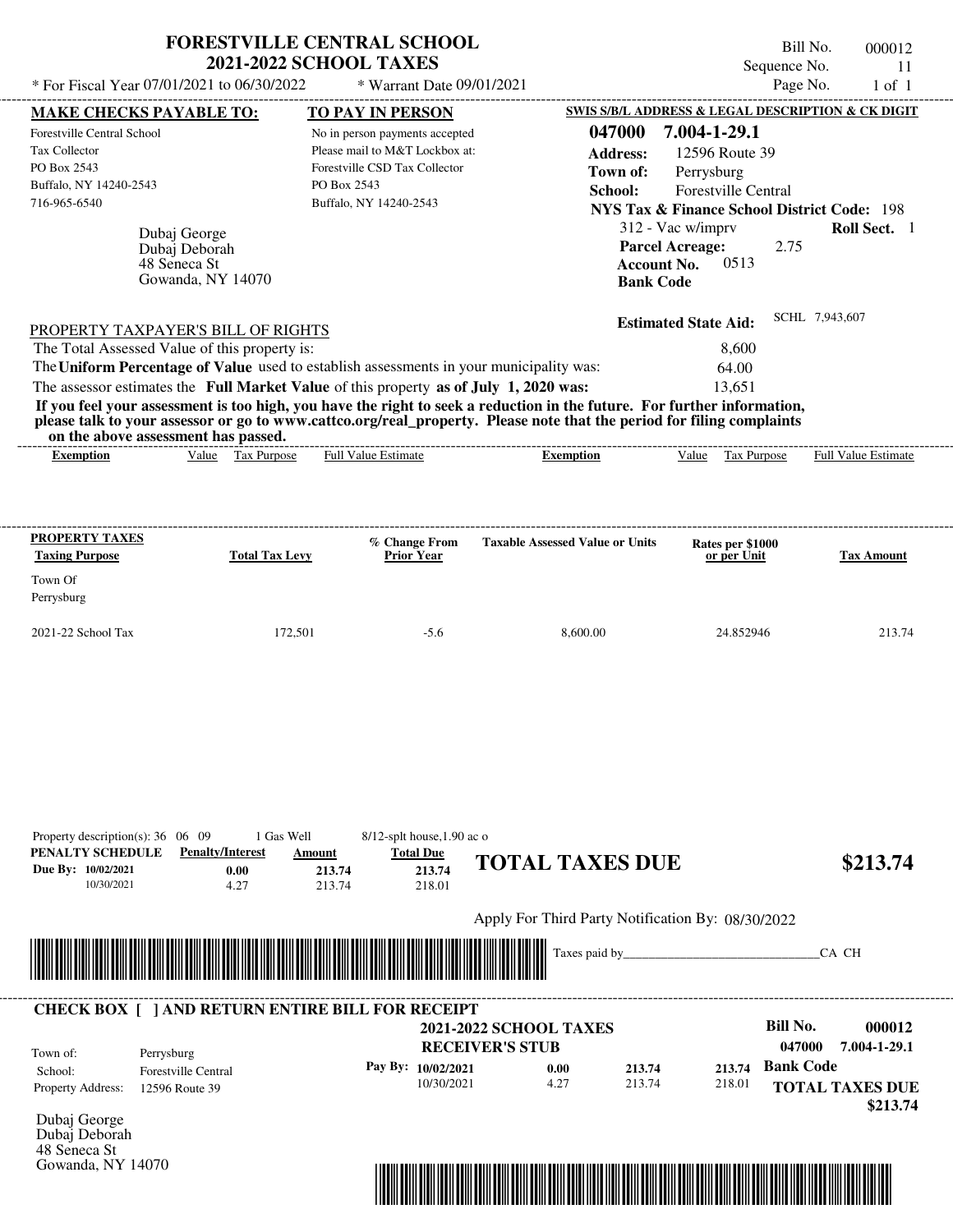| * For Fiscal Year 07/01/2021 to 06/30/2022                                                           |                                                                        | <b>FORESTVILLE CENTRAL SCHOOL</b><br><b>2021-2022 SCHOOL TAXES</b><br>* Warrant Date 09/01/2021                                            |                                                                                            | Bill No.<br>Sequence No.<br>Page No.                                                                                                                                                                 | 000013<br>12<br>$1$ of $1$ |
|------------------------------------------------------------------------------------------------------|------------------------------------------------------------------------|--------------------------------------------------------------------------------------------------------------------------------------------|--------------------------------------------------------------------------------------------|------------------------------------------------------------------------------------------------------------------------------------------------------------------------------------------------------|----------------------------|
| <b>MAKE CHECKS PAYABLE TO:</b>                                                                       |                                                                        | TO PAY IN PERSON                                                                                                                           |                                                                                            | SWIS S/B/L ADDRESS & LEGAL DESCRIPTION & CK DIGIT                                                                                                                                                    |                            |
| Forestville Central School<br>Tax Collector<br>PO Box 2543<br>Buffalo, NY 14240-2543<br>716-965-6540 | Dubaj George H<br>Dubaj Deborah L<br>48 Seneca St<br>Gowanda, NY 14070 | No in person payments accepted<br>Please mail to M&T Lockbox at:<br>Forestville CSD Tax Collector<br>PO Box 2543<br>Buffalo, NY 14240-2543 | 047000<br><b>Address:</b><br>Town of:<br>School:<br><b>Account No.</b><br><b>Bank Code</b> | 7.004-1-29.3<br>12586 Route 39<br>Perrysburg<br><b>Forestville Central</b><br><b>NYS Tax &amp; Finance School District Code: 198</b><br>210 - 1 Family Res<br><b>Parcel Acreage:</b><br>1.90<br>1263 | Roll Sect. 1               |
| PROPERTY TAXPAYER'S BILL OF RIGHTS                                                                   |                                                                        |                                                                                                                                            |                                                                                            | <b>Estimated State Aid:</b>                                                                                                                                                                          | SCHL 7,943,607             |
| The Total Assessed Value of this property is:                                                        |                                                                        |                                                                                                                                            |                                                                                            | 40,000                                                                                                                                                                                               |                            |
|                                                                                                      |                                                                        | The Uniform Percentage of Value used to establish assessments in your municipality was:                                                    |                                                                                            | 64.00                                                                                                                                                                                                |                            |
|                                                                                                      |                                                                        | The assessor estimates the Full Market Value of this property as of July 1, 2020 was:                                                      |                                                                                            | 63,492                                                                                                                                                                                               |                            |
| <b>Exemption</b>                                                                                     | Value Tax Purpose                                                      | <b>Full Value Estimate</b>                                                                                                                 | <b>Exemption</b>                                                                           | Value Tax Purpose                                                                                                                                                                                    | <b>Full Value Estimate</b> |
|                                                                                                      |                                                                        |                                                                                                                                            |                                                                                            |                                                                                                                                                                                                      |                            |
| PROPERTY TAXES                                                                                       |                                                                        | % Change From                                                                                                                              | <b>Taxable Assessed Value or Units</b>                                                     | Rates per \$1000                                                                                                                                                                                     |                            |
| <b>Taxing Purpose</b><br>Town Of<br>Perrysburg                                                       | <b>Total Tax Levy</b>                                                  | <b>Prior Year</b>                                                                                                                          |                                                                                            | or per Unit                                                                                                                                                                                          | <b>Tax Amount</b>          |
| 2021-22 School Tax                                                                                   | 172,501                                                                | $-5.6$                                                                                                                                     | 40,000.00                                                                                  | 24.852946                                                                                                                                                                                            |                            |
| PENALTY SCHEDULE<br>Due By: 10/02/2021<br>10/30/2021                                                 | <b>Penalty/Interest</b><br>0.00<br>19.88                               | <b>Total Due</b><br>Amount<br>994.12<br>994.12<br>994.12<br>1,014.00                                                                       | <b>TOTAL TAXES DUE</b><br>Apply For Third Party Notification By: 08/30/2022                |                                                                                                                                                                                                      | 994.12<br>\$994.12         |



| Town of:                 | Perrysburg                 | <b>RECEIVER'S STUB</b> | <b>2021-2022 SCHOOL TAXES</b> |        |          | Bill No.<br>047000 | 000013<br>7.004-1-29.3             |
|--------------------------|----------------------------|------------------------|-------------------------------|--------|----------|--------------------|------------------------------------|
| School:                  | <b>Forestville Central</b> | Pay By: $10/02/2021$   | 0.00                          | 994.12 | 994.12   | <b>Bank Code</b>   |                                    |
| <b>Property Address:</b> | 12586 Route 39             | 10/30/2021             | 19.88                         | 994.12 | 1,014.00 |                    | <b>TOTAL TAXES DUE</b><br>\$994.12 |

Dubaj Deborah L 48 Seneca St Gowanda, NY 14070



 $C_A$  CH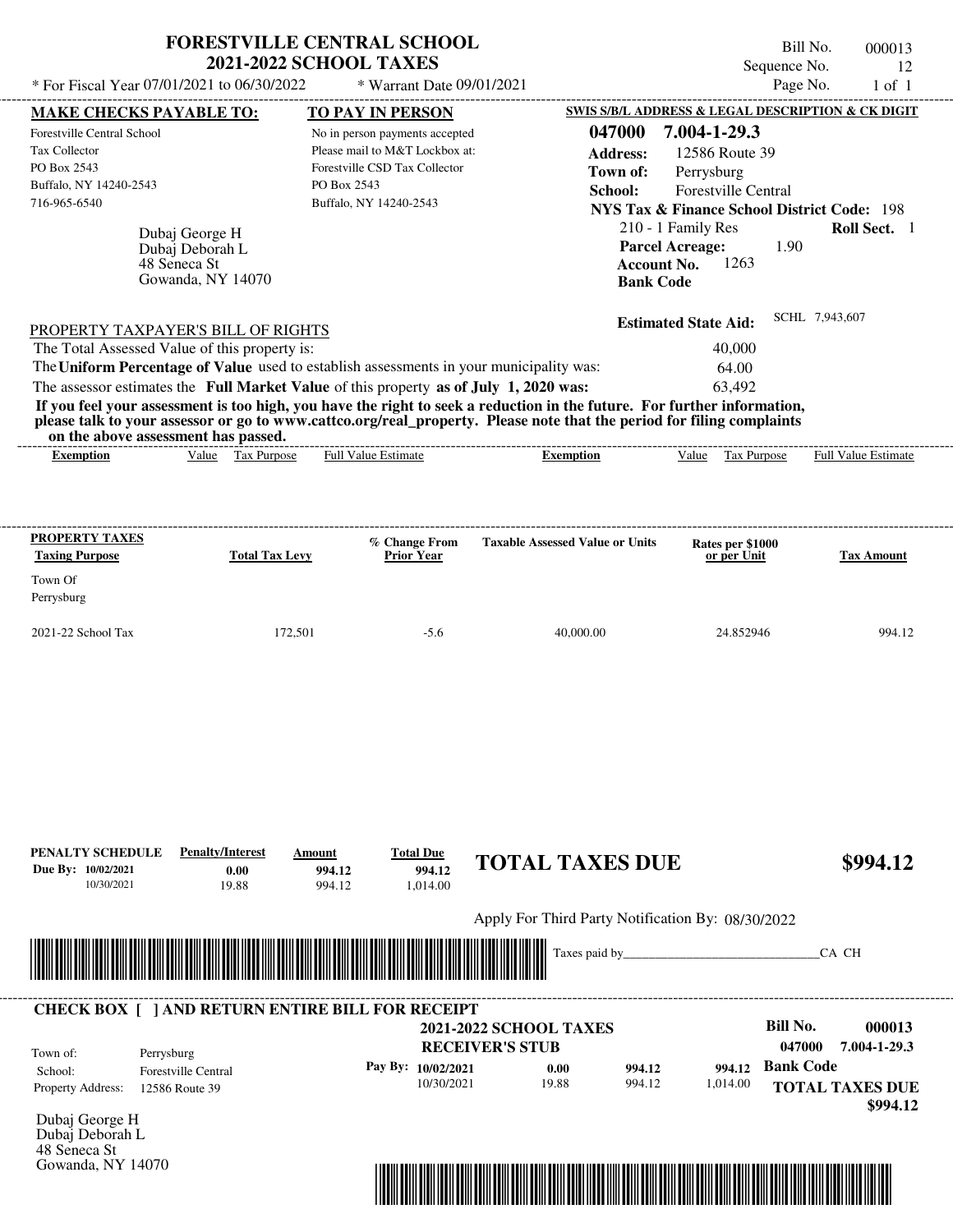| * For Fiscal Year 07/01/2021 to 06/30/2022                                                                                                                                                                                                                                                                                                                          | <b>FORESTVILLE CENTRAL SCHOOL</b><br><b>2021-2022 SCHOOL TAXES</b>                                        | * Warrant Date 09/01/2021                                                                                                                                             |                                                                                                                                                                                                                                                                      | Sequence No.<br>Page No.                                                                                                                                                                                                                                                        | Bill No.<br>000014<br>13<br>$1$ of $1$                         |
|---------------------------------------------------------------------------------------------------------------------------------------------------------------------------------------------------------------------------------------------------------------------------------------------------------------------------------------------------------------------|-----------------------------------------------------------------------------------------------------------|-----------------------------------------------------------------------------------------------------------------------------------------------------------------------|----------------------------------------------------------------------------------------------------------------------------------------------------------------------------------------------------------------------------------------------------------------------|---------------------------------------------------------------------------------------------------------------------------------------------------------------------------------------------------------------------------------------------------------------------------------|----------------------------------------------------------------|
| <b>MAKE CHECKS PAYABLE TO:</b><br><b>Forestville Central School</b><br>Tax Collector<br>PO Box 2543<br>Buffalo, NY 14240-2543<br>716-965-6540<br>Duliba Ronald<br>12905 Route 39                                                                                                                                                                                    | South Dayton, NY 14138                                                                                    | <b>TO PAY IN PERSON</b><br>No in person payments accepted<br>Please mail to M&T Lockbox at:<br>Forestville CSD Tax Collector<br>PO Box 2543<br>Buffalo, NY 14240-2543 | 047000<br><b>Address:</b><br>Town of:<br>School:<br><b>Bank Code</b>                                                                                                                                                                                                 | SWIS S/B/L ADDRESS & LEGAL DESCRIPTION & CK DIGIT<br>15.002-1-4.2<br>12905 Route 39<br>Perrysburg<br><b>Forestville Central</b><br><b>NYS Tax &amp; Finance School District Code: 198</b><br>210 - 1 Family Res<br><b>Parcel Acreage:</b><br>1.75<br>1231<br><b>Account No.</b> | Roll Sect. 1                                                   |
| PROPERTY TAXPAYER'S BILL OF RIGHTS<br>The Total Assessed Value of this property is:<br>The Uniform Percentage of Value used to establish assessments in your municipality was:<br>The assessor estimates the Full Market Value of this property as of July 1, 2020 was:<br>on the above assessment has passed.<br><b>Exemption</b><br><b>Bas Star</b><br>(See Note) | Value Tax Purpose<br>18,900 SCHOOL                                                                        | ------------------------<br><b>Full Value Estimate</b><br>29,531                                                                                                      | If you feel your assessment is too high, you have the right to seek a reduction in the future. For further information,<br>please talk to your assessor or go to www.cattco.org/real_property. Please note that the period for filing complaints<br><b>Exemption</b> | <b>Estimated State Aid:</b><br>66,500<br>64.00<br>105,556<br>Value Tax Purpose                                                                                                                                                                                                  | SCHL 7,943,607<br><b>Full Value Estimate</b>                   |
| <b>PROPERTY TAXES</b><br><b>Taxing Purpose</b><br>Town Of                                                                                                                                                                                                                                                                                                           | <b>Total Tax Levy</b>                                                                                     | % Change From<br><b>Prior Year</b>                                                                                                                                    | <b>Taxable Assessed Value or Units</b><br>(before accounting for STAR)                                                                                                                                                                                               | Rates per \$1000<br>or per Unit                                                                                                                                                                                                                                                 | Tax Amount                                                     |
| Perrysburg<br>2021-22 School Tax                                                                                                                                                                                                                                                                                                                                    | 172,501                                                                                                   | $-5.6$                                                                                                                                                                | 66,500.00                                                                                                                                                                                                                                                            | 24.852946                                                                                                                                                                                                                                                                       | 1,652.72                                                       |
| Property description(s): $8/09$ -split from 1-4<br><b>PENALTY SCHEDULE</b> Penalty/Interest<br>Due By: 10/02/2021                                                                                                                                                                                                                                                   | Note: This year's STAR exemption benefit cannot exceed last year's benefit.<br>Amount<br>0.00<br>1,183.00 | <b>Total Due</b><br>1.183.00                                                                                                                                          | Your tax savings this year resulting from the New York State School Tax Relief (STAR) program is:<br><b>TOTAL TAXES DUE</b>                                                                                                                                          |                                                                                                                                                                                                                                                                                 | \$469.72<br>\$1,183.00                                         |
| 10/30/2021                                                                                                                                                                                                                                                                                                                                                          | 23.66<br>1,183.00                                                                                         | 1,206.66                                                                                                                                                              | Apply For Third Party Notification By: 08/30/2022                                                                                                                                                                                                                    |                                                                                                                                                                                                                                                                                 |                                                                |
|                                                                                                                                                                                                                                                                                                                                                                     |                                                                                                           |                                                                                                                                                                       |                                                                                                                                                                                                                                                                      | Taxes paid by <u>containing</u>                                                                                                                                                                                                                                                 | CA CH                                                          |
| <b>CHECK BOX [ ] AND RETURN ENTIRE BILL FOR RECEIPT</b><br>Town of:<br>Perrysburg<br><b>Forestville Central</b><br>School:<br>Property Address:<br>12905 Route 39<br>Duliba Ronald<br>12905 Route 39<br>South Dayton, NY 14138                                                                                                                                      |                                                                                                           | Pay By: 10/02/2021<br>10/30/2021                                                                                                                                      | <b>2021-2022 SCHOOL TAXES</b><br><b>RECEIVER'S STUB</b><br>1,183.00<br>0.00<br>23.66<br>1,183.00                                                                                                                                                                     | <b>Bill No.</b><br>047000<br><b>Bank Code</b><br>1.183.00<br>1,206.66                                                                                                                                                                                                           | 000014<br>15.002-1-4.2<br><b>TOTAL TAXES DUE</b><br>\$1,183.00 |

\*04700000001400000000118300\*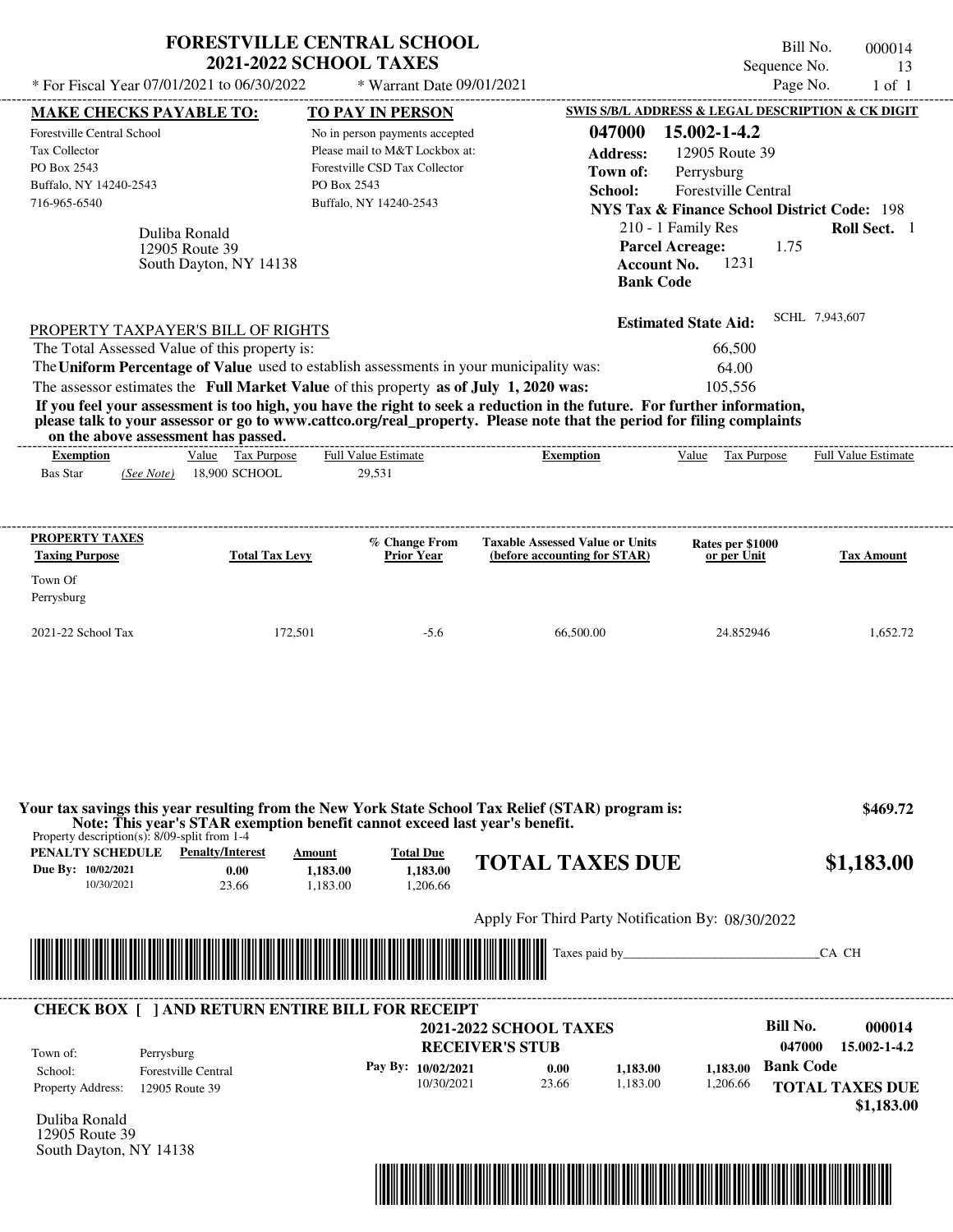|                                                                                                                                                                                                                                                                                         | <b>FORESTVILLE CENTRAL SCHOOL</b><br><b>2021-2022 SCHOOL TAXES</b> |                                        | Sequence No.                                                                                                                        | Bill No.       | 000015<br>14               |
|-----------------------------------------------------------------------------------------------------------------------------------------------------------------------------------------------------------------------------------------------------------------------------------------|--------------------------------------------------------------------|----------------------------------------|-------------------------------------------------------------------------------------------------------------------------------------|----------------|----------------------------|
| * For Fiscal Year 07/01/2021 to 06/30/2022                                                                                                                                                                                                                                              | * Warrant Date 09/01/2021                                          |                                        |                                                                                                                                     | Page No.       | $1$ of $1$                 |
| <u>MAKE CHECKS PAYABLE TO:</u>                                                                                                                                                                                                                                                          | <b>TO PAY IN PERSON</b>                                            |                                        | SWIS S/B/L ADDRESS & LEGAL DESCRIPTION & CK DIGIT                                                                                   |                |                            |
| <b>Forestville Central School</b>                                                                                                                                                                                                                                                       | No in person payments accepted                                     | 047000                                 | 7.004-1-45                                                                                                                          |                |                            |
| Tax Collector                                                                                                                                                                                                                                                                           | Please mail to M&T Lockbox at:                                     | <b>Address:</b>                        | 10749 W Perrysburg Rd                                                                                                               |                |                            |
| PO Box 2543                                                                                                                                                                                                                                                                             | Forestville CSD Tax Collector                                      | Town of:                               | Perrysburg                                                                                                                          |                |                            |
| Buffalo, NY 14240-2543                                                                                                                                                                                                                                                                  | PO Box 2543                                                        | School:                                | <b>Forestville Central</b>                                                                                                          |                |                            |
| 716-965-6540                                                                                                                                                                                                                                                                            | Buffalo, NY 14240-2543                                             |                                        | <b>NYS Tax &amp; Finance School District Code: 198</b>                                                                              |                |                            |
| Ebersole Ray L<br>Ebersole Phyllis K<br>10749 W Perrysburg Rd<br>Perrysburg, NY 14129<br>PROPERTY TAXPAYER'S BILL OF RIGHTS                                                                                                                                                             |                                                                    |                                        | 240 - Rural res<br><b>Parcel Acreage:</b><br>63.97<br>0199<br><b>Account No.</b><br><b>Bank Code</b><br><b>Estimated State Aid:</b> | SCHL 7,943,607 | Roll Sect. 1               |
| The Total Assessed Value of this property is:                                                                                                                                                                                                                                           |                                                                    |                                        | 85,600                                                                                                                              |                |                            |
| The Uniform Percentage of Value used to establish assessments in your municipality was:                                                                                                                                                                                                 |                                                                    |                                        | 64.00                                                                                                                               |                |                            |
| The assessor estimates the Full Market Value of this property as of July 1, 2020 was:                                                                                                                                                                                                   |                                                                    |                                        | 135.873                                                                                                                             |                |                            |
| If you feel your assessment is too high, you have the right to seek a reduction in the future. For further information,<br>please talk to your assessor or go to www.cattco.org/real_property. Please note that the period for filing complaints<br>on the above assessment has passed. |                                                                    |                                        |                                                                                                                                     |                |                            |
| Value Tax Purpose<br><b>Exemption</b>                                                                                                                                                                                                                                                   | <b>Full Value Estimate</b>                                         | <b>Exemption</b>                       | Value Tax Purpose                                                                                                                   |                | <b>Full Value Estimate</b> |
| Ag Dist<br>24,363 CO/TOWN/SCH                                                                                                                                                                                                                                                           | 38,067                                                             | Enh Star<br>(See Note)                 | 44,540 SCHOOL                                                                                                                       |                | 69,594                     |
|                                                                                                                                                                                                                                                                                         |                                                                    |                                        |                                                                                                                                     |                |                            |
| PROPERTY TAXES                                                                                                                                                                                                                                                                          | % Change From                                                      | <b>Taxable Assessed Value or Units</b> | Rates per \$1000                                                                                                                    |                |                            |

| PROPERTY TAXES<br><b>Taxing Purpose</b> | <b>Total Tax Levy</b> | % Change From<br><b>Prior Year</b> | <b>Taxable Assessed Value or Units</b><br>(before accounting for STAR) | Rates per \$1000<br>or per Unit | <b>Tax Amount</b> |
|-----------------------------------------|-----------------------|------------------------------------|------------------------------------------------------------------------|---------------------------------|-------------------|
| Town Of<br>Perrysburg                   |                       |                                    |                                                                        |                                 |                   |
| $2021-22$ School Tax                    | 172.501               | $-5.6$                             | 61,237.00                                                              | 24.852946                       | 1,521.92          |

MAY BE SUBJECT TO PAYMENT UNDER AG DIST LAW UNTIL 2025

**PENALTY SCHEDULE Penalty/Interest Amount Total Due Due By: 10/02/2021** 10/30/2021 8.30 **0.00** 414.97 **414.97** 423.27 **414.97 TOTAL TAXES DUE \$414.97** Apply For Third Party Notification By: 08/30/2022 Ebersole Ray L **RECEIVER'S STUB Bill No. 000015 Bank Code 414.97** Property Address: 10749 W Perrysburg Rd Perrysburg School: Forestville Central **TOTAL TAXES DUE \$414.97 2021-2022 SCHOOL TAXES \$1,106.95 047000 7.004-1-45 Pay By: 10/02/2021** 10/30/2021 8.30 **0.00** 414.97 **414.97** 423.27 Taxes paid by\_\_\_\_\_\_\_\_\_\_\_\_\_\_\_\_\_\_\_\_\_\_\_\_\_\_\_\_\_\_\_CA CH Property description(s): 45 06 09 Storage Well #1642 Town of: **Your tax savings this year resulting from the New York State School Tax Relief (STAR) program is: Note: This year's STAR exemption benefit cannot exceed last year's benefit.** ---------------------------------------------------------------------------------------------------------------------------------------------------------------------------------------------------- **CHECK BOX [ ] AND RETURN ENTIRE BILL FOR RECEIPT** \*04700000001500000000041497\*

Ebersole Phyllis K 10749 W Perrysburg Rd Perrysburg, NY 14129

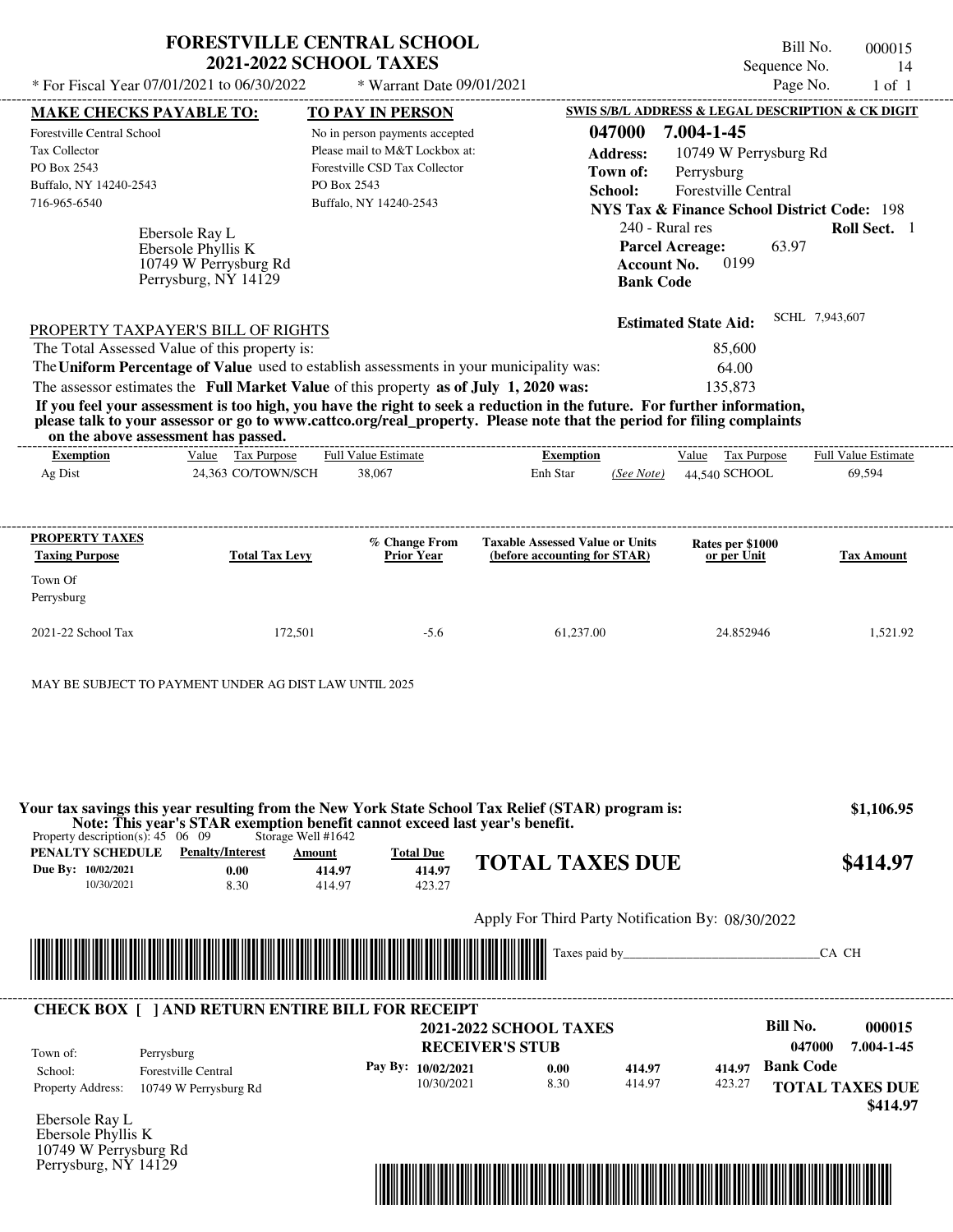| * For Fiscal Year 07/01/2021 to 06/30/2022                                                                                                                                                                                                                                                                                                                                                                                                                                                                                                                         | <b>FORESTVILLE CENTRAL SCHOOL</b><br><b>2021-2022 SCHOOL TAXES</b><br>* Warrant Date 09/01/2021                                                                |                                                                                             | Bill No.<br>Sequence No.<br>Page No.                                                                                                                                                                                                                 | 000016<br>15<br>$1$ of $1$                                   |
|--------------------------------------------------------------------------------------------------------------------------------------------------------------------------------------------------------------------------------------------------------------------------------------------------------------------------------------------------------------------------------------------------------------------------------------------------------------------------------------------------------------------------------------------------------------------|----------------------------------------------------------------------------------------------------------------------------------------------------------------|---------------------------------------------------------------------------------------------|------------------------------------------------------------------------------------------------------------------------------------------------------------------------------------------------------------------------------------------------------|--------------------------------------------------------------|
| <b>MAKE CHECKS PAYABLE TO:</b><br>Forestville Central School<br>Tax Collector<br>PO Box 2543<br>Buffalo, NY 14240-2543<br>716-965-6540<br><b>Edwards Thomas M</b><br>12609 Pudding Lane Road<br>Perrysburg, NY 14129                                                                                                                                                                                                                                                                                                                                               | TO PAY IN PERSON<br>No in person payments accepted<br>Please mail to M&T Lockbox at:<br>Forestville CSD Tax Collector<br>PO Box 2543<br>Buffalo, NY 14240-2543 | 047000<br><b>Address:</b><br>Town of:<br>School:<br><b>Account No.</b><br><b>Bank Code</b>  | SWIS S/B/L ADDRESS & LEGAL DESCRIPTION & CK DIGIT<br>7.004-1-23.2<br>12609 Pudding Lane Rd<br>Perrysburg<br>Forestville Central<br><b>NYS Tax &amp; Finance School District Code: 198</b><br>210 - 1 Family Res<br><b>Parcel Dimensions:</b><br>0784 | Roll Sect. 1<br>235.00 X 160.60                              |
| PROPERTY TAXPAYER'S BILL OF RIGHTS<br>The Total Assessed Value of this property is:<br>The Uniform Percentage of Value used to establish assessments in your municipality was:<br>The assessor estimates the Full Market Value of this property as of July 1, 2020 was:<br>If you feel your assessment is too high, you have the right to seek a reduction in the future. For further information,<br>please talk to your assessor or go to www.cattco.org/real_property. Please note that the period for filing complaints<br>on the above assessment has passed. |                                                                                                                                                                |                                                                                             | <b>Estimated State Aid:</b><br>8,700<br>64.00<br>13,810                                                                                                                                                                                              | SCHL 7,943,607                                               |
| Value Tax Purpose<br><b>Exemption</b>                                                                                                                                                                                                                                                                                                                                                                                                                                                                                                                              | Full Value Estimate                                                                                                                                            | <b>Exemption</b>                                                                            | Value<br>Tax Purpose                                                                                                                                                                                                                                 | Full Value Estimate                                          |
| <b>PROPERTY TAXES</b><br><b>Taxing Purpose</b><br><b>Total Tax Levy</b><br>Town Of<br>Perrysburg                                                                                                                                                                                                                                                                                                                                                                                                                                                                   | % Change From<br><b>Prior Year</b>                                                                                                                             | <b>Taxable Assessed Value or Units</b>                                                      | Rates per \$1000<br>or per Unit                                                                                                                                                                                                                      | <b>Tax Amount</b>                                            |
| 2021-22 School Tax<br>172,501                                                                                                                                                                                                                                                                                                                                                                                                                                                                                                                                      | $-5.6$                                                                                                                                                         | 8,700.00                                                                                    | 24.852946                                                                                                                                                                                                                                            | 216.22                                                       |
| Property description(s): 28<br>09<br>06<br>PENALTY SCHEDULE<br><b>Penalty/Interest</b><br>Due By: 10/02/2021<br>0.00<br>10/30/2021<br>4.32                                                                                                                                                                                                                                                                                                                                                                                                                         | <b>Total Due</b><br>Amount<br>216.22<br>216.22<br>216.22<br>220.54                                                                                             | <b>TOTAL TAXES DUE</b><br>Apply For Third Party Notification By: 08/30/2022                 |                                                                                                                                                                                                                                                      | \$216.22                                                     |
|                                                                                                                                                                                                                                                                                                                                                                                                                                                                                                                                                                    |                                                                                                                                                                | Taxes paid by_                                                                              |                                                                                                                                                                                                                                                      | CA CH                                                        |
| <b>CHECK BOX [ ] AND RETURN ENTIRE BILL FOR RECEIPT</b><br>Town of:<br>Perrysburg<br>Forestville Central<br>School:<br>Property Address:<br>12609 Pudding Lane Rd                                                                                                                                                                                                                                                                                                                                                                                                  | Pay By: 10/02/2021<br>10/30/2021                                                                                                                               | <b>2021-2022 SCHOOL TAXES</b><br><b>RECEIVER'S STUB</b><br>216.22<br>0.00<br>216.22<br>4.32 | <b>Bill No.</b><br>047000<br><b>Bank Code</b><br>216.22<br>220.54                                                                                                                                                                                    | 000016<br>7.004-1-23.2<br><b>TOTAL TAXES DUE</b><br>\$216.22 |

Edwards Thomas M 12609 Pudding Lane Road Perrysburg, NY 14129

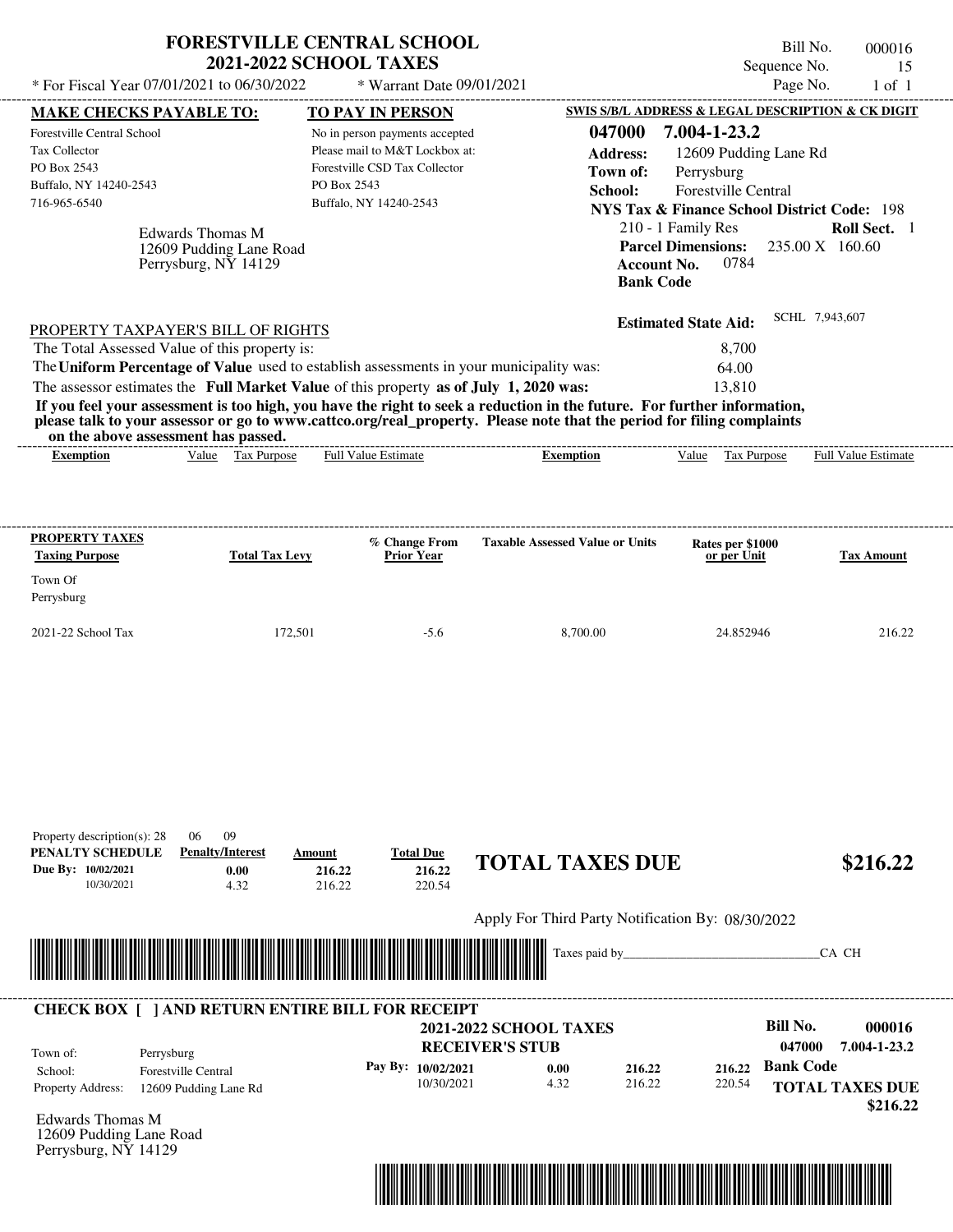|                                                                                                                                                                                                                                     | <b>FORESTVILLE CENTRAL SCHOOL</b><br><b>2021-2022 SCHOOL TAXES</b>                                                                         |                                          |                                                                                                                                         | Bill No.<br>Sequence No.                                                                                                                            | 000017<br>16        |
|-------------------------------------------------------------------------------------------------------------------------------------------------------------------------------------------------------------------------------------|--------------------------------------------------------------------------------------------------------------------------------------------|------------------------------------------|-----------------------------------------------------------------------------------------------------------------------------------------|-----------------------------------------------------------------------------------------------------------------------------------------------------|---------------------|
| * For Fiscal Year 07/01/2021 to 06/30/2022                                                                                                                                                                                          |                                                                                                                                            | * Warrant Date 09/01/2021                |                                                                                                                                         | Page No.                                                                                                                                            | $1$ of $1$          |
| <b>MAKE CHECKS PAYABLE TO:</b>                                                                                                                                                                                                      | <b>TO PAY IN PERSON</b>                                                                                                                    |                                          |                                                                                                                                         | SWIS S/B/L ADDRESS & LEGAL DESCRIPTION & CK DIGIT                                                                                                   |                     |
| Forestville Central School<br>Tax Collector<br>PO Box 2543<br>Buffalo, NY 14240-2543<br>716-965-6540<br>Eggleston Richard C<br><b>Hoff Michelle</b><br>12833 Route 39<br>S Dayton, NY 14138                                         | No in person payments accepted<br>Please mail to M&T Lockbox at:<br>Forestville CSD Tax Collector<br>PO Box 2543<br>Buffalo, NY 14240-2543 |                                          | 047000<br><b>Address:</b><br>Town of:<br>School:<br>240 - Rural res<br><b>Parcel Acreage:</b><br><b>Account No.</b><br><b>Bank Code</b> | 15.002-1-5<br>12831 Route 39<br>Perrysburg<br><b>Forestville Central</b><br><b>NYS Tax &amp; Finance School District Code: 198</b><br>41.31<br>0370 | <b>Roll Sect.</b> 1 |
| PROPERTY TAXPAYER'S BILL OF RIGHTS                                                                                                                                                                                                  |                                                                                                                                            |                                          |                                                                                                                                         | <b>Estimated State Aid:</b>                                                                                                                         | SCHL 7,943,607      |
| The Total Assessed Value of this property is:                                                                                                                                                                                       |                                                                                                                                            |                                          |                                                                                                                                         | 82,900                                                                                                                                              |                     |
| The Uniform Percentage of Value used to establish assessments in your municipality was:                                                                                                                                             |                                                                                                                                            |                                          |                                                                                                                                         | 64.00                                                                                                                                               |                     |
| The assessor estimates the Full Market Value of this property as of July 1, 2020 was:                                                                                                                                               |                                                                                                                                            |                                          |                                                                                                                                         | 131,587                                                                                                                                             |                     |
| If you feel your assessment is too high, you have the right to seek a reduction in the future. For further information,                                                                                                             |                                                                                                                                            |                                          |                                                                                                                                         |                                                                                                                                                     |                     |
| please talk to your assessor or go to www.cattco.org/real_property. Please note that the period for filing complaints<br>on the above assessment has passed.                                                                        |                                                                                                                                            |                                          |                                                                                                                                         |                                                                                                                                                     |                     |
| Value Tax Purpose<br><b>Exemption</b>                                                                                                                                                                                               | <b>Full Value Estimate</b>                                                                                                                 |                                          | <b>Exemption</b>                                                                                                                        | Value<br>Tax Purpose                                                                                                                                | Full Value Estimate |
| <b>Bas Star</b><br>18,900 SCHOOL<br>(See Note)                                                                                                                                                                                      | 29,531                                                                                                                                     |                                          |                                                                                                                                         |                                                                                                                                                     |                     |
| <b>PROPERTY TAXES</b><br><b>Taxing Purpose</b><br>Town Of                                                                                                                                                                           | <b>Total Tax Levy</b>                                                                                                                      | % Change From<br>Prior Year              | <b>Taxable Assessed Value or Units</b><br>(before accounting for STAR)                                                                  | Rates per \$1000<br>or per Unit                                                                                                                     | <b>Tax Amount</b>   |
| Perrysburg                                                                                                                                                                                                                          |                                                                                                                                            |                                          |                                                                                                                                         |                                                                                                                                                     |                     |
| 2021-22 School Tax                                                                                                                                                                                                                  | 172,501                                                                                                                                    | $-5.6$                                   | 82,900.00                                                                                                                               | 24.852946                                                                                                                                           | 2,060.31            |
|                                                                                                                                                                                                                                     |                                                                                                                                            |                                          |                                                                                                                                         |                                                                                                                                                     |                     |
|                                                                                                                                                                                                                                     |                                                                                                                                            |                                          |                                                                                                                                         |                                                                                                                                                     |                     |
| Your tax savings this year resulting from the New York State School Tax Relief (STAR) program is:<br>Note: This year's STAR exemption benefit cannot exceed last year's benefit.<br>Property description(s): $43 \quad 06 \quad 09$ | Storage Well #943                                                                                                                          |                                          |                                                                                                                                         |                                                                                                                                                     | \$469.72            |
| PENALTY SCHEDULE<br><b>Penalty/Interest</b><br>Due By: 10/02/2021<br>0.00<br>10/30/2021<br>31.81                                                                                                                                    | Amount<br>1,590.59<br>1,590.59                                                                                                             | <b>Total Due</b><br>1,590.59<br>1,622.40 | <b>TOTAL TAXES DUE</b>                                                                                                                  |                                                                                                                                                     | \$1,590.59          |
|                                                                                                                                                                                                                                     |                                                                                                                                            |                                          | Apply For Third Party Notification By: 08/30/2022                                                                                       |                                                                                                                                                     |                     |



Eggleston Richard C Hoff Michelle 12833 Route 39 S Dayton, NY 14138

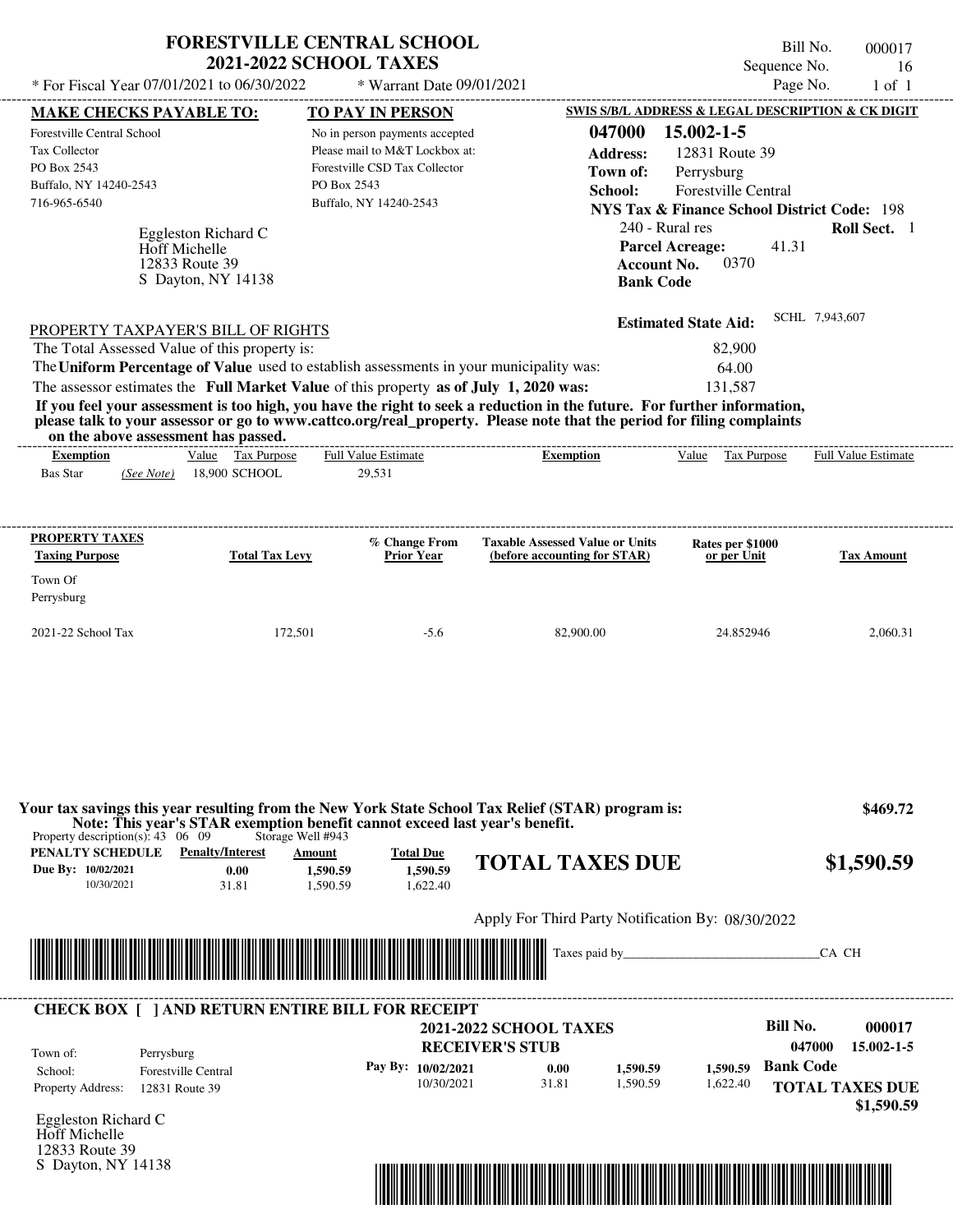|                                                                                                                                                                             |                              | <b>FORESTVILLE CENTRAL SCHOOL</b><br><b>2021-2022 SCHOOL TAXES</b>                                                                                                                                                                     |                                                   |                    |                                                                  | Bill No.                 | 000018                     |
|-----------------------------------------------------------------------------------------------------------------------------------------------------------------------------|------------------------------|----------------------------------------------------------------------------------------------------------------------------------------------------------------------------------------------------------------------------------------|---------------------------------------------------|--------------------|------------------------------------------------------------------|--------------------------|----------------------------|
| * For Fiscal Year 07/01/2021 to 06/30/2022                                                                                                                                  |                              | * Warrant Date 09/01/2021                                                                                                                                                                                                              |                                                   |                    |                                                                  | Sequence No.<br>Page No. | 17<br>$1$ of $1$           |
|                                                                                                                                                                             |                              |                                                                                                                                                                                                                                        |                                                   |                    | <b>SWIS S/B/L ADDRESS &amp; LEGAL DESCRIPTION &amp; CK DIGIT</b> |                          |                            |
| <b>MAKE CHECKS PAYABLE TO:</b><br>Forestville Central School                                                                                                                |                              | <b>TO PAY IN PERSON</b><br>No in person payments accepted                                                                                                                                                                              |                                                   | 047000             | 15.002-1-2                                                       |                          |                            |
| Tax Collector                                                                                                                                                               |                              | Please mail to M&T Lockbox at:                                                                                                                                                                                                         |                                                   | <b>Address:</b>    | 12951 Route 39                                                   |                          |                            |
| PO Box 2543                                                                                                                                                                 |                              | Forestville CSD Tax Collector                                                                                                                                                                                                          |                                                   | Town of:           | Perrysburg                                                       |                          |                            |
| Buffalo, NY 14240-2543                                                                                                                                                      |                              | PO Box 2543                                                                                                                                                                                                                            |                                                   | School:            | Forestville Central                                              |                          |                            |
| 716-965-6540                                                                                                                                                                |                              | Buffalo, NY 14240-2543                                                                                                                                                                                                                 |                                                   |                    | <b>NYS Tax &amp; Finance School District Code: 198</b>           |                          |                            |
|                                                                                                                                                                             |                              |                                                                                                                                                                                                                                        |                                                   |                    | 117 - Horse farm                                                 |                          | Roll Sect. 1               |
|                                                                                                                                                                             | Flagler Jean A<br>PO Box 241 |                                                                                                                                                                                                                                        |                                                   |                    | <b>Parcel Acreage:</b>                                           | 96.89                    |                            |
|                                                                                                                                                                             | Perrysburg, NY 14129         |                                                                                                                                                                                                                                        |                                                   | <b>Account No.</b> | 0187                                                             |                          |                            |
|                                                                                                                                                                             |                              |                                                                                                                                                                                                                                        |                                                   | <b>Bank Code</b>   |                                                                  |                          |                            |
|                                                                                                                                                                             |                              |                                                                                                                                                                                                                                        |                                                   |                    | <b>Estimated State Aid:</b>                                      | SCHL 7,943,607           |                            |
| PROPERTY TAXPAYER'S BILL OF RIGHTS<br>The Total Assessed Value of this property is:                                                                                         |                              |                                                                                                                                                                                                                                        |                                                   |                    | 189,900                                                          |                          |                            |
|                                                                                                                                                                             |                              | The Uniform Percentage of Value used to establish assessments in your municipality was:                                                                                                                                                |                                                   |                    | 64.00                                                            |                          |                            |
|                                                                                                                                                                             |                              | The assessor estimates the Full Market Value of this property as of July 1, 2020 was:                                                                                                                                                  |                                                   |                    | 301,429                                                          |                          |                            |
|                                                                                                                                                                             |                              | If you feel your assessment is too high, you have the right to seek a reduction in the future. For further information,                                                                                                                |                                                   |                    |                                                                  |                          |                            |
|                                                                                                                                                                             |                              | please talk to your assessor or go to www.cattco.org/real_property. Please note that the period for filing complaints                                                                                                                  |                                                   |                    |                                                                  |                          |                            |
| on the above assessment has passed.<br><b>Exemption</b>                                                                                                                     | Value Tax Purpose            | <b>Full Value Estimate</b>                                                                                                                                                                                                             | <b>Exemption</b>                                  |                    | Value Tax Purpose                                                |                          | <b>Full Value Estimate</b> |
| Ag Distout                                                                                                                                                                  | 8,541 CO/TOWN/SCH            | 13,345                                                                                                                                                                                                                                 | Enh Star                                          | (See Note)         | 44,540 SCHOOL                                                    |                          | 69,594                     |
|                                                                                                                                                                             |                              |                                                                                                                                                                                                                                        |                                                   |                    |                                                                  |                          |                            |
| <b>PROPERTY TAXES</b>                                                                                                                                                       |                              |                                                                                                                                                                                                                                        | <b>Taxable Assessed Value or Units</b>            |                    |                                                                  |                          |                            |
| <b>Taxing Purpose</b>                                                                                                                                                       | <b>Total Tax Levy</b>        | % Change From<br><b>Prior Year</b>                                                                                                                                                                                                     | (before accounting for STAR)                      |                    | Rates per \$1000<br>or per Unit                                  |                          | <b>Tax Amount</b>          |
| Town Of                                                                                                                                                                     |                              |                                                                                                                                                                                                                                        |                                                   |                    |                                                                  |                          |                            |
| Perrysburg                                                                                                                                                                  |                              |                                                                                                                                                                                                                                        |                                                   |                    |                                                                  |                          |                            |
|                                                                                                                                                                             |                              |                                                                                                                                                                                                                                        |                                                   |                    |                                                                  |                          |                            |
| 2021-22 School Tax                                                                                                                                                          | 172,501                      | $-5.6$                                                                                                                                                                                                                                 | 181,359.00                                        |                    | 24.852946                                                        |                          | 4,507.31                   |
| MAY BE SUBJECT TO PAYMENT UNDER AG DIST LAW UNTIL 2028<br>Property description(s): $43 \quad 06 \quad 09$<br><b>PENALTY SCHEDULE</b> Penalty/Interest<br>Due By: 10/02/2021 | Storage Well #1020<br>0.00   | Your tax savings this year resulting from the New York State School Tax Relief (STAR) program is:<br>Note: This year's STAR exemption benefit cannot exceed last year's benefit.<br><b>Total Due</b><br>Amount<br>3.400.36<br>3,400.36 | <b>TOTAL TAXES DUE</b>                            |                    |                                                                  |                          | \$1,106.95<br>\$3,400.36   |
| 10/30/2021                                                                                                                                                                  | 68.01                        | 3,400.36<br>3,468.37                                                                                                                                                                                                                   |                                                   |                    |                                                                  |                          |                            |
|                                                                                                                                                                             |                              |                                                                                                                                                                                                                                        | Apply For Third Party Notification By: 08/30/2022 |                    |                                                                  |                          |                            |
|                                                                                                                                                                             |                              |                                                                                                                                                                                                                                        |                                                   |                    | Taxes paid by                                                    | CA CH                    |                            |
|                                                                                                                                                                             |                              |                                                                                                                                                                                                                                        |                                                   |                    |                                                                  |                          |                            |
|                                                                                                                                                                             |                              | <b>CHECK BOX [ ] AND RETURN ENTIRE BILL FOR RECEIPT</b>                                                                                                                                                                                |                                                   |                    |                                                                  |                          |                            |
|                                                                                                                                                                             |                              |                                                                                                                                                                                                                                        | <b>2021-2022 SCHOOL TAXES</b>                     |                    |                                                                  | <b>Bill No.</b>          | 000018                     |
| Town of:<br>Perrysburg                                                                                                                                                      |                              |                                                                                                                                                                                                                                        | <b>RECEIVER'S STUB</b>                            |                    |                                                                  | 047000                   | $15.002 - 1 - 2$           |
| School:                                                                                                                                                                     | <b>Forestville Central</b>   | Pay By: 10/02/2021                                                                                                                                                                                                                     | 0.00                                              | 3,400.36           | 3,400.36                                                         | <b>Bank Code</b>         |                            |
| Property Address:                                                                                                                                                           | 12951 Route 39               | 10/30/2021                                                                                                                                                                                                                             | 68.01                                             | 3,400.36           | 3,468.37                                                         | <b>TOTAL TAXES DUE</b>   |                            |
|                                                                                                                                                                             |                              |                                                                                                                                                                                                                                        |                                                   |                    |                                                                  |                          | \$3,400.36                 |
| $Eleft$ dar Ioan $\Lambda$                                                                                                                                                  |                              |                                                                                                                                                                                                                                        |                                                   |                    |                                                                  |                          |                            |

Flagler Jean A PO Box 241 Perrysburg, NY 14129

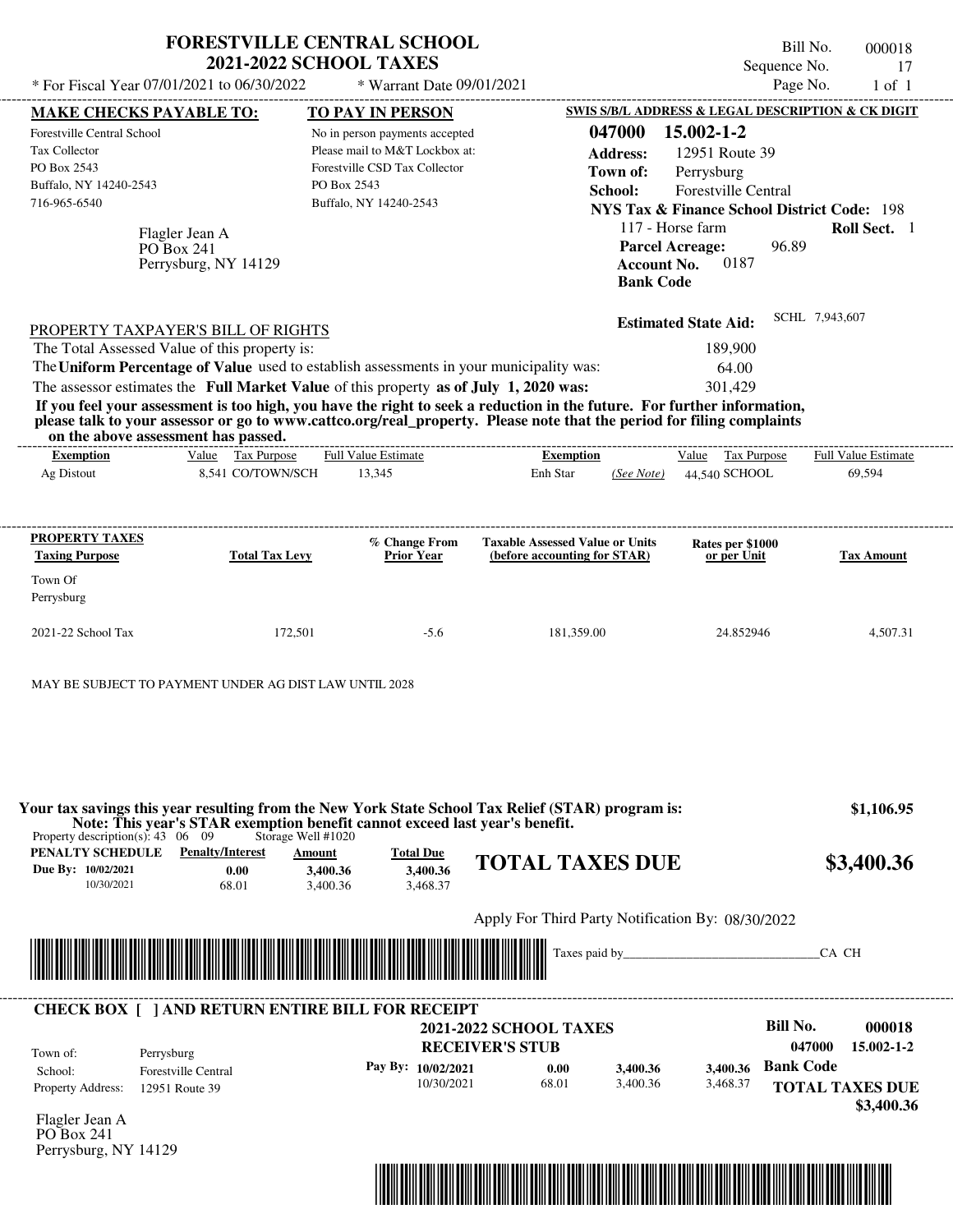| * For Fiscal Year 07/01/2021 to 06/30/2022                                                                                                                                                                                                                                                                                                                                                                                                                                                                                                                         | <b>FORESTVILLE CENTRAL SCHOOL</b><br><b>2021-2022 SCHOOL TAXES</b> | * Warrant Date 09/01/2021                                                                                                                       |                                                                                                  | Sequence No.                                                                                                                                                                                                                                                                  | Bill No.<br>000019<br>18<br>Page No.<br>$1$ of $1$                     |
|--------------------------------------------------------------------------------------------------------------------------------------------------------------------------------------------------------------------------------------------------------------------------------------------------------------------------------------------------------------------------------------------------------------------------------------------------------------------------------------------------------------------------------------------------------------------|--------------------------------------------------------------------|-------------------------------------------------------------------------------------------------------------------------------------------------|--------------------------------------------------------------------------------------------------|-------------------------------------------------------------------------------------------------------------------------------------------------------------------------------------------------------------------------------------------------------------------------------|------------------------------------------------------------------------|
|                                                                                                                                                                                                                                                                                                                                                                                                                                                                                                                                                                    |                                                                    |                                                                                                                                                 |                                                                                                  |                                                                                                                                                                                                                                                                               |                                                                        |
| <b>MAKE CHECKS PAYABLE TO:</b><br>Forestville Central School<br>Tax Collector<br>PO Box 2543<br>Buffalo, NY 14240-2543<br>716-965-6540<br>Flisakowski John F<br>10579 W Perrysburg Rd<br>Perrysburg, NY 14129                                                                                                                                                                                                                                                                                                                                                      | PO Box 2543                                                        | TO PAY IN PERSON<br>No in person payments accepted<br>Please mail to M&T Lockbox at:<br>Forestville CSD Tax Collector<br>Buffalo, NY 14240-2543 | 047000<br><b>Address:</b><br>Town of:<br>School:<br><b>Bank Code</b>                             | SWIS S/B/L ADDRESS & LEGAL DESCRIPTION & CK DIGIT<br>7.004-1-34<br>10579 W Perrysburg Rd<br>Perrysburg<br>Forestville Central<br><b>NYS Tax &amp; Finance School District Code: 198</b><br>210 - 1 Family Res<br><b>Parcel Acreage:</b><br>1.50<br>0394<br><b>Account No.</b> | Roll Sect. 1                                                           |
| PROPERTY TAXPAYER'S BILL OF RIGHTS<br>The Total Assessed Value of this property is:<br>The Uniform Percentage of Value used to establish assessments in your municipality was:<br>The assessor estimates the Full Market Value of this property as of July 1, 2020 was:<br>If you feel your assessment is too high, you have the right to seek a reduction in the future. For further information,<br>please talk to your assessor or go to www.cattco.org/real_property. Please note that the period for filing complaints<br>on the above assessment has passed. |                                                                    |                                                                                                                                                 |                                                                                                  | <b>Estimated State Aid:</b><br>95,000<br>64.00<br>150.794                                                                                                                                                                                                                     | SCHL 7,943,607                                                         |
| <b>Exemption</b><br>Enh Star<br>(See Note)                                                                                                                                                                                                                                                                                                                                                                                                                                                                                                                         | Value Tax Purpose<br>44,540 SCHOOL                                 | <b>Full Value Estimate</b><br>69,594                                                                                                            | <b>Exemption</b>                                                                                 | Value Tax Purpose                                                                                                                                                                                                                                                             | Full Value Estimate                                                    |
| Town Of<br>Perrysburg<br>2021-22 School Tax                                                                                                                                                                                                                                                                                                                                                                                                                                                                                                                        | 172,501                                                            | $-5.6$                                                                                                                                          | 95,000.00                                                                                        | 24.852946                                                                                                                                                                                                                                                                     | 2,361.03                                                               |
| Your tax savings this year resulting from the New York State School Tax Relief (STAR) program is:<br>Note: This year's STAR exemption benefit cannot exceed last year's benefit.<br>Property description(s): $44 \quad 06 \quad 09$                                                                                                                                                                                                                                                                                                                                |                                                                    |                                                                                                                                                 |                                                                                                  |                                                                                                                                                                                                                                                                               | \$1,106.95                                                             |
| <b>PENALTY SCHEDULE</b> Penalty/Interest<br>Due By: 10/02/2021<br>10/30/2021                                                                                                                                                                                                                                                                                                                                                                                                                                                                                       | Amount<br>0.00<br>1,254.08<br>25.08<br>1,254.08                    | <b>Total Due</b><br>1.254.08<br>1,279.16                                                                                                        | <b>TOTAL TAXES DUE</b>                                                                           |                                                                                                                                                                                                                                                                               | \$1,254.08                                                             |
|                                                                                                                                                                                                                                                                                                                                                                                                                                                                                                                                                                    |                                                                    |                                                                                                                                                 | Apply For Third Party Notification By: 08/30/2022                                                |                                                                                                                                                                                                                                                                               |                                                                        |
|                                                                                                                                                                                                                                                                                                                                                                                                                                                                                                                                                                    |                                                                    |                                                                                                                                                 |                                                                                                  | Taxes paid by                                                                                                                                                                                                                                                                 | CA CH                                                                  |
| <b>CHECK BOX [ ] AND RETURN ENTIRE BILL FOR RECEIPT</b><br>Town of:<br>Perrysburg<br><b>Forestville Central</b><br>School:<br>Property Address:<br>10579 W Perrysburg Rd                                                                                                                                                                                                                                                                                                                                                                                           |                                                                    | Pay By: 10/02/2021<br>10/30/2021                                                                                                                | <b>2021-2022 SCHOOL TAXES</b><br><b>RECEIVER'S STUB</b><br>1,254.08<br>0.00<br>25.08<br>1.254.08 | <b>Bill No.</b><br><b>Bank Code</b><br>1,254.08<br>1,279.16                                                                                                                                                                                                                   | 000019<br>047000<br>7.004-1-34<br><b>TOTAL TAXES DUE</b><br>\$1,254.08 |
| Flisakowski John F<br>10579 W Perrysburg Rd<br>Perrysburg, NY 14129                                                                                                                                                                                                                                                                                                                                                                                                                                                                                                |                                                                    |                                                                                                                                                 |                                                                                                  |                                                                                                                                                                                                                                                                               |                                                                        |

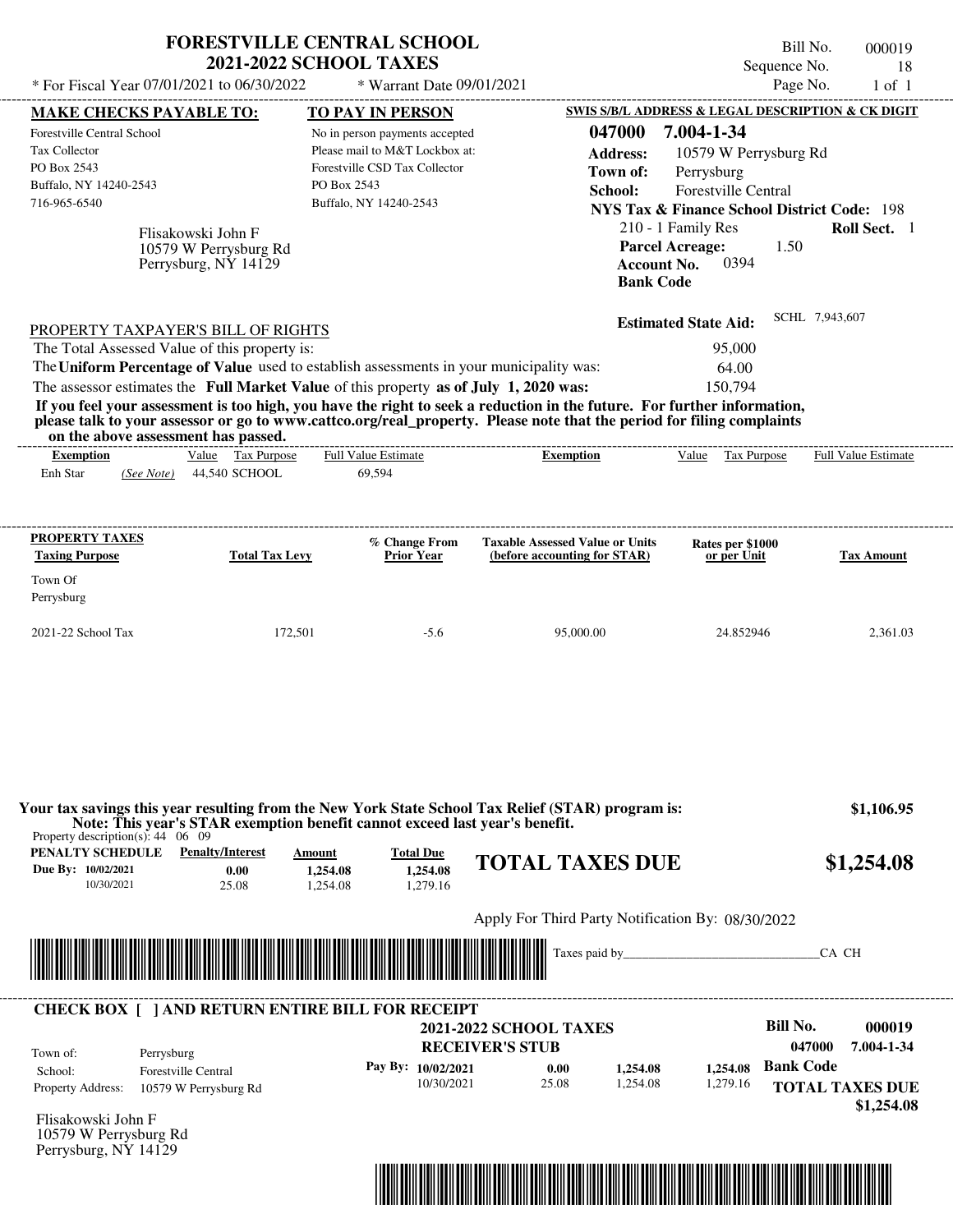|                                                                                                      | <b>FORESTVILLE CENTRAL SCHOOL</b><br><b>2021-2022 SCHOOL TAXES</b>          |                                                                                                                             |                                                                                                                                                                                                                                                  | Sequence No.                                                                                                                | Bill No.<br>000020<br>19   |
|------------------------------------------------------------------------------------------------------|-----------------------------------------------------------------------------|-----------------------------------------------------------------------------------------------------------------------------|--------------------------------------------------------------------------------------------------------------------------------------------------------------------------------------------------------------------------------------------------|-----------------------------------------------------------------------------------------------------------------------------|----------------------------|
| * For Fiscal Year 07/01/2021 to 06/30/2022                                                           |                                                                             | * Warrant Date 09/01/2021                                                                                                   |                                                                                                                                                                                                                                                  | Page No.                                                                                                                    | $1$ of $1$                 |
| <b>MAKE CHECKS PAYABLE TO:</b>                                                                       |                                                                             | <b>TO PAY IN PERSON</b>                                                                                                     |                                                                                                                                                                                                                                                  | SWIS S/B/L ADDRESS & LEGAL DESCRIPTION & CK DIGIT                                                                           |                            |
| Forestville Central School<br>Tax Collector<br>PO Box 2543<br>Buffalo, NY 14240-2543<br>716-965-6540 | PO Box 2543                                                                 | No in person payments accepted<br>Please mail to M&T Lockbox at:<br>Forestville CSD Tax Collector<br>Buffalo, NY 14240-2543 | 047000<br><b>Address:</b><br>Town of:<br>School:                                                                                                                                                                                                 | 15.002-1-1<br>12975 Route 39<br>Perrysburg<br>Forestville Central<br><b>NYS Tax &amp; Finance School District Code: 198</b> |                            |
| Frost Theresa<br>Frost Jack E Jr<br>12975 Route 39<br>Perrysburg, NY 14129                           |                                                                             |                                                                                                                             | <b>Account No.</b><br><b>Bank Code</b>                                                                                                                                                                                                           | 210 - 1 Family Res<br><b>Parcel Acreage:</b><br>1.00<br>0160                                                                | Roll Sect. 1               |
|                                                                                                      |                                                                             |                                                                                                                             |                                                                                                                                                                                                                                                  | <b>Estimated State Aid:</b>                                                                                                 | SCHL 7,943,607             |
| PROPERTY TAXPAYER'S BILL OF RIGHTS<br>The Total Assessed Value of this property is:                  |                                                                             |                                                                                                                             |                                                                                                                                                                                                                                                  | 37,600                                                                                                                      |                            |
| The Uniform Percentage of Value used to establish assessments in your municipality was:              |                                                                             |                                                                                                                             |                                                                                                                                                                                                                                                  | 64.00                                                                                                                       |                            |
| The assessor estimates the Full Market Value of this property as of July 1, 2020 was:                |                                                                             |                                                                                                                             |                                                                                                                                                                                                                                                  | 59,683                                                                                                                      |                            |
| on the above assessment has passed.                                                                  |                                                                             |                                                                                                                             | If you feel your assessment is too high, you have the right to seek a reduction in the future. For further information,<br>please talk to your assessor or go to www.cattco.org/real_property. Please note that the period for filing complaints |                                                                                                                             |                            |
| <b>Exemption</b>                                                                                     | Value Tax Purpose                                                           | <b>Full Value Estimate</b>                                                                                                  | <b>Exemption</b>                                                                                                                                                                                                                                 | Value Tax Purpose                                                                                                           | <b>Full Value Estimate</b> |
| Enh Star<br>(See Note)                                                                               | 37,600 SCHOOL                                                               | 58,750                                                                                                                      |                                                                                                                                                                                                                                                  |                                                                                                                             |                            |
| <b>PROPERTY TAXES</b>                                                                                |                                                                             | % Change From                                                                                                               | <b>Taxable Assessed Value or Units</b>                                                                                                                                                                                                           | Rates per \$1000                                                                                                            |                            |
| <b>Taxing Purpose</b>                                                                                | <b>Total Tax Levy</b>                                                       | <b>Prior Year</b>                                                                                                           | (before accounting for STAR)                                                                                                                                                                                                                     | or per Unit                                                                                                                 | <b>Tax Amount</b>          |
| Town Of<br>Perrysburg                                                                                |                                                                             |                                                                                                                             |                                                                                                                                                                                                                                                  |                                                                                                                             |                            |
| 2021-22 School Tax                                                                                   | 172,501                                                                     | $-5.6$                                                                                                                      | 37,600.00                                                                                                                                                                                                                                        | 24.852946                                                                                                                   | 934.47                     |
| Property description(s): $43 \quad 06 \quad 09$                                                      | Note: This year's STAR exemption benefit cannot exceed last year's benefit. |                                                                                                                             | Your tax savings this year resulting from the New York State School Tax Relief (STAR) program is:                                                                                                                                                |                                                                                                                             | \$934.47                   |
| <b>PENALTY SCHEDULE</b> Penalty/Interest<br>Due By:                                                  | Amount                                                                      | <b>Total Due</b>                                                                                                            | <b>TOTAL TAXES DUE</b>                                                                                                                                                                                                                           |                                                                                                                             | \$0.00                     |
|                                                                                                      |                                                                             |                                                                                                                             |                                                                                                                                                                                                                                                  |                                                                                                                             |                            |
|                                                                                                      |                                                                             |                                                                                                                             | Apply For Third Party Notification By: 08/30/2022                                                                                                                                                                                                |                                                                                                                             |                            |
|                                                                                                      |                                                                             |                                                                                                                             |                                                                                                                                                                                                                                                  |                                                                                                                             | CA CH                      |
| <b>CHECK BOX [ ] AND RETURN ENTIRE BILL FOR RECEIPT</b>                                              |                                                                             |                                                                                                                             |                                                                                                                                                                                                                                                  |                                                                                                                             |                            |
|                                                                                                      |                                                                             |                                                                                                                             | <b>2021-2022 SCHOOL TAXES</b>                                                                                                                                                                                                                    | <b>Bill No.</b>                                                                                                             | 000020                     |
| Perrysburg<br>Town of:                                                                               |                                                                             |                                                                                                                             | <b>RECEIVER'S STUB</b>                                                                                                                                                                                                                           |                                                                                                                             | 047000<br>$15.002 - 1 - 1$ |

**Pay By:**

Property Address: 12975 Route 39 School: Forestville Central

Frost Theresa Frost Jack E Jr 12975 Route 39 Perrysburg, NY 14129



**Bank Code**

**TOTAL TAXES DUE**

 **\$0.00**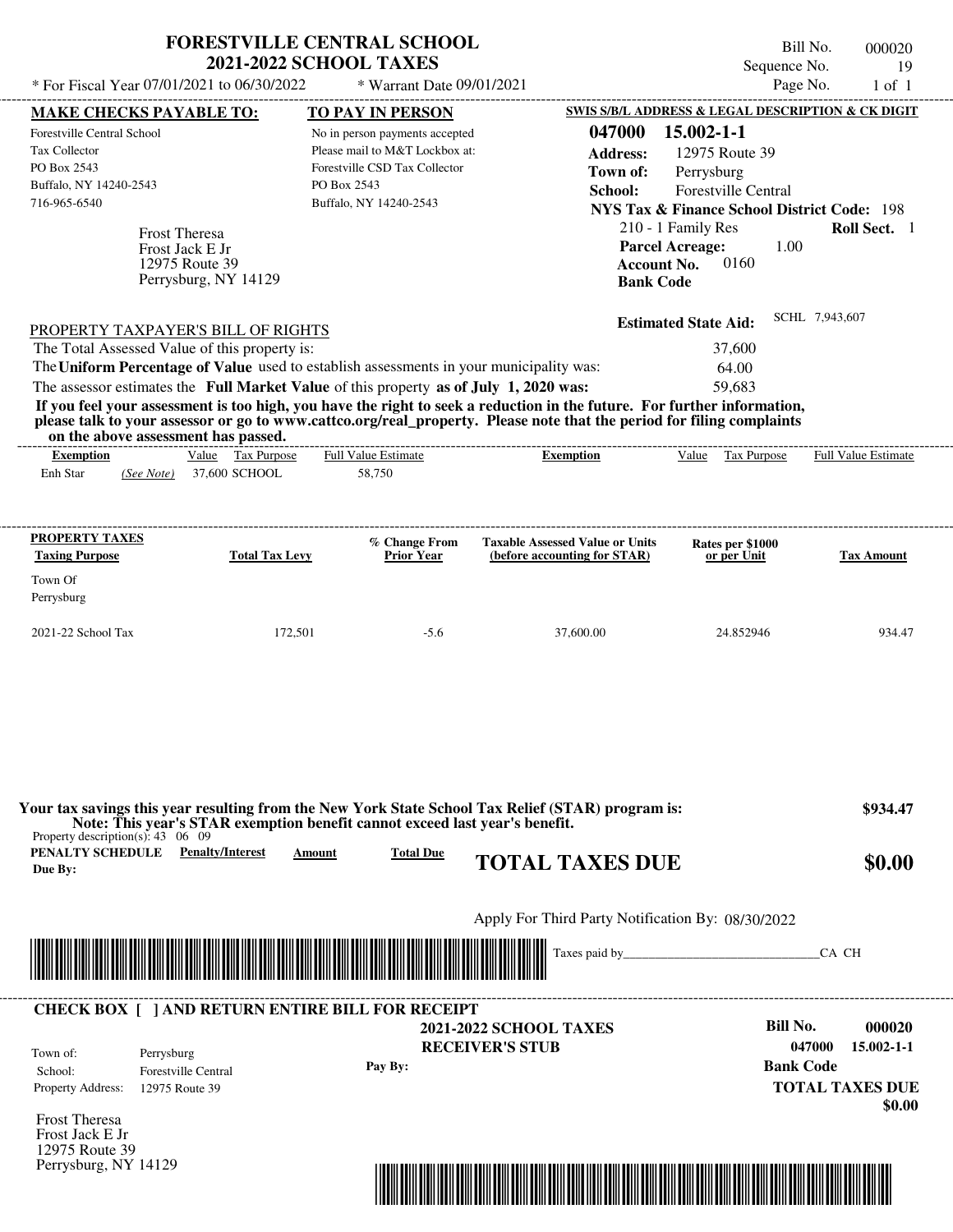| * For Fiscal Year 07/01/2021 to 06/30/2022 * Warrant Date 09/01/2021                                                                                                                                                                                                                                                                                                                                                                                                                                                                                                                   | <b>FORESTVILLE CENTRAL SCHOOL</b><br><b>2021-2022 SCHOOL TAXES</b>                                                                                                    |                                                                      |                                                                                                                                                                                                                                                              | Bill No.<br>Sequence No.<br>Page No. | 000021<br>20<br>$1$ of $1$ |
|----------------------------------------------------------------------------------------------------------------------------------------------------------------------------------------------------------------------------------------------------------------------------------------------------------------------------------------------------------------------------------------------------------------------------------------------------------------------------------------------------------------------------------------------------------------------------------------|-----------------------------------------------------------------------------------------------------------------------------------------------------------------------|----------------------------------------------------------------------|--------------------------------------------------------------------------------------------------------------------------------------------------------------------------------------------------------------------------------------------------------------|--------------------------------------|----------------------------|
| <b>MAKE CHECKS PAYABLE TO:</b><br>Forestville Central School<br><b>Tax Collector</b><br>PO Box 2543<br>Buffalo, NY 14240-2543<br>716-965-6540<br>Garzon Lauren<br>Gonzaga Daniel<br>10818 W Perrysburg Road<br>Perrysburg, NY 14129                                                                                                                                                                                                                                                                                                                                                    | <b>TO PAY IN PERSON</b><br>No in person payments accepted<br>Please mail to M&T Lockbox at:<br>Forestville CSD Tax Collector<br>PO Box 2543<br>Buffalo, NY 14240-2543 | 047000<br><b>Address:</b><br>Town of:<br>School:<br><b>Bank Code</b> | SWIS S/B/L ADDRESS & LEGAL DESCRIPTION & CK DIGIT<br>7.004-1-24.2<br>10818 W Perrysburg Rd<br>Perrysburg<br><b>Forestville Central</b><br>NYS Tax & Finance School District Code: 198<br>210 - 1 Family Res<br><b>Parcel Acreage:</b><br>1219<br>Account No. | 4.85                                 | Roll Sect. 1               |
| PROPERTY TAXPAYER'S BILL OF RIGHTS<br>The Total Assessed Value of this property is:<br>The Uniform Percentage of Value used to establish assessments in your municipality was:<br>The assessor estimates the Full Market Value of this property as of July 1, 2020 was:<br>If you feel your assessment is too high, you have the right to seek a reduction in the future. For further information,<br>please talk to your assessor or go to www.cattco.org/real_property. Please note that the period for filing complaints<br>on the above assessment has passed.<br><b>Exemption</b> | Value Tax Purpose Full Value Estimate                                                                                                                                 | -----------------------------------<br><b>Exemption</b>              | <b>Estimated State Aid:</b><br>43,300<br>64.00<br>68.730<br>Value Tax Purpose                                                                                                                                                                                | SCHL 7,943,607                       | <b>Full Value Estimate</b> |
| PROPERTY TAXES<br><b>Taxing Purpose</b><br><b>Total Tax Levy</b><br>Town Of                                                                                                                                                                                                                                                                                                                                                                                                                                                                                                            | % Change From<br><b>Prior Year</b>                                                                                                                                    | <b>Taxable Assessed Value or Units</b>                               | Rates per \$1000<br>or per Unit                                                                                                                                                                                                                              |                                      | <b>Tax Amount</b>          |

2021-22 School Tax 172,501 -5.6 43,300.00 24.852946 1,076.13

Perrysburg

| PENALTY SCHEDULE<br>Due By: 10/02/2021<br>10/30/2021                               | <b>Penalty/Interest</b><br>0.00<br>21.52                | Amount<br>1,076.13<br>1,076.13 | <b>Total Due</b><br>1,076.13<br>1,097.65 | <b>TOTAL TAXES DUE</b>                            |          |          |                  | \$1,076.13                           |
|------------------------------------------------------------------------------------|---------------------------------------------------------|--------------------------------|------------------------------------------|---------------------------------------------------|----------|----------|------------------|--------------------------------------|
|                                                                                    |                                                         |                                |                                          | Apply For Third Party Notification By: 08/30/2022 |          |          |                  |                                      |
|                                                                                    | <u> 1989 - Johann Stoff, Amerikaansk politiker (</u>    |                                |                                          | Taxes paid by                                     |          |          |                  | CA CH                                |
|                                                                                    |                                                         |                                |                                          |                                                   |          |          |                  |                                      |
|                                                                                    | <b>CHECK BOX [ ] AND RETURN ENTIRE BILL FOR RECEIPT</b> |                                |                                          | <b>2021-2022 SCHOOL TAXES</b>                     |          |          | <b>Bill No.</b>  | 000021                               |
| Town of:                                                                           | Perrysburg                                              |                                |                                          | <b>RECEIVER'S STUB</b>                            |          |          | 047000           | 7.004-1-24.2                         |
| School:                                                                            | <b>Forestville Central</b>                              |                                | Pay By: 10/02/2021                       | 0.00                                              | 1,076.13 | 1,076.13 | <b>Bank Code</b> |                                      |
| Property Address:                                                                  | 10818 W Perrysburg Rd                                   |                                | 10/30/2021                               | 21.52                                             | 1,076.13 | 1,097.65 |                  | <b>TOTAL TAXES DUE</b><br>\$1,076.13 |
| Garzon Lauren<br>Gonzaga Daniel<br>10818 W Perrysburg Road<br>Perrysburg, NY 14129 |                                                         |                                |                                          |                                                   |          |          |                  |                                      |

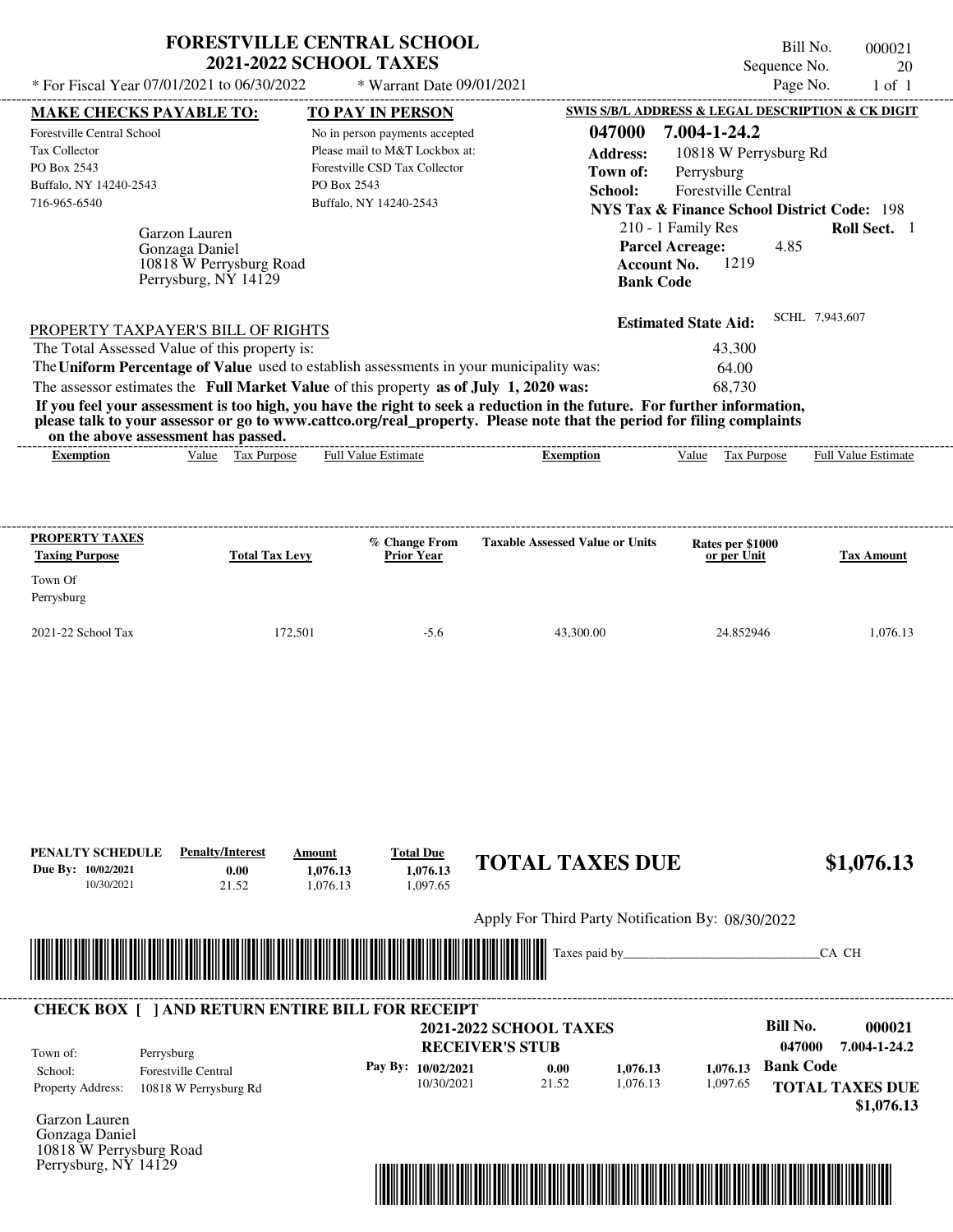| 000022<br>21<br>$1$ of $1$        | Bill No.<br>Sequence No.<br>Page No.                                                                                                                                                                    |                                                                                                                                                                                                                                                  | <b>FORESTVILLE CENTRAL SCHOOL</b><br>* Warrant Date 09/01/2021                                                                                                                   |                  | <b>2021-2022 SCHOOL TAXES</b>   | * For Fiscal Year 07/01/2021 to 06/30/2022                                                                                                                                                       |
|-----------------------------------|---------------------------------------------------------------------------------------------------------------------------------------------------------------------------------------------------------|--------------------------------------------------------------------------------------------------------------------------------------------------------------------------------------------------------------------------------------------------|----------------------------------------------------------------------------------------------------------------------------------------------------------------------------------|------------------|---------------------------------|--------------------------------------------------------------------------------------------------------------------------------------------------------------------------------------------------|
| Roll Sect. 1                      | SWIS S/B/L ADDRESS & LEGAL DESCRIPTION & CK DIGIT<br>7.004-1-21<br>12539 Pudding Lane Rd<br>Perrysburg<br>Forestville Central<br><b>NYS Tax &amp; Finance School District Code: 198</b><br>5.28<br>0356 | 047000<br><b>Address:</b><br>Town of:<br>School:<br>210 - 1 Family Res<br><b>Parcel Acreage:</b><br><b>Account No.</b><br><b>Bank Code</b>                                                                                                       | <b>TO PAY IN PERSON</b><br>No in person payments accepted<br>Please mail to M&T Lockbox at:<br>Forestville CSD Tax Collector<br>Buffalo, NY 14240-2543                           | PO Box 2543      |                                 | <b>MAKE CHECKS PAYABLE TO:</b><br>Forestville Central School<br>Tax Collector<br>PO Box 2543<br>Buffalo, NY 14240-2543<br>716-965-6540<br>Gibbons Nancey<br>399 Christy Rd<br>Irving, $NY$ 14081 |
| SCHL 7,943,607                    | <b>Estimated State Aid:</b><br>23,800<br>64.00<br>37,778                                                                                                                                                | If you feel your assessment is too high, you have the right to seek a reduction in the future. For further information,<br>please talk to your assessor or go to www.cattco.org/real_property. Please note that the period for filing complaints | The Uniform Percentage of Value used to establish assessments in your municipality was:<br>The assessor estimates the Full Market Value of this property as of July 1, 2020 was: |                  |                                 | PROPERTY TAXPAYER'S BILL OF RIGHTS<br>The Total Assessed Value of this property is:<br>on the above assessment has passed.                                                                       |
| Full Value Estimate               | Tax Purpose<br>Value                                                                                                                                                                                    | <b>Exemption</b>                                                                                                                                                                                                                                 | <b>Full Value Estimate</b>                                                                                                                                                       |                  | Value Tax Purpose               | <b>Exemption</b>                                                                                                                                                                                 |
| <b>Tax Amount</b>                 | Rates per \$1000<br>or per Unit                                                                                                                                                                         | <b>Taxable Assessed Value or Units</b>                                                                                                                                                                                                           | % Change From<br><b>Prior Year</b>                                                                                                                                               |                  | <b>Total Tax Levy</b>           | <b>PROPERTY TAXES</b><br><b>Taxing Purpose</b><br>Town Of                                                                                                                                        |
| 591.50                            | 24.852946                                                                                                                                                                                               | 23,800.00                                                                                                                                                                                                                                        | $-5.6$                                                                                                                                                                           | 172,501          |                                 | Perrysburg<br>2021-22 School Tax                                                                                                                                                                 |
| \$591.50                          |                                                                                                                                                                                                         | <b>TOTAL TAXES DUE</b>                                                                                                                                                                                                                           | <b>Total Due</b><br>591.50                                                                                                                                                       | Amount<br>591.50 | <b>Penalty/Interest</b><br>0.00 | Property description(s): 37 06 09<br>PENALTY SCHEDULE<br>Due By: 10/02/2021                                                                                                                      |
|                                   |                                                                                                                                                                                                         |                                                                                                                                                                                                                                                  | 603.33                                                                                                                                                                           | 591.50           | 11.83                           | 10/30/2021                                                                                                                                                                                       |
| CA CH                             |                                                                                                                                                                                                         | Apply For Third Party Notification By: 08/30/2022<br>Taxes paid by_                                                                                                                                                                              |                                                                                                                                                                                  |                  |                                 |                                                                                                                                                                                                  |
| 000022<br>047000<br>$7.004 \pm 2$ | <b>Bill No.</b>                                                                                                                                                                                         |                                                                                                                                                                                                                                                  | <b>2021-2022 SCHOOL TAXES</b><br>DECEIVEDIC CTIID                                                                                                                                |                  |                                 | <b>CHECK BOX [ ] AND RETURN ENTIRE BILL FOR RECEIPT</b>                                                                                                                                          |

**RECEIVER'S STUB Bank Code 591.50** Property Address: 12539 Pudding Lane Rd Perrysburg School: Forestville Central **TOTAL TAXES DUE \$591.50 047000 7.004-1-21 Pay By: 10/02/2021** 10/30/2021 11.83 **0.00** 591.50 **591.50** 603.33 Town of:

Gibbons Nancey 399 Christy Rd Irving, NY 14081

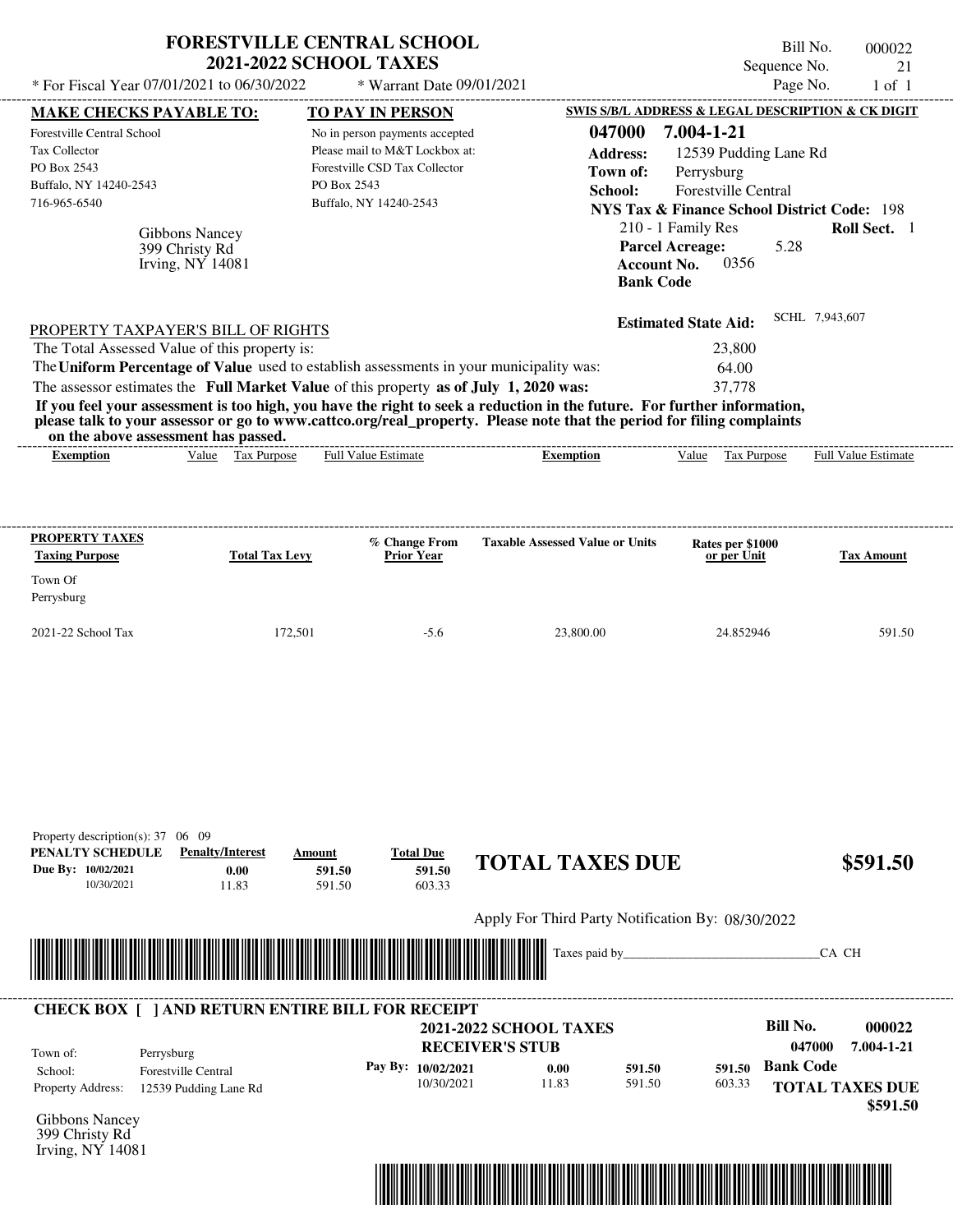|                                                                                                                                                     |                                                                                  | <b>FORESTVILLE CENTRAL SCHOOL</b><br><b>2021-2022 SCHOOL TAXES</b>                                                                         |                                                                                                                                                                                                                                                  | Bill No.<br>Sequence No.                                                                                                                                   | 000023<br>22               |
|-----------------------------------------------------------------------------------------------------------------------------------------------------|----------------------------------------------------------------------------------|--------------------------------------------------------------------------------------------------------------------------------------------|--------------------------------------------------------------------------------------------------------------------------------------------------------------------------------------------------------------------------------------------------|------------------------------------------------------------------------------------------------------------------------------------------------------------|----------------------------|
| * For Fiscal Year 07/01/2021 to 06/30/2022                                                                                                          |                                                                                  | * Warrant Date 09/01/2021                                                                                                                  |                                                                                                                                                                                                                                                  | Page No.                                                                                                                                                   | $1$ of $1$                 |
| <b>MAKE CHECKS PAYABLE TO:</b>                                                                                                                      |                                                                                  | <b>TO PAY IN PERSON</b>                                                                                                                    |                                                                                                                                                                                                                                                  | SWIS S/B/L ADDRESS & LEGAL DESCRIPTION & CK DIGIT                                                                                                          |                            |
| Forestville Central School<br>Tax Collector<br>PO Box 2543<br>Buffalo, NY 14240-2543<br>716-965-6540                                                |                                                                                  | No in person payments accepted<br>Please mail to M&T Lockbox at:<br>Forestville CSD Tax Collector<br>PO Box 2543<br>Buffalo, NY 14240-2543 | 047000<br><b>Address:</b><br>Town of:<br>School:                                                                                                                                                                                                 | 7.004-1-24.1<br>10818 W Perrysburg Rd<br>Perrysburg<br>Forestville Central<br><b>NYS Tax &amp; Finance School District Code: 198</b><br>322 - Rural vac>10 | Roll Sect. 1               |
|                                                                                                                                                     | Glovack John J<br>Glovack Kathryn L<br>12281 MacKinaw Rd<br>Perrysburg, NY 14129 |                                                                                                                                            | <b>Account No.</b><br><b>Bank Code</b>                                                                                                                                                                                                           | <b>Parcel Acreage:</b><br>41.47<br>0353                                                                                                                    |                            |
| PROPERTY TAXPAYER'S BILL OF RIGHTS                                                                                                                  |                                                                                  |                                                                                                                                            |                                                                                                                                                                                                                                                  | <b>Estimated State Aid:</b>                                                                                                                                | SCHL 7,943,607             |
| The Total Assessed Value of this property is:                                                                                                       |                                                                                  |                                                                                                                                            |                                                                                                                                                                                                                                                  | 22,700                                                                                                                                                     |                            |
|                                                                                                                                                     |                                                                                  | The Uniform Percentage of Value used to establish assessments in your municipality was:                                                    |                                                                                                                                                                                                                                                  | 64.00                                                                                                                                                      |                            |
| on the above assessment has passed.                                                                                                                 |                                                                                  | The assessor estimates the Full Market Value of this property as of July 1, 2020 was:                                                      | If you feel your assessment is too high, you have the right to seek a reduction in the future. For further information,<br>please talk to your assessor or go to www.cattco.org/real_property. Please note that the period for filing complaints | 36,032                                                                                                                                                     |                            |
| <b>Exemption</b><br>Ag Dist                                                                                                                         | Value Tax Purpose<br>4,702 CO/TOWN/SCH                                           | <b>Full Value Estimate</b><br>7,347                                                                                                        | <b>Exemption</b>                                                                                                                                                                                                                                 | Value Tax Purpose                                                                                                                                          | <b>Full Value Estimate</b> |
| <b>PROPERTY TAXES</b>                                                                                                                               |                                                                                  | % Change From                                                                                                                              | <b>Taxable Assessed Value or Units</b>                                                                                                                                                                                                           | Rates per \$1000                                                                                                                                           |                            |
| <b>Taxing Purpose</b>                                                                                                                               | <b>Total Tax Levy</b>                                                            | <b>Prior Year</b>                                                                                                                          |                                                                                                                                                                                                                                                  | or per Unit                                                                                                                                                | <b>Tax Amount</b>          |
| Town Of<br>Perrysburg                                                                                                                               |                                                                                  |                                                                                                                                            |                                                                                                                                                                                                                                                  |                                                                                                                                                            |                            |
| 2021-22 School Tax                                                                                                                                  | 172,501                                                                          | $-5.6$                                                                                                                                     | 17,998.00                                                                                                                                                                                                                                        | 24.852946                                                                                                                                                  | 447.30                     |
| MAY BE SUBJECT TO PAYMENT UNDER AG DIST LAW UNTIL 2025<br>Property description(s): $37 \quad 06 \quad 09$<br>PENALTY SCHEDULE<br>Due By: 10/02/2021 | <b>Penalty/Interest</b><br>Amount<br>0.00                                        | <b>Total Due</b><br>447.30<br>447.30                                                                                                       | <b>TOTAL TAXES DUE</b>                                                                                                                                                                                                                           |                                                                                                                                                            | \$447.30                   |
| 10/30/2021                                                                                                                                          | 8.95                                                                             | 447.30<br>456.25                                                                                                                           |                                                                                                                                                                                                                                                  |                                                                                                                                                            |                            |
|                                                                                                                                                     |                                                                                  |                                                                                                                                            | Apply For Third Party Notification By: 08/30/2022<br>Taxes paid by_                                                                                                                                                                              |                                                                                                                                                            | CA CH                      |
|                                                                                                                                                     |                                                                                  |                                                                                                                                            |                                                                                                                                                                                                                                                  |                                                                                                                                                            |                            |
|                                                                                                                                                     |                                                                                  | <b>CHECK BOX [ ] AND RETURN ENTIRE BILL FOR RECEIPT</b>                                                                                    | <b>2021-2022 SCHOOL TAXES</b>                                                                                                                                                                                                                    | <b>Bill No.</b>                                                                                                                                            | 000023                     |
| Town of:<br>Perrysburg                                                                                                                              |                                                                                  |                                                                                                                                            | <b>RECEIVER'S STUB</b>                                                                                                                                                                                                                           | 047000<br><b>Bank Code</b>                                                                                                                                 | 7.004-1-24.1               |
|                                                                                                                                                     |                                                                                  | Pay By: 10/02/2021                                                                                                                         | 0.00<br>447.30                                                                                                                                                                                                                                   | 447.30                                                                                                                                                     |                            |

10/30/2021 8.95

| School:                  | Forestville Central   |
|--------------------------|-----------------------|
| <b>Property Address:</b> | 10818 W Perrysburg Rd |
| $Clocal$ , Label I       |                       |

Glovack John J Glovack Kathryn L 12281 MacKinaw Rd Perrysburg, NY 14129



447.30 **447.30** 456.25 **447.30**

**TOTAL TAXES DUE**

 **\$447.30**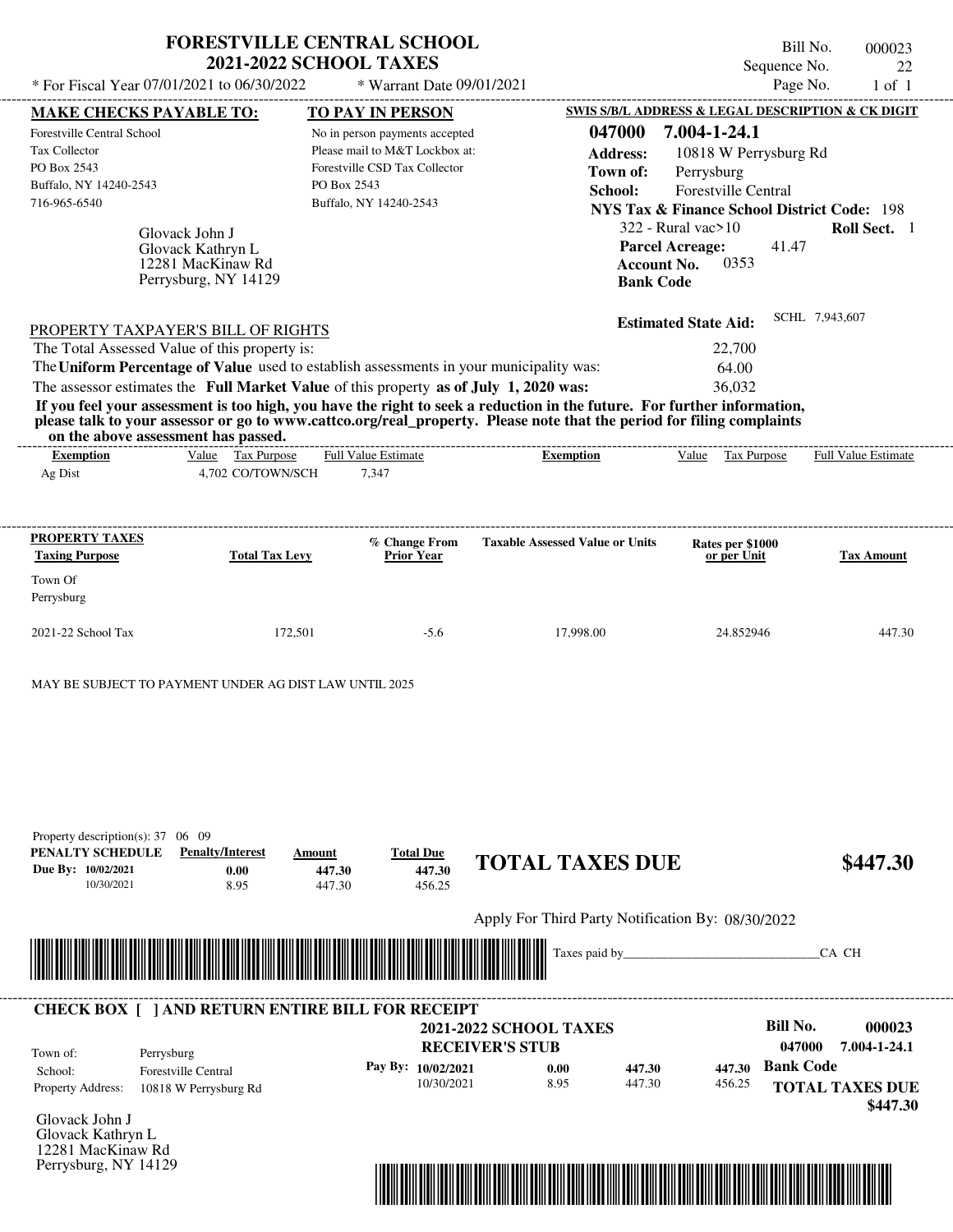| * For Fiscal Year 07/01/2021 to 06/30/2022                                                                                                                                                                                                                                                                     | <b>FORESTVILLE CENTRAL SCHOOL</b><br><b>2021-2022 SCHOOL TAXES</b>                         | * Warrant Date 09/01/2021                                                                                                                                             |                                                                                                                                                                                                                                                  | Sequence No.<br>Page No.                                                                                                                                                                                                    | Bill No.<br>000026<br>23<br>$1$ of $1$                                 |
|----------------------------------------------------------------------------------------------------------------------------------------------------------------------------------------------------------------------------------------------------------------------------------------------------------------|--------------------------------------------------------------------------------------------|-----------------------------------------------------------------------------------------------------------------------------------------------------------------------|--------------------------------------------------------------------------------------------------------------------------------------------------------------------------------------------------------------------------------------------------|-----------------------------------------------------------------------------------------------------------------------------------------------------------------------------------------------------------------------------|------------------------------------------------------------------------|
| <b>MAKE CHECKS PAYABLE TO:</b><br><b>Forestville Central School</b><br>Tax Collector<br>PO Box 2543<br>Buffalo, NY 14240-2543<br>716-965-6540<br>Gruber Mark N<br>12878 Route 39                                                                                                                               | S. Dayton, NY 14138                                                                        | <b>TO PAY IN PERSON</b><br>No in person payments accepted<br>Please mail to M&T Lockbox at:<br>Forestville CSD Tax Collector<br>PO Box 2543<br>Buffalo, NY 14240-2543 | 047000<br><b>Address:</b><br>Town of:<br>School:<br>240 - Rural res<br><b>Account No.</b><br><b>Bank Code</b>                                                                                                                                    | SWIS S/B/L ADDRESS & LEGAL DESCRIPTION & CK DIGIT<br>7.004-1-41<br>12878 Route 39<br>Perrysburg<br>Forestville Central<br><b>NYS Tax &amp; Finance School District Code: 198</b><br>33.27<br><b>Parcel Acreage:</b><br>0375 | Roll Sect. 1                                                           |
| PROPERTY TAXPAYER'S BILL OF RIGHTS<br>The Total Assessed Value of this property is:<br>The Uniform Percentage of Value used to establish assessments in your municipality was:<br>The assessor estimates the Full Market Value of this property as of July 1, 2020 was:<br>on the above assessment has passed. |                                                                                            | ------------------------                                                                                                                                              | If you feel your assessment is too high, you have the right to seek a reduction in the future. For further information,<br>please talk to your assessor or go to www.cattco.org/real property. Please note that the period for filing complaints | <b>Estimated State Aid:</b><br>76,500<br>64.00<br>121,429                                                                                                                                                                   | SCHL 7,943,607                                                         |
| <b>Exemption</b><br><b>Bas Star</b><br>(See Note)                                                                                                                                                                                                                                                              | Value Tax Purpose<br>18,900 SCHOOL                                                         | <b>Full Value Estimate</b><br>29,531                                                                                                                                  | <b>Exemption</b>                                                                                                                                                                                                                                 | Value Tax Purpose                                                                                                                                                                                                           | <b>Full Value Estimate</b>                                             |
| <b>PROPERTY TAXES</b><br><b>Taxing Purpose</b><br>Town Of<br>Perrysburg<br>2021-22 School Tax                                                                                                                                                                                                                  | <b>Total Tax Levy</b><br>172,501                                                           | % Change From<br><b>Prior Year</b><br>$-5.6$                                                                                                                          | <b>Taxable Assessed Value or Units</b><br>(before accounting for STAR)<br>76,500.00                                                                                                                                                              | Rates per \$1000<br>or per Unit<br>24.852946                                                                                                                                                                                | <b>Tax Amount</b><br>1,901.25                                          |
| Property description(s): $44 \quad 06 \quad 09$                                                                                                                                                                                                                                                                | Note: This year's STAR exemption benefit cannot exceed last year's benefit.<br>2 Gas Wells |                                                                                                                                                                       | Your tax savings this year resulting from the New York State School Tax Relief (STAR) program is:                                                                                                                                                |                                                                                                                                                                                                                             | \$469.72                                                               |
| <b>PENALTY SCHEDULE</b> Penalty/Interest<br>Due By: 10/02/2021<br>10/30/2021                                                                                                                                                                                                                                   | Amount<br>0.00<br>1,431.53<br>28.63<br>1.431.53                                            | <b>Total Due</b><br>1.431.53<br>1.460.16                                                                                                                              | <b>TOTAL TAXES DUE</b>                                                                                                                                                                                                                           |                                                                                                                                                                                                                             | \$1,431.53                                                             |
|                                                                                                                                                                                                                                                                                                                |                                                                                            |                                                                                                                                                                       | Apply For Third Party Notification By: 08/30/2022                                                                                                                                                                                                |                                                                                                                                                                                                                             |                                                                        |
|                                                                                                                                                                                                                                                                                                                |                                                                                            |                                                                                                                                                                       |                                                                                                                                                                                                                                                  |                                                                                                                                                                                                                             | CA CH                                                                  |
| <b>CHECK BOX [ ] AND RETURN ENTIRE BILL FOR RECEIPT</b><br>Town of:<br>Perrysburg<br><b>Forestville Central</b><br>School:<br><b>Property Address:</b><br>12878 Route 39<br>Gruber Mark N<br>12878 Route 39<br>S. Dayton, NY 14138                                                                             |                                                                                            | Pay By: 10/02/2021<br>10/30/2021                                                                                                                                      | <b>2021-2022 SCHOOL TAXES</b><br><b>RECEIVER'S STUB</b><br>1,431.53<br>0.00<br>28.63<br>1,431.53                                                                                                                                                 | <b>Bill No.</b><br><b>Bank Code</b><br>1.431.53<br>1,460.16                                                                                                                                                                 | 000026<br>7.004-1-41<br>047000<br><b>TOTAL TAXES DUE</b><br>\$1,431.53 |

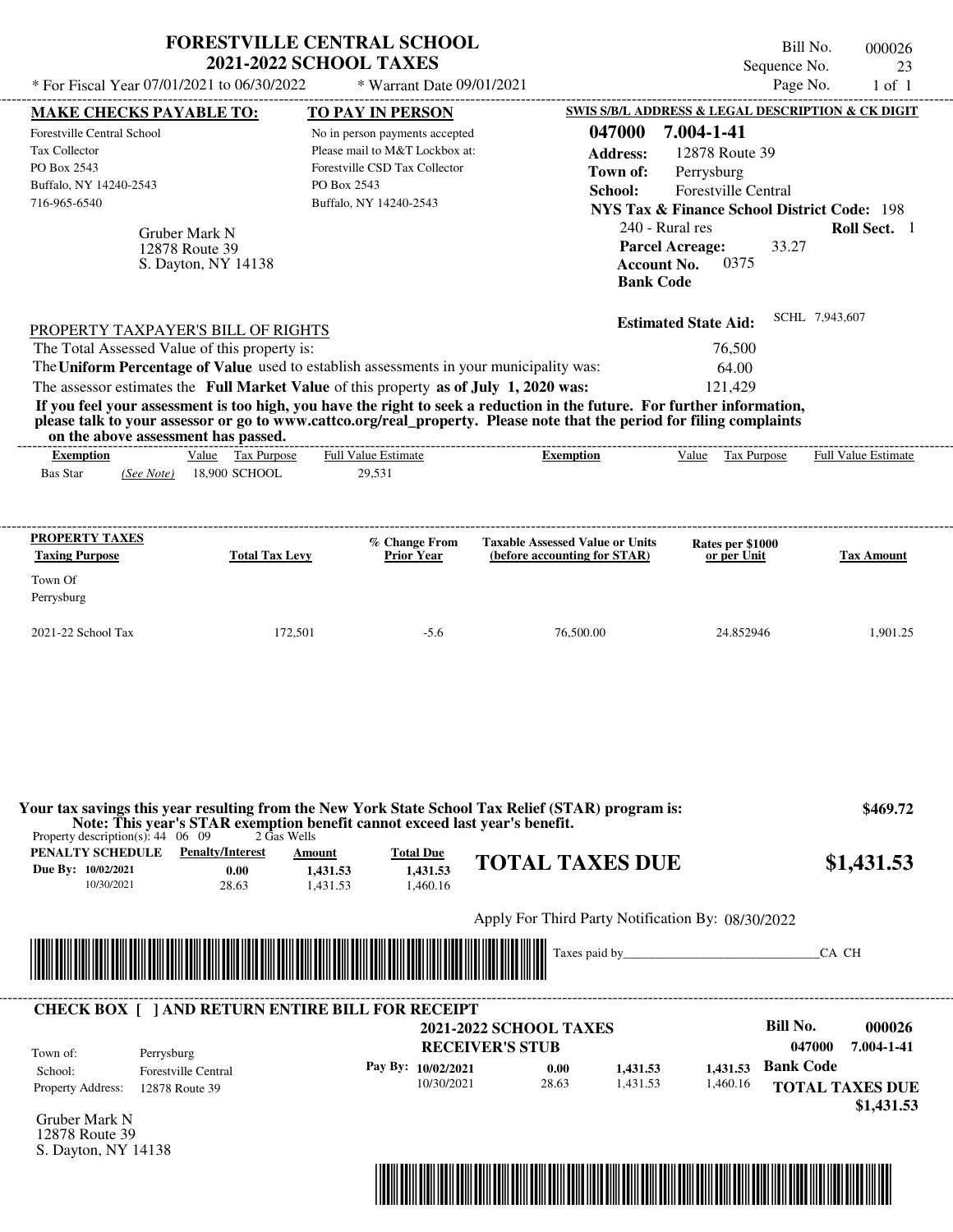| * For Fiscal Year 07/01/2021 to 06/30/2022<br>Page No.<br>* Warrant Date 09/01/2021<br><b>SWIS S/B/L ADDRESS &amp; LEGAL DESCRIPTION &amp; CK DIGIT</b><br><b>MAKE CHECKS PAYABLE TO:</b><br>TO PAY IN PERSON<br>15.002-1-10<br>047000<br><b>Forestville Central School</b><br>No in person payments accepted<br>Please mail to M&T Lockbox at:<br>Tax Collector<br>10297 Edwards Corners Rd<br><b>Address:</b><br>Forestville CSD Tax Collector<br>PO Box 2543<br>Perrysburg<br>Town of:<br>Buffalo, NY 14240-2543<br>PO Box 2543<br>Forestville Central<br>School:<br>716-965-6540<br>Buffalo, NY 14240-2543<br><b>NYS Tax &amp; Finance School District Code: 198</b><br>$322$ - Rural vac $>10$<br>Hart James R<br><b>Parcel Acreage:</b><br>34.03<br>Brinkworth Thomas W<br>0514<br>3800 Columbia St<br><b>Account No.</b><br>Hamburg, NY 14075<br><b>Bank Code</b><br>SCHL 7,943,607<br><b>Estimated State Aid:</b><br>PROPERTY TAXPAYER'S BILL OF RIGHTS<br>The Total Assessed Value of this property is:<br>13.960<br>The Uniform Percentage of Value used to establish assessments in your municipality was:<br>64.00<br>The assessor estimates the Full Market Value of this property as of July 1, 2020 was:<br>22.159<br>If you feel your assessment is too high, you have the right to seek a reduction in the future. For further information,<br>please talk to your assessor or go to www.cattco.org/real property. Please note that the period for filing complaints<br>on the above assessment has passed.<br>Tax Purpose<br>Value<br><b>Full Value Estimate</b><br>Tax Purpose<br><b>Exemption</b><br>Value<br><b>Exemption</b><br>% Change From<br><b>Taxable Assessed Value or Units</b><br>Rates per \$1000<br><b>Total Tax Levy</b><br><b>Prior Year</b><br>or per Unit<br>Town Of<br>Perrysburg |                                                | <b>FORESTVILLE CENTRAL SCHOOL</b><br><b>2021-2022 SCHOOL TAXES</b> | Sequence No. | Bill No.<br>000027<br>24   |
|-------------------------------------------------------------------------------------------------------------------------------------------------------------------------------------------------------------------------------------------------------------------------------------------------------------------------------------------------------------------------------------------------------------------------------------------------------------------------------------------------------------------------------------------------------------------------------------------------------------------------------------------------------------------------------------------------------------------------------------------------------------------------------------------------------------------------------------------------------------------------------------------------------------------------------------------------------------------------------------------------------------------------------------------------------------------------------------------------------------------------------------------------------------------------------------------------------------------------------------------------------------------------------------------------------------------------------------------------------------------------------------------------------------------------------------------------------------------------------------------------------------------------------------------------------------------------------------------------------------------------------------------------------------------------------------------------------------------------------------------------------------------------------------------------------------------------|------------------------------------------------|--------------------------------------------------------------------|--------------|----------------------------|
|                                                                                                                                                                                                                                                                                                                                                                                                                                                                                                                                                                                                                                                                                                                                                                                                                                                                                                                                                                                                                                                                                                                                                                                                                                                                                                                                                                                                                                                                                                                                                                                                                                                                                                                                                                                                                         |                                                |                                                                    |              | $1$ of $1$                 |
|                                                                                                                                                                                                                                                                                                                                                                                                                                                                                                                                                                                                                                                                                                                                                                                                                                                                                                                                                                                                                                                                                                                                                                                                                                                                                                                                                                                                                                                                                                                                                                                                                                                                                                                                                                                                                         |                                                |                                                                    |              |                            |
|                                                                                                                                                                                                                                                                                                                                                                                                                                                                                                                                                                                                                                                                                                                                                                                                                                                                                                                                                                                                                                                                                                                                                                                                                                                                                                                                                                                                                                                                                                                                                                                                                                                                                                                                                                                                                         |                                                |                                                                    |              |                            |
|                                                                                                                                                                                                                                                                                                                                                                                                                                                                                                                                                                                                                                                                                                                                                                                                                                                                                                                                                                                                                                                                                                                                                                                                                                                                                                                                                                                                                                                                                                                                                                                                                                                                                                                                                                                                                         |                                                |                                                                    |              |                            |
|                                                                                                                                                                                                                                                                                                                                                                                                                                                                                                                                                                                                                                                                                                                                                                                                                                                                                                                                                                                                                                                                                                                                                                                                                                                                                                                                                                                                                                                                                                                                                                                                                                                                                                                                                                                                                         |                                                |                                                                    |              |                            |
|                                                                                                                                                                                                                                                                                                                                                                                                                                                                                                                                                                                                                                                                                                                                                                                                                                                                                                                                                                                                                                                                                                                                                                                                                                                                                                                                                                                                                                                                                                                                                                                                                                                                                                                                                                                                                         |                                                |                                                                    |              |                            |
|                                                                                                                                                                                                                                                                                                                                                                                                                                                                                                                                                                                                                                                                                                                                                                                                                                                                                                                                                                                                                                                                                                                                                                                                                                                                                                                                                                                                                                                                                                                                                                                                                                                                                                                                                                                                                         |                                                |                                                                    |              |                            |
|                                                                                                                                                                                                                                                                                                                                                                                                                                                                                                                                                                                                                                                                                                                                                                                                                                                                                                                                                                                                                                                                                                                                                                                                                                                                                                                                                                                                                                                                                                                                                                                                                                                                                                                                                                                                                         |                                                |                                                                    |              | Roll Sect. 1               |
|                                                                                                                                                                                                                                                                                                                                                                                                                                                                                                                                                                                                                                                                                                                                                                                                                                                                                                                                                                                                                                                                                                                                                                                                                                                                                                                                                                                                                                                                                                                                                                                                                                                                                                                                                                                                                         |                                                |                                                                    |              |                            |
|                                                                                                                                                                                                                                                                                                                                                                                                                                                                                                                                                                                                                                                                                                                                                                                                                                                                                                                                                                                                                                                                                                                                                                                                                                                                                                                                                                                                                                                                                                                                                                                                                                                                                                                                                                                                                         |                                                |                                                                    |              |                            |
|                                                                                                                                                                                                                                                                                                                                                                                                                                                                                                                                                                                                                                                                                                                                                                                                                                                                                                                                                                                                                                                                                                                                                                                                                                                                                                                                                                                                                                                                                                                                                                                                                                                                                                                                                                                                                         |                                                |                                                                    |              |                            |
|                                                                                                                                                                                                                                                                                                                                                                                                                                                                                                                                                                                                                                                                                                                                                                                                                                                                                                                                                                                                                                                                                                                                                                                                                                                                                                                                                                                                                                                                                                                                                                                                                                                                                                                                                                                                                         |                                                |                                                                    |              |                            |
|                                                                                                                                                                                                                                                                                                                                                                                                                                                                                                                                                                                                                                                                                                                                                                                                                                                                                                                                                                                                                                                                                                                                                                                                                                                                                                                                                                                                                                                                                                                                                                                                                                                                                                                                                                                                                         |                                                |                                                                    |              |                            |
|                                                                                                                                                                                                                                                                                                                                                                                                                                                                                                                                                                                                                                                                                                                                                                                                                                                                                                                                                                                                                                                                                                                                                                                                                                                                                                                                                                                                                                                                                                                                                                                                                                                                                                                                                                                                                         |                                                |                                                                    |              |                            |
|                                                                                                                                                                                                                                                                                                                                                                                                                                                                                                                                                                                                                                                                                                                                                                                                                                                                                                                                                                                                                                                                                                                                                                                                                                                                                                                                                                                                                                                                                                                                                                                                                                                                                                                                                                                                                         |                                                |                                                                    |              |                            |
|                                                                                                                                                                                                                                                                                                                                                                                                                                                                                                                                                                                                                                                                                                                                                                                                                                                                                                                                                                                                                                                                                                                                                                                                                                                                                                                                                                                                                                                                                                                                                                                                                                                                                                                                                                                                                         |                                                |                                                                    |              |                            |
|                                                                                                                                                                                                                                                                                                                                                                                                                                                                                                                                                                                                                                                                                                                                                                                                                                                                                                                                                                                                                                                                                                                                                                                                                                                                                                                                                                                                                                                                                                                                                                                                                                                                                                                                                                                                                         |                                                |                                                                    |              |                            |
|                                                                                                                                                                                                                                                                                                                                                                                                                                                                                                                                                                                                                                                                                                                                                                                                                                                                                                                                                                                                                                                                                                                                                                                                                                                                                                                                                                                                                                                                                                                                                                                                                                                                                                                                                                                                                         |                                                |                                                                    |              | <b>Full Value Estimate</b> |
|                                                                                                                                                                                                                                                                                                                                                                                                                                                                                                                                                                                                                                                                                                                                                                                                                                                                                                                                                                                                                                                                                                                                                                                                                                                                                                                                                                                                                                                                                                                                                                                                                                                                                                                                                                                                                         | <b>PROPERTY TAXES</b><br><b>Taxing Purpose</b> |                                                                    |              | <b>Tax Amount</b>          |
|                                                                                                                                                                                                                                                                                                                                                                                                                                                                                                                                                                                                                                                                                                                                                                                                                                                                                                                                                                                                                                                                                                                                                                                                                                                                                                                                                                                                                                                                                                                                                                                                                                                                                                                                                                                                                         |                                                |                                                                    |              |                            |
| 2021-22 School Tax<br>172,501<br>$-5.6$<br>13,960.00<br>24.852946<br>346.95                                                                                                                                                                                                                                                                                                                                                                                                                                                                                                                                                                                                                                                                                                                                                                                                                                                                                                                                                                                                                                                                                                                                                                                                                                                                                                                                                                                                                                                                                                                                                                                                                                                                                                                                             |                                                |                                                                    |              |                            |

| Property description(s): $35 \quad 06 \quad 09$ |                         |               |                  |                        |          |
|-------------------------------------------------|-------------------------|---------------|------------------|------------------------|----------|
| PENALTY SCHEDULE                                | <b>Penalty/Interest</b> | <u>Amount</u> | <b>Total Due</b> |                        |          |
| Due By: 10/02/2021                              | 0.00                    | 346.95        | 346.95           | <b>TOTAL TAXES DUE</b> | \$346.95 |
| 10/30/2021                                      | 6.94                    | 346.95        | 353.89           |                        |          |
|                                                 |                         |               |                  |                        |          |

Apply For Third Party Notification By: 08/30/2022



| Town of:          | Perrysburg                 | <b>2021-2022 SCHOOL TAXES</b><br><b>RECEIVER'S STUB</b> |      |        |        | Bill No.<br>047000 | 000027<br>$15.002 - 1 - 10$ |
|-------------------|----------------------------|---------------------------------------------------------|------|--------|--------|--------------------|-----------------------------|
| School:           | <b>Forestville Central</b> | Pay By: $10/02/2021$                                    | 0.00 | 346.95 | 346.95 | <b>Bank Code</b>   |                             |
| Property Address: | 10297 Edwards Corners Rd   | 10/30/2021                                              | 6.94 | 346.95 | 353.89 |                    | <b>TOTAL TAXES DUE</b>      |
|                   |                            |                                                         |      |        |        |                    | \$346.95                    |

Hart James R Brinkworth Thomas W 3800 Columbia St Hamburg, NY 14075

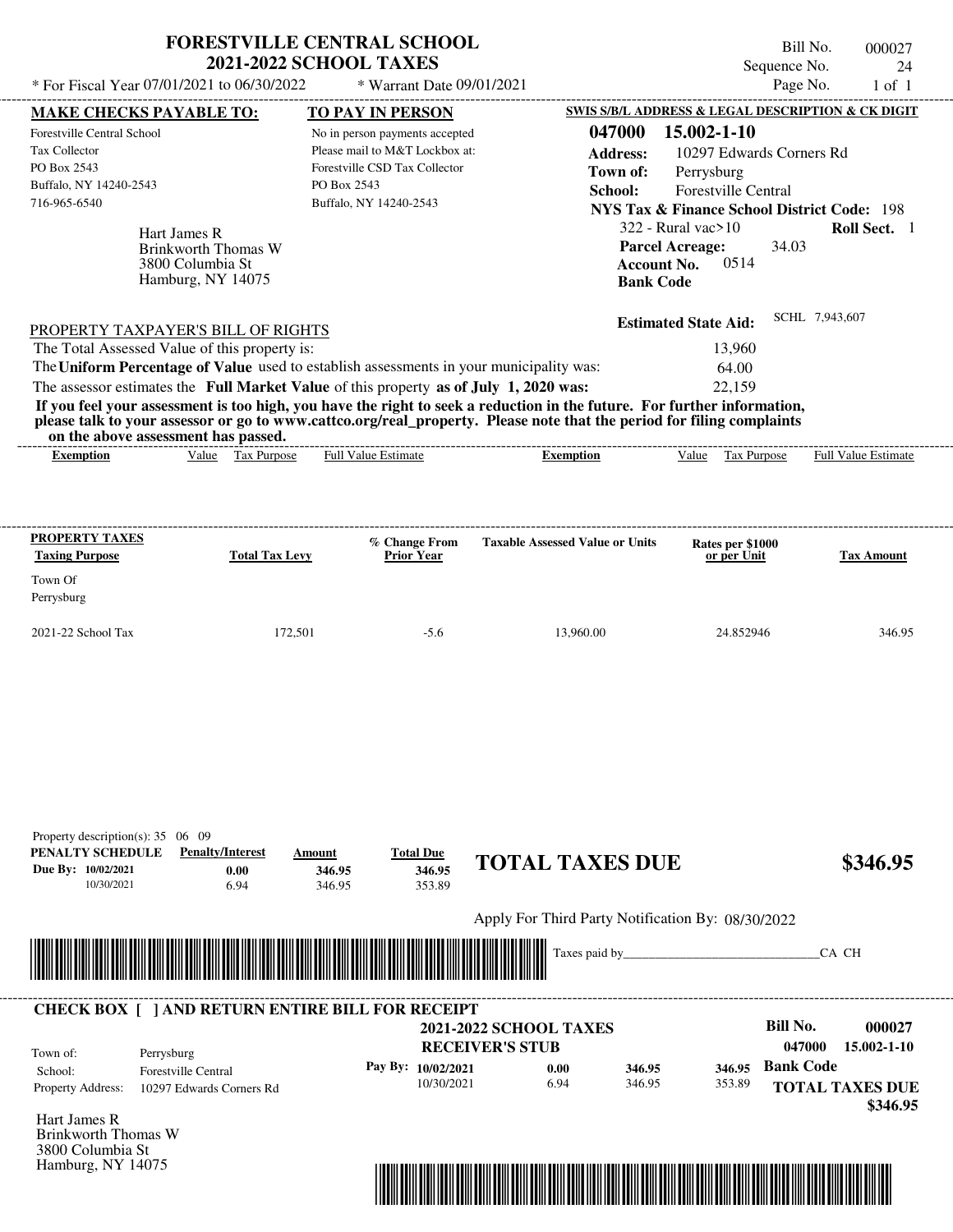| * For Fiscal Year 07/01/2021 to 06/30/2022                                                                                                                                                                                                                                                                                                                                                                                                                                                                                                                         | <b>FORESTVILLE CENTRAL SCHOOL</b><br><b>2021-2022 SCHOOL TAXES</b>                                                                         | * Warrant Date 09/01/2021                                  |                                                                                                                      | Bill No.<br>Sequence No.<br>Page No.                                                                                                                                | 000028<br>25<br>$1$ of $1$                                 |
|--------------------------------------------------------------------------------------------------------------------------------------------------------------------------------------------------------------------------------------------------------------------------------------------------------------------------------------------------------------------------------------------------------------------------------------------------------------------------------------------------------------------------------------------------------------------|--------------------------------------------------------------------------------------------------------------------------------------------|------------------------------------------------------------|----------------------------------------------------------------------------------------------------------------------|---------------------------------------------------------------------------------------------------------------------------------------------------------------------|------------------------------------------------------------|
| <b>MAKE CHECKS PAYABLE TO:</b>                                                                                                                                                                                                                                                                                                                                                                                                                                                                                                                                     | <b>TO PAY IN PERSON</b>                                                                                                                    |                                                            |                                                                                                                      | SWIS S/B/L ADDRESS & LEGAL DESCRIPTION & CK DIGIT                                                                                                                   |                                                            |
| <b>Forestville Central School</b><br>Tax Collector<br>PO Box 2543<br>Buffalo, NY 14240-2543<br>716-965-6540<br>Hartloff Gary P<br>4825 BIG TREE ROAD<br>HAMBURG, NY 14075                                                                                                                                                                                                                                                                                                                                                                                          | No in person payments accepted<br>Please mail to M&T Lockbox at:<br>Forestville CSD Tax Collector<br>PO Box 2543<br>Buffalo, NY 14240-2543 |                                                            | 047000<br><b>Address:</b><br>Town of:<br>School:<br><b>Parcel Acreage:</b><br><b>Account No.</b><br><b>Bank Code</b> | 7.004-1-44<br>County Line Rd<br>Perrysburg<br>Forestville Central<br><b>NYS Tax &amp; Finance School District Code: 198</b><br>323 - Vacant rural<br>104.66<br>0212 | Roll Sect. 1                                               |
| PROPERTY TAXPAYER'S BILL OF RIGHTS<br>The Total Assessed Value of this property is:<br>The Uniform Percentage of Value used to establish assessments in your municipality was:<br>The assessor estimates the Full Market Value of this property as of July 1, 2020 was:<br>If you feel your assessment is too high, you have the right to seek a reduction in the future. For further information,<br>please talk to your assessor or go to www.cattco.org/real_property. Please note that the period for filing complaints<br>on the above assessment has passed. |                                                                                                                                            |                                                            |                                                                                                                      | <b>Estimated State Aid:</b><br>31,500<br>64.00<br>50,000                                                                                                            | SCHL 7,943,607                                             |
| Value Tax Purpose<br><b>Exemption</b>                                                                                                                                                                                                                                                                                                                                                                                                                                                                                                                              | <b>Full Value Estimate</b>                                                                                                                 |                                                            | <b>Exemption</b>                                                                                                     | Value<br>Tax Purpose                                                                                                                                                | Full Value Estimate                                        |
| PROPERTY TAXES<br><b>Taxing Purpose</b><br>Town Of<br>Perrysburg<br>2021-22 School Tax                                                                                                                                                                                                                                                                                                                                                                                                                                                                             | <b>Total Tax Levy</b><br>172,501                                                                                                           | % Change From<br><b>Prior Year</b><br>$-5.6$               | <b>Taxable Assessed Value or Units</b><br>31,500.00                                                                  | Rates per \$1000<br>or per Unit<br>24.852946                                                                                                                        | <b>Tax Amount</b><br>782.87                                |
| Property description(s): $44 \quad 06 \quad 09$<br>PENALTY SCHEDULE<br><b>Penalty/Interest</b><br>Due By: 10/02/2021<br>0.00<br>10/30/2021<br>15.66                                                                                                                                                                                                                                                                                                                                                                                                                | 3 Gas Wells #944,956,1015<br>Amount<br>782.87<br>782.87                                                                                    | <b>Total Due</b><br>782.87<br>798.53                       | <b>TOTAL TAXES DUE</b>                                                                                               |                                                                                                                                                                     | \$782.87                                                   |
|                                                                                                                                                                                                                                                                                                                                                                                                                                                                                                                                                                    |                                                                                                                                            |                                                            | Apply For Third Party Notification By: 08/30/2022<br>Taxes paid by_                                                  |                                                                                                                                                                     | CA CH                                                      |
| <b>CHECK BOX [ ] AND RETURN ENTIRE BILL FOR RECEIPT</b><br>Town of:<br>Perrysburg<br>Forestville Central<br>School:<br>Property Address:<br>County Line Rd                                                                                                                                                                                                                                                                                                                                                                                                         |                                                                                                                                            | <b>RECEIVER'S STUB</b><br>Pay By: 10/02/2021<br>10/30/2021 | <b>2021-2022 SCHOOL TAXES</b><br>782.87<br>0.00<br>15.66<br>782.87                                                   | <b>Bill No.</b><br>047000<br><b>Bank Code</b><br>782.87<br>798.53                                                                                                   | 000028<br>7.004-1-44<br><b>TOTAL TAXES DUE</b><br>\$782.87 |

Hartloff Gary P 4825 BIG TREE ROAD HAMBURG, NY 14075

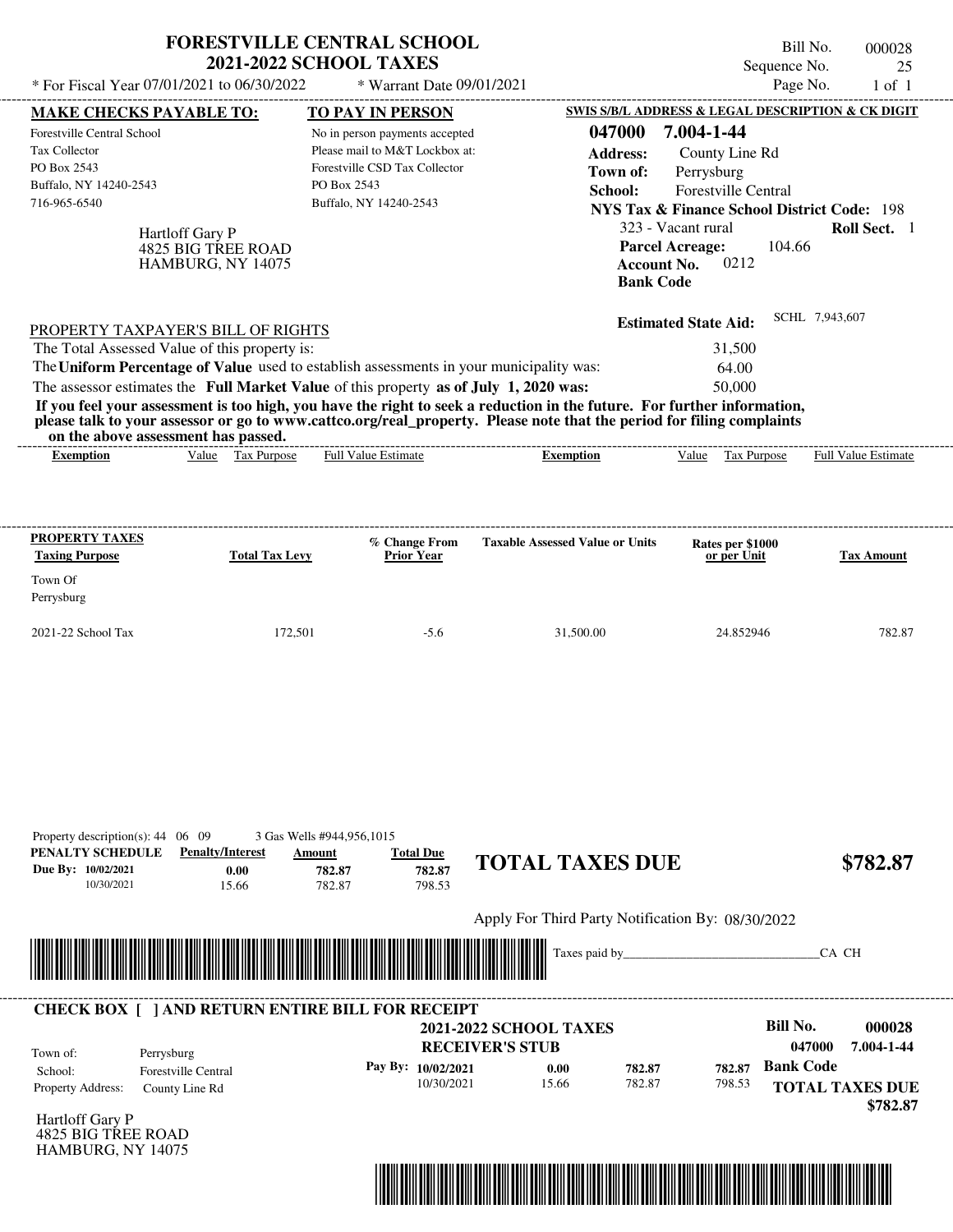| * For Fiscal Year 07/01/2021 to 06/30/2022                                                                                             |                                                                | <b>FORESTVILLE CENTRAL SCHOOL</b><br><b>2021-2022 SCHOOL TAXES</b><br>* Warrant Date 09/01/2021                                                                                  |                                                                                                                                                                                                                                                  | Sequence No.<br>Page No.                                                                                                                                                                                                                                                                       | Bill No.<br>000029<br>26<br>$1$ of $1$                       |
|----------------------------------------------------------------------------------------------------------------------------------------|----------------------------------------------------------------|----------------------------------------------------------------------------------------------------------------------------------------------------------------------------------|--------------------------------------------------------------------------------------------------------------------------------------------------------------------------------------------------------------------------------------------------|------------------------------------------------------------------------------------------------------------------------------------------------------------------------------------------------------------------------------------------------------------------------------------------------|--------------------------------------------------------------|
|                                                                                                                                        |                                                                |                                                                                                                                                                                  |                                                                                                                                                                                                                                                  |                                                                                                                                                                                                                                                                                                |                                                              |
| <b>MAKE CHECKS PAYABLE TO:</b><br>Forestville Central School<br>Tax Collector<br>PO Box 2543<br>Buffalo, NY 14240-2543<br>716-965-6540 | Howard Arthur D Jr<br>12597 Pudding Ln<br>Perrysburg, NY 14129 | TO PAY IN PERSON<br>No in person payments accepted<br>Please mail to M&T Lockbox at:<br>Forestville CSD Tax Collector<br>PO Box 2543<br>Buffalo, NY 14240-2543                   | 047000<br><b>Address:</b><br>Town of:<br>School:                                                                                                                                                                                                 | SWIS S/B/L ADDRESS & LEGAL DESCRIPTION & CK DIGIT<br>7.004-1-23.3<br>12593 Pudding Lane Rd<br>Perrysburg<br>Forestville Central<br><b>NYS Tax &amp; Finance School District Code: 198</b><br>323 - Vacant rural<br><b>Parcel Dimensions:</b><br>0796<br><b>Account No.</b><br><b>Bank Code</b> | Roll Sect. 1<br>208.70 X 183.70                              |
| PROPERTY TAXPAYER'S BILL OF RIGHTS<br>The Total Assessed Value of this property is:<br>on the above assessment has passed.             |                                                                | The Uniform Percentage of Value used to establish assessments in your municipality was:<br>The assessor estimates the Full Market Value of this property as of July 1, 2020 was: | If you feel your assessment is too high, you have the right to seek a reduction in the future. For further information,<br>please talk to your assessor or go to www.cattco.org/real_property. Please note that the period for filing complaints | <b>Estimated State Aid:</b><br>5,100<br>64.00<br>8.095                                                                                                                                                                                                                                         | SCHL 7,943,607                                               |
| Exemption                                                                                                                              | Value Tax Purpose                                              | <b>Full Value Estimate</b>                                                                                                                                                       | <b>Exemption</b>                                                                                                                                                                                                                                 | Value<br>Tax Purpose                                                                                                                                                                                                                                                                           | <b>Full Value Estimate</b>                                   |
| <b>PROPERTY TAXES</b><br><b>Taxing Purpose</b><br>Town Of<br>Perrysburg                                                                | <b>Total Tax Levy</b>                                          | % Change From<br><b>Prior Year</b>                                                                                                                                               | <b>Taxable Assessed Value or Units</b>                                                                                                                                                                                                           | Rates per \$1000<br>or per Unit                                                                                                                                                                                                                                                                | <b>Tax Amount</b>                                            |
| 2021-22 School Tax                                                                                                                     | 172,501                                                        | $-5.6$                                                                                                                                                                           | 5,100.00                                                                                                                                                                                                                                         | 24.852946                                                                                                                                                                                                                                                                                      | 126.75                                                       |
| Property description(s): $37 \quad 06 \quad 09$<br>PENALTY SCHEDULE<br>Due By: 10/02/2021<br>10/30/2021                                | <b>Penalty/Interest</b><br>0.00<br>2.54                        | <b>Total Due</b><br>Amount<br>126.75<br>126.75<br>126.75<br>129.29                                                                                                               | <b>TOTAL TAXES DUE</b>                                                                                                                                                                                                                           |                                                                                                                                                                                                                                                                                                | \$126.75                                                     |
|                                                                                                                                        |                                                                |                                                                                                                                                                                  | Apply For Third Party Notification By: 08/30/2022<br>Taxes paid by____                                                                                                                                                                           |                                                                                                                                                                                                                                                                                                | CA CH                                                        |
|                                                                                                                                        |                                                                | <b>CHECK BOX [ ] AND RETURN ENTIRE BILL FOR RECEIPT</b>                                                                                                                          |                                                                                                                                                                                                                                                  |                                                                                                                                                                                                                                                                                                |                                                              |
| Town of:<br>Perrysburg<br>School:<br>Property Address:                                                                                 | Forestville Central<br>12593 Pudding Lane Rd                   | Pay By: 10/02/2021<br>10/30/2021                                                                                                                                                 | <b>2021-2022 SCHOOL TAXES</b><br><b>RECEIVER'S STUB</b><br>0.00<br>126.75<br>2.54<br>126.75                                                                                                                                                      | <b>Bill No.</b><br>047000<br><b>Bank Code</b><br>126.75<br>129.29                                                                                                                                                                                                                              | 000029<br>7.004-1-23.3<br><b>TOTAL TAXES DUE</b><br>\$126.75 |

Howard Arthur D Jr 12597 Pudding Ln Perrysburg, NY 14129

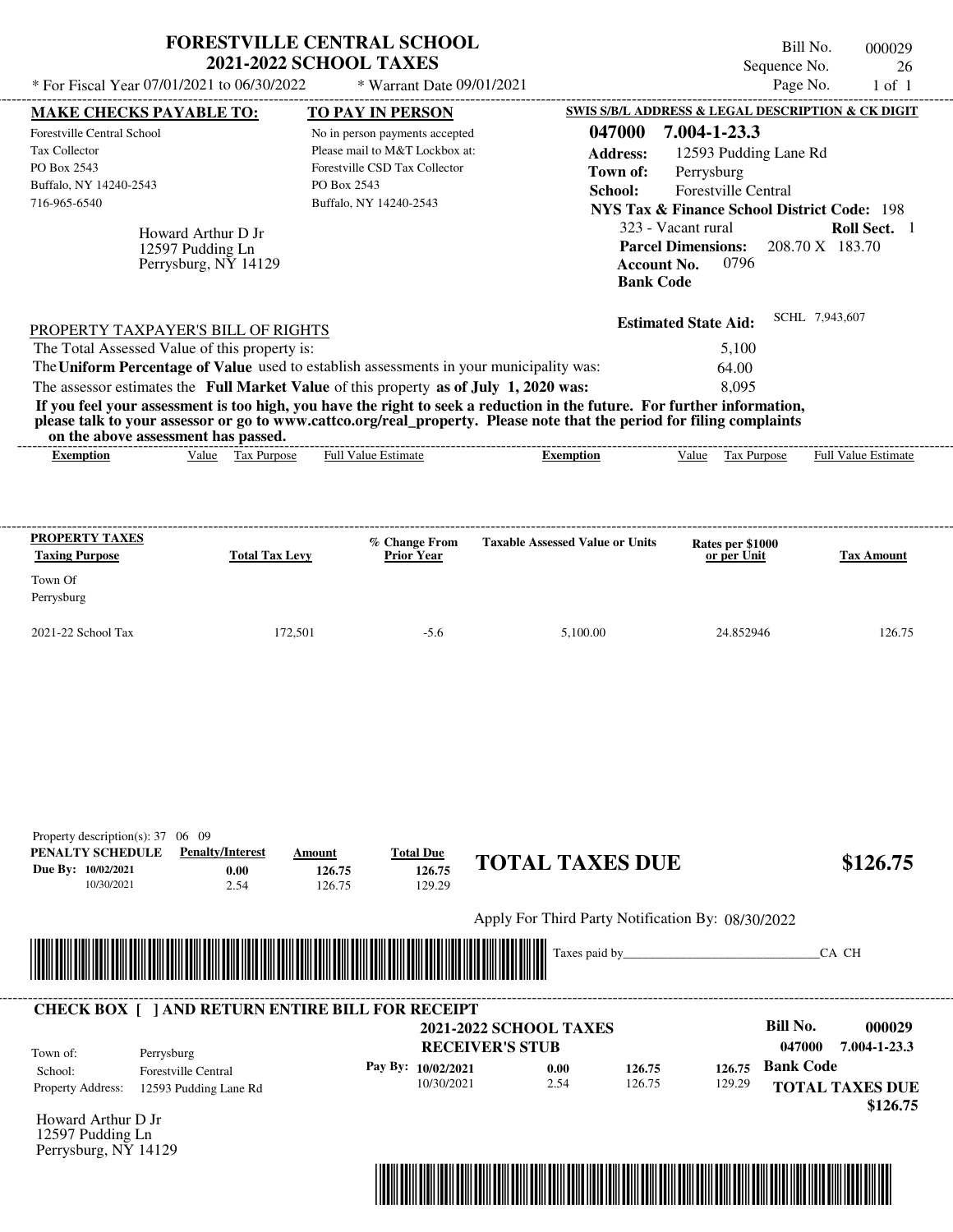|                                                                                                                            |                                                                                                | <b>FORESTVILLE CENTRAL SCHOOL</b>                                                                                                                                                |                                                                                                                                                                                                                                                  |                                                                                                                                                                                                                                  | Bill No.<br>000030         |
|----------------------------------------------------------------------------------------------------------------------------|------------------------------------------------------------------------------------------------|----------------------------------------------------------------------------------------------------------------------------------------------------------------------------------|--------------------------------------------------------------------------------------------------------------------------------------------------------------------------------------------------------------------------------------------------|----------------------------------------------------------------------------------------------------------------------------------------------------------------------------------------------------------------------------------|----------------------------|
|                                                                                                                            |                                                                                                | <b>2021-2022 SCHOOL TAXES</b>                                                                                                                                                    |                                                                                                                                                                                                                                                  | Sequence No.                                                                                                                                                                                                                     | 27                         |
| * For Fiscal Year 07/01/2021 to 06/30/2022                                                                                 |                                                                                                | * Warrant Date 09/01/2021                                                                                                                                                        |                                                                                                                                                                                                                                                  |                                                                                                                                                                                                                                  | Page No.<br>$1$ of $1$     |
| <b>MAKE CHECKS PAYABLE TO:</b>                                                                                             |                                                                                                | <b>TO PAY IN PERSON</b>                                                                                                                                                          |                                                                                                                                                                                                                                                  | SWIS S/B/L ADDRESS & LEGAL DESCRIPTION & CK DIGIT                                                                                                                                                                                |                            |
| <b>Forestville Central School</b><br><b>Tax Collector</b><br>PO Box 2543<br>Buffalo, NY 14240-2543<br>716-965-6540         | Howard Arthur D Jr<br><b>Howard Laurie</b><br>12597 Pudding Ln<br>Perrysburg, $N\bar{Y}$ 14129 | No in person payments accepted<br>Please mail to M&T Lockbox at:<br>Forestville CSD Tax Collector<br>PO Box 2543<br>Buffalo, NY 14240-2543                                       | 047000<br><b>Address:</b><br>Town of:<br>School:<br><b>Bank Code</b>                                                                                                                                                                             | 7.004-1-23.7<br>12597 Pudding Lane Rd<br>Perrysburg<br><b>Forestville Central</b><br><b>NYS Tax &amp; Finance School District Code: 198</b><br>270 - Mfg housing<br><b>Parcel Acreage:</b><br>1.90<br>0980<br><b>Account No.</b> | Roll Sect. 1               |
| PROPERTY TAXPAYER'S BILL OF RIGHTS<br>The Total Assessed Value of this property is:<br>on the above assessment has passed. |                                                                                                | The Uniform Percentage of Value used to establish assessments in your municipality was:<br>The assessor estimates the Full Market Value of this property as of July 1, 2020 was: | If you feel your assessment is too high, you have the right to seek a reduction in the future. For further information,<br>please talk to your assessor or go to www.cattco.org/real_property. Please note that the period for filing complaints | <b>Estimated State Aid:</b><br>53,400<br>64.00<br>84.762                                                                                                                                                                         | SCHL 7.943.607             |
| <b>Exemption</b>                                                                                                           | Value Tax Purpose                                                                              | <b>Full Value Estimate</b>                                                                                                                                                       | <b>Exemption</b>                                                                                                                                                                                                                                 | Value Tax Purpose                                                                                                                                                                                                                | <b>Full Value Estimate</b> |
| <b>Bas Star</b><br>PROPERTY TAXES                                                                                          | (See Note) 18.900 SCHOOL                                                                       | 29.531<br>% Change From<br><b>Prior Year</b>                                                                                                                                     | <b>Taxable Assessed Value or Units</b>                                                                                                                                                                                                           | Rates per \$1000                                                                                                                                                                                                                 |                            |
| <b>Taxing Purpose</b><br>Town Of<br>Perrysburg                                                                             | <b>Total Tax Levy</b>                                                                          |                                                                                                                                                                                  | (before accounting for STAR)                                                                                                                                                                                                                     | or per Unit                                                                                                                                                                                                                      | <b>Tax Amount</b>          |
| 2021-22 School Tax                                                                                                         | 172,501                                                                                        | $-5.6$                                                                                                                                                                           | 53.400.00                                                                                                                                                                                                                                        | 24.852946                                                                                                                                                                                                                        | 1.327.15                   |

| PENALTY SCHEDULE                 | Property description(s): $37 \quad 06 \quad 09$<br><b>Penalty/Interest</b> | Amount           | <b>Total Due</b>   |                                                         |               |        |                                              |
|----------------------------------|----------------------------------------------------------------------------|------------------|--------------------|---------------------------------------------------------|---------------|--------|----------------------------------------------|
| Due By: 10/02/2021<br>10/30/2021 | 0.00<br>17.15                                                              | 857.43<br>857.43 | 857.43<br>874.58   | <b>TOTAL TAXES DUE</b>                                  |               |        | \$857.43                                     |
|                                  |                                                                            |                  |                    | Apply For Third Party Notification By: 08/30/2022       |               |        |                                              |
|                                  |                                                                            |                  |                    |                                                         |               |        |                                              |
|                                  |                                                                            |                  |                    |                                                         | Taxes paid by |        | CA CH                                        |
|                                  | <b>CHECK BOX [ ] AND RETURN ENTIRE BILL FOR RECEIPT</b>                    |                  |                    |                                                         |               |        |                                              |
|                                  |                                                                            |                  |                    | <b>2021-2022 SCHOOL TAXES</b><br><b>RECEIVER'S STUB</b> |               |        | Bill No.<br>000030<br>047000<br>7.004-1-23.7 |
| Town of:<br>School:              | Perrysburg<br><b>Forestville Central</b>                                   |                  | Pay By: 10/02/2021 | 0.00                                                    | 857.43        | 857.43 | <b>Bank Code</b>                             |

Perrysburg, NY 14129

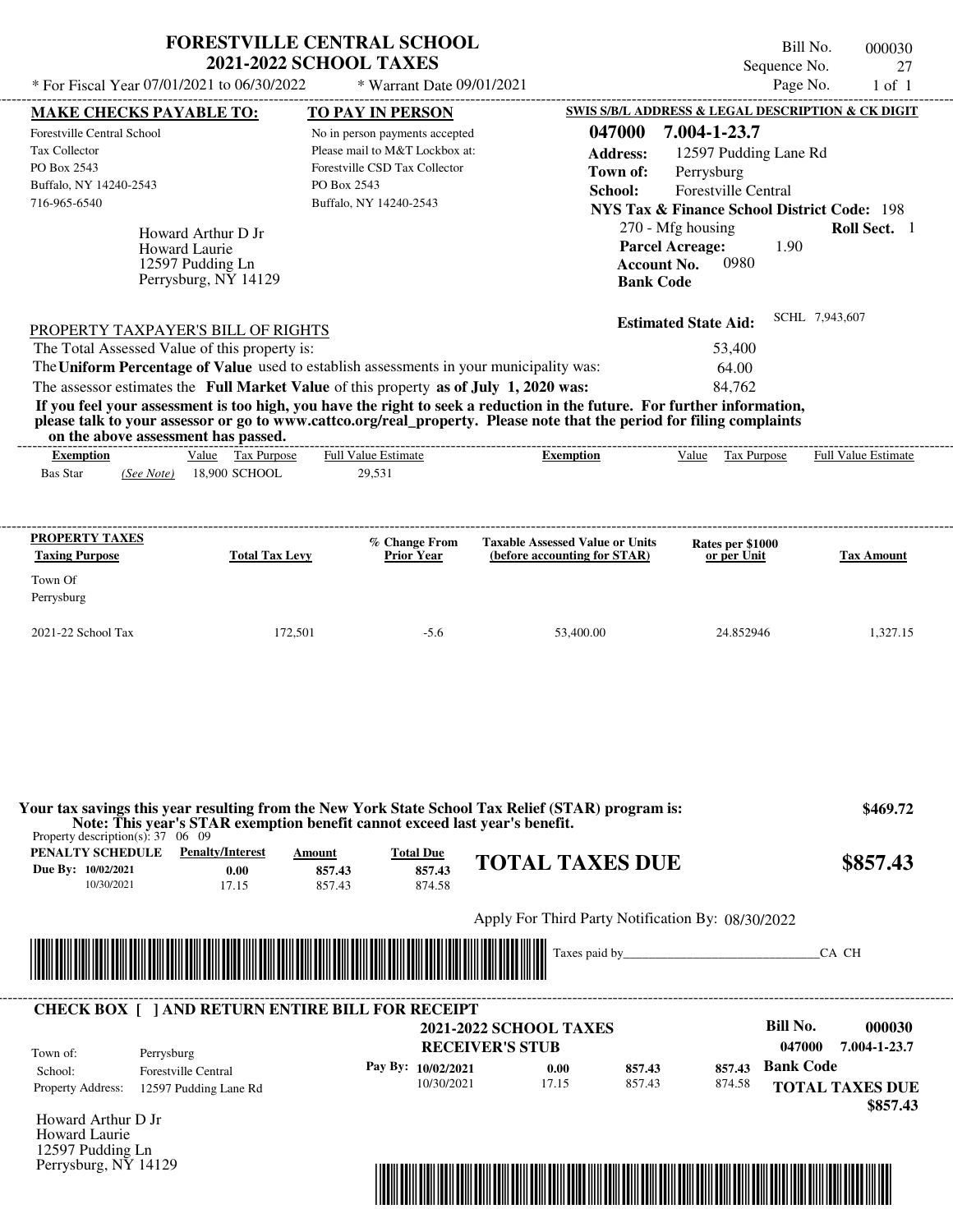| * For Fiscal Year 07/01/2021 to 06/30/2022                                                                                                                                                                                                                                                                     | <b>FORESTVILLE CENTRAL SCHOOL</b><br><b>2021-2022 SCHOOL TAXES</b>                                                        | * Warrant Date 09/01/2021                                                                                                                                             |                                                                                                                                                                                                                                                  | Sequence No.<br>Page No.                                                                                                                                                                                                                                                   | Bill No.<br>000032<br>28<br>$1$ of $1$                        |
|----------------------------------------------------------------------------------------------------------------------------------------------------------------------------------------------------------------------------------------------------------------------------------------------------------------|---------------------------------------------------------------------------------------------------------------------------|-----------------------------------------------------------------------------------------------------------------------------------------------------------------------|--------------------------------------------------------------------------------------------------------------------------------------------------------------------------------------------------------------------------------------------------|----------------------------------------------------------------------------------------------------------------------------------------------------------------------------------------------------------------------------------------------------------------------------|---------------------------------------------------------------|
| <b>MAKE CHECKS PAYABLE TO:</b><br><b>Forestville Central School</b><br>Tax Collector<br>PO Box 2543<br>Buffalo, NY 14240-2543<br>716-965-6540<br><b>Ivett Roger</b><br>10133 Moser Rd                                                                                                                          | South Dayton, NY 14138                                                                                                    | <b>TO PAY IN PERSON</b><br>No in person payments accepted<br>Please mail to M&T Lockbox at:<br>Forestville CSD Tax Collector<br>PO Box 2543<br>Buffalo, NY 14240-2543 | 047000<br><b>Address:</b><br>Town of:<br>School:<br><b>Bank Code</b>                                                                                                                                                                             | SWIS S/B/L ADDRESS & LEGAL DESCRIPTION & CK DIGIT<br>15.002-1-35.2<br>10530 Mosher Rd<br>Perrysburg<br>Forestville Central<br><b>NYS Tax &amp; Finance School District Code: 198</b><br>281 - Multiple res<br><b>Parcel Acreage:</b><br>1.82<br>0829<br><b>Account No.</b> | Roll Sect. 1                                                  |
| PROPERTY TAXPAYER'S BILL OF RIGHTS<br>The Total Assessed Value of this property is:<br>The Uniform Percentage of Value used to establish assessments in your municipality was:<br>The assessor estimates the Full Market Value of this property as of July 1, 2020 was:<br>on the above assessment has passed. |                                                                                                                           | -------------------------                                                                                                                                             | If you feel your assessment is too high, you have the right to seek a reduction in the future. For further information,<br>please talk to your assessor or go to www.cattco.org/real_property. Please note that the period for filing complaints | <b>Estimated State Aid:</b><br>35,600<br>64.00<br>56,508                                                                                                                                                                                                                   | SCHL 7,943,607                                                |
| <b>Exemption</b><br><b>Bas Star</b><br>(See Note)                                                                                                                                                                                                                                                              | Value Tax Purpose<br>18,900 SCHOOL                                                                                        | <b>Full Value Estimate</b><br>29,531                                                                                                                                  | <b>Exemption</b>                                                                                                                                                                                                                                 | Value Tax Purpose                                                                                                                                                                                                                                                          | <b>Full Value Estimate</b>                                    |
| <b>PROPERTY TAXES</b><br><b>Taxing Purpose</b><br>Town Of<br>Perrysburg<br>2021-22 School Tax                                                                                                                                                                                                                  | <b>Total Tax Levy</b><br>172,501                                                                                          | % Change From<br><b>Prior Year</b><br>$-5.6$                                                                                                                          | <b>Taxable Assessed Value or Units</b><br>(before accounting for STAR)<br>35,600.00                                                                                                                                                              | Rates per \$1000<br>or per Unit<br>24.852946                                                                                                                                                                                                                               | <b>Tax Amount</b><br>884.76                                   |
| Property description(s): $42 \quad 06 \quad 09$<br><b>PENALTY SCHEDULE</b> Penalty/Interest<br>Due By: 10/02/2021<br>10/30/2021                                                                                                                                                                                | Note: This year's STAR exemption benefit cannot exceed last year's benefit.<br>Amount<br>0.00<br>415.04<br>8.30<br>415.04 | <b>Total Due</b><br>415.04<br>423.34                                                                                                                                  | Your tax savings this year resulting from the New York State School Tax Relief (STAR) program is:<br><b>TOTAL TAXES DUE</b>                                                                                                                      |                                                                                                                                                                                                                                                                            | \$469.72<br>\$415.04                                          |
|                                                                                                                                                                                                                                                                                                                |                                                                                                                           |                                                                                                                                                                       | Apply For Third Party Notification By: 08/30/2022                                                                                                                                                                                                |                                                                                                                                                                                                                                                                            | CA CH                                                         |
| <b>CHECK BOX [ ] AND RETURN ENTIRE BILL FOR RECEIPT</b><br>Town of:<br>Perrysburg<br><b>Forestville Central</b><br>School:<br><b>Property Address:</b><br>10530 Mosher Rd<br><b>Ivett Roger</b><br>10133 Moser Rd<br>South Dayton, NY 14138                                                                    |                                                                                                                           | Pay By: 10/02/2021<br>10/30/2021                                                                                                                                      | <b>2021-2022 SCHOOL TAXES</b><br><b>RECEIVER'S STUB</b><br>0.00<br>415.04<br>8.30<br>415.04                                                                                                                                                      | <b>Bill No.</b><br>047000<br><b>Bank Code</b><br>415.04<br>423.34                                                                                                                                                                                                          | 000032<br>15.002-1-35.2<br><b>TOTAL TAXES DUE</b><br>\$415.04 |

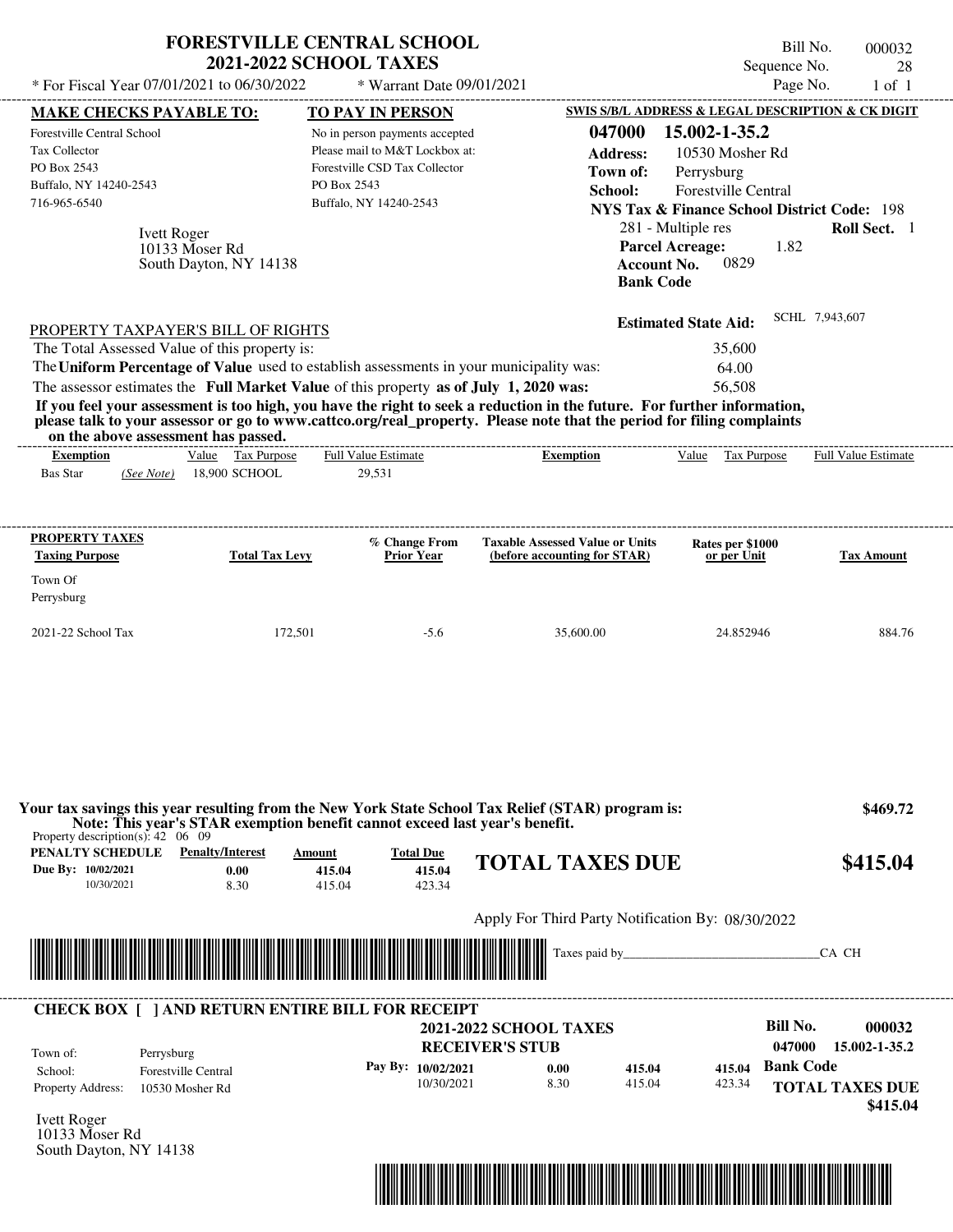| * For Fiscal Year 07/01/2021 to 06/30/2022                                                           |                                                                        | * Warrant Date 09/01/2021                                                                                                                                                                                                                                                                                                                                                                                                            |                                                                        | Sequence No.                                                                                                                             | 30<br>Page No.<br>$1$ of $1$ |
|------------------------------------------------------------------------------------------------------|------------------------------------------------------------------------|--------------------------------------------------------------------------------------------------------------------------------------------------------------------------------------------------------------------------------------------------------------------------------------------------------------------------------------------------------------------------------------------------------------------------------------|------------------------------------------------------------------------|------------------------------------------------------------------------------------------------------------------------------------------|------------------------------|
| <b>MAKE CHECKS PAYABLE TO:</b>                                                                       |                                                                        | <b>TO PAY IN PERSON</b>                                                                                                                                                                                                                                                                                                                                                                                                              |                                                                        | SWIS S/B/L ADDRESS & LEGAL DESCRIPTION & CK DIGIT                                                                                        |                              |
| Forestville Central School<br>Tax Collector<br>PO Box 2543<br>Buffalo, NY 14240-2543<br>716-965-6540 |                                                                        | No in person payments accepted<br>Please mail to M&T Lockbox at:<br>Forestville CSD Tax Collector<br>PO Box 2543<br>Buffalo, NY 14240-2543                                                                                                                                                                                                                                                                                           | 047000<br><b>Address:</b><br>Town of:<br>School:                       | 15.002-1-11.2<br>10402 Edwards Corners Rd<br>Perrysburg<br>Forestville Central<br><b>NYS Tax &amp; Finance School District Code: 198</b> |                              |
|                                                                                                      | Ivett Roy & Arlene<br>10402 Edwards Corners Rd<br>Perrysburg, NY 14129 |                                                                                                                                                                                                                                                                                                                                                                                                                                      |                                                                        | 210 - 1 Family Res<br><b>Parcel Acreage:</b><br>0927<br><b>Account No.</b><br><b>Bank Code</b>                                           | Roll Sect. 1<br>4.80         |
|                                                                                                      |                                                                        |                                                                                                                                                                                                                                                                                                                                                                                                                                      |                                                                        |                                                                                                                                          | SCHL 7,943,607               |
| PROPERTY TAXPAYER'S BILL OF RIGHTS<br>The Total Assessed Value of this property is:                  |                                                                        | The Uniform Percentage of Value used to establish assessments in your municipality was:<br>The assessor estimates the Full Market Value of this property as of July 1, 2020 was:<br>If you feel your assessment is too high, you have the right to seek a reduction in the future. For further information,<br>please talk to your assessor or go to www.cattco.org/real_property. Please note that the period for filing complaints |                                                                        | <b>Estimated State Aid:</b><br>59,700<br>64.00<br>94,762                                                                                 |                              |
| on the above assessment has passed.<br><b>Exemption</b>                                              | Value Tax Purpose                                                      | <b>Full Value Estimate</b>                                                                                                                                                                                                                                                                                                                                                                                                           | <b>Exemption</b>                                                       | Tax Purpose<br>Value                                                                                                                     | <b>Full Value Estimate</b>   |
| Enh Star                                                                                             | (See Note) 44.540 SCHOOL                                               | 69.594                                                                                                                                                                                                                                                                                                                                                                                                                               |                                                                        |                                                                                                                                          |                              |
| <b>PROPERTY TAXES</b><br><b>Taxing Purpose</b>                                                       | <b>Total Tax Levy</b>                                                  | % Change From<br><b>Prior Year</b>                                                                                                                                                                                                                                                                                                                                                                                                   | <b>Taxable Assessed Value or Units</b><br>(before accounting for STAR) | Rates per \$1000<br>or per Unit                                                                                                          | <b>Tax Amount</b>            |
| Town Of                                                                                              |                                                                        |                                                                                                                                                                                                                                                                                                                                                                                                                                      |                                                                        |                                                                                                                                          |                              |
| Perrysburg                                                                                           |                                                                        |                                                                                                                                                                                                                                                                                                                                                                                                                                      |                                                                        |                                                                                                                                          |                              |

| PENALTY SCHEDULE<br>Due By: 10/02/2021<br>10/30/2021 | <b>Penalty/Interest</b><br>0.00<br>7.54                 | Amount<br>376.77<br>376.77                      | <b>Total Due</b><br>376.77<br>384.31 | <b>TOTAL TAXES DUE</b>                            |               |        | \$376.77                                    |  |
|------------------------------------------------------|---------------------------------------------------------|-------------------------------------------------|--------------------------------------|---------------------------------------------------|---------------|--------|---------------------------------------------|--|
|                                                      |                                                         |                                                 |                                      | Apply For Third Party Notification By: 08/30/2022 |               |        |                                             |  |
|                                                      |                                                         | <u> 1999 - Johann Barnett, fransk politik (</u> |                                      |                                                   | Taxes paid by |        | CA CH                                       |  |
|                                                      | <b>CHECK BOX [ ] AND RETURN ENTIRE BILL FOR RECEIPT</b> |                                                 |                                      | <b>2021-2022 SCHOOL TAXES</b>                     |               |        | <b>Bill No.</b><br>000033                   |  |
| Town of:<br>School:                                  | Perrysburg<br><b>Forestville Central</b>                |                                                 | Pay By: 10/02/2021                   | <b>RECEIVER'S STUB</b><br>0.00                    | 376.77        | 376.77 | 15.002-1-11.2<br>047000<br><b>Bank Code</b> |  |

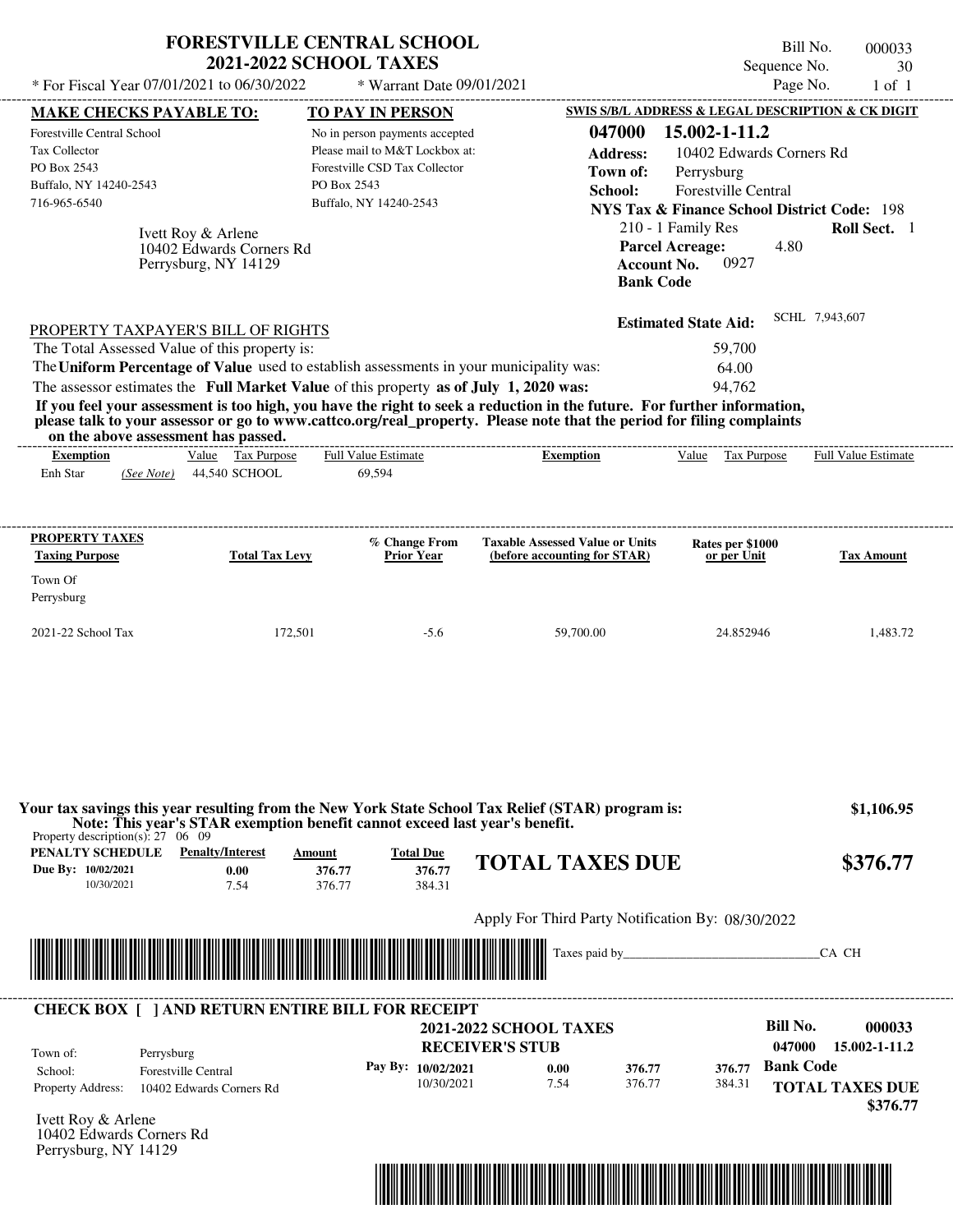|                                                                                                                                                      | <b>FORESTVILLE CENTRAL SCHOOL</b><br><b>2021-2022 SCHOOL TAXES</b>                                                                                                               |                                                                                                                                                                |                                                                                                                                                                                                                                                  | Sequence No.                                                                                                                                                                                                                                                        | Bill No.<br>000034<br>31   |
|------------------------------------------------------------------------------------------------------------------------------------------------------|----------------------------------------------------------------------------------------------------------------------------------------------------------------------------------|----------------------------------------------------------------------------------------------------------------------------------------------------------------|--------------------------------------------------------------------------------------------------------------------------------------------------------------------------------------------------------------------------------------------------|---------------------------------------------------------------------------------------------------------------------------------------------------------------------------------------------------------------------------------------------------------------------|----------------------------|
| * For Fiscal Year 07/01/2021 to 06/30/2022                                                                                                           |                                                                                                                                                                                  | * Warrant Date 09/01/2021                                                                                                                                      |                                                                                                                                                                                                                                                  |                                                                                                                                                                                                                                                                     | Page No.<br>$1$ of $1$     |
| <b>MAKE CHECKS PAYABLE TO:</b><br>Forestville Central School<br>Tax Collector<br>PO Box 2543<br>Buffalo, NY 14240-2543<br>716-965-6540<br>PO Box 372 | Jacob Carl Stephen<br>Perrysburg, NY 14129                                                                                                                                       | TO PAY IN PERSON<br>No in person payments accepted<br>Please mail to M&T Lockbox at:<br>Forestville CSD Tax Collector<br>PO Box 2543<br>Buffalo, NY 14240-2543 | 047000<br><b>Address:</b><br>Town of:<br>School:<br><b>Account No.</b><br><b>Bank Code</b>                                                                                                                                                       | <b>SWIS S/B/L ADDRESS &amp; LEGAL DESCRIPTION &amp; CK DIGIT</b><br>7.004-1-39<br>12826 Route 39<br>Perrysburg<br><b>Forestville Central</b><br><b>NYS Tax &amp; Finance School District Code: 198</b><br>240 - Rural res<br><b>Parcel Acreage:</b><br>7.20<br>0289 | Roll Sect. 1               |
| PROPERTY TAXPAYER'S BILL OF RIGHTS<br>The Total Assessed Value of this property is:<br>on the above assessment has passed.                           | The Uniform Percentage of Value used to establish assessments in your municipality was:<br>The assessor estimates the Full Market Value of this property as of July 1, 2020 was: |                                                                                                                                                                | If you feel your assessment is too high, you have the right to seek a reduction in the future. For further information,<br>please talk to your assessor or go to www.cattco.org/real_property. Please note that the period for filing complaints | <b>Estimated State Aid:</b><br>86,600<br>64.00<br>137,460                                                                                                                                                                                                           | SCHL 7,943,607             |
| <b>Exemption</b>                                                                                                                                     | Value Tax Purpose                                                                                                                                                                | <b>Full Value Estimate</b>                                                                                                                                     | <b>Exemption</b>                                                                                                                                                                                                                                 | Value Tax Purpose                                                                                                                                                                                                                                                   | <b>Full Value Estimate</b> |
| <b>PROPERTY TAXES</b><br><b>Taxing Purpose</b>                                                                                                       | <b>Total Tax Levy</b>                                                                                                                                                            | % Change From<br><b>Prior Year</b>                                                                                                                             | <b>Taxable Assessed Value or Units</b>                                                                                                                                                                                                           | Rates per \$1000<br>or per Unit                                                                                                                                                                                                                                     | <b>Tax Amount</b>          |
| Town Of<br>Perrysburg                                                                                                                                |                                                                                                                                                                                  |                                                                                                                                                                |                                                                                                                                                                                                                                                  |                                                                                                                                                                                                                                                                     |                            |
| 2021-22 School Tax                                                                                                                                   | 172,501                                                                                                                                                                          | $-5.6$                                                                                                                                                         | 86,600.00                                                                                                                                                                                                                                        | 24.852946                                                                                                                                                                                                                                                           | 2,152.27                   |
| Property description(s): 44 06 09<br>PENALTY SCHEDULE<br>Due By: 10/02/2021                                                                          | <b>Penalty/Interest</b><br>Amount                                                                                                                                                | <b>Total Due</b>                                                                                                                                               | <b>TOTAL TAXES DUE</b>                                                                                                                                                                                                                           |                                                                                                                                                                                                                                                                     | \$2,152.27                 |
| 10/30/2021                                                                                                                                           | 0.00<br>2,152.27<br>43.05<br>2,152.27                                                                                                                                            | 2,152.27<br>2,195.32                                                                                                                                           |                                                                                                                                                                                                                                                  |                                                                                                                                                                                                                                                                     |                            |
|                                                                                                                                                      |                                                                                                                                                                                  |                                                                                                                                                                | Apply For Third Party Notification By: 08/30/2022<br>Taxes paid by_                                                                                                                                                                              |                                                                                                                                                                                                                                                                     | CA CH                      |
|                                                                                                                                                      | <b>CHECK BOX [ ] AND RETURN ENTIRE BILL FOR RECEIPT</b>                                                                                                                          |                                                                                                                                                                |                                                                                                                                                                                                                                                  |                                                                                                                                                                                                                                                                     |                            |

| Town of:                                                                                                               | Perrysburg                 | <b>CHECK BOX     AND RETURN ENTIRE BILL FOR RECEIPT</b><br><b>2021-2022 SCHOOL TAXES</b><br><b>RECEIVER'S STUB</b> |       |          |          | Bill No.<br>047000 | 000034<br>7.004-1-39                 |
|------------------------------------------------------------------------------------------------------------------------|----------------------------|--------------------------------------------------------------------------------------------------------------------|-------|----------|----------|--------------------|--------------------------------------|
| School:                                                                                                                | <b>Forestville Central</b> | Pay By: $10/02/2021$                                                                                               | 0.00  | 2.152.27 | 2.152.27 | <b>Bank Code</b>   |                                      |
| <b>Property Address:</b><br>$\mathbf{I}$ $\mathbf{I}$ $\mathbf{C}$ $\mathbf{I}$ $\mathbf{C}$ $\mathbf{I}$ $\mathbf{I}$ | 12826 Route 39             | 10/30/2021                                                                                                         | 43.05 | 2,152.27 | 2,195.32 |                    | <b>TOTAL TAXES DUE</b><br>\$2,152,27 |

Jacob Carl Stephen PO Box 372 Perrysburg, NY 14129

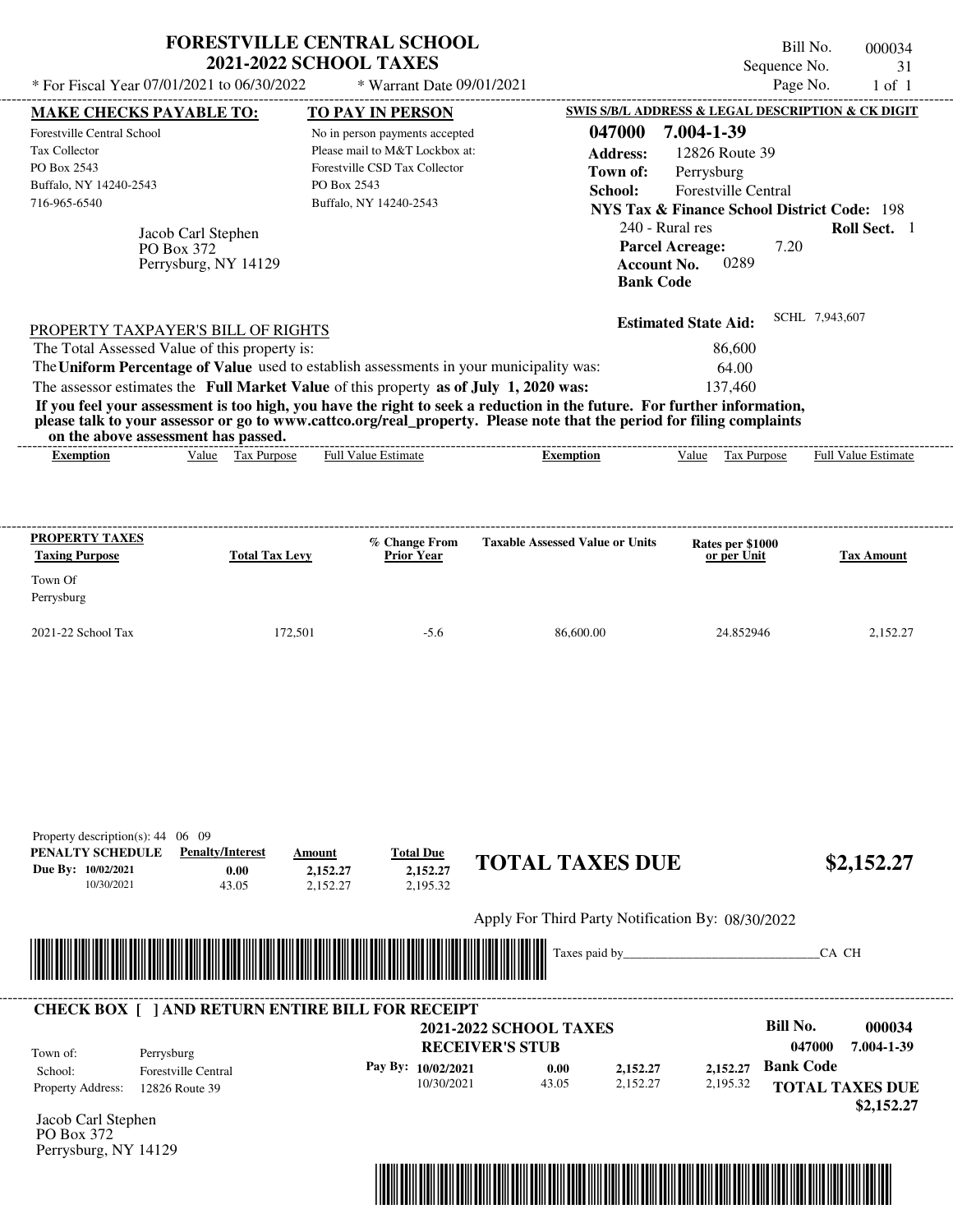|                                                                                                                        | <b>FORESTVILLE CENTRAL SCHOOL</b><br><b>2021-2022 SCHOOL TAXES</b>            |                                       |                                                                                                   |                                                                                                                                                                                                                                                  | Sequence No.                                                                                                                                                                                | Bill No.<br>000035<br>32   |
|------------------------------------------------------------------------------------------------------------------------|-------------------------------------------------------------------------------|---------------------------------------|---------------------------------------------------------------------------------------------------|--------------------------------------------------------------------------------------------------------------------------------------------------------------------------------------------------------------------------------------------------|---------------------------------------------------------------------------------------------------------------------------------------------------------------------------------------------|----------------------------|
| * For Fiscal Year 07/01/2021 to 06/30/2022                                                                             |                                                                               |                                       | * Warrant Date 09/01/2021                                                                         |                                                                                                                                                                                                                                                  |                                                                                                                                                                                             | Page No.<br>$1$ of $1$     |
| <b>MAKE CHECKS PAYABLE TO:</b>                                                                                         |                                                                               |                                       | <b>TO PAY IN PERSON</b>                                                                           |                                                                                                                                                                                                                                                  | SWIS S/B/L ADDRESS & LEGAL DESCRIPTION & CK DIGIT                                                                                                                                           |                            |
| <b>Forestville Central School</b><br>Tax Collector<br>PO Box 2543<br>Buffalo, NY 14240-2543<br>716-965-6540            | Johnson Charles H<br>Johnson Kammie<br>12566 Route 39<br>Perrysburg, NY 14129 | PO Box 2543<br>Buffalo, NY 14240-2543 | No in person payments accepted<br>Please mail to M&T Lockbox at:<br>Forestville CSD Tax Collector | 047000<br><b>Address:</b><br>Town of:<br>School:<br><b>Account No.</b><br><b>Bank Code</b>                                                                                                                                                       | 7.004-1-28<br>12566 Route 39<br>Perrysburg<br>Forestville Central<br><b>NYS Tax &amp; Finance School District Code: 198</b><br>210 - 1 Family Res<br><b>Parcel Acreage:</b><br>1.04<br>0098 | <b>Roll Sect.</b> 1        |
| PROPERTY TAXPAYER'S BILL OF RIGHTS                                                                                     |                                                                               |                                       |                                                                                                   |                                                                                                                                                                                                                                                  | <b>Estimated State Aid:</b>                                                                                                                                                                 | SCHL 7,943,607             |
| The Total Assessed Value of this property is:                                                                          |                                                                               |                                       |                                                                                                   |                                                                                                                                                                                                                                                  | 65,900                                                                                                                                                                                      |                            |
| The Uniform Percentage of Value used to establish assessments in your municipality was:                                |                                                                               |                                       |                                                                                                   |                                                                                                                                                                                                                                                  | 64.00                                                                                                                                                                                       |                            |
| The assessor estimates the Full Market Value of this property as of July 1, 2020 was:                                  |                                                                               |                                       |                                                                                                   |                                                                                                                                                                                                                                                  | 104.603                                                                                                                                                                                     |                            |
| on the above assessment has passed.                                                                                    |                                                                               |                                       |                                                                                                   | If you feel your assessment is too high, you have the right to seek a reduction in the future. For further information,<br>please talk to your assessor or go to www.cattco.org/real_property. Please note that the period for filing complaints |                                                                                                                                                                                             |                            |
| <b>Exemption</b>                                                                                                       | Value Tax Purpose                                                             | <b>Full Value Estimate</b>            |                                                                                                   | <b>Exemption</b>                                                                                                                                                                                                                                 | Value<br>Tax Purpose                                                                                                                                                                        | <b>Full Value Estimate</b> |
| Bas Star<br>(See Note)                                                                                                 | 18,900 SCHOOL                                                                 | 29,531                                |                                                                                                   |                                                                                                                                                                                                                                                  |                                                                                                                                                                                             |                            |
| PROPERTY TAXES<br><b>Taxing Purpose</b><br>Town Of<br>Perrysburg                                                       | <b>Total Tax Levy</b>                                                         |                                       | % Change From<br><b>Prior Year</b>                                                                | <b>Taxable Assessed Value or Units</b><br>(before accounting for STAR)                                                                                                                                                                           | Rates per \$1000<br>or per Unit                                                                                                                                                             | <b>Tax Amount</b>          |
|                                                                                                                        | 172,501                                                                       |                                       | $-5.6$                                                                                            |                                                                                                                                                                                                                                                  |                                                                                                                                                                                             |                            |
|                                                                                                                        |                                                                               |                                       |                                                                                                   | 65,900.00                                                                                                                                                                                                                                        | 24.852946                                                                                                                                                                                   | 1.637.81                   |
| 2021-22 School Tax                                                                                                     |                                                                               |                                       |                                                                                                   |                                                                                                                                                                                                                                                  |                                                                                                                                                                                             |                            |
| Property description(s): $36 \quad 06 \quad 09$                                                                        | Note: This year's STAR exemption benefit cannot exceed last year's benefit.   |                                       |                                                                                                   | Your tax savings this year resulting from the New York State School Tax Relief (STAR) program is:                                                                                                                                                |                                                                                                                                                                                             |                            |
| PENALTY SCHEDULE                                                                                                       | <b>Penalty/Interest</b>                                                       | Amount                                | <b>Total Due</b>                                                                                  |                                                                                                                                                                                                                                                  |                                                                                                                                                                                             | \$469.72                   |
| Due By: 10/02/2021                                                                                                     | 0.00                                                                          | 1,168.09                              | 1,168.09                                                                                          | <b>TOTAL TAXES DUE</b>                                                                                                                                                                                                                           |                                                                                                                                                                                             | \$1,168.09                 |
| 10/30/2021                                                                                                             | 23.36                                                                         | 1,168.09                              | 1,191.45                                                                                          |                                                                                                                                                                                                                                                  |                                                                                                                                                                                             |                            |
|                                                                                                                        |                                                                               |                                       |                                                                                                   | Apply For Third Party Notification By: 08/30/2022                                                                                                                                                                                                |                                                                                                                                                                                             |                            |
| <u> 1989 - Andrea Stadt Britain, marwolaeth a bhann an t-Alban an t-Alban an t-Alban an t-Alban an t-Alban an t-Al</u> |                                                                               |                                       |                                                                                                   |                                                                                                                                                                                                                                                  |                                                                                                                                                                                             | CA CH                      |

| Town of:                 | Perrysburg                 | <b>2021-2022 SCHOOL TAXES</b><br><b>RECEIVER'S STUB</b> |                      |       |          |          | Bill No.<br>047000     | 000035<br>7.004-1-28 |
|--------------------------|----------------------------|---------------------------------------------------------|----------------------|-------|----------|----------|------------------------|----------------------|
| School:                  | <b>Forestville Central</b> |                                                         | Pay By: $10/02/2021$ | 0.00  | 1.168.09 | 1.168.09 | <b>Bank Code</b>       |                      |
| <b>Property Address:</b> | 12566 Route 39             |                                                         | 10/30/2021           | 23.36 | 1.168.09 | 1,191.45 | <b>TOTAL TAXES DUE</b> |                      |

Johnson Charles H Johnson Kammie 12566 Route 39 Perrysburg, NY 14129

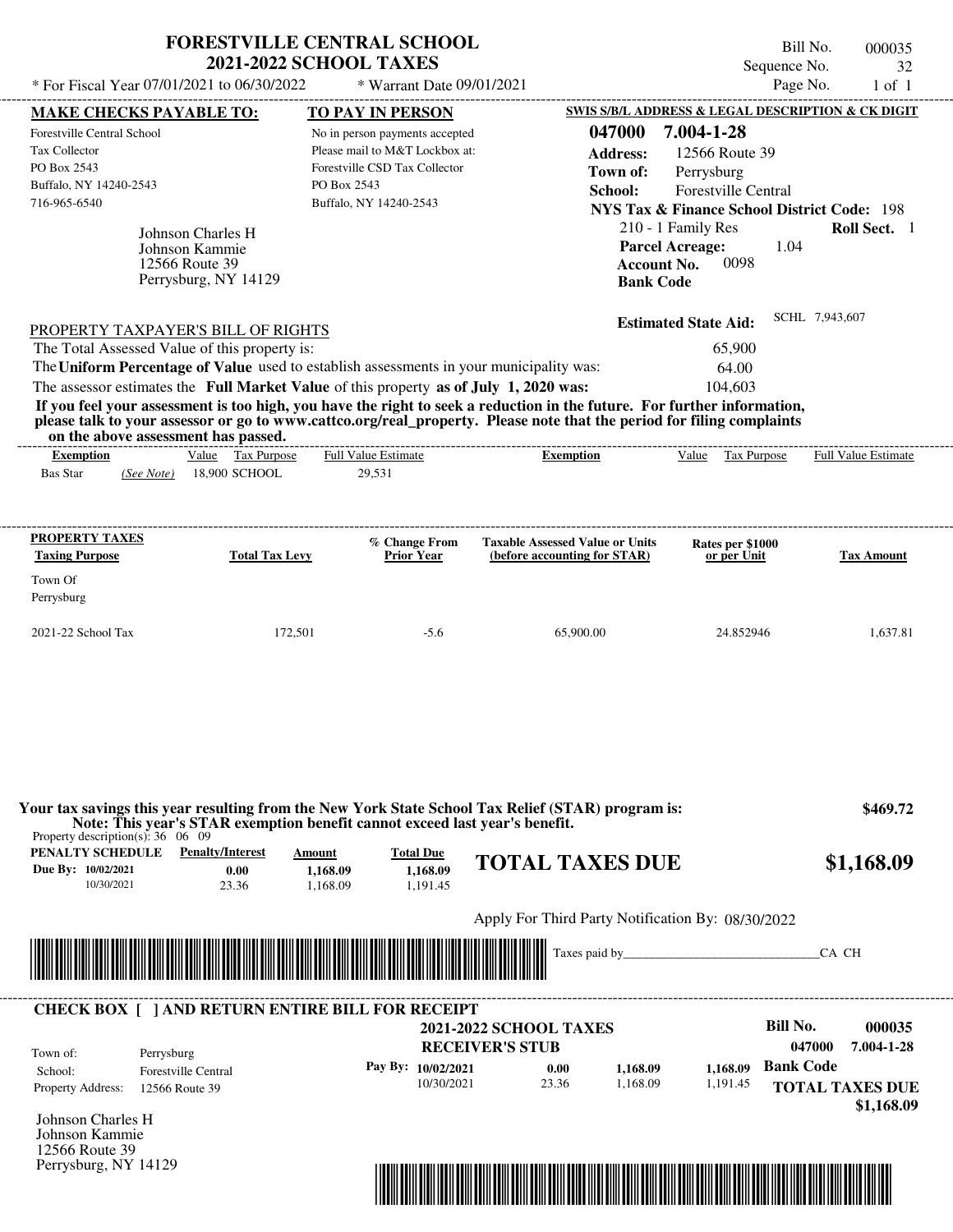| SWIS S/B/L ADDRESS & LEGAL DESCRIPTION & CK DIGIT<br>TO PAY IN PERSON<br><b>MAKE CHECKS PAYABLE TO:</b><br>047000<br>7.004-1-38<br>Forestville Central School<br>No in person payments accepted<br>Please mail to M&T Lockbox at:<br>Tax Collector<br>12806 Route 39<br><b>Address:</b><br>Forestville CSD Tax Collector<br>PO Box 2543<br>Perrysburg<br>Town of:<br>PO Box 2543<br>Buffalo, NY 14240-2543<br>Forestville Central<br>School:<br>716-965-6540<br>Buffalo, NY 14240-2543<br><b>NYS Tax &amp; Finance School District Code: 198</b><br>Roll Sect. 1<br>210 - 1 Family Res<br>Lawless James J<br><b>Parcel Acreage:</b><br>2.00<br>Lawless Mary K<br>12806 Rte 39<br><b>Account No.</b><br>0048<br>South Dayton, NY 14138<br><b>Bank Code</b><br>SCHL 7,943,607<br><b>Estimated State Aid:</b><br>PROPERTY TAXPAYER'S BILL OF RIGHTS<br>The Total Assessed Value of this property is:<br>70,700<br>The Uniform Percentage of Value used to establish assessments in your municipality was:<br>64.00<br>The assessor estimates the Full Market Value of this property as of July 1, 2020 was:<br>112,222<br>If you feel your assessment is too high, you have the right to seek a reduction in the future. For further information,<br>please talk to your assessor or go to www.cattco.org/real_property. Please note that the period for filing complaints<br>on the above assessment has passed.<br>Value Tax Purpose<br><b>Full Value Estimate</b><br>Value Tax Purpose<br>Exemption<br><b>Exemption</b><br>18,900 SCHOOL<br><b>Bas Star</b><br>29.531<br>(See Note)<br>PROPERTY TAXES<br>% Change From<br><b>Taxable Assessed Value or Units</b><br>Rates per \$1000<br><b>Taxing Purpose</b><br><b>Total Tax Levy</b><br><b>Prior Year</b><br>(before accounting for STAR)<br>or per Unit<br>Town Of<br>Perrysburg | * For Fiscal Year 07/01/2021 to 06/30/2022 | FORESTVILLE CENTRAL SCHOOL<br><b>2021-2022 SCHOOL TAXES</b><br>* Warrant Date 09/01/2021 | Sequence No. | Bill No.<br>000036<br>33<br>Page No.<br>$1$ of $1$ |
|-------------------------------------------------------------------------------------------------------------------------------------------------------------------------------------------------------------------------------------------------------------------------------------------------------------------------------------------------------------------------------------------------------------------------------------------------------------------------------------------------------------------------------------------------------------------------------------------------------------------------------------------------------------------------------------------------------------------------------------------------------------------------------------------------------------------------------------------------------------------------------------------------------------------------------------------------------------------------------------------------------------------------------------------------------------------------------------------------------------------------------------------------------------------------------------------------------------------------------------------------------------------------------------------------------------------------------------------------------------------------------------------------------------------------------------------------------------------------------------------------------------------------------------------------------------------------------------------------------------------------------------------------------------------------------------------------------------------------------------------------------------------------------------------------------------------------------------|--------------------------------------------|------------------------------------------------------------------------------------------|--------------|----------------------------------------------------|
|                                                                                                                                                                                                                                                                                                                                                                                                                                                                                                                                                                                                                                                                                                                                                                                                                                                                                                                                                                                                                                                                                                                                                                                                                                                                                                                                                                                                                                                                                                                                                                                                                                                                                                                                                                                                                                     |                                            |                                                                                          |              |                                                    |
|                                                                                                                                                                                                                                                                                                                                                                                                                                                                                                                                                                                                                                                                                                                                                                                                                                                                                                                                                                                                                                                                                                                                                                                                                                                                                                                                                                                                                                                                                                                                                                                                                                                                                                                                                                                                                                     |                                            |                                                                                          |              |                                                    |
|                                                                                                                                                                                                                                                                                                                                                                                                                                                                                                                                                                                                                                                                                                                                                                                                                                                                                                                                                                                                                                                                                                                                                                                                                                                                                                                                                                                                                                                                                                                                                                                                                                                                                                                                                                                                                                     |                                            |                                                                                          |              |                                                    |
|                                                                                                                                                                                                                                                                                                                                                                                                                                                                                                                                                                                                                                                                                                                                                                                                                                                                                                                                                                                                                                                                                                                                                                                                                                                                                                                                                                                                                                                                                                                                                                                                                                                                                                                                                                                                                                     |                                            |                                                                                          |              |                                                    |
|                                                                                                                                                                                                                                                                                                                                                                                                                                                                                                                                                                                                                                                                                                                                                                                                                                                                                                                                                                                                                                                                                                                                                                                                                                                                                                                                                                                                                                                                                                                                                                                                                                                                                                                                                                                                                                     |                                            |                                                                                          |              |                                                    |
|                                                                                                                                                                                                                                                                                                                                                                                                                                                                                                                                                                                                                                                                                                                                                                                                                                                                                                                                                                                                                                                                                                                                                                                                                                                                                                                                                                                                                                                                                                                                                                                                                                                                                                                                                                                                                                     |                                            |                                                                                          |              |                                                    |
|                                                                                                                                                                                                                                                                                                                                                                                                                                                                                                                                                                                                                                                                                                                                                                                                                                                                                                                                                                                                                                                                                                                                                                                                                                                                                                                                                                                                                                                                                                                                                                                                                                                                                                                                                                                                                                     |                                            |                                                                                          |              |                                                    |
|                                                                                                                                                                                                                                                                                                                                                                                                                                                                                                                                                                                                                                                                                                                                                                                                                                                                                                                                                                                                                                                                                                                                                                                                                                                                                                                                                                                                                                                                                                                                                                                                                                                                                                                                                                                                                                     |                                            |                                                                                          |              |                                                    |
|                                                                                                                                                                                                                                                                                                                                                                                                                                                                                                                                                                                                                                                                                                                                                                                                                                                                                                                                                                                                                                                                                                                                                                                                                                                                                                                                                                                                                                                                                                                                                                                                                                                                                                                                                                                                                                     |                                            |                                                                                          |              |                                                    |
|                                                                                                                                                                                                                                                                                                                                                                                                                                                                                                                                                                                                                                                                                                                                                                                                                                                                                                                                                                                                                                                                                                                                                                                                                                                                                                                                                                                                                                                                                                                                                                                                                                                                                                                                                                                                                                     |                                            |                                                                                          |              |                                                    |
|                                                                                                                                                                                                                                                                                                                                                                                                                                                                                                                                                                                                                                                                                                                                                                                                                                                                                                                                                                                                                                                                                                                                                                                                                                                                                                                                                                                                                                                                                                                                                                                                                                                                                                                                                                                                                                     |                                            |                                                                                          |              |                                                    |
|                                                                                                                                                                                                                                                                                                                                                                                                                                                                                                                                                                                                                                                                                                                                                                                                                                                                                                                                                                                                                                                                                                                                                                                                                                                                                                                                                                                                                                                                                                                                                                                                                                                                                                                                                                                                                                     |                                            |                                                                                          |              | <b>Full Value Estimate</b>                         |
|                                                                                                                                                                                                                                                                                                                                                                                                                                                                                                                                                                                                                                                                                                                                                                                                                                                                                                                                                                                                                                                                                                                                                                                                                                                                                                                                                                                                                                                                                                                                                                                                                                                                                                                                                                                                                                     |                                            |                                                                                          |              | <b>Tax Amount</b>                                  |
|                                                                                                                                                                                                                                                                                                                                                                                                                                                                                                                                                                                                                                                                                                                                                                                                                                                                                                                                                                                                                                                                                                                                                                                                                                                                                                                                                                                                                                                                                                                                                                                                                                                                                                                                                                                                                                     |                                            |                                                                                          |              |                                                    |
|                                                                                                                                                                                                                                                                                                                                                                                                                                                                                                                                                                                                                                                                                                                                                                                                                                                                                                                                                                                                                                                                                                                                                                                                                                                                                                                                                                                                                                                                                                                                                                                                                                                                                                                                                                                                                                     |                                            |                                                                                          |              |                                                    |
| 2021-22 School Tax<br>172,501<br>$-5.6$<br>70,700.00<br>24.852946<br>1,757.10                                                                                                                                                                                                                                                                                                                                                                                                                                                                                                                                                                                                                                                                                                                                                                                                                                                                                                                                                                                                                                                                                                                                                                                                                                                                                                                                                                                                                                                                                                                                                                                                                                                                                                                                                       |                                            |                                                                                          |              |                                                    |

| Property description(s): $44 \quad 06 \quad 09$      | Note: This year's STAR exemption benefit cannot exceed last year's benefit. |                                                                                                           |                                          |                               | Your tax savings this year resulting from the New York State School Tax Relief (STAR) program is: |          |                  | \$469.72                             |
|------------------------------------------------------|-----------------------------------------------------------------------------|-----------------------------------------------------------------------------------------------------------|------------------------------------------|-------------------------------|---------------------------------------------------------------------------------------------------|----------|------------------|--------------------------------------|
| PENALTY SCHEDULE<br>Due By: 10/02/2021<br>10/30/2021 | <b>Penalty/Interest</b><br>0.00<br>25.75                                    | Amount<br>1,287.38<br>1.287.38                                                                            | <b>Total Due</b><br>1,287.38<br>1,313.13 |                               | <b>TOTAL TAXES DUE</b>                                                                            |          |                  | \$1,287.38                           |
|                                                      |                                                                             |                                                                                                           |                                          |                               | Apply For Third Party Notification By: 08/30/2022                                                 |          |                  |                                      |
|                                                      |                                                                             | <b>THE REAL PROPERTY OF STATE OF STATE OF STATE OF STATE OF STATE OF STATE OF STATE OF STATE OF STATE</b> |                                          |                               | Taxes paid by                                                                                     |          |                  | CA CH                                |
|                                                      |                                                                             |                                                                                                           |                                          |                               |                                                                                                   |          |                  |                                      |
|                                                      | <b>CHECK BOX [ ] AND RETURN ENTIRE BILL FOR RECEIPT</b>                     |                                                                                                           |                                          |                               |                                                                                                   |          |                  |                                      |
|                                                      |                                                                             |                                                                                                           |                                          | <b>2021-2022 SCHOOL TAXES</b> |                                                                                                   |          | Bill No.         | 000036                               |
| Town of:                                             | Perrysburg                                                                  |                                                                                                           |                                          | <b>RECEIVER'S STUB</b>        |                                                                                                   |          | 047000           | 7.004-1-38                           |
| School:                                              | <b>Forestville Central</b>                                                  |                                                                                                           | Pay By: 10/02/2021                       | 0.00                          | 1,287.38                                                                                          | 1,287.38 | <b>Bank Code</b> |                                      |
| Property Address:                                    | 12806 Route 39                                                              |                                                                                                           | 10/30/2021                               | 25.75                         | 1,287.38                                                                                          | 1,313.13 |                  | <b>TOTAL TAXES DUE</b><br>\$1,287.38 |
| Lawless James J                                      |                                                                             |                                                                                                           |                                          |                               |                                                                                                   |          |                  |                                      |
| Lawless Mary K                                       |                                                                             |                                                                                                           |                                          |                               |                                                                                                   |          |                  |                                      |
| 12806 Rte 39                                         |                                                                             |                                                                                                           |                                          |                               |                                                                                                   |          |                  |                                      |

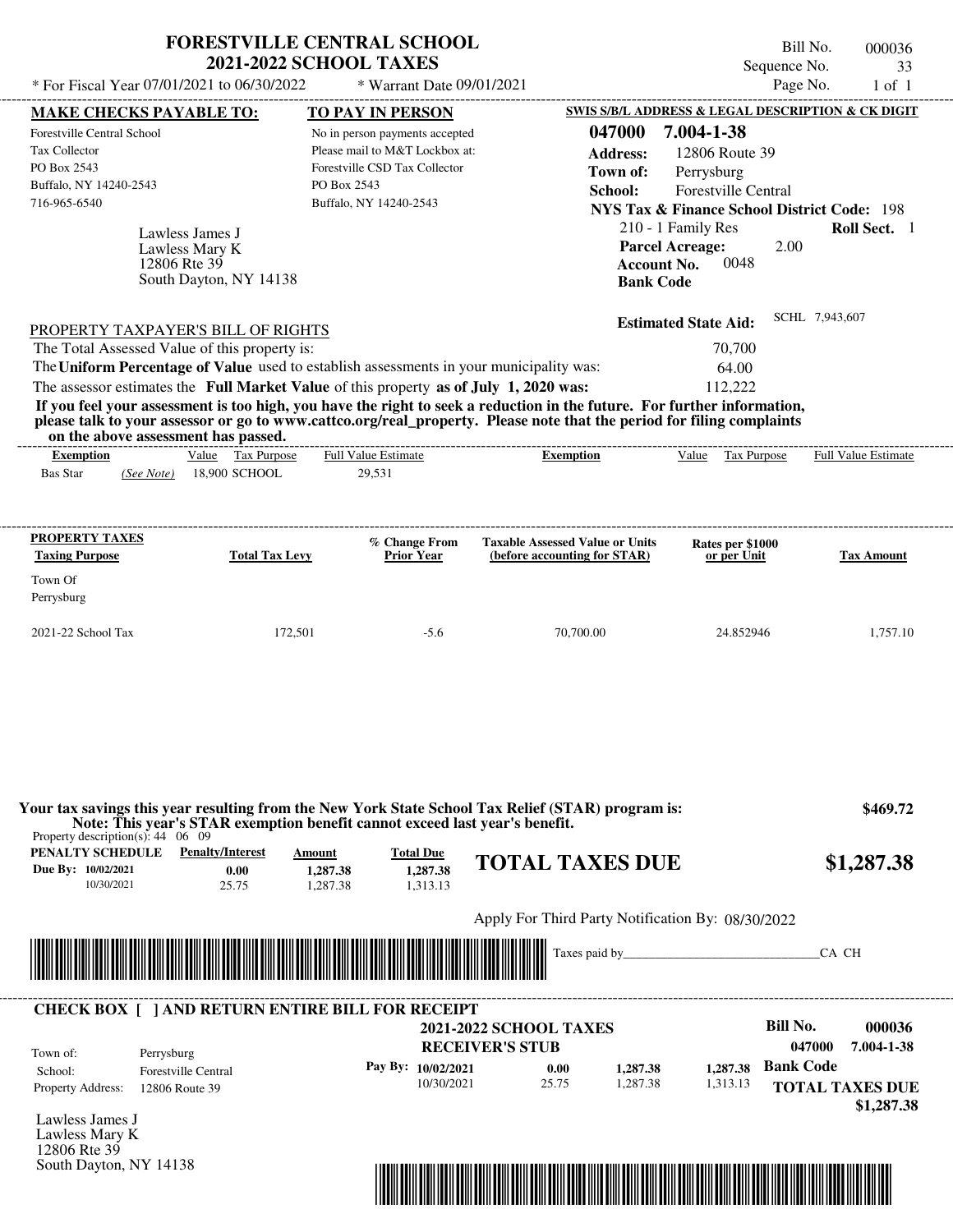|                                                                                                                                                                                                                                                                                                                                                                                                                                                                                                                                                                    | <b>FORESTVILLE CENTRAL SCHOOL</b><br><b>2021-2022 SCHOOL TAXES</b>                                                                         |                                                                                            | Bill No.<br>Sequence No.                                                                                                                                                                                                       | 000037<br>34        |
|--------------------------------------------------------------------------------------------------------------------------------------------------------------------------------------------------------------------------------------------------------------------------------------------------------------------------------------------------------------------------------------------------------------------------------------------------------------------------------------------------------------------------------------------------------------------|--------------------------------------------------------------------------------------------------------------------------------------------|--------------------------------------------------------------------------------------------|--------------------------------------------------------------------------------------------------------------------------------------------------------------------------------------------------------------------------------|---------------------|
| * For Fiscal Year 07/01/2021 to 06/30/2022                                                                                                                                                                                                                                                                                                                                                                                                                                                                                                                         | * Warrant Date 09/01/2021                                                                                                                  |                                                                                            | Page No.                                                                                                                                                                                                                       | $1$ of $1$          |
| <u>MAKE CHECKS PAYABLE TO:</u>                                                                                                                                                                                                                                                                                                                                                                                                                                                                                                                                     | <b>TO PAY IN PERSON</b>                                                                                                                    |                                                                                            | SWIS S/B/L ADDRESS & LEGAL DESCRIPTION & CK DIGIT                                                                                                                                                                              |                     |
| Forestville Central School<br>Tax Collector<br>PO Box 2543<br>Buffalo, NY 14240-2543<br>716-965-6540<br>Locke Paul E Jr<br>Locke Rachel E<br>12687 Route 39<br>Perrysburg, NY 14129                                                                                                                                                                                                                                                                                                                                                                                | No in person payments accepted<br>Please mail to M&T Lockbox at:<br>Forestville CSD Tax Collector<br>PO Box 2543<br>Buffalo, NY 14240-2543 | 047000<br><b>Address:</b><br>Town of:<br>School:<br><b>Account No.</b><br><b>Bank Code</b> | 15.002-1-8<br>12687 Route 39<br>Perrysburg<br>Forestville Central<br><b>NYS Tax &amp; Finance School District Code: 198</b><br>240 - Rural res<br>100.00<br><b>Parcel Acreage:</b><br>0204                                     | Roll Sect. 1        |
| PROPERTY TAXPAYER'S BILL OF RIGHTS<br>The Total Assessed Value of this property is:<br>The Uniform Percentage of Value used to establish assessments in your municipality was:<br>The assessor estimates the Full Market Value of this property as of July 1, 2020 was:<br>If you feel your assessment is too high, you have the right to seek a reduction in the future. For further information,<br>please talk to your assessor or go to www.cattco.org/real_property. Please note that the period for filing complaints<br>on the above assessment has passed. |                                                                                                                                            |                                                                                            | <b>Estimated State Aid:</b><br>74,760<br>64.00<br>118,667                                                                                                                                                                      | SCHL 7,943,607      |
| Value Tax Purpose<br><b>Exemption</b><br>18,900 SCHOOL<br><b>Bas Star</b><br>(See Note)                                                                                                                                                                                                                                                                                                                                                                                                                                                                            | Full Value Estimate<br>29,531                                                                                                              | <b>Exemption</b>                                                                           | Value Tax Purpose                                                                                                                                                                                                              | Full Value Estimate |
| PROPERTY TAXES<br><b>Taxing Purpose</b><br><b>Total Tax Levy</b><br>Town Of<br>Perrysburg                                                                                                                                                                                                                                                                                                                                                                                                                                                                          | % Change From<br><b>Prior Year</b>                                                                                                         | <b>Taxable Assessed Value or Units</b><br>(before accounting for STAR)                     | Rates per \$1000<br>or per Unit                                                                                                                                                                                                | <b>Tax Amount</b>   |
| 2021-22 School Tax                                                                                                                                                                                                                                                                                                                                                                                                                                                                                                                                                 | 172,501<br>$-5.6$                                                                                                                          | 74,760.00                                                                                  | 24.852946                                                                                                                                                                                                                      | 1,858.01            |
| Your tax savings this year resulting from the New York State School Tax Relief (STAR) program is:<br>Note: This year's STAR exemption benefit cannot exceed last year's benefit.<br>Property description(s): $35 \quad 06 \quad 09$                                                                                                                                                                                                                                                                                                                                | Storage Well #1750                                                                                                                         |                                                                                            |                                                                                                                                                                                                                                | \$469.72            |
| <b>PENALTY SCHEDULE</b> Penalty/Interest<br>Due By: 10/02/2021<br>0.00<br>10/30/2021<br>27.77                                                                                                                                                                                                                                                                                                                                                                                                                                                                      | <b>Total Due</b><br><b>Amount</b><br>1.388.29<br>1,388.29<br>1,388.29<br>1,416.06                                                          | <b>TOTAL TAXES DUE</b>                                                                     |                                                                                                                                                                                                                                | \$1,388.29          |
|                                                                                                                                                                                                                                                                                                                                                                                                                                                                                                                                                                    |                                                                                                                                            | Apply For Third Party Notification By: 08/30/2022                                          |                                                                                                                                                                                                                                |                     |
|                                                                                                                                                                                                                                                                                                                                                                                                                                                                                                                                                                    |                                                                                                                                            |                                                                                            | Taxes paid by we have a series of the same of the same of the same of the same of the same of the same of the same of the same of the same of the same of the same of the same of the same of the same of the same of the same | CA CH               |
| <b>CHECK BOX [ ] AND RETURN ENTIRE BILL FOR RECEIPT</b>                                                                                                                                                                                                                                                                                                                                                                                                                                                                                                            |                                                                                                                                            | <b>2021-2022 SCHOOL TAXES</b>                                                              | <b>Bill No.</b>                                                                                                                                                                                                                | 000037              |

**RECEIVER'S STUB Bank Code 1,388.29** Property Address: 12687 Route 39 Perrysburg School: Forestville Central **TOTAL TAXES DUE \$1,388.29 047000 15.002-1-8 Pay By: 10/02/2021** 10/30/2021 27.77 **0.00** 1,388.29 **1,388.29** 1,416.06 Town of:

Locke Paul E Jr Locke Rachel E 12687 Route 39 Perrysburg, NY 14129

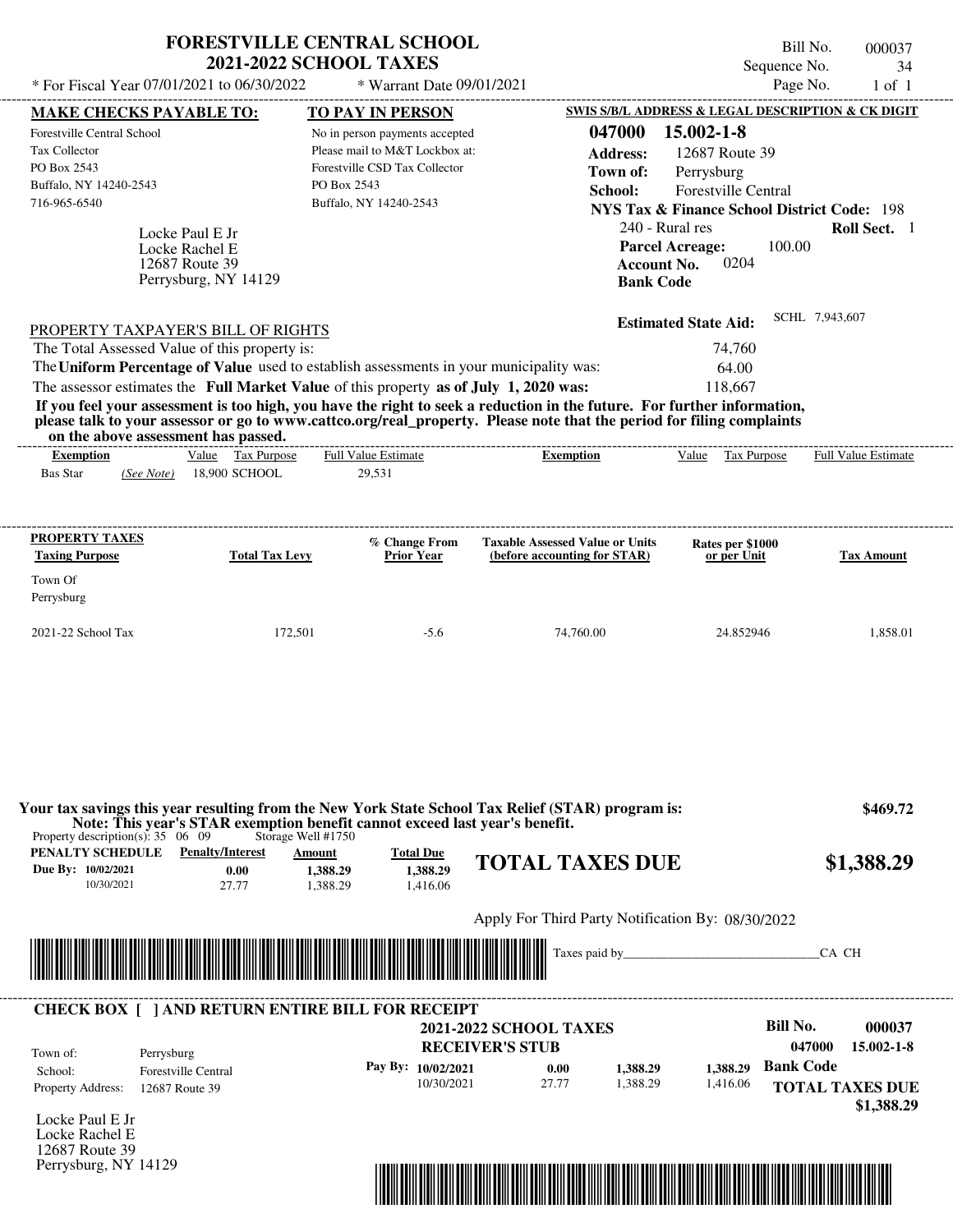|                                                |                                                                                | <b>FORESTVILLE CENTRAL SCHOOL</b><br><b>2021-2022 SCHOOL TAXES</b>                      |                                                                                                                                                                                                                                                  | Sequence No.                                                                      | Bill No.<br>000038<br>35 |
|------------------------------------------------|--------------------------------------------------------------------------------|-----------------------------------------------------------------------------------------|--------------------------------------------------------------------------------------------------------------------------------------------------------------------------------------------------------------------------------------------------|-----------------------------------------------------------------------------------|--------------------------|
| * For Fiscal Year 07/01/2021 to 06/30/2022     |                                                                                | * Warrant Date 09/01/2021                                                               |                                                                                                                                                                                                                                                  | Page No.                                                                          | $1$ of $1$               |
| <b>MAKE CHECKS PAYABLE TO:</b>                 |                                                                                | <b>TO PAY IN PERSON</b>                                                                 |                                                                                                                                                                                                                                                  | SWIS S/B/L ADDRESS & LEGAL DESCRIPTION & CK DIGIT                                 |                          |
| <b>Forestville Central School</b>              |                                                                                | No in person payments accepted                                                          | 047000                                                                                                                                                                                                                                           | 15.002-1-34                                                                       |                          |
| <b>Tax Collector</b>                           |                                                                                | Please mail to M&T Lockbox at:                                                          | <b>Address:</b>                                                                                                                                                                                                                                  | 10096 Mosher Rd                                                                   |                          |
| PO Box 2543                                    |                                                                                | Forestville CSD Tax Collector                                                           | Town of:                                                                                                                                                                                                                                         | Perrysburg                                                                        |                          |
| Buffalo, NY 14240-2543                         |                                                                                | PO Box 2543                                                                             | School:                                                                                                                                                                                                                                          | <b>Forestville Central</b>                                                        |                          |
| 716-965-6540                                   |                                                                                | Buffalo, NY 14240-2543                                                                  |                                                                                                                                                                                                                                                  | NYS Tax & Finance School District Code: 198                                       |                          |
|                                                | Locke Sallie A<br>Smyntek Barbara<br>10127 Mosher Rd<br>South Dayton, NY 14138 |                                                                                         | <b>Bank Code</b>                                                                                                                                                                                                                                 | 240 - Rural res<br><b>Parcel Acreage:</b><br>156.00<br>0470<br><b>Account No.</b> | Roll Sect. 1             |
| PROPERTY TAXPAYER'S BILL OF RIGHTS             |                                                                                |                                                                                         |                                                                                                                                                                                                                                                  | <b>Estimated State Aid:</b>                                                       | SCHL 7,943,607           |
| The Total Assessed Value of this property is:  |                                                                                |                                                                                         |                                                                                                                                                                                                                                                  | 89,200                                                                            |                          |
|                                                |                                                                                | The Uniform Percentage of Value used to establish assessments in your municipality was: |                                                                                                                                                                                                                                                  | 64.00                                                                             |                          |
|                                                |                                                                                | The assessor estimates the Full Market Value of this property as of July 1, 2020 was:   |                                                                                                                                                                                                                                                  | 141.587                                                                           |                          |
| on the above assessment has passed.            |                                                                                |                                                                                         | If you feel your assessment is too high, you have the right to seek a reduction in the future. For further information,<br>please talk to your assessor or go to www.cattco.org/real_property. Please note that the period for filing complaints |                                                                                   |                          |
| <b>Exemption</b>                               | Value Tax Purpose                                                              | Full Value Estimate                                                                     | <b>Exemption</b>                                                                                                                                                                                                                                 | Value Tax Purpose                                                                 | Full Value Estimate      |
|                                                |                                                                                |                                                                                         |                                                                                                                                                                                                                                                  |                                                                                   |                          |
| <b>PROPERTY TAXES</b><br><b>Taxing Purpose</b> | <b>Total Tax Levy</b>                                                          | % Change From<br><b>Prior Year</b>                                                      | <b>Taxable Assessed Value or Units</b>                                                                                                                                                                                                           | Rates per \$1000<br>or per Unit                                                   | <b>Tax Amount</b>        |
| Town Of                                        |                                                                                |                                                                                         |                                                                                                                                                                                                                                                  |                                                                                   |                          |

2021-22 School Tax 172,501 -5.6 89,200.00 24.852946 2,216.88

| Property description(s): $34 \quad 06 \quad 09$ |                                                         | Storage Well #1745          |                        |                                                   |          |          |                           |
|-------------------------------------------------|---------------------------------------------------------|-----------------------------|------------------------|---------------------------------------------------|----------|----------|---------------------------|
| PENALTY SCHEDULE                                | <b>Penalty/Interest</b>                                 | Amount                      | <b>Total Due</b>       | <b>TOTAL TAXES DUE</b>                            |          |          |                           |
| Due By: 10/02/2021                              | 0.00                                                    | 2,216.88                    | 2,216.88               |                                                   |          |          | \$2,216.88                |
| 10/30/2021                                      | 44.34                                                   | 2,216.88                    | 2,261.22               |                                                   |          |          |                           |
|                                                 |                                                         |                             |                        | Apply For Third Party Notification By: 08/30/2022 |          |          |                           |
|                                                 |                                                         |                             |                        |                                                   |          |          |                           |
|                                                 |                                                         | <u> Tanzania (h. 1878).</u> |                        |                                                   |          |          | CA CH                     |
|                                                 |                                                         |                             |                        |                                                   |          |          |                           |
|                                                 | <b>CHECK BOX     AND RETURN ENTIRE BILL FOR RECEIPT</b> |                             |                        |                                                   |          |          |                           |
|                                                 |                                                         |                             |                        | <b>2021-2022 SCHOOL TAXES</b>                     |          |          | <b>Bill No.</b><br>000038 |
| Town of:                                        | Perrysburg                                              |                             | <b>RECEIVER'S STUB</b> |                                                   |          |          | 047000<br>15.002-1-34     |
|                                                 |                                                         |                             | Pay By: 10/02/2021     | 0.00                                              | 2,216.88 | 2,216.88 | <b>Bank Code</b>          |
| School:                                         | <b>Forestville Central</b>                              |                             |                        |                                                   |          |          |                           |
| Property Address:                               | 10096 Mosher Rd                                         |                             | 10/30/2021             | 44.34                                             | 2.216.88 | 2,261.22 | <b>TOTAL TAXES DUE</b>    |

Locke Sallie A Smyntek Barbara 10127 Mosher Rd South Dayton, NY 14138

Perrysburg

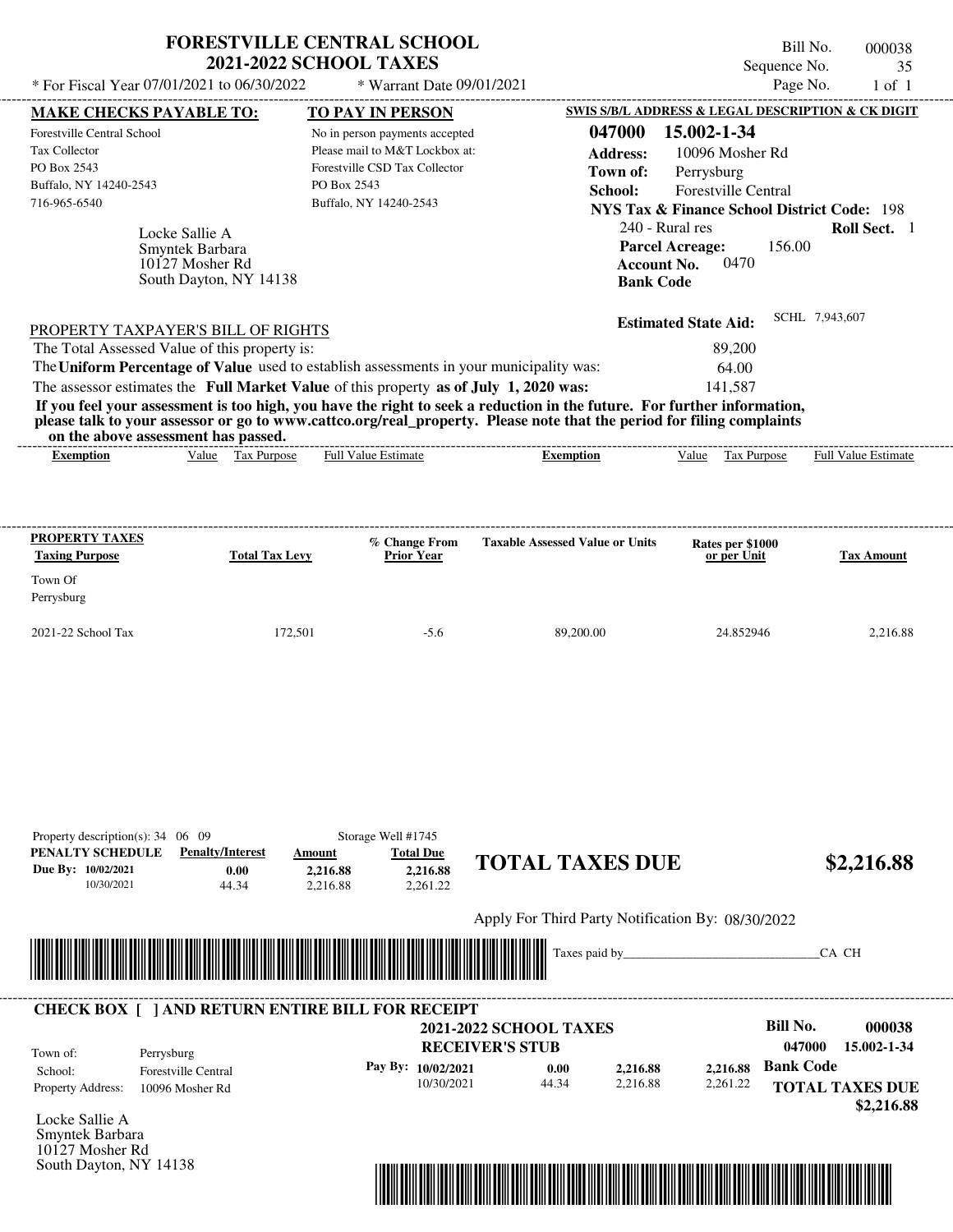|                                                                                                                                               | * For Fiscal Year 07/01/2021 to 06/30/2022                                                                                 | <b>FORESTVILLE CENTRAL SCHOOL</b><br><b>2021-2022 SCHOOL TAXES</b><br>* Warrant Date 09/01/2021                                                                                  |                                                                                                                                                                                                                                                  | Bill No.<br>Sequence No.<br>Page No.                                                                                                                                                                                                              | 000039<br>36<br>$1$ of $1$   |
|-----------------------------------------------------------------------------------------------------------------------------------------------|----------------------------------------------------------------------------------------------------------------------------|----------------------------------------------------------------------------------------------------------------------------------------------------------------------------------|--------------------------------------------------------------------------------------------------------------------------------------------------------------------------------------------------------------------------------------------------|---------------------------------------------------------------------------------------------------------------------------------------------------------------------------------------------------------------------------------------------------|------------------------------|
|                                                                                                                                               |                                                                                                                            |                                                                                                                                                                                  |                                                                                                                                                                                                                                                  |                                                                                                                                                                                                                                                   |                              |
| <b>MAKE CHECKS PAYABLE TO:</b><br>Forestville Central School<br><b>Tax Collector</b><br>PO Box 2543<br>Buffalo, NY 14240-2543<br>716-965-6540 | Luce Jeremy R<br>10539 Maltbie Rd<br>Gowanda, NY 14070-9600                                                                | TO PAY IN PERSON<br>No in person payments accepted<br>Please mail to M&T Lockbox at:<br>Forestville CSD Tax Collector<br>PO Box 2543<br>Buffalo, NY 14240-2543                   | 047000<br><b>Address:</b><br>Town of:<br>School:<br><b>Account No.</b><br><b>Bank Code</b>                                                                                                                                                       | SWIS S/B/L ADDRESS & LEGAL DESCRIPTION & CK DIGIT<br>15.002-1-6.1<br>12799 Route 39<br>Perrysburg<br>Forestville Central<br><b>NYS Tax &amp; Finance School District Code: 198</b><br>270 - Mfg housing<br><b>Parcel Acreage:</b><br>4.80<br>0358 | Roll Sect. 1                 |
|                                                                                                                                               | PROPERTY TAXPAYER'S BILL OF RIGHTS<br>The Total Assessed Value of this property is:<br>on the above assessment has passed. | The Uniform Percentage of Value used to establish assessments in your municipality was:<br>The assessor estimates the Full Market Value of this property as of July 1, 2020 was: | If you feel your assessment is too high, you have the right to seek a reduction in the future. For further information,<br>please talk to your assessor or go to www.cattco.org/real_property. Please note that the period for filing complaints | <b>Estimated State Aid:</b><br>27,900<br>64.00<br>44,286                                                                                                                                                                                          | SCHL 7,943,607               |
| <b>Exemption</b>                                                                                                                              | Value Tax Purpose                                                                                                          | <b>Full Value Estimate</b>                                                                                                                                                       | <b>Exemption</b>                                                                                                                                                                                                                                 | Value<br>Tax Purpose                                                                                                                                                                                                                              | Full Value Estimate          |
| <b>PROPERTY TAXES</b><br><b>Taxing Purpose</b>                                                                                                | <b>Total Tax Levy</b>                                                                                                      | % Change From<br>Prior Year                                                                                                                                                      | <b>Taxable Assessed Value or Units</b>                                                                                                                                                                                                           | Rates per \$1000<br>or per Unit                                                                                                                                                                                                                   | <b>Tax Amount</b>            |
| Town Of<br>Perrysburg                                                                                                                         |                                                                                                                            |                                                                                                                                                                                  |                                                                                                                                                                                                                                                  |                                                                                                                                                                                                                                                   |                              |
| 2021-22 School Tax                                                                                                                            | 172,501                                                                                                                    | $-5.6$                                                                                                                                                                           | 27,900.00                                                                                                                                                                                                                                        | 24.852946                                                                                                                                                                                                                                         | 693.40                       |
| Property description(s): $43 \quad 06 \quad 09$<br>PENALTY SCHEDULE<br>Due By: 10/02/2021<br>10/30/2021                                       | Storage Well #1526<br><b>Penalty/Interest</b><br>0.00<br>13.87                                                             | <b>Total Due</b><br>Amount<br>693.40<br>693.40<br>693.40<br>707.27                                                                                                               | <b>TOTAL TAXES DUE</b>                                                                                                                                                                                                                           |                                                                                                                                                                                                                                                   | \$693.40                     |
|                                                                                                                                               |                                                                                                                            |                                                                                                                                                                                  | Apply For Third Party Notification By: 08/30/2022                                                                                                                                                                                                |                                                                                                                                                                                                                                                   |                              |
|                                                                                                                                               |                                                                                                                            |                                                                                                                                                                                  | Taxes paid by_                                                                                                                                                                                                                                   |                                                                                                                                                                                                                                                   | CA CH                        |
| Town of:                                                                                                                                      | Perrysburg                                                                                                                 | <b>CHECK BOX [ ] AND RETURN ENTIRE BILL FOR RECEIPT</b>                                                                                                                          | <b>2021-2022 SCHOOL TAXES</b><br><b>RECEIVER'S STUB</b>                                                                                                                                                                                          | <b>Bill No.</b><br>047000                                                                                                                                                                                                                         | 000039<br>$15.002 - 1 - 6.1$ |
| School:                                                                                                                                       | Forestville Central                                                                                                        | Pay By: 10/02/2021                                                                                                                                                               | 0.00<br>693.40                                                                                                                                                                                                                                   | <b>Bank Code</b><br>693.40                                                                                                                                                                                                                        |                              |

10/30/2021 13.87

Luce Jeremy R Property Address: 12799 Route 39

10539 Maltbie Rd Gowanda, NY 14070-9600



693.40

707.27

**TOTAL TAXES DUE**

 **\$693.40**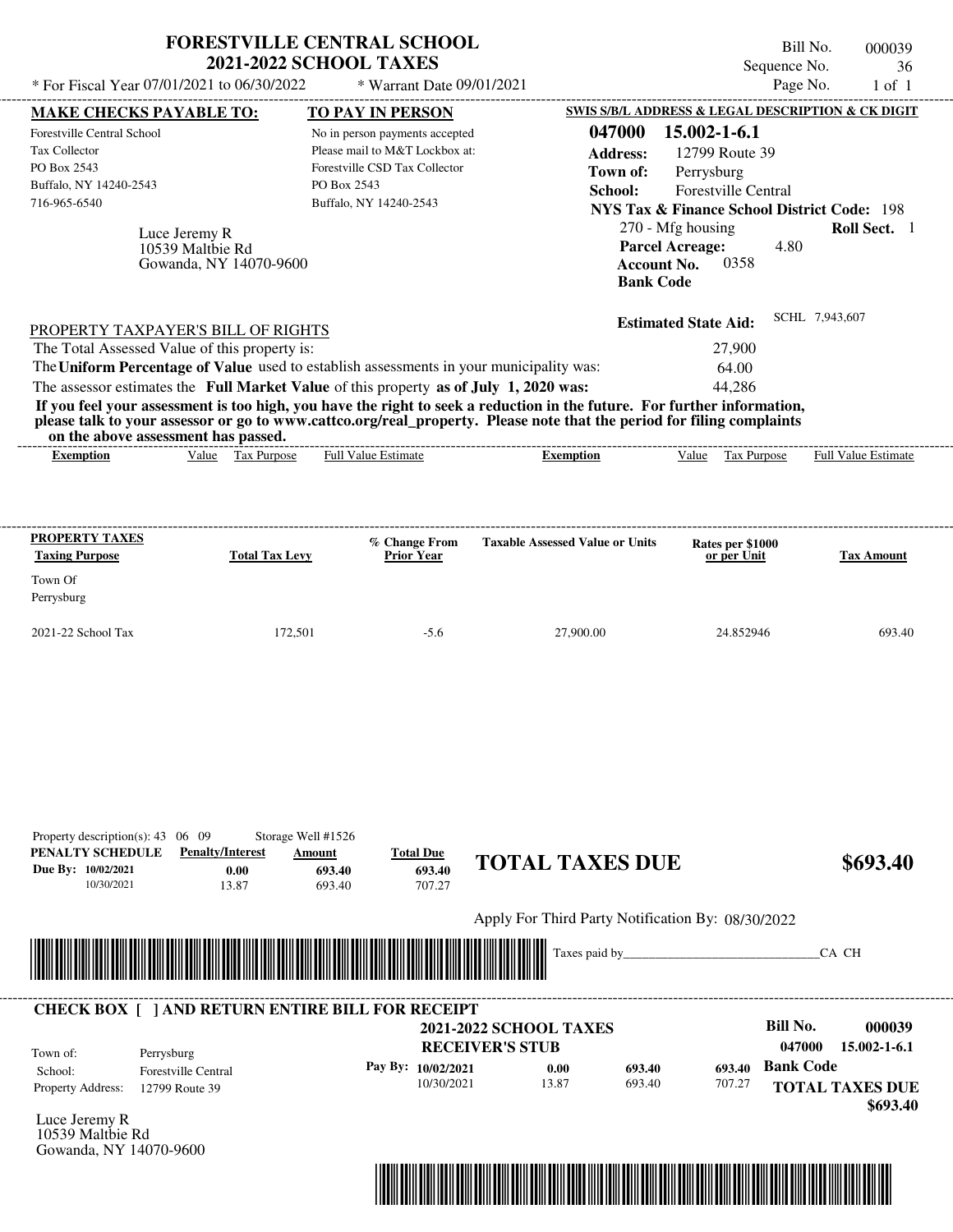|                                                                                                      | <b>FORESTVILLE CENTRAL SCHOOL</b><br><b>2021-2022 SCHOOL TAXES</b>                      |                                                                                                                             |                                                                                                                                                                                                                                                  | Bill No.<br>Sequence No.                                                                                                      | 000040<br>37                 |
|------------------------------------------------------------------------------------------------------|-----------------------------------------------------------------------------------------|-----------------------------------------------------------------------------------------------------------------------------|--------------------------------------------------------------------------------------------------------------------------------------------------------------------------------------------------------------------------------------------------|-------------------------------------------------------------------------------------------------------------------------------|------------------------------|
| * For Fiscal Year 07/01/2021 to 06/30/2022                                                           |                                                                                         | * Warrant Date 09/01/2021                                                                                                   |                                                                                                                                                                                                                                                  | Page No.                                                                                                                      | $1$ of $1$                   |
| <b>MAKE CHECKS PAYABLE TO:</b>                                                                       |                                                                                         | <b>TO PAY IN PERSON</b>                                                                                                     |                                                                                                                                                                                                                                                  | SWIS S/B/L ADDRESS & LEGAL DESCRIPTION & CK DIGIT                                                                             |                              |
| Forestville Central School<br>Tax Collector<br>PO Box 2543<br>Buffalo, NY 14240-2543<br>716-965-6540 | PO Box 2543                                                                             | No in person payments accepted<br>Please mail to M&T Lockbox at:<br>Forestville CSD Tax Collector<br>Buffalo, NY 14240-2543 | 047000<br><b>Address:</b><br>Town of:<br>School:                                                                                                                                                                                                 | 15.002-1-6.2<br>12799 Route 39<br>Perrysburg<br>Forestville Central<br><b>NYS Tax &amp; Finance School District Code: 198</b> |                              |
| Luce Jeremy R                                                                                        | 10539 Maltbie Rd<br>Gowanda, NY 14070-9600                                              |                                                                                                                             | <b>Account No.</b><br><b>Bank Code</b>                                                                                                                                                                                                           | $322$ - Rural vac $>10$<br><b>Parcel Acreage:</b><br>37.90<br>1038                                                            | Roll Sect. 1                 |
| PROPERTY TAXPAYER'S BILL OF RIGHTS                                                                   |                                                                                         |                                                                                                                             |                                                                                                                                                                                                                                                  | <b>Estimated State Aid:</b>                                                                                                   | SCHL 7,943,607               |
| The Total Assessed Value of this property is:                                                        |                                                                                         |                                                                                                                             |                                                                                                                                                                                                                                                  | 20,600                                                                                                                        |                              |
|                                                                                                      | The Uniform Percentage of Value used to establish assessments in your municipality was: |                                                                                                                             |                                                                                                                                                                                                                                                  | 64.00                                                                                                                         |                              |
|                                                                                                      | The assessor estimates the Full Market Value of this property as of July 1, 2020 was:   |                                                                                                                             |                                                                                                                                                                                                                                                  | 32,698                                                                                                                        |                              |
| on the above assessment has passed.                                                                  |                                                                                         |                                                                                                                             | If you feel your assessment is too high, you have the right to seek a reduction in the future. For further information,<br>please talk to your assessor or go to www.cattco.org/real_property. Please note that the period for filing complaints |                                                                                                                               |                              |
| <b>Exemption</b>                                                                                     | Value Tax Purpose                                                                       | Full Value Estimate                                                                                                         | <b>Exemption</b>                                                                                                                                                                                                                                 | <b>Tax Purpose</b><br>Value                                                                                                   | Full Value Estimate          |
| <b>PROPERTY TAXES</b><br><b>Taxing Purpose</b><br>Town Of                                            | <b>Total Tax Levy</b>                                                                   | % Change From<br><b>Prior Year</b>                                                                                          | <b>Taxable Assessed Value or Units</b>                                                                                                                                                                                                           | Rates per \$1000<br>or per Unit                                                                                               | <b>Tax Amount</b>            |
| Perrysburg                                                                                           |                                                                                         |                                                                                                                             |                                                                                                                                                                                                                                                  |                                                                                                                               |                              |
| 2021-22 School Tax                                                                                   | 172,501                                                                                 | $-5.6$                                                                                                                      | 20,600.00                                                                                                                                                                                                                                        | 24.852946                                                                                                                     | 511.97                       |
| Property description(s): $43 \quad 06 \quad 09$                                                      |                                                                                         |                                                                                                                             |                                                                                                                                                                                                                                                  |                                                                                                                               |                              |
| PENALTY SCHEDULE<br>Due By: 10/02/2021<br>10/30/2021                                                 | <b>Penalty/Interest</b><br>Amount<br>0.00<br>511.97<br>10.24<br>511.97                  | <b>Total Due</b><br>511.97<br>522.21                                                                                        | <b>TOTAL TAXES DUE</b>                                                                                                                                                                                                                           |                                                                                                                               | \$511.97                     |
|                                                                                                      |                                                                                         |                                                                                                                             | Apply For Third Party Notification By: 08/30/2022                                                                                                                                                                                                |                                                                                                                               |                              |
|                                                                                                      |                                                                                         |                                                                                                                             | Taxes paid by                                                                                                                                                                                                                                    |                                                                                                                               | CA CH                        |
|                                                                                                      | <b>CHECK BOX [ ] AND RETURN ENTIRE BILL FOR RECEIPT</b>                                 |                                                                                                                             |                                                                                                                                                                                                                                                  | <b>Bill No.</b>                                                                                                               |                              |
|                                                                                                      |                                                                                         |                                                                                                                             | <b>2021-2022 SCHOOL TAXES</b><br><b>RECEIVER'S STUB</b>                                                                                                                                                                                          | 047000                                                                                                                        | 000040<br>$15.002 - 1 - 6.2$ |

Luce Jeremy R 10539 Maltbie Rd Gowanda, NY 14070-9600

Property Address: 12799 Route 39

School: Forestville Central



511.97 **511.97**

**TOTAL TAXES DUE**

522.21 **511.97**

 **\$511.97**

**Pay By:** 10/02/2021 **b** 0.00 **c** 511.97 **511.97 Bank Code** 

**0.00**

10/30/2021 10.24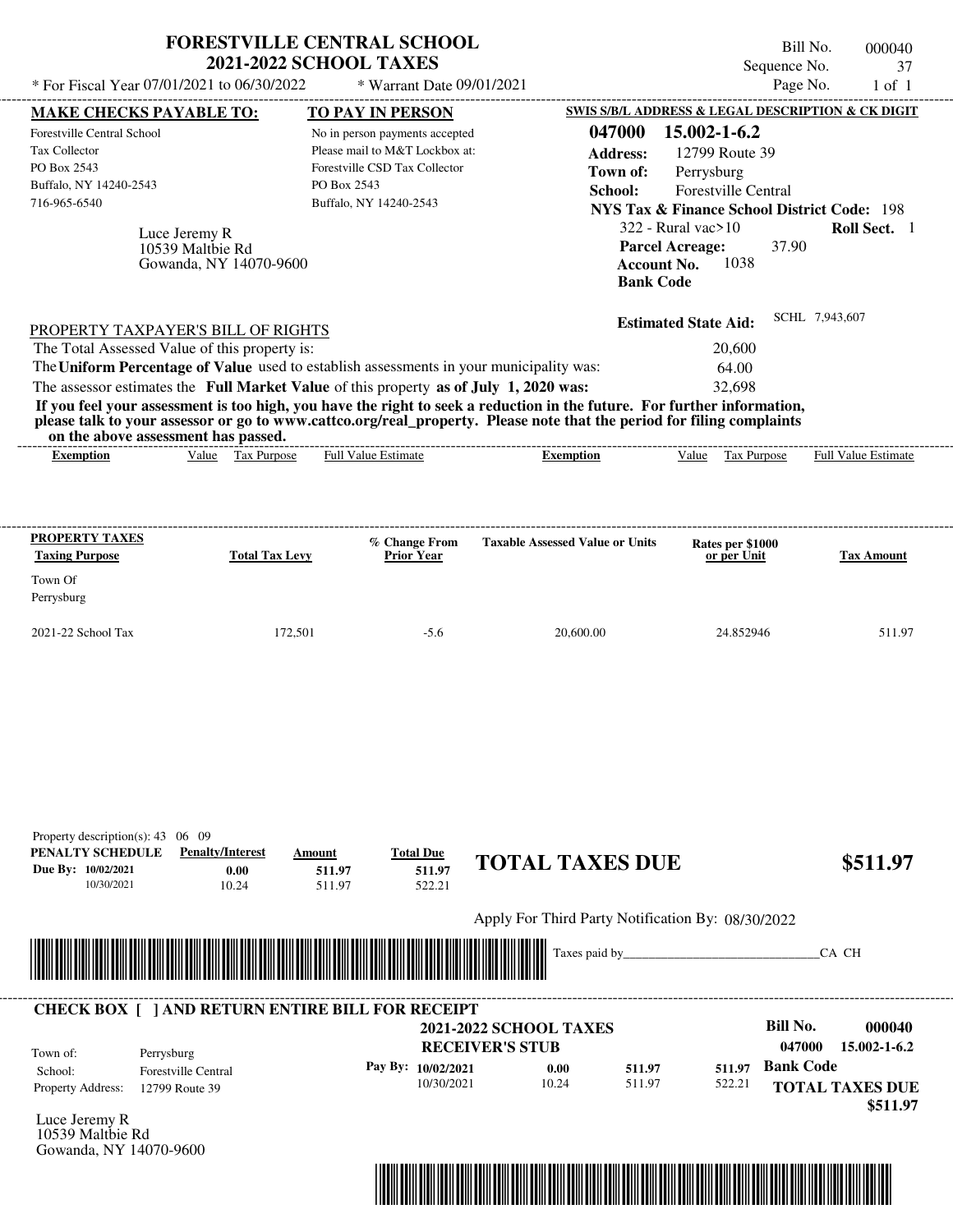| * For Fiscal Year 07/01/2021 to 06/30/2022                                                              |                                                                                | <b>FORESTVILLE CENTRAL SCHOOL</b><br><b>2021-2022 SCHOOL TAXES</b><br>* Warrant Date 09/01/2021                                                                                  |                                                                                                                                                                                                                                                                      | Bill No.<br>Sequence No.<br>Page No.                                                                                                                                                                  | 000041<br>39<br>$1$ of $1$                                    |
|---------------------------------------------------------------------------------------------------------|--------------------------------------------------------------------------------|----------------------------------------------------------------------------------------------------------------------------------------------------------------------------------|----------------------------------------------------------------------------------------------------------------------------------------------------------------------------------------------------------------------------------------------------------------------|-------------------------------------------------------------------------------------------------------------------------------------------------------------------------------------------------------|---------------------------------------------------------------|
| <b>MAKE CHECKS PAYABLE TO:</b>                                                                          |                                                                                | <b>TO PAY IN PERSON</b>                                                                                                                                                          |                                                                                                                                                                                                                                                                      | SWIS S/B/L ADDRESS & LEGAL DESCRIPTION & CK DIGIT                                                                                                                                                     |                                                               |
| Forestville Central School<br>Tax Collector<br>PO Box 2543<br>Buffalo, NY 14240-2543<br>716-965-6540    | Lukasik Joseph E & Antoinet<br>10922 W. Perrysburg Rd.<br>Perrysburg, NY 14129 | No in person payments accepted<br>Please mail to M&T Lockbox at:<br>Forestville CSD Tax Collector<br>PO Box 2543<br>Buffalo, NY 14240-2543                                       | 047000<br><b>Address:</b><br>Town of:<br>School:<br><b>Account No.</b>                                                                                                                                                                                               | $7.004 - 1 - 5$<br>10922 W Perrysburg Rd<br>Perrysburg<br>Forestville Central<br><b>NYS Tax &amp; Finance School District Code: 198</b><br>240 - Rural res<br><b>Parcel Acreage:</b><br>52.60<br>0213 | Roll Sect. 1                                                  |
| PROPERTY TAXPAYER'S BILL OF RIGHTS<br>The Total Assessed Value of this property is:                     |                                                                                | The Uniform Percentage of Value used to establish assessments in your municipality was:<br>The assessor estimates the Full Market Value of this property as of July 1, 2020 was: | <b>Bank Code</b><br>If you feel your assessment is too high, you have the right to seek a reduction in the future. For further information,<br>please talk to your assessor or go to www.cattco.org/real_property. Please note that the period for filing complaints | <b>Estimated State Aid:</b><br>120,300<br>64.00<br>190,952                                                                                                                                            | SCHL 7,943,607                                                |
| on the above assessment has passed.<br><b>Exemption</b>                                                 | Value Tax Purpose                                                              | Full Value Estimate                                                                                                                                                              | <b>Exemption</b>                                                                                                                                                                                                                                                     | Value Tax Purpose                                                                                                                                                                                     | <b>Full Value Estimate</b>                                    |
| <b>PROPERTY TAXES</b><br><b>Taxing Purpose</b><br>Town Of<br>Perrysburg<br>2021-22 School Tax           | <b>Total Tax Levy</b><br>172,501                                               | % Change From<br>Prior Year<br>$-5.6$                                                                                                                                            | <b>Taxable Assessed Value or Units</b><br>120,300.00                                                                                                                                                                                                                 | Rates per \$1000<br>or per Unit<br>24.852946                                                                                                                                                          | <b>Tax Amount</b><br>2,989.81                                 |
| Property description(s): $37 \quad 06 \quad 09$<br>PENALTY SCHEDULE<br>Due By: 10/02/2021<br>10/30/2021 | <b>Penalty/Interest</b><br>0.00<br>59.80                                       | <b>Total Due</b><br>Amount<br>2.989.81<br>2,989.81<br>3,049.61<br>2,989.81                                                                                                       | <b>TOTAL TAXES DUE</b>                                                                                                                                                                                                                                               |                                                                                                                                                                                                       | \$2,989.81                                                    |
|                                                                                                         |                                                                                |                                                                                                                                                                                  | Apply For Third Party Notification By: 08/30/2022                                                                                                                                                                                                                    |                                                                                                                                                                                                       |                                                               |
|                                                                                                         |                                                                                |                                                                                                                                                                                  | Taxes paid by_                                                                                                                                                                                                                                                       |                                                                                                                                                                                                       | CA CH                                                         |
|                                                                                                         |                                                                                | <b>CHECK BOX [ ] AND RETURN ENTIRE BILL FOR RECEIPT</b>                                                                                                                          |                                                                                                                                                                                                                                                                      |                                                                                                                                                                                                       |                                                               |
| Town of:<br>Perrysburg<br>School:<br>Property Address:                                                  | Forestville Central<br>10922 W Perrysburg Rd                                   | Pay By: 10/02/2021<br>10/30/2021                                                                                                                                                 | 2021-2022 SCHOOL TAXES<br><b>RECEIVER'S STUB</b><br>0.00<br>2,989.81<br>59.80<br>2,989.81                                                                                                                                                                            | <b>Bill No.</b><br><b>Bank Code</b><br>2.989.81<br>3,049.61                                                                                                                                           | 000041<br>047000<br>$7.004 - 1 - 5$<br><b>TOTAL TAXES DUE</b> |

Lukasik Joseph E & Antoinet 10922 W. Perrysburg Rd. Perrysburg, NY 14129



 **\$2,989.81**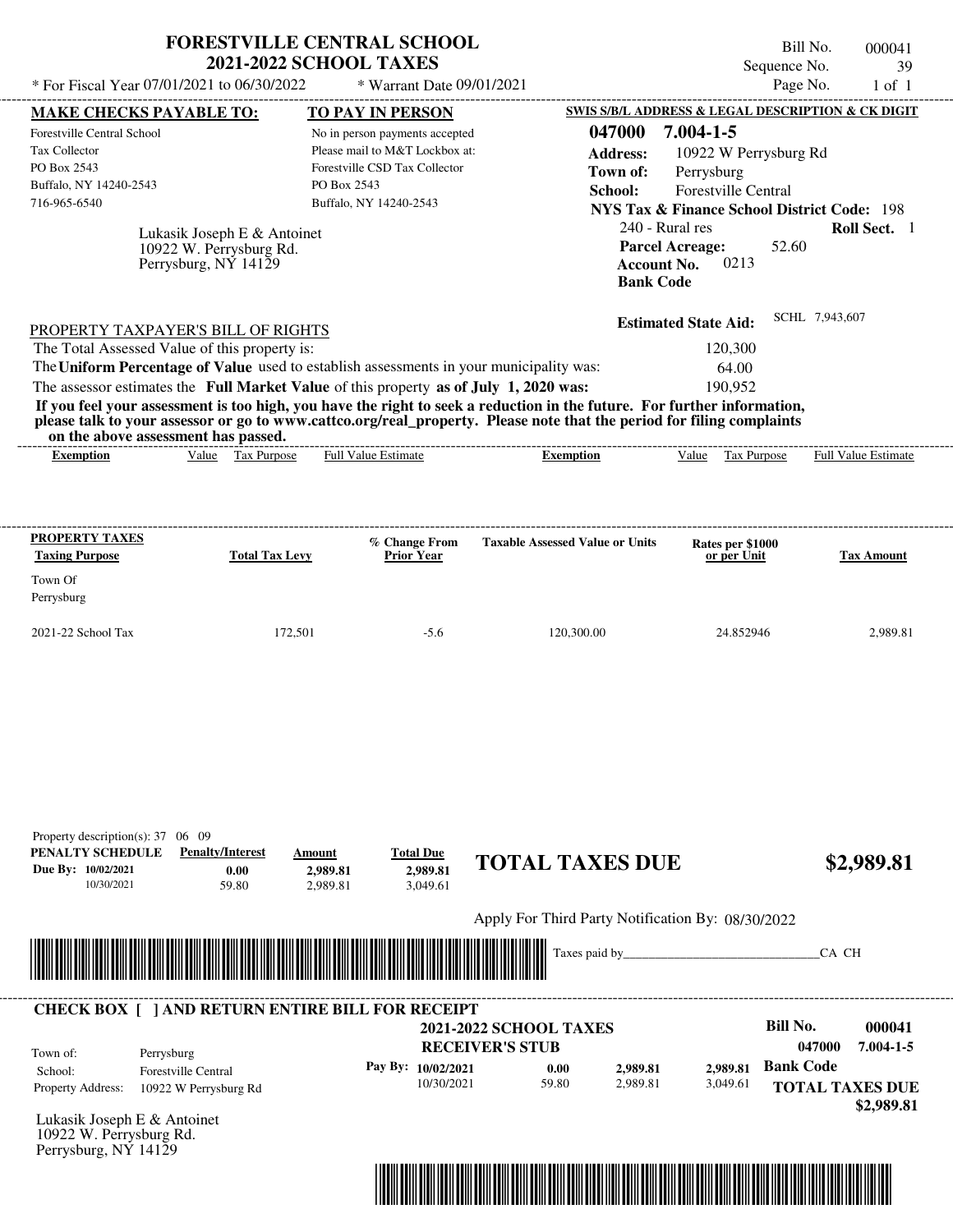|                                                                                                                                                                                                                                                                                                                                                                                  | <b>FORESTVILLE CENTRAL SCHOOL</b><br><b>2021-2022 SCHOOL TAXES</b>                                                                         |                                                                      |                                                                                                                                                          | Bill No.<br>000042<br>Sequence No.<br>41                                       |
|----------------------------------------------------------------------------------------------------------------------------------------------------------------------------------------------------------------------------------------------------------------------------------------------------------------------------------------------------------------------------------|--------------------------------------------------------------------------------------------------------------------------------------------|----------------------------------------------------------------------|----------------------------------------------------------------------------------------------------------------------------------------------------------|--------------------------------------------------------------------------------|
| * For Fiscal Year 07/01/2021 to 06/30/2022                                                                                                                                                                                                                                                                                                                                       | * Warrant Date 09/01/2021                                                                                                                  |                                                                      |                                                                                                                                                          | Page No.<br>$1$ of $1$                                                         |
| <b>MAKE CHECKS PAYABLE TO:</b>                                                                                                                                                                                                                                                                                                                                                   | TO PAY IN PERSON                                                                                                                           |                                                                      |                                                                                                                                                          | SWIS S/B/L ADDRESS & LEGAL DESCRIPTION & CK DIGIT                              |
| Forestville Central School<br><b>Tax Collector</b><br>PO Box 2543<br>Buffalo, NY 14240-2543<br>716-965-6540<br>Mac Kinnon Ann M<br>10803 W Perrysburg Rd<br>Perrysburg, NY 14129                                                                                                                                                                                                 | No in person payments accepted<br>Please mail to M&T Lockbox at:<br>Forestville CSD Tax Collector<br>PO Box 2543<br>Buffalo, NY 14240-2543 | 047000<br><b>Address:</b><br>Town of:<br>School:<br><b>Bank Code</b> | 7.004-1-48.4<br>10803 W Perrysburg Rd<br>Perrysburg<br>Forestville Central<br>210 - 1 Family Res<br><b>Parcel Acreage:</b><br>0888<br><b>Account No.</b> | <b>NYS Tax &amp; Finance School District Code: 198</b><br>Roll Sect. 1<br>1.45 |
| PROPERTY TAXPAYER'S BILL OF RIGHTS                                                                                                                                                                                                                                                                                                                                               |                                                                                                                                            |                                                                      | <b>Estimated State Aid:</b>                                                                                                                              | SCHL 7,943,607                                                                 |
| The Total Assessed Value of this property is:                                                                                                                                                                                                                                                                                                                                    |                                                                                                                                            |                                                                      | 61,500                                                                                                                                                   |                                                                                |
| The Uniform Percentage of Value used to establish assessments in your municipality was:                                                                                                                                                                                                                                                                                          |                                                                                                                                            |                                                                      | 64.00                                                                                                                                                    |                                                                                |
| The assessor estimates the Full Market Value of this property as of July 1, 2020 was:<br>If you feel your assessment is too high, you have the right to seek a reduction in the future. For further information,<br>please talk to your assessor or go to www.cattco.org/real_property. Please note that the period for filing complaints<br>on the above assessment has passed. |                                                                                                                                            |                                                                      | 97,619                                                                                                                                                   |                                                                                |
| Value Tax Purpose<br><b>Exemption</b>                                                                                                                                                                                                                                                                                                                                            | <b>Full Value Estimate</b>                                                                                                                 | <b>Exemption</b>                                                     | Value Tax Purpose                                                                                                                                        | Full Value Estimate                                                            |
| Enh Star<br>44,540 SCHOOL<br>(See Note)                                                                                                                                                                                                                                                                                                                                          | 69,594                                                                                                                                     |                                                                      |                                                                                                                                                          |                                                                                |
| <b>PROPERTY TAXES</b>                                                                                                                                                                                                                                                                                                                                                            | % Change From                                                                                                                              | <b>Taxable Assessed Value or Units</b>                               | Rates per \$1000                                                                                                                                         |                                                                                |
| <b>Taxing Purpose</b><br><b>Total Tax Levy</b>                                                                                                                                                                                                                                                                                                                                   | <b>Prior Year</b>                                                                                                                          | (before accounting for STAR)                                         | or per Unit                                                                                                                                              | <b>Tax Amount</b>                                                              |
| Town Of<br>Perrysburg                                                                                                                                                                                                                                                                                                                                                            |                                                                                                                                            |                                                                      |                                                                                                                                                          |                                                                                |
| 2021-22 School Tax<br>172,501                                                                                                                                                                                                                                                                                                                                                    | $-5.6$                                                                                                                                     | 61,500.00                                                            | 24.852946                                                                                                                                                | 1,528.46                                                                       |
| Your tax savings this year resulting from the New York State School Tax Relief (STAR) program is:<br>Note: This year's STAR exemption benefit cannot exceed last year's benefit.<br>Property description(s): $45 \quad 06 \quad 09$<br><b>PENALTY SCHEDULE</b> Penalty/Interest<br>Due By: 10/02/2021<br>0.00<br>10/30/2021<br>8.43                                              | <b>Total Due</b><br>Amount<br>421.51<br>421.51<br>421.51<br>429.94                                                                         | <b>TOTAL TAXES DUE</b>                                               |                                                                                                                                                          | \$1,106.95<br>\$421.51                                                         |
|                                                                                                                                                                                                                                                                                                                                                                                  |                                                                                                                                            | Apply For Third Party Notification By: 08/30/2022                    |                                                                                                                                                          |                                                                                |
|                                                                                                                                                                                                                                                                                                                                                                                  |                                                                                                                                            |                                                                      | Taxes paid by                                                                                                                                            | CA CH                                                                          |
| <b>CHECK BOX [ ] AND RETURN ENTIRE BILL FOR RECEIPT</b>                                                                                                                                                                                                                                                                                                                          |                                                                                                                                            |                                                                      |                                                                                                                                                          |                                                                                |
|                                                                                                                                                                                                                                                                                                                                                                                  |                                                                                                                                            | <b>2021-2022 SCHOOL TAXES</b>                                        |                                                                                                                                                          | <b>Bill No.</b><br>000042<br>047000                                            |
| Town of:<br>Perrysburg                                                                                                                                                                                                                                                                                                                                                           |                                                                                                                                            | <b>RECEIVER'S STUB</b>                                               |                                                                                                                                                          | 7.004-1-48.4<br><b>Bank Code</b>                                               |
| <b>Forestville Central</b><br>School:<br>Property Address:<br>10803 W Perrysburg Rd                                                                                                                                                                                                                                                                                              | Pay By: 10/02/2021<br>10/30/2021                                                                                                           | 421.51<br>0.00<br>8.43<br>421.51                                     | 421.51<br>429.94                                                                                                                                         | <b>TOTAL TAXES DUE</b>                                                         |
| Mac Kinnon Ann M<br>10803 W Perrysburg Rd                                                                                                                                                                                                                                                                                                                                        |                                                                                                                                            |                                                                      |                                                                                                                                                          | \$421.51                                                                       |

Perrysburg, NY 14129

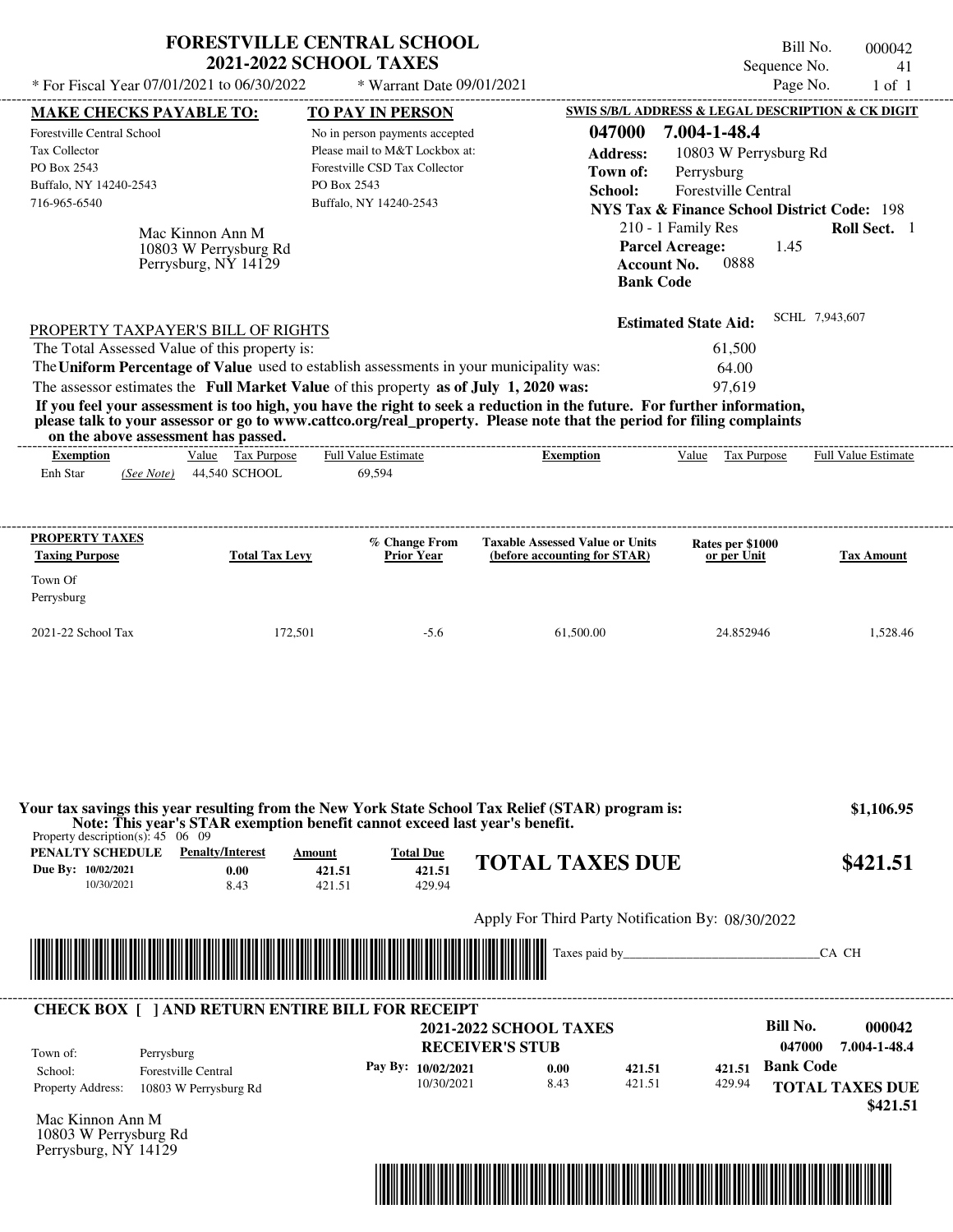| * For Fiscal Year 07/01/2021 to 06/30/2022                                                                                                                                                                                                                                                                                                                                                                                                                                                                                                                         | <b>FORESTVILLE CENTRAL SCHOOL</b><br><b>2021-2022 SCHOOL TAXES</b><br>* Warrant Date 09/01/2021                                                                |                                                  | Sequence No.<br>Page No.                                                                                                                                                                                                                                                                               | Bill No.<br>000044<br>42<br>$1$ of $1$ |
|--------------------------------------------------------------------------------------------------------------------------------------------------------------------------------------------------------------------------------------------------------------------------------------------------------------------------------------------------------------------------------------------------------------------------------------------------------------------------------------------------------------------------------------------------------------------|----------------------------------------------------------------------------------------------------------------------------------------------------------------|--------------------------------------------------|--------------------------------------------------------------------------------------------------------------------------------------------------------------------------------------------------------------------------------------------------------------------------------------------------------|----------------------------------------|
| <b>MAKE CHECKS PAYABLE TO:</b><br><b>Forestville Central School</b><br><b>Tax Collector</b><br>PO Box 2543<br>Buffalo, NY 14240-2543<br>716-965-6540<br>Martin Joseph<br>Martin Paul<br>10802 W Perrysburg Rd<br>Perrysburg, NY 14129                                                                                                                                                                                                                                                                                                                              | TO PAY IN PERSON<br>No in person payments accepted<br>Please mail to M&T Lockbox at:<br>Forestville CSD Tax Collector<br>PO Box 2543<br>Buffalo, NY 14240-2543 | 047000<br><b>Address:</b><br>Town of:<br>School: | SWIS S/B/L ADDRESS & LEGAL DESCRIPTION & CK DIGIT<br>7.004-1-25<br>10802 W Perrysburg Rd<br>Perrysburg<br><b>Forestville Central</b><br><b>NYS Tax &amp; Finance School District Code: 198</b><br>240 - Rural res<br>47.88<br><b>Parcel Acreage:</b><br>0328<br><b>Account No.</b><br><b>Bank Code</b> | Roll Sect. 1                           |
| PROPERTY TAXPAYER'S BILL OF RIGHTS<br>The Total Assessed Value of this property is:<br>The Uniform Percentage of Value used to establish assessments in your municipality was:<br>The assessor estimates the Full Market Value of this property as of July 1, 2020 was:<br>If you feel your assessment is too high, you have the right to seek a reduction in the future. For further information,<br>please talk to your assessor or go to www.cattco.org/real_property. Please note that the period for filing complaints<br>on the above assessment has passed. |                                                                                                                                                                |                                                  | <b>Estimated State Aid:</b><br>52,700<br>64.00<br>83.651                                                                                                                                                                                                                                               | SCHL 7,943,607                         |
| Value Tax Purpose<br><b>Exemption</b>                                                                                                                                                                                                                                                                                                                                                                                                                                                                                                                              | <b>Full Value Estimate</b>                                                                                                                                     | <b>Exemption</b>                                 | Value<br>Tax Purpose                                                                                                                                                                                                                                                                                   | <b>Full Value Estimate</b>             |
| PROPERTY TAXES<br><b>Taxing Purpose</b><br>Town Of<br>Perrysburg                                                                                                                                                                                                                                                                                                                                                                                                                                                                                                   | % Change From<br><b>Total Tax Levy</b><br><b>Prior Year</b>                                                                                                    | <b>Taxable Assessed Value or Units</b>           | Rates per \$1000<br>or per Unit                                                                                                                                                                                                                                                                        | <b>Tax Amount</b>                      |
| 2021-22 School Tax                                                                                                                                                                                                                                                                                                                                                                                                                                                                                                                                                 | 172.501<br>$-5.6$                                                                                                                                              | 52.700.00                                        | 24.852946                                                                                                                                                                                                                                                                                              | 1.309.75                               |

| Property description(s): $37 \quad 06 \quad 09$<br>PENALTY SCHEDULE<br>Due By: 10/02/2021<br>10/30/2021 | <b>Penalty/Interest</b><br>0.00<br>26.20                | Storage Well #1725<br>Amount<br>1,309.75<br>1,309.75                                                                 | <b>Total Due</b><br>1,309.75<br>1,335.95 | <b>TOTAL TAXES DUE</b>                                  |                        |          |                           | \$1,309.75                           |
|---------------------------------------------------------------------------------------------------------|---------------------------------------------------------|----------------------------------------------------------------------------------------------------------------------|------------------------------------------|---------------------------------------------------------|------------------------|----------|---------------------------|--------------------------------------|
|                                                                                                         |                                                         |                                                                                                                      |                                          | Apply For Third Party Notification By: 08/30/2022       |                        |          |                           |                                      |
|                                                                                                         |                                                         | <u> Tanzania di Baratta di Baratta di Baratta di Baratta di Baratta di Baratta di Baratta di Baratta di Baratta </u> |                                          |                                                         | Taxes paid by_________ |          |                           | CA CH                                |
|                                                                                                         |                                                         |                                                                                                                      |                                          |                                                         |                        |          |                           |                                      |
|                                                                                                         | <b>CHECK BOX [ ] AND RETURN ENTIRE BILL FOR RECEIPT</b> |                                                                                                                      |                                          |                                                         |                        |          |                           |                                      |
|                                                                                                         |                                                         |                                                                                                                      |                                          | <b>2021-2022 SCHOOL TAXES</b><br><b>RECEIVER'S STUB</b> |                        |          | <b>Bill No.</b><br>047000 | 000044<br>7.004-1-25                 |
| Town of:<br>School:                                                                                     | Perrysburg<br><b>Forestville Central</b>                |                                                                                                                      | Pay By: 10/02/2021                       | 0.00                                                    | 1,309.75               | 1,309.75 | <b>Bank Code</b>          |                                      |
| Property Address:                                                                                       | 10802 W Perrysburg Rd                                   |                                                                                                                      | 10/30/2021                               | 26.20                                                   | 1,309.75               | 1,335.95 |                           | <b>TOTAL TAXES DUE</b><br>\$1,309.75 |
| Martin Joseph<br><b>Martin Paul</b><br>10802 W Perrysburg Rd                                            | Perrysburg, NY 14129                                    |                                                                                                                      |                                          |                                                         |                        |          |                           |                                      |

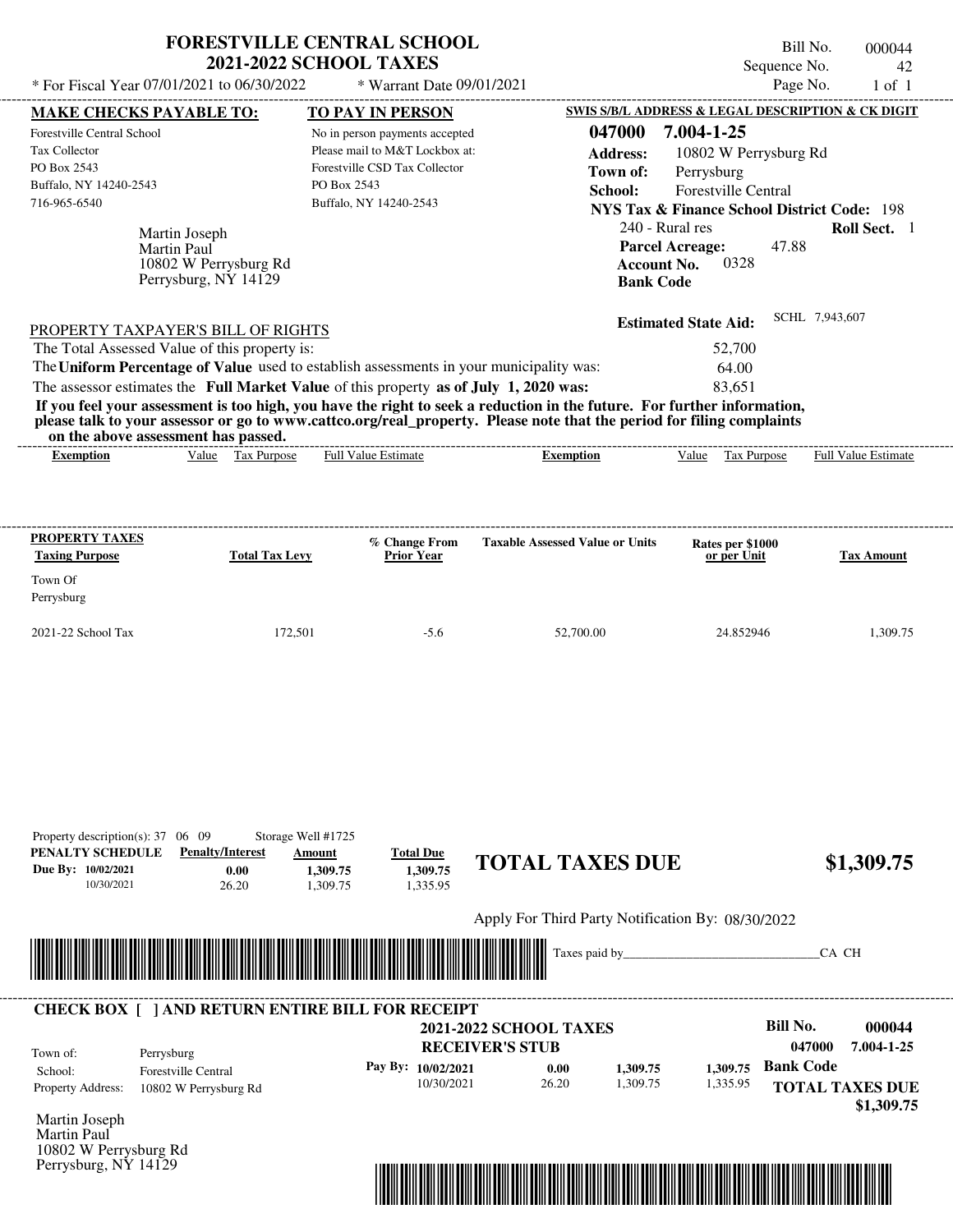| * For Fiscal Year 07/01/2021 to 06/30/2022                                                                  |                                                                  | <b>2021-2022 SCHOOL TAXES</b>                                                                                                              | <b>FORESTVILLE CENTRAL SCHOOL</b>                                                          | Bill No.<br>Sequence No.                                                                                                                                                                             | 000045<br>43               |
|-------------------------------------------------------------------------------------------------------------|------------------------------------------------------------------|--------------------------------------------------------------------------------------------------------------------------------------------|--------------------------------------------------------------------------------------------|------------------------------------------------------------------------------------------------------------------------------------------------------------------------------------------------------|----------------------------|
| <b>MAKE CHECKS PAYABLE TO:</b>                                                                              |                                                                  | * Warrant Date 09/01/2021                                                                                                                  |                                                                                            | Page No.                                                                                                                                                                                             | $1$ of $1$                 |
|                                                                                                             |                                                                  | TO PAY IN PERSON                                                                                                                           |                                                                                            | SWIS S/B/L ADDRESS & LEGAL DESCRIPTION & CK DIGIT                                                                                                                                                    |                            |
| Forestville Central School<br><b>Tax Collector</b><br>PO Box 2543<br>Buffalo, NY 14240-2543<br>716-965-6540 | <b>MAYS TERRENCE J</b><br>12657 Route 39<br>Perrysburg, NY 14129 | No in person payments accepted<br>Please mail to M&T Lockbox at:<br>Forestville CSD Tax Collector<br>PO Box 2543<br>Buffalo, NY 14240-2543 | 047000<br><b>Address:</b><br>Town of:<br>School:<br><b>Account No.</b><br><b>Bank Code</b> | 15.002-1-9.2<br>12657 Route 39<br>Perrysburg<br><b>Forestville Central</b><br><b>NYS Tax &amp; Finance School District Code: 198</b><br>210 - 1 Family Res<br><b>Parcel Acreage:</b><br>3.31<br>0839 | Roll Sect. 1               |
| PROPERTY TAXPAYER'S BILL OF RIGHTS                                                                          |                                                                  |                                                                                                                                            |                                                                                            | <b>Estimated State Aid:</b>                                                                                                                                                                          | SCHL 7,943,607             |
| The Total Assessed Value of this property is:                                                               |                                                                  |                                                                                                                                            |                                                                                            | 86,200                                                                                                                                                                                               |                            |
|                                                                                                             |                                                                  | The Uniform Percentage of Value used to establish assessments in your municipality was:                                                    |                                                                                            | 64.00                                                                                                                                                                                                |                            |
|                                                                                                             |                                                                  | The assessor estimates the Full Market Value of this property as of July 1, 2020 was:                                                      |                                                                                            | 136,825                                                                                                                                                                                              |                            |
| <b>Exemption</b><br><b>Star Check</b><br>(See Note)                                                         | Value Tax Purpose<br>18,900                                      | <b>Full Value Estimate</b><br>29,531                                                                                                       | <b>Exemption</b>                                                                           | Value Tax Purpose                                                                                                                                                                                    | <b>Full Value Estimate</b> |
| <b>PROPERTY TAXES</b><br><b>Taxing Purpose</b>                                                              | <b>Total Tax Levy</b>                                            | % Change From<br><b>Prior Year</b>                                                                                                         | <b>Taxable Assessed Value or Units</b>                                                     | Rates per \$1000<br>or per Unit                                                                                                                                                                      | <b>Tax Amount</b>          |
| Town Of<br>Perrysburg                                                                                       |                                                                  |                                                                                                                                            |                                                                                            |                                                                                                                                                                                                      |                            |
|                                                                                                             |                                                                  |                                                                                                                                            |                                                                                            |                                                                                                                                                                                                      |                            |

Taxes paid by\_\_\_\_\_\_\_\_\_\_\_\_\_\_\_\_\_\_\_\_\_\_\_\_\_\_\_\_\_\_\_CA CH \*04700000004500000000214232\*

MAYS TERRENCE J **RECEIVER'S STUB Bill No. 000045 Pay By:** 10/02/2021 **b** 0.00 **c** 2,142.32 **b** 2,142.32 **Bank Code** Property Address: 12657 Route 39 Perrysburg School: Forestville Central **TOTAL TAXES DUE \$2,142.32 2021-2022 SCHOOL TAXES 047000 15.002-1-9.2** 10/30/2021 42.85 **0.00** 2,142.32 **2,142.32** 2,185.17 **2,142.32** Town of: ---------------------------------------------------------------------------------------------------------------------------------------------------------------------------------------------------- **CHECK BOX [ ] AND RETURN ENTIRE BILL FOR RECEIPT**

12657 Route 39 Perrysburg, NY 14129

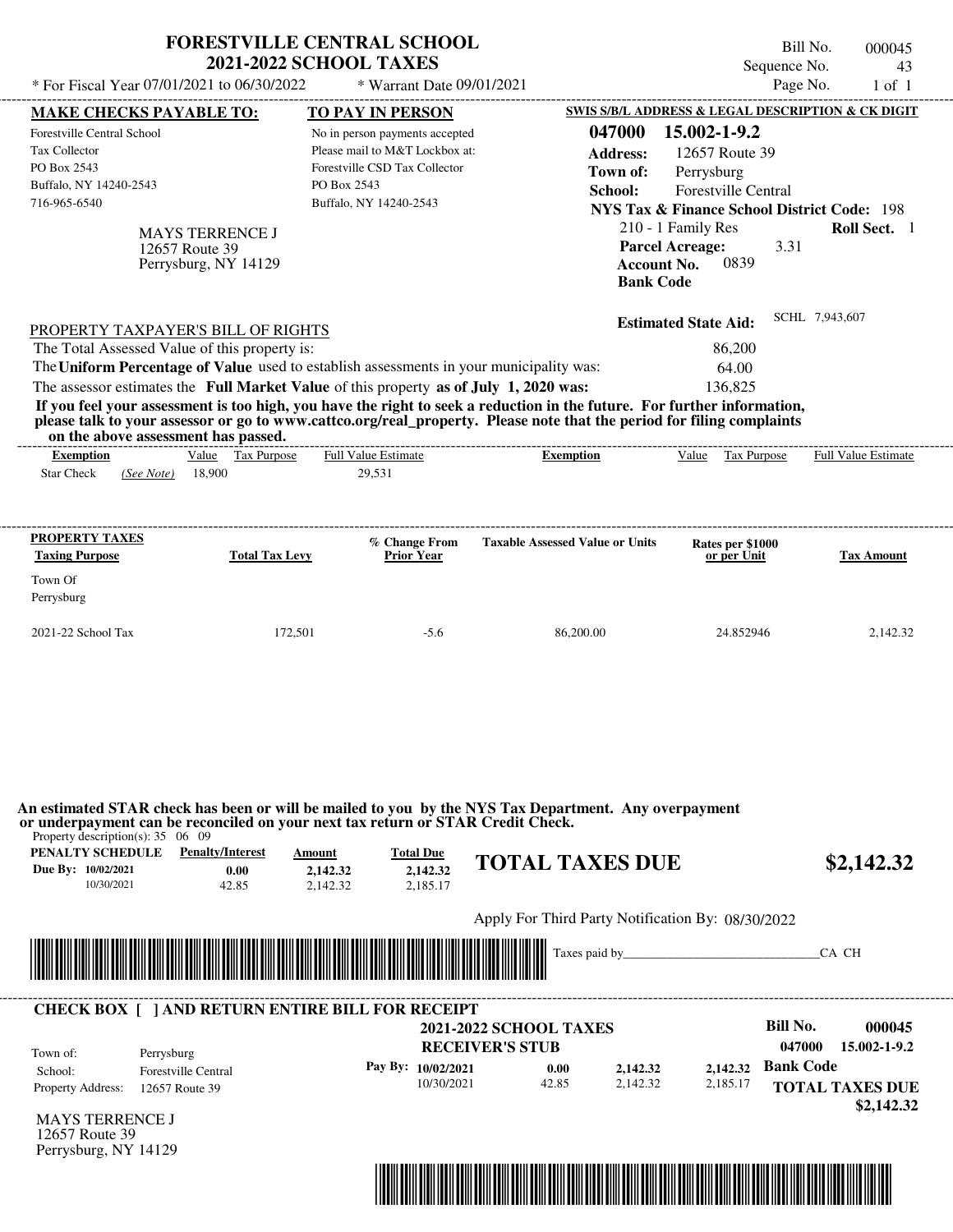| * For Fiscal Year 07/01/2021 to 06/30/2022                                                                                                                                                                                                                                                                                                                                                                                                                                                                                                                         | <b>FORESTVILLE CENTRAL SCHOOL</b><br><b>2021-2022 SCHOOL TAXES</b><br>* Warrant Date 09/01/2021                                            |                                                                                              | Bill No.<br>Sequence No.<br>Page No.                                                                                                                                                                     | 000046<br>44<br>$1$ of $1$                                  |
|--------------------------------------------------------------------------------------------------------------------------------------------------------------------------------------------------------------------------------------------------------------------------------------------------------------------------------------------------------------------------------------------------------------------------------------------------------------------------------------------------------------------------------------------------------------------|--------------------------------------------------------------------------------------------------------------------------------------------|----------------------------------------------------------------------------------------------|----------------------------------------------------------------------------------------------------------------------------------------------------------------------------------------------------------|-------------------------------------------------------------|
| <b>MAKE CHECKS PAYABLE TO:</b>                                                                                                                                                                                                                                                                                                                                                                                                                                                                                                                                     | <b>TO PAY IN PERSON</b>                                                                                                                    |                                                                                              | <b>SWIS S/B/L ADDRESS &amp; LEGAL DESCRIPTION &amp; CK DIGIT</b>                                                                                                                                         |                                                             |
| Forestville Central School<br><b>Tax Collector</b><br>PO Box 2543<br>Buffalo, NY 14240-2543<br>716-965-6540<br>Mikula Joseph<br>PO Box 390<br>Cassadaga, NY 14718                                                                                                                                                                                                                                                                                                                                                                                                  | No in person payments accepted<br>Please mail to M&T Lockbox at:<br>Forestville CSD Tax Collector<br>PO Box 2543<br>Buffalo, NY 14240-2543 | 047000<br><b>Address:</b><br>Town of:<br>School:<br><b>Account No.</b><br><b>Bank Code</b>   | 15.002-1-33<br><b>Edwards Corners Rd</b><br>Perrysburg<br>Forestville Central<br><b>NYS Tax &amp; Finance School District Code: 198</b><br>323 - Vacant rural<br><b>Parcel Acreage:</b><br>75.00<br>0346 | Roll Sect. 1                                                |
| PROPERTY TAXPAYER'S BILL OF RIGHTS<br>The Total Assessed Value of this property is:<br>The Uniform Percentage of Value used to establish assessments in your municipality was:<br>The assessor estimates the Full Market Value of this property as of July 1, 2020 was:<br>If you feel your assessment is too high, you have the right to seek a reduction in the future. For further information,<br>please talk to your assessor or go to www.cattco.org/real_property. Please note that the period for filing complaints<br>on the above assessment has passed. |                                                                                                                                            |                                                                                              | <b>Estimated State Aid:</b><br>30,000<br>64.00<br>47,619                                                                                                                                                 | SCHL 7,943,607                                              |
| Value Tax Purpose<br><b>Exemption</b>                                                                                                                                                                                                                                                                                                                                                                                                                                                                                                                              | <b>Full Value Estimate</b>                                                                                                                 | <b>Exemption</b>                                                                             | Value Tax Purpose                                                                                                                                                                                        | <b>Full Value Estimate</b>                                  |
| <b>PROPERTY TAXES</b><br><b>Taxing Purpose</b><br>Town Of<br>Perrysburg                                                                                                                                                                                                                                                                                                                                                                                                                                                                                            | % Change From<br><b>Total Tax Levy</b><br><b>Prior Year</b>                                                                                | <b>Taxable Assessed Value or Units</b>                                                       | Rates per \$1000<br>or per Unit                                                                                                                                                                          | <b>Tax Amount</b>                                           |
| 2021-22 School Tax                                                                                                                                                                                                                                                                                                                                                                                                                                                                                                                                                 | 172,501<br>$-5.6$                                                                                                                          | 30,000.00                                                                                    | 24.852946                                                                                                                                                                                                | 745.59                                                      |
| Property description(s): $34 \quad 06 \quad 09$<br>PENALTY SCHEDULE<br><b>Penalty/Interest</b><br>Due By: 10/02/2021<br>0.00<br>10/30/2021<br>14.91                                                                                                                                                                                                                                                                                                                                                                                                                | No Frontage<br><b>Total Due</b><br>Amount<br>745.59<br>745.59<br>745.59<br>760.50                                                          | <b>TOTAL TAXES DUE</b><br>Apply For Third Party Notification By: 08/30/2022                  |                                                                                                                                                                                                          | \$745.59                                                    |
|                                                                                                                                                                                                                                                                                                                                                                                                                                                                                                                                                                    |                                                                                                                                            | Taxes paid by                                                                                |                                                                                                                                                                                                          | CA CH                                                       |
| <b>CHECK BOX     AND RETURN ENTIRE BILL FOR RECEIPT</b><br>Town of:<br>Perrysburg<br><b>Forestville Central</b><br>School:<br><b>Property Address:</b><br><b>Edwards Corners Rd</b>                                                                                                                                                                                                                                                                                                                                                                                | Pay By: 10/02/2021<br>10/30/2021                                                                                                           | <b>2021-2022 SCHOOL TAXES</b><br><b>RECEIVER'S STUB</b><br>0.00<br>745.59<br>745.59<br>14.91 | <b>Bill No.</b><br>047000<br><b>Bank Code</b><br>745.59<br>760.50                                                                                                                                        | 000046<br>15.002-1-33<br><b>TOTAL TAXES DUE</b><br>\$745.59 |

Mikula Joseph PO Box 390 Cassadaga, NY 14718

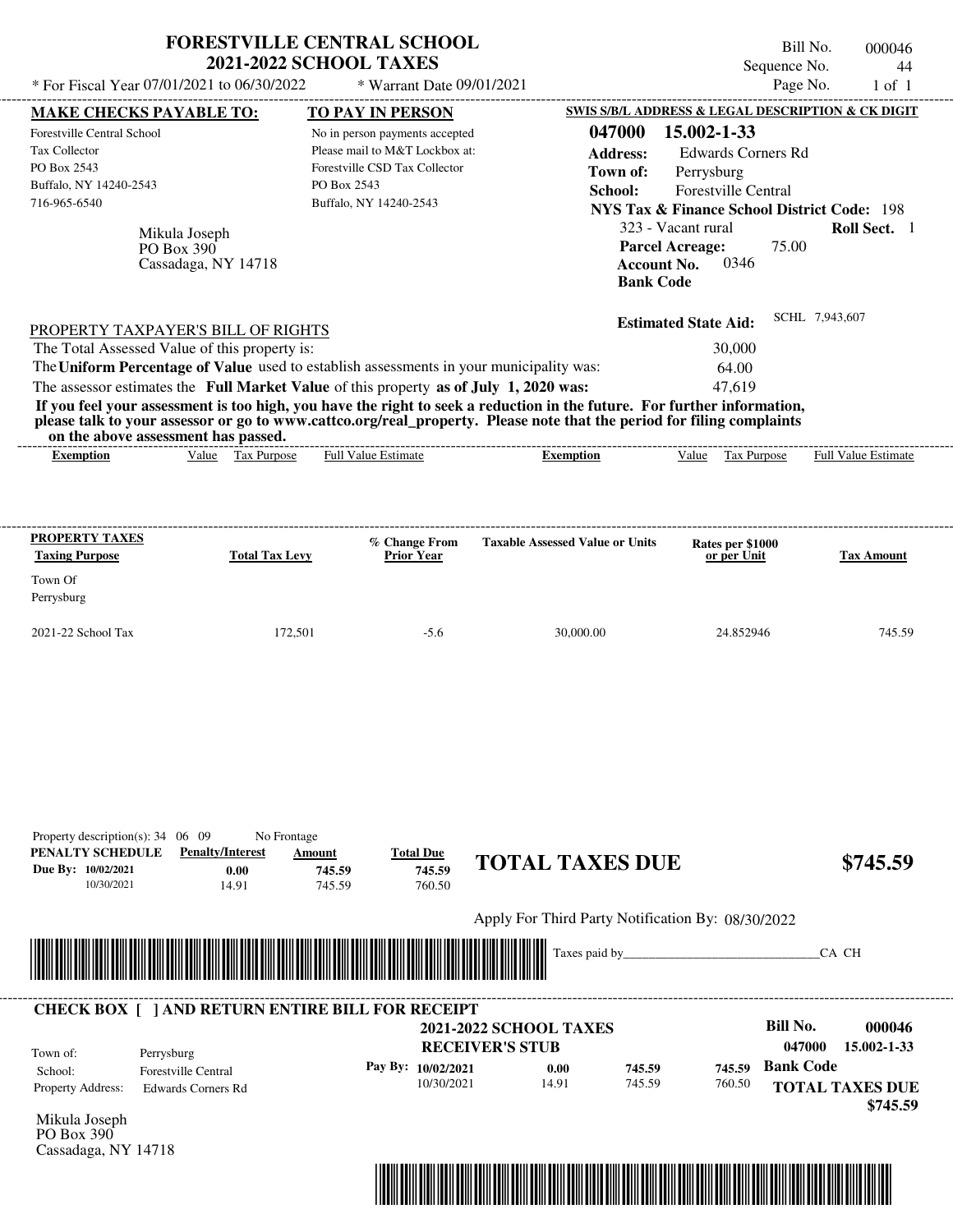|                                                                                                                                     |                                                     | <b>FORESTVILLE CENTRAL SCHOOL</b><br><b>2021-2022 SCHOOL TAXES</b>                                                                                                               |                                                                                                                                                                                                                                                  | Sequence No.                                                                                                                                                                                | Bill No.<br>000048<br>45 |
|-------------------------------------------------------------------------------------------------------------------------------------|-----------------------------------------------------|----------------------------------------------------------------------------------------------------------------------------------------------------------------------------------|--------------------------------------------------------------------------------------------------------------------------------------------------------------------------------------------------------------------------------------------------|---------------------------------------------------------------------------------------------------------------------------------------------------------------------------------------------|--------------------------|
| * For Fiscal Year 07/01/2021 to 06/30/2022                                                                                          |                                                     | * Warrant Date 09/01/2021                                                                                                                                                        |                                                                                                                                                                                                                                                  | Page No.                                                                                                                                                                                    | $1$ of $1$               |
| <b>MAKE CHECKS PAYABLE TO:</b>                                                                                                      |                                                     | <b>TO PAY IN PERSON</b>                                                                                                                                                          |                                                                                                                                                                                                                                                  | SWIS S/B/L ADDRESS & LEGAL DESCRIPTION & CK DIGIT                                                                                                                                           |                          |
| Forestville Central School<br>Tax Collector<br>PO Box 2543<br>Buffalo, NY 14240-2543<br>716-965-6540<br>Nash Gary W<br>Nash Linda L |                                                     | No in person payments accepted<br>Please mail to M&T Lockbox at:<br>Forestville CSD Tax Collector<br>PO Box 2543<br>Buffalo, NY 14240-2543                                       | 047000<br><b>Address:</b><br>Town of:<br>School:                                                                                                                                                                                                 | 7.004-1-40.5<br>10581 W Perrysburg Rd<br>Perrysburg<br>Forestville Central<br><b>NYS Tax &amp; Finance School District Code: 198</b><br>270 - Mfg housing<br><b>Parcel Acreage:</b><br>1.67 | Roll Sect. 1             |
| PO Box 227<br>PROPERTY TAXPAYER'S BILL OF RIGHTS<br>The Total Assessed Value of this property is:                                   | Perrysburg, NY 14129                                |                                                                                                                                                                                  |                                                                                                                                                                                                                                                  | 0861<br><b>Account No.</b><br><b>Bank Code</b><br><b>Estimated State Aid:</b><br>68,800                                                                                                     | SCHL 7,943,607           |
| on the above assessment has passed.                                                                                                 |                                                     | The Uniform Percentage of Value used to establish assessments in your municipality was:<br>The assessor estimates the Full Market Value of this property as of July 1, 2020 was: | If you feel your assessment is too high, you have the right to seek a reduction in the future. For further information,<br>please talk to your assessor or go to www.cattco.org/real_property. Please note that the period for filing complaints | 64.00<br>109,206                                                                                                                                                                            |                          |
| <b>Exemption</b><br>Enh Star<br>(See Note)                                                                                          | Value Tax Purpose<br>44,540 SCHOOL                  | Full Value Estimate<br>69,594                                                                                                                                                    | <b>Exemption</b>                                                                                                                                                                                                                                 | Value Tax Purpose                                                                                                                                                                           | Full Value Estimate      |
| PROPERTY TAXES                                                                                                                      |                                                     | % Change From                                                                                                                                                                    | <b>Taxable Assessed Value or Units</b>                                                                                                                                                                                                           | Rates per \$1000                                                                                                                                                                            |                          |
| <b>Taxing Purpose</b><br>Town Of<br>Perrysburg                                                                                      | <b>Total Tax Levy</b>                               | <b>Prior Year</b>                                                                                                                                                                | (before accounting for STAR)                                                                                                                                                                                                                     | or per Unit                                                                                                                                                                                 | <b>Tax Amount</b>        |
| 2021-22 School Tax                                                                                                                  | 172,501                                             | $-5.6$                                                                                                                                                                           | 68,800.00                                                                                                                                                                                                                                        | 24.852946                                                                                                                                                                                   | 1,709.88                 |
| Property description(s): $44 \quad 06 \quad 09$<br>PENALTY SCHEDULE                                                                 | <b>Penalty/Interest</b>                             | Note: This year's STAR exemption benefit cannot exceed last year's benefit.                                                                                                      | Your tax savings this year resulting from the New York State School Tax Relief (STAR) program is:                                                                                                                                                |                                                                                                                                                                                             | \$1,106.95               |
| Due By: 10/02/2021<br>10/30/2021                                                                                                    | 0.00<br>12.06                                       | <b>Total Due</b><br>Amount<br>602.93<br>602.93<br>602.93<br>614.99                                                                                                               | <b>TOTAL TAXES DUE</b>                                                                                                                                                                                                                           |                                                                                                                                                                                             | \$602.93                 |
|                                                                                                                                     |                                                     |                                                                                                                                                                                  | Apply For Third Party Notification By: 08/30/2022                                                                                                                                                                                                |                                                                                                                                                                                             |                          |
|                                                                                                                                     |                                                     |                                                                                                                                                                                  | Taxes paid by                                                                                                                                                                                                                                    |                                                                                                                                                                                             | CA CH                    |
|                                                                                                                                     |                                                     | <b>CHECK BOX [ ] AND RETURN ENTIRE BILL FOR RECEIPT</b>                                                                                                                          |                                                                                                                                                                                                                                                  |                                                                                                                                                                                             |                          |
| Town of:<br>Perrysburg<br>School:                                                                                                   |                                                     |                                                                                                                                                                                  | <b>2021-2022 SCHOOL TAXES</b><br><b>RECEIVER'S STUB</b>                                                                                                                                                                                          | <b>Bill No.</b><br>047000<br><b>Bank Code</b>                                                                                                                                               | 000048<br>7.004-1-40.5   |
|                                                                                                                                     | <b>Forestville Central</b><br>10581 W Perrysburg Rd | Pay By: 10/02/2021<br>10/30/2021                                                                                                                                                 | 602.93<br>0.00<br>12.06<br>602.93                                                                                                                                                                                                                | 602.93<br>614.99                                                                                                                                                                            | <b>TOTAL TAXES DUE</b>   |

Nash Gary W Nash Linda L PO Box 227 Perrysburg, NY 14129

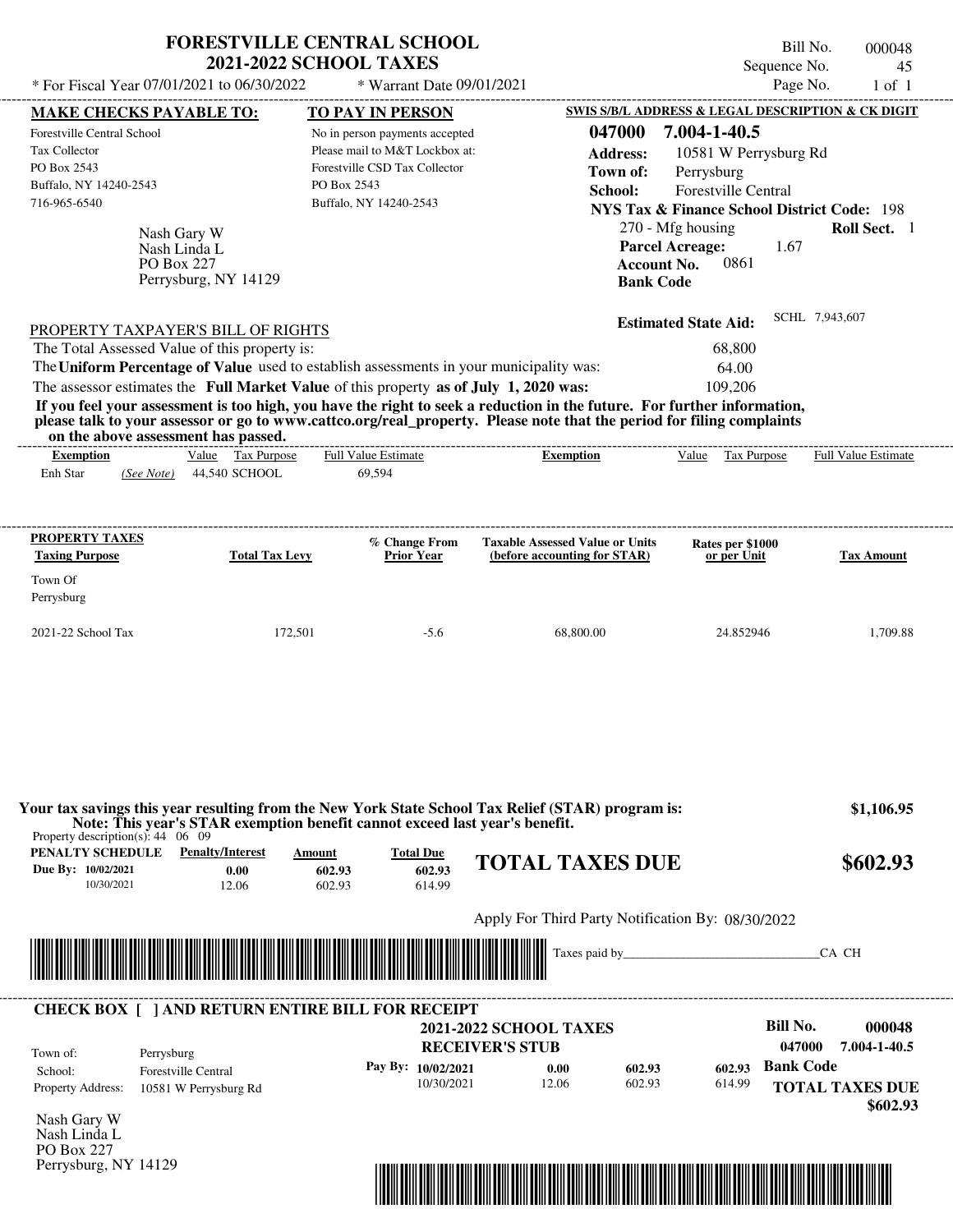|                                                                                                                                               |                                               |                        | <b>FORESTVILLE CENTRAL SCHOOL</b><br><b>2021-2022 SCHOOL TAXES</b><br>* For Fiscal Year 07/01/2021 to 06/30/2022 * Warrant Date 09/01/2021                                       |                                                                                                                                                                                                                                                  |                                                                                                                                                                                                                                                                                                    | Bill No.<br>Sequence No.<br>Page No. | 000049<br>46<br>$1$ of $1$ |  |
|-----------------------------------------------------------------------------------------------------------------------------------------------|-----------------------------------------------|------------------------|----------------------------------------------------------------------------------------------------------------------------------------------------------------------------------|--------------------------------------------------------------------------------------------------------------------------------------------------------------------------------------------------------------------------------------------------|----------------------------------------------------------------------------------------------------------------------------------------------------------------------------------------------------------------------------------------------------------------------------------------------------|--------------------------------------|----------------------------|--|
| <b>MAKE CHECKS PAYABLE TO:</b><br>Forestville Central School<br><b>Tax Collector</b><br>PO Box 2543<br>Buffalo, NY 14240-2543<br>716-965-6540 | Pagett James<br>Pagett Penny<br>8793 Route 62 | South Dayton, NY 14138 | TO PAY IN PERSON<br>No in person payments accepted<br>Please mail to M&T Lockbox at:<br>Forestville CSD Tax Collector<br>PO Box 2543<br>Buffalo, NY 14240-2543                   | 047000<br><b>Address:</b><br>Town of:<br>School:                                                                                                                                                                                                 | <b>SWIS S/B/L ADDRESS &amp; LEGAL DESCRIPTION &amp; CK DIGIT</b><br>$7.004 - 1 - 1$<br>County Line Rd<br>Perrysburg<br><b>Forestville Central</b><br>NYS Tax & Finance School District Code: 198<br>323 - Vacant rural<br><b>Parcel Acreage:</b><br>0340<br><b>Account No.</b><br><b>Bank Code</b> | 13.65                                | Roll Sect. 1               |  |
| PROPERTY TAXPAYER'S BILL OF RIGHTS<br>The Total Assessed Value of this property is:<br>on the above assessment has passed.                    |                                               |                        | The Uniform Percentage of Value used to establish assessments in your municipality was:<br>The assessor estimates the Full Market Value of this property as of July 1, 2020 was: | If you feel your assessment is too high, you have the right to seek a reduction in the future. For further information,<br>please talk to your assessor or go to www.cattco.org/real_property. Please note that the period for filing complaints | <b>Estimated State Aid:</b><br>8,600<br>64.00<br>13.651                                                                                                                                                                                                                                            | SCHL 7,943,607                       |                            |  |
| <b>Exemption</b>                                                                                                                              |                                               | Value Tax Purpose      | <b>Full Value Estimate</b>                                                                                                                                                       | <b>Exemption</b>                                                                                                                                                                                                                                 | Value Tax Purpose                                                                                                                                                                                                                                                                                  |                                      | <b>Full Value Estimate</b> |  |
| PROPERTY TAXES<br><b>Taxing Purpose</b>                                                                                                       |                                               | <b>Total Tax Levy</b>  | % Change From<br><b>Prior Year</b>                                                                                                                                               | <b>Taxable Assessed Value or Units</b>                                                                                                                                                                                                           | Rates per \$1000<br>or per Unit                                                                                                                                                                                                                                                                    |                                      | <b>Tax Amount</b>          |  |

2021-22 School Tax 172,501 -5.6 8,600.00 24.852946 213.74

| PENALTY SCHEDULE   | <b>Penalty/Interest</b>                                 | Amount                                                        | <b>Total Due</b>   |                                                   |        |        |                        |                 |
|--------------------|---------------------------------------------------------|---------------------------------------------------------------|--------------------|---------------------------------------------------|--------|--------|------------------------|-----------------|
| Due By: 10/02/2021 | 0.00                                                    | 213.74                                                        | 213.74             | <b>TOTAL TAXES DUE</b>                            |        |        |                        | \$213.74        |
| 10/30/2021         | 4.27                                                    | 213.74                                                        | 218.01             |                                                   |        |        |                        |                 |
|                    |                                                         |                                                               |                    | Apply For Third Party Notification By: 08/30/2022 |        |        |                        |                 |
|                    |                                                         |                                                               |                    |                                                   |        |        |                        |                 |
|                    | <b>IIII</b>                                             | <u> 1989 - Andrea Stadt British, fransk politik (d. 1989)</u> |                    | Taxes paid by                                     |        |        | CA CH                  |                 |
|                    |                                                         |                                                               |                    |                                                   |        |        |                        |                 |
|                    |                                                         |                                                               |                    |                                                   |        |        |                        |                 |
|                    | <b>CHECK BOX     AND RETURN ENTIRE BILL FOR RECEIPT</b> |                                                               |                    |                                                   |        |        |                        |                 |
|                    |                                                         |                                                               |                    | <b>2021-2022 SCHOOL TAXES</b>                     |        |        | Bill No.               | 000049          |
| Town of:           | Perrysburg                                              |                                                               |                    | <b>RECEIVER'S STUB</b>                            |        |        | 047000                 | $7.004 - 1 - 1$ |
| School:            | <b>Forestville Central</b>                              |                                                               | Pay By: 10/02/2021 | 0.00                                              | 213.74 | 213.74 | <b>Bank Code</b>       |                 |
| Property Address:  | County Line Rd                                          |                                                               | 10/30/2021         | 4.27                                              | 213.74 | 218.01 | <b>TOTAL TAXES DUE</b> |                 |
|                    |                                                         |                                                               |                    |                                                   |        |        |                        | \$213.74        |
| Pagett James       |                                                         |                                                               |                    |                                                   |        |        |                        |                 |
| Dagett Denny       |                                                         |                                                               |                    |                                                   |        |        |                        |                 |

Pagett Penny 8793 Route 62 South Dayton, NY 14138

Property description(s): 45 06 09

Town Of Perrysburg

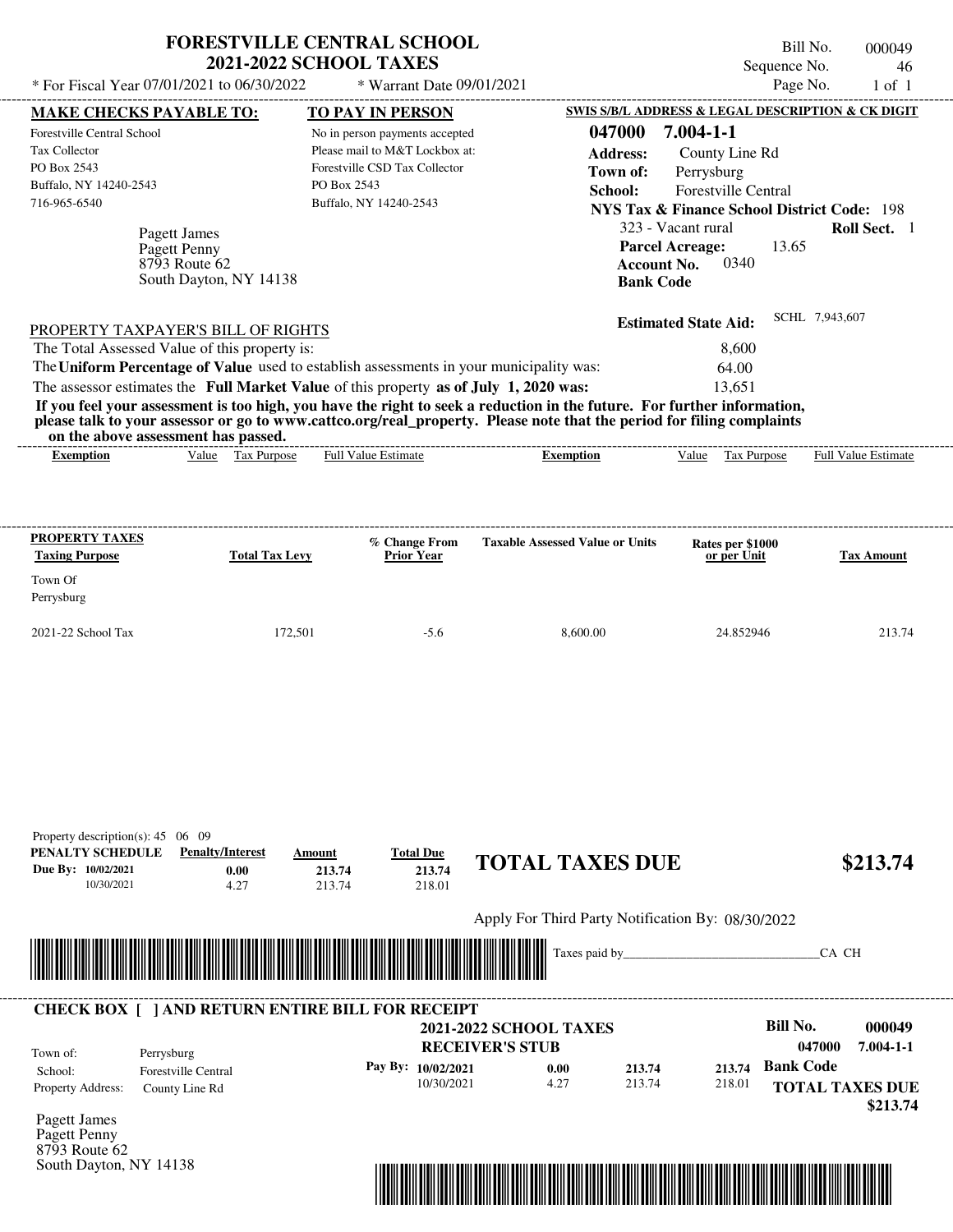|                                                                            | <b>2021-2022 SCHOOL TAXES</b>                                                           | <b>FORESTVILLE CENTRAL SCHOOL</b>            |                                                                                                                                           | Sequence No.                                                     | Bill No.<br>000050<br>47                                    |
|----------------------------------------------------------------------------|-----------------------------------------------------------------------------------------|----------------------------------------------|-------------------------------------------------------------------------------------------------------------------------------------------|------------------------------------------------------------------|-------------------------------------------------------------|
| * For Fiscal Year 07/01/2021 to 06/30/2022                                 |                                                                                         | * Warrant Date 09/01/2021                    |                                                                                                                                           | Page No.                                                         | $1$ of $1$                                                  |
| <b>MAKE CHECKS PAYABLE TO:</b>                                             |                                                                                         | <b>TO PAY IN PERSON</b>                      |                                                                                                                                           | <b>SWIS S/B/L ADDRESS &amp; LEGAL DESCRIPTION &amp; CK DIGIT</b> |                                                             |
| Forestville Central School                                                 |                                                                                         | No in person payments accepted               | 047000                                                                                                                                    | 7.004-1-48.1                                                     |                                                             |
| <b>Tax Collector</b>                                                       |                                                                                         | Please mail to M&T Lockbox at:               | <b>Address:</b>                                                                                                                           | 10773 W Perrysburg Rd                                            |                                                             |
| PO Box 2543                                                                |                                                                                         | Forestville CSD Tax Collector                | Town of:                                                                                                                                  | Perrysburg                                                       |                                                             |
| Buffalo, NY 14240-2543                                                     |                                                                                         | PO Box 2543                                  | School:                                                                                                                                   | <b>Forestville Central</b>                                       |                                                             |
| 716-965-6540                                                               |                                                                                         | Buffalo, NY 14240-2543                       |                                                                                                                                           | <b>NYS Tax &amp; Finance School District Code: 198</b>           |                                                             |
|                                                                            | Perison Jessie C                                                                        |                                              |                                                                                                                                           | 240 - Rural res                                                  | Roll Sect. 1                                                |
|                                                                            | 10773 West Perrysburg Road                                                              |                                              |                                                                                                                                           | <b>Parcel Acreage:</b><br>48.25                                  |                                                             |
|                                                                            | Perrysburg, NY 14129                                                                    |                                              | <b>Account No.</b>                                                                                                                        | 0251                                                             |                                                             |
|                                                                            |                                                                                         |                                              | <b>Bank Code</b>                                                                                                                          |                                                                  |                                                             |
|                                                                            |                                                                                         |                                              |                                                                                                                                           |                                                                  | SCHL 7,943,607                                              |
|                                                                            | PROPERTY TAXPAYER'S BILL OF RIGHTS                                                      |                                              |                                                                                                                                           | <b>Estimated State Aid:</b>                                      |                                                             |
|                                                                            | The Total Assessed Value of this property is:                                           |                                              |                                                                                                                                           | 81,000                                                           |                                                             |
|                                                                            | The Uniform Percentage of Value used to establish assessments in your municipality was: |                                              |                                                                                                                                           | 64.00                                                            |                                                             |
|                                                                            | The assessor estimates the Full Market Value of this property as of July 1, 2020 was:   |                                              |                                                                                                                                           | 128,571                                                          |                                                             |
|                                                                            |                                                                                         |                                              | If you feel your assessment is too high, you have the right to seek a reduction in the future. For further information,                   |                                                                  |                                                             |
| on the above assessment has passed.<br><b>Exemption</b>                    | Value Tax Purpose                                                                       | <b>Full Value Estimate</b>                   | please talk to your assessor or go to www.cattco.org/real_property. Please note that the period for filing complaints<br><b>Exemption</b> | Value<br>Tax Purpose                                             |                                                             |
| <b>Star Check</b><br>(See Note)<br>PROPERTY TAXES<br><b>Taxing Purpose</b> | 18,900<br><b>Total Tax Levy</b>                                                         | 29,531<br>% Change From<br><b>Prior Year</b> | <b>Taxable Assessed Value or Units</b>                                                                                                    | Rates per \$1000<br>or per Unit                                  |                                                             |
|                                                                            |                                                                                         |                                              |                                                                                                                                           |                                                                  |                                                             |
| Town Of<br>Perrysburg<br>2021-22 School Tax                                | 172,501                                                                                 | $-5.6$                                       | 81,000.00                                                                                                                                 | 24.852946                                                        | <b>Full Value Estimate</b><br><b>Tax Amount</b><br>2.013.09 |

**or underpayment can be reconciled on your next tax return or STAR Credit Check.**

Property description(s): 45 06 09

| PENALTY SCHEDULE   | <b>Penalty/Interest</b> | Amount   | <b>Total Due</b> |                        |            |
|--------------------|-------------------------|----------|------------------|------------------------|------------|
| Due By: 10/02/2021 | 0.00                    | 2.013.09 | 2.013.09         | <b>TOTAL TAXES DUE</b> | \$2,013.09 |
| 10/30/2021         | 40.26                   | 2.013.09 | 2.053.35         |                        |            |
|                    |                         |          |                  |                        |            |

Apply For Third Party Notification By: 08/30/2022



| Town of:                 | Perrysburg                 | <b>2021-2022 SCHOOL TAXES</b><br><b>RECEIVER'S STUB</b> |                      |       |          |          | Bill No.<br>047000 | 000050<br>7.004-1-48.1               |
|--------------------------|----------------------------|---------------------------------------------------------|----------------------|-------|----------|----------|--------------------|--------------------------------------|
| School:                  | <b>Forestville Central</b> |                                                         | Pay By: $10/02/2021$ | 0.00  | 2,013.09 | 2.013.09 | <b>Bank Code</b>   |                                      |
| <b>Property Address:</b> | 10773 W Perrysburg Rd      |                                                         | 10/30/2021           | 40.26 | 2,013.09 | 2,053.35 |                    | <b>TOTAL TAXES DUE</b><br>\$2,013.09 |

10773 West Perrysburg Road Perrysburg, NY 14129

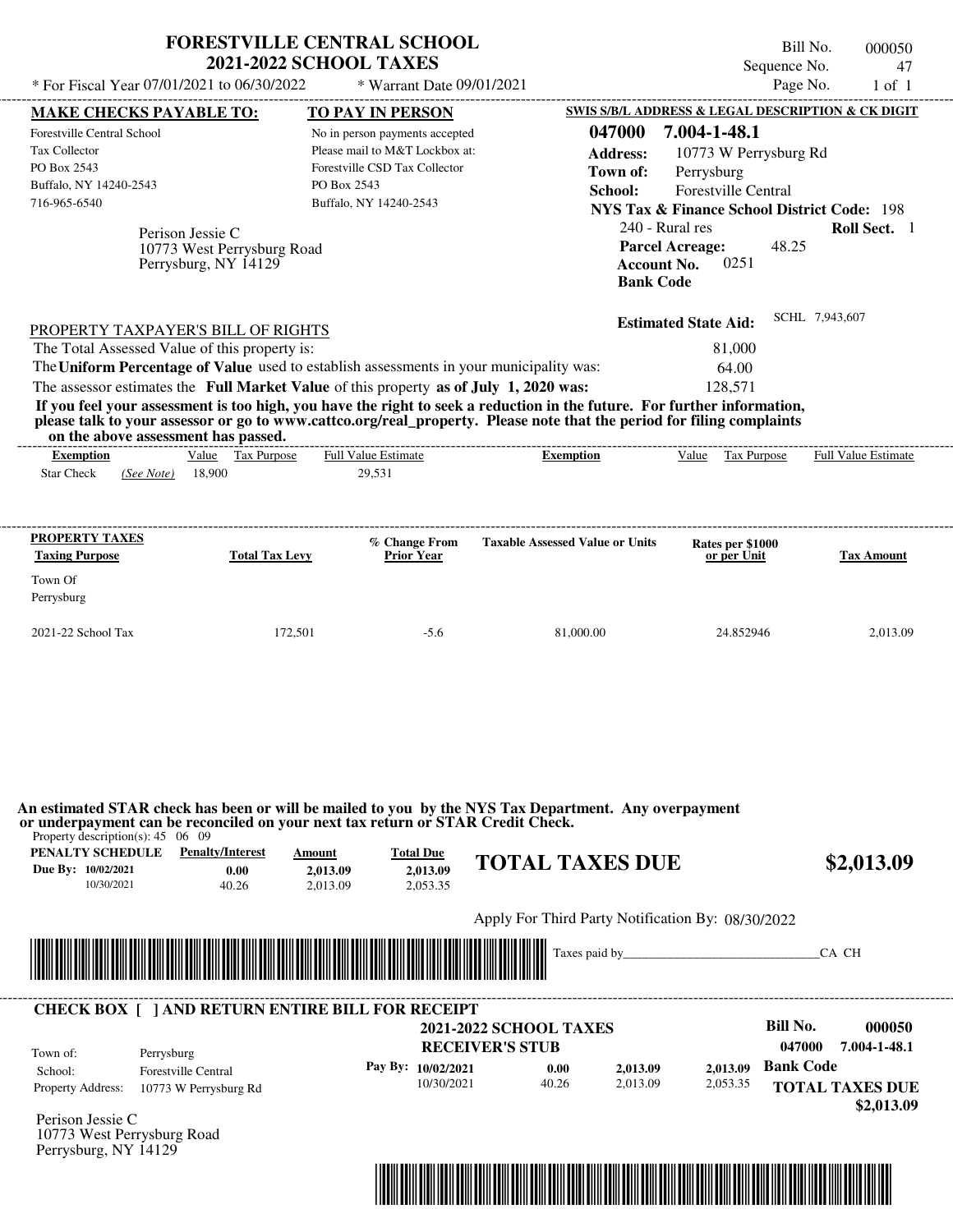|                                                                                                                                                                                                                                                                                                                                                                                                                                                                                                                                                                    |                                                          |                       |                                                  | <b>FORESTVILLE CENTRAL SCHOOL</b><br><b>2021-2022 SCHOOL TAXES</b>                                                                                     |                               |                                                                                                       |                                                                                                                                                                                     |                                                | Bill No.<br>Sequence No. |       | 000052<br>48        |
|--------------------------------------------------------------------------------------------------------------------------------------------------------------------------------------------------------------------------------------------------------------------------------------------------------------------------------------------------------------------------------------------------------------------------------------------------------------------------------------------------------------------------------------------------------------------|----------------------------------------------------------|-----------------------|--------------------------------------------------|--------------------------------------------------------------------------------------------------------------------------------------------------------|-------------------------------|-------------------------------------------------------------------------------------------------------|-------------------------------------------------------------------------------------------------------------------------------------------------------------------------------------|------------------------------------------------|--------------------------|-------|---------------------|
| * For Fiscal Year 07/01/2021 to 06/30/2022                                                                                                                                                                                                                                                                                                                                                                                                                                                                                                                         |                                                          |                       |                                                  | * Warrant Date 09/01/2021                                                                                                                              |                               |                                                                                                       |                                                                                                                                                                                     |                                                | Page No.                 |       | $1$ of $1$          |
| <b>MAKE CHECKS PAYABLE TO:</b><br>Forestville Central School<br>Tax Collector<br>PO Box 2543<br>Buffalo, NY 14240-2543<br>716-965-6540                                                                                                                                                                                                                                                                                                                                                                                                                             | Pinkowski Keith<br>419 McKinley Ave<br>Dunkirk, NY 14048 |                       | PO Box 2543                                      | <b>TO PAY IN PERSON</b><br>No in person payments accepted<br>Please mail to M&T Lockbox at:<br>Forestville CSD Tax Collector<br>Buffalo, NY 14240-2543 |                               | SWIS S/B/L ADDRESS & LEGAL DESCRIPTION & CK DIGIT<br>047000<br><b>Address:</b><br>Town of:<br>School: | 7.004-1-40.4<br>Perrysburg<br><b>NYS Tax &amp; Finance School District Code: 198</b><br>$322$ - Rural vac $>10$<br><b>Parcel Acreage:</b><br><b>Account No.</b><br><b>Bank Code</b> | W Perrysburg Rd<br>Forestville Central<br>0365 | 46.79                    |       | Roll Sect. 1        |
| PROPERTY TAXPAYER'S BILL OF RIGHTS<br>The Total Assessed Value of this property is:<br>The Uniform Percentage of Value used to establish assessments in your municipality was:<br>The assessor estimates the Full Market Value of this property as of July 1, 2020 was:<br>If you feel your assessment is too high, you have the right to seek a reduction in the future. For further information,<br>please talk to your assessor or go to www.cattco.org/real_property. Please note that the period for filing complaints<br>on the above assessment has passed. |                                                          |                       |                                                  |                                                                                                                                                        |                               |                                                                                                       | <b>Estimated State Aid:</b>                                                                                                                                                         | 16,700<br>64.00<br>26,508                      | SCHL 7,943,607           |       |                     |
| <b>Exemption</b>                                                                                                                                                                                                                                                                                                                                                                                                                                                                                                                                                   | Value                                                    | Tax Purpose           |                                                  | <b>Full Value Estimate</b>                                                                                                                             |                               | <b>Exemption</b>                                                                                      | $V$ alue                                                                                                                                                                            | Tax Purpose                                    |                          |       | Full Value Estimate |
| PROPERTY TAXES<br><b>Taxing Purpose</b>                                                                                                                                                                                                                                                                                                                                                                                                                                                                                                                            |                                                          | <b>Total Tax Levy</b> |                                                  | % Change From<br>Prior Year                                                                                                                            |                               | <b>Taxable Assessed Value or Units</b>                                                                |                                                                                                                                                                                     | Rates per \$1000<br>or per Unit                |                          |       | <b>Tax Amount</b>   |
| Town Of<br>Perrysburg                                                                                                                                                                                                                                                                                                                                                                                                                                                                                                                                              |                                                          |                       |                                                  |                                                                                                                                                        |                               |                                                                                                       |                                                                                                                                                                                     |                                                |                          |       |                     |
| 2021-22 School Tax                                                                                                                                                                                                                                                                                                                                                                                                                                                                                                                                                 |                                                          | 172,501               |                                                  | $-5.6$                                                                                                                                                 |                               | 16,700.00                                                                                             |                                                                                                                                                                                     | 24.852946                                      |                          |       | 415.04              |
| MAY BE SUBJECT TO PAYMENT UNDER AG DIST LAW UNTIL 2025<br>Property description(s): $44 \quad 06 \quad 09$<br>PENALTY SCHEDULE<br>Due By: 10/02/2021<br>10/30/2021                                                                                                                                                                                                                                                                                                                                                                                                  | <b>Penalty/Interest</b>                                  | 0.00<br>8.30          | Storage Well #1525<br>Amount<br>415.04<br>415.04 | <b>Total Due</b><br>415.04<br>423.34                                                                                                                   |                               | <b>TOTAL TAXES DUE</b>                                                                                |                                                                                                                                                                                     |                                                |                          |       | \$415.04            |
|                                                                                                                                                                                                                                                                                                                                                                                                                                                                                                                                                                    |                                                          |                       |                                                  |                                                                                                                                                        |                               | Apply For Third Party Notification By: 08/30/2022                                                     |                                                                                                                                                                                     |                                                |                          |       |                     |
|                                                                                                                                                                                                                                                                                                                                                                                                                                                                                                                                                                    |                                                          |                       |                                                  |                                                                                                                                                        |                               | Taxes paid by_                                                                                        |                                                                                                                                                                                     |                                                |                          | CA CH |                     |
| <b>CHECK BOX [ ] AND RETURN ENTIRE BILL FOR RECEIPT</b>                                                                                                                                                                                                                                                                                                                                                                                                                                                                                                            |                                                          |                       |                                                  |                                                                                                                                                        | <b>2021-2022 SCHOOL TAXES</b> |                                                                                                       |                                                                                                                                                                                     |                                                | <b>Bill No.</b>          |       | 000052              |
|                                                                                                                                                                                                                                                                                                                                                                                                                                                                                                                                                                    |                                                          |                       |                                                  |                                                                                                                                                        |                               |                                                                                                       |                                                                                                                                                                                     |                                                |                          |       |                     |

Pinkowski Keith 419 McKinley Ave Dunkirk, NY 14048



 **\$415.04**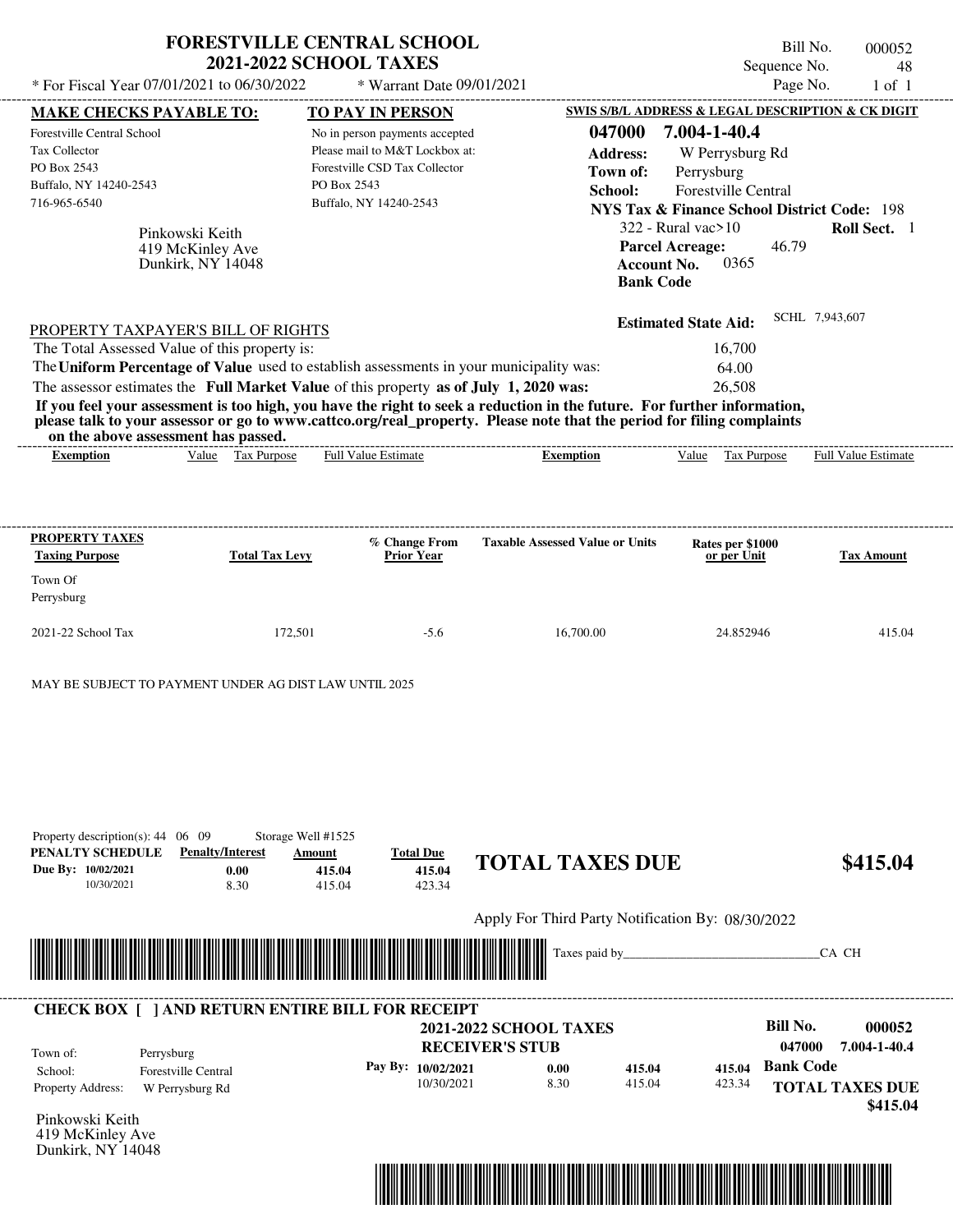| * For Fiscal Year 07/01/2021 to 06/30/2022                                                                                                                                                                                                                                                                                                                                                                                                                                                                                                                         |                                                          |                       |                            | <b>FORESTVILLE CENTRAL SCHOOL</b><br><b>2021-2022 SCHOOL TAXES</b><br>* Warrant Date 09/01/2021                             |                               |                                                   |                                                                                                                                                                                    |                                 | Bill No.<br>Sequence No.<br>Page No. |                | 000053<br>49<br>$1$ of $1$ |
|--------------------------------------------------------------------------------------------------------------------------------------------------------------------------------------------------------------------------------------------------------------------------------------------------------------------------------------------------------------------------------------------------------------------------------------------------------------------------------------------------------------------------------------------------------------------|----------------------------------------------------------|-----------------------|----------------------------|-----------------------------------------------------------------------------------------------------------------------------|-------------------------------|---------------------------------------------------|------------------------------------------------------------------------------------------------------------------------------------------------------------------------------------|---------------------------------|--------------------------------------|----------------|----------------------------|
| <b>MAKE CHECKS PAYABLE TO:</b>                                                                                                                                                                                                                                                                                                                                                                                                                                                                                                                                     |                                                          |                       |                            | TO PAY IN PERSON                                                                                                            |                               | SWIS S/B/L ADDRESS & LEGAL DESCRIPTION & CK DIGIT |                                                                                                                                                                                    |                                 |                                      |                |                            |
| Forestville Central School<br><b>Tax Collector</b><br>PO Box 2543<br>Buffalo, NY 14240-2543<br>716-965-6540                                                                                                                                                                                                                                                                                                                                                                                                                                                        | Rood Dorothy S<br>6769 Boston St Rd<br>Hamburg, NY 14075 |                       | PO Box 2543                | No in person payments accepted<br>Please mail to M&T Lockbox at:<br>Forestville CSD Tax Collector<br>Buffalo, NY 14240-2543 |                               | 047000<br><b>Address:</b><br>Town of:<br>School:  | 15.002-1-12<br>Perrysburg<br><b>NYS Tax &amp; Finance School District Code: 198</b><br>$322$ - Rural vac $>10$<br><b>Parcel Acreage:</b><br><b>Account No.</b><br><b>Bank Code</b> | Forestville Central<br>0426     | <b>Edwards Corners Rd</b><br>23.64   |                | Roll Sect. 1               |
| PROPERTY TAXPAYER'S BILL OF RIGHTS<br>The Total Assessed Value of this property is:<br>The Uniform Percentage of Value used to establish assessments in your municipality was:<br>The assessor estimates the Full Market Value of this property as of July 1, 2020 was:<br>If you feel your assessment is too high, you have the right to seek a reduction in the future. For further information,<br>please talk to your assessor or go to www.cattco.org/real_property. Please note that the period for filing complaints<br>on the above assessment has passed. |                                                          |                       |                            |                                                                                                                             |                               |                                                   | <b>Estimated State Aid:</b>                                                                                                                                                        | 27,800<br>64.00<br>44,127       |                                      | SCHL 7,943,607 |                            |
| <b>Exemption</b>                                                                                                                                                                                                                                                                                                                                                                                                                                                                                                                                                   |                                                          | Value Tax Purpose     |                            | <b>Full Value Estimate</b>                                                                                                  |                               | <b>Exemption</b>                                  |                                                                                                                                                                                    | Value Tax Purpose               |                                      |                | Full Value Estimate        |
| PROPERTY TAXES<br><b>Taxing Purpose</b>                                                                                                                                                                                                                                                                                                                                                                                                                                                                                                                            |                                                          | <b>Total Tax Levy</b> |                            | % Change From<br><b>Prior Year</b>                                                                                          |                               | <b>Taxable Assessed Value or Units</b>            |                                                                                                                                                                                    | Rates per \$1000<br>or per Unit |                                      |                | <b>Tax Amount</b>          |
| Town Of<br>Perrysburg                                                                                                                                                                                                                                                                                                                                                                                                                                                                                                                                              |                                                          |                       |                            |                                                                                                                             |                               |                                                   |                                                                                                                                                                                    |                                 |                                      |                |                            |
| 2021-22 School Tax                                                                                                                                                                                                                                                                                                                                                                                                                                                                                                                                                 |                                                          | 172,501               |                            | $-5.6$                                                                                                                      |                               | 27,800.00                                         |                                                                                                                                                                                    | 24.852946                       |                                      |                | 690.91                     |
| Property description(s): $27 \quad 06 \quad 09$<br>PENALTY SCHEDULE<br>Due By: 10/02/2021<br>10/30/2021                                                                                                                                                                                                                                                                                                                                                                                                                                                            | <b>Penalty/Interest</b>                                  | 0.00<br>13.82         | Amount<br>690.91<br>690.91 | <b>Total Due</b><br>690.91<br>704.73                                                                                        |                               | <b>TOTAL TAXES DUE</b>                            |                                                                                                                                                                                    |                                 |                                      |                | \$690.91                   |
|                                                                                                                                                                                                                                                                                                                                                                                                                                                                                                                                                                    |                                                          |                       |                            |                                                                                                                             |                               | Apply For Third Party Notification By: 08/30/2022 |                                                                                                                                                                                    |                                 |                                      |                |                            |
|                                                                                                                                                                                                                                                                                                                                                                                                                                                                                                                                                                    |                                                          |                       |                            |                                                                                                                             |                               | Taxes paid by_                                    |                                                                                                                                                                                    |                                 |                                      | CA CH          |                            |
| <b>CHECK BOX [ ] AND RETURN ENTIRE BILL FOR RECEIPT</b>                                                                                                                                                                                                                                                                                                                                                                                                                                                                                                            |                                                          |                       |                            |                                                                                                                             | <b>2021-2022 SCHOOL TAXES</b> |                                                   |                                                                                                                                                                                    |                                 | <b>Bill No.</b>                      |                | 000053                     |
| Town of:<br>Perrysburg<br>School:                                                                                                                                                                                                                                                                                                                                                                                                                                                                                                                                  | <b>Forestville Central</b>                               |                       |                            | Pay By: 10/02/2021                                                                                                          | <b>RECEIVER'S STUB</b>        | 0.00<br>690.91                                    |                                                                                                                                                                                    | 690.91                          | 047000<br><b>Bank Code</b>           |                | 15.002-1-12                |
| Property Address:                                                                                                                                                                                                                                                                                                                                                                                                                                                                                                                                                  | <b>Edwards Corners Rd</b>                                |                       |                            | 10/30/2021                                                                                                                  |                               | 690.91<br>13.82                                   |                                                                                                                                                                                    | 704.73                          |                                      |                | <b>TOTAL TAXES DUE</b>     |

Rood Dorothy S 6769 Boston St Rd Hamburg, NY 14075

Property Address: Edwards Corners Rd



**TOTAL TAXES DUE**

 **\$690.91**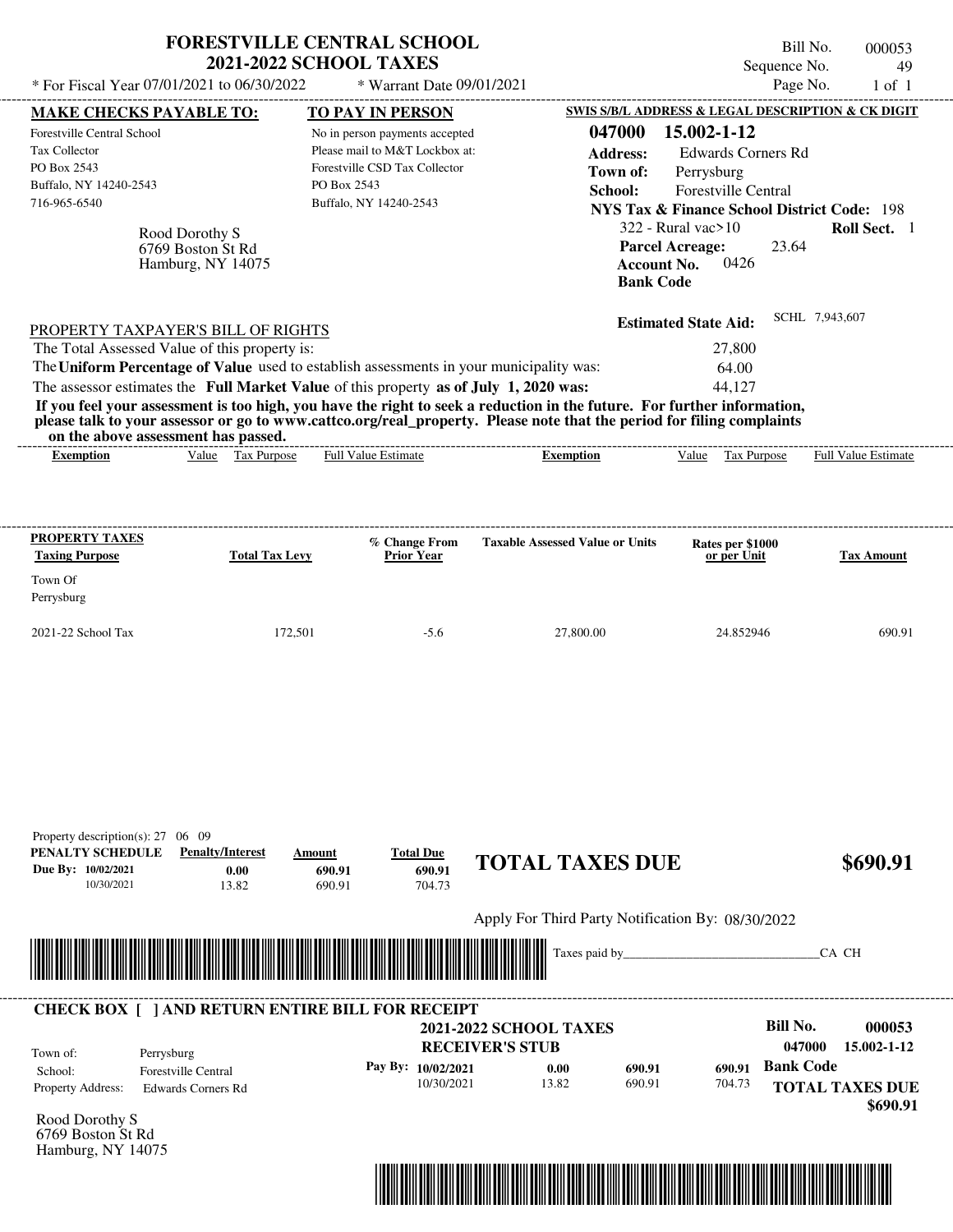| * For Fiscal Year 07/01/2021 to 06/30/2022                                                                                                                                                                                                                                                                     | <b>FORESTVILLE CENTRAL SCHOOL</b><br><b>2021-2022 SCHOOL TAXES</b>     | * Warrant Date 09/01/2021                                                                                                                              |                                                                                                                                                                                                                                                  | Bill No.<br>Sequence No.<br>Page No.                                                                                                                                                                                       | 000054<br>50<br>$1$ of $1$ |
|----------------------------------------------------------------------------------------------------------------------------------------------------------------------------------------------------------------------------------------------------------------------------------------------------------------|------------------------------------------------------------------------|--------------------------------------------------------------------------------------------------------------------------------------------------------|--------------------------------------------------------------------------------------------------------------------------------------------------------------------------------------------------------------------------------------------------|----------------------------------------------------------------------------------------------------------------------------------------------------------------------------------------------------------------------------|----------------------------|
| <b>MAKE CHECKS PAYABLE TO:</b><br>Forestville Central School<br>Tax Collector<br>PO Box 2543<br>Buffalo, NY 14240-2543<br>716-965-6540<br>Sabella Dennis J<br>7621 Youngsville Rd<br>Tidioute, PA 16351                                                                                                        | PO Box 2543                                                            | <b>TO PAY IN PERSON</b><br>No in person payments accepted<br>Please mail to M&T Lockbox at:<br>Forestville CSD Tax Collector<br>Buffalo, NY 14240-2543 | 047000<br><b>Address:</b><br>Town of:<br>School:<br><b>Parcel Acreage:</b><br><b>Account No.</b><br><b>Bank Code</b>                                                                                                                             | SWIS S/B/L ADDRESS & LEGAL DESCRIPTION & CK DIGIT<br>7.004-1-17.1<br>Route 39<br>Perrysburg<br><b>Forestville Central</b><br><b>NYS Tax &amp; Finance School District Code: 198</b><br>323 - Vacant rural<br>38.00<br>0016 | <b>Roll Sect.</b> 1        |
| PROPERTY TAXPAYER'S BILL OF RIGHTS<br>The Total Assessed Value of this property is:<br>The Uniform Percentage of Value used to establish assessments in your municipality was:<br>The assessor estimates the Full Market Value of this property as of July 1, 2020 was:<br>on the above assessment has passed. | Value Tax Purpose                                                      | Full Value Estimate                                                                                                                                    | If you feel your assessment is too high, you have the right to seek a reduction in the future. For further information,<br>please talk to your assessor or go to www.cattco.org/real_property. Please note that the period for filing complaints | SCHL 7,943,607<br><b>Estimated State Aid:</b><br>31,900<br>64.00<br>50.635<br>Value Tax Purpose                                                                                                                            | <b>Full Value Estimate</b> |
| <b>Exemption</b>                                                                                                                                                                                                                                                                                               |                                                                        |                                                                                                                                                        | <b>Exemption</b>                                                                                                                                                                                                                                 |                                                                                                                                                                                                                            |                            |
| <b>PROPERTY TAXES</b><br><b>Taxing Purpose</b><br>Town Of<br>Perrysburg                                                                                                                                                                                                                                        | <b>Total Tax Levy</b>                                                  | % Change From<br>Prior Year                                                                                                                            | <b>Taxable Assessed Value or Units</b>                                                                                                                                                                                                           | Rates per \$1000<br>or per Unit                                                                                                                                                                                            | <b>Tax Amount</b>          |
| 2021-22 School Tax                                                                                                                                                                                                                                                                                             | 172,501                                                                | $-5.6$                                                                                                                                                 | 31.900.00                                                                                                                                                                                                                                        | 24.852946                                                                                                                                                                                                                  | 792.81                     |
|                                                                                                                                                                                                                                                                                                                |                                                                        |                                                                                                                                                        |                                                                                                                                                                                                                                                  |                                                                                                                                                                                                                            |                            |
| Property description(s): $28 \quad 06 \quad 09$<br>PENALTY SCHEDULE<br>Due By: 10/02/2021<br>10/30/2021                                                                                                                                                                                                        | <b>Penalty/Interest</b><br>Amount<br>0.00<br>792.81<br>792.81<br>15.86 | <b>Total Due</b><br>792.81<br>808.67                                                                                                                   | <b>TOTAL TAXES DUE</b>                                                                                                                                                                                                                           |                                                                                                                                                                                                                            | \$792.81                   |
|                                                                                                                                                                                                                                                                                                                |                                                                        |                                                                                                                                                        | Apply For Third Party Notification By: 08/30/2022                                                                                                                                                                                                |                                                                                                                                                                                                                            |                            |
|                                                                                                                                                                                                                                                                                                                |                                                                        |                                                                                                                                                        | Taxes paid by_                                                                                                                                                                                                                                   |                                                                                                                                                                                                                            | CA CH                      |
| <b>CHECK BOX [ ] AND RETURN ENTIRE BILL FOR RECEIPT</b><br>Town of:<br>Perrysburg<br>School:<br><b>Forestville Central</b><br>Property Address:                                                                                                                                                                |                                                                        | Pay By: 10/02/2021                                                                                                                                     | <b>2021-2022 SCHOOL TAXES</b><br><b>RECEIVER'S STUB</b><br>792.81<br>0.00                                                                                                                                                                        | <b>Bill No.</b><br>047000<br><b>Bank Code</b><br>792.81                                                                                                                                                                    | 000054<br>7.004-1-17.1     |

Sabella Dennis J 7621 Youngsville Rd Tidioute, PA 16351

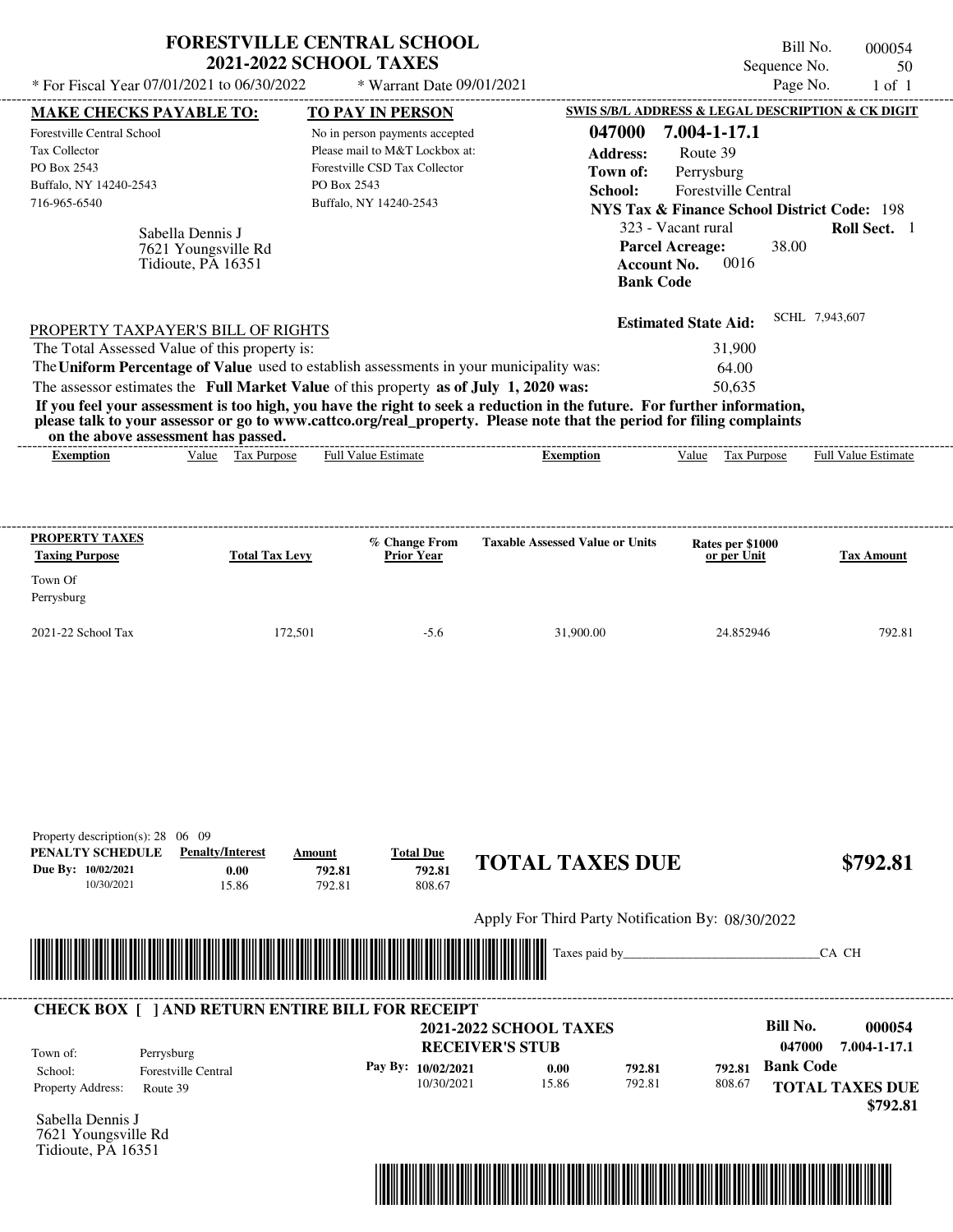| <b>FORESTVILLE CENTRAL SCHOOL</b> |  |
|-----------------------------------|--|
| <b>2021-2022 SCHOOL TAXES</b>     |  |

Bill No. 000055 Sequence No. 51

| * For Fiscal Year 07/01/2021 to 06/30/2022<br>* Warrant Date 09/01/2021    |                                                                                                                                                                                  |                                                                                                                                                                                                                                                                                                                                                                                        | Page No.<br>$1$ of $1$                                                                                                                                                                                                                                                                                                                                                                                                                                                                                                                                                                                                                                                                                                                                                                               |
|----------------------------------------------------------------------------|----------------------------------------------------------------------------------------------------------------------------------------------------------------------------------|----------------------------------------------------------------------------------------------------------------------------------------------------------------------------------------------------------------------------------------------------------------------------------------------------------------------------------------------------------------------------------------|------------------------------------------------------------------------------------------------------------------------------------------------------------------------------------------------------------------------------------------------------------------------------------------------------------------------------------------------------------------------------------------------------------------------------------------------------------------------------------------------------------------------------------------------------------------------------------------------------------------------------------------------------------------------------------------------------------------------------------------------------------------------------------------------------|
| <b>TO PAY IN PERSON</b>                                                    |                                                                                                                                                                                  |                                                                                                                                                                                                                                                                                                                                                                                        |                                                                                                                                                                                                                                                                                                                                                                                                                                                                                                                                                                                                                                                                                                                                                                                                      |
| No in person payments accepted                                             | 047000                                                                                                                                                                           | 15.002-1-35.1                                                                                                                                                                                                                                                                                                                                                                          |                                                                                                                                                                                                                                                                                                                                                                                                                                                                                                                                                                                                                                                                                                                                                                                                      |
|                                                                            | <b>Address:</b>                                                                                                                                                                  | 10127 Mosher Rd                                                                                                                                                                                                                                                                                                                                                                        |                                                                                                                                                                                                                                                                                                                                                                                                                                                                                                                                                                                                                                                                                                                                                                                                      |
|                                                                            | Town of:                                                                                                                                                                         | Perrysburg                                                                                                                                                                                                                                                                                                                                                                             |                                                                                                                                                                                                                                                                                                                                                                                                                                                                                                                                                                                                                                                                                                                                                                                                      |
|                                                                            | School:                                                                                                                                                                          |                                                                                                                                                                                                                                                                                                                                                                                        |                                                                                                                                                                                                                                                                                                                                                                                                                                                                                                                                                                                                                                                                                                                                                                                                      |
|                                                                            |                                                                                                                                                                                  |                                                                                                                                                                                                                                                                                                                                                                                        |                                                                                                                                                                                                                                                                                                                                                                                                                                                                                                                                                                                                                                                                                                                                                                                                      |
| Sallie A. Locke, trustee of the<br>Revocable Trust I, u/a dated A          |                                                                                                                                                                                  | 0306                                                                                                                                                                                                                                                                                                                                                                                   | Roll Sect. 1                                                                                                                                                                                                                                                                                                                                                                                                                                                                                                                                                                                                                                                                                                                                                                                         |
| PROPERTY TAXPAYER'S BILL OF RIGHTS                                         |                                                                                                                                                                                  |                                                                                                                                                                                                                                                                                                                                                                                        | SCHL 7,943,607                                                                                                                                                                                                                                                                                                                                                                                                                                                                                                                                                                                                                                                                                                                                                                                       |
| The Total Assessed Value of this property is:                              |                                                                                                                                                                                  | 198,700                                                                                                                                                                                                                                                                                                                                                                                |                                                                                                                                                                                                                                                                                                                                                                                                                                                                                                                                                                                                                                                                                                                                                                                                      |
|                                                                            |                                                                                                                                                                                  | 64.00                                                                                                                                                                                                                                                                                                                                                                                  |                                                                                                                                                                                                                                                                                                                                                                                                                                                                                                                                                                                                                                                                                                                                                                                                      |
|                                                                            |                                                                                                                                                                                  | 315,397                                                                                                                                                                                                                                                                                                                                                                                |                                                                                                                                                                                                                                                                                                                                                                                                                                                                                                                                                                                                                                                                                                                                                                                                      |
|                                                                            |                                                                                                                                                                                  |                                                                                                                                                                                                                                                                                                                                                                                        |                                                                                                                                                                                                                                                                                                                                                                                                                                                                                                                                                                                                                                                                                                                                                                                                      |
|                                                                            |                                                                                                                                                                                  |                                                                                                                                                                                                                                                                                                                                                                                        | Full Value Estimate                                                                                                                                                                                                                                                                                                                                                                                                                                                                                                                                                                                                                                                                                                                                                                                  |
| <b>Total Tax Levy</b><br><b>Prior Year</b>                                 | (before accounting for STAR)                                                                                                                                                     | or per Unit                                                                                                                                                                                                                                                                                                                                                                            | <b>Tax Amount</b>                                                                                                                                                                                                                                                                                                                                                                                                                                                                                                                                                                                                                                                                                                                                                                                    |
| 172,501<br>$-5.6$                                                          | 198,700.00                                                                                                                                                                       | 24.852946                                                                                                                                                                                                                                                                                                                                                                              | 4,938.28                                                                                                                                                                                                                                                                                                                                                                                                                                                                                                                                                                                                                                                                                                                                                                                             |
| <b>Total Due</b><br>Amount<br>3,831.33<br>3,831.33<br>3,907.96<br>3,831.33 |                                                                                                                                                                                  |                                                                                                                                                                                                                                                                                                                                                                                        | \$1,106.95<br>\$3,831.33                                                                                                                                                                                                                                                                                                                                                                                                                                                                                                                                                                                                                                                                                                                                                                             |
|                                                                            |                                                                                                                                                                                  |                                                                                                                                                                                                                                                                                                                                                                                        |                                                                                                                                                                                                                                                                                                                                                                                                                                                                                                                                                                                                                                                                                                                                                                                                      |
|                                                                            |                                                                                                                                                                                  |                                                                                                                                                                                                                                                                                                                                                                                        | CA CH                                                                                                                                                                                                                                                                                                                                                                                                                                                                                                                                                                                                                                                                                                                                                                                                |
|                                                                            |                                                                                                                                                                                  |                                                                                                                                                                                                                                                                                                                                                                                        |                                                                                                                                                                                                                                                                                                                                                                                                                                                                                                                                                                                                                                                                                                                                                                                                      |
|                                                                            |                                                                                                                                                                                  |                                                                                                                                                                                                                                                                                                                                                                                        |                                                                                                                                                                                                                                                                                                                                                                                                                                                                                                                                                                                                                                                                                                                                                                                                      |
| <b>CHECK BOX   JAND RETURN ENTIRE BILL FOR RECEIPT</b>                     |                                                                                                                                                                                  |                                                                                                                                                                                                                                                                                                                                                                                        |                                                                                                                                                                                                                                                                                                                                                                                                                                                                                                                                                                                                                                                                                                                                                                                                      |
|                                                                            | <b>2021-2022 SCHOOL TAXES</b>                                                                                                                                                    | <b>Bill No.</b>                                                                                                                                                                                                                                                                                                                                                                        | 000055                                                                                                                                                                                                                                                                                                                                                                                                                                                                                                                                                                                                                                                                                                                                                                                               |
|                                                                            | <b>RECEIVER'S STUB</b>                                                                                                                                                           |                                                                                                                                                                                                                                                                                                                                                                                        | 047000<br>15.002-1-35.1                                                                                                                                                                                                                                                                                                                                                                                                                                                                                                                                                                                                                                                                                                                                                                              |
| Pay By: 10/02/2021<br>10/30/2021                                           | 3,831.33<br>0.00<br>76.63<br>3,831.33                                                                                                                                            | 3,831.33<br>3,907.96                                                                                                                                                                                                                                                                                                                                                                   | <b>Bank Code</b><br><b>TOTAL TAXES DUE</b><br>\$3,831.33                                                                                                                                                                                                                                                                                                                                                                                                                                                                                                                                                                                                                                                                                                                                             |
|                                                                            | Forestville CSD Tax Collector<br>PO Box 2543<br>Buffalo, NY 14240-2543<br>Full Value Estimate<br>69,594<br>% Change From<br><u> 1989 - Johann Stoff, Amerikaansk politiker (</u> | Please mail to M&T Lockbox at:<br>The Uniform Percentage of Value used to establish assessments in your municipality was:<br>The assessor estimates the Full Market Value of this property as of July 1, 2020 was:<br><b>Exemption</b><br>Note: This year's STAR exemption benefit cannot exceed last year's benefit.<br>Storage Wells #934 & 939 Storage Well #1735<br>Taxes paid by_ | SWIS S/B/L ADDRESS & LEGAL DESCRIPTION & CK DIGIT<br><b>Forestville Central</b><br><b>NYS Tax &amp; Finance School District Code: 198</b><br>240 - Rural res<br><b>Parcel Acreage:</b><br>252.90<br><b>Account No.</b><br><b>Bank Code</b><br><b>Estimated State Aid:</b><br>If you feel your assessment is too high, you have the right to seek a reduction in the future. For further information,<br>please talk to your assessor or go to www.cattco.org/real_property. Please note that the period for filing complaints<br>Value Tax Purpose<br><b>Taxable Assessed Value or Units</b><br>Rates per \$1000<br>Your tax savings this year resulting from the New York State School Tax Relief (STAR) program is:<br><b>TOTAL TAXES DUE</b><br>Apply For Third Party Notification By: 08/30/2022 |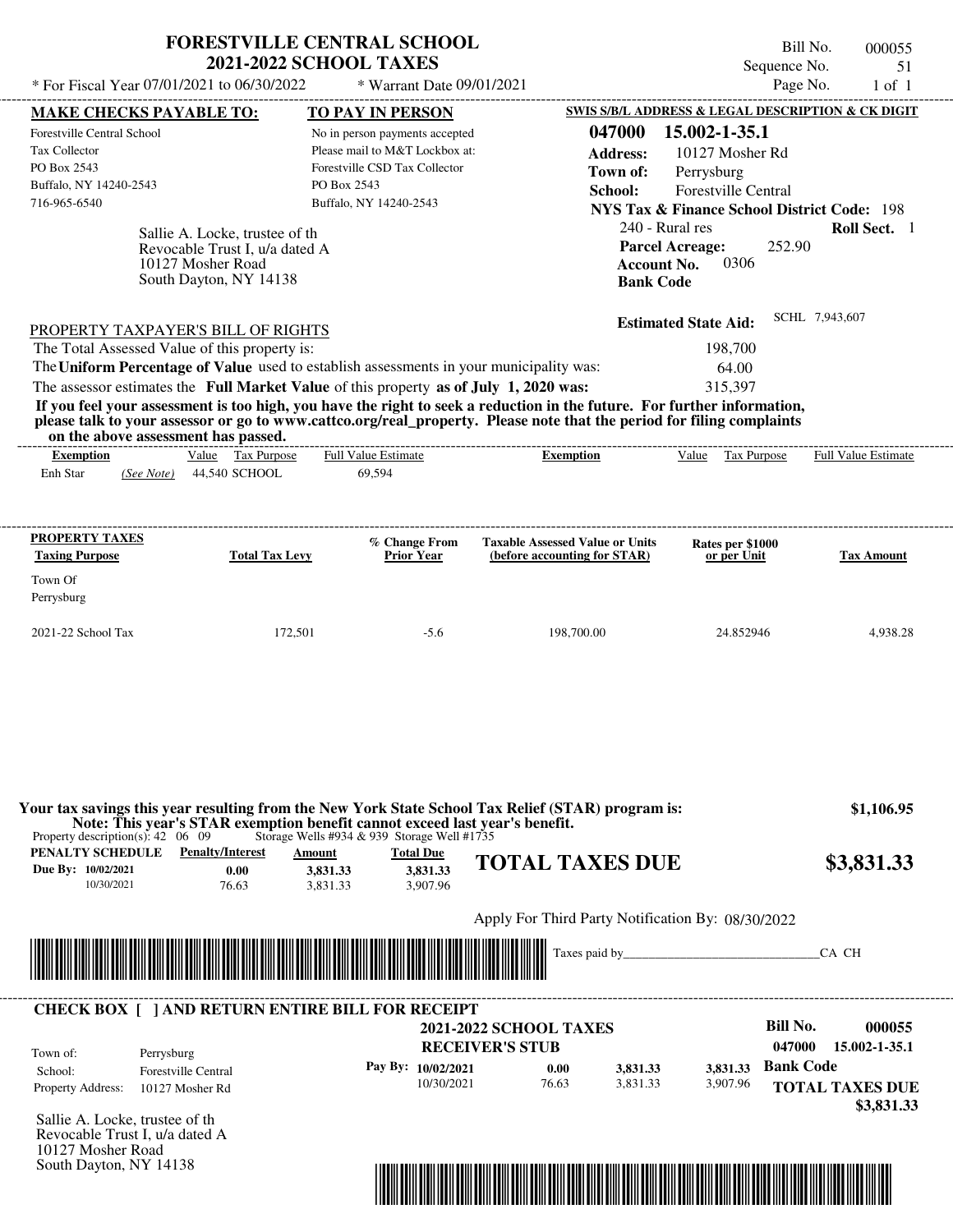| * For Fiscal Year 07/01/2021 to 06/30/2022                                                                                                              | <b>FORESTVILLE CENTRAL SCHOOL</b><br><b>2021-2022 SCHOOL TAXES</b>                                                                                                                                    | * Warrant Date 09/01/2021                                                                                                                              |                                                                                                                                                                                                                                                                      | Bill No.<br>Sequence No.<br>Page No.                                                                                                                                                                                                                                                               | 000056<br>52<br>$1$ of $1$                                     |
|---------------------------------------------------------------------------------------------------------------------------------------------------------|-------------------------------------------------------------------------------------------------------------------------------------------------------------------------------------------------------|--------------------------------------------------------------------------------------------------------------------------------------------------------|----------------------------------------------------------------------------------------------------------------------------------------------------------------------------------------------------------------------------------------------------------------------|----------------------------------------------------------------------------------------------------------------------------------------------------------------------------------------------------------------------------------------------------------------------------------------------------|----------------------------------------------------------------|
|                                                                                                                                                         |                                                                                                                                                                                                       |                                                                                                                                                        |                                                                                                                                                                                                                                                                      |                                                                                                                                                                                                                                                                                                    |                                                                |
| <b>MAKE CHECKS PAYABLE TO:</b><br>Forestville Central School<br>Tax Collector<br>PO Box 2543<br>Buffalo, NY 14240-2543<br>716-965-6540<br>Sanders Lee R | PO Box 2543<br>10620 County Line Rd<br>Forestville, NY 14062                                                                                                                                          | <b>TO PAY IN PERSON</b><br>No in person payments accepted<br>Please mail to M&T Lockbox at:<br>Forestville CSD Tax Collector<br>Buffalo, NY 14240-2543 | 047000<br><b>Address:</b><br>Town of:<br>School:                                                                                                                                                                                                                     | SWIS S/B/L ADDRESS & LEGAL DESCRIPTION & CK DIGIT<br>7.004-1-43.2<br>10620 County Line Rd<br>Perrysburg<br>Forestville Central<br><b>NYS Tax &amp; Finance School District Code: 198</b><br>210 - 1 Family Res<br><b>Parcel Acreage:</b><br>2.20<br><b>Account No.</b><br>0963<br><b>Bank Code</b> | Roll Sect. 1                                                   |
| PROPERTY TAXPAYER'S BILL OF RIGHTS<br>The Total Assessed Value of this property is:<br>on the above assessment has passed.<br><b>Exemption</b>          | The Uniform Percentage of Value used to establish assessments in your municipality was:<br>The assessor estimates the Full Market Value of this property as of July 1, 2020 was:<br>Value Tax Purpose | <b>Full Value Estimate</b>                                                                                                                             | If you feel your assessment is too high, you have the right to seek a reduction in the future. For further information,<br>please talk to your assessor or go to www.cattco.org/real_property. Please note that the period for filing complaints<br><b>Exemption</b> | <b>Estimated State Aid:</b><br>76,100<br>64.00<br>120,794<br>Value Tax Purpose                                                                                                                                                                                                                     | SCHL 7,943,607<br><b>Full Value Estimate</b>                   |
| <b>Bas Star</b><br>(See Note)                                                                                                                           | 18,900 SCHOOL                                                                                                                                                                                         | 29,531                                                                                                                                                 |                                                                                                                                                                                                                                                                      |                                                                                                                                                                                                                                                                                                    |                                                                |
| <b>PROPERTY TAXES</b><br><b>Taxing Purpose</b><br>Town Of<br>Perrysburg<br>2021-22 School Tax                                                           | <b>Total Tax Levy</b><br>172,501                                                                                                                                                                      | % Change From<br><b>Prior Year</b><br>$-5.6$                                                                                                           | <b>Taxable Assessed Value or Units</b><br>(before accounting for STAR)<br>76,100.00                                                                                                                                                                                  | Rates per \$1000<br>or per Unit<br>24.852946                                                                                                                                                                                                                                                       | <b>Tax Amount</b><br>1,891.31                                  |
| Property description(s): $44 \quad 06 \quad 09$<br><b>PENALTY SCHEDULE</b> Penalty/Interest<br>Due By: 10/02/2021<br>10/30/2021                         | Note: This year's STAR exemption benefit cannot exceed last year's benefit.<br>Amount<br>0.00<br>1,421.59<br>28.43<br>1,421.59                                                                        | <b>Total Due</b><br>1,421.59<br>1,450.02                                                                                                               | Your tax savings this year resulting from the New York State School Tax Relief (STAR) program is:<br><b>TOTAL TAXES DUE</b>                                                                                                                                          |                                                                                                                                                                                                                                                                                                    | \$469.72<br>\$1,421.59                                         |
|                                                                                                                                                         |                                                                                                                                                                                                       |                                                                                                                                                        | Apply For Third Party Notification By: 08/30/2022                                                                                                                                                                                                                    |                                                                                                                                                                                                                                                                                                    |                                                                |
|                                                                                                                                                         |                                                                                                                                                                                                       |                                                                                                                                                        | Taxes paid by_                                                                                                                                                                                                                                                       |                                                                                                                                                                                                                                                                                                    | CA CH                                                          |
| Perrysburg<br>Town of:<br>School:<br>Property Address:<br>Sanders Lee R<br>10620 County Line Rd<br>Forestville, NY 14062                                | <b>CHECK BOX [ ] AND RETURN ENTIRE BILL FOR RECEIPT</b><br><b>Forestville Central</b><br>10620 County Line Rd                                                                                         | Pay By: 10/02/2021<br>10/30/2021                                                                                                                       | <b>2021-2022 SCHOOL TAXES</b><br><b>RECEIVER'S STUB</b><br>1,421.59<br>0.00<br>28.43<br>1,421.59                                                                                                                                                                     | <b>Bill No.</b><br>047000<br><b>Bank Code</b><br>1,421.59<br>1,450.02                                                                                                                                                                                                                              | 000056<br>7.004-1-43.2<br><b>TOTAL TAXES DUE</b><br>\$1,421.59 |

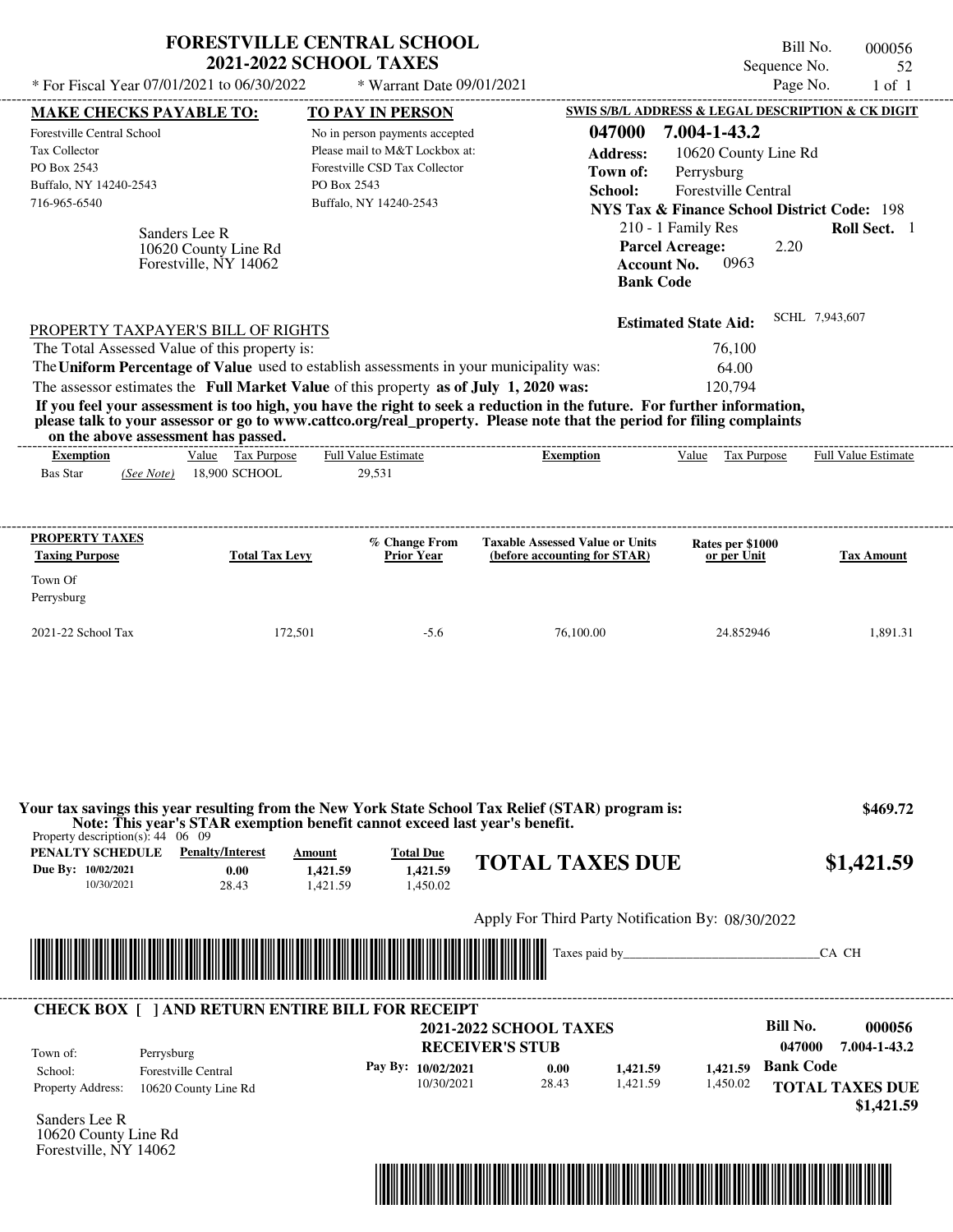|                                                                                                             | * For Fiscal Year 07/01/2021 to 06/30/2022                                                         | <b>FORESTVILLE CENTRAL SCHOOL</b><br><b>2021-2022 SCHOOL TAXES</b><br>* Warrant Date 09/01/2021                                                                                  |                                                                                                                                                                                                                                                  |                                                                           | Bill No.<br>000057<br>Sequence No.<br>53<br>Page No.<br>$1$ of $1$      |
|-------------------------------------------------------------------------------------------------------------|----------------------------------------------------------------------------------------------------|----------------------------------------------------------------------------------------------------------------------------------------------------------------------------------|--------------------------------------------------------------------------------------------------------------------------------------------------------------------------------------------------------------------------------------------------|---------------------------------------------------------------------------|-------------------------------------------------------------------------|
| <b>MAKE CHECKS PAYABLE TO:</b>                                                                              |                                                                                                    | TO PAY IN PERSON                                                                                                                                                                 |                                                                                                                                                                                                                                                  |                                                                           | <b>SWIS S/B/L ADDRESS &amp; LEGAL DESCRIPTION &amp; CK DIGIT</b>        |
| Forestville Central School<br><b>Tax Collector</b><br>PO Box 2543<br>Buffalo, NY 14240-2543<br>716-965-6540 |                                                                                                    | No in person payments accepted<br>Please mail to M&T Lockbox at:<br>Forestville CSD Tax Collector<br>PO Box 2543<br>Buffalo, NY 14240-2543                                       | 047000<br><b>Address:</b><br>Town of:<br>School:                                                                                                                                                                                                 | 15.002-1-4.1<br>12871 Route 39<br>Perrysburg<br>Forestville Central       | <b>NYS Tax &amp; Finance School District Code: 198</b>                  |
|                                                                                                             | Sanders Lee R<br>10620 County Line Rd<br>Forestville, NY 14062                                     |                                                                                                                                                                                  | <b>Bank Code</b>                                                                                                                                                                                                                                 | 312 - Vac w/imprv<br><b>Parcel Acreage:</b><br>0438<br><b>Account No.</b> | Roll Sect. 1<br>93.80                                                   |
|                                                                                                             | PROPERTY TAXPAYER'S BILL OF RIGHTS                                                                 |                                                                                                                                                                                  |                                                                                                                                                                                                                                                  | <b>Estimated State Aid:</b>                                               | SCHL 7,943,607                                                          |
|                                                                                                             | The Total Assessed Value of this property is:<br>on the above assessment has passed.               | The Uniform Percentage of Value used to establish assessments in your municipality was:<br>The assessor estimates the Full Market Value of this property as of July 1, 2020 was: | If you feel your assessment is too high, you have the right to seek a reduction in the future. For further information,<br>please talk to your assessor or go to www.cattco.org/real_property. Please note that the period for filing complaints | 49,100<br>64.00<br>77,937                                                 |                                                                         |
| <b>Exemption</b>                                                                                            | Value Tax Purpose                                                                                  | <b>Full Value Estimate</b>                                                                                                                                                       | <b>Exemption</b>                                                                                                                                                                                                                                 | Value Tax Purpose                                                         | <b>Full Value Estimate</b>                                              |
| <b>PROPERTY TAXES</b><br><b>Taxing Purpose</b>                                                              | <b>Total Tax Levy</b>                                                                              | % Change From<br><b>Prior Year</b>                                                                                                                                               | <b>Taxable Assessed Value or Units</b>                                                                                                                                                                                                           | Rates per \$1000<br>or per Unit                                           | <b>Tax Amount</b>                                                       |
| Town Of<br>Perrysburg                                                                                       |                                                                                                    |                                                                                                                                                                                  |                                                                                                                                                                                                                                                  |                                                                           |                                                                         |
| 2021-22 School Tax                                                                                          | 172,501                                                                                            | $-5.6$                                                                                                                                                                           | 49,100.00                                                                                                                                                                                                                                        | 24.852946                                                                 | 1,220.28                                                                |
| Property description(s): $43 \quad 06 \quad 09$<br>PENALTY SCHEDULE<br>Due By: 10/02/2021<br>10/30/2021     | MAY BE SUBJECT TO PAYMENT UNDER AG DIST LAW UNTIL 2025<br><b>Penalty/Interest</b><br>0.00<br>24.41 | Storage Well #989, 1736 split0ff house/1.75 acres<br><b>Total Due</b><br>Amount<br>1,220.28<br>1,220.28<br>1,220.28<br>1,244.69                                                  | <b>TOTAL TAXES DUE</b>                                                                                                                                                                                                                           |                                                                           | \$1,220.28                                                              |
|                                                                                                             |                                                                                                    |                                                                                                                                                                                  | Apply For Third Party Notification By: 08/30/2022                                                                                                                                                                                                |                                                                           |                                                                         |
|                                                                                                             |                                                                                                    |                                                                                                                                                                                  | Taxes paid by                                                                                                                                                                                                                                    |                                                                           | CA CH                                                                   |
|                                                                                                             |                                                                                                    | <b>CHECK BOX [ ] AND RETURN ENTIRE BILL FOR RECEIPT</b>                                                                                                                          |                                                                                                                                                                                                                                                  |                                                                           |                                                                         |
| Town of:<br>School:                                                                                         | Perrysburg<br><b>Forestville Central</b>                                                           | Pay By: 10/02/2021                                                                                                                                                               | <b>2021-2022 SCHOOL TAXES</b><br><b>RECEIVER'S STUB</b><br>0.00<br>1,220.28                                                                                                                                                                      | 1,220.28                                                                  | <b>Bill No.</b><br>000057<br>047000<br>15.002-1-4.1<br><b>Bank Code</b> |
| Property Address:<br>Sanders Lee R<br>10620 County Line Rd                                                  | 12871 Route 39                                                                                     | 10/30/2021                                                                                                                                                                       | 1,220.28<br>24.41                                                                                                                                                                                                                                | 1,244.69                                                                  | <b>TOTAL TAXES DUE</b><br>\$1,220.28                                    |

Forestville, NY 14062

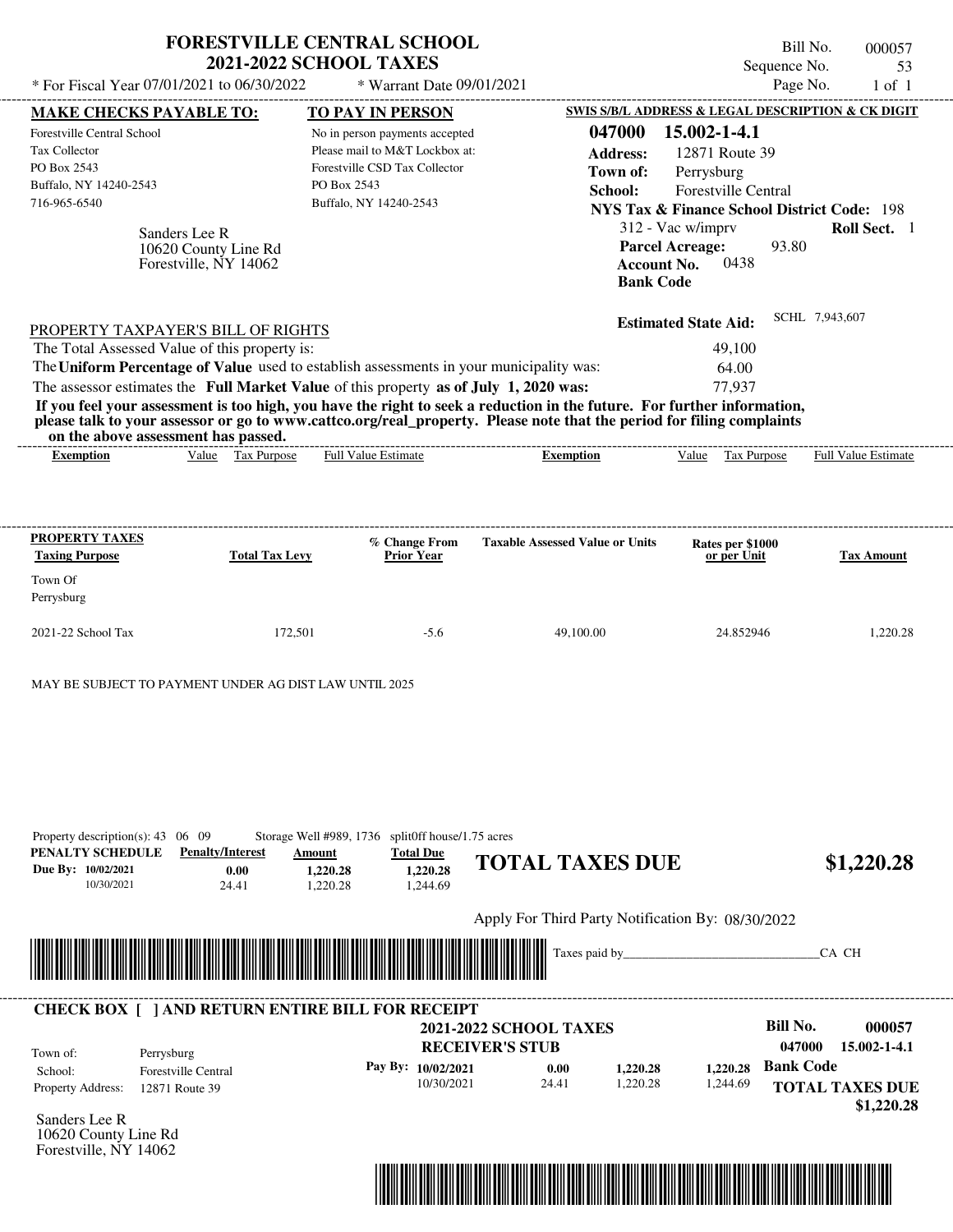| * For Fiscal Year 07/01/2021 to 06/30/2022                                                                                      |                                                         | <b>FORESTVILLE CENTRAL SCHOOL</b><br><b>2021-2022 SCHOOL TAXES</b><br>* Warrant Date 09/01/2021                                                                                  |                                                                                                                                                                                                                                                  | Sequence No.<br>Page No.                                                                                                                                                                                 | Bill No.<br>000058<br>54<br>$1$ of $1$ |
|---------------------------------------------------------------------------------------------------------------------------------|---------------------------------------------------------|----------------------------------------------------------------------------------------------------------------------------------------------------------------------------------|--------------------------------------------------------------------------------------------------------------------------------------------------------------------------------------------------------------------------------------------------|----------------------------------------------------------------------------------------------------------------------------------------------------------------------------------------------------------|----------------------------------------|
| <b>MAKE CHECKS PAYABLE TO:</b>                                                                                                  |                                                         | TO PAY IN PERSON                                                                                                                                                                 |                                                                                                                                                                                                                                                  | SWIS S/B/L ADDRESS & LEGAL DESCRIPTION & CK DIGIT                                                                                                                                                        |                                        |
| <b>Forestville Central School</b><br>Tax Collector<br>PO Box 2543<br>Buffalo, NY 14240-2543<br>716-965-6540<br>PO Box 143       | Sanders Ray L<br>Sanders Lee R<br>Forestville, NY 14062 | No in person payments accepted<br>Please mail to M&T Lockbox at:<br>Forestville CSD Tax Collector<br>PO Box 2543<br>Buffalo, NY 14240-2543                                       | 047000<br><b>Address:</b><br>Town of:<br>School:<br><b>Account No.</b><br><b>Bank Code</b>                                                                                                                                                       | 7.004-1-43.1<br>10582 County Line Rd<br>Perrysburg<br><b>Forestville Central</b><br><b>NYS Tax &amp; Finance School District Code: 198</b><br>240 - Rural res<br>47.70<br><b>Parcel Acreage:</b><br>0439 | Roll Sect. 1                           |
| PROPERTY TAXPAYER'S BILL OF RIGHTS<br>The Total Assessed Value of this property is:                                             |                                                         | The Uniform Percentage of Value used to establish assessments in your municipality was:<br>The assessor estimates the Full Market Value of this property as of July 1, 2020 was: | If you feel your assessment is too high, you have the right to seek a reduction in the future. For further information,<br>please talk to your assessor or go to www.cattco.org/real_property. Please note that the period for filing complaints | <b>Estimated State Aid:</b><br>87,600<br>64.00<br>139,048                                                                                                                                                | SCHL 7,943,607                         |
| on the above assessment has passed.                                                                                             | Value Tax Purpose                                       | <b>Full Value Estimate</b>                                                                                                                                                       |                                                                                                                                                                                                                                                  |                                                                                                                                                                                                          | Full Value Estimate                    |
| <b>Exemption</b><br>Enh Star<br>(See Note)                                                                                      | 44,540 SCHOOL                                           | 69,594                                                                                                                                                                           | <b>Exemption</b>                                                                                                                                                                                                                                 | Value Tax Purpose                                                                                                                                                                                        |                                        |
| <b>Taxing Purpose</b><br>Town Of<br>Perrysburg<br>2021-22 School Tax<br>MAY BE SUBJECT TO PAYMENT UNDER AG DIST LAW UNTIL 2028  | <b>Total Tax Levy</b><br>172,501                        | <b>Prior Year</b><br>$-5.6$                                                                                                                                                      | (before accounting for STAR)<br>87,600.00                                                                                                                                                                                                        | or per Unit<br>24.852946                                                                                                                                                                                 | <b>Tax Amount</b><br>2,177.12          |
| Property description(s): $44 \quad 06 \quad 09$<br><b>PENALTY SCHEDULE</b> Penalty/Interest<br>Due By: 10/02/2021<br>10/30/2021 | 0.00<br>21.40                                           | Note: This year's STAR exemption benefit cannot exceed last year's benefit.<br><b>Total Due</b><br>Amount<br>1.070.17<br>1,070.17<br>1,070.17<br>1,091.57                        | Your tax savings this year resulting from the New York State School Tax Relief (STAR) program is:<br><b>TOTAL TAXES DUE</b>                                                                                                                      |                                                                                                                                                                                                          | \$1,106.95<br>\$1,070.17               |
|                                                                                                                                 |                                                         |                                                                                                                                                                                  | Apply For Third Party Notification By: 08/30/2022                                                                                                                                                                                                |                                                                                                                                                                                                          |                                        |
|                                                                                                                                 |                                                         |                                                                                                                                                                                  | Taxes paid by                                                                                                                                                                                                                                    |                                                                                                                                                                                                          | CA CH                                  |
|                                                                                                                                 |                                                         | <b>CHECK BOX [ ] AND RETURN ENTIRE BILL FOR RECEIPT</b>                                                                                                                          |                                                                                                                                                                                                                                                  |                                                                                                                                                                                                          |                                        |
| $T_{\alpha \mu \mu \alpha}$ of $\epsilon$<br>$Dover$ <i>robur</i>                                                               |                                                         |                                                                                                                                                                                  | <b>2021-2022 SCHOOL TAXES</b><br><b>RECEIVER'S STUB</b>                                                                                                                                                                                          | <b>Bill No.</b><br>047000                                                                                                                                                                                | 000058<br>7.004-1-43.1                 |

| Town of:                 | Perrysburg                 | <b>RECEIVER'S STUB</b> |       |          |          | 047000<br>7.004-1-43.1 |
|--------------------------|----------------------------|------------------------|-------|----------|----------|------------------------|
| School:                  | <b>Forestville Central</b> | Pay By: 10/02/2021     | 0.00  | 1.070.17 | 1.070.17 | <b>Bank Code</b>       |
| <b>Property Address:</b> | 10582 County Line Rd       | 10/30/2021             | 21.40 | 1.070.17 | 1,091.57 | <b>TOTAL TAXES DUE</b> |
|                          |                            |                        |       |          |          | \$1,070.17             |

Sanders Ray L Sanders Lee R PO Box 143 Forestville, NY 14062

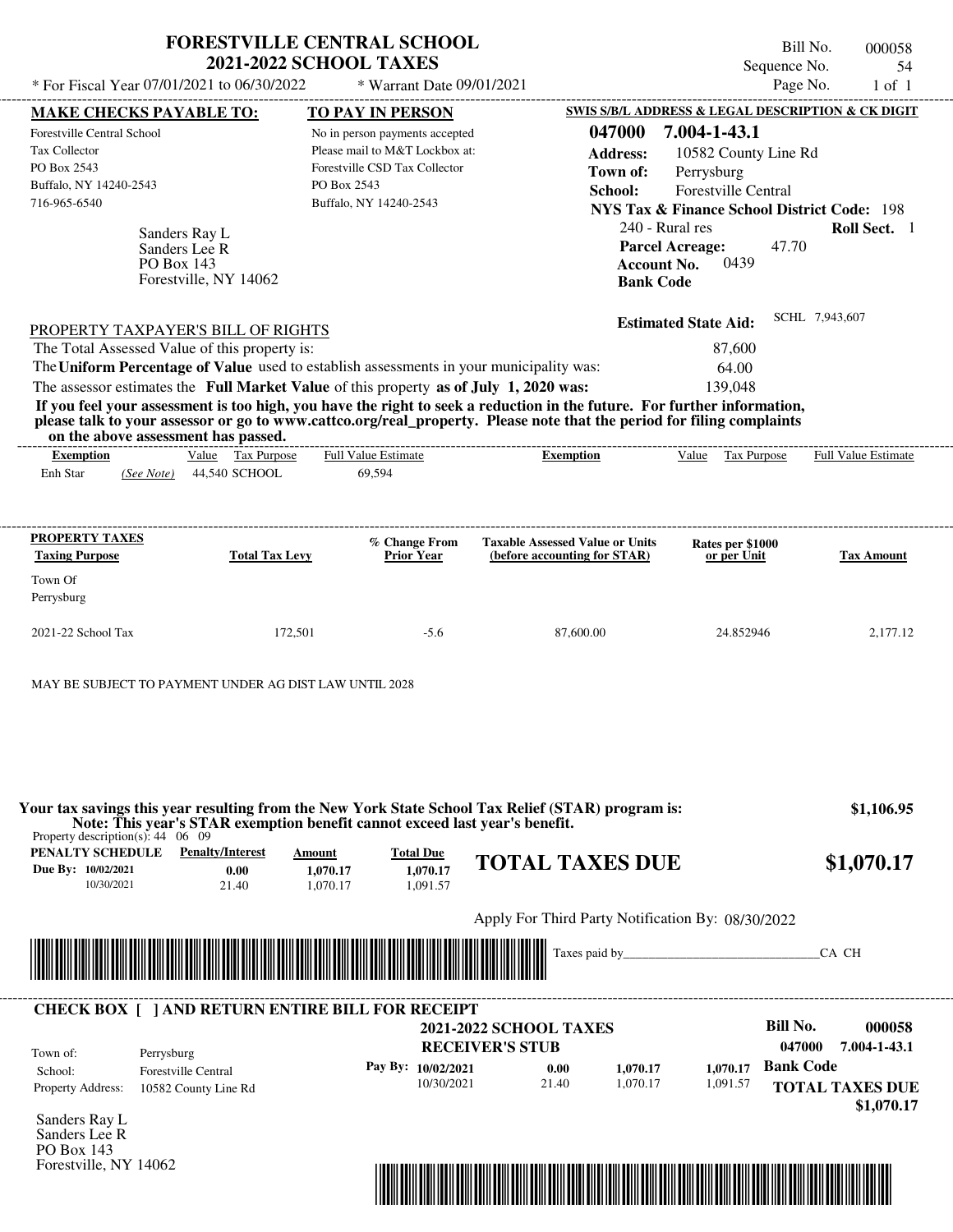|                                                                                                      | <b>2021-2022 SCHOOL TAXES</b>                                                           | <b>FORESTVILLE CENTRAL SCHOOL</b>                                                                                                          |                                                  | Sequence No.                                                                                                                                         | Bill No.<br>000059<br>55   |
|------------------------------------------------------------------------------------------------------|-----------------------------------------------------------------------------------------|--------------------------------------------------------------------------------------------------------------------------------------------|--------------------------------------------------|------------------------------------------------------------------------------------------------------------------------------------------------------|----------------------------|
| * For Fiscal Year 07/01/2021 to 06/30/2022                                                           |                                                                                         | * Warrant Date 09/01/2021                                                                                                                  |                                                  | Page No.                                                                                                                                             | $1$ of $1$                 |
| <b>MAKE CHECKS PAYABLE TO:</b>                                                                       |                                                                                         | TO PAY IN PERSON                                                                                                                           |                                                  | SWIS S/B/L ADDRESS & LEGAL DESCRIPTION & CK DIGIT                                                                                                    |                            |
| Forestville Central School<br>Tax Collector<br>PO Box 2543<br>Buffalo, NY 14240-2543<br>716-965-6540 | Spagnoli John J                                                                         | No in person payments accepted<br>Please mail to M&T Lockbox at:<br>Forestville CSD Tax Collector<br>PO Box 2543<br>Buffalo, NY 14240-2543 | 047000<br><b>Address:</b><br>Town of:<br>School: | 15.002-1-9.5<br>Route 39<br>Perrysburg<br><b>Forestville Central</b><br><b>NYS Tax &amp; Finance School District Code: 198</b><br>322 - Rural vac>10 | Roll Sect. 1               |
|                                                                                                      | Spagnoli Sharon R<br>115 Elmhurst<br>Orchard Park, NY 14127                             |                                                                                                                                            | <b>Account No.</b><br><b>Bank Code</b>           | <b>Parcel Dimensions:</b><br>1057                                                                                                                    | 836.00 X 0.00              |
|                                                                                                      | PROPERTY TAXPAYER'S BILL OF RIGHTS                                                      |                                                                                                                                            |                                                  | <b>Estimated State Aid:</b>                                                                                                                          | SCHL 7,943,607             |
| The Total Assessed Value of this property is:                                                        |                                                                                         |                                                                                                                                            |                                                  | 31,520                                                                                                                                               |                            |
|                                                                                                      | The Uniform Percentage of Value used to establish assessments in your municipality was: |                                                                                                                                            |                                                  | 64.00                                                                                                                                                |                            |
|                                                                                                      | The assessor estimates the Full Market Value of this property as of July 1, 2020 was:   |                                                                                                                                            |                                                  | 50.032                                                                                                                                               |                            |
| on the above assessment has passed.<br>Exemption                                                     | Value Tax Purpose                                                                       | <b>Full Value Estimate</b>                                                                                                                 | <b>Exemption</b>                                 | Value<br>Tax Purpose                                                                                                                                 | <b>Full Value Estimate</b> |
|                                                                                                      |                                                                                         |                                                                                                                                            |                                                  |                                                                                                                                                      |                            |
| <b>PROPERTY TAXES</b>                                                                                |                                                                                         | % Change From                                                                                                                              | <b>Taxable Assessed Value or Units</b>           | Rates per \$1000                                                                                                                                     |                            |
| <b>Taxing Purpose</b><br>Town Of<br>Perrysburg                                                       | <b>Total Tax Levy</b>                                                                   | Prior Year                                                                                                                                 |                                                  | or per Unit                                                                                                                                          | <b>Tax Amount</b>          |
| 2021-22 School Tax                                                                                   | 172,501                                                                                 | $-5.6$                                                                                                                                     | 31,520.00                                        | 24.852946                                                                                                                                            |                            |
| Property description(s): 35 06 09                                                                    |                                                                                         |                                                                                                                                            |                                                  |                                                                                                                                                      | 783.36                     |
| PENALTY SCHEDULE<br>Due By: 10/02/2021                                                               | <b>Penalty/Interest</b><br>Amount<br>0.00                                               | <b>Total Due</b><br>783.36<br>783.36                                                                                                       | <b>TOTAL TAXES DUE</b>                           |                                                                                                                                                      | \$783.36                   |

Apply For Third Party Notification By: 08/30/2022



**RECEIVER'S STUB Bill No. 000059 Bank Code 783.36** Property Address: Route 39 Perrysburg School: Forestville Central **TOTAL TAXES DUE \$783.36 2021-2022 SCHOOL TAXES 047000 15.002-1-9.5 Pay By: 10/02/2021** 10/30/2021 15.67 **0.00** 783.36 **783.36** 799.03 Town of: ---------------------------------------------------------------------------------------------------------------------------------------------------------------------------------------------------- **CHECK BOX [ ] AND RETURN ENTIRE BILL FOR RECEIPT**

Spagnoli John J Spagnoli Sharon R 115 Elmhurst Orchard Park, NY 14127

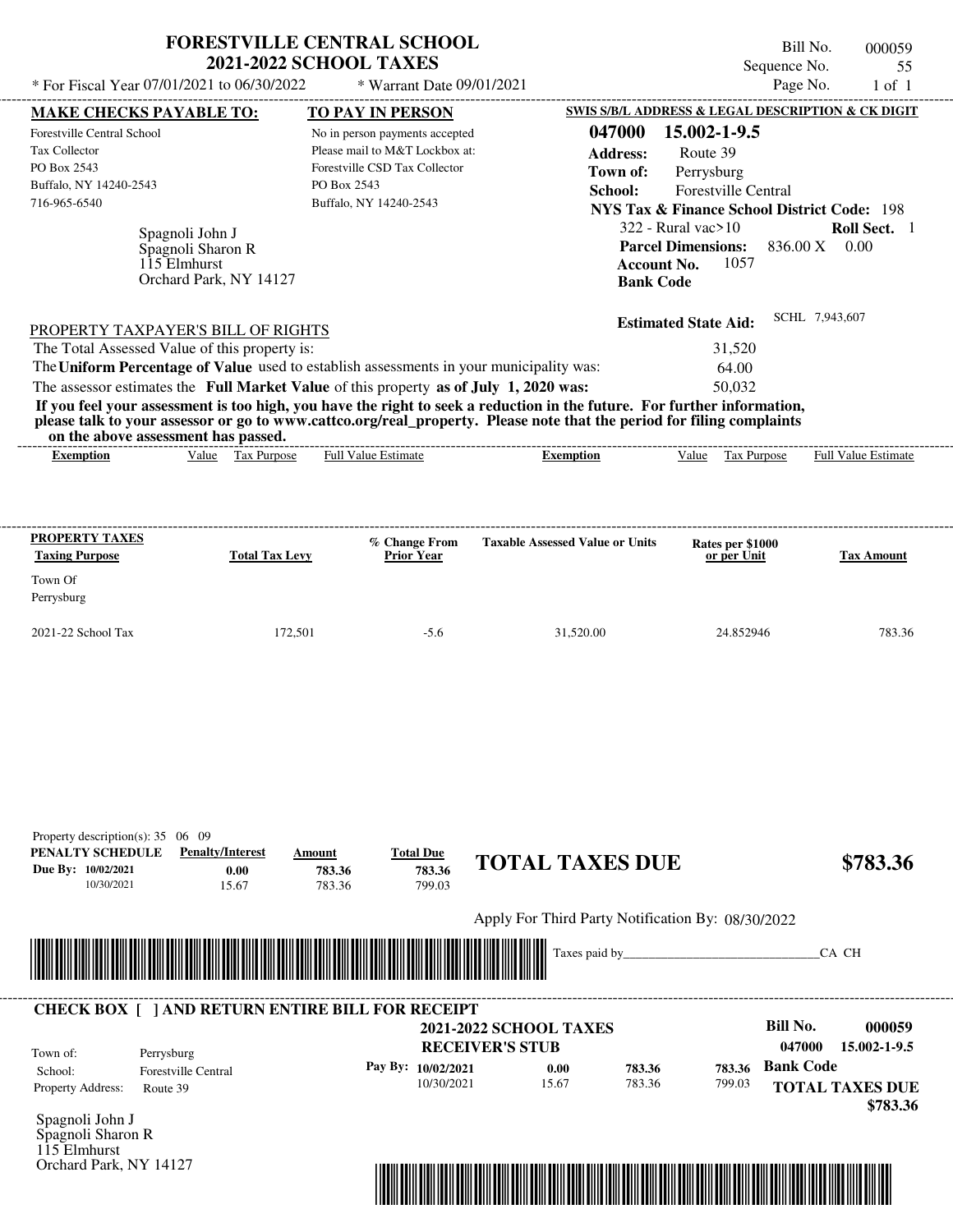|                                                                                                                                               | * For Fiscal Year 07/01/2021 to 06/30/2022                                                 | <b>FORESTVILLE CENTRAL SCHOOL</b><br><b>2021-2022 SCHOOL TAXES</b><br>* Warrant Date 09/01/2021                                                                                  |                                                                                                                                                                                                                                                  | Bill No.<br>Sequence No.<br>Page No.                                                                                                                                                                                                                          | 000060<br>56<br>$1$ of $1$  |
|-----------------------------------------------------------------------------------------------------------------------------------------------|--------------------------------------------------------------------------------------------|----------------------------------------------------------------------------------------------------------------------------------------------------------------------------------|--------------------------------------------------------------------------------------------------------------------------------------------------------------------------------------------------------------------------------------------------|---------------------------------------------------------------------------------------------------------------------------------------------------------------------------------------------------------------------------------------------------------------|-----------------------------|
|                                                                                                                                               |                                                                                            |                                                                                                                                                                                  |                                                                                                                                                                                                                                                  |                                                                                                                                                                                                                                                               |                             |
| <b>MAKE CHECKS PAYABLE TO:</b><br>Forestville Central School<br><b>Tax Collector</b><br>PO Box 2543<br>Buffalo, NY 14240-2543<br>716-965-6540 | Sprague Daniel R.<br>Sprague Jane K.<br>12435 Versailles Road<br><b>Irving, NY 14081</b>   | <b>TO PAY IN PERSON</b><br>No in person payments accepted<br>Please mail to M&T Lockbox at:<br>Forestville CSD Tax Collector<br>PO Box 2543<br>Buffalo, NY 14240-2543            | 047000<br><b>Address:</b><br>Town of:<br>School:<br><b>Account No.</b><br><b>Bank Code</b>                                                                                                                                                       | SWIS S/B/L ADDRESS & LEGAL DESCRIPTION & CK DIGIT<br>7.004-1-49.2<br>10929 W Perrysburg Rd<br>Perrysburg<br><b>Forestville Central</b><br><b>NYS Tax &amp; Finance School District Code: 198</b><br>152 - Vineyard<br>88.25<br><b>Parcel Acreage:</b><br>0207 | Roll Sect. 1                |
|                                                                                                                                               | PROPERTY TAXPAYER'S BILL OF RIGHTS<br>The Total Assessed Value of this property is:        | The Uniform Percentage of Value used to establish assessments in your municipality was:<br>The assessor estimates the Full Market Value of this property as of July 1, 2020 was: |                                                                                                                                                                                                                                                  | <b>Estimated State Aid:</b><br>92,400<br>64.00<br>146,667                                                                                                                                                                                                     | SCHL 7,943,607              |
|                                                                                                                                               | on the above assessment has passed.                                                        |                                                                                                                                                                                  | If you feel your assessment is too high, you have the right to seek a reduction in the future. For further information,<br>please talk to your assessor or go to www.cattco.org/real_property. Please note that the period for filing complaints |                                                                                                                                                                                                                                                               |                             |
| <b>Exemption</b><br>Ag Dist                                                                                                                   | Value Tax Purpose<br>54,047 CO/TOWN/SCH                                                    | <b>Full Value Estimate</b><br>84,448                                                                                                                                             | <b>Exemption</b>                                                                                                                                                                                                                                 | Value Tax Purpose                                                                                                                                                                                                                                             | <b>Full Value Estimate</b>  |
| <b>PROPERTY TAXES</b><br><b>Taxing Purpose</b><br>Town Of<br>Perrysburg<br>2021-22 School Tax                                                 | <b>Total Tax Levy</b><br>172,501<br>MAY BE SUBJECT TO PAYMENT UNDER AG DIST LAW UNTIL 2025 | % Change From<br><b>Prior Year</b><br>$-5.6$                                                                                                                                     | <b>Taxable Assessed Value or Units</b><br>38,353.00                                                                                                                                                                                              | Rates per \$1000<br>or per Unit<br>24.852946                                                                                                                                                                                                                  | <b>Tax Amount</b><br>953.19 |
|                                                                                                                                               |                                                                                            | <b>Total Due</b><br>Amount                                                                                                                                                       | <b>TOTAL TAXES DUE</b>                                                                                                                                                                                                                           |                                                                                                                                                                                                                                                               | \$953.19                    |
| Property description(s): $45 \quad 06 \quad 09$<br>PENALTY SCHEDULE<br>Due By: 10/02/2021<br>10/30/2021                                       | <b>Penalty/Interest</b><br>0.00<br>19.06                                                   | 953.19<br>953.19<br>953.19<br>972.25                                                                                                                                             | Apply For Third Party Notification By: 08/30/2022                                                                                                                                                                                                |                                                                                                                                                                                                                                                               |                             |
|                                                                                                                                               |                                                                                            |                                                                                                                                                                                  | Taxes paid by_                                                                                                                                                                                                                                   |                                                                                                                                                                                                                                                               | CA CH                       |

10/30/2021 19.06

Sprague Daniel R. Property Address: 10929 W Perrysburg Rd

Sprague Jane K. 12435 Versailles Road Irving, NY 14081



953.19

**TOTAL TAXES DUE** 972.25

 **\$953.19**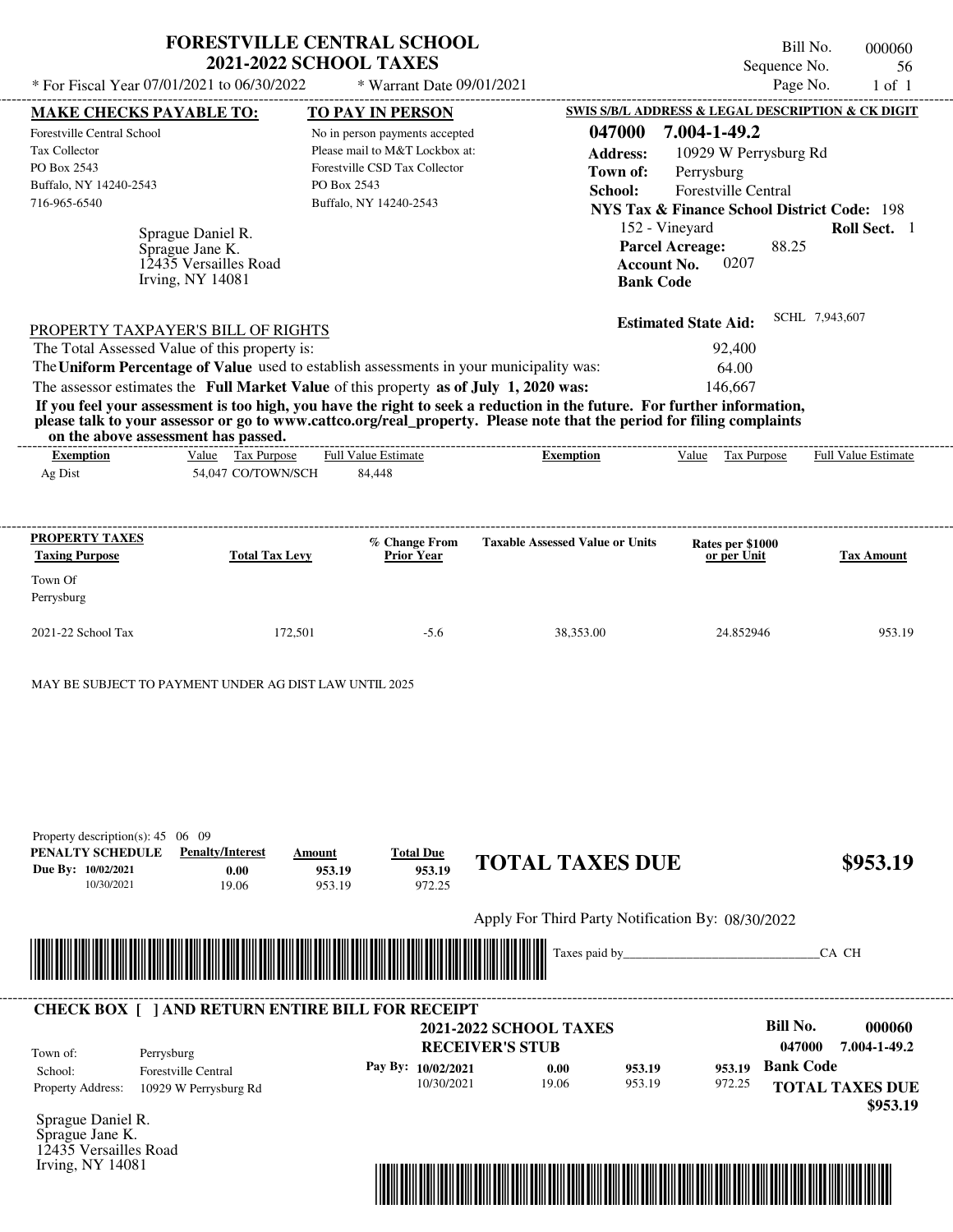| * For Fiscal Year 07/01/2021 to 06/30/2022                                                                                                                                                                                                                                                                     | <b>FORESTVILLE CENTRAL SCHOOL</b><br><b>2021-2022 SCHOOL TAXES</b>                    | * Warrant Date 09/01/2021                                                                                                                       |                                                                                                                                                                                                                                                  | Sequence No.                                                                                                                                                                                                               | Bill No.<br>000061<br>57<br>Page No.<br>$1$ of $1$ |
|----------------------------------------------------------------------------------------------------------------------------------------------------------------------------------------------------------------------------------------------------------------------------------------------------------------|---------------------------------------------------------------------------------------|-------------------------------------------------------------------------------------------------------------------------------------------------|--------------------------------------------------------------------------------------------------------------------------------------------------------------------------------------------------------------------------------------------------|----------------------------------------------------------------------------------------------------------------------------------------------------------------------------------------------------------------------------|----------------------------------------------------|
|                                                                                                                                                                                                                                                                                                                |                                                                                       |                                                                                                                                                 |                                                                                                                                                                                                                                                  | SWIS S/B/L ADDRESS & LEGAL DESCRIPTION & CK DIGIT                                                                                                                                                                          |                                                    |
| <b>MAKE CHECKS PAYABLE TO:</b><br>Forestville Central School<br><b>Tax Collector</b><br>PO Box 2543<br>Buffalo, NY 14240-2543<br>716-965-6540<br>Sprague Mary                                                                                                                                                  | PO Box 2543<br>10817 W Perrysburg Rd<br>Perrysburg, NY 14129                          | TO PAY IN PERSON<br>No in person payments accepted<br>Please mail to M&T Lockbox at:<br>Forestville CSD Tax Collector<br>Buffalo, NY 14240-2543 | 047000<br><b>Address:</b><br>Town of:<br>School:<br><b>Bank Code</b>                                                                                                                                                                             | 7.004-1-48.2<br>10817 W Perrysburg Rd<br>Perrysburg<br>Forestville Central<br><b>NYS Tax &amp; Finance School District Code: 198</b><br>210 - 1 Family Res<br><b>Parcel Acreage:</b><br>1.05<br>0771<br><b>Account No.</b> | Roll Sect. 1                                       |
| PROPERTY TAXPAYER'S BILL OF RIGHTS<br>The Total Assessed Value of this property is:<br>The Uniform Percentage of Value used to establish assessments in your municipality was:<br>The assessor estimates the Full Market Value of this property as of July 1, 2020 was:<br>on the above assessment has passed. |                                                                                       |                                                                                                                                                 | If you feel your assessment is too high, you have the right to seek a reduction in the future. For further information,<br>please talk to your assessor or go to www.cattco.org/real_property. Please note that the period for filing complaints | <b>Estimated State Aid:</b><br>55,900<br>64.00<br>88,730                                                                                                                                                                   | SCHL 7,943,607                                     |
| <b>Exemption</b><br><b>Bas Star</b><br>(See Note)                                                                                                                                                                                                                                                              | Value Tax Purpose<br>18,900 SCHOOL                                                    | <b>Full Value Estimate</b><br>29,531                                                                                                            | <b>Exemption</b>                                                                                                                                                                                                                                 | Value Tax Purpose                                                                                                                                                                                                          | Full Value Estimate                                |
| Perrysburg<br>2021-22 School Tax                                                                                                                                                                                                                                                                               | 172,501                                                                               | $-5.6$                                                                                                                                          | 55,900.00                                                                                                                                                                                                                                        | 24.852946                                                                                                                                                                                                                  | 1,389.28                                           |
| Property description(s): $45 \quad 06 \quad 09$<br><b>PENALTY SCHEDULE</b> Penalty/Interest                                                                                                                                                                                                                    | Note: This year's STAR exemption benefit cannot exceed last year's benefit.<br>Amount | <b>Total Due</b>                                                                                                                                | Your tax savings this year resulting from the New York State School Tax Relief (STAR) program is:                                                                                                                                                |                                                                                                                                                                                                                            | \$469.72                                           |
| Due By: 10/02/2021<br>10/30/2021                                                                                                                                                                                                                                                                               | 0.00<br>919.56<br>18.39<br>919.56                                                     | 919.56<br>937.95                                                                                                                                | <b>TOTAL TAXES DUE</b>                                                                                                                                                                                                                           |                                                                                                                                                                                                                            | \$919.56                                           |
|                                                                                                                                                                                                                                                                                                                |                                                                                       |                                                                                                                                                 |                                                                                                                                                                                                                                                  |                                                                                                                                                                                                                            |                                                    |
|                                                                                                                                                                                                                                                                                                                |                                                                                       |                                                                                                                                                 | Apply For Third Party Notification By: 08/30/2022                                                                                                                                                                                                |                                                                                                                                                                                                                            |                                                    |
|                                                                                                                                                                                                                                                                                                                |                                                                                       |                                                                                                                                                 |                                                                                                                                                                                                                                                  |                                                                                                                                                                                                                            |                                                    |
|                                                                                                                                                                                                                                                                                                                |                                                                                       |                                                                                                                                                 |                                                                                                                                                                                                                                                  | Taxes paid by                                                                                                                                                                                                              | CA CH                                              |

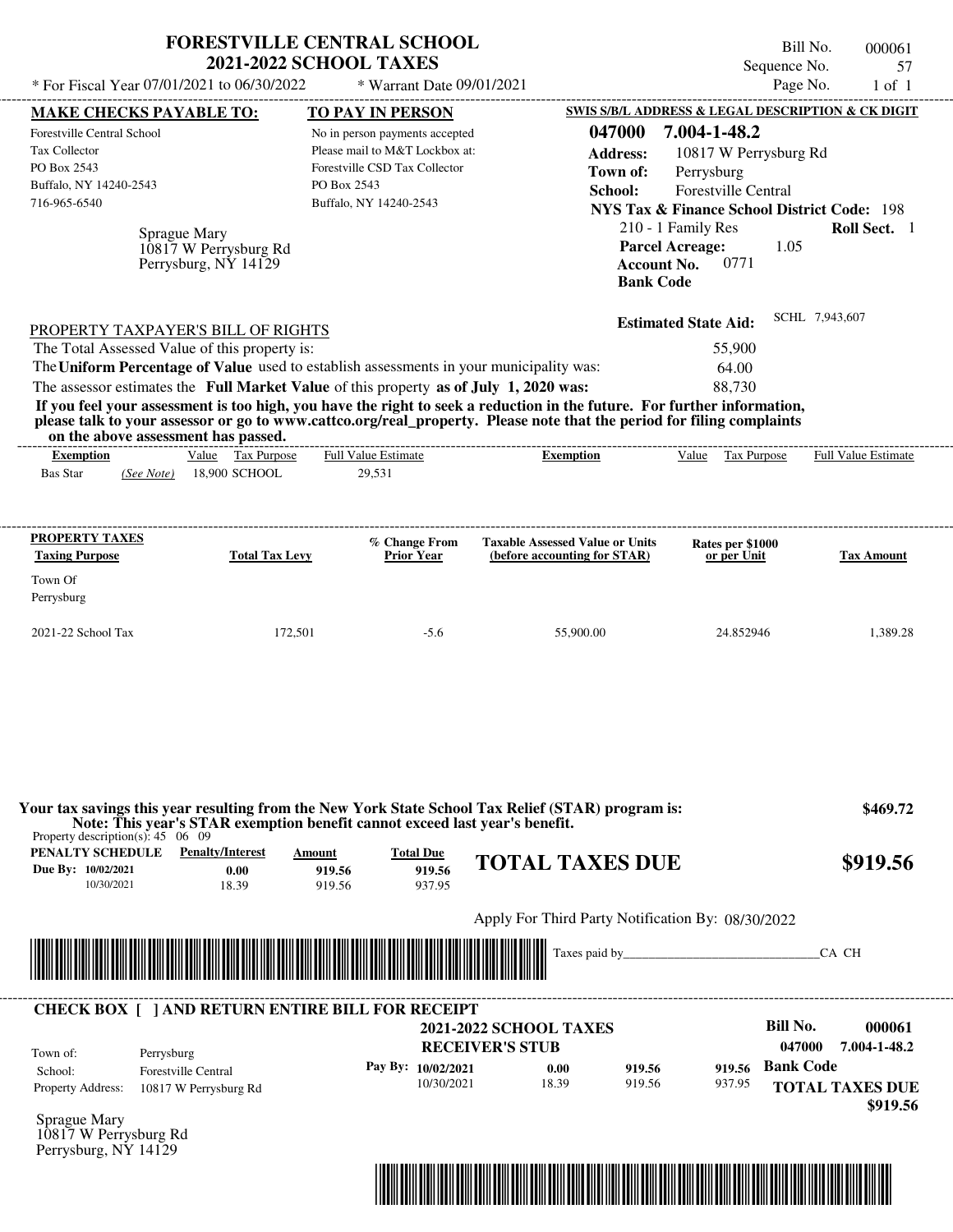|                                                                     |                                                        | <b>FORESTVILLE CENTRAL SCHOOL</b><br><b>2021-2022 SCHOOL TAXES</b>                      |                                                                                                                                                                                                                                                  | Sequence No.                                                     | Bill No.<br>000062                               |
|---------------------------------------------------------------------|--------------------------------------------------------|-----------------------------------------------------------------------------------------|--------------------------------------------------------------------------------------------------------------------------------------------------------------------------------------------------------------------------------------------------|------------------------------------------------------------------|--------------------------------------------------|
|                                                                     | * For Fiscal Year 07/01/2021 to 06/30/2022             | * Warrant Date 09/01/2021                                                               |                                                                                                                                                                                                                                                  | Page No.                                                         | 58<br>$1$ of $1$                                 |
|                                                                     |                                                        |                                                                                         |                                                                                                                                                                                                                                                  | <b>SWIS S/B/L ADDRESS &amp; LEGAL DESCRIPTION &amp; CK DIGIT</b> |                                                  |
| <b>MAKE CHECKS PAYABLE TO:</b><br>Forestville Central School        |                                                        | <b>TO PAY IN PERSON</b><br>No in person payments accepted                               | 047000                                                                                                                                                                                                                                           | 7.004-1-40.9                                                     |                                                  |
| <b>Tax Collector</b>                                                |                                                        | Please mail to M&T Lockbox at:                                                          | <b>Address:</b>                                                                                                                                                                                                                                  | W Perrysburg Rd                                                  |                                                  |
| PO Box 2543                                                         |                                                        | Forestville CSD Tax Collector                                                           | Town of:                                                                                                                                                                                                                                         |                                                                  |                                                  |
| Buffalo, NY 14240-2543                                              |                                                        | PO Box 2543                                                                             |                                                                                                                                                                                                                                                  | Perrysburg<br><b>Forestville Central</b>                         |                                                  |
| 716-965-6540                                                        |                                                        | Buffalo, NY 14240-2543                                                                  | School:                                                                                                                                                                                                                                          |                                                                  |                                                  |
|                                                                     |                                                        |                                                                                         |                                                                                                                                                                                                                                                  | <b>NYS Tax &amp; Finance School District Code: 198</b>           |                                                  |
|                                                                     | <b>Stang Anton</b>                                     |                                                                                         |                                                                                                                                                                                                                                                  | $322$ - Rural vac $>10$                                          | Roll Sect. 1                                     |
|                                                                     | Stang Luyine<br>1959 Milestrip Rd                      |                                                                                         | Account No.                                                                                                                                                                                                                                      | 37.50<br><b>Parcel Acreage:</b>                                  |                                                  |
|                                                                     | North Collins, NY 14111                                |                                                                                         | <b>Bank Code</b>                                                                                                                                                                                                                                 |                                                                  |                                                  |
|                                                                     |                                                        |                                                                                         |                                                                                                                                                                                                                                                  |                                                                  |                                                  |
|                                                                     |                                                        |                                                                                         |                                                                                                                                                                                                                                                  | <b>Estimated State Aid:</b>                                      | SCHL 7,943,607                                   |
|                                                                     | PROPERTY TAXPAYER'S BILL OF RIGHTS                     |                                                                                         |                                                                                                                                                                                                                                                  |                                                                  |                                                  |
|                                                                     | The Total Assessed Value of this property is:          |                                                                                         |                                                                                                                                                                                                                                                  | 13,900                                                           |                                                  |
|                                                                     |                                                        | The Uniform Percentage of Value used to establish assessments in your municipality was: |                                                                                                                                                                                                                                                  | 64.00                                                            |                                                  |
|                                                                     |                                                        | The assessor estimates the Full Market Value of this property as of July 1, 2020 was:   |                                                                                                                                                                                                                                                  | 22,063                                                           |                                                  |
|                                                                     |                                                        |                                                                                         | If you feel your assessment is too high, you have the right to seek a reduction in the future. For further information,<br>please talk to your assessor or go to www.cattco.org/real_property. Please note that the period for filing complaints |                                                                  |                                                  |
| on the above assessment has passed.                                 |                                                        |                                                                                         |                                                                                                                                                                                                                                                  |                                                                  |                                                  |
| <b>Exemption</b>                                                    | Value Tax Purpose                                      | <b>Full Value Estimate</b>                                                              | <b>Exemption</b>                                                                                                                                                                                                                                 | Value Tax Purpose                                                | Full Value Estimate                              |
| Ag Dist                                                             | 1,960 CO/TOWN/SCH                                      | 3,063                                                                                   |                                                                                                                                                                                                                                                  |                                                                  |                                                  |
|                                                                     |                                                        |                                                                                         |                                                                                                                                                                                                                                                  |                                                                  |                                                  |
|                                                                     |                                                        |                                                                                         |                                                                                                                                                                                                                                                  |                                                                  |                                                  |
| <b>PROPERTY TAXES</b>                                               |                                                        | % Change From                                                                           | <b>Taxable Assessed Value or Units</b>                                                                                                                                                                                                           | Rates per \$1000                                                 |                                                  |
| <b>Taxing Purpose</b>                                               | <b>Total Tax Levy</b>                                  | <b>Prior Year</b>                                                                       |                                                                                                                                                                                                                                                  | or per Unit                                                      | <b>Tax Amount</b>                                |
|                                                                     |                                                        |                                                                                         |                                                                                                                                                                                                                                                  |                                                                  |                                                  |
| Town Of                                                             |                                                        |                                                                                         |                                                                                                                                                                                                                                                  |                                                                  |                                                  |
| Perrysburg                                                          |                                                        |                                                                                         |                                                                                                                                                                                                                                                  |                                                                  |                                                  |
|                                                                     |                                                        |                                                                                         |                                                                                                                                                                                                                                                  |                                                                  |                                                  |
| 2021-22 School Tax                                                  | 172,501                                                | $-5.6$                                                                                  | 11,940.00                                                                                                                                                                                                                                        | 24.852946                                                        | 296.74                                           |
|                                                                     | MAY BE SUBJECT TO PAYMENT UNDER AG DIST LAW UNTIL 2025 |                                                                                         |                                                                                                                                                                                                                                                  |                                                                  |                                                  |
|                                                                     |                                                        |                                                                                         |                                                                                                                                                                                                                                                  |                                                                  |                                                  |
|                                                                     |                                                        |                                                                                         |                                                                                                                                                                                                                                                  |                                                                  |                                                  |
|                                                                     |                                                        |                                                                                         |                                                                                                                                                                                                                                                  |                                                                  |                                                  |
| Property description(s): $44 \quad 06 \quad 09$<br>PENALTY SCHEDULE | split from 40.4<br><b>Penalty/Interest</b>             | StorageWell #1693 on prop<br><b>Total Due</b><br>Amount                                 |                                                                                                                                                                                                                                                  |                                                                  |                                                  |
| Due By: 10/02/2021                                                  | 0.00                                                   | 296.74<br>296.74                                                                        | <b>TOTAL TAXES DUE</b>                                                                                                                                                                                                                           |                                                                  | \$296.74                                         |
| 10/30/2021                                                          | 5.93                                                   | 296.74<br>302.67                                                                        |                                                                                                                                                                                                                                                  |                                                                  |                                                  |
|                                                                     |                                                        |                                                                                         |                                                                                                                                                                                                                                                  |                                                                  |                                                  |
|                                                                     |                                                        |                                                                                         | Apply For Third Party Notification By: 08/30/2022                                                                                                                                                                                                |                                                                  |                                                  |
|                                                                     |                                                        |                                                                                         | Taxes paid by                                                                                                                                                                                                                                    |                                                                  | CA CH                                            |
|                                                                     |                                                        |                                                                                         |                                                                                                                                                                                                                                                  |                                                                  |                                                  |
|                                                                     |                                                        | <b>CHECK BOX [ ] AND RETURN ENTIRE BILL FOR RECEIPT</b>                                 |                                                                                                                                                                                                                                                  | <b>Bill No.</b>                                                  |                                                  |
|                                                                     |                                                        |                                                                                         | <b>2021-2022 SCHOOL TAXES</b>                                                                                                                                                                                                                    | 047000                                                           |                                                  |
| Town of:<br>Perrysburg                                              |                                                        |                                                                                         | <b>RECEIVER'S STUB</b>                                                                                                                                                                                                                           |                                                                  |                                                  |
| School:<br>Property Address:                                        | <b>Forestville Central</b><br>W Perrysburg Rd          | Pay By: 10/02/2021<br>10/30/2021                                                        | 0.00<br>296.74<br>5.93<br>296.74                                                                                                                                                                                                                 | <b>Bank Code</b><br>296.74<br>302.67                             | 000062<br>7.004-1-40.9<br><b>TOTAL TAXES DUE</b> |

Stang Anton Stang Luyine 1959 Milestrip Rd North Collins, NY 14111

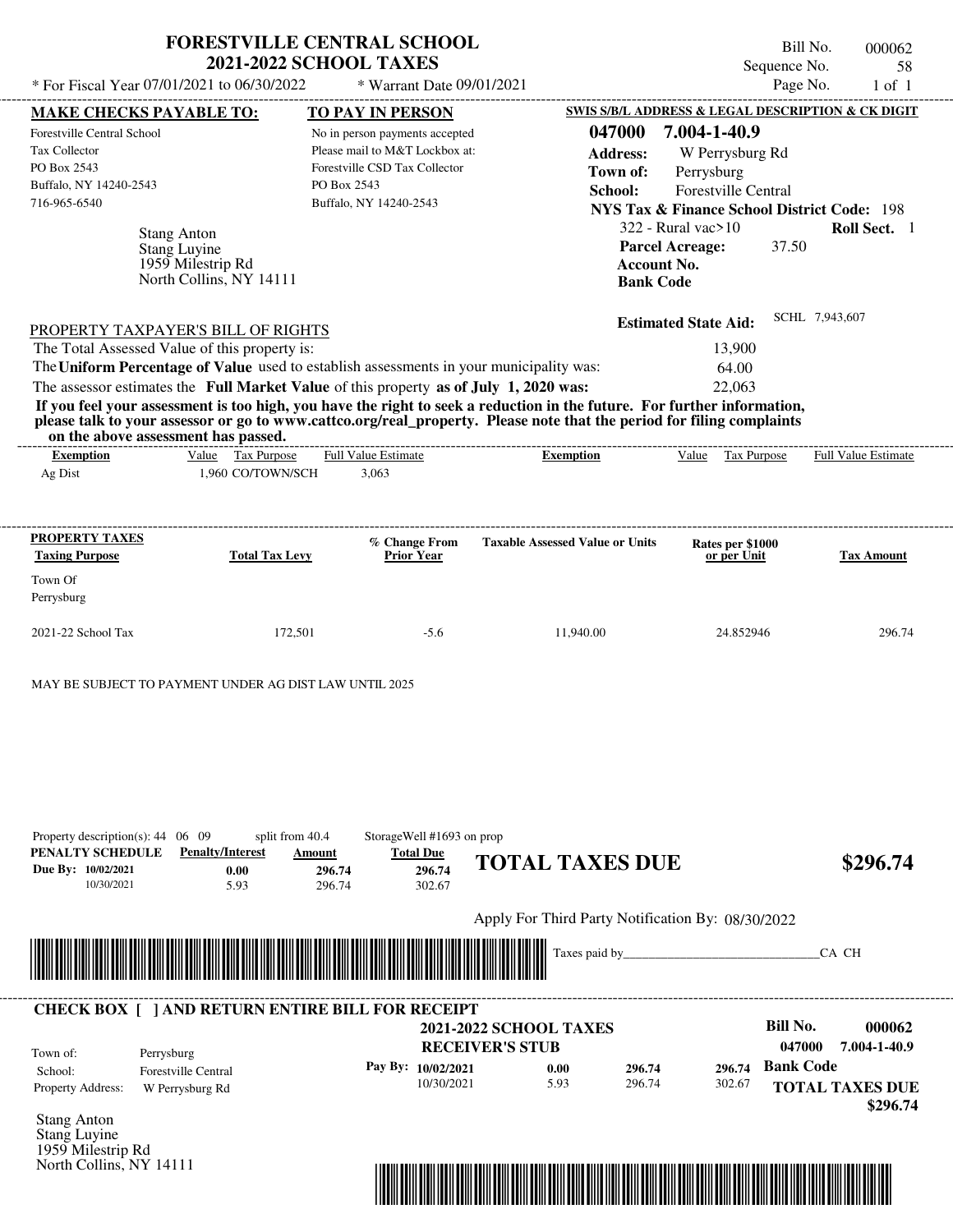| * For Fiscal Year 07/01/2021 to 06/30/2022                                                                                                    | <b>FORESTVILLE CENTRAL SCHOOL</b><br><b>2021-2022 SCHOOL TAXES</b>                                                                                                                                                     | * Warrant Date 09/01/2021                                                                                                                                             |                                                                                                                                                                                                                                                  | Sequence No.<br>Page No.                                                                                                                                                                                                                     | Bill No.<br>000063<br>59<br>$1$ of $1$ |
|-----------------------------------------------------------------------------------------------------------------------------------------------|------------------------------------------------------------------------------------------------------------------------------------------------------------------------------------------------------------------------|-----------------------------------------------------------------------------------------------------------------------------------------------------------------------|--------------------------------------------------------------------------------------------------------------------------------------------------------------------------------------------------------------------------------------------------|----------------------------------------------------------------------------------------------------------------------------------------------------------------------------------------------------------------------------------------------|----------------------------------------|
| <b>MAKE CHECKS PAYABLE TO:</b><br>Forestville Central School<br><b>Tax Collector</b><br>PO Box 2543<br>Buffalo, NY 14240-2543<br>716-965-6540 | <b>Stang Richard</b><br>Stang Terri<br>11586 Route 39<br>Perrysburg, NY 14129                                                                                                                                          | <b>TO PAY IN PERSON</b><br>No in person payments accepted<br>Please mail to M&T Lockbox at:<br>Forestville CSD Tax Collector<br>PO Box 2543<br>Buffalo, NY 14240-2543 | 047000<br><b>Address:</b><br>Town of:<br>School:<br>Account No.<br><b>Bank Code</b>                                                                                                                                                              | SWIS S/B/L ADDRESS & LEGAL DESCRIPTION & CK DIGIT<br>7.004-1-40.8<br>W Perrysburg Rd<br>Perrysburg<br>Forestville Central<br><b>NYS Tax &amp; Finance School District Code: 198</b><br>105 - Vac farmland<br>20.00<br><b>Parcel Acreage:</b> | Roll Sect. 1                           |
| The Total Assessed Value of this property is:<br>on the above assessment has passed.                                                          | PROPERTY TAXPAYER'S BILL OF RIGHTS<br>The Uniform Percentage of Value used to establish assessments in your municipality was:<br>The assessor estimates the Full Market Value of this property as of July 1, 2020 was: | --------------------------                                                                                                                                            | If you feel your assessment is too high, you have the right to seek a reduction in the future. For further information,<br>please talk to your assessor or go to www.cattco.org/real property. Please note that the period for filing complaints | <b>Estimated State Aid:</b><br>11,200<br>64.00<br>17,778                                                                                                                                                                                     | SCHL 7,943,607                         |
| <b>Exemption</b><br>Ag Dist                                                                                                                   | Value Tax Purpose<br>2,273 CO/TOWN/SCH                                                                                                                                                                                 | Full Value Estimate<br>3,552                                                                                                                                          | <b>Exemption</b>                                                                                                                                                                                                                                 | Value Tax Purpose                                                                                                                                                                                                                            | <b>Full Value Estimate</b>             |
| PROPERTY TAXES<br><b>Taxing Purpose</b><br>Town Of<br>Perrysburg                                                                              | <b>Total Tax Levy</b>                                                                                                                                                                                                  | % Change From<br><b>Prior Year</b>                                                                                                                                    | <b>Taxable Assessed Value or Units</b>                                                                                                                                                                                                           | Rates per \$1000<br>or per Unit                                                                                                                                                                                                              | Tax Amount                             |
| 2021-22 School Tax                                                                                                                            | 172,501                                                                                                                                                                                                                | $-5.6$                                                                                                                                                                | 8,927.00                                                                                                                                                                                                                                         | 24.852946                                                                                                                                                                                                                                    | 221.86                                 |
| Property description(s): $44 \quad 06 \quad 09$<br>PENALTY SCHEDULE<br>Due By: 10/02/2021<br>10/30/2021                                       | MAY BE SUBJECT TO PAYMENT UNDER AG DIST LAW UNTIL 2025<br>split from 40.4<br><b>Penalty/Interest</b><br>Amount<br>0.00<br>4.44                                                                                         | StorageWell #1693 on prop<br><b>Total Due</b><br>221.86<br>221.86<br>221.86<br>226.30                                                                                 | <b>TOTAL TAXES DUE</b>                                                                                                                                                                                                                           |                                                                                                                                                                                                                                              | \$221.86                               |
|                                                                                                                                               |                                                                                                                                                                                                                        |                                                                                                                                                                       | Apply For Third Party Notification By: 08/30/2022                                                                                                                                                                                                |                                                                                                                                                                                                                                              |                                        |
|                                                                                                                                               |                                                                                                                                                                                                                        |                                                                                                                                                                       | Taxes paid by_                                                                                                                                                                                                                                   |                                                                                                                                                                                                                                              | CA CH                                  |
| Town of:<br>Perrysburg                                                                                                                        | <b>CHECK BOX [ ] AND RETURN ENTIRE BILL FOR RECEIPT</b>                                                                                                                                                                | Pay By: 10/02/2021                                                                                                                                                    | <b>2021-2022 SCHOOL TAXES</b><br><b>RECEIVER'S STUB</b><br>0.00<br>221.86                                                                                                                                                                        | <b>Bill No.</b><br>047000<br><b>Bank Code</b><br>221.86                                                                                                                                                                                      | 000063<br>7.004-1-40.8                 |
| School:<br>Property Address:                                                                                                                  | <b>Forestville Central</b><br>W Perrysburg Rd                                                                                                                                                                          | 10/30/2021                                                                                                                                                            | 221.86<br>4.44                                                                                                                                                                                                                                   | 226.30                                                                                                                                                                                                                                       | <b>TOTAL TAXES DUE</b><br>\$221.86     |

Stang Richard Stang Terri 11586 Route 39 Perrysburg, NY 14129

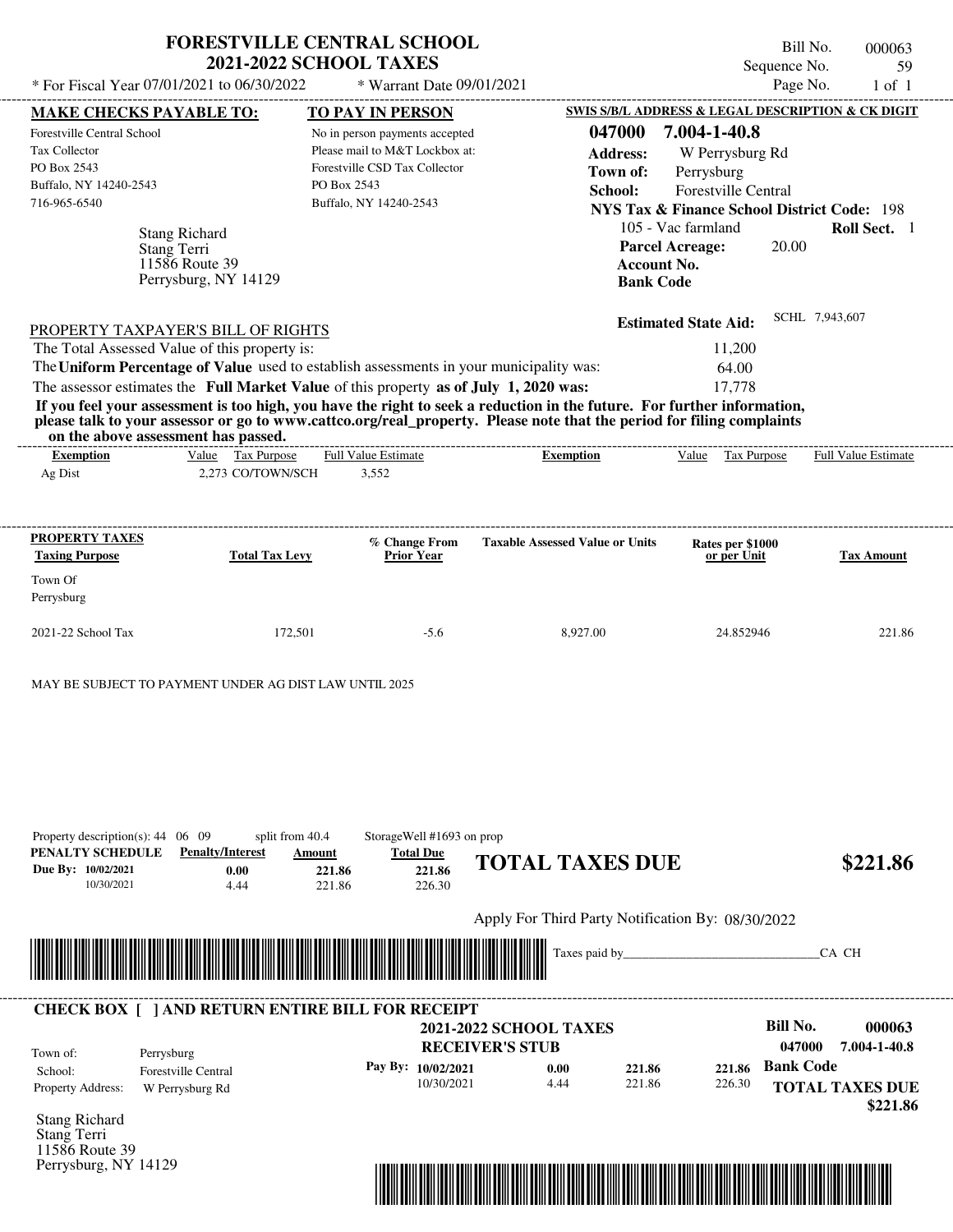|                                                                                                                                               |                                                                           | <b>FORESTVILLE CENTRAL SCHOOL</b><br><b>2021-2022 SCHOOL TAXES</b>                                                                                                               |                                                                                                                                                                                                                                                  | Bill No.<br>Sequence No.                                                                                                                                                                                          | 000064<br>60               |
|-----------------------------------------------------------------------------------------------------------------------------------------------|---------------------------------------------------------------------------|----------------------------------------------------------------------------------------------------------------------------------------------------------------------------------|--------------------------------------------------------------------------------------------------------------------------------------------------------------------------------------------------------------------------------------------------|-------------------------------------------------------------------------------------------------------------------------------------------------------------------------------------------------------------------|----------------------------|
| * For Fiscal Year 07/01/2021 to 06/30/2022                                                                                                    |                                                                           | * Warrant Date 09/01/2021                                                                                                                                                        |                                                                                                                                                                                                                                                  | Page No.                                                                                                                                                                                                          | $1$ of $1$                 |
| <b>MAKE CHECKS PAYABLE TO:</b><br><b>Forestville Central School</b><br>Tax Collector<br>PO Box 2543<br>Buffalo, NY 14240-2543<br>716-965-6540 | <b>Stanton Ethel M</b>                                                    | <b>TO PAY IN PERSON</b><br>No in person payments accepted<br>Please mail to M&T Lockbox at:<br>Forestville CSD Tax Collector<br>PO Box 2543<br>Buffalo, NY 14240-2543            | 047000<br><b>Address:</b><br>Town of:<br>School:                                                                                                                                                                                                 | SWIS S/B/L ADDRESS & LEGAL DESCRIPTION & CK DIGIT<br>$7.004 - 1 - 6$<br>12589 Pudding Lane Rd<br>Perrysburg<br>Forestville Central<br><b>NYS Tax &amp; Finance School District Code: 198</b><br>270 - Mfg housing | Roll Sect. 1               |
| PROPERTY TAXPAYER'S BILL OF RIGHTS<br>The Total Assessed Value of this property is:                                                           | <b>Stanton Shirley M</b><br>12589 Pudding Lane Rd<br>Perrysburg, NY 14129 | The Uniform Percentage of Value used to establish assessments in your municipality was:<br>The assessor estimates the Full Market Value of this property as of July 1, 2020 was: | <b>Account No.</b><br><b>Bank Code</b>                                                                                                                                                                                                           | <b>Parcel Acreage:</b><br>16.15<br>0762<br><b>Estimated State Aid:</b><br>56,000<br>64.00<br>88,889                                                                                                               | SCHL 7,943,607             |
| on the above assessment has passed.                                                                                                           |                                                                           |                                                                                                                                                                                  | If you feel your assessment is too high, you have the right to seek a reduction in the future. For further information,<br>please talk to your assessor or go to www.cattco.org/real property. Please note that the period for filing complaints |                                                                                                                                                                                                                   |                            |
| <b>Exemption</b><br><b>Bas Star</b><br>(See Note)                                                                                             | Value Tax Purpose<br>18,900 SCHOOL                                        | <b>Full Value Estimate</b><br>29,531                                                                                                                                             | <b>Exemption</b>                                                                                                                                                                                                                                 | Value Tax Purpose                                                                                                                                                                                                 | <b>Full Value Estimate</b> |
| <b>PROPERTY TAXES</b><br><b>Taxing Purpose</b>                                                                                                | <b>Total Tax Levy</b>                                                     | % Change From<br>Prior Year                                                                                                                                                      | <b>Taxable Assessed Value or Units</b><br>(before accounting for STAR)                                                                                                                                                                           | Rates per \$1000<br>or per Unit                                                                                                                                                                                   | <b>Tax Amount</b>          |
| Town Of<br>Perrysburg                                                                                                                         |                                                                           |                                                                                                                                                                                  |                                                                                                                                                                                                                                                  |                                                                                                                                                                                                                   |                            |
| 2021-22 School Tax                                                                                                                            | 172,501                                                                   | $-5.6$                                                                                                                                                                           | 56,000.00                                                                                                                                                                                                                                        | 24.852946                                                                                                                                                                                                         | 1,391.76                   |
|                                                                                                                                               |                                                                           | Note: This year's STAR exemption benefit cannot exceed last year's benefit.                                                                                                      | Your tax savings this year resulting from the New York State School Tax Relief (STAR) program is:                                                                                                                                                |                                                                                                                                                                                                                   | \$469.72                   |
| Property description(s): $37 \quad 06 \quad 09$<br>PENALTY SCHEDULE<br>Due By: 10/02/2021<br>10/30/2021                                       | <b>Penalty/Interest</b><br>0.00<br>18.44                                  | Amount<br><b>Total Due</b><br>922.04<br>922.04<br>922.04<br>940.48                                                                                                               | <b>TOTAL TAXES DUE</b>                                                                                                                                                                                                                           |                                                                                                                                                                                                                   | \$922.04                   |
|                                                                                                                                               |                                                                           |                                                                                                                                                                                  | Apply For Third Party Notification By: 08/30/2022                                                                                                                                                                                                |                                                                                                                                                                                                                   |                            |
|                                                                                                                                               |                                                                           |                                                                                                                                                                                  |                                                                                                                                                                                                                                                  |                                                                                                                                                                                                                   | CA CH                      |
|                                                                                                                                               |                                                                           |                                                                                                                                                                                  |                                                                                                                                                                                                                                                  |                                                                                                                                                                                                                   |                            |
|                                                                                                                                               |                                                                           | <b>CHECK BOX [ ] AND RETURN ENTIRE BILL FOR RECEIPT</b>                                                                                                                          |                                                                                                                                                                                                                                                  | <b>Bill No.</b>                                                                                                                                                                                                   | 000064                     |

**Pay By: 10/02/2021**

10/30/2021 18.44

Stanton Ethel M Stanton Shirley M 12589 Pudding Lane Rd Perrysburg, NY 14129

Property Address: 12589 Pudding Lane Rd

School: Forestville Central



922.04

**0.00 922.04**

**Bank Code 922.04**

940.48

**TOTAL TAXES DUE**

 **\$922.04**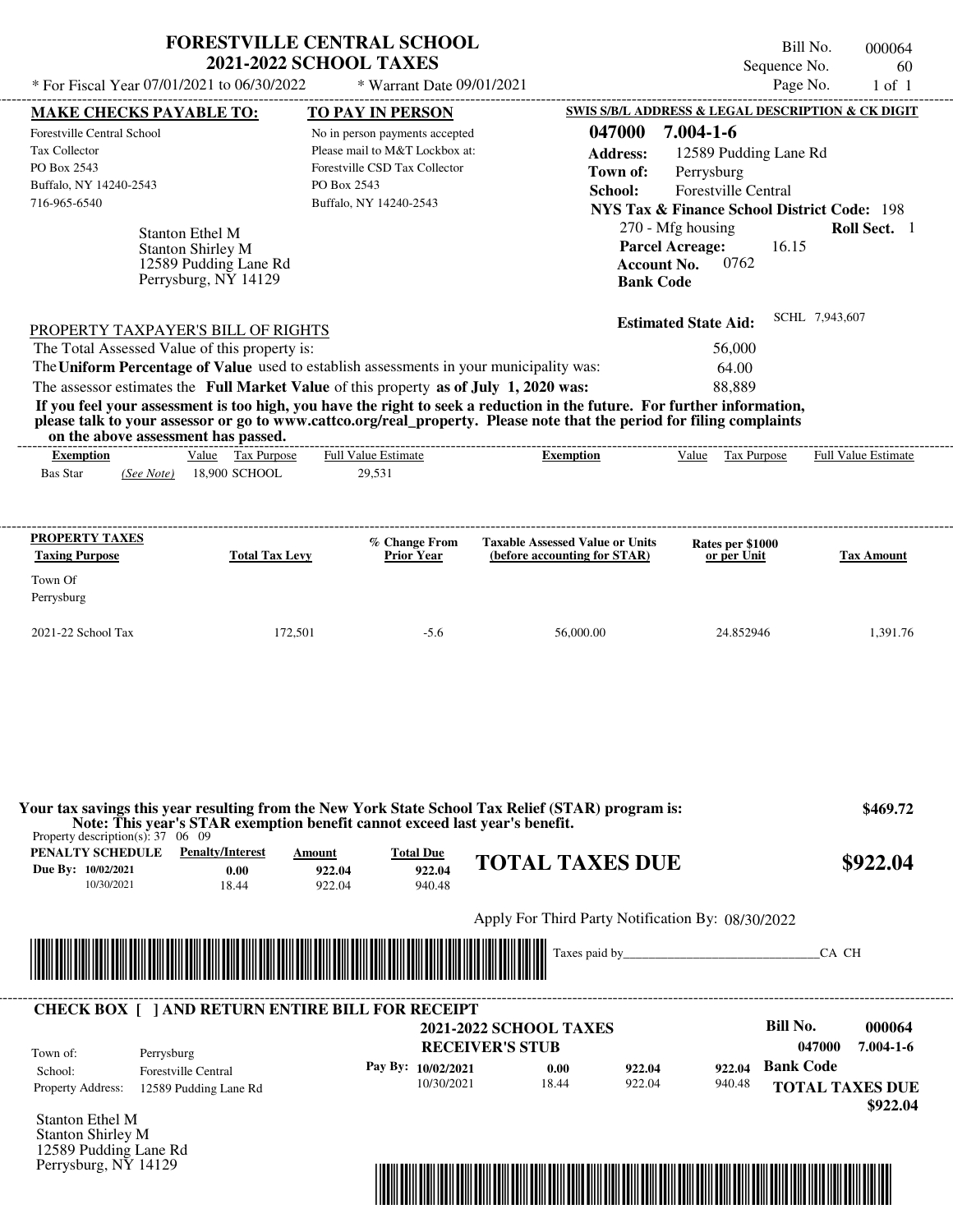|                                                                                                     | <b>FORESTVILLE CENTRAL SCHOOL</b> | Bill No.<br>000065                                                                                                                                                                                                                               |
|-----------------------------------------------------------------------------------------------------|-----------------------------------|--------------------------------------------------------------------------------------------------------------------------------------------------------------------------------------------------------------------------------------------------|
|                                                                                                     | <b>2021-2022 SCHOOL TAXES</b>     | Sequence No.<br>61                                                                                                                                                                                                                               |
| * For Fiscal Year 07/01/2021 to 06/30/2022                                                          | * Warrant Date 09/01/2021         | Page No.<br>$1$ of $1$                                                                                                                                                                                                                           |
| <b>MAKE CHECKS PAYABLE TO:</b>                                                                      | <b>TO PAY IN PERSON</b>           | SWIS S/B/L ADDRESS & LEGAL DESCRIPTION & CK DIGIT                                                                                                                                                                                                |
| Forestville Central School                                                                          | No in person payments accepted    | 047000<br>$7.004 - 1 - 6.71$                                                                                                                                                                                                                     |
| <b>Tax Collector</b>                                                                                | Please mail to M&T Lockbox at:    | <b>Address:</b><br>12589 Pudding Lane Rd                                                                                                                                                                                                         |
| PO Box 2543                                                                                         | Forestville CSD Tax Collector     | Perrysburg<br>Town of:                                                                                                                                                                                                                           |
| Buffalo, NY 14240-2543                                                                              | PO Box 2543                       | School:<br><b>Forestville Central</b>                                                                                                                                                                                                            |
| 716-965-6540                                                                                        | Buffalo, NY 14240-2543            | NYS Tax & Finance School District Code: 198                                                                                                                                                                                                      |
| <b>Stanton Shirley M</b><br><b>Stanton Ethel M</b><br>12589 Pudding Lane Rd<br>Perrysburg, NY 14129 |                                   | 270 - Mfg housing<br><b>Roll Sect.</b> 1<br><b>Parcel Acreage:</b><br>0.01<br>0762<br><b>Account No.</b><br><b>Bank Code</b>                                                                                                                     |
| PROPERTY TAXPAYER'S BILL OF RIGHTS                                                                  |                                   | SCHL 7,943,607<br><b>Estimated State Aid:</b>                                                                                                                                                                                                    |
| The Total Assessed Value of this property is:                                                       |                                   | 51,600                                                                                                                                                                                                                                           |
| The Uniform Percentage of Value used to establish assessments in your municipality was:             |                                   | 64.00                                                                                                                                                                                                                                            |
| The assessor estimates the Full Market Value of this property as of July 1, 2020 was:               |                                   | 81,905                                                                                                                                                                                                                                           |
| on the above assessment has passed.                                                                 |                                   | If you feel your assessment is too high, you have the right to seek a reduction in the future. For further information,<br>please talk to your assessor or go to www.cattco.org/real_property. Please note that the period for filing complaints |

| on the above assessment has passed. |                       |                            |                                        |                                         |                            |
|-------------------------------------|-----------------------|----------------------------|----------------------------------------|-----------------------------------------|----------------------------|
| <b>Exemption</b>                    | Tax Purpose<br>Value  | <b>Full Value Estimate</b> | <b>Exemption</b>                       | Tax Purpose<br>Value                    | <b>Full Value Estimate</b> |
| Aged $C/t/s$                        | 25,800 SCHOOL         | 40,313                     | E Star Mh<br>(See Note)                | 25,800 SCHOOL                           | 40,313                     |
| <b>PROPERTY TAXES</b>               |                       | % Change From              | <b>Taxable Assessed Value or Units</b> | <b>Rates per \$1000<br/>or per Unit</b> |                            |
| <b>Taxing Purpose</b><br>Town Of    | <b>Total Tax Levy</b> | <b>Prior Year</b>          | (before accounting for STAR)           |                                         | <b>Tax Amount</b>          |
| Perrysburg                          |                       |                            |                                        |                                         |                            |
| 2021-22 School Tax                  | 172,501               | $-5.6$                     | 25,800.00                              | 24.852946                               | 641.21                     |
|                                     |                       |                            |                                        |                                         |                            |

| Property description(s): $37 \quad 06 \quad 09$    |                                                         |        | Your tax savings this year resulting from the New York State School Tax Relief (STAR) program is:<br>Note: This year's STAR exemption benefit cannot exceed last year's benefit. | \$641.21                                         |
|----------------------------------------------------|---------------------------------------------------------|--------|----------------------------------------------------------------------------------------------------------------------------------------------------------------------------------|--------------------------------------------------|
| PENALTY SCHEDULE<br>Due By:                        | <b>Penalty/Interest</b>                                 | Amount | <b>Total Due</b><br><b>TOTAL TAXES DUE</b>                                                                                                                                       | \$0.00                                           |
|                                                    |                                                         |        | Apply For Third Party Notification By: 08/30/2022                                                                                                                                |                                                  |
|                                                    |                                                         |        | Taxes paid by                                                                                                                                                                    | CA CH                                            |
|                                                    |                                                         |        |                                                                                                                                                                                  |                                                  |
|                                                    | <b>CHECK BOX [ ] AND RETURN ENTIRE BILL FOR RECEIPT</b> |        | <b>2021-2022 SCHOOL TAXES</b>                                                                                                                                                    | Bill No.<br>000065                               |
| Town of:<br>School:                                | Perrysburg<br><b>Forestville Central</b>                |        | <b>RECEIVER'S STUB</b><br>Pay By:                                                                                                                                                | 047000<br>$7.004 - 1 - 6.71$<br><b>Bank Code</b> |
| Property Address:                                  | 12589 Pudding Lane Rd                                   |        |                                                                                                                                                                                  | <b>TOTAL TAXES DUE</b><br>\$0.00                 |
| <b>Stanton Shirley M</b><br><b>Stanton Ethel M</b> |                                                         |        |                                                                                                                                                                                  |                                                  |
| 12589 Pudding Lane Rd<br>Perrysburg, NY 14129      |                                                         |        |                                                                                                                                                                                  |                                                  |
|                                                    |                                                         |        |                                                                                                                                                                                  |                                                  |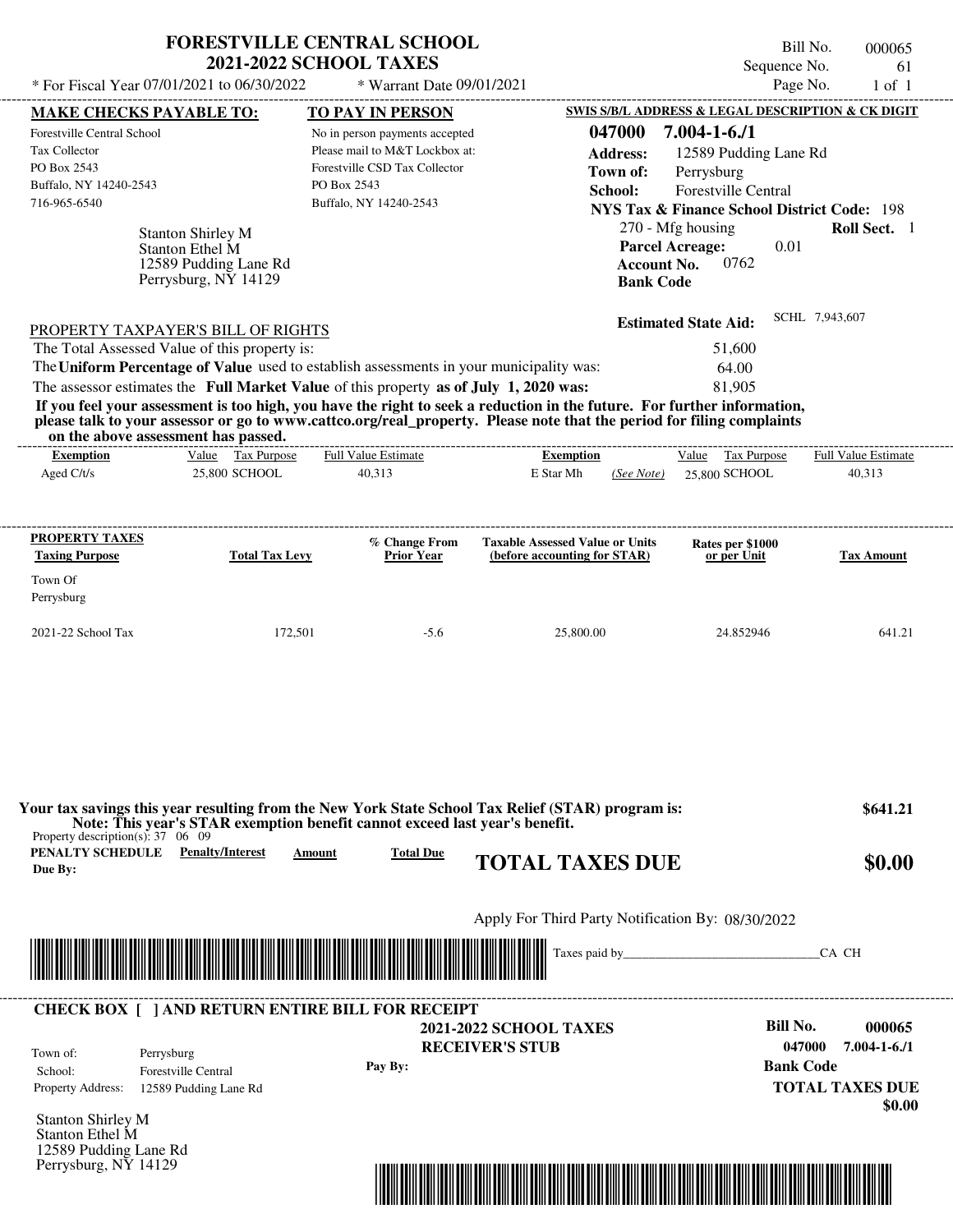|                                                                                                                               |                                                                                                                            | <b>FORESTVILLE CENTRAL SCHOOL</b><br><b>2021-2022 SCHOOL TAXES</b>                                                                                                                                                                                                                                                                                                                                                                   |                                                    |                                                  |                                                                                                                                                                                                                   | Bill No.<br>Sequence No. | 000066<br>62        |
|-------------------------------------------------------------------------------------------------------------------------------|----------------------------------------------------------------------------------------------------------------------------|--------------------------------------------------------------------------------------------------------------------------------------------------------------------------------------------------------------------------------------------------------------------------------------------------------------------------------------------------------------------------------------------------------------------------------------|----------------------------------------------------|--------------------------------------------------|-------------------------------------------------------------------------------------------------------------------------------------------------------------------------------------------------------------------|--------------------------|---------------------|
|                                                                                                                               | * For Fiscal Year 07/01/2021 to 06/30/2022                                                                                 |                                                                                                                                                                                                                                                                                                                                                                                                                                      | * Warrant Date 09/01/2021                          |                                                  |                                                                                                                                                                                                                   | Page No.                 | $1$ of $1$          |
| <b>MAKE CHECKS PAYABLE TO:</b>                                                                                                |                                                                                                                            | <b>TO PAY IN PERSON</b>                                                                                                                                                                                                                                                                                                                                                                                                              |                                                    |                                                  | SWIS S/B/L ADDRESS & LEGAL DESCRIPTION & CK DIGIT                                                                                                                                                                 |                          |                     |
| Forestville Central School<br><b>Tax Collector</b><br>PO Box 2543<br>Buffalo, NY 14240-2543<br>716-965-6540                   | Sweda Ryan R<br>4710 Cresent Ridge Dr<br>Brownsburg, IN 46112                                                              | No in person payments accepted<br>Please mail to M&T Lockbox at:<br>Forestville CSD Tax Collector<br>PO Box 2543<br>Buffalo, NY 14240-2543                                                                                                                                                                                                                                                                                           |                                                    | 047000<br><b>Address:</b><br>Town of:<br>School: | 7.004-1-48.3<br>11728 County Line Rd<br>Perrysburg<br>Forestville Central<br><b>NYS Tax &amp; Finance School District Code: 198</b><br>323 - Vacant rural<br><b>Parcel Acreage:</b><br><b>Account No.</b><br>0248 | 48.66                    | Roll Sect. 1        |
|                                                                                                                               |                                                                                                                            |                                                                                                                                                                                                                                                                                                                                                                                                                                      |                                                    | <b>Bank Code</b>                                 |                                                                                                                                                                                                                   |                          |                     |
|                                                                                                                               | PROPERTY TAXPAYER'S BILL OF RIGHTS<br>The Total Assessed Value of this property is:<br>on the above assessment has passed. | The Uniform Percentage of Value used to establish assessments in your municipality was:<br>The assessor estimates the Full Market Value of this property as of July 1, 2020 was:<br>If you feel your assessment is too high, you have the right to seek a reduction in the future. For further information,<br>please talk to your assessor or go to www.cattco.org/real_property. Please note that the period for filing complaints |                                                    |                                                  | <b>Estimated State Aid:</b><br>19,900<br>64.00<br>31,587                                                                                                                                                          | SCHL 7,943,607           |                     |
| <b>Exemption</b>                                                                                                              | Value Tax Purpose                                                                                                          | <b>Full Value Estimate</b>                                                                                                                                                                                                                                                                                                                                                                                                           |                                                    | <b>Exemption</b>                                 | Value<br>Tax Purpose                                                                                                                                                                                              |                          | Full Value Estimate |
| Town Of<br>Perrysburg                                                                                                         |                                                                                                                            |                                                                                                                                                                                                                                                                                                                                                                                                                                      |                                                    |                                                  |                                                                                                                                                                                                                   |                          |                     |
|                                                                                                                               | 172,501                                                                                                                    | $-5.6$                                                                                                                                                                                                                                                                                                                                                                                                                               |                                                    | 19,900.00                                        | 24.852946                                                                                                                                                                                                         |                          | 494.57              |
| 2021-22 School Tax<br>Property description(s): $45 \quad 06 \quad 09$<br>PENALTY SCHEDULE<br>Due By: 10/02/2021<br>10/30/2021 | <b>Penalty/Interest</b><br>0.00<br>9.89                                                                                    | Storage Well #1653<br>Amount<br><b>Total Due</b><br>494.57<br>494.57<br>494.57<br>504.46                                                                                                                                                                                                                                                                                                                                             | 3/3010-split 2 acres off<br><b>TOTAL TAXES DUE</b> |                                                  |                                                                                                                                                                                                                   |                          | \$494.57            |
|                                                                                                                               |                                                                                                                            |                                                                                                                                                                                                                                                                                                                                                                                                                                      |                                                    |                                                  |                                                                                                                                                                                                                   |                          |                     |
|                                                                                                                               |                                                                                                                            |                                                                                                                                                                                                                                                                                                                                                                                                                                      |                                                    |                                                  | Apply For Third Party Notification By: 08/30/2022                                                                                                                                                                 |                          |                     |
|                                                                                                                               |                                                                                                                            |                                                                                                                                                                                                                                                                                                                                                                                                                                      |                                                    | Taxes paid by_                                   |                                                                                                                                                                                                                   |                          | CA CH               |

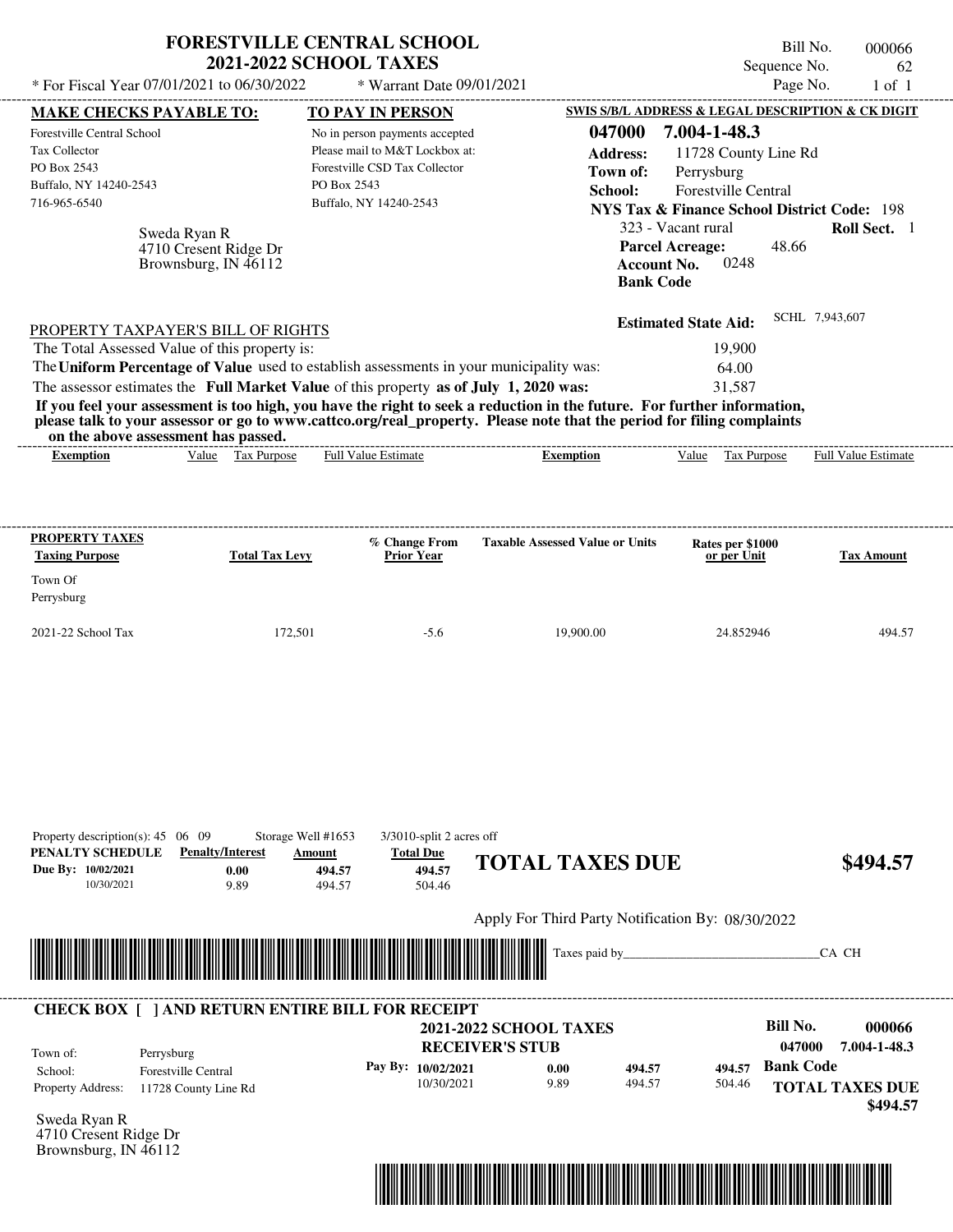| * For Fiscal Year 07/01/2021 to 06/30/2022                                                                                                                                                                                                                                                                                                                                                                                                                                                                                  | <b>FORESTVILLE CENTRAL SCHOOL</b>                                    | <b>2021-2022 SCHOOL TAXES</b>                                                                                                              | * Warrant Date 09/01/2021                                             |                                                                          |                                                   |                                                                                                                                                         |                                                       | Bill No.<br>Sequence No.<br>Page No.                                    |       | 000067<br>63<br>$1$ of $1$ |
|-----------------------------------------------------------------------------------------------------------------------------------------------------------------------------------------------------------------------------------------------------------------------------------------------------------------------------------------------------------------------------------------------------------------------------------------------------------------------------------------------------------------------------|----------------------------------------------------------------------|--------------------------------------------------------------------------------------------------------------------------------------------|-----------------------------------------------------------------------|--------------------------------------------------------------------------|---------------------------------------------------|---------------------------------------------------------------------------------------------------------------------------------------------------------|-------------------------------------------------------|-------------------------------------------------------------------------|-------|----------------------------|
|                                                                                                                                                                                                                                                                                                                                                                                                                                                                                                                             |                                                                      | TO PAY IN PERSON                                                                                                                           |                                                                       |                                                                          | SWIS S/B/L ADDRESS & LEGAL DESCRIPTION & CK DIGIT |                                                                                                                                                         |                                                       |                                                                         |       |                            |
| <b>MAKE CHECKS PAYABLE TO:</b><br>Forestville Central School<br>Tax Collector<br>PO Box 2543<br>Buffalo, NY 14240-2543<br>716-965-6540                                                                                                                                                                                                                                                                                                                                                                                      | Thamasett Barbara M<br>4621 Madison Drive<br><b>Vestal, NY 13850</b> | No in person payments accepted<br>Please mail to M&T Lockbox at:<br>Forestville CSD Tax Collector<br>PO Box 2543<br>Buffalo, NY 14240-2543 |                                                                       |                                                                          | 047000<br><b>Address:</b><br>Town of:<br>School:  | 15.002-1-7.1<br>Perrysburg<br><b>NYS Tax &amp; Finance School District Code: 198</b><br>240 - Rural res<br><b>Parcel Acreage:</b><br><b>Account No.</b> | 10439 Mosher Rd<br><b>Forestville Central</b><br>0516 | 63.56                                                                   |       | Roll Sect. 1               |
| PROPERTY TAXPAYER'S BILL OF RIGHTS<br>The Total Assessed Value of this property is:<br>The Uniform Percentage of Value used to establish assessments in your municipality was:<br>The assessor estimates the Full Market Value of this property as of July 1, 2020 was:<br>If you feel your assessment is too high, you have the right to seek a reduction in the future. For further information,<br>please talk to your assessor or go to www.cattco.org/real_property. Please note that the period for filing complaints |                                                                      |                                                                                                                                            |                                                                       |                                                                          |                                                   | <b>Bank Code</b><br><b>Estimated State Aid:</b>                                                                                                         | 57,400<br>64.00<br>91,111                             | SCHL 7,943,607                                                          |       |                            |
| on the above assessment has passed.<br><b>Exemption</b>                                                                                                                                                                                                                                                                                                                                                                                                                                                                     | Value Tax Purpose                                                    | <b>Full Value Estimate</b>                                                                                                                 |                                                                       |                                                                          | <b>Exemption</b>                                  |                                                                                                                                                         | Value Tax Purpose                                     |                                                                         |       | <b>Full Value Estimate</b> |
| <b>PROPERTY TAXES</b><br><b>Taxing Purpose</b><br>Town Of                                                                                                                                                                                                                                                                                                                                                                                                                                                                   | <b>Total Tax Levy</b>                                                |                                                                                                                                            | % Change From<br><b>Prior Year</b>                                    |                                                                          | <b>Taxable Assessed Value or Units</b>            |                                                                                                                                                         | Rates per \$1000<br>or per Unit                       |                                                                         |       | <b>Tax Amount</b>          |
| Perrysburg<br>2021-22 School Tax                                                                                                                                                                                                                                                                                                                                                                                                                                                                                            | 172,501                                                              |                                                                                                                                            | $-5.6$                                                                |                                                                          | 57,400.00                                         |                                                                                                                                                         | 24.852946                                             |                                                                         |       | 1,426.56                   |
| Property description(s): $43 \quad 06 \quad 09$<br>PENALTY SCHEDULE<br>Due By: 10/02/2021<br>10/30/2021                                                                                                                                                                                                                                                                                                                                                                                                                     | <b>Penalty/Interest</b><br>0.00<br>28.53                             | Storage Well #976<br>Amount<br>1,426.56<br>1.426.56                                                                                        | 3/09-splt 4.25 ac to Town<br><b>Total Due</b><br>1,426.56<br>1,455.09 | <b>TOTAL TAXES DUE</b>                                                   |                                                   |                                                                                                                                                         |                                                       |                                                                         |       | \$1,426.56                 |
|                                                                                                                                                                                                                                                                                                                                                                                                                                                                                                                             |                                                                      |                                                                                                                                            |                                                                       | Apply For Third Party Notification By: 08/30/2022                        |                                                   |                                                                                                                                                         |                                                       |                                                                         |       |                            |
|                                                                                                                                                                                                                                                                                                                                                                                                                                                                                                                             |                                                                      |                                                                                                                                            |                                                                       |                                                                          | Taxes paid by_                                    |                                                                                                                                                         |                                                       |                                                                         | CA CH |                            |
| <b>CHECK BOX [ ] AND RETURN ENTIRE BILL FOR RECEIPT</b>                                                                                                                                                                                                                                                                                                                                                                                                                                                                     |                                                                      |                                                                                                                                            |                                                                       |                                                                          |                                                   |                                                                                                                                                         |                                                       |                                                                         |       |                            |
| Town of:<br>Perrysburg<br>School:<br>Property Address:                                                                                                                                                                                                                                                                                                                                                                                                                                                                      | <b>Forestville Central</b><br>10439 Mosher Rd                        |                                                                                                                                            | Pay By: 10/02/2021<br>10/30/2021                                      | <b>2021-2022 SCHOOL TAXES</b><br><b>RECEIVER'S STUB</b><br>0.00<br>28.53 | 1,426.56<br>1,426.56                              |                                                                                                                                                         | 1,426.56<br>1,455.09                                  | <b>Bill No.</b><br>047000<br><b>Bank Code</b><br><b>TOTAL TAXES DUE</b> |       | 000067<br>15.002-1-7.1     |

Thamasett Barbara M 4621 Madison Drive Vestal, NY 13850



 **\$1,426.56**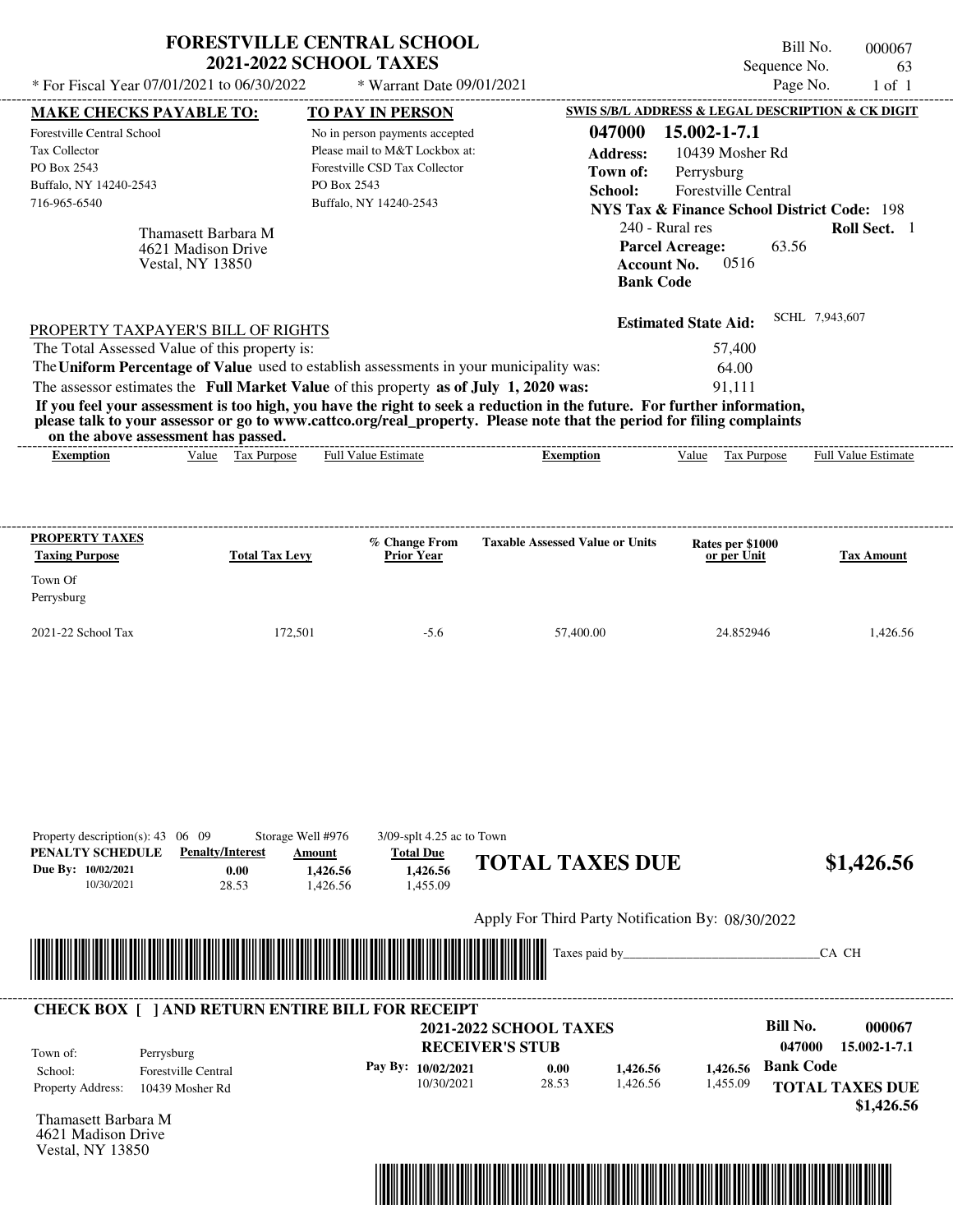|                                                                                                                         | <b>FORESTVILLE CENTRAL SCHOOL</b><br><b>2021-2022 SCHOOL TAXES</b>                                                                         |                                                  | Bill No.<br>Sequence No.                                                                                                           | 000068<br>64               |
|-------------------------------------------------------------------------------------------------------------------------|--------------------------------------------------------------------------------------------------------------------------------------------|--------------------------------------------------|------------------------------------------------------------------------------------------------------------------------------------|----------------------------|
| * For Fiscal Year 07/01/2021 to 06/30/2022                                                                              | * Warrant Date 09/01/2021                                                                                                                  |                                                  | Page No.                                                                                                                           | $1$ of $1$                 |
| <b>MAKE CHECKS PAYABLE TO:</b>                                                                                          | TO PAY IN PERSON                                                                                                                           |                                                  | <b>SWIS S/B/L ADDRESS &amp; LEGAL DESCRIPTION &amp; CK DIGIT</b>                                                                   |                            |
| Forestville Central School<br><b>Tax Collector</b><br>PO Box 2543<br>Buffalo, NY 14240-2543<br>716-965-6540             | No in person payments accepted<br>Please mail to M&T Lockbox at:<br>Forestville CSD Tax Collector<br>PO Box 2543<br>Buffalo, NY 14240-2543 | 047000<br><b>Address:</b><br>Town of:<br>School: | 7.004-1-27<br>12532 Route 39<br>Perrysburg<br><b>Forestville Central</b><br><b>NYS Tax &amp; Finance School District Code: 198</b> |                            |
| Thamasett Otto J<br><b>Otto Thamasett Trust</b><br>6025 Sherborn Ln<br>Springfield, VA 22152                            |                                                                                                                                            | <b>Account No.</b><br><b>Bank Code</b>           | 120 - Field crops<br><b>Parcel Acreage:</b><br>163.85<br>0517                                                                      | Roll Sect. 1               |
| PROPERTY TAXPAYER'S BILL OF RIGHTS                                                                                      |                                                                                                                                            |                                                  | <b>Estimated State Aid:</b>                                                                                                        | SCHL 7,943,607             |
| The Total Assessed Value of this property is:                                                                           |                                                                                                                                            |                                                  | 129,500                                                                                                                            |                            |
| The Uniform Percentage of Value used to establish assessments in your municipality was:                                 |                                                                                                                                            |                                                  | 64.00                                                                                                                              |                            |
| The assessor estimates the Full Market Value of this property as of July 1, 2020 was:                                   |                                                                                                                                            |                                                  | 205,556                                                                                                                            |                            |
| If you feel your assessment is too high, you have the right to seek a reduction in the future. For further information, | please talk to your assessor or go to www.cattco.org/real_property. Please note that the period for filing complaints                      |                                                  |                                                                                                                                    |                            |
| on the above assessment has passed.                                                                                     |                                                                                                                                            |                                                  |                                                                                                                                    |                            |
| Tax Purpose<br>Value<br><b>Exemption</b>                                                                                | Full Value Estimate                                                                                                                        | <b>Exemption</b>                                 | Value<br>Tax Purpose                                                                                                               | <b>Full Value Estimate</b> |
| <b>PROPERTY TAXES</b><br><b>Taxing Purpose</b><br><b>Total Tax Levy</b><br>Town Of                                      | % Change From<br><b>Prior Year</b>                                                                                                         | <b>Taxable Assessed Value or Units</b>           | Rates per \$1000<br>or per Unit                                                                                                    | <b>Tax Amount</b>          |
| Perrysburg<br>2021-22 School Tax                                                                                        | 172,501<br>$-5.6$                                                                                                                          | 129,500.00                                       | 24.852946                                                                                                                          | 3,218.46                   |

Apply For Third Party Notification By: 08/30/2022



## Thamasett Otto J **RECEIVER'S STUB Bill No. 000068** 0.00 **b** 3,218.46 **Bank Code** Property Address: 12532 Route 39 Perrysburg School: Forestville Central **TOTAL TAXES DUE \$3,218.46 2021-2022 SCHOOL TAXES 047000 7.004-1-27 Pay By: 10/02/2021** 10/30/2021 3,218.46 **3,218.46** 3,282.83 **3,218.46** Town of: ---------------------------------------------------------------------------------------------------------------------------------------------------------------------------------------------------- **CHECK BOX [ ] AND RETURN ENTIRE BILL FOR RECEIPT**

Otto Thamasett Trust 6025 Sherborn Ln Springfield, VA 22152

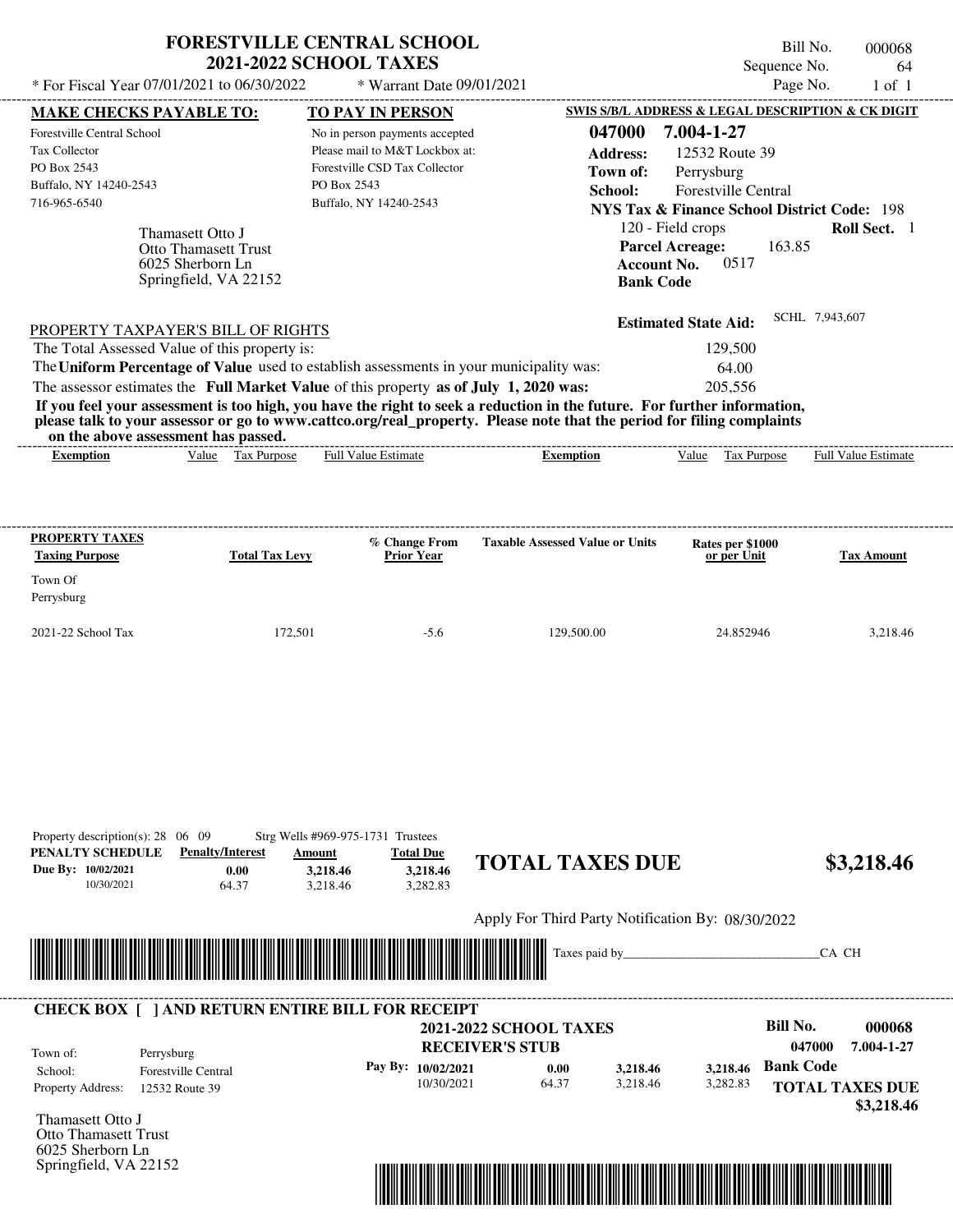| * For Fiscal Year 07/01/2021 to 06/30/2022                                                                                                                                                                                                                                                                     | <b>2021-2022 SCHOOL TAXES</b>                                        | <b>FORESTVILLE CENTRAL SCHOOL</b><br>* Warrant Date 09/01/2021                                                                                                        |                                                                                                                                                                                                                                                                      | Bill No.<br>Sequence No.<br>Page No.                                                                                                                                                        | 000069<br>66<br>$1$ of $1$ |
|----------------------------------------------------------------------------------------------------------------------------------------------------------------------------------------------------------------------------------------------------------------------------------------------------------------|----------------------------------------------------------------------|-----------------------------------------------------------------------------------------------------------------------------------------------------------------------|----------------------------------------------------------------------------------------------------------------------------------------------------------------------------------------------------------------------------------------------------------------------|---------------------------------------------------------------------------------------------------------------------------------------------------------------------------------------------|----------------------------|
|                                                                                                                                                                                                                                                                                                                |                                                                      |                                                                                                                                                                       |                                                                                                                                                                                                                                                                      | SWIS S/B/L ADDRESS & LEGAL DESCRIPTION & CK DIGIT                                                                                                                                           |                            |
| <b>MAKE CHECKS PAYABLE TO:</b><br>Forestville Central School<br>Tax Collector<br>PO Box 2543<br>Buffalo, NY 14240-2543<br>716-965-6540                                                                                                                                                                         | Kuczka Kenneth A & Melissa<br>12545 Route 39<br>Perrysburg, NY 14129 | <b>TO PAY IN PERSON</b><br>No in person payments accepted<br>Please mail to M&T Lockbox at:<br>Forestville CSD Tax Collector<br>PO Box 2543<br>Buffalo, NY 14240-2543 | 047000<br><b>Address:</b><br>Town of:<br>School:<br><b>Account No.</b>                                                                                                                                                                                               | 15.002-1-9.4<br>12545 Route 39<br>Perrysburg<br>Forestville Central<br><b>NYS Tax &amp; Finance School District Code: 198</b><br>240 - Rural res<br><b>Parcel Acreage:</b><br>54.40<br>0920 | Roll Sect. 1               |
| PROPERTY TAXPAYER'S BILL OF RIGHTS<br>The Total Assessed Value of this property is:<br>The Uniform Percentage of Value used to establish assessments in your municipality was:<br>The assessor estimates the Full Market Value of this property as of July 1, 2020 was:<br>on the above assessment has passed. |                                                                      |                                                                                                                                                                       | <b>Bank Code</b><br>If you feel your assessment is too high, you have the right to seek a reduction in the future. For further information,<br>please talk to your assessor or go to www.cattco.org/real_property. Please note that the period for filing complaints | <b>Estimated State Aid:</b><br>117,170<br>64.00<br>185.984                                                                                                                                  | SCHL 7.943.607             |
| <b>Exemption</b>                                                                                                                                                                                                                                                                                               | Value Tax Purpose                                                    | <b>Full Value Estimate</b>                                                                                                                                            | <b>Exemption</b>                                                                                                                                                                                                                                                     | Value Tax Purpose                                                                                                                                                                           | <b>Full Value Estimate</b> |
| <b>Bas Star</b><br>(See Note)                                                                                                                                                                                                                                                                                  | 18,900 SCHOOL                                                        | 29,531                                                                                                                                                                |                                                                                                                                                                                                                                                                      |                                                                                                                                                                                             |                            |
| <b>PROPERTY TAXES</b><br><b>Taxing Purpose</b><br>Town Of<br>Perrysburg                                                                                                                                                                                                                                        | <b>Total Tax Levy</b>                                                | % Change From<br><b>Prior Year</b>                                                                                                                                    | <b>Taxable Assessed Value or Units</b><br>(before accounting for STAR)                                                                                                                                                                                               | Rates per \$1000<br>or per Unit                                                                                                                                                             | <b>Tax Amount</b>          |
| 2021-22 School Tax                                                                                                                                                                                                                                                                                             | 172,501                                                              | $-5.6$                                                                                                                                                                | 117,170.00                                                                                                                                                                                                                                                           | 24.852946                                                                                                                                                                                   | 2,912.02                   |
| Property description(s): $35 \quad 06 \quad 09$<br>PENALTY SCHEDULE<br>Due By: 10/02/2021                                                                                                                                                                                                                      | <b>Penalty/Interest</b><br><b>Amount</b><br>0.00                     | Note: This year's STAR exemption benefit cannot exceed last year's benefit.<br><b>Total Due</b><br>2,442.30<br>2,442.30                                               | Your tax savings this year resulting from the New York State School Tax Relief (STAR) program is:<br><b>TOTAL TAXES DUE</b>                                                                                                                                          |                                                                                                                                                                                             | \$469.72<br>\$2,442.30     |
| 10/30/2021                                                                                                                                                                                                                                                                                                     | 48.85                                                                | 2,491.15<br>2,442.30                                                                                                                                                  |                                                                                                                                                                                                                                                                      |                                                                                                                                                                                             |                            |
|                                                                                                                                                                                                                                                                                                                |                                                                      |                                                                                                                                                                       | Apply For Third Party Notification By: 08/30/2022                                                                                                                                                                                                                    |                                                                                                                                                                                             | CA CH                      |
|                                                                                                                                                                                                                                                                                                                |                                                                      |                                                                                                                                                                       |                                                                                                                                                                                                                                                                      |                                                                                                                                                                                             |                            |

|                   | <b>CHECK BOX [ ] AND RETURN ENTIRE BILL FOR RECEIPT</b> |                        | <b>2021-2022 SCHOOL TAXES</b> |          |          | Bill No.         | 000069                               |
|-------------------|---------------------------------------------------------|------------------------|-------------------------------|----------|----------|------------------|--------------------------------------|
| Town of:          | Perrysburg                                              | <b>RECEIVER'S STUB</b> |                               |          |          | 047000           | 15.002-1-9.4                         |
| School:           | <b>Forestville Central</b>                              | Pay By: $10/02/2021$   | 0.00                          | 2,442.30 | 2.442.30 | <b>Bank Code</b> |                                      |
| Property Address: | 12545 Route 39                                          | 10/30/2021             | 48.85                         | 2.442.30 | 2,491.15 |                  | <b>TOTAL TAXES DUE</b><br>\$2,442.30 |

Kuczka Kenneth A & Melissa 12545 Route 39 Perrysburg, NY 14129

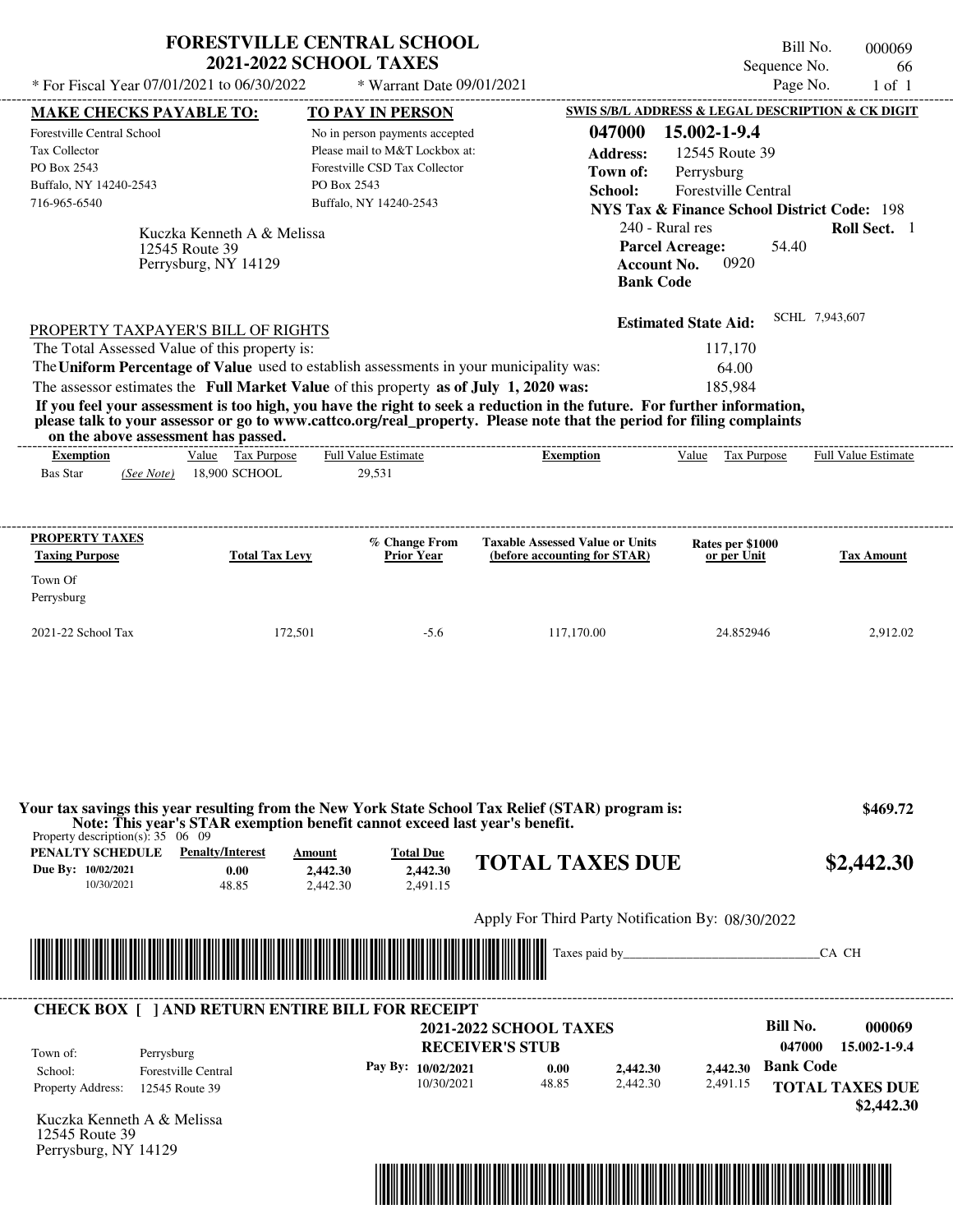| * For Fiscal Year 07/01/2021 to 06/30/2022                                                                                                                                                                                                                                                                                                                                                                                                                                                                                                                         | <b>FORESTVILLE CENTRAL SCHOOL</b>  | <b>2021-2022 SCHOOL TAXES</b>                                                                                                                                         | * Warrant Date 09/01/2021                |                                                                        |                                                                  |                                                                                                    | Bill No.<br>Sequence No.<br>Page No.          | 000070<br>67<br>$1$ of $1$                                                                                                  |
|--------------------------------------------------------------------------------------------------------------------------------------------------------------------------------------------------------------------------------------------------------------------------------------------------------------------------------------------------------------------------------------------------------------------------------------------------------------------------------------------------------------------------------------------------------------------|------------------------------------|-----------------------------------------------------------------------------------------------------------------------------------------------------------------------|------------------------------------------|------------------------------------------------------------------------|------------------------------------------------------------------|----------------------------------------------------------------------------------------------------|-----------------------------------------------|-----------------------------------------------------------------------------------------------------------------------------|
| <b>MAKE CHECKS PAYABLE TO:</b><br>Forestville Central School<br><b>Tax Collector</b><br>PO Box 2543<br>Buffalo, NY 14240-2543<br>716-965-6540<br>Town Lynda L<br>PO Box 291                                                                                                                                                                                                                                                                                                                                                                                        | Perrysburg, NY 14129               | <b>TO PAY IN PERSON</b><br>No in person payments accepted<br>Please mail to M&T Lockbox at:<br>Forestville CSD Tax Collector<br>PO Box 2543<br>Buffalo, NY 14240-2543 |                                          | 047000<br><b>Address:</b><br>Town of:<br>School:                       | <b>Parcel Acreage:</b><br><b>Account No.</b><br><b>Bank Code</b> | 15.002-1-14.1<br>12451 Route 39<br>Perrysburg<br>Forestville Central<br>210 - 1 Family Res<br>0522 | 51.15                                         | SWIS S/B/L ADDRESS & LEGAL DESCRIPTION & CK DIGIT<br><b>NYS Tax &amp; Finance School District Code: 198</b><br>Roll Sect. 1 |
| PROPERTY TAXPAYER'S BILL OF RIGHTS<br>The Total Assessed Value of this property is:<br>The Uniform Percentage of Value used to establish assessments in your municipality was:<br>The assessor estimates the Full Market Value of this property as of July 1, 2020 was:<br>If you feel your assessment is too high, you have the right to seek a reduction in the future. For further information,<br>please talk to your assessor or go to www.cattco.org/real_property. Please note that the period for filing complaints<br>on the above assessment has passed. |                                    |                                                                                                                                                                       |                                          |                                                                        |                                                                  | <b>Estimated State Aid:</b><br>86,760<br>64.00<br>137,714                                          | SCHL 7,943,607                                |                                                                                                                             |
| <b>Exemption</b><br><b>Bas Star</b><br>(See Note)                                                                                                                                                                                                                                                                                                                                                                                                                                                                                                                  | Value Tax Purpose<br>18,900 SCHOOL | <b>Full Value Estimate</b><br>29,531                                                                                                                                  | ------------------------                 | <b>Exemption</b>                                                       |                                                                  | Value Tax Purpose                                                                                  |                                               | <b>Full Value Estimate</b>                                                                                                  |
| <b>PROPERTY TAXES</b><br><b>Taxing Purpose</b><br>Town Of<br>Perrysburg                                                                                                                                                                                                                                                                                                                                                                                                                                                                                            | <b>Total Tax Levy</b>              |                                                                                                                                                                       | % Change From<br><b>Prior Year</b>       | <b>Taxable Assessed Value or Units</b><br>(before accounting for STAR) |                                                                  | Rates per \$1000<br>or per Unit                                                                    |                                               | Tax Amount                                                                                                                  |
| 2021-22 School Tax                                                                                                                                                                                                                                                                                                                                                                                                                                                                                                                                                 | 172,501                            |                                                                                                                                                                       | $-5.6$                                   | 86,760.00                                                              |                                                                  | 24.852946                                                                                          |                                               | 2,156.24                                                                                                                    |
| Your tax savings this year resulting from the New York State School Tax Relief (STAR) program is:<br>Note: This year's STAR exemption benefit cannot exceed last year's benefit.<br>Property description(s): $27 \quad 06 \quad 09$<br><b>PENALTY SCHEDULE</b> Penalty/Interest<br>Due By: 10/02/2021<br>10/30/2021                                                                                                                                                                                                                                                | 0.00<br>33.73                      | Amount<br>1,686.52<br>1.686.52                                                                                                                                        | <b>Total Due</b><br>1.686.52<br>1,720.25 | <b>TOTAL TAXES DUE</b>                                                 |                                                                  |                                                                                                    |                                               | \$469.72<br>\$1,686.52                                                                                                      |
|                                                                                                                                                                                                                                                                                                                                                                                                                                                                                                                                                                    |                                    |                                                                                                                                                                       |                                          | Apply For Third Party Notification By: 08/30/2022                      |                                                                  |                                                                                                    |                                               |                                                                                                                             |
|                                                                                                                                                                                                                                                                                                                                                                                                                                                                                                                                                                    |                                    |                                                                                                                                                                       |                                          |                                                                        |                                                                  |                                                                                                    |                                               | CA CH                                                                                                                       |
| <b>CHECK BOX [ ] AND RETURN ENTIRE BILL FOR RECEIPT</b><br>Town of:<br>Perrysburg<br><b>Forestville Central</b><br>School:                                                                                                                                                                                                                                                                                                                                                                                                                                         |                                    |                                                                                                                                                                       |                                          | <b>2021-2022 SCHOOL TAXES</b><br><b>RECEIVER'S STUB</b>                |                                                                  |                                                                                                    | <b>Bill No.</b><br>047000<br><b>Bank Code</b> | 000070<br>15.002-1-14.1                                                                                                     |

Perrysburg, NY 14129

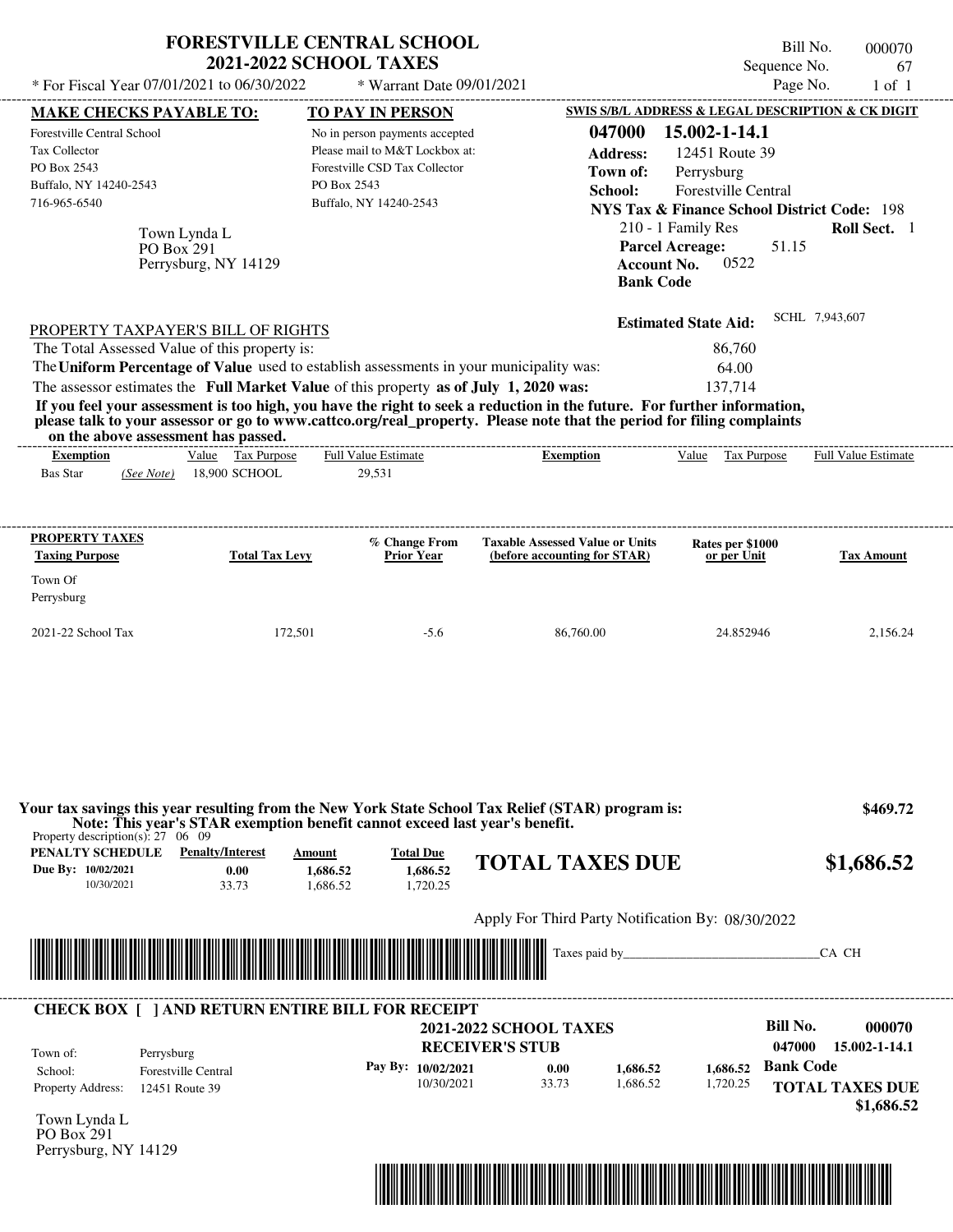|                                                                                                                                                                                                                                                                          | <b>FORESTVILLE CENTRAL SCHOOL</b><br><b>2021-2022 SCHOOL TAXES</b>    |                                                                                                                             |                                                                                                                                                                                                                                                  | Sequence No.                                                                                                                                                                               | Bill No.<br>000071<br>69    |
|--------------------------------------------------------------------------------------------------------------------------------------------------------------------------------------------------------------------------------------------------------------------------|-----------------------------------------------------------------------|-----------------------------------------------------------------------------------------------------------------------------|--------------------------------------------------------------------------------------------------------------------------------------------------------------------------------------------------------------------------------------------------|--------------------------------------------------------------------------------------------------------------------------------------------------------------------------------------------|-----------------------------|
| * For Fiscal Year 07/01/2021 to 06/30/2022                                                                                                                                                                                                                               |                                                                       | * Warrant Date 09/01/2021                                                                                                   |                                                                                                                                                                                                                                                  | Page No.                                                                                                                                                                                   | $1$ of $1$                  |
| <b>MAKE CHECKS PAYABLE TO:</b>                                                                                                                                                                                                                                           |                                                                       | <b>TO PAY IN PERSON</b>                                                                                                     |                                                                                                                                                                                                                                                  | SWIS S/B/L ADDRESS & LEGAL DESCRIPTION & CK DIGIT                                                                                                                                          |                             |
| Forestville Central School<br>Tax Collector<br>PO Box 2543<br>Buffalo, NY 14240-2543<br>716-965-6540                                                                                                                                                                     | PO Box 2543<br><b>TROUTMAN SCOTT</b>                                  | No in person payments accepted<br>Please mail to M&T Lockbox at:<br>Forestville CSD Tax Collector<br>Buffalo, NY 14240-2543 | 047000<br><b>Address:</b><br>Town of:<br>School:                                                                                                                                                                                                 | 7.004-1-7<br>12578 Pudding Lane Rd<br>Perrysburg<br>Forestville Central<br><b>NYS Tax &amp; Finance School District Code: 198</b><br>322 - Rural vac>10<br><b>Parcel Acreage:</b><br>34.09 | Roll Sect. 1                |
| <b>39 CARLTON AVE</b>                                                                                                                                                                                                                                                    | FALCONER, NY 14733                                                    |                                                                                                                             | <b>Account No.</b><br><b>Bank Code</b>                                                                                                                                                                                                           | 0327                                                                                                                                                                                       | SCHL 7,943,607              |
| PROPERTY TAXPAYER'S BILL OF RIGHTS                                                                                                                                                                                                                                       |                                                                       |                                                                                                                             |                                                                                                                                                                                                                                                  | <b>Estimated State Aid:</b>                                                                                                                                                                |                             |
| The Total Assessed Value of this property is:<br>The Uniform Percentage of Value used to establish assessments in your municipality was:<br>The assessor estimates the Full Market Value of this property as of July 1, 2020 was:<br>on the above assessment has passed. |                                                                       |                                                                                                                             | If you feel your assessment is too high, you have the right to seek a reduction in the future. For further information,<br>please talk to your assessor or go to www.cattco.org/real_property. Please note that the period for filing complaints | 18,300<br>64.00<br>29,048                                                                                                                                                                  |                             |
| <b>Exemption</b>                                                                                                                                                                                                                                                         | Value Tax Purpose                                                     | <b>Full Value Estimate</b>                                                                                                  | <b>Exemption</b>                                                                                                                                                                                                                                 | Value<br>Tax Purpose                                                                                                                                                                       | Full Value Estimate         |
| PROPERTY TAXES<br><b>Taxing Purpose</b><br>Town Of<br>Perrysburg<br>2021-22 School Tax                                                                                                                                                                                   | <b>Total Tax Levy</b><br>172,501                                      | % Change From<br><b>Prior Year</b><br>$-5.6$                                                                                | <b>Taxable Assessed Value or Units</b><br>18,300.00                                                                                                                                                                                              | Rates per \$1000<br>or per Unit<br>24.852946                                                                                                                                               | <b>Tax Amount</b><br>454.81 |
| Property description(s): $29 \quad 06 \quad 09$<br>PENALTY SCHEDULE<br>Due By: 10/02/2021<br>10/30/2021                                                                                                                                                                  | <b>Penalty/Interest</b><br>Amount<br>0.00<br>454.81<br>9.10<br>454.81 | <b>Total Due</b><br>454.81<br>463.91                                                                                        | <b>TOTAL TAXES DUE</b>                                                                                                                                                                                                                           |                                                                                                                                                                                            | \$454.81                    |
|                                                                                                                                                                                                                                                                          |                                                                       |                                                                                                                             | Apply For Third Party Notification By: 08/30/2022                                                                                                                                                                                                |                                                                                                                                                                                            |                             |
|                                                                                                                                                                                                                                                                          |                                                                       |                                                                                                                             |                                                                                                                                                                                                                                                  |                                                                                                                                                                                            |                             |
|                                                                                                                                                                                                                                                                          |                                                                       |                                                                                                                             | Taxes paid by_                                                                                                                                                                                                                                   |                                                                                                                                                                                            | CA CH                       |
| <b>CHECK BOX [ ] AND RETURN ENTIRE BILL FOR RECEIPT</b>                                                                                                                                                                                                                  |                                                                       |                                                                                                                             |                                                                                                                                                                                                                                                  |                                                                                                                                                                                            |                             |
|                                                                                                                                                                                                                                                                          |                                                                       |                                                                                                                             | <b>2021-2022 SCHOOL TAXES</b>                                                                                                                                                                                                                    | <b>Bill No.</b>                                                                                                                                                                            | 000071                      |
| Town of:<br>Perrysburg                                                                                                                                                                                                                                                   |                                                                       | Pay By: 10/02/2021                                                                                                          | <b>RECEIVER'S STUB</b>                                                                                                                                                                                                                           | <b>Bank Code</b><br>454.81                                                                                                                                                                 | 7.004-1-7<br>047000         |
| Forestville Central<br>School:<br>Property Address:<br>12578 Pudding Lane Rd                                                                                                                                                                                             |                                                                       | 10/30/2021                                                                                                                  | 454.81<br>0.00<br>9.10<br>454.81                                                                                                                                                                                                                 | 463.91                                                                                                                                                                                     | <b>TOTAL TAXES DUE</b>      |
| <b>TROUTMAN SCOTT</b><br><b>39 CARLTON AVE</b><br>FALCONER, NY 14733                                                                                                                                                                                                     |                                                                       |                                                                                                                             |                                                                                                                                                                                                                                                  |                                                                                                                                                                                            | \$454.81                    |

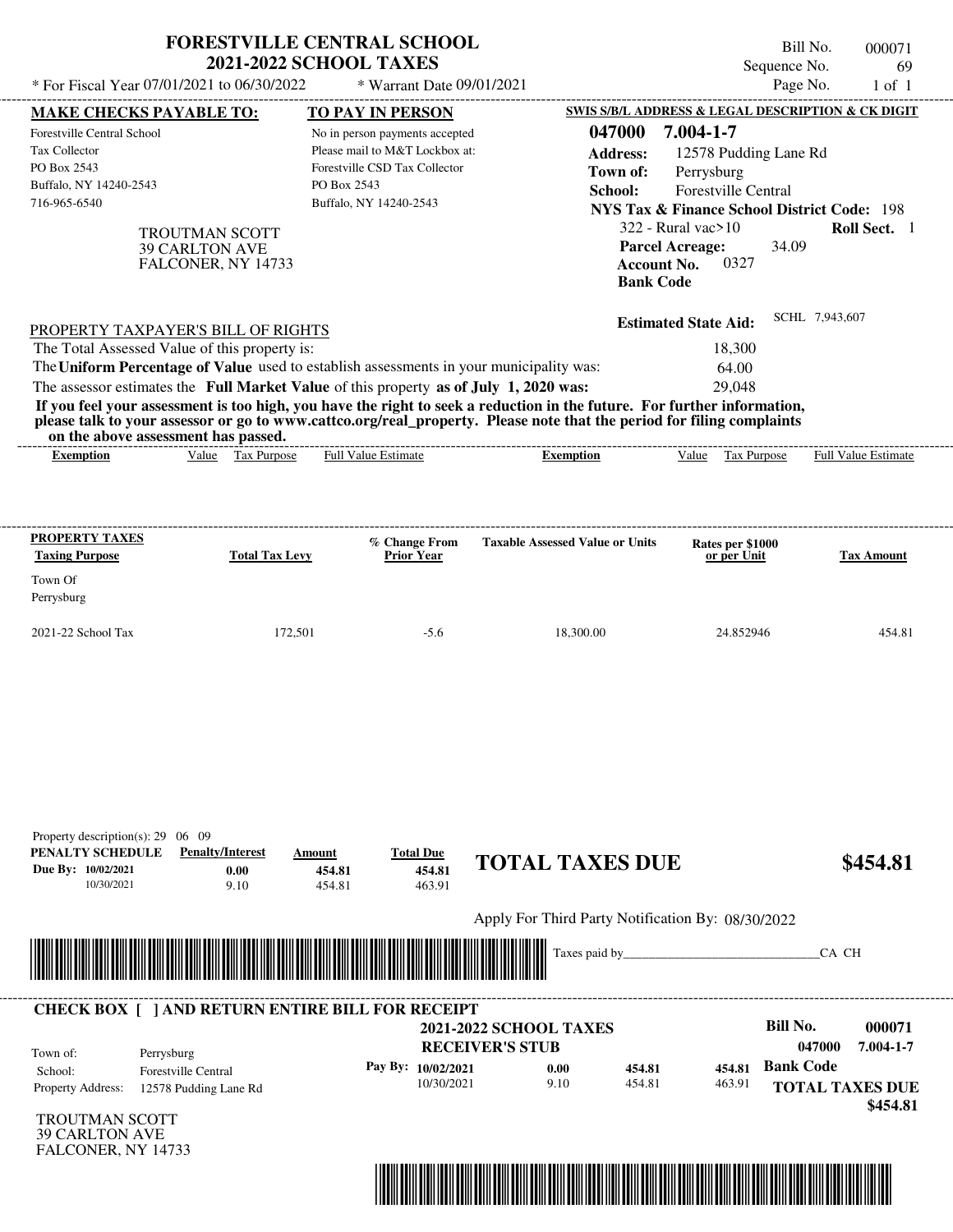|                                                                                                                                                                                                                                                                                                                | <b>FORESTVILLE CENTRAL SCHOOL</b><br><b>2021-2022 SCHOOL TAXES</b>                                                                                        |                                                                                                                                                        |                                                                                                                                                                                                                                                  | Sequence No.                                                                                                                                                                                                                                            | Bill No.<br>000072<br>70                                                                   |
|----------------------------------------------------------------------------------------------------------------------------------------------------------------------------------------------------------------------------------------------------------------------------------------------------------------|-----------------------------------------------------------------------------------------------------------------------------------------------------------|--------------------------------------------------------------------------------------------------------------------------------------------------------|--------------------------------------------------------------------------------------------------------------------------------------------------------------------------------------------------------------------------------------------------|---------------------------------------------------------------------------------------------------------------------------------------------------------------------------------------------------------------------------------------------------------|--------------------------------------------------------------------------------------------|
| * For Fiscal Year 07/01/2021 to 06/30/2022                                                                                                                                                                                                                                                                     |                                                                                                                                                           | * Warrant Date 09/01/2021                                                                                                                              |                                                                                                                                                                                                                                                  |                                                                                                                                                                                                                                                         | Page No.<br>$1$ of $1$                                                                     |
| <b>MAKE CHECKS PAYABLE TO:</b><br>Forestville Central School<br><b>Tax Collector</b><br>PO Box 2543<br>Buffalo, NY 14240-2543<br>716-965-6540<br>Ulmer Phyllis                                                                                                                                                 | PO Box 2543<br>10575 W Perrysburg Rd<br>Perrysburg, NY 14129                                                                                              | <b>TO PAY IN PERSON</b><br>No in person payments accepted<br>Please mail to M&T Lockbox at:<br>Forestville CSD Tax Collector<br>Buffalo, NY 14240-2543 | 047000<br><b>Address:</b><br>Town of:<br>School:<br><b>Account No.</b><br><b>Bank Code</b>                                                                                                                                                       | SWIS S/B/L ADDRESS & LEGAL DESCRIPTION & CK DIGIT<br>7.004-1-35<br>10575 W Perrysburg Rd<br>Perrysburg<br>Forestville Central<br><b>NYS Tax &amp; Finance School District Code: 198</b><br>210 - 1 Family Res<br><b>Parcel Acreage:</b><br>2.18<br>0081 | Roll Sect. 1                                                                               |
| PROPERTY TAXPAYER'S BILL OF RIGHTS<br>The Total Assessed Value of this property is:<br>The Uniform Percentage of Value used to establish assessments in your municipality was:<br>The assessor estimates the Full Market Value of this property as of July 1, 2020 was:<br>on the above assessment has passed. |                                                                                                                                                           |                                                                                                                                                        | If you feel your assessment is too high, you have the right to seek a reduction in the future. For further information,<br>please talk to your assessor or go to www.cattco.org/real_property. Please note that the period for filing complaints | <b>Estimated State Aid:</b><br>103,900<br>64.00<br>164,921                                                                                                                                                                                              | SCHL 7,943,607                                                                             |
| <b>Exemption</b><br><b>Bas Star</b><br>(See Note)                                                                                                                                                                                                                                                              | Value Tax Purpose<br>18,900 SCHOOL                                                                                                                        | <b>Full Value Estimate</b><br>29,531                                                                                                                   | <b>Exemption</b>                                                                                                                                                                                                                                 | Value Tax Purpose                                                                                                                                                                                                                                       | Full Value Estimate                                                                        |
| PROPERTY TAXES<br><b>Taxing Purpose</b><br>Town Of<br>Perrysburg<br>2021-22 School Tax                                                                                                                                                                                                                         | <b>Total Tax Levy</b><br>172,501                                                                                                                          | % Change From<br><b>Prior Year</b><br>$-5.6$                                                                                                           | <b>Taxable Assessed Value or Units</b><br>(before accounting for STAR)<br>103,900.00                                                                                                                                                             | Rates per \$1000<br>or per Unit<br>24.852946                                                                                                                                                                                                            | <b>Tax Amount</b><br>2,582.22                                                              |
| Property description(s): $44 \quad 06 \quad 09$<br>PENALTY SCHEDULE<br>Due By: 10/02/2021<br>10/30/2021                                                                                                                                                                                                        | Note: This year's STAR exemption benefit cannot exceed last year's benefit.<br><b>Penalty/Interest</b><br>Amount<br>0.00<br>2,112.50<br>42.25<br>2,112.50 | <b>Total Due</b><br>2,112.50<br>2,154.75                                                                                                               | Your tax savings this year resulting from the New York State School Tax Relief (STAR) program is:<br><b>TOTAL TAXES DUE</b>                                                                                                                      |                                                                                                                                                                                                                                                         | \$469.72<br>\$2,112.50                                                                     |
|                                                                                                                                                                                                                                                                                                                |                                                                                                                                                           |                                                                                                                                                        | Apply For Third Party Notification By: 08/30/2022                                                                                                                                                                                                |                                                                                                                                                                                                                                                         |                                                                                            |
|                                                                                                                                                                                                                                                                                                                |                                                                                                                                                           |                                                                                                                                                        | Taxes paid by_                                                                                                                                                                                                                                   |                                                                                                                                                                                                                                                         | CA CH                                                                                      |
| <b>CHECK BOX [ ] AND RETURN ENTIRE BILL FOR RECEIPT</b><br>Town of:<br>Perrysburg<br><b>Forestville Central</b><br>School:<br><b>Property Address:</b><br><b>Ulmer Phyllis</b><br>10575 W Perrysburg Rd<br>Perrysburg, NY 14129                                                                                | 10575 W Perrysburg Rd                                                                                                                                     | Pay By: 10/02/2021<br>10/30/2021                                                                                                                       | <b>2021-2022 SCHOOL TAXES</b><br><b>RECEIVER'S STUB</b><br>0.00<br>2,112.50<br>42.25<br>2.112.50                                                                                                                                                 | <b>Bill No.</b><br>2,112.50<br>2.154.75                                                                                                                                                                                                                 | 000072<br>7.004-1-35<br>047000<br><b>Bank Code</b><br><b>TOTAL TAXES DUE</b><br>\$2,112.50 |

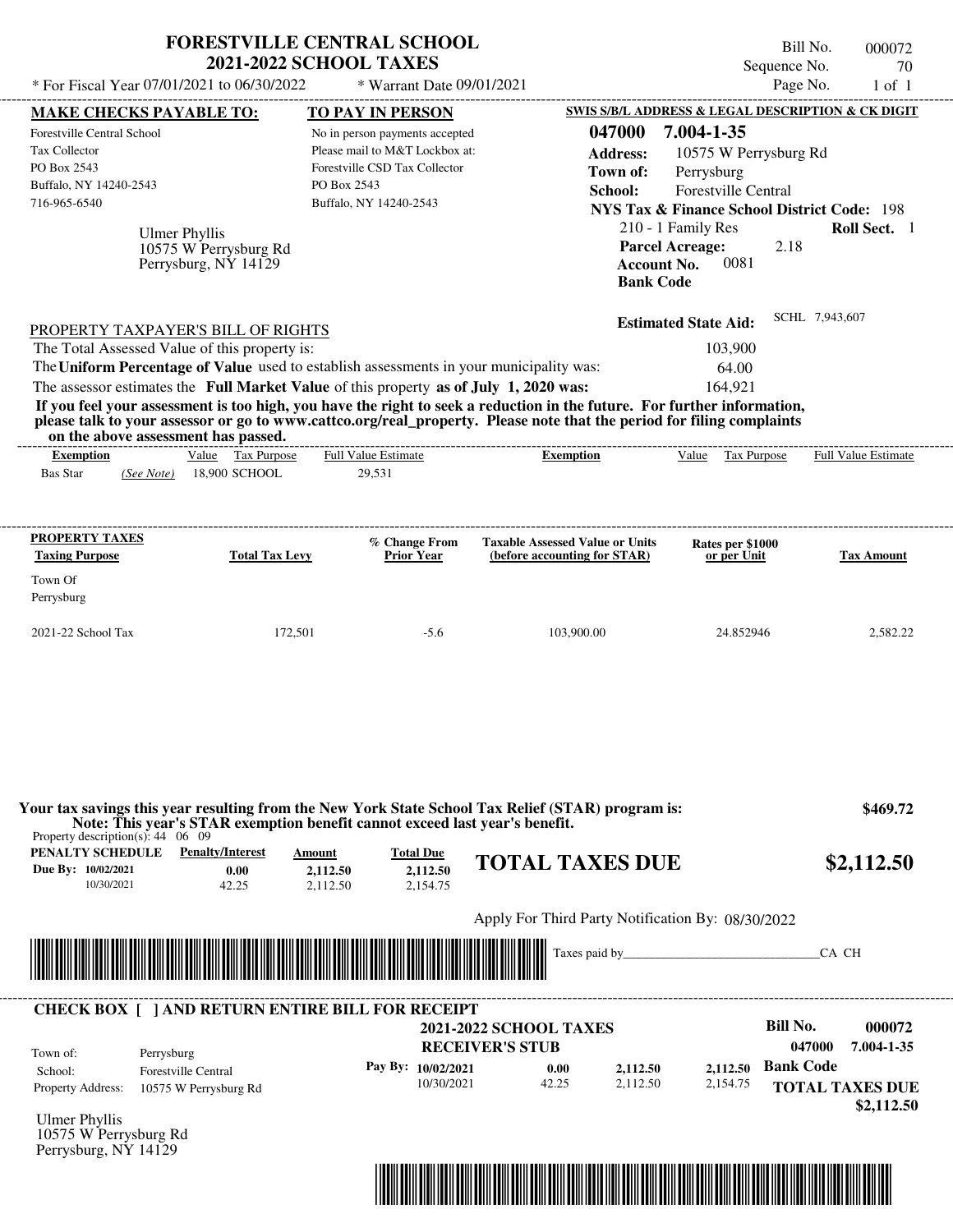| * For Fiscal Year 07/01/2021 to 06/30/2022                                                                                                                                                                                                                                                                     | <b>FORESTVILLE CENTRAL SCHOOL</b><br><b>2021-2022 SCHOOL TAXES</b>                 | * Warrant Date 09/01/2021                                                                                                                       |                                                                                                                                                                                                                                                  | Sequence No.<br>Page No.                                                                                                                                                                                                | Bill No.<br>000073<br>71<br>$1$ of $1$                                 |
|----------------------------------------------------------------------------------------------------------------------------------------------------------------------------------------------------------------------------------------------------------------------------------------------------------------|------------------------------------------------------------------------------------|-------------------------------------------------------------------------------------------------------------------------------------------------|--------------------------------------------------------------------------------------------------------------------------------------------------------------------------------------------------------------------------------------------------|-------------------------------------------------------------------------------------------------------------------------------------------------------------------------------------------------------------------------|------------------------------------------------------------------------|
| <b>MAKE CHECKS PAYABLE TO:</b><br>Forestville Central School<br><b>Tax Collector</b><br>PO Box 2543<br>Buffalo, NY 14240-2543<br>716-965-6540<br>12902 Route 39                                                                                                                                                | PO Box 2543<br>Van Koughnett Rachel<br>South Dayton, NY 14138                      | TO PAY IN PERSON<br>No in person payments accepted<br>Please mail to M&T Lockbox at:<br>Forestville CSD Tax Collector<br>Buffalo, NY 14240-2543 | 047000<br><b>Address:</b><br>Town of:<br>School:<br>240 - Rural res<br><b>Parcel Acreage:</b><br><b>Account No.</b><br><b>Bank Code</b>                                                                                                          | <b>SWIS S/B/L ADDRESS &amp; LEGAL DESCRIPTION &amp; CK DIGIT</b><br>7.004-1-42<br>12902 Route 39<br>Perrysburg<br><b>Forestville Central</b><br><b>NYS Tax &amp; Finance School District Code: 198</b><br>13.97<br>0495 | Roll Sect. 1                                                           |
| PROPERTY TAXPAYER'S BILL OF RIGHTS<br>The Total Assessed Value of this property is:<br>The Uniform Percentage of Value used to establish assessments in your municipality was:<br>The assessor estimates the Full Market Value of this property as of July 1, 2020 was:<br>on the above assessment has passed. |                                                                                    |                                                                                                                                                 | If you feel your assessment is too high, you have the right to seek a reduction in the future. For further information,<br>please talk to your assessor or go to www.cattco.org/real_property. Please note that the period for filing complaints | <b>Estimated State Aid:</b><br>77,600<br>64.00<br>123,175                                                                                                                                                               | SCHL 7,943,607                                                         |
| <b>Exemption</b>                                                                                                                                                                                                                                                                                               | Tax Purpose<br>Value                                                               | <b>Full Value Estimate</b>                                                                                                                      | <b>Exemption</b>                                                                                                                                                                                                                                 | Value<br>Tax Purpose                                                                                                                                                                                                    | <b>Full Value Estimate</b>                                             |
| <b>PROPERTY TAXES</b><br><b>Taxing Purpose</b><br>Town Of<br>Perrysburg                                                                                                                                                                                                                                        | <b>Total Tax Levy</b>                                                              | % Change From<br><b>Prior Year</b>                                                                                                              | <b>Taxable Assessed Value or Units</b>                                                                                                                                                                                                           | Rates per \$1000<br>or per Unit                                                                                                                                                                                         | <b>Tax Amount</b>                                                      |
| 2021-22 School Tax                                                                                                                                                                                                                                                                                             | 172,501                                                                            | $-5.6$                                                                                                                                          | 77,600.00                                                                                                                                                                                                                                        | 24.852946                                                                                                                                                                                                               | 1,928.59                                                               |
| Property description(s): $44\,06\,09$<br>PENALTY SCHEDULE<br>Due By: 10/02/2021<br>10/30/2021                                                                                                                                                                                                                  | Pond<br><b>Penalty/Interest</b><br>Amount<br>0.00<br>1,928.59<br>38.57<br>1,928.59 | Stg Wells #949,1009,1732<br><b>Total Due</b><br>1.928.59<br>1,967.16                                                                            | <b>TOTAL TAXES DUE</b>                                                                                                                                                                                                                           |                                                                                                                                                                                                                         | \$1,928.59                                                             |
|                                                                                                                                                                                                                                                                                                                |                                                                                    |                                                                                                                                                 | Apply For Third Party Notification By: 08/30/2022                                                                                                                                                                                                |                                                                                                                                                                                                                         |                                                                        |
|                                                                                                                                                                                                                                                                                                                |                                                                                    |                                                                                                                                                 | Taxes paid by_                                                                                                                                                                                                                                   |                                                                                                                                                                                                                         | CA CH                                                                  |
| <b>CHECK BOX [ ] AND RETURN ENTIRE BILL FOR RECEIPT</b><br>Town of:<br>Perrysburg<br>School:<br><b>Forestville Central</b><br>Property Address:<br>12902 Route 39                                                                                                                                              |                                                                                    | <b>RECEIVER'S STUB</b><br>Pay By: 10/02/2021<br>10/30/2021                                                                                      | <b>2021-2022 SCHOOL TAXES</b><br>0.00<br>1,928.59<br>38.57<br>1,928.59                                                                                                                                                                           | <b>Bill No.</b><br><b>Bank Code</b><br>1.928.59<br>1,967.16                                                                                                                                                             | 000073<br>7.004-1-42<br>047000<br><b>TOTAL TAXES DUE</b><br>\$1,928.59 |

Van Koughnett Rachel 12902 Route 39 South Dayton, NY 14138

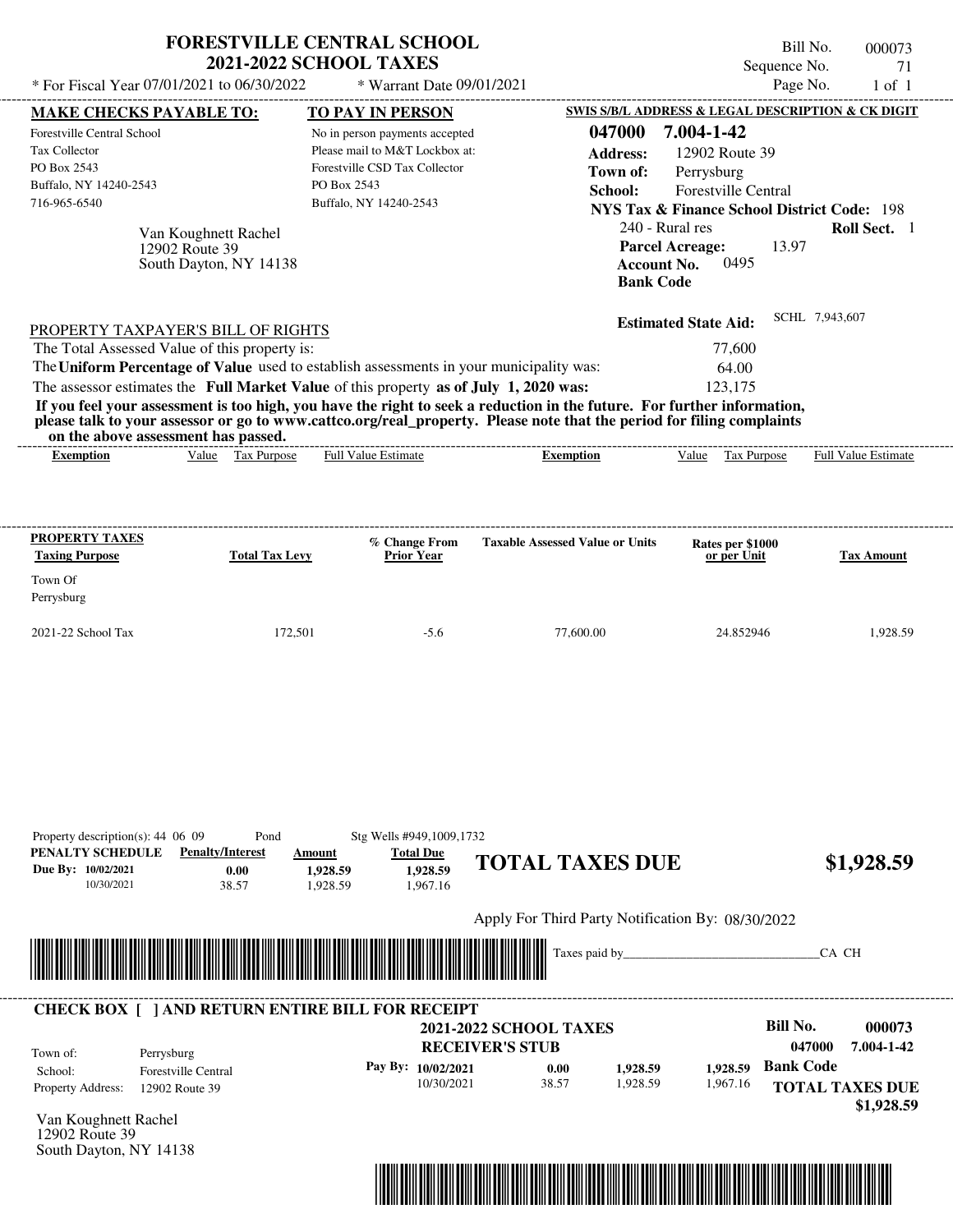|                                                 |                                               | <b>FORESTVILLE CENTRAL SCHOOL</b>                                                                                                                                                |                                                   |                    |                                                        | Bill No.         | 000074                     |
|-------------------------------------------------|-----------------------------------------------|----------------------------------------------------------------------------------------------------------------------------------------------------------------------------------|---------------------------------------------------|--------------------|--------------------------------------------------------|------------------|----------------------------|
|                                                 |                                               | <b>2021-2022 SCHOOL TAXES</b>                                                                                                                                                    |                                                   |                    |                                                        | Sequence No.     | 73                         |
|                                                 | * For Fiscal Year 07/01/2021 to 06/30/2022    | * Warrant Date 09/01/2021                                                                                                                                                        |                                                   |                    |                                                        | Page No.         | $1$ of $1$                 |
| <b>MAKE CHECKS PAYABLE TO:</b>                  |                                               | <b>TO PAY IN PERSON</b>                                                                                                                                                          |                                                   |                    | SWIS S/B/L ADDRESS & LEGAL DESCRIPTION & CK DIGIT      |                  |                            |
| Forestville Central School                      |                                               | No in person payments accepted                                                                                                                                                   |                                                   | 047000             | 7.004-1-29.2                                           |                  |                            |
| <b>Tax Collector</b>                            |                                               | Please mail to M&T Lockbox at:                                                                                                                                                   |                                                   | <b>Address:</b>    | 12616 Route 39                                         |                  |                            |
| PO Box 2543                                     |                                               | Forestville CSD Tax Collector                                                                                                                                                    |                                                   | Town of:           | Perrysburg                                             |                  |                            |
| Buffalo, NY 14240-2543                          |                                               | PO Box 2543                                                                                                                                                                      |                                                   | School:            | Forestville Central                                    |                  |                            |
| 716-965-6540                                    |                                               | Buffalo, NY 14240-2543                                                                                                                                                           |                                                   |                    | <b>NYS Tax &amp; Finance School District Code: 198</b> |                  |                            |
|                                                 | WADE ANNE, R.LU                               |                                                                                                                                                                                  |                                                   | 240 - Rural res    |                                                        |                  | Roll Sect. 1               |
|                                                 | 12616 ROUTE 39                                |                                                                                                                                                                                  |                                                   |                    | <b>Parcel Dimensions:</b>                              | 653.80 X 0.00    |                            |
|                                                 | PERRYSBURG, NY 14129                          |                                                                                                                                                                                  |                                                   | <b>Account No.</b> | 1054                                                   |                  |                            |
|                                                 |                                               |                                                                                                                                                                                  |                                                   | <b>Bank Code</b>   |                                                        |                  |                            |
|                                                 |                                               |                                                                                                                                                                                  |                                                   |                    |                                                        | SCHL 7,943,607   |                            |
|                                                 | PROPERTY TAXPAYER'S BILL OF RIGHTS            |                                                                                                                                                                                  |                                                   |                    | <b>Estimated State Aid:</b>                            |                  |                            |
|                                                 | The Total Assessed Value of this property is: |                                                                                                                                                                                  |                                                   |                    | 54,000                                                 |                  |                            |
|                                                 |                                               | The Uniform Percentage of Value used to establish assessments in your municipality was:                                                                                          |                                                   |                    | 64.00                                                  |                  |                            |
|                                                 |                                               | The assessor estimates the Full Market Value of this property as of July 1, 2020 was:                                                                                            |                                                   |                    | 85,714                                                 |                  |                            |
|                                                 |                                               | If you feel your assessment is too high, you have the right to seek a reduction in the future. For further information,                                                          |                                                   |                    |                                                        |                  |                            |
|                                                 | on the above assessment has passed.           | please talk to your assessor or go to www.cattco.org/real_property. Please note that the period for filing complaints                                                            |                                                   |                    |                                                        |                  |                            |
| <b>Exemption</b>                                | Value Tax Purpose                             | Full Value Estimate                                                                                                                                                              | -----------------------<br><b>Exemption</b>       |                    | Value Tax Purpose                                      |                  | <b>Full Value Estimate</b> |
| Silo T/c/s                                      | 6.400 CO/TOWN/SCH                             | 10,000                                                                                                                                                                           | Enh Star                                          | (See Note)         | 44.540 SCHOOL                                          |                  | 69,594                     |
|                                                 |                                               |                                                                                                                                                                                  |                                                   |                    |                                                        |                  |                            |
|                                                 |                                               |                                                                                                                                                                                  |                                                   |                    |                                                        |                  |                            |
| PROPERTY TAXES                                  |                                               | % Change From                                                                                                                                                                    | <b>Taxable Assessed Value or Units</b>            |                    | Rates per \$1000                                       |                  |                            |
| <b>Taxing Purpose</b>                           | <b>Total Tax Levy</b>                         | <b>Prior Year</b>                                                                                                                                                                | (before accounting for STAR)                      |                    | or per Unit                                            |                  | <b>Tax Amount</b>          |
| Town Of                                         |                                               |                                                                                                                                                                                  |                                                   |                    |                                                        |                  |                            |
| Perrysburg                                      |                                               |                                                                                                                                                                                  |                                                   |                    |                                                        |                  |                            |
|                                                 |                                               |                                                                                                                                                                                  |                                                   |                    |                                                        |                  |                            |
| 2021-22 School Tax                              | 172,501                                       | $-5.6$                                                                                                                                                                           | 47,600.00                                         |                    | 24.852946                                              |                  | 1,183.00                   |
|                                                 |                                               |                                                                                                                                                                                  |                                                   |                    |                                                        |                  |                            |
|                                                 |                                               |                                                                                                                                                                                  |                                                   |                    |                                                        |                  |                            |
|                                                 |                                               |                                                                                                                                                                                  |                                                   |                    |                                                        |                  |                            |
| Property description(s): $36 \quad 06 \quad 09$ |                                               | Your tax savings this year resulting from the New York State School Tax Relief (STAR) program is:<br>Note: This year's STAR exemption benefit cannot exceed last year's benefit. |                                                   |                    |                                                        |                  | \$1,106.95                 |
| <b>PENALTY SCHEDULE</b> Penalty/Interest        |                                               | <b>Total Due</b><br>Amount                                                                                                                                                       | <b>TOTAL TAXES DUE</b>                            |                    |                                                        |                  | \$76.05                    |
| Due By: 10/02/2021                              | 0.00                                          | 76.05<br>76.05                                                                                                                                                                   |                                                   |                    |                                                        |                  |                            |
| 10/30/2021                                      | 1.52                                          | 76.05<br>77.57                                                                                                                                                                   |                                                   |                    |                                                        |                  |                            |
|                                                 |                                               |                                                                                                                                                                                  | Apply For Third Party Notification By: 08/30/2022 |                    |                                                        |                  |                            |
|                                                 |                                               |                                                                                                                                                                                  |                                                   |                    |                                                        |                  |                            |
|                                                 |                                               |                                                                                                                                                                                  |                                                   |                    |                                                        |                  | CA CH                      |
|                                                 |                                               |                                                                                                                                                                                  |                                                   |                    |                                                        |                  |                            |
|                                                 |                                               | <b>CHECK BOX [ ] AND RETURN ENTIRE BILL FOR RECEIPT</b>                                                                                                                          |                                                   |                    |                                                        |                  |                            |
|                                                 |                                               |                                                                                                                                                                                  | <b>2021-2022 SCHOOL TAXES</b>                     |                    |                                                        | <b>Bill No.</b>  | 000074                     |
| Town of:                                        |                                               |                                                                                                                                                                                  | <b>RECEIVER'S STUB</b>                            |                    |                                                        | 047000           | 7.004-1-29.2               |
| School:                                         | Perrysburg<br><b>Forestville Central</b>      | Pay By: 10/02/2021                                                                                                                                                               | 0.00                                              | 76.05              | 76.05                                                  | <b>Bank Code</b> |                            |
| Property Address:                               | 12616 Route 39                                | 10/30/2021                                                                                                                                                                       | 1.52                                              | 76.05              | 77.57                                                  |                  | <b>TOTAL TAXES DUE</b>     |
|                                                 |                                               |                                                                                                                                                                                  |                                                   |                    |                                                        |                  |                            |

WADE ANNE, R.LU 12616 ROUTE 39 PERRYSBURG, NY 14129



 **\$76.05**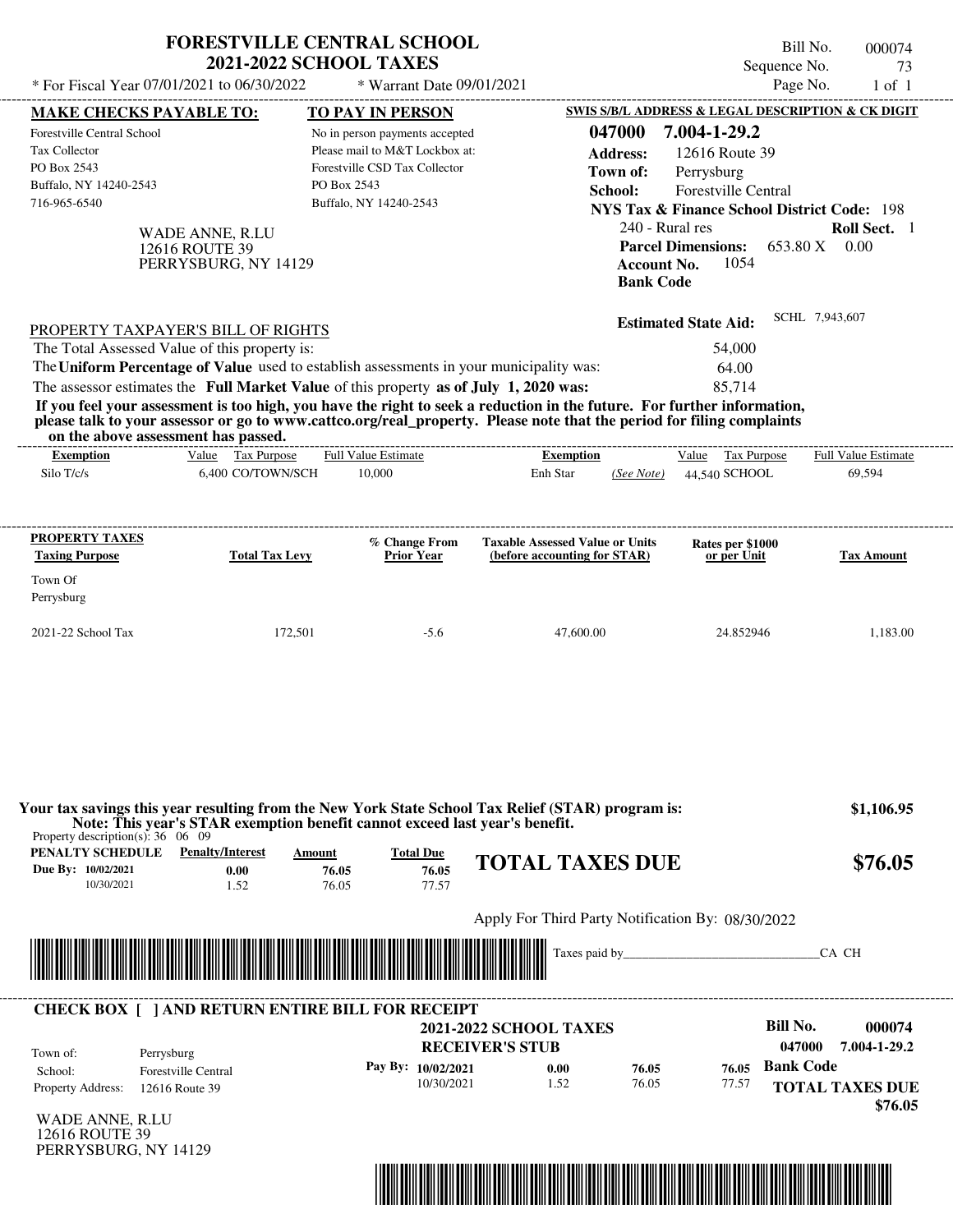|                                                                                             |                                                                       | <b>FORESTVILLE CENTRAL SCHOOL</b><br><b>2021-2022 SCHOOL TAXES</b>                                                                                                               |                                                                                                                                                                                                                                                  | Sequence No.                                                                                                         | Bill No.<br>000075<br>74   |
|---------------------------------------------------------------------------------------------|-----------------------------------------------------------------------|----------------------------------------------------------------------------------------------------------------------------------------------------------------------------------|--------------------------------------------------------------------------------------------------------------------------------------------------------------------------------------------------------------------------------------------------|----------------------------------------------------------------------------------------------------------------------|----------------------------|
|                                                                                             | * For Fiscal Year 07/01/2021 to 06/30/2022                            | * Warrant Date 09/01/2021                                                                                                                                                        |                                                                                                                                                                                                                                                  |                                                                                                                      | Page No.<br>$1$ of $1$     |
| <b>MAKE CHECKS PAYABLE TO:</b>                                                              |                                                                       | TO PAY IN PERSON                                                                                                                                                                 |                                                                                                                                                                                                                                                  | <b>SWIS S/B/L ADDRESS &amp; LEGAL DESCRIPTION &amp; CK DIGIT</b>                                                     |                            |
| Forestville Central School<br><b>Tax Collector</b><br>PO Box 2543<br>Buffalo, NY 14240-2543 |                                                                       | No in person payments accepted<br>Please mail to M&T Lockbox at:<br>Forestville CSD Tax Collector<br>PO Box 2543                                                                 | 047000<br><b>Address:</b><br>Town of:<br>School:                                                                                                                                                                                                 | 7.004-1-30.2<br>12664 Route 39<br>Perrysburg<br><b>Forestville Central</b>                                           |                            |
| 716-965-6540                                                                                | Weber Brandy A<br>Burke Donald J<br>PO Box 77<br>Perrysburg, NY 14129 | Buffalo, NY 14240-2543                                                                                                                                                           | <b>Account No.</b><br><b>Bank Code</b>                                                                                                                                                                                                           | <b>NYS Tax &amp; Finance School District Code: 198</b><br>240 - Rural res<br><b>Parcel Acreage:</b><br>30.35<br>1211 | Roll Sect. 1               |
| The Total Assessed Value of this property is:                                               | PROPERTY TAXPAYER'S BILL OF RIGHTS                                    |                                                                                                                                                                                  |                                                                                                                                                                                                                                                  | <b>Estimated State Aid:</b><br>129,500                                                                               | SCHL 7,943,607             |
|                                                                                             |                                                                       | The Uniform Percentage of Value used to establish assessments in your municipality was:<br>The assessor estimates the Full Market Value of this property as of July 1, 2020 was: | If you feel your assessment is too high, you have the right to seek a reduction in the future. For further information,<br>please talk to your assessor or go to www.cattco.org/real_property. Please note that the period for filing complaints | 64.00<br>205,556                                                                                                     |                            |
| <b>Exemption</b>                                                                            | on the above assessment has passed.<br>Value Tax Purpose              | <b>Full Value Estimate</b>                                                                                                                                                       | <b>Exemption</b>                                                                                                                                                                                                                                 | Value<br>Tax Purpose                                                                                                 | <b>Full Value Estimate</b> |
| PROPERTY TAXES<br><b>Taxing Purpose</b>                                                     | <b>Total Tax Levy</b>                                                 | % Change From<br><b>Prior Year</b>                                                                                                                                               | <b>Taxable Assessed Value or Units</b>                                                                                                                                                                                                           | Rates per \$1000<br>or per Unit                                                                                      | <b>Tax Amount</b>          |
| Town Of<br>Perrysburg                                                                       |                                                                       |                                                                                                                                                                                  |                                                                                                                                                                                                                                                  |                                                                                                                      |                            |
| 2021-22 School Tax                                                                          | 172,501                                                               | $-5.6$                                                                                                                                                                           | 129,500.00                                                                                                                                                                                                                                       | 24.852946                                                                                                            | 3,218.46                   |

|                    | Property description(s): split off $1-30$ (5/2008) 351.8' frontage |                                                             |                    |                                                   |               |          |                  |                        |
|--------------------|--------------------------------------------------------------------|-------------------------------------------------------------|--------------------|---------------------------------------------------|---------------|----------|------------------|------------------------|
| PENALTY SCHEDULE   | <b>Penalty/Interest</b>                                            | Amount                                                      | <b>Total Due</b>   |                                                   |               |          |                  |                        |
| Due By: 10/02/2021 | 0.00                                                               | 3,218.46                                                    | 3,218.46           | <b>TOTAL TAXES DUE</b>                            |               |          |                  | \$3,218.46             |
| 10/30/2021         | 64.37                                                              | 3,218.46                                                    | 3,282.83           |                                                   |               |          |                  |                        |
|                    |                                                                    |                                                             |                    | Apply For Third Party Notification By: 08/30/2022 |               |          |                  |                        |
|                    |                                                                    |                                                             |                    |                                                   |               |          |                  |                        |
|                    |                                                                    | <u> 1989 - Johann Stoff, Amerikaansk politiker († 1958)</u> |                    |                                                   | Taxes paid by |          |                  | CA CH                  |
|                    |                                                                    |                                                             |                    |                                                   |               |          |                  |                        |
|                    |                                                                    |                                                             |                    |                                                   |               |          |                  |                        |
|                    | <b>CHECK BOX   JAND RETURN ENTIRE BILL FOR RECEIPT</b>             |                                                             |                    |                                                   |               |          |                  |                        |
|                    |                                                                    |                                                             |                    | <b>2021-2022 SCHOOL TAXES</b>                     |               |          | <b>Bill No.</b>  | 000075                 |
|                    |                                                                    |                                                             |                    | <b>RECEIVER'S STUB</b>                            |               |          | 047000           | 7.004-1-30.2           |
| Town of:           | Perrysburg                                                         |                                                             |                    |                                                   |               |          |                  |                        |
| School:            | <b>Forestville Central</b>                                         |                                                             | Pay By: 10/02/2021 | 0.00                                              | 3,218.46      | 3,218.46 | <b>Bank Code</b> |                        |
| Property Address:  | 12664 Route 39                                                     |                                                             | 10/30/2021         | 64.37                                             | 3,218.46      | 3,282.83 |                  | <b>TOTAL TAXES DUE</b> |
|                    |                                                                    |                                                             |                    |                                                   |               |          |                  | \$3,218.46             |
| Weber Brandy A     |                                                                    |                                                             |                    |                                                   |               |          |                  |                        |
| Burke Donald J     |                                                                    |                                                             |                    |                                                   |               |          |                  |                        |
| PO Box 77          |                                                                    |                                                             |                    |                                                   |               |          |                  |                        |



Perrysburg, NY 14129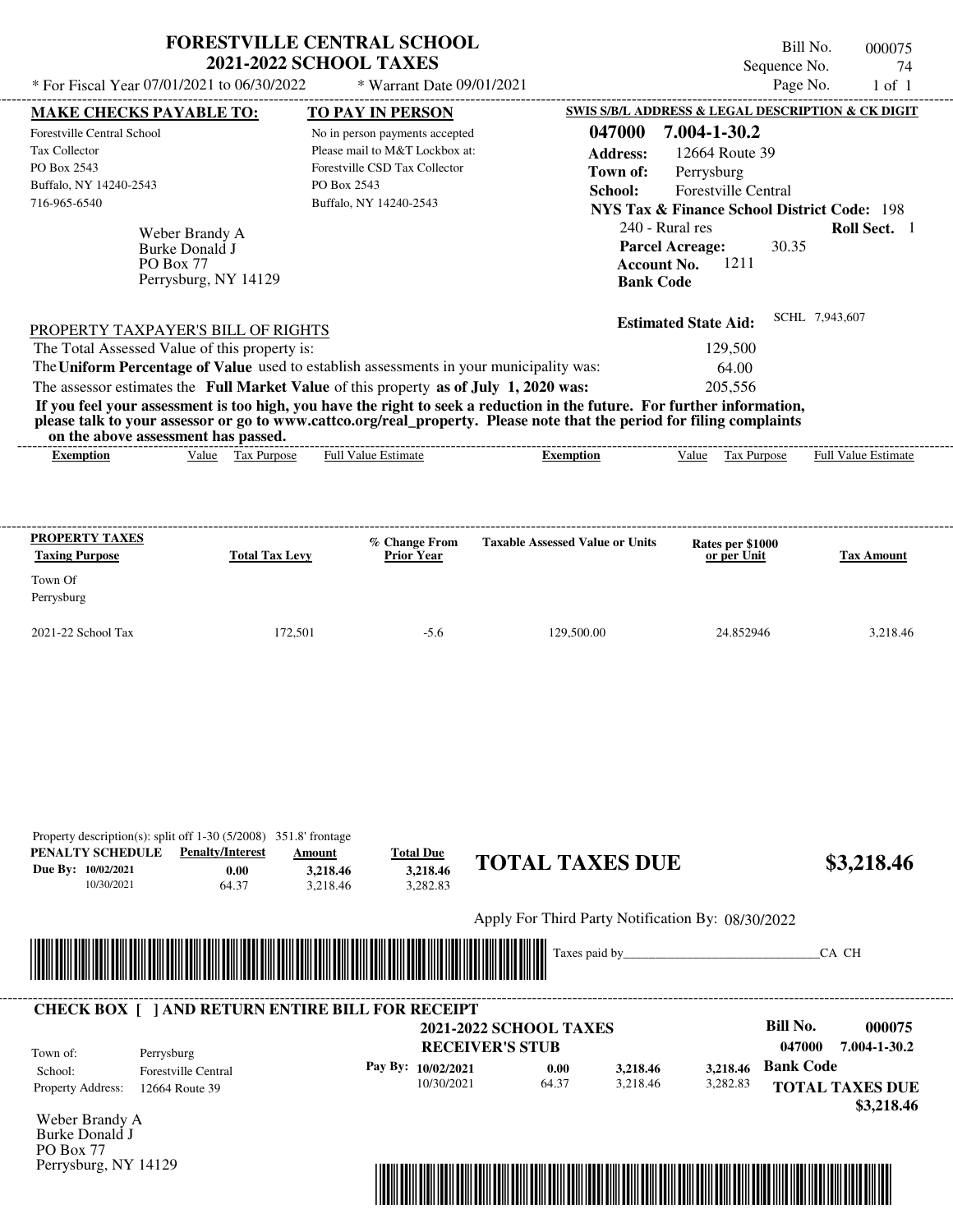|                                                                                         | <b>FORESTVILLE CENTRAL SCHOOL</b><br><b>2021-2022 SCHOOL TAXES</b>                                |                                |                                                                                                                         |                             | Bill No.<br>000076<br>Sequence No.<br>75               |
|-----------------------------------------------------------------------------------------|---------------------------------------------------------------------------------------------------|--------------------------------|-------------------------------------------------------------------------------------------------------------------------|-----------------------------|--------------------------------------------------------|
| * For Fiscal Year 07/01/2021 to 06/30/2022                                              |                                                                                                   | * Warrant Date 09/01/2021      |                                                                                                                         |                             | Page No.<br>$1$ of $1$                                 |
| <b>MAKE CHECKS PAYABLE TO:</b>                                                          |                                                                                                   | <b>TO PAY IN PERSON</b>        |                                                                                                                         |                             | SWIS S/B/L ADDRESS & LEGAL DESCRIPTION & CK DIGIT      |
| Forestville Central School                                                              |                                                                                                   | No in person payments accepted | 047000                                                                                                                  | 7.004-1-32.1                |                                                        |
| <b>Tax Collector</b>                                                                    |                                                                                                   | Please mail to M&T Lockbox at: | <b>Address:</b>                                                                                                         | 10660 W Perrysburg Rd       |                                                        |
| PO Box 2543                                                                             |                                                                                                   | Forestville CSD Tax Collector  | Town of:                                                                                                                | Perrysburg                  |                                                        |
| Buffalo, NY 14240-2543                                                                  | PO Box 2543                                                                                       |                                | School:                                                                                                                 | Forestville Central         |                                                        |
| 716-965-6540                                                                            |                                                                                                   | Buffalo, NY 14240-2543         |                                                                                                                         |                             | <b>NYS Tax &amp; Finance School District Code: 198</b> |
|                                                                                         |                                                                                                   |                                |                                                                                                                         | 240 - Rural res             | Roll Sect. 1                                           |
| Weber Charles J                                                                         |                                                                                                   |                                |                                                                                                                         | <b>Parcel Acreage:</b>      | 65.95                                                  |
| PO Box 195                                                                              | Weber Barbara A                                                                                   |                                | <b>Account No.</b>                                                                                                      | 0186                        |                                                        |
|                                                                                         | Perrysburg, NY 14129                                                                              |                                | <b>Bank Code</b>                                                                                                        |                             |                                                        |
|                                                                                         |                                                                                                   |                                |                                                                                                                         |                             |                                                        |
| PROPERTY TAXPAYER'S BILL OF RIGHTS                                                      |                                                                                                   |                                |                                                                                                                         | <b>Estimated State Aid:</b> | SCHL 7,943,607                                         |
| The Total Assessed Value of this property is:                                           |                                                                                                   |                                |                                                                                                                         | 176,300                     |                                                        |
| The Uniform Percentage of Value used to establish assessments in your municipality was: |                                                                                                   |                                |                                                                                                                         | 64.00                       |                                                        |
| The assessor estimates the Full Market Value of this property as of July 1, 2020 was:   |                                                                                                   |                                |                                                                                                                         | 279,841                     |                                                        |
|                                                                                         |                                                                                                   |                                | If you feel your assessment is too high, you have the right to seek a reduction in the future. For further information, |                             |                                                        |
|                                                                                         |                                                                                                   |                                | please talk to your assessor or go to www.cattco.org/real_property. Please note that the period for filing complaints   |                             |                                                        |
| on the above assessment has passed.                                                     | Value Tax Purpose                                                                                 | <b>Full Value Estimate</b>     |                                                                                                                         | Value<br>Tax Purpose        | <b>Full Value Estimate</b>                             |
| <b>Exemption</b><br>Enh Star<br>(See Note)                                              | 44,540 SCHOOL                                                                                     | 69,594                         | <b>Exemption</b>                                                                                                        |                             |                                                        |
|                                                                                         |                                                                                                   |                                |                                                                                                                         |                             |                                                        |
|                                                                                         |                                                                                                   |                                |                                                                                                                         |                             |                                                        |
| <b>PROPERTY TAXES</b>                                                                   |                                                                                                   | % Change From                  | <b>Taxable Assessed Value or Units</b>                                                                                  | Rates per \$1000            |                                                        |
| <b>Taxing Purpose</b>                                                                   | <b>Total Tax Levy</b>                                                                             | Prior Year                     | (before accounting for STAR)                                                                                            | or per Unit                 | <b>Tax Amount</b>                                      |
| Town Of                                                                                 |                                                                                                   |                                |                                                                                                                         |                             |                                                        |
| Perrysburg                                                                              |                                                                                                   |                                |                                                                                                                         |                             |                                                        |
| 2021-22 School Tax                                                                      | 172,501                                                                                           | $-5.6$                         | 176,300.00                                                                                                              | 24.852946                   | 4.381.57                                               |
|                                                                                         |                                                                                                   |                                |                                                                                                                         |                             |                                                        |
|                                                                                         |                                                                                                   |                                |                                                                                                                         |                             |                                                        |
|                                                                                         |                                                                                                   |                                | Your tax savings this year resulting from the New York State School Tax Relief (STAR) program is:                       |                             | \$1,106.95                                             |
| Property description(s): $36 \quad 06 \quad 09$                                         | Note: This year's STAR exemption benefit cannot exceed last year's benefit.<br>Storage Well #1719 | merged with 31.1               |                                                                                                                         |                             |                                                        |
| PENALTY SCHEDULE                                                                        | <b>Penalty/Interest</b><br>Amount                                                                 | <b>Total Due</b>               | <b>TOTAL TAXES DUE</b>                                                                                                  |                             |                                                        |
| Due By: 10/02/2021                                                                      | 0.00<br>3,274.62                                                                                  | 3,274.62                       |                                                                                                                         |                             | \$3,274.62                                             |
| 10/30/2021                                                                              | 3.274.62<br>65.49                                                                                 | 3,340.11                       |                                                                                                                         |                             |                                                        |
|                                                                                         |                                                                                                   |                                | Apply For Third Party Notification By: 08/30/2022                                                                       |                             |                                                        |
|                                                                                         |                                                                                                   |                                |                                                                                                                         |                             |                                                        |
|                                                                                         |                                                                                                   |                                | Taxes paid by_                                                                                                          |                             | CA CH                                                  |
|                                                                                         |                                                                                                   |                                |                                                                                                                         |                             |                                                        |
| <b>CHECK BOX [ ] AND RETURN ENTIRE BILL FOR RECEIPT</b>                                 |                                                                                                   |                                |                                                                                                                         |                             |                                                        |
|                                                                                         |                                                                                                   |                                | <b>2021-2022 SCHOOL TAXES</b>                                                                                           |                             | <b>Bill No.</b><br>000076                              |
| Perrysburg<br>Town of:                                                                  |                                                                                                   |                                | <b>RECEIVER'S STUB</b>                                                                                                  |                             | 047000<br>7.004-1-32.1                                 |
| <b>Forestville Central</b><br>School:                                                   |                                                                                                   | Pay By: 10/02/2021             | 0.00<br>3,274.62                                                                                                        | 3,274.62                    | <b>Bank Code</b>                                       |
| Property Address:                                                                       | 10660 W Perrysburg Rd                                                                             | 10/30/2021                     | 65.49<br>3.274.62                                                                                                       | 3,340.11                    | <b>TOTAL TAXES DUE</b>                                 |
|                                                                                         |                                                                                                   |                                |                                                                                                                         |                             | \$3,274.62                                             |
| Weber Charles J<br>Weber Barbara A<br>PO Box 195                                        |                                                                                                   |                                |                                                                                                                         |                             |                                                        |

\*04700000007600000000327462\*

Perrysburg, NY 14129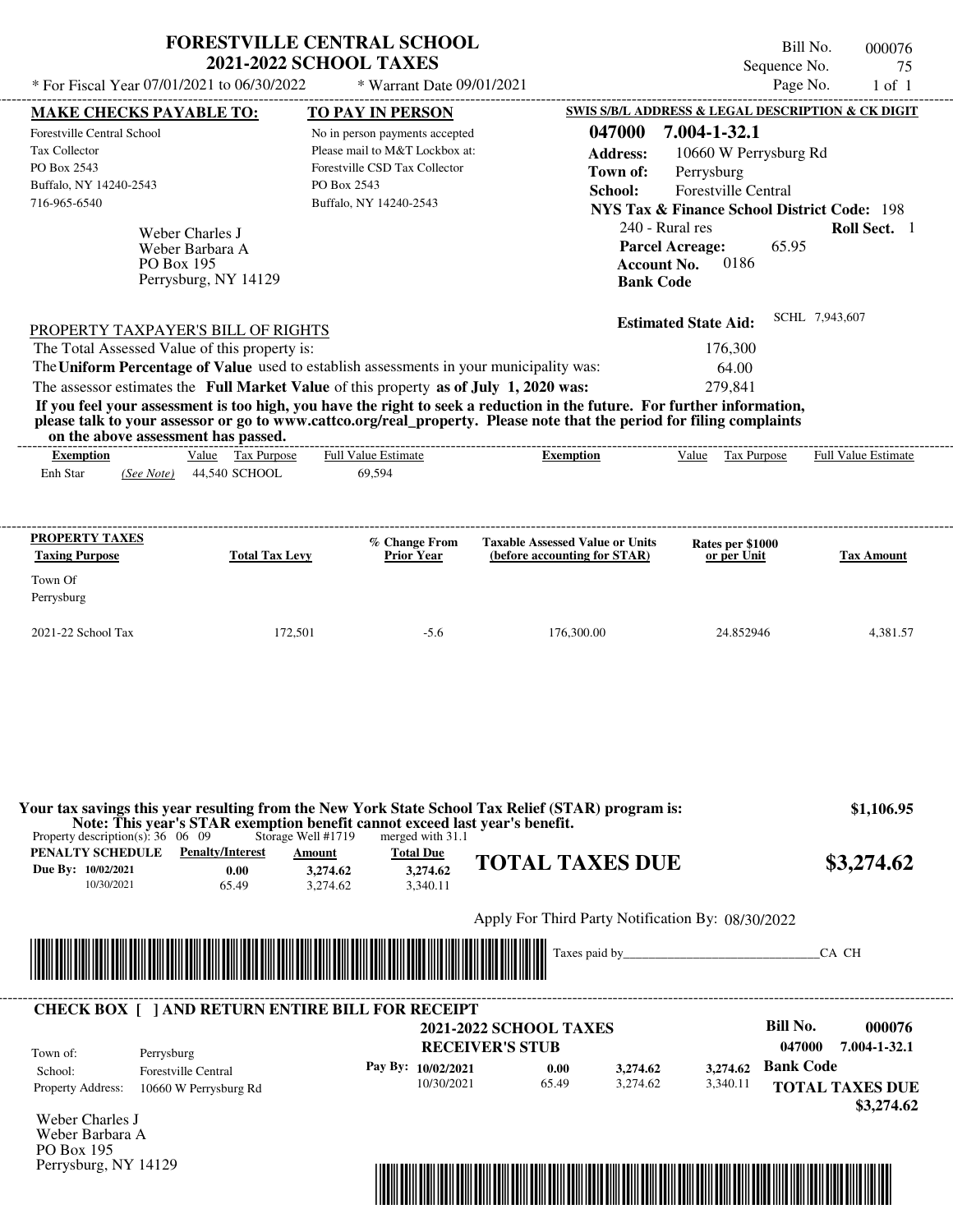| * For Fiscal Year 07/01/2021 to 06/30/2022<br>* Warrant Date 09/01/2021<br><b>MAKE CHECKS PAYABLE TO:</b><br><b>TO PAY IN PERSON</b><br>Forestville Central School<br>No in person payments accepted<br>Please mail to M&T Lockbox at:<br>Tax Collector<br>Forestville CSD Tax Collector<br>PO Box 2543<br>Buffalo, NY 14240-2543<br>PO Box 2543                                                                                                                                                                                                                   | Page No.<br>$1$ of $1$<br>SWIS S/B/L ADDRESS & LEGAL DESCRIPTION & CK DIGIT                                                                                                                                                                                                                                  |
|--------------------------------------------------------------------------------------------------------------------------------------------------------------------------------------------------------------------------------------------------------------------------------------------------------------------------------------------------------------------------------------------------------------------------------------------------------------------------------------------------------------------------------------------------------------------|--------------------------------------------------------------------------------------------------------------------------------------------------------------------------------------------------------------------------------------------------------------------------------------------------------------|
|                                                                                                                                                                                                                                                                                                                                                                                                                                                                                                                                                                    |                                                                                                                                                                                                                                                                                                              |
| 716-965-6540<br>Buffalo, NY 14240-2543<br>Weber Charles J<br>Weber Barbara A<br>PO Box 195<br>Perrysburg, NY 14129                                                                                                                                                                                                                                                                                                                                                                                                                                                 | 047000<br>7.004-1-33<br><b>Address:</b><br>Route 39<br>Perrysburg<br>Town of:<br><b>Forestville Central</b><br>School:<br><b>NYS Tax &amp; Finance School District Code: 198</b><br>271 - Mfg housings<br>Roll Sect. 1<br><b>Parcel Acreage:</b><br>51.30<br>0.543<br><b>Account No.</b><br><b>Bank Code</b> |
| PROPERTY TAXPAYER'S BILL OF RIGHTS<br>The Total Assessed Value of this property is:<br>The Uniform Percentage of Value used to establish assessments in your municipality was:<br>The assessor estimates the Full Market Value of this property as of July 1, 2020 was:<br>If you feel your assessment is too high, you have the right to seek a reduction in the future. For further information,<br>please talk to your assessor or go to www.cattco.org/real_property. Please note that the period for filing complaints<br>on the above assessment has passed. | SCHL 7,943,607<br><b>Estimated State Aid:</b><br>77,600<br>64.00<br>123,175                                                                                                                                                                                                                                  |
| <b>Full Value Estimate</b><br>Tax Purpose<br><b>Exemption</b><br>Value                                                                                                                                                                                                                                                                                                                                                                                                                                                                                             | Value<br>Tax Purpose<br>Full Value Estimate<br><b>Exemption</b>                                                                                                                                                                                                                                              |
| PROPERTY TAXES<br>% Change From<br><b>Taxing Purpose</b><br><b>Total Tax Levy</b><br><b>Prior Year</b><br>Town Of<br>Perrysburg                                                                                                                                                                                                                                                                                                                                                                                                                                    | <b>Taxable Assessed Value or Units</b><br>Rates per \$1000<br><b>Tax Amount</b><br>or per Unit                                                                                                                                                                                                               |
| 2021-22 School Tax<br>172,501<br>$-5.6$                                                                                                                                                                                                                                                                                                                                                                                                                                                                                                                            | 1,928.59<br>77,600.00<br>24.852946                                                                                                                                                                                                                                                                           |
| Storage Well #968<br>Property description(s): $36 \quad 06 \quad 09$<br>Mobil Court<br>PENALTY SCHEDULE<br><b>Penalty/Interest</b><br><b>Total Due</b><br>Amount<br>Due By: 10/02/2021<br>1,928.59<br>0.00<br>1.928.59<br>38.57<br>1.928.59<br>1,967.16<br>10/30/2021                                                                                                                                                                                                                                                                                              | <b>TOTAL TAXES DUE</b><br>\$1,928.59                                                                                                                                                                                                                                                                         |
|                                                                                                                                                                                                                                                                                                                                                                                                                                                                                                                                                                    | Apply For Third Party Notification By: 08/30/2022                                                                                                                                                                                                                                                            |
|                                                                                                                                                                                                                                                                                                                                                                                                                                                                                                                                                                    | Taxes paid by_<br>CA CH                                                                                                                                                                                                                                                                                      |

| <b>CHECK BOX 1</b>                                                                                                                                                                                                                                                                                                                                                                                                                                  | <b>TAND RETURN ENTIRE BILL FOR RECEIPT</b> |                      |                        |                               |          |          |                  |                                      |
|-----------------------------------------------------------------------------------------------------------------------------------------------------------------------------------------------------------------------------------------------------------------------------------------------------------------------------------------------------------------------------------------------------------------------------------------------------|--------------------------------------------|----------------------|------------------------|-------------------------------|----------|----------|------------------|--------------------------------------|
|                                                                                                                                                                                                                                                                                                                                                                                                                                                     |                                            |                      |                        | <b>2021-2022 SCHOOL TAXES</b> |          |          | Bill No.         | 000077                               |
| Town of:                                                                                                                                                                                                                                                                                                                                                                                                                                            | Perrysburg                                 |                      | <b>RECEIVER'S STUB</b> |                               |          |          | 047000           | 7.004-1-33                           |
| School:                                                                                                                                                                                                                                                                                                                                                                                                                                             | <b>Forestville Central</b>                 | Pay By: $10/02/2021$ |                        | 0.00                          | 1.928.59 | .928.59  | <b>Bank Code</b> |                                      |
| <b>Property Address:</b><br>$\mathbf{X} \mathbf{Y} \mathbf{Y} = \mathbf{X} \mathbf{Y} \mathbf{Y} \mathbf{Y} \mathbf{Y} \mathbf{Y} \mathbf{Y} \mathbf{Y} \mathbf{Y} \mathbf{Y} \mathbf{Y} \mathbf{Y} \mathbf{Y} \mathbf{Y} \mathbf{Y} \mathbf{Y} \mathbf{Y} \mathbf{Y} \mathbf{Y} \mathbf{Y} \mathbf{Y} \mathbf{Y} \mathbf{Y} \mathbf{Y} \mathbf{Y} \mathbf{Y} \mathbf{Y} \mathbf{Y} \mathbf{Y} \mathbf{Y} \mathbf{Y} \mathbf{Y} \mathbf{Y} \mathbf$ | Route 39                                   | 10/30/2021           |                        | 38.57                         | 1.928.59 | 1.967.16 |                  | <b>TOTAL TAXES DUE</b><br>\$1,928.59 |

Weber Charles J Weber Barbara A PO Box 195 Perrysburg, NY 14129

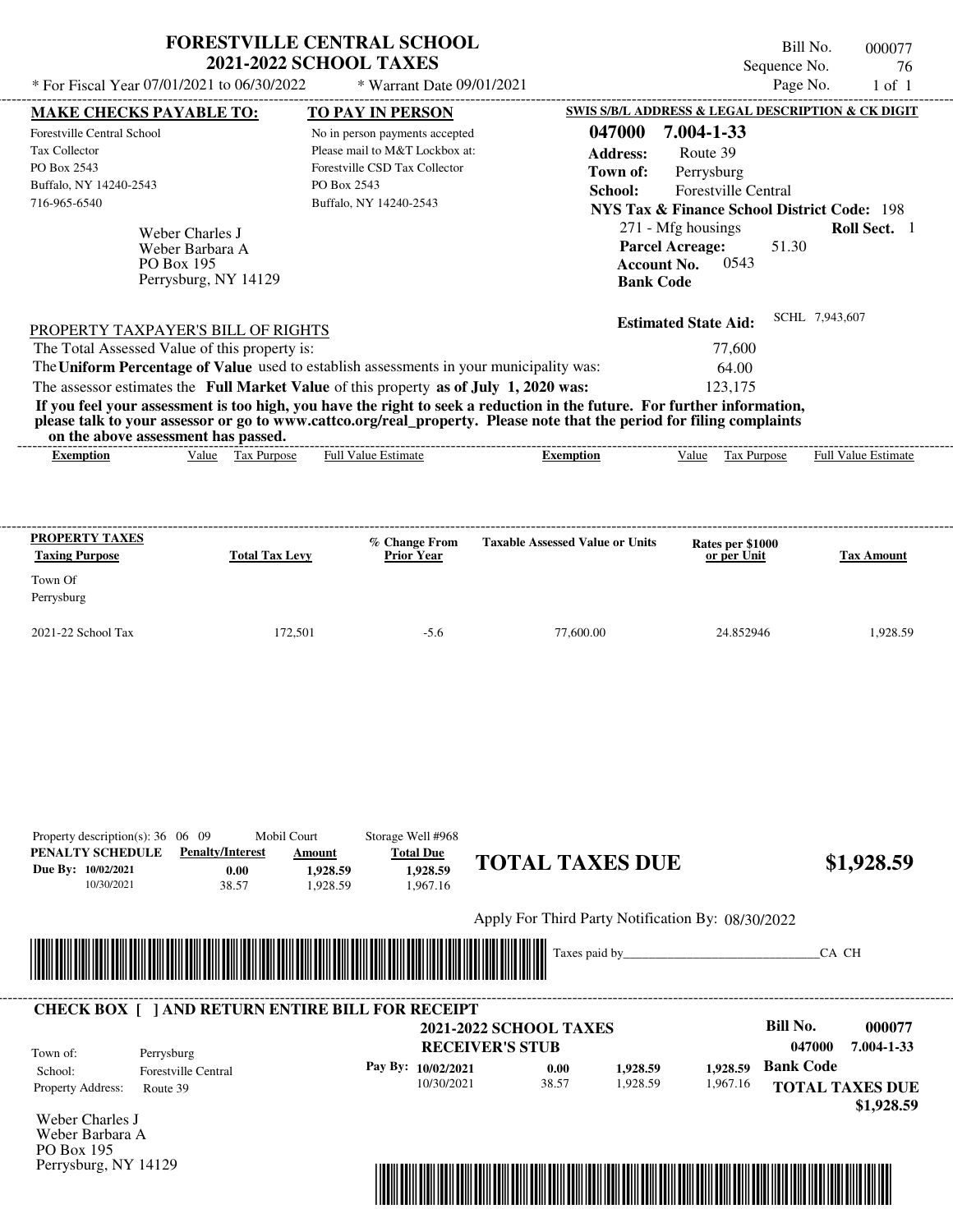|                                                                                                      | <b>FORESTVILLE CENTRAL SCHOOL</b>                                                 | <b>2021-2022 SCHOOL TAXES</b>                                                                                                              |                                      |                                                  |                                                                                                                                                                                                                                        | Bill No.<br>000078<br>Sequence No.<br>77 |
|------------------------------------------------------------------------------------------------------|-----------------------------------------------------------------------------------|--------------------------------------------------------------------------------------------------------------------------------------------|--------------------------------------|--------------------------------------------------|----------------------------------------------------------------------------------------------------------------------------------------------------------------------------------------------------------------------------------------|------------------------------------------|
| * For Fiscal Year 07/01/2021 to 06/30/2022                                                           |                                                                                   |                                                                                                                                            | * Warrant Date 09/01/2021            |                                                  |                                                                                                                                                                                                                                        | Page No.<br>$1$ of $1$                   |
| <b>MAKE CHECKS PAYABLE TO:</b>                                                                       |                                                                                   | <b>TO PAY IN PERSON</b>                                                                                                                    |                                      |                                                  | SWIS S/B/L ADDRESS & LEGAL DESCRIPTION & CK DIGIT                                                                                                                                                                                      |                                          |
| Forestville Central School<br>Tax Collector<br>PO Box 2543<br>Buffalo, NY 14240-2543<br>716-965-6540 | Whitcomb Jordan L<br>Whitcomb Stacy L<br>12816 Route 39<br>South Dayton, NY 14138 | No in person payments accepted<br>Please mail to M&T Lockbox at:<br>Forestville CSD Tax Collector<br>PO Box 2543<br>Buffalo, NY 14240-2543 |                                      | 047000<br><b>Address:</b><br>Town of:<br>School: | 7.004-1-37.2<br>12754 Route 39<br>Perrysburg<br><b>Forestville Central</b><br><b>NYS Tax &amp; Finance School District Code: 198</b><br>210 - 1 Family Res<br><b>Parcel Acreage:</b><br>0191<br><b>Account No.</b><br><b>Bank Code</b> | <b>Roll Sect.</b> 1<br>1.41              |
|                                                                                                      |                                                                                   |                                                                                                                                            |                                      |                                                  | <b>Estimated State Aid:</b>                                                                                                                                                                                                            | SCHL 7,943,607                           |
| PROPERTY TAXPAYER'S BILL OF RIGHTS<br>The Total Assessed Value of this property is:                  |                                                                                   |                                                                                                                                            |                                      |                                                  | 5,600                                                                                                                                                                                                                                  |                                          |
| The Uniform Percentage of Value used to establish assessments in your municipality was:              |                                                                                   |                                                                                                                                            |                                      |                                                  | 64.00                                                                                                                                                                                                                                  |                                          |
| The assessor estimates the Full Market Value of this property as of July 1, 2020 was:                |                                                                                   |                                                                                                                                            |                                      |                                                  | 8,889                                                                                                                                                                                                                                  |                                          |
|                                                                                                      |                                                                                   |                                                                                                                                            |                                      |                                                  |                                                                                                                                                                                                                                        |                                          |
| <b>Exemption</b>                                                                                     | Value Tax Purpose                                                                 | <b>Full Value Estimate</b>                                                                                                                 |                                      | <b>Exemption</b>                                 | Value Tax Purpose                                                                                                                                                                                                                      | <b>Full Value Estimate</b>               |
| PROPERTY TAXES<br><b>Taxing Purpose</b>                                                              | <b>Total Tax Levy</b>                                                             |                                                                                                                                            | % Change From<br><b>Prior Year</b>   | <b>Taxable Assessed Value or Units</b>           | Rates per \$1000<br>or per Unit                                                                                                                                                                                                        | Tax Amount                               |
|                                                                                                      |                                                                                   |                                                                                                                                            |                                      |                                                  |                                                                                                                                                                                                                                        |                                          |
|                                                                                                      |                                                                                   |                                                                                                                                            |                                      |                                                  |                                                                                                                                                                                                                                        |                                          |
| Town Of<br>Perrysburg<br>2021-22 School Tax                                                          |                                                                                   | 172,501                                                                                                                                    | $-5.6$                               | 5,600.00                                         | 24.852946                                                                                                                                                                                                                              | 139.18                                   |
| Property description(s): 44 06 09<br>PENALTY SCHEDULE<br>Due By: 10/02/2021<br>10/30/2021            | <b>Penalty/Interest</b><br>0.00<br>2.78                                           | Amount<br>139.18<br>139.18                                                                                                                 | <b>Total Due</b><br>139.18<br>141.96 | <b>TOTAL TAXES DUE</b>                           |                                                                                                                                                                                                                                        | \$139.18                                 |



## **RECEIVER'S STUB Bill No. 000078 0.00 c 139.18 b 139.18 Bank Code** Property Address: 12754 Route 39 Perrysburg School: Forestville Central **TOTAL TAXES DUE \$139.18 2021-2022 SCHOOL TAXES 047000 7.004-1-37.2 Pay By: 10/02/2021** 10/30/2021 139.18 **139.18** 141.96 **139.18** Town of: ---------------------------------------------------------------------------------------------------------------------------------------------------------------------------------------------------- **CHECK BOX [ ] AND RETURN ENTIRE BILL FOR RECEIPT**

Whitcomb Jordan L Whitcomb Stacy L 12816 Route 39 South Dayton, NY 14138

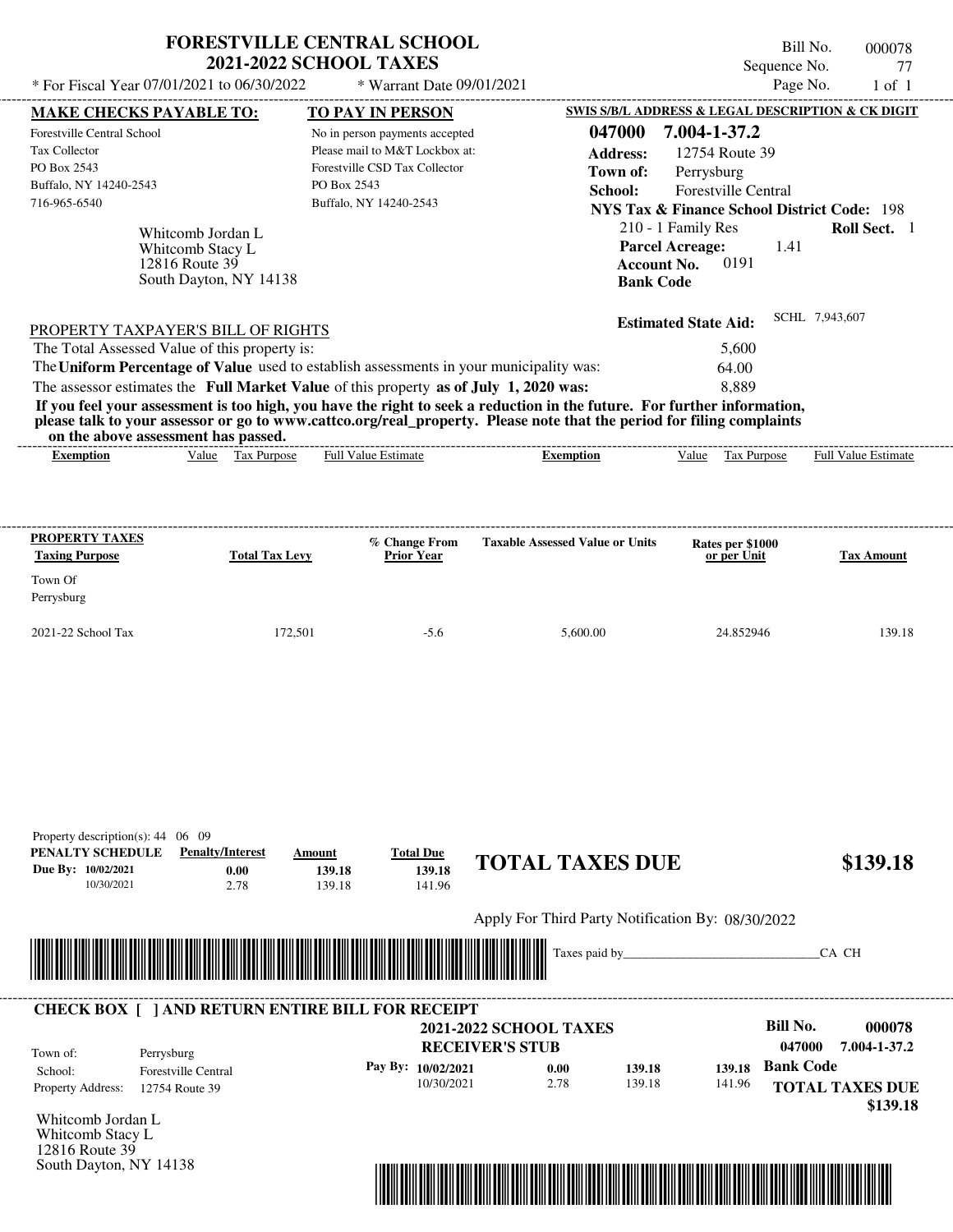| * For Fiscal Year 07/01/2021 to 06/30/2022                                                                      | <b>FORESTVILLE CENTRAL SCHOOL</b><br><b>2021-2022 SCHOOL TAXES</b>                   |                            | * Warrant Date 09/01/2021                                                                                                   |                                                                                         | Sequence No.                                                                                                                   | Bill No.<br>000079<br>78<br>Page No.<br>$1$ of $1$ |
|-----------------------------------------------------------------------------------------------------------------|--------------------------------------------------------------------------------------|----------------------------|-----------------------------------------------------------------------------------------------------------------------------|-----------------------------------------------------------------------------------------|--------------------------------------------------------------------------------------------------------------------------------|----------------------------------------------------|
| <b>MAKE CHECKS PAYABLE TO:</b>                                                                                  |                                                                                      |                            | TO PAY IN PERSON                                                                                                            |                                                                                         | SWIS S/B/L ADDRESS & LEGAL DESCRIPTION & CK DIGIT                                                                              |                                                    |
| Forestville Central School<br><b>Tax Collector</b><br>PO Box 2543<br>Buffalo, NY 14240-2543<br>716-965-6540     |                                                                                      | PO Box 2543                | No in person payments accepted<br>Please mail to M&T Lockbox at:<br>Forestville CSD Tax Collector<br>Buffalo, NY 14240-2543 | 047000<br><b>Address:</b><br>Town of:<br>School:                                        | 7.004-1-40.6<br>Route 39<br>Perrysburg<br><b>Forestville Central</b><br><b>NYS Tax &amp; Finance School District Code: 198</b> |                                                    |
|                                                                                                                 | WHITCOMB JORDAN L.<br>WHITCOMB STACEY L.<br>12816 ROUTE 39<br>SOUTH DAYTON, NY 14138 |                            |                                                                                                                             | <b>Account No.</b><br><b>Bank Code</b>                                                  | 312 - Vac w/imprv<br><b>Parcel Acreage:</b><br>3.70<br>0838                                                                    | <b>Roll Sect.</b> 1                                |
| PROPERTY TAXPAYER'S BILL OF RIGHTS                                                                              |                                                                                      |                            |                                                                                                                             |                                                                                         | <b>Estimated State Aid:</b>                                                                                                    | SCHL 7,943,607                                     |
| The Total Assessed Value of this property is:                                                                   |                                                                                      |                            |                                                                                                                             |                                                                                         | 14,800                                                                                                                         |                                                    |
|                                                                                                                 |                                                                                      |                            |                                                                                                                             | The Uniform Percentage of Value used to establish assessments in your municipality was: | 64.00                                                                                                                          |                                                    |
| The assessor estimates the Full Market Value of this property as of July 1, 2020 was:                           |                                                                                      |                            |                                                                                                                             |                                                                                         | 23.492                                                                                                                         |                                                    |
| <b>Exemption</b>                                                                                                | Value Tax Purpose                                                                    |                            | <b>Full Value Estimate</b>                                                                                                  | <b>Exemption</b>                                                                        | Value Tax Purpose                                                                                                              | <b>Full Value Estimate</b>                         |
|                                                                                                                 |                                                                                      |                            |                                                                                                                             |                                                                                         |                                                                                                                                |                                                    |
| <b>PROPERTY TAXES</b>                                                                                           |                                                                                      |                            | % Change From                                                                                                               | <b>Taxable Assessed Value or Units</b>                                                  | Rates per \$1000                                                                                                               |                                                    |
| <b>Taxing Purpose</b>                                                                                           | <b>Total Tax Levy</b>                                                                |                            | <b>Prior Year</b>                                                                                                           |                                                                                         | or per Unit                                                                                                                    | <b>Tax Amount</b>                                  |
| Town Of<br>Perrysburg                                                                                           |                                                                                      |                            |                                                                                                                             |                                                                                         |                                                                                                                                |                                                    |
|                                                                                                                 |                                                                                      | 172,501                    | $-5.6$                                                                                                                      | 14,800.00                                                                               | 24.852946                                                                                                                      | 367.82                                             |
| 2021-22 School Tax<br>Property description(s): 44 06 09<br>PENALTY SCHEDULE<br>Due By: 10/02/2021<br>10/30/2021 | <b>Penalty/Interest</b><br>0.00<br>7.36                                              | Amount<br>367.82<br>367.82 | <b>Total Due</b><br>367.82<br>375.18                                                                                        | <b>TOTAL TAXES DUE</b>                                                                  |                                                                                                                                |                                                    |
|                                                                                                                 |                                                                                      |                            |                                                                                                                             | Apply For Third Party Notification By: 08/30/2022                                       |                                                                                                                                | \$367.82                                           |



## WHITCOMB JORDAN L. **RECEIVER'S STUB Bill No. 000079 Pay By: 10/02/2021 b 0.00 b 367.82 b 367.82 Bank Code** Property Address: Route 39 Perrysburg School: Forestville Central **TOTAL TAXES DUE \$367.82 2021-2022 SCHOOL TAXES 047000 7.004-1-40.6** 10/30/2021 7.36 **0.00** 367.82 **367.82** 375.18 **367.82** Town of: ---------------------------------------------------------------------------------------------------------------------------------------------------------------------------------------------------- **CHECK BOX [ ] AND RETURN ENTIRE BILL FOR RECEIPT**

WHITCOMB STACEY L. 12816 ROUTE 39 SOUTH DAYTON, NY 14138

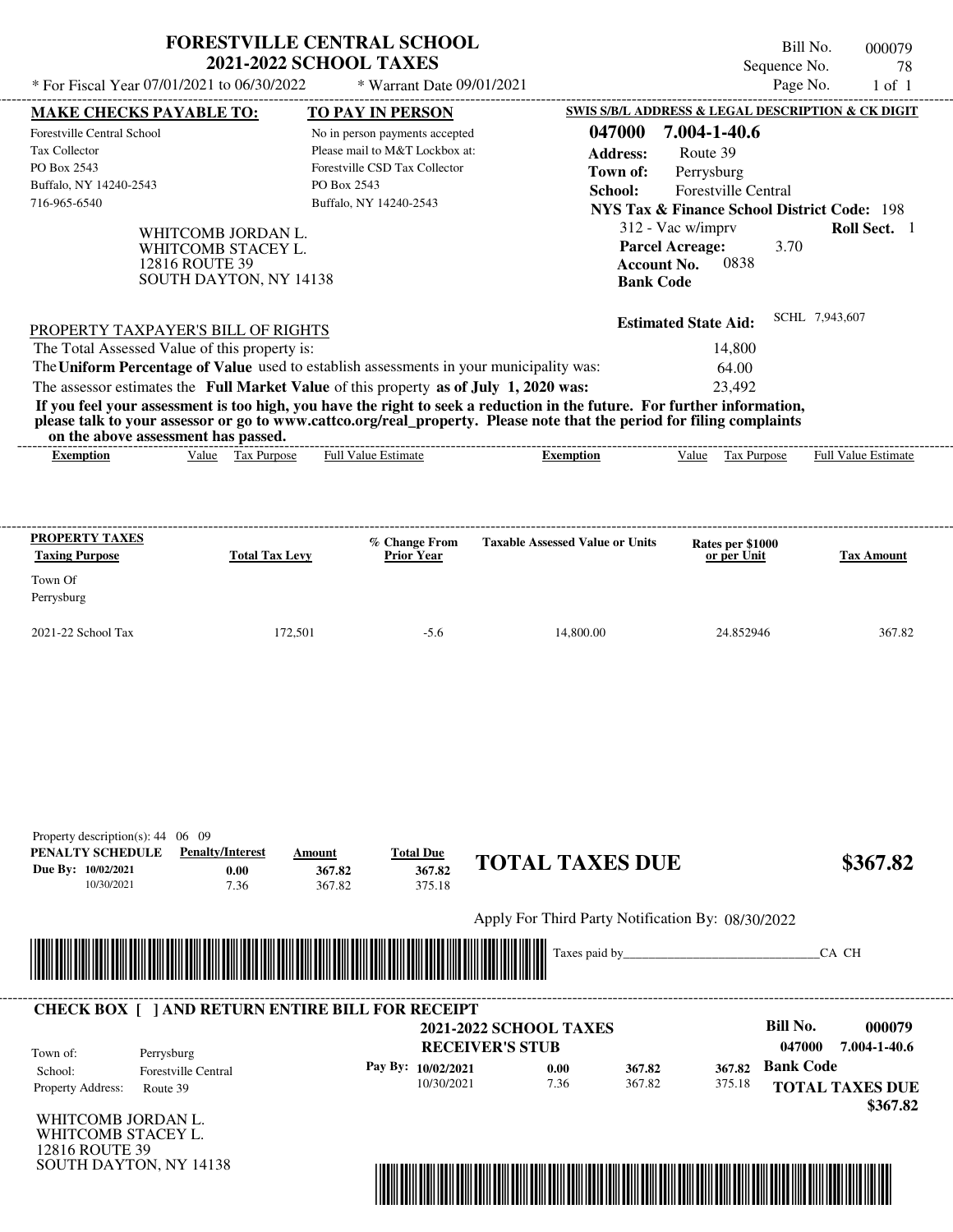| * For Fiscal Year 07/01/2021 to 06/30/2022                                                                                                           |                                                       | <b>FORESTVILLE CENTRAL SCHOOL</b><br><b>2021-2022 SCHOOL TAXES</b><br>* Warrant Date 09/01/2021                                                                                  |                                                                                                                                                                                                                                                  | Bill No.<br>Sequence No.<br>Page No.                                                                                                                                                                                                                    | 000080<br>80<br>$1$ of $1$  |
|------------------------------------------------------------------------------------------------------------------------------------------------------|-------------------------------------------------------|----------------------------------------------------------------------------------------------------------------------------------------------------------------------------------|--------------------------------------------------------------------------------------------------------------------------------------------------------------------------------------------------------------------------------------------------|---------------------------------------------------------------------------------------------------------------------------------------------------------------------------------------------------------------------------------------------------------|-----------------------------|
|                                                                                                                                                      |                                                       |                                                                                                                                                                                  |                                                                                                                                                                                                                                                  |                                                                                                                                                                                                                                                         |                             |
| <b>MAKE CHECKS PAYABLE TO:</b><br><b>Forestville Central School</b><br><b>Tax Collector</b><br>PO Box 2543<br>Buffalo, NY 14240-2543<br>716-965-6540 | Zynda Mary Ann<br>154 Woodlawn Ave<br>Depew, NY 14043 | <b>TO PAY IN PERSON</b><br>No in person payments accepted<br>Please mail to M&T Lockbox at:<br>Forestville CSD Tax Collector<br>PO Box 2543<br>Buffalo, NY 14240-2543            | 047000<br><b>Address:</b><br>Town of:<br>School:<br><b>Account No.</b><br><b>Bank Code</b>                                                                                                                                                       | SWIS S/B/L ADDRESS & LEGAL DESCRIPTION & CK DIGIT<br>7.004-1-22<br>12549 Pudding Lane Rd<br>Perrysburg<br>Forestville Central<br><b>NYS Tax &amp; Finance School District Code: 198</b><br>260 - Seasonal res<br><b>Parcel Acreage:</b><br>6.50<br>0573 | Roll Sect. 1                |
| PROPERTY TAXPAYER'S BILL OF RIGHTS<br>The Total Assessed Value of this property is:<br>on the above assessment has passed.                           |                                                       | The Uniform Percentage of Value used to establish assessments in your municipality was:<br>The assessor estimates the Full Market Value of this property as of July 1, 2020 was: | If you feel your assessment is too high, you have the right to seek a reduction in the future. For further information,<br>please talk to your assessor or go to www.cattco.org/real_property. Please note that the period for filing complaints | <b>Estimated State Aid:</b><br>38,400<br>64.00<br>60,952                                                                                                                                                                                                | SCHL 7,943,607              |
| <b>Exemption</b>                                                                                                                                     | Value Tax Purpose                                     | Full Value Estimate                                                                                                                                                              | <b>Exemption</b>                                                                                                                                                                                                                                 | Tax Purpose<br>Value                                                                                                                                                                                                                                    | Full Value Estimate         |
| <b>PROPERTY TAXES</b><br><b>Taxing Purpose</b><br>Town Of<br>Perrysburg<br>2021-22 School Tax                                                        | <b>Total Tax Levy</b><br>172,501                      | % Change From<br><b>Prior Year</b><br>$-5.6$                                                                                                                                     | <b>Taxable Assessed Value or Units</b><br>38,400.00                                                                                                                                                                                              | Rates per \$1000<br>or per Unit<br>24.852946                                                                                                                                                                                                            | <b>Tax Amount</b><br>954.35 |
| Property description(s): 37 06 09<br>PENALTY SCHEDULE<br>Due By: 10/02/2021<br>10/30/2021                                                            | <b>Penalty/Interest</b><br>0.00<br>19.09              | <b>Total Due</b><br>Amount<br>954.35<br>954.35<br>954.35<br>973.44                                                                                                               | <b>TOTAL TAXES DUE</b><br>Apply For Third Party Notification By: 08/30/2022<br>Taxes paid by_                                                                                                                                                    |                                                                                                                                                                                                                                                         | \$954.35<br>CA CH           |
|                                                                                                                                                      |                                                       | <b>CHECK BOX [ ] AND RETURN ENTIRE BILL FOR RECEIPT</b>                                                                                                                          |                                                                                                                                                                                                                                                  |                                                                                                                                                                                                                                                         |                             |
| Town of:<br>Perrysburg<br>School:                                                                                                                    | Forestville Central                                   | Pay By: 10/02/2021                                                                                                                                                               | <b>2021-2022 SCHOOL TAXES</b><br><b>RECEIVER'S STUB</b><br>0.00<br>954.35                                                                                                                                                                        | <b>Bill No.</b><br>047000<br><b>Bank Code</b><br>954.35                                                                                                                                                                                                 | 000080<br>7.004-1-22        |

10/30/2021 19.09

Zynda Mary Ann Property Address: 12549 Pudding Lane Rd

154 Woodlawn Ave Depew, NY 14043



954.35

973.44

**TOTAL TAXES DUE**

 **\$954.35**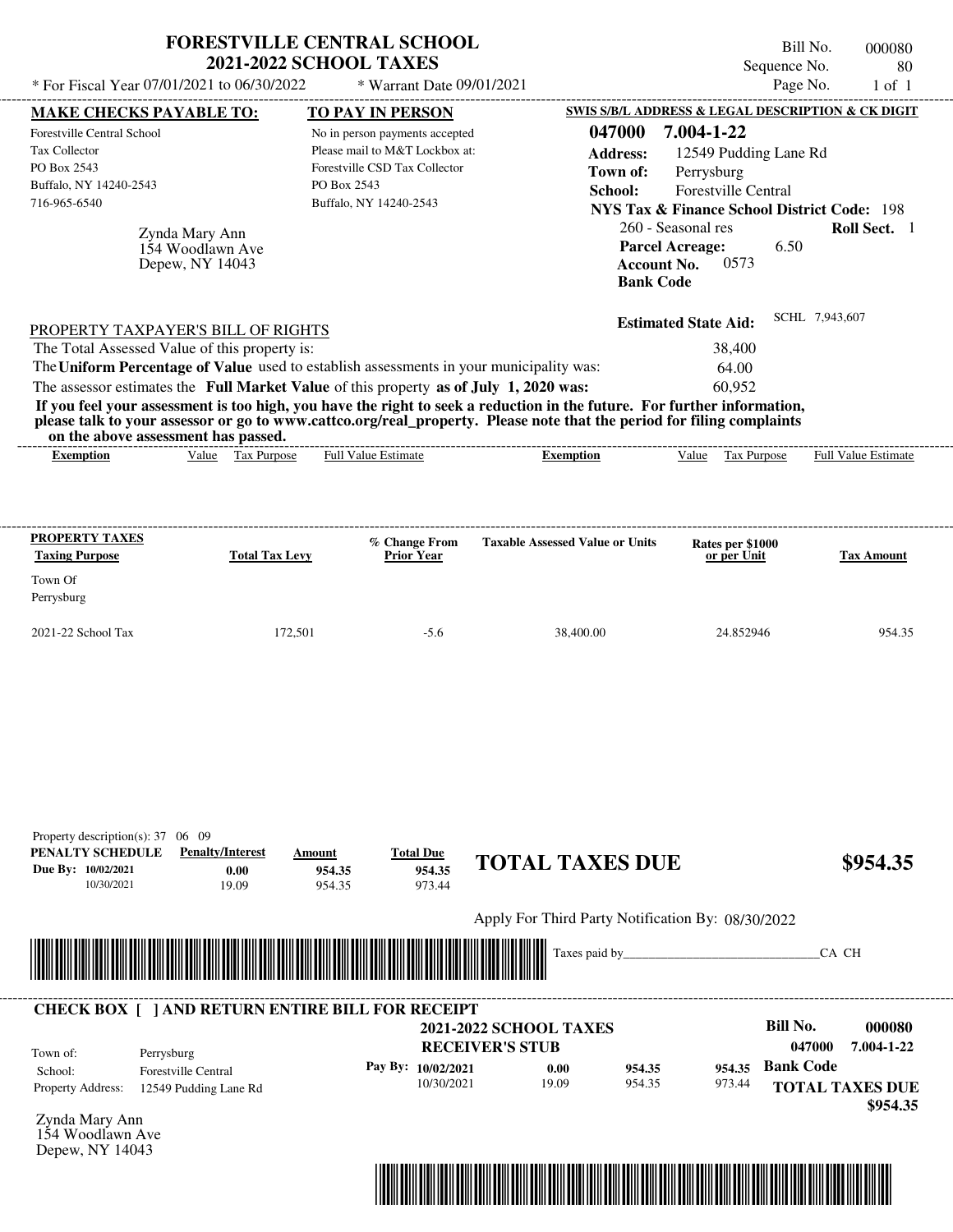| * For Fiscal Year 07/01/2021 to 06/30/2022                                                                                                                                                                                                                                                                                                                                                                                              | <b>FORESTVILLE CENTRAL SCHOOL</b><br><b>2021-2022 SCHOOL TAXES</b>                            | * Warrant Date 09/01/2021                                                                                                                              |                                                                                                                                         | Sequence No.<br>Page No.                                                                                                                                                                                  | Bill No.<br>000005<br>81<br>$1$ of $1$ |
|-----------------------------------------------------------------------------------------------------------------------------------------------------------------------------------------------------------------------------------------------------------------------------------------------------------------------------------------------------------------------------------------------------------------------------------------|-----------------------------------------------------------------------------------------------|--------------------------------------------------------------------------------------------------------------------------------------------------------|-----------------------------------------------------------------------------------------------------------------------------------------|-----------------------------------------------------------------------------------------------------------------------------------------------------------------------------------------------------------|----------------------------------------|
|                                                                                                                                                                                                                                                                                                                                                                                                                                         |                                                                                               |                                                                                                                                                        |                                                                                                                                         |                                                                                                                                                                                                           |                                        |
| <b>MAKE CHECKS PAYABLE TO:</b><br>Forestville Central School<br>Tax Collector<br>PO Box 2543<br>Buffalo, NY 14240-2543<br>716-965-6540<br>Boutelle Ryan<br>Boutelle Lorinda<br>PO Box 5                                                                                                                                                                                                                                                 | PO Box 2543<br>Perrysburg, NY 14129                                                           | <b>TO PAY IN PERSON</b><br>No in person payments accepted<br>Please mail to M&T Lockbox at:<br>Forestville CSD Tax Collector<br>Buffalo, NY 14240-2543 | 047000<br><b>Address:</b><br>Town of:<br>School:<br>240 - Rural res<br><b>Parcel Acreage:</b><br><b>Account No.</b><br><b>Bank Code</b> | SWIS S/B/L ADDRESS & LEGAL DESCRIPTION & CK DIGIT<br>7.004-1-40.7<br>10659 W Perrysburg Rd<br>Perrysburg<br>Forestville Central<br><b>NYS Tax &amp; Finance School District Code: 198</b><br>21.51<br>017 | Roll Sect. 1                           |
| PROPERTY TAXPAYER'S BILL OF RIGHTS<br>The Total Assessed Value of this property is:<br>The Uniform Percentage of Value used to establish assessments in your municipality was:<br>The assessor estimates the Full Market Value of this property as of July 1, 2020 was:<br>please talk to your assessor or go to www.cattco.org/real_property. Please note that the period for filing complaints<br>on the above assessment has passed. |                                                                                               |                                                                                                                                                        | If you feel your assessment is too high, you have the right to seek a reduction in the future. For further information,                 | <b>Estimated State Aid:</b><br>90,000<br>64.00<br>142,857                                                                                                                                                 | SCHL 7,943,607                         |
| <b>Exemption</b>                                                                                                                                                                                                                                                                                                                                                                                                                        | Value Tax Purpose                                                                             | <b>Full Value Estimate</b>                                                                                                                             | <b>Exemption</b>                                                                                                                        | Value Tax Purpose                                                                                                                                                                                         | <b>Full Value Estimate</b>             |
| <b>PROPERTY TAXES</b><br><b>Taxing Purpose</b><br>Town Of<br>Perrysburg<br>2021-22 School Tax                                                                                                                                                                                                                                                                                                                                           | <b>Total Tax Levy</b><br>172,501                                                              | % Change From<br><b>Prior Year</b><br>$-5.6$                                                                                                           | <b>Taxable Assessed Value or Units</b><br>90.000.00                                                                                     | Rates per \$1000<br>or per Unit<br>24.852946                                                                                                                                                              | <b>Tax Amount</b><br>2,236.77          |
| MAY BE SUBJECT TO PAYMENT UNDER AG DIST LAW UNTIL 2025                                                                                                                                                                                                                                                                                                                                                                                  |                                                                                               |                                                                                                                                                        |                                                                                                                                         |                                                                                                                                                                                                           |                                        |
| Property description(s): $44 \quad 06 \quad 09$<br>PENALTY SCHEDULE<br>Due By: 10/02/2021<br>10/30/2021                                                                                                                                                                                                                                                                                                                                 | split from 40.4<br><b>Penalty/Interest</b><br>Amount<br>0.00<br>2,236.77<br>2,236.77<br>44.74 | Storage Well #1640<br><b>Total Due</b><br>2,236.77<br>2,281.51                                                                                         | <b>TOTAL TAXES DUE</b>                                                                                                                  |                                                                                                                                                                                                           | \$2,236.77                             |
|                                                                                                                                                                                                                                                                                                                                                                                                                                         |                                                                                               |                                                                                                                                                        | Apply For Third Party Notification By: 08/30/2022                                                                                       |                                                                                                                                                                                                           |                                        |
|                                                                                                                                                                                                                                                                                                                                                                                                                                         |                                                                                               |                                                                                                                                                        | Taxes paid by_                                                                                                                          |                                                                                                                                                                                                           | CA CH                                  |
| <b>CHECK BOX [ ] AND RETURN ENTIRE BILL FOR RECEIPT</b>                                                                                                                                                                                                                                                                                                                                                                                 |                                                                                               |                                                                                                                                                        |                                                                                                                                         | <b>Bill No.</b>                                                                                                                                                                                           | 000005                                 |
| Town of:<br>Perrysburg                                                                                                                                                                                                                                                                                                                                                                                                                  |                                                                                               | <b>RECEIVER'S STUB</b>                                                                                                                                 | <b>2021-2022 SCHOOL TAXES</b>                                                                                                           | 047000                                                                                                                                                                                                    | 7.004-1-40.7                           |

**Pay By: 10/02/2021**

10/30/2021 44.74

**0.00**

| Property Address:                        | 10659 W Perrysburg Rd |
|------------------------------------------|-----------------------|
| <b>Boutelle Ryan</b><br>Routelle Lorinda |                       |

School: Forestville Central

Boutelle Lorinda PO Box 5 Perrysburg, NY 14129



2,236.77 **2,236.77** 2,281.51 **2,236.77** **Bank Code 017**

**TOTAL TAXES DUE**

 **\$2,236.77**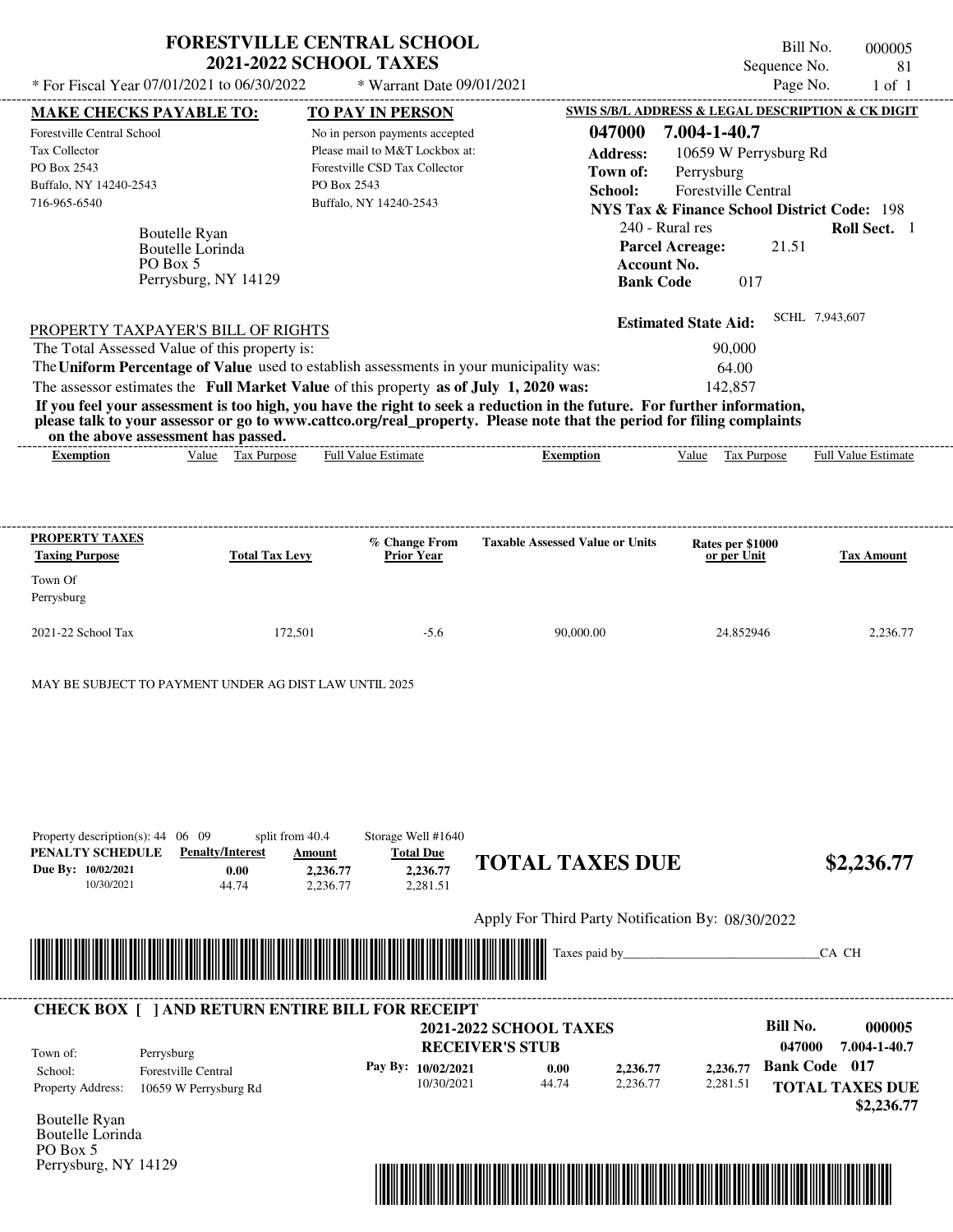| * For Fiscal Year 07/01/2021 to 06/30/2022                                                                                             |                                                     | <b>FORESTVILLE CENTRAL SCHOOL</b><br><b>2021-2022 SCHOOL TAXES</b><br>* Warrant Date 09/01/2021                                                                                                                                                                                                                                                                                                                                      |                                                         |                                                                                                                                            |                                                                                           | Bill No.<br>Sequence No.<br>Page No.                                           | 000024<br>82<br>$1$ of $1$ |
|----------------------------------------------------------------------------------------------------------------------------------------|-----------------------------------------------------|--------------------------------------------------------------------------------------------------------------------------------------------------------------------------------------------------------------------------------------------------------------------------------------------------------------------------------------------------------------------------------------------------------------------------------------|---------------------------------------------------------|--------------------------------------------------------------------------------------------------------------------------------------------|-------------------------------------------------------------------------------------------|--------------------------------------------------------------------------------|----------------------------|
|                                                                                                                                        |                                                     |                                                                                                                                                                                                                                                                                                                                                                                                                                      |                                                         |                                                                                                                                            |                                                                                           | SWIS S/B/L ADDRESS & LEGAL DESCRIPTION & CK DIGIT                              |                            |
| <b>MAKE CHECKS PAYABLE TO:</b><br>Forestville Central School<br>Tax Collector<br>PO Box 2543<br>Buffalo, NY 14240-2543<br>716-965-6540 | Griffin Bonnie<br>PO Box 155<br>Perryburg, NY 14129 | <b>TO PAY IN PERSON</b><br>No in person payments accepted<br>Please mail to M&T Lockbox at:<br>Forestville CSD Tax Collector<br>PO Box 2543<br>Buffalo, NY 14240-2543                                                                                                                                                                                                                                                                |                                                         | 047000<br><b>Address:</b><br>Town of:<br>School:<br>210 - 1 Family Res<br><b>Parcel Acreage:</b><br><b>Account No.</b><br><b>Bank Code</b> | 7.004-1-37.1<br>12754 Route 39<br>Perrysburg<br><b>Forestville Central</b><br>0191<br>017 | <b>NYS Tax &amp; Finance School District Code: 198</b><br>Roll Sect. 1<br>0.72 |                            |
| PROPERTY TAXPAYER'S BILL OF RIGHTS<br>The Total Assessed Value of this property is:<br>on the above assessment has passed.             |                                                     | The Uniform Percentage of Value used to establish assessments in your municipality was:<br>The assessor estimates the Full Market Value of this property as of July 1, 2020 was:<br>If you feel your assessment is too high, you have the right to seek a reduction in the future. For further information,<br>please talk to your assessor or go to www.cattco.org/real_property. Please note that the period for filing complaints |                                                         | <b>Estimated State Aid:</b>                                                                                                                | 53,600<br>64.00<br>85,079                                                                 | SCHL 7,943,607                                                                 |                            |
| <b>Exemption</b>                                                                                                                       | Value Tax Purpose                                   | <b>Full Value Estimate</b>                                                                                                                                                                                                                                                                                                                                                                                                           | <b>Exemption</b>                                        |                                                                                                                                            | Tax Purpose<br>Value                                                                      | <b>Full Value Estimate</b>                                                     |                            |
| <b>PROPERTY TAXES</b><br><b>Taxing Purpose</b><br>Town Of<br>Perrysburg<br>2021-22 School Tax                                          | <b>Total Tax Levy</b><br>172,501                    | % Change From<br><b>Prior Year</b><br>$-5.6$                                                                                                                                                                                                                                                                                                                                                                                         | <b>Taxable Assessed Value or Units</b><br>53,600.00     |                                                                                                                                            | Rates per \$1000<br>or per Unit<br>24.852946                                              | <b>Tax Amount</b>                                                              | 1,332.12                   |
| Property description(s): 44 06 09<br>PENALTY SCHEDULE                                                                                  | <b>Penalty/Interest</b>                             | <b>Total Due</b><br>Amount                                                                                                                                                                                                                                                                                                                                                                                                           | <b>TOTAL TAXES DUE</b>                                  |                                                                                                                                            |                                                                                           |                                                                                |                            |
| Due By: 10/02/2021<br>10/30/2021                                                                                                       | 0.00<br>26.64                                       | 1,332.12<br>1,332.12<br>1,358.76<br>1,332.12                                                                                                                                                                                                                                                                                                                                                                                         |                                                         |                                                                                                                                            |                                                                                           | \$1,332.12                                                                     |                            |
|                                                                                                                                        |                                                     |                                                                                                                                                                                                                                                                                                                                                                                                                                      | Apply For Third Party Notification By: 08/30/2022       |                                                                                                                                            |                                                                                           |                                                                                |                            |
|                                                                                                                                        |                                                     |                                                                                                                                                                                                                                                                                                                                                                                                                                      | Taxes paid by_                                          |                                                                                                                                            |                                                                                           | CA CH                                                                          |                            |
|                                                                                                                                        |                                                     | <b>CHECK BOX [ ] AND RETURN ENTIRE BILL FOR RECEIPT</b>                                                                                                                                                                                                                                                                                                                                                                              |                                                         |                                                                                                                                            |                                                                                           |                                                                                |                            |
| Town of:<br>Perrysburg                                                                                                                 |                                                     |                                                                                                                                                                                                                                                                                                                                                                                                                                      | <b>2021-2022 SCHOOL TAXES</b><br><b>RECEIVER'S STUB</b> |                                                                                                                                            |                                                                                           | <b>Bill No.</b><br>047000<br>7.004-1-37.1                                      | 000024                     |
| School:                                                                                                                                | <b>Forestville Central</b>                          | Pay By: 10/02/2021                                                                                                                                                                                                                                                                                                                                                                                                                   | 0.00                                                    | 1,332.12                                                                                                                                   | 1,332.12                                                                                  | <b>Bank Code 017</b>                                                           |                            |

Griffin Bonnie PO Box 155 Perryburg, NY 14129



 **\$1,332.12**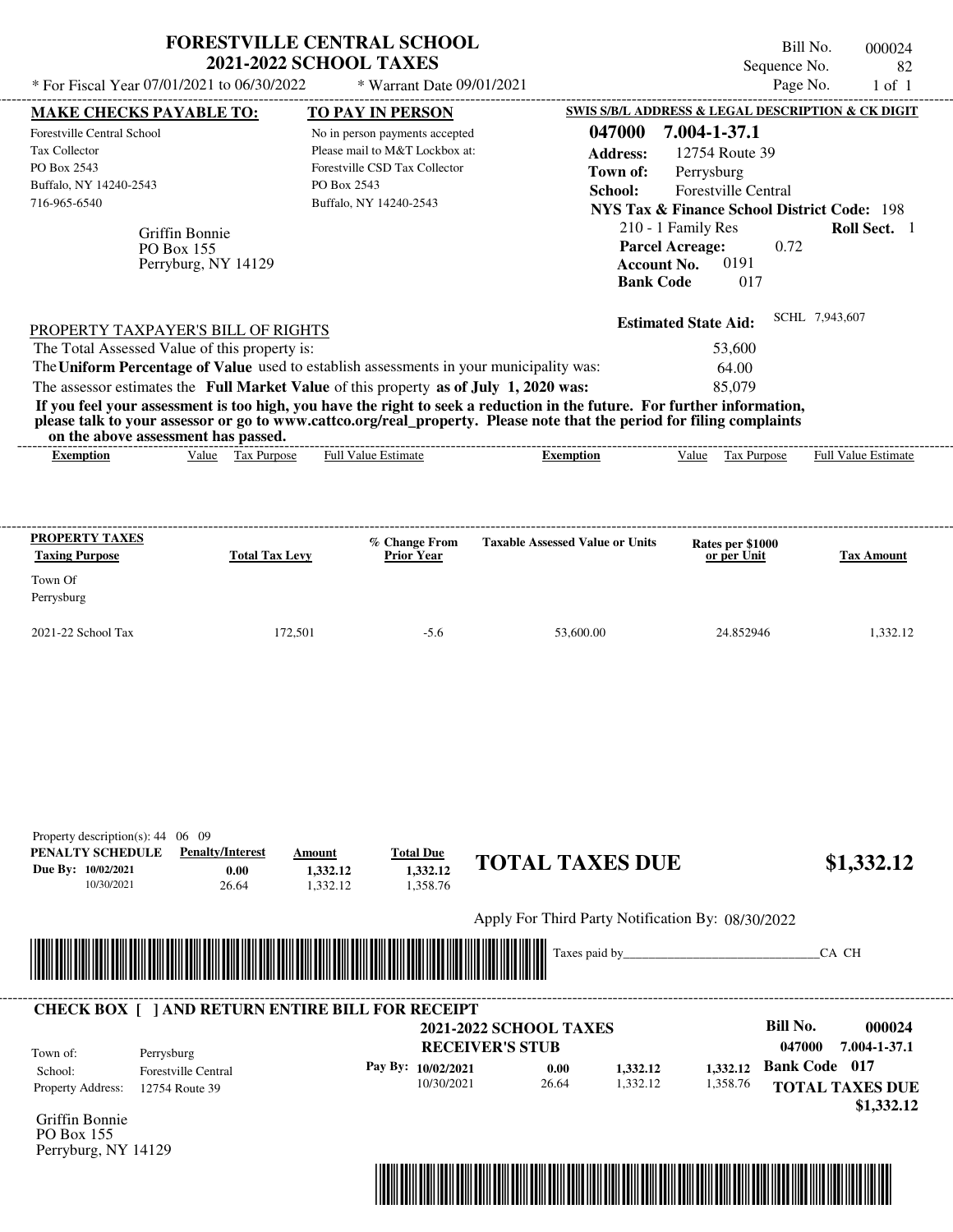|                                                                                                                                                                                                                                                                                                                | <b>FORESTVILLE CENTRAL SCHOOL</b><br><b>2021-2022 SCHOOL TAXES</b>    |                          |                                                                                                                                                        |                                                                                                                                                                                                                                                  | Sequence No.                                                                                                                                                                                                                                                                | Bill No.<br>000025<br>83         |
|----------------------------------------------------------------------------------------------------------------------------------------------------------------------------------------------------------------------------------------------------------------------------------------------------------------|-----------------------------------------------------------------------|--------------------------|--------------------------------------------------------------------------------------------------------------------------------------------------------|--------------------------------------------------------------------------------------------------------------------------------------------------------------------------------------------------------------------------------------------------|-----------------------------------------------------------------------------------------------------------------------------------------------------------------------------------------------------------------------------------------------------------------------------|----------------------------------|
| * For Fiscal Year 07/01/2021 to 06/30/2022                                                                                                                                                                                                                                                                     |                                                                       |                          | * Warrant Date 09/01/2021                                                                                                                              |                                                                                                                                                                                                                                                  |                                                                                                                                                                                                                                                                             | Page No.<br>$1$ of $1$           |
| <b>MAKE CHECKS PAYABLE TO:</b><br>Forestville Central School<br>Tax Collector<br>PO Box 2543<br>Buffalo, NY 14240-2543<br>716-965-6540                                                                                                                                                                         | Griffin James<br>Griffin Bonnie<br>PO Box 155<br>Perrysburg, NY 14129 | PO Box 2543              | <b>TO PAY IN PERSON</b><br>No in person payments accepted<br>Please mail to M&T Lockbox at:<br>Forestville CSD Tax Collector<br>Buffalo, NY 14240-2543 | 047000<br><b>Address:</b><br>Town of:<br>School:<br><b>Bank Code</b>                                                                                                                                                                             | SWIS S/B/L ADDRESS & LEGAL DESCRIPTION & CK DIGIT<br>7.004-1-40.1<br>Route 39<br>Perrysburg<br><b>Forestville Central</b><br><b>NYS Tax &amp; Finance School District Code: 198</b><br>311 - Res vac land<br><b>Parcel Dimensions:</b><br>0838<br><b>Account No.</b><br>017 | Roll Sect. 1<br>1.00 X 180.00    |
| PROPERTY TAXPAYER'S BILL OF RIGHTS<br>The Total Assessed Value of this property is:<br>The Uniform Percentage of Value used to establish assessments in your municipality was:<br>The assessor estimates the Full Market Value of this property as of July 1, 2020 was:<br>on the above assessment has passed. |                                                                       |                          |                                                                                                                                                        | If you feel your assessment is too high, you have the right to seek a reduction in the future. For further information,<br>please talk to your assessor or go to www.cattco.org/real_property. Please note that the period for filing complaints | <b>Estimated State Aid:</b><br>500<br>64.00<br>794                                                                                                                                                                                                                          | SCHL 7,943,607                   |
| <b>Exemption</b>                                                                                                                                                                                                                                                                                               | Value Tax Purpose                                                     |                          | Full Value Estimate                                                                                                                                    | <b>Exemption</b>                                                                                                                                                                                                                                 | Value Tax Purpose                                                                                                                                                                                                                                                           | <b>Full Value Estimate</b>       |
| <b>PROPERTY TAXES</b><br><b>Taxing Purpose</b><br>Town Of<br>Perrysburg<br>2021-22 School Tax                                                                                                                                                                                                                  | <b>Total Tax Levy</b>                                                 | 172,501                  | % Change From<br>Prior Year<br>$-5.6$                                                                                                                  | <b>Taxable Assessed Value or Units</b><br>500.00                                                                                                                                                                                                 | Rates per \$1000<br>or per Unit<br>24.852946                                                                                                                                                                                                                                | <b>Tax Amount</b><br>12.43       |
| Property description(s): $44 \quad 06 \quad 09$<br>PENALTY SCHEDULE<br>Due By: 10/02/2021<br>10/30/2021                                                                                                                                                                                                        | <b>Penalty/Interest</b><br>0.00<br>0.25                               | Amount<br>12.43<br>12.43 | <b>Total Due</b><br>12.43<br>12.68                                                                                                                     | <b>TOTAL TAXES DUE</b>                                                                                                                                                                                                                           |                                                                                                                                                                                                                                                                             | \$12.43                          |
|                                                                                                                                                                                                                                                                                                                |                                                                       |                          |                                                                                                                                                        | Apply For Third Party Notification By: 08/30/2022                                                                                                                                                                                                |                                                                                                                                                                                                                                                                             |                                  |
|                                                                                                                                                                                                                                                                                                                |                                                                       |                          |                                                                                                                                                        | Taxes paid by_                                                                                                                                                                                                                                   |                                                                                                                                                                                                                                                                             | CA CH                            |
| <b>CHECK BOX [ ] AND RETURN ENTIRE BILL FOR RECEIPT</b>                                                                                                                                                                                                                                                        |                                                                       |                          |                                                                                                                                                        | <b>2021-2022 SCHOOL TAXES</b><br><b>RECEIVER'S STUB</b>                                                                                                                                                                                          | <b>Bill No.</b>                                                                                                                                                                                                                                                             | 000025<br>047000<br>7.004-1-40.1 |

**Pay By: 10/02/2021**

10/30/2021 0.25

**0.00**

Property Address: Route 39 School: Forestville Central Town of:

Griffin James Griffin Bonnie PO Box 155 Perrysburg, NY 14129

Perrysburg



12.43 **12.43** **Bank Code 017**

12.68 **12.43**

**TOTAL TAXES DUE**

 **\$12.43**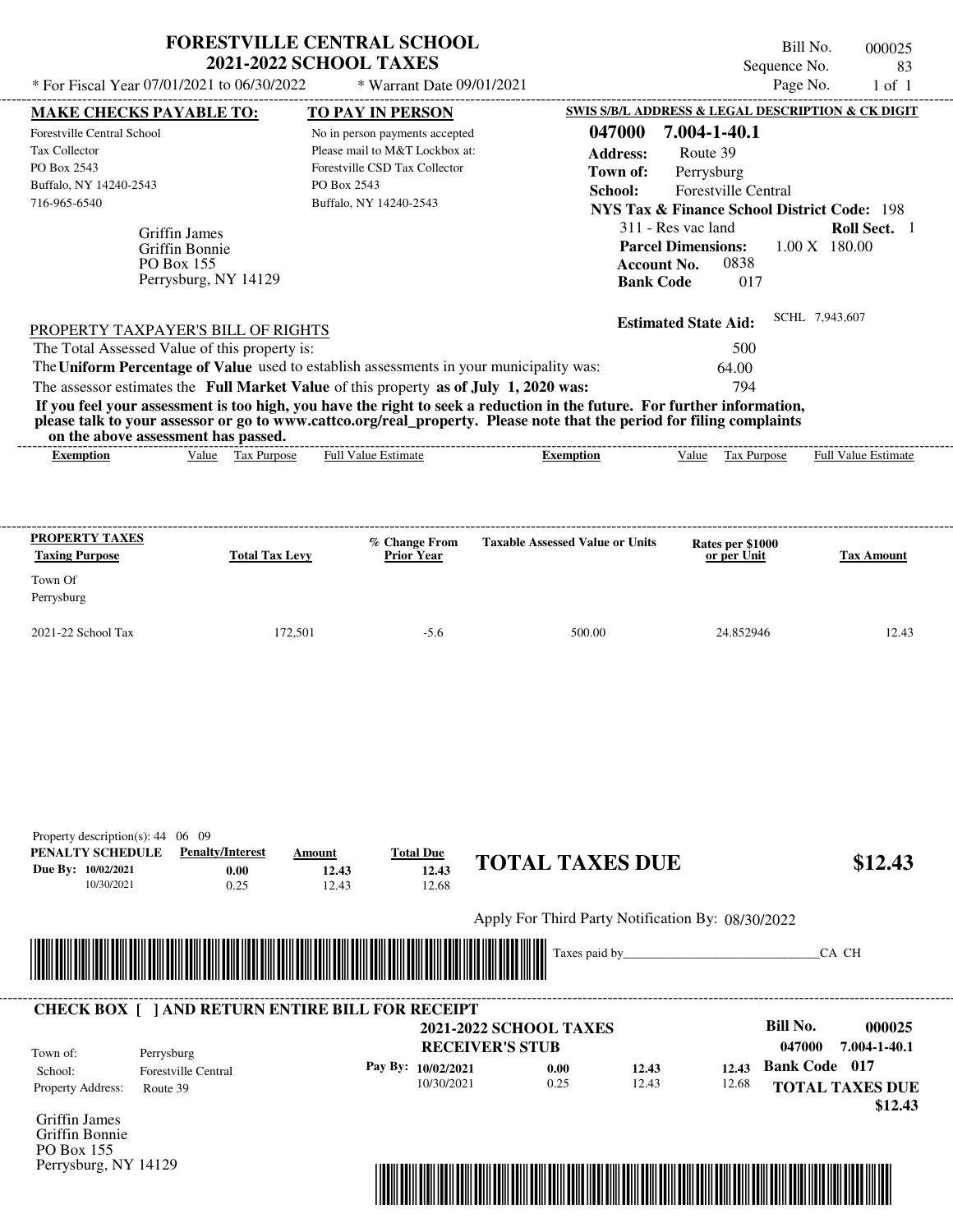| <b>FORESTVILLE CENTRAL SCHOOL</b><br>* For Fiscal Year 07/01/2021 to 06/30/2022                                                                                                                                                                                                                                                                                                                                                                                                                                                                                    | <b>2021-2022 SCHOOL TAXES</b>                                                                                                              | * Warrant Date 09/01/2021                |                                                                            | Bill No.<br>Sequence No.<br>Page No.                                                                                                                               | 000031<br>84<br>$1$ of $1$                                   |
|--------------------------------------------------------------------------------------------------------------------------------------------------------------------------------------------------------------------------------------------------------------------------------------------------------------------------------------------------------------------------------------------------------------------------------------------------------------------------------------------------------------------------------------------------------------------|--------------------------------------------------------------------------------------------------------------------------------------------|------------------------------------------|----------------------------------------------------------------------------|--------------------------------------------------------------------------------------------------------------------------------------------------------------------|--------------------------------------------------------------|
| <u>MAKE CHECKS PAYABLE TO:</u>                                                                                                                                                                                                                                                                                                                                                                                                                                                                                                                                     | <b>TO PAY IN PERSON</b>                                                                                                                    |                                          |                                                                            | SWIS S/B/L ADDRESS & LEGAL DESCRIPTION & CK DIGIT                                                                                                                  |                                                              |
| Forestville Central School<br>Tax Collector<br>PO Box 2543<br>Buffalo, NY 14240-2543<br>716-965-6540<br>Irwin Harriet J                                                                                                                                                                                                                                                                                                                                                                                                                                            | No in person payments accepted<br>Please mail to M&T Lockbox at:<br>Forestville CSD Tax Collector<br>PO Box 2543<br>Buffalo, NY 14240-2543 |                                          | 047000<br><b>Address:</b><br>Town of:<br>School:<br><b>Parcel Acreage:</b> | 7.004-1-23.6<br>12569 Pudding Lane Rd<br>Perrysburg<br>Forestville Central<br><b>NYS Tax &amp; Finance School District Code: 198</b><br>270 - Mfg housing<br>37.20 | Roll Sect. 1                                                 |
| 12569 Pudding Lane Rd<br>Perrysburg, NY 14129                                                                                                                                                                                                                                                                                                                                                                                                                                                                                                                      |                                                                                                                                            |                                          | <b>Account No.</b><br><b>Bank Code</b>                                     | 0978<br>017                                                                                                                                                        |                                                              |
| PROPERTY TAXPAYER'S BILL OF RIGHTS<br>The Total Assessed Value of this property is:<br>The Uniform Percentage of Value used to establish assessments in your municipality was:<br>The assessor estimates the Full Market Value of this property as of July 1, 2020 was:<br>If you feel your assessment is too high, you have the right to seek a reduction in the future. For further information,<br>please talk to your assessor or go to www.cattco.org/real_property. Please note that the period for filing complaints<br>on the above assessment has passed. |                                                                                                                                            |                                          |                                                                            | <b>Estimated State Aid:</b><br>87,500<br>64.00<br>138,889                                                                                                          | SCHL 7,943,607                                               |
| Value Tax Purpose<br><b>Exemption</b>                                                                                                                                                                                                                                                                                                                                                                                                                                                                                                                              | Full Value Estimate                                                                                                                        |                                          | <b>Exemption</b>                                                           | Value Tax Purpose                                                                                                                                                  | Full Value Estimate                                          |
| PROPERTY TAXES<br><b>Taxing Purpose</b><br><b>Total Tax Levy</b><br>Town Of<br>Perrysburg                                                                                                                                                                                                                                                                                                                                                                                                                                                                          |                                                                                                                                            | % Change From<br><b>Prior Year</b>       | <b>Taxable Assessed Value or Units</b><br>(before accounting for STAR)     | Rates per \$1000<br>or per Unit                                                                                                                                    | <b>Tax Amount</b>                                            |
| 2021-22 School Tax                                                                                                                                                                                                                                                                                                                                                                                                                                                                                                                                                 | 172,501                                                                                                                                    | $-5.6$                                   | 87,500.00                                                                  | 24.852946                                                                                                                                                          | 2,174.63                                                     |
| Your tax savings this year resulting from the New York State School Tax Relief (STAR) program is:<br>Note: This year's STAR exemption benefit cannot exceed last year's benefit.<br>Property description(s): $37 \quad 06 \quad 09$                                                                                                                                                                                                                                                                                                                                |                                                                                                                                            |                                          |                                                                            |                                                                                                                                                                    | \$469.72                                                     |
| <b>PENALTY SCHEDULE</b> Penalty/Interest<br>Due By: 10/02/2021<br>0.00<br>10/30/2021<br>34.10                                                                                                                                                                                                                                                                                                                                                                                                                                                                      | Amount<br>1,704.91<br>1,704.91                                                                                                             | <b>Total Due</b><br>1,704.91<br>1,739.01 | <b>TOTAL TAXES DUE</b>                                                     |                                                                                                                                                                    | \$1,704.91                                                   |
|                                                                                                                                                                                                                                                                                                                                                                                                                                                                                                                                                                    |                                                                                                                                            |                                          | Apply For Third Party Notification By: 08/30/2022                          |                                                                                                                                                                    |                                                              |
|                                                                                                                                                                                                                                                                                                                                                                                                                                                                                                                                                                    |                                                                                                                                            |                                          | Taxes paid by                                                              |                                                                                                                                                                    | CA CH                                                        |
| <b>CHECK BOX [ ] AND RETURN ENTIRE BILL FOR RECEIPT</b><br>Town of:<br>Perrysburg                                                                                                                                                                                                                                                                                                                                                                                                                                                                                  |                                                                                                                                            | <b>RECEIVER'S STUB</b>                   | <b>2021-2022 SCHOOL TAXES</b>                                              | <b>Bill No.</b><br>047000                                                                                                                                          | 000031<br>7.004-1-23.6                                       |
| School:<br><b>Forestville Central</b><br>Property Address:<br>12569 Pudding Lane Rd                                                                                                                                                                                                                                                                                                                                                                                                                                                                                |                                                                                                                                            | Pay By: 10/02/2021<br>10/30/2021         | 1,704.91<br>0.00<br>34.10<br>1,704.91                                      | 1.704.91<br>1,739.01                                                                                                                                               | <b>Bank Code</b> 017<br><b>TOTAL TAXES DUE</b><br>\$1,704.91 |
| Irwin Harriet J<br>12569 Pudding Lane Rd<br>Perrysburg, NY 14129                                                                                                                                                                                                                                                                                                                                                                                                                                                                                                   |                                                                                                                                            |                                          |                                                                            |                                                                                                                                                                    |                                                              |

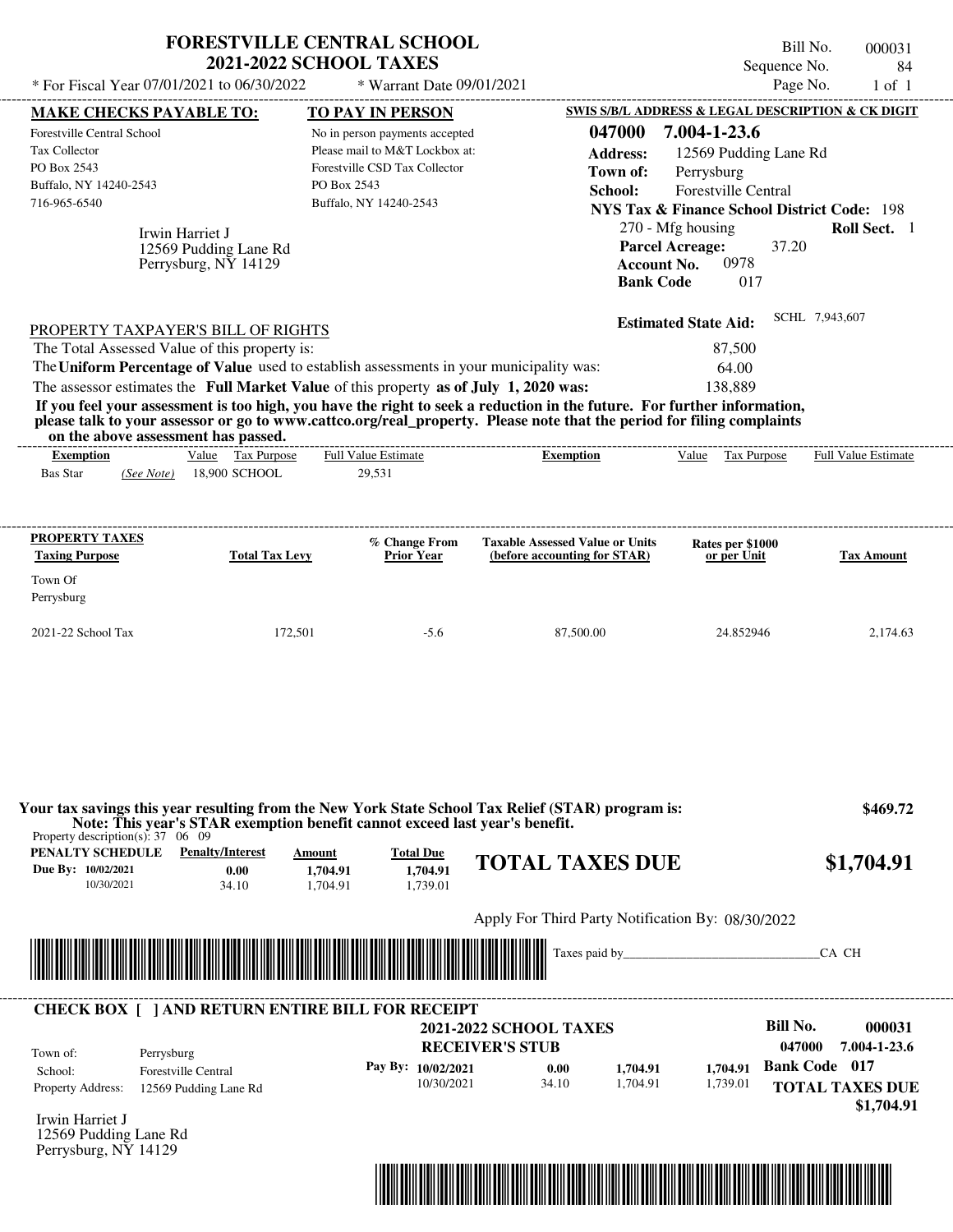| * For Fiscal Year 07/01/2021 to 06/30/2022                                                                                                                        | <b>2021-2022 SCHOOL TAXES</b>                                                                                                                                                    | <b>FORESTVILLE CENTRAL SCHOOL</b><br>* Warrant Date 09/01/2021                                                                             |                                                                                                                                                                                                                                                                                         | Bill No.<br>Sequence No.<br>Page No.                                                                                                                                              | 000043<br>85<br>$1$ of $1$ |
|-------------------------------------------------------------------------------------------------------------------------------------------------------------------|----------------------------------------------------------------------------------------------------------------------------------------------------------------------------------|--------------------------------------------------------------------------------------------------------------------------------------------|-----------------------------------------------------------------------------------------------------------------------------------------------------------------------------------------------------------------------------------------------------------------------------------------|-----------------------------------------------------------------------------------------------------------------------------------------------------------------------------------|----------------------------|
|                                                                                                                                                                   |                                                                                                                                                                                  | TO PAY IN PERSON                                                                                                                           |                                                                                                                                                                                                                                                                                         | SWIS S/B/L ADDRESS & LEGAL DESCRIPTION & CK DIGIT                                                                                                                                 |                            |
| <b>MAKE CHECKS PAYABLE TO:</b><br>Forestville Central School<br>Tax Collector<br>PO Box 2543<br>Buffalo, NY 14240-2543<br>716-965-6540                            | Maltby James A<br>Maltby Sharon A<br>10920 W Perrysburg Rd<br>Perrysburg, NY 14129                                                                                               | No in person payments accepted<br>Please mail to M&T Lockbox at:<br>Forestville CSD Tax Collector<br>PO Box 2543<br>Buffalo, NY 14240-2543 | 047000<br><b>Address:</b><br>Town of:<br>School:<br><b>Parcel Acreage:</b><br><b>Account No.</b><br><b>Bank Code</b>                                                                                                                                                                    | 7.004-1-49.1<br>10929 W Perrysburg Rd<br>Perrysburg<br>Forestville Central<br><b>NYS Tax &amp; Finance School District Code: 198</b><br>210 - 1 Family Res<br>4.15<br>0207<br>017 | Roll Sect. 1               |
| <b>PROPERTY TAXPAYER'S BILL OF RIGHTS</b><br>The Total Assessed Value of this property is:                                                                        | The Uniform Percentage of Value used to establish assessments in your municipality was:<br>The assessor estimates the Full Market Value of this property as of July 1, 2020 was: |                                                                                                                                            | If you feel your assessment is too high, you have the right to seek a reduction in the future. For further information,<br>please talk to your assessor or go to www.cattco.org/real_property. Please note that the period for filing complaints                                        | <b>Estimated State Aid:</b><br>122,000<br>64.00<br>193,651                                                                                                                        | SCHL 7,943,607             |
| on the above assessment has passed.<br><b>Exemption</b><br><b>Star Check</b><br>(See Note)                                                                        | Value Tax Purpose<br>18,900                                                                                                                                                      | <b>Full Value Estimate</b><br>29,531                                                                                                       | <b>Exemption</b>                                                                                                                                                                                                                                                                        | Value Tax Purpose                                                                                                                                                                 | Full Value Estimate        |
| <b>PROPERTY TAXES</b><br><b>Taxing Purpose</b><br>Town Of                                                                                                         | <b>Total Tax Levy</b>                                                                                                                                                            | % Change From<br><b>Prior Year</b>                                                                                                         | <b>Taxable Assessed Value or Units</b>                                                                                                                                                                                                                                                  | Rates per \$1000<br>or per Unit                                                                                                                                                   | <b>Tax Amount</b>          |
| Perrysburg                                                                                                                                                        |                                                                                                                                                                                  |                                                                                                                                            |                                                                                                                                                                                                                                                                                         |                                                                                                                                                                                   |                            |
| 2021-22 School Tax                                                                                                                                                | 172,501                                                                                                                                                                          | $-5.6$                                                                                                                                     | 122,000.00                                                                                                                                                                                                                                                                              | 24.852946                                                                                                                                                                         | 3,032.06                   |
|                                                                                                                                                                   |                                                                                                                                                                                  |                                                                                                                                            |                                                                                                                                                                                                                                                                                         |                                                                                                                                                                                   |                            |
| MAY BE SUBJECT TO PAYMENT UNDER AG DIST LAW UNTIL 2022<br>Property description(s): $45 \quad 06 \quad 09$<br>PENALTY SCHEDULE<br>Due By: 10/02/2021<br>10/30/2021 | <b>Penalty/Interest</b><br>Amount<br>0.00<br>3.032.06<br>60.64<br>3,032.06                                                                                                       | <b>Total Due</b><br>3,032.06<br>3,092.70                                                                                                   | An estimated STAR check has been or will be mailed to you by the NYS Tax Department. Any overpayment<br><b>TOTAL TAXES DUE</b>                                                                                                                                                          |                                                                                                                                                                                   | \$3,032.06                 |
| or underpayment can be reconciled on your next tax return or STAR Credit Check.                                                                                   |                                                                                                                                                                                  |                                                                                                                                            | Apply For Third Party Notification By: 08/30/2022<br><b>Table 1996</b> Taxes paid by the set of the set of the set of the set of the set of the set of the set of the set of the set of the set of the set of the set of the set of the set of the set of the set of the set of the set |                                                                                                                                                                                   |                            |



| Town of:                 | Perrysburg                 | <b>2021-2022 SCHOOL TAXES</b><br><b>RECEIVER'S STUB</b> |       |          |          | Bill No.<br>047000   | 000043<br>7.004-1-49.1 |
|--------------------------|----------------------------|---------------------------------------------------------|-------|----------|----------|----------------------|------------------------|
| School:                  | <b>Forestville Central</b> | Pay By: 10/02/2021                                      | 0.00  | 3,032.06 | 3.032.06 | <b>Bank Code</b> 017 |                        |
| <b>Property Address:</b> | 10929 W Perrysburg Rd      | 10/30/2021                                              | 60.64 | 3.032.06 | 3,092.70 |                      | <b>TOTAL TAXES DUE</b> |

Maltby James A Maltby Sharon A 10920 W Perrysburg Rd Perrysburg, NY 14129

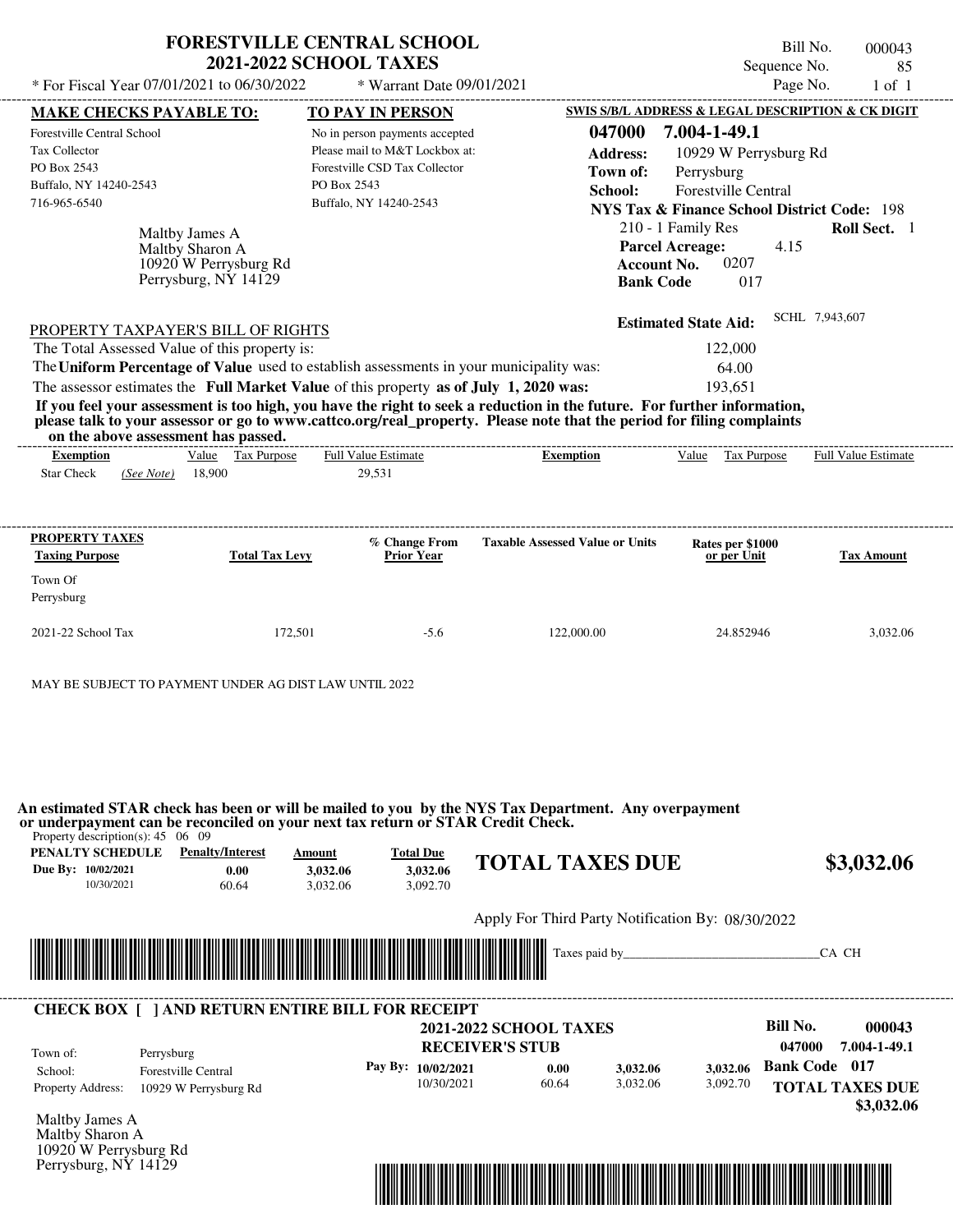|                                                                                                                            |                                                                                       | <b>FORESTVILLE CENTRAL SCHOOL</b><br><b>2021-2022 SCHOOL TAXES</b>                                                                                                               |                                                                                                                                                                                                                                                  | Sequence No.                                                                                                                                                                                                                                     | Bill No.<br>000047<br>86   |
|----------------------------------------------------------------------------------------------------------------------------|---------------------------------------------------------------------------------------|----------------------------------------------------------------------------------------------------------------------------------------------------------------------------------|--------------------------------------------------------------------------------------------------------------------------------------------------------------------------------------------------------------------------------------------------|--------------------------------------------------------------------------------------------------------------------------------------------------------------------------------------------------------------------------------------------------|----------------------------|
| * For Fiscal Year 07/01/2021 to 06/30/2022                                                                                 |                                                                                       | * Warrant Date 09/01/2021                                                                                                                                                        |                                                                                                                                                                                                                                                  | Page No.                                                                                                                                                                                                                                         | $1$ of $1$                 |
| <b>MAKE CHECKS PAYABLE TO:</b>                                                                                             |                                                                                       | <b>TO PAY IN PERSON</b>                                                                                                                                                          |                                                                                                                                                                                                                                                  | SWIS S/B/L ADDRESS & LEGAL DESCRIPTION & CK DIGIT                                                                                                                                                                                                |                            |
| Forestville Central School<br><b>Tax Collector</b><br>PO Box 2543<br>Buffalo, NY 14240-2543<br>716-965-6540                | Mitchell Brian<br>Mitchell Jessica<br>12577 Pudding Lane Road<br>Perrysburg, NY 14129 | No in person payments accepted<br>Please mail to M&T Lockbox at:<br>Forestville CSD Tax Collector<br>PO Box 2543<br>Buffalo, NY 14240-2543                                       | 047000<br><b>Address:</b><br>Town of:<br>School:                                                                                                                                                                                                 | 7.004-1-23.8<br>12577 Pudding Ln<br>Perrysburg<br><b>Forestville Central</b><br><b>NYS Tax &amp; Finance School District Code: 198</b><br>210 - 1 Family Res<br><b>Parcel Acreage:</b><br>3.20<br>1233<br>Account No.<br>017<br><b>Bank Code</b> | Roll Sect. 1               |
| PROPERTY TAXPAYER'S BILL OF RIGHTS<br>The Total Assessed Value of this property is:<br>on the above assessment has passed. |                                                                                       | The Uniform Percentage of Value used to establish assessments in your municipality was:<br>The assessor estimates the Full Market Value of this property as of July 1, 2020 was: | If you feel your assessment is too high, you have the right to seek a reduction in the future. For further information,<br>please talk to your assessor or go to www.cattco.org/real_property. Please note that the period for filing complaints | <b>Estimated State Aid:</b><br>40,300<br>64.00<br>63.968                                                                                                                                                                                         | SCHL 7,943,607             |
| <b>Exemption</b>                                                                                                           | Value Tax Purpose                                                                     | <b>Full Value Estimate</b>                                                                                                                                                       | <b>Exemption</b>                                                                                                                                                                                                                                 | Tax Purpose<br>Value                                                                                                                                                                                                                             | <b>Full Value Estimate</b> |
| <b>PROPERTY TAXES</b><br><b>Taxing Purpose</b><br>Town Of<br>Perrysburg                                                    | <b>Total Tax Levy</b>                                                                 | % Change From<br><b>Prior Year</b>                                                                                                                                               | <b>Taxable Assessed Value or Units</b>                                                                                                                                                                                                           | Rates per \$1000<br>or per Unit                                                                                                                                                                                                                  | <b>Tax Amount</b>          |
| 2021-22 School Tax                                                                                                         | 172.501                                                                               | $-5.6$                                                                                                                                                                           | 40.300.00                                                                                                                                                                                                                                        | 24.852946                                                                                                                                                                                                                                        | 1.001.57                   |

| PENALTY SCHEDULE<br>Due By: 10/02/2021<br>10/30/2021                                  | Property description(s): 11/09-split from 7.004-1-<br><b>Penalty/Interest</b><br>0.00<br>20.03 | Amount<br>1,001.57<br>1.001.57 | <b>Total Due</b><br>1,001.57<br>1,021.60 | <b>TOTAL TAXES DUE</b>                                  |          |          |                      | \$1,001.57                           |
|---------------------------------------------------------------------------------------|------------------------------------------------------------------------------------------------|--------------------------------|------------------------------------------|---------------------------------------------------------|----------|----------|----------------------|--------------------------------------|
|                                                                                       |                                                                                                |                                |                                          | Apply For Third Party Notification By: 08/30/2022       |          |          |                      |                                      |
|                                                                                       |                                                                                                | <u> Tanzania (h. 1878).</u>    |                                          |                                                         |          |          |                      | CA CH                                |
|                                                                                       |                                                                                                |                                |                                          |                                                         |          |          |                      |                                      |
| Town of:                                                                              | <b>CHECK BOX [ ] AND RETURN ENTIRE BILL FOR RECEIPT</b><br>Perrysburg                          |                                |                                          | <b>2021-2022 SCHOOL TAXES</b><br><b>RECEIVER'S STUB</b> |          |          | Bill No.<br>047000   | 000047<br>7.004-1-23.8               |
| School:                                                                               | <b>Forestville Central</b>                                                                     |                                | Pay By: 10/02/2021                       | 0.00                                                    | 1,001.57 | 1,001.57 | <b>Bank Code</b> 017 |                                      |
| Property Address:                                                                     | 12577 Pudding Ln                                                                               |                                | 10/30/2021                               | 20.03                                                   | 1,001.57 | 1,021.60 |                      | <b>TOTAL TAXES DUE</b><br>\$1,001.57 |
| Mitchell Brian<br>Mitchell Jessica<br>12577 Pudding Lane Road<br>Perrysburg, NY 14129 |                                                                                                |                                |                                          |                                                         |          |          |                      |                                      |

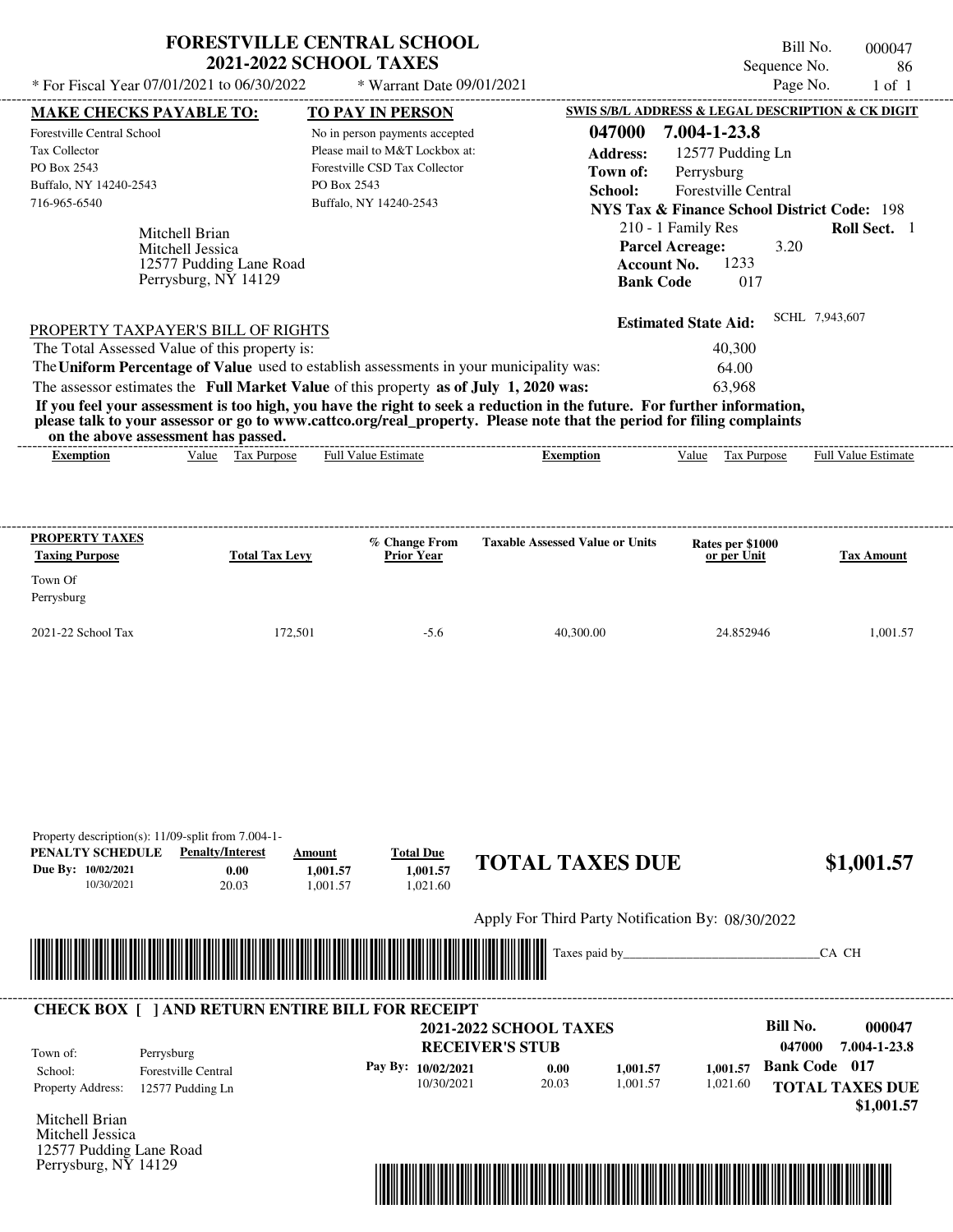| * For Fiscal Year 07/01/2021 to 06/30/2022                                                                                                  |                                                                  | <b>FORESTVILLE CENTRAL SCHOOL</b><br><b>2021-2022 SCHOOL TAXES</b>                                                                                                                            |                                                                                                                                                                                                                                                  | Sequence No.                                                                                                                                                                                                | Bill No.<br>000051<br>87                                                               |
|---------------------------------------------------------------------------------------------------------------------------------------------|------------------------------------------------------------------|-----------------------------------------------------------------------------------------------------------------------------------------------------------------------------------------------|--------------------------------------------------------------------------------------------------------------------------------------------------------------------------------------------------------------------------------------------------|-------------------------------------------------------------------------------------------------------------------------------------------------------------------------------------------------------------|----------------------------------------------------------------------------------------|
|                                                                                                                                             |                                                                  | * Warrant Date 09/01/2021                                                                                                                                                                     |                                                                                                                                                                                                                                                  |                                                                                                                                                                                                             | Page No.<br>$1$ of $1$                                                                 |
| <b>MAKE CHECKS PAYABLE TO:</b>                                                                                                              |                                                                  | <b>TO PAY IN PERSON</b>                                                                                                                                                                       |                                                                                                                                                                                                                                                  | SWIS S/B/L ADDRESS & LEGAL DESCRIPTION & CK DIGIT                                                                                                                                                           |                                                                                        |
| <b>Forestville Central School</b><br>Tax Collector<br>PO Box 2543<br>Buffalo, NY 14240-2543<br>716-965-6540                                 | Piehler Corey M<br>10577 W Perrysburg Rd<br>Perrysburg, NY 14129 | No in person payments accepted<br>Please mail to M&T Lockbox at:<br>Forestville CSD Tax Collector<br>PO Box 2543<br>Buffalo, NY 14240-2543                                                    | 047000<br><b>Address:</b><br>Town of:<br>School:<br><b>Account No.</b><br><b>Bank Code</b>                                                                                                                                                       | 7.004-1-40.3<br>10577 W Perrysburg Rd<br>Perrysburg<br>Forestville Central<br><b>NYS Tax &amp; Finance School District Code: 198</b><br>210 - 1 Family Res<br><b>Parcel Acreage:</b><br>1.75<br>0883<br>017 | <b>Roll Sect.</b> 1                                                                    |
| PROPERTY TAXPAYER'S BILL OF RIGHTS<br>The Total Assessed Value of this property is:                                                         |                                                                  | The Uniform Percentage of Value used to establish assessments in your municipality was:<br>The assessor estimates the Full Market Value of this property as of July 1, 2020 was:              |                                                                                                                                                                                                                                                  | <b>Estimated State Aid:</b><br>72,000<br>64.00<br>114,286                                                                                                                                                   | SCHL 7,943,607                                                                         |
| on the above assessment has passed.                                                                                                         |                                                                  |                                                                                                                                                                                               | If you feel your assessment is too high, you have the right to seek a reduction in the future. For further information,<br>please talk to your assessor or go to www.cattco.org/real_property. Please note that the period for filing complaints |                                                                                                                                                                                                             |                                                                                        |
| <b>Exemption</b>                                                                                                                            | Value Tax Purpose                                                | Full Value Estimate                                                                                                                                                                           | <b>Exemption</b>                                                                                                                                                                                                                                 | Value<br>Tax Purpose                                                                                                                                                                                        | <b>Full Value Estimate</b>                                                             |
| <b>Bas Star</b><br>(See Note)                                                                                                               | 18,900 SCHOOL                                                    | 29,531                                                                                                                                                                                        |                                                                                                                                                                                                                                                  |                                                                                                                                                                                                             |                                                                                        |
| PROPERTY TAXES                                                                                                                              |                                                                  | % Change From                                                                                                                                                                                 | <b>Taxable Assessed Value or Units</b>                                                                                                                                                                                                           | Rates per \$1000                                                                                                                                                                                            |                                                                                        |
| <b>Taxing Purpose</b><br>Town Of                                                                                                            | <b>Total Tax Levy</b>                                            | <b>Prior Year</b>                                                                                                                                                                             | (before accounting for STAR)                                                                                                                                                                                                                     | or per Unit                                                                                                                                                                                                 | <b>Tax Amount</b>                                                                      |
|                                                                                                                                             |                                                                  |                                                                                                                                                                                               |                                                                                                                                                                                                                                                  |                                                                                                                                                                                                             |                                                                                        |
|                                                                                                                                             |                                                                  |                                                                                                                                                                                               |                                                                                                                                                                                                                                                  |                                                                                                                                                                                                             |                                                                                        |
|                                                                                                                                             | 172,501                                                          | $-5.6$                                                                                                                                                                                        | 72,000.00                                                                                                                                                                                                                                        | 24.852946                                                                                                                                                                                                   | 1,789.41                                                                               |
| Perrysburg<br>2021-22 School Tax<br>Property description(s): $44 \quad 06 \quad 09$<br>PENALTY SCHEDULE<br>Due By: 10/02/2021<br>10/30/2021 | <b>Penalty/Interest</b><br>0.00<br>26.39                         | Note: This year's STAR exemption benefit cannot exceed last year's benefit.<br>StorageWell #1693 on prop<br><b>Total Due</b><br><b>Amount</b><br>1,319.69<br>1,319.69<br>1,319.69<br>1,346.08 | Your tax savings this year resulting from the New York State School Tax Relief (STAR) program is:<br><b>TOTAL TAXES DUE</b>                                                                                                                      |                                                                                                                                                                                                             | \$469.72<br>\$1,319.69                                                                 |
|                                                                                                                                             |                                                                  |                                                                                                                                                                                               | Apply For Third Party Notification By: 08/30/2022                                                                                                                                                                                                |                                                                                                                                                                                                             |                                                                                        |
|                                                                                                                                             |                                                                  |                                                                                                                                                                                               | Taxes paid by                                                                                                                                                                                                                                    |                                                                                                                                                                                                             | CA CH                                                                                  |
|                                                                                                                                             |                                                                  | <b>CHECK BOX [ ] AND RETURN ENTIRE BILL FOR RECEIPT</b>                                                                                                                                       |                                                                                                                                                                                                                                                  |                                                                                                                                                                                                             |                                                                                        |
|                                                                                                                                             |                                                                  |                                                                                                                                                                                               | <b>2021-2022 SCHOOL TAXES</b>                                                                                                                                                                                                                    | Bill No.                                                                                                                                                                                                    | 000051                                                                                 |
| Town of:<br>Perrysburg<br>School:<br><b>Property Address:</b>                                                                               | <b>Forestville Central</b><br>10577 W Perrysburg Rd              | Pay By: 10/02/2021<br>10/30/2021                                                                                                                                                              | <b>RECEIVER'S STUB</b><br>0.00<br>1,319.69<br>26.39<br>1,319.69                                                                                                                                                                                  | 1,319.69<br>1,346.08                                                                                                                                                                                        | 047000<br>7.004-1-40.3<br><b>Bank Code 017</b><br><b>TOTAL TAXES DUE</b><br>\$1,319.69 |

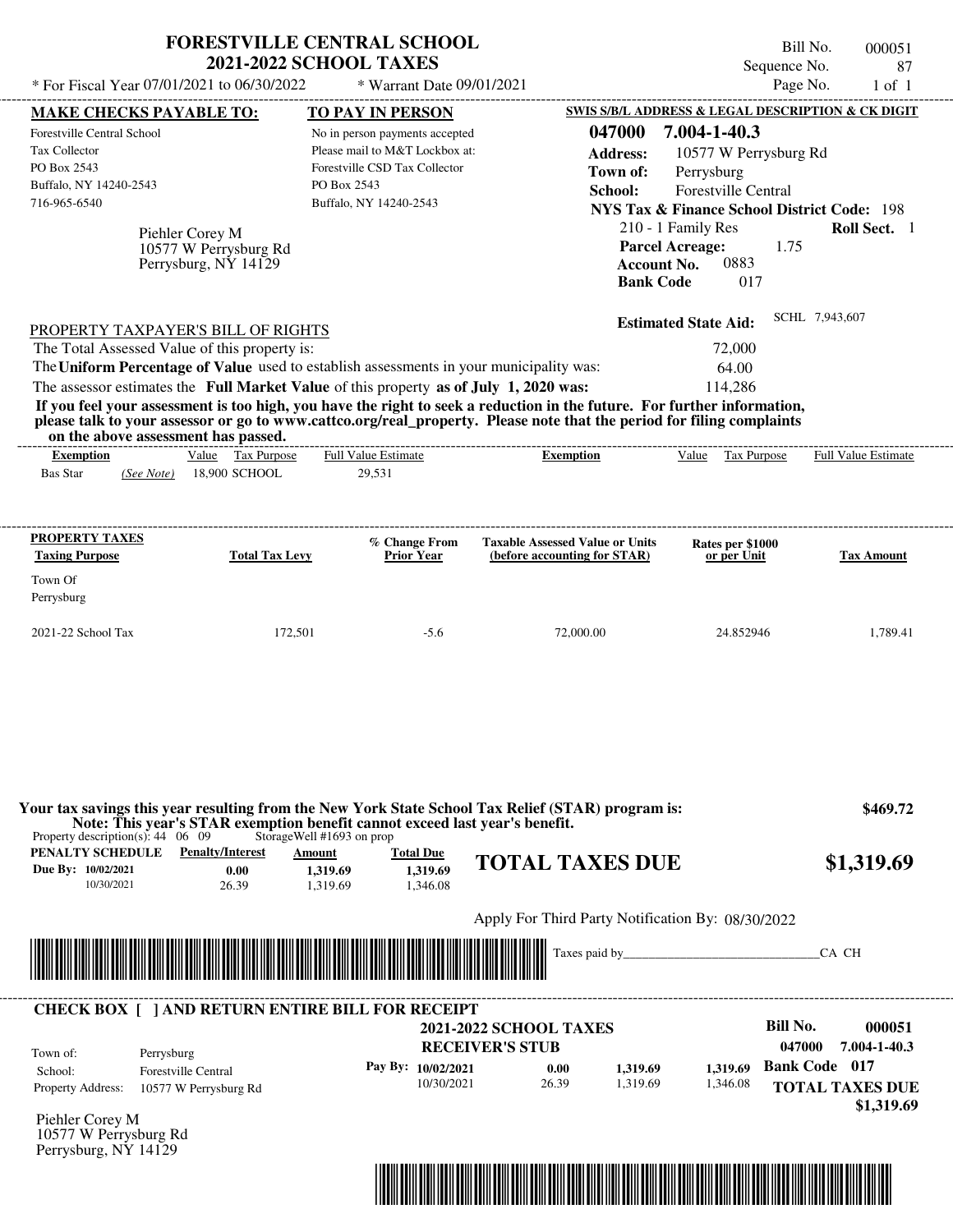| * For Fiscal Year 07/01/2021 to 06/30/2022                                                                                                                                                                                                                                                                                                                                                                                                                                                                                                                         | <b>FORESTVILLE CENTRAL SCHOOL</b><br><b>2021-2022 SCHOOL TAXES</b> | * Warrant Date 09/01/2021                                                                                                    |                                                                          |                                                                                                                      |                                                                                                                                                                          | Bill No.<br>Sequence No.<br>Page No.              | 000009<br>88<br>$1$ of $1$                                     |
|--------------------------------------------------------------------------------------------------------------------------------------------------------------------------------------------------------------------------------------------------------------------------------------------------------------------------------------------------------------------------------------------------------------------------------------------------------------------------------------------------------------------------------------------------------------------|--------------------------------------------------------------------|------------------------------------------------------------------------------------------------------------------------------|--------------------------------------------------------------------------|----------------------------------------------------------------------------------------------------------------------|--------------------------------------------------------------------------------------------------------------------------------------------------------------------------|---------------------------------------------------|----------------------------------------------------------------|
|                                                                                                                                                                                                                                                                                                                                                                                                                                                                                                                                                                    |                                                                    |                                                                                                                              |                                                                          |                                                                                                                      | SWIS S/B/L ADDRESS & LEGAL DESCRIPTION & CK DIGIT                                                                                                                        |                                                   |                                                                |
| <b>MAKE CHECKS PAYABLE TO:</b><br>Forestville Central School<br>Tax Collector<br>PO Box 2543<br>Buffalo, NY 14240-2543<br>716-965-6540<br>Dailey Sandra K<br>10784 County Line Rd<br>Forestville, NY 14062                                                                                                                                                                                                                                                                                                                                                         | PO Box 2543<br>Buffalo, NY 14240-2543                              | <b>TO PAY IN PERSON</b><br>No in person payments accepted<br>Please mail to M&T Lockbox at:<br>Forestville CSD Tax Collector |                                                                          | 047000<br><b>Address:</b><br>Town of:<br>School:<br><b>Parcel Acreage:</b><br><b>Account No.</b><br><b>Bank Code</b> | 7.004-1-48.5<br>10784 County Line Rd<br>Perrysburg<br>Forestville Central<br><b>NYS Tax &amp; Finance School District Code: 198</b><br>210 - 1 Family Res<br>1240<br>055 | 2.00                                              | <b>Roll Sect.</b> 1                                            |
| PROPERTY TAXPAYER'S BILL OF RIGHTS<br>The Total Assessed Value of this property is:<br>The Uniform Percentage of Value used to establish assessments in your municipality was:<br>The assessor estimates the Full Market Value of this property as of July 1, 2020 was:<br>If you feel your assessment is too high, you have the right to seek a reduction in the future. For further information,<br>please talk to your assessor or go to www.cattco.org/real_property. Please note that the period for filing complaints<br>on the above assessment has passed. |                                                                    |                                                                                                                              |                                                                          |                                                                                                                      | <b>Estimated State Aid:</b><br>90,700<br>64.00<br>143.968                                                                                                                | SCHL 7,943,607                                    |                                                                |
| <b>Exemption</b><br><b>Star Check</b><br>18,900<br>(See Note)                                                                                                                                                                                                                                                                                                                                                                                                                                                                                                      | Value Tax Purpose<br>29,531                                        | Full Value Estimate                                                                                                          | <b>Exemption</b>                                                         |                                                                                                                      | Value Tax Purpose                                                                                                                                                        |                                                   | <b>Full Value Estimate</b>                                     |
| <b>PROPERTY TAXES</b><br><b>Taxing Purpose</b><br>Town Of<br>Perrysburg                                                                                                                                                                                                                                                                                                                                                                                                                                                                                            | <b>Total Tax Levy</b>                                              | % Change From<br>Prior Year                                                                                                  | <b>Taxable Assessed Value or Units</b>                                   |                                                                                                                      | Rates per \$1000<br>or per Unit                                                                                                                                          |                                                   | <b>Tax Amount</b>                                              |
| 2021-22 School Tax                                                                                                                                                                                                                                                                                                                                                                                                                                                                                                                                                 | 172,501                                                            | $-5.6$                                                                                                                       | 90,700.00                                                                |                                                                                                                      | 24.852946                                                                                                                                                                |                                                   | 2,254.16                                                       |
| An estimated STAR check has been or will be mailed to you by the NYS Tax Department. Any overpayment<br>or underpayment can be reconciled on your next tax return or STAR Credit Check.<br>Property description(s): 3/10-split from 1-48.3<br><b>PENALTY SCHEDULE</b> Penalty/Interest<br>Due By: 10/02/2021<br>0.00<br>10/30/2021<br>45.08                                                                                                                                                                                                                        | Amount<br>2,254.16<br>2,254.16                                     | <b>Total Due</b><br>2.254.16<br>2,299.24                                                                                     | <b>TOTAL TAXES DUE</b>                                                   |                                                                                                                      |                                                                                                                                                                          |                                                   | \$2,254.16                                                     |
|                                                                                                                                                                                                                                                                                                                                                                                                                                                                                                                                                                    |                                                                    |                                                                                                                              | Apply For Third Party Notification By: 08/30/2022<br>Taxes paid by_      |                                                                                                                      |                                                                                                                                                                          | CA CH                                             |                                                                |
| <b>CHECK BOX [ ] AND RETURN ENTIRE BILL FOR RECEIPT</b><br>Town of:<br>Perrysburg<br>Forestville Central<br>School:<br><b>Property Address:</b><br>10784 County Line Rd                                                                                                                                                                                                                                                                                                                                                                                            |                                                                    | Pay By: 10/02/2021<br>10/30/2021                                                                                             | <b>2021-2022 SCHOOL TAXES</b><br><b>RECEIVER'S STUB</b><br>0.00<br>45.08 | 2,254.16<br>2,254.16                                                                                                 | 2,254.16<br>2,299.24                                                                                                                                                     | <b>Bill No.</b><br>047000<br><b>Bank Code</b> 055 | 000009<br>7.004-1-48.5<br><b>TOTAL TAXES DUE</b><br>\$2,254.16 |



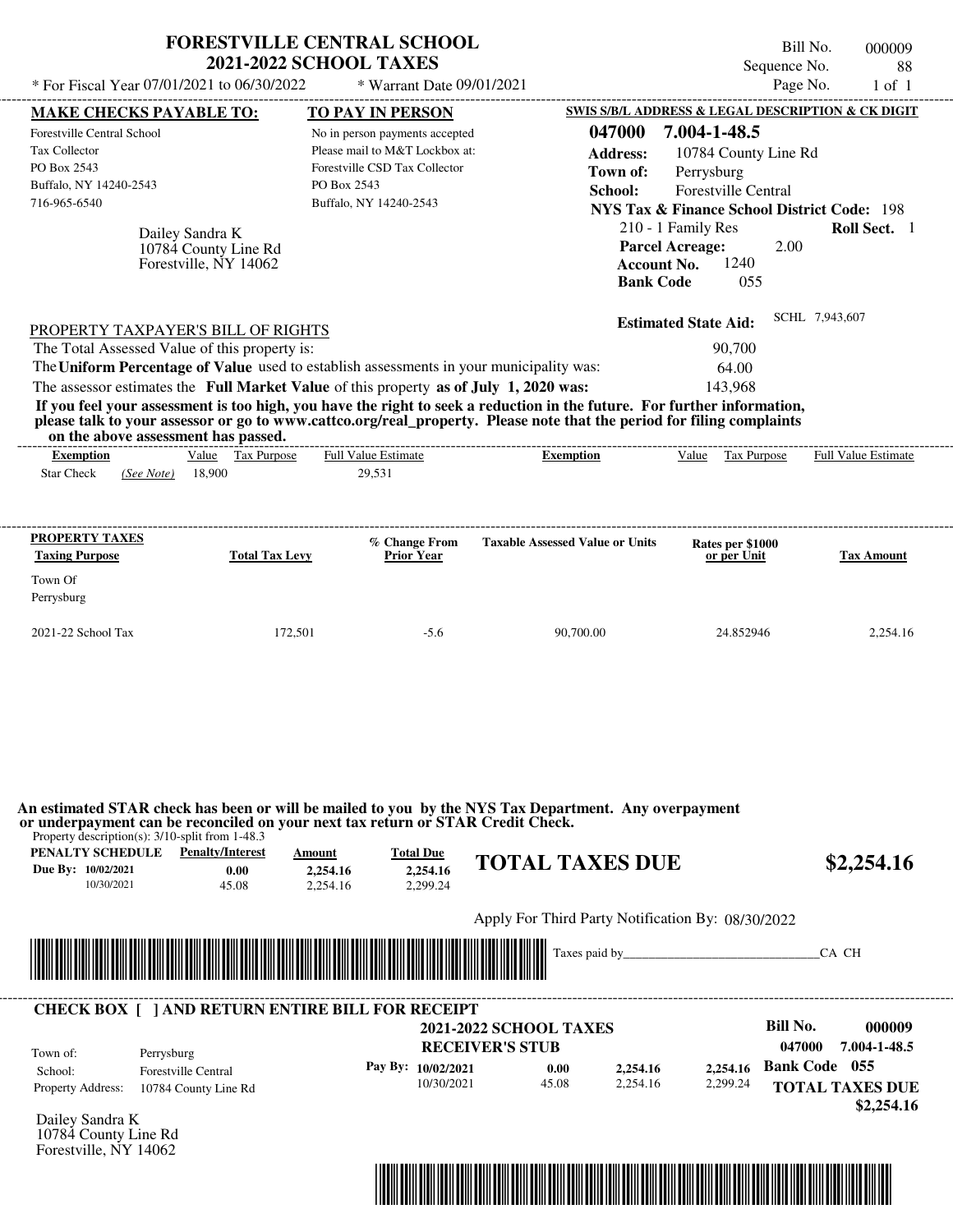| * For Fiscal Year 07/01/2021 to 06/30/2022<br><b>MAKE CHECKS PAYABLE TO:</b><br>Forestville Central School<br><b>Tax Collector</b><br>PO Box 2543                                                                                                                                                              | <b>FORESTVILLE CENTRAL SCHOOL</b><br><b>2021-2022 SCHOOL TAXES</b><br>$*$ Warrant Date 09/01/2021<br><b>TO PAY IN PERSON</b><br>No in person payments accepted<br>Please mail to M&T Lockbox at:<br>Forestville CSD Tax Collector | Bill No.<br>000081<br>Sequence No.<br>89<br>Page No.<br>$1$ of $1$<br>SWIS S/B/L ADDRESS & LEGAL DESCRIPTION & CK DIGIT<br>047000<br>570.089-9917-745<br><b>Address:</b><br>Special Franchise<br>Town of:<br>Perrysburg                                                                                                        |
|----------------------------------------------------------------------------------------------------------------------------------------------------------------------------------------------------------------------------------------------------------------------------------------------------------------|-----------------------------------------------------------------------------------------------------------------------------------------------------------------------------------------------------------------------------------|--------------------------------------------------------------------------------------------------------------------------------------------------------------------------------------------------------------------------------------------------------------------------------------------------------------------------------|
| Buffalo, NY 14240-2543<br>716-965-6540<br>Century Link Communications LL<br>700 W Miineral Ave<br>Littleton, CO 80120                                                                                                                                                                                          | PO Box 2543<br>Buffalo, NY 14240-2543                                                                                                                                                                                             | School:<br><b>Forestville Central</b><br><b>NYS Tax &amp; Finance School District Code: 198</b><br>Roll Sect. 5<br>834 - Non-cable ty<br>0.00<br><b>Parcel Acreage:</b><br>1086<br>Account No.<br><b>Bank Code</b>                                                                                                             |
| PROPERTY TAXPAYER'S BILL OF RIGHTS<br>The Total Assessed Value of this property is:<br>The Uniform Percentage of Value used to establish assessments in your municipality was:<br>The assessor estimates the Full Market Value of this property as of July 1, 2020 was:<br>on the above assessment has passed. |                                                                                                                                                                                                                                   | SCHL 7,943,607<br><b>Estimated State Aid:</b><br>54.938<br>64.00<br>87,203<br>If you feel your assessment is too high, you have the right to seek a reduction in the future. For further information,<br>please talk to your assessor or go to www.cattco.org/real_property. Please note that the period for filing complaints |
| Tax Purpose<br>Value<br><b>Exemption</b>                                                                                                                                                                                                                                                                       | <b>Full Value Estimate</b>                                                                                                                                                                                                        | <b>Full Value Estimate</b><br>Tax Purpose<br>Value<br><b>Exemption</b>                                                                                                                                                                                                                                                         |

| <b>PROPERTY TAXES</b><br><b>Taxing Purpose</b> | <b>Total Tax Levy</b> | % Change From<br><b>Prior Year</b> | <b>Taxable Assessed Value or Units</b> | Rates per \$1000<br>or per Unit | <b>Tax Amount</b> |
|------------------------------------------------|-----------------------|------------------------------------|----------------------------------------|---------------------------------|-------------------|
| Town Of<br>Perrysburg                          |                       |                                    |                                        |                                 |                   |
| $2021-22$ School Tax                           | 172,501               | $-5.6$                             | 54,938.00                              | 24.852946                       | 1,365.37          |

|                                                      | Property description(s): TOWN OUTSIDE                         | 21% FORESTVILLE                                                                                                      |                                          |                                                                          |                      |                      |                                                                                                                     |
|------------------------------------------------------|---------------------------------------------------------------|----------------------------------------------------------------------------------------------------------------------|------------------------------------------|--------------------------------------------------------------------------|----------------------|----------------------|---------------------------------------------------------------------------------------------------------------------|
| PENALTY SCHEDULE<br>Due By: 10/02/2021<br>10/30/2021 | <b>Penalty/Interest</b><br>0.00<br>27.31                      | Amount<br>1,365.37<br>1,365.37                                                                                       | <b>Total Due</b><br>1,365.37<br>1,392.68 | <b>TOTAL TAXES DUE</b>                                                   |                      |                      | \$1,365.37                                                                                                          |
|                                                      |                                                               | <u> Tanzania di Baratta di Baratta di Baratta di Baratta di Baratta di Baratta di Baratta di Baratta di Baratta </u> |                                          | Apply For Third Party Notification By: 08/30/2022                        |                      |                      | CA CH                                                                                                               |
| Town of:<br>School:<br>Property Address:             | Perrysburg<br><b>Forestville Central</b><br>Special Franchise | <b>CHECK BOX</b> [ ] AND RETURN ENTIRE BILL FOR RECEIPT                                                              | Pay By: 10/02/2021<br>10/30/2021         | <b>2021-2022 SCHOOL TAXES</b><br><b>RECEIVER'S STUB</b><br>0.00<br>27.31 | 1,365.37<br>1,365.37 | 1,365.37<br>1,392.68 | <b>Bill No.</b><br>000081<br>570.089-9917-745<br>047000<br><b>Bank Code</b><br><b>TOTAL TAXES DUE</b><br>\$1,365.37 |
| 700 W Miineral Ave<br>Littleton, CO 80120            | Century Link Communications LL                                |                                                                                                                      |                                          |                                                                          |                      |                      |                                                                                                                     |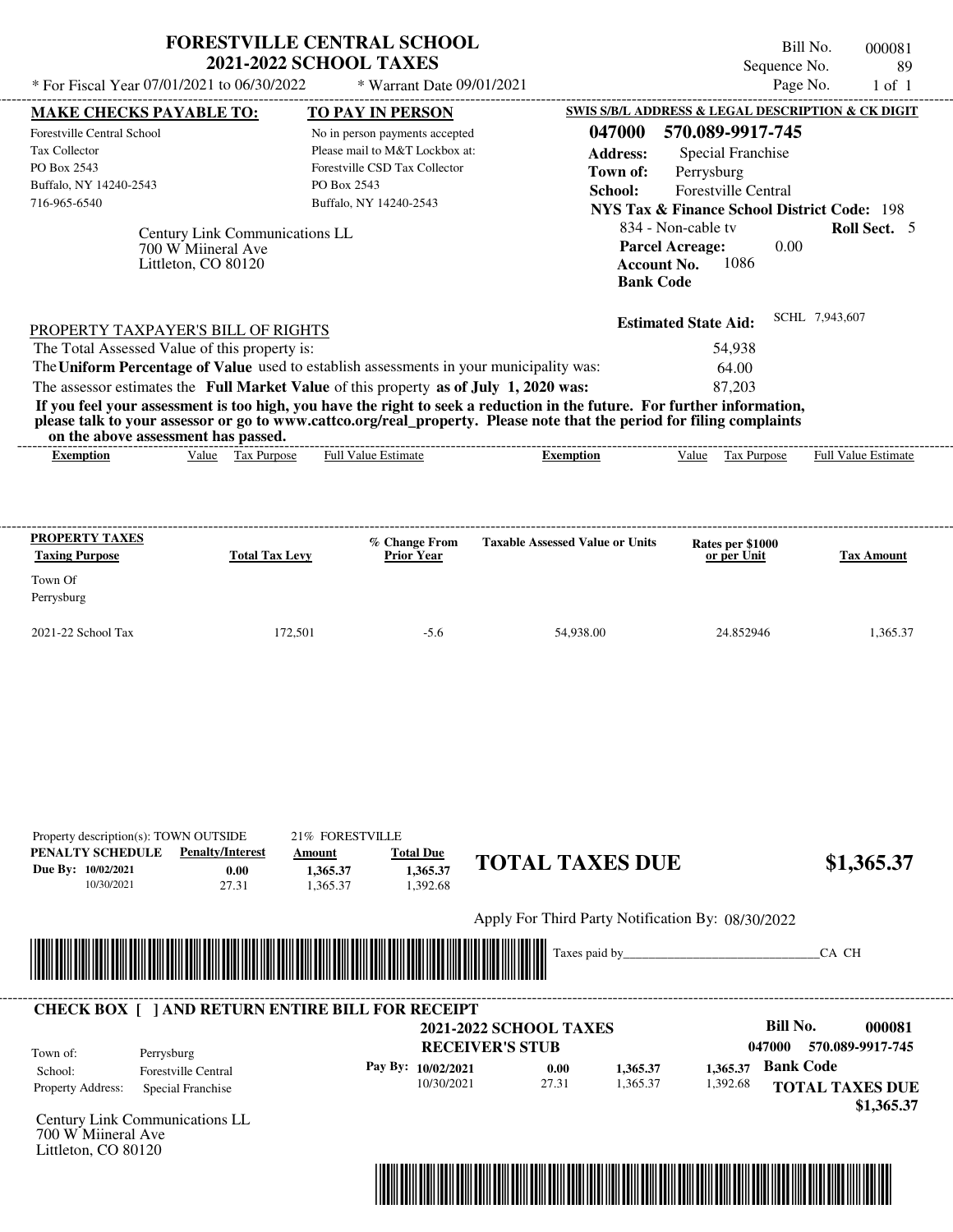| * For Fiscal Year 07/01/2021 to 06/30/2022                                                               |                                                                                                                      | <b>2021-2022 SCHOOL TAXES</b><br>* Warrant Date 09/01/2021                                                                                                                                                                                                                                                                                                                                                                                                         |                                                  | Sequence No.                                                                                                                                                                                                                                                  | 90<br>Page No.<br>$1$ of $1$ |
|----------------------------------------------------------------------------------------------------------|----------------------------------------------------------------------------------------------------------------------|--------------------------------------------------------------------------------------------------------------------------------------------------------------------------------------------------------------------------------------------------------------------------------------------------------------------------------------------------------------------------------------------------------------------------------------------------------------------|--------------------------------------------------|---------------------------------------------------------------------------------------------------------------------------------------------------------------------------------------------------------------------------------------------------------------|------------------------------|
| <b>MAKE CHECKS PAYABLE TO:</b>                                                                           |                                                                                                                      | TO PAY IN PERSON                                                                                                                                                                                                                                                                                                                                                                                                                                                   |                                                  | <b>SWIS S/B/L ADDRESS &amp; LEGAL DESCRIPTION &amp; CK DIGIT</b>                                                                                                                                                                                              |                              |
| Forestville Central School<br>Tax Collector<br>PO Box 2543<br>Buffalo, NY 14240-2543<br>716-965-6540     | <b>Global Crossing North American</b><br>Attn: Property Tax Department<br>1025 Eldorado Blvd<br>Broomfield, CO 80021 | No in person payments accepted<br>Please mail to M&T Lockbox at:<br>Forestville CSD Tax Collector<br>PO Box 2543<br>Buffalo, NY 14240-2543                                                                                                                                                                                                                                                                                                                         | 047000<br><b>Address:</b><br>Town of:<br>School: | 570.089-9917-602.500<br><b>Special Franchise</b><br>Perrysburg<br><b>Forestville Central</b><br><b>NYS Tax &amp; Finance School District Code: 198</b><br>866 - Telephone<br><b>Parcel Acreage:</b><br>0.00<br>1109<br><b>Account No.</b><br><b>Bank Code</b> | Roll Sect. 5                 |
| PROPERTY TAXPAYER'S BILL OF RIGHTS                                                                       |                                                                                                                      |                                                                                                                                                                                                                                                                                                                                                                                                                                                                    |                                                  | <b>Estimated State Aid:</b>                                                                                                                                                                                                                                   | SCHL 7.943.607               |
| The Total Assessed Value of this property is:<br>on the above assessment has passed.<br><b>Exemption</b> | Value Tax Purpose                                                                                                    | The Uniform Percentage of Value used to establish assessments in your municipality was:<br>The assessor estimates the Full Market Value of this property as of July 1, 2020 was:<br>If you feel your assessment is too high, you have the right to seek a reduction in the future. For further information,<br>please talk to your assessor or go to www.cattco.org/real_property. Please note that the period for filing complaints<br><b>Full Value Estimate</b> | <b>Exemption</b>                                 | 8.921<br>64.00<br>14,160<br>Value Tax Purpose                                                                                                                                                                                                                 | <b>Full Value Estimate</b>   |

| Property description(s):<br>PENALTY SCHEDULE<br>Due By: 10/02/2021<br>10/30/2021 | <b>Penalty/Interest</b><br>0.00<br>4.43                               | 22 % FORESTVILLESD<br>Amount<br>221.71<br>221.71 | <b>Total Due</b><br>221.71<br>226.14 | <b>TOTAL TAXES DUE</b>                                  |                  |                  | \$221.71                                               |
|----------------------------------------------------------------------------------|-----------------------------------------------------------------------|--------------------------------------------------|--------------------------------------|---------------------------------------------------------|------------------|------------------|--------------------------------------------------------|
|                                                                                  |                                                                       |                                                  |                                      | Apply For Third Party Notification By: 08/30/2022       |                  |                  |                                                        |
|                                                                                  |                                                                       |                                                  |                                      | Taxes paid by_                                          |                  |                  | CA CH                                                  |
| Town of:                                                                         | <b>CHECK BOX [ ] AND RETURN ENTIRE BILL FOR RECEIPT</b><br>Perrysburg |                                                  |                                      | <b>2021-2022 SCHOOL TAXES</b><br><b>RECEIVER'S STUB</b> |                  | 047000           | <b>Bill No.</b><br>000082<br>570.089-9917-602.500      |
| School:<br>Property Address:                                                     | <b>Forestville Central</b><br>Special Franchise                       |                                                  | Pay By: 10/02/2021<br>10/30/2021     | 0.00<br>4.43                                            | 221.71<br>221.71 | 221.71<br>226.14 | <b>Bank Code</b><br><b>TOTAL TAXES DUE</b><br>\$221.71 |
| Attn: Property Tax Department<br>1025 Eldorado Blvd<br>Broomfield, CO 80021      | Global Crossing North American                                        |                                                  |                                      |                                                         |                  |                  |                                                        |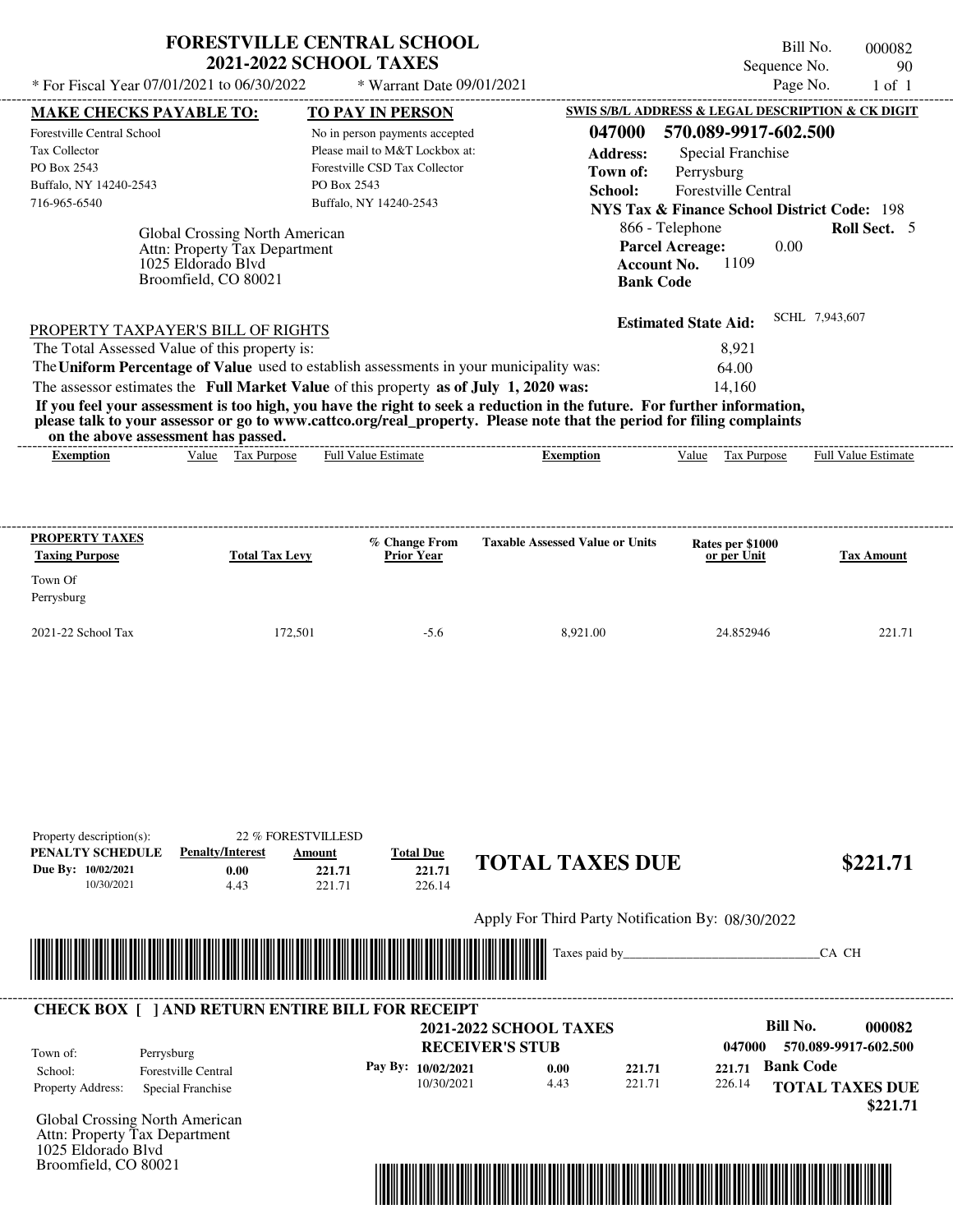| * For Fiscal Year 07/01/2021 to 06/30/2022                                                                                                                                                                                                                              | <b>2021-2022 SCHOOL TAXES</b>                                                          | * Warrant Date 09/01/2021                                                                                                   |                                                                                                                                                                                                                                                  | Sequence No.<br>Page No.                                                                                                                                        | 91<br>$1$ of $1$  |
|-------------------------------------------------------------------------------------------------------------------------------------------------------------------------------------------------------------------------------------------------------------------------|----------------------------------------------------------------------------------------|-----------------------------------------------------------------------------------------------------------------------------|--------------------------------------------------------------------------------------------------------------------------------------------------------------------------------------------------------------------------------------------------|-----------------------------------------------------------------------------------------------------------------------------------------------------------------|-------------------|
| <b>MAKE CHECKS PAYABLE TO:</b>                                                                                                                                                                                                                                          |                                                                                        | <b>TO PAY IN PERSON</b>                                                                                                     |                                                                                                                                                                                                                                                  | SWIS S/B/L ADDRESS & LEGAL DESCRIPTION & CK DIGIT                                                                                                               |                   |
| Forestville Central School<br>Tax Collector<br>PO Box 2543<br>Buffalo, NY 14240-2543<br>716-965-6540<br><b>Intellifiber Networks</b><br>PO Box 2629<br>Addison1, TX 75001                                                                                               | PO Box 2543                                                                            | No in person payments accepted<br>Please mail to M&T Lockbox at:<br>Forestville CSD Tax Collector<br>Buffalo, NY 14240-2543 | 047000<br><b>Address:</b><br>Town of:<br>School:<br>866 - Telephone<br><b>Parcel Acreage:</b><br><b>Account No.</b><br><b>Bank Code</b>                                                                                                          | 570.089-9917-744.850<br>Special Franchise<br>Perrysburg<br><b>Forestville Central</b><br><b>NYS Tax &amp; Finance School District Code: 198</b><br>0.00<br>1134 | Roll Sect. 5      |
| PROPERTY TAXPAYER'S BILL OF RIGHTS<br>The Total Assessed Value of this property is:<br>The Uniform Percentage of Value used to establish assessments in your municipality was:<br>The assessor estimates the Full Market Value of this property as of July 1, 2020 was: |                                                                                        |                                                                                                                             |                                                                                                                                                                                                                                                  | <b>Estimated State Aid:</b><br>650<br>64.00<br>1,032                                                                                                            | SCHL 7,943,607    |
| on the above assessment has passed.                                                                                                                                                                                                                                     |                                                                                        | <b>Full Value Estimate</b>                                                                                                  | If you feel your assessment is too high, you have the right to seek a reduction in the future. For further information,<br>please talk to your assessor or go to www.cattco.org/real_property. Please note that the period for filing complaints |                                                                                                                                                                 |                   |
| PROPERTY TAXES                                                                                                                                                                                                                                                          |                                                                                        |                                                                                                                             |                                                                                                                                                                                                                                                  |                                                                                                                                                                 |                   |
| <b>Taxing Purpose</b>                                                                                                                                                                                                                                                   | <b>Total Tax Levy</b>                                                                  | % Change From<br><b>Prior Year</b>                                                                                          | <b>Taxable Assessed Value or Units</b>                                                                                                                                                                                                           | Rates per \$1000<br>or per Unit                                                                                                                                 | <b>Tax Amount</b> |
| Town Of<br>Perrysburg                                                                                                                                                                                                                                                   |                                                                                        |                                                                                                                             |                                                                                                                                                                                                                                                  |                                                                                                                                                                 |                   |
| 2021-22 School Tax                                                                                                                                                                                                                                                      | 172,501                                                                                | $-5.6$                                                                                                                      | 650.00                                                                                                                                                                                                                                           | 24.852946                                                                                                                                                       | 16.15             |
|                                                                                                                                                                                                                                                                         |                                                                                        |                                                                                                                             |                                                                                                                                                                                                                                                  |                                                                                                                                                                 |                   |
| Property description(s): TOWN OUTSIDE<br>PENALTY SCHEDULE<br>Due By: 10/02/2021<br>10/30/2021                                                                                                                                                                           | 21% FORESTVILLE<br><b>Penalty/Interest</b><br>Amount<br>0.00<br>16.15<br>0.32<br>16.15 | <b>Total Due</b><br>16.15<br>16.47                                                                                          | <b>TOTAL TAXES DUE</b>                                                                                                                                                                                                                           |                                                                                                                                                                 |                   |
|                                                                                                                                                                                                                                                                         |                                                                                        |                                                                                                                             | Apply For Third Party Notification By: 08/30/2022                                                                                                                                                                                                |                                                                                                                                                                 | \$16.15           |

| Town of:<br>Perrysburg   |                     | <b>2021-2022 SCHOOL TAXES</b><br><b>RECEIVER'S STUB</b> |      |       | 047000 | Bill No.<br>000083<br>570.089-9917-744.850 |
|--------------------------|---------------------|---------------------------------------------------------|------|-------|--------|--------------------------------------------|
| School:                  | Forestville Central | Pay By: $10/02/2021$                                    | 0.00 | 16.15 | 16.15  | <b>Bank Code</b>                           |
| <b>Property Address:</b> | Special Franchise   | 10/30/2021                                              | 0.32 | 16.15 | 16.47  | <b>TOTAL TAXES DUE</b>                     |

Intellifiber Networks PO Box 2629 Addison1, TX 75001

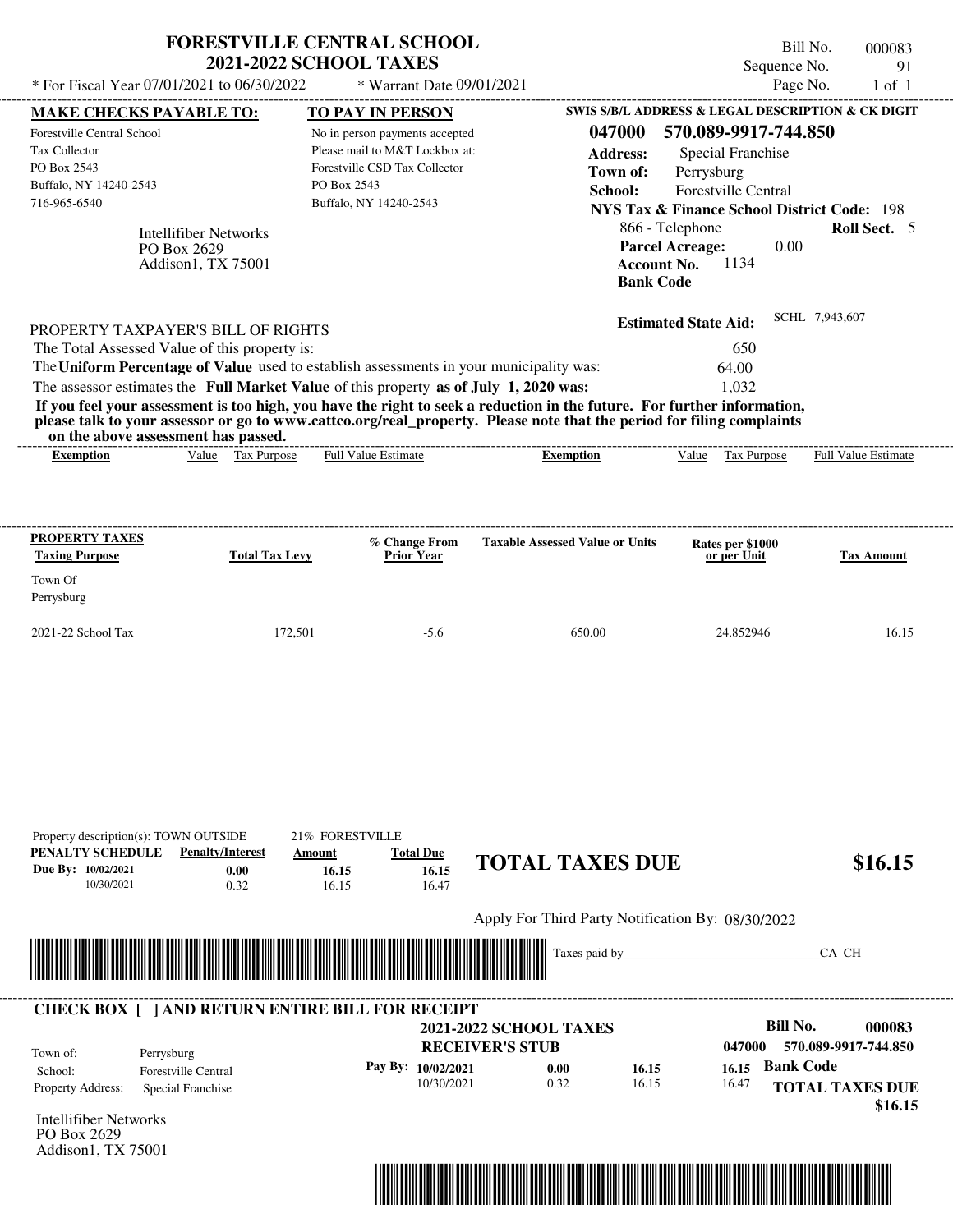| * For Fiscal Year 07/01/2021 to 06/30/2022                                                                                                     |                                                                      | <b>FORESTVILLE CENTRAL SCHOOL</b><br><b>2021-2022 SCHOOL TAXES</b><br>* Warrant Date 09/01/2021                                                                                                                |                                                                                                                                                                                                                                                                      | Bill No.<br>Sequence No.<br>Page No.                                                                                                                                                                                                                              | 000084<br>92<br>$1$ of $1$                   |
|------------------------------------------------------------------------------------------------------------------------------------------------|----------------------------------------------------------------------|----------------------------------------------------------------------------------------------------------------------------------------------------------------------------------------------------------------|----------------------------------------------------------------------------------------------------------------------------------------------------------------------------------------------------------------------------------------------------------------------|-------------------------------------------------------------------------------------------------------------------------------------------------------------------------------------------------------------------------------------------------------------------|----------------------------------------------|
| <b>MAKE CHECKS PAYABLE TO:</b><br>Forestville Central School<br>Tax Collector<br>PO Box 2543<br>Buffalo, NY 14240-2543<br>716-965-6540         | Level 3 Communications<br>1025 Eldorado Blvd<br>Broomfield, CO 80021 | <b>TO PAY IN PERSON</b><br>No in person payments accepted<br>Please mail to M&T Lockbox at:<br>Forestville CSD Tax Collector<br>PO Box 2543<br>Buffalo, NY 14240-2543                                          | 047000<br><b>Address:</b><br>Town of:<br>School:<br><b>Account No.</b><br><b>Bank Code</b>                                                                                                                                                                           | SWIS S/B/L ADDRESS & LEGAL DESCRIPTION & CK DIGIT<br>570.089-9917-760.700<br><b>Special Franchise</b><br>Perrysburg<br>Forestville Central<br><b>NYS Tax &amp; Finance School District Code: 198</b><br>866 - Telephone<br><b>Parcel Acreage:</b><br>0.00<br>1110 | <b>Roll Sect.</b> 5                          |
| PROPERTY TAXPAYER'S BILL OF RIGHTS<br>The Total Assessed Value of this property is:<br>on the above assessment has passed.<br><b>Exemption</b> | Value Tax Purpose                                                    | The Uniform Percentage of Value used to establish assessments in your municipality was:<br>The assessor estimates the Full Market Value of this property as of July 1, 2020 was:<br><b>Full Value Estimate</b> | If you feel your assessment is too high, you have the right to seek a reduction in the future. For further information,<br>please talk to your assessor or go to www.cattco.org/real_property. Please note that the period for filing complaints<br><b>Exemption</b> | <b>Estimated State Aid:</b><br>121,315<br>64.00<br>192,563<br>Value Tax Purpose                                                                                                                                                                                   | SCHL 7,943,607<br><b>Full Value Estimate</b> |
| <b>PROPERTY TAXES</b><br><b>Taxing Purpose</b><br>Town Of                                                                                      | <b>Total Tax Levy</b>                                                | % Change From<br><b>Prior Year</b>                                                                                                                                                                             | <b>Taxable Assessed Value or Units</b>                                                                                                                                                                                                                               | Rates per \$1000<br>or per Unit                                                                                                                                                                                                                                   | <b>Tax Amount</b>                            |
| Perrysburg<br>2021-22 School Tax                                                                                                               | 172,501                                                              | $-5.6$                                                                                                                                                                                                         | 121.315.00                                                                                                                                                                                                                                                           | 24.852946                                                                                                                                                                                                                                                         | 3,015.04                                     |
| Property description(s): TOWN OUTSIDE<br>PENALTY SCHEDULE<br>Due By: 10/02/2021<br>10/30/2021                                                  | <b>Penalty/Interest</b><br>0.00<br>60.30                             | 25% FORESTVILLE<br><b>Total Due</b><br>Amount<br>3,015.04<br>3,015.04<br>3,075.34<br>3,015.04                                                                                                                  | <b>TOTAL TAXES DUE</b>                                                                                                                                                                                                                                               |                                                                                                                                                                                                                                                                   | \$3,015.04                                   |
|                                                                                                                                                |                                                                      |                                                                                                                                                                                                                |                                                                                                                                                                                                                                                                      |                                                                                                                                                                                                                                                                   |                                              |
|                                                                                                                                                |                                                                      |                                                                                                                                                                                                                | Apply For Third Party Notification By: 08/30/2022<br>Taxes paid by_                                                                                                                                                                                                  |                                                                                                                                                                                                                                                                   | CA CH                                        |

|                          | <b>CHECK BOX     AND RETURN ENTIRE BILL FOR RECEIPT</b> |                               |       |          |          |                        |
|--------------------------|---------------------------------------------------------|-------------------------------|-------|----------|----------|------------------------|
|                          |                                                         | <b>2021-2022 SCHOOL TAXES</b> |       |          |          | Bill No.<br>000084     |
| Town of:                 | Perrysburg                                              | <b>RECEIVER'S STUB</b>        |       |          | 047000   | 570.089-9917-760.700   |
| School:                  | <b>Forestville Central</b>                              | Pay By: $10/02/2021$          | 0.00  | 3.015.04 | 3.015.04 | <b>Bank Code</b>       |
| <b>Property Address:</b> | Special Franchise                                       | 10/30/2021                    | 60.30 | 3.015.04 | 3,075.34 | <b>TOTAL TAXES DUE</b> |
| Level 3 Communications   |                                                         |                               |       |          |          | \$3,015.04             |



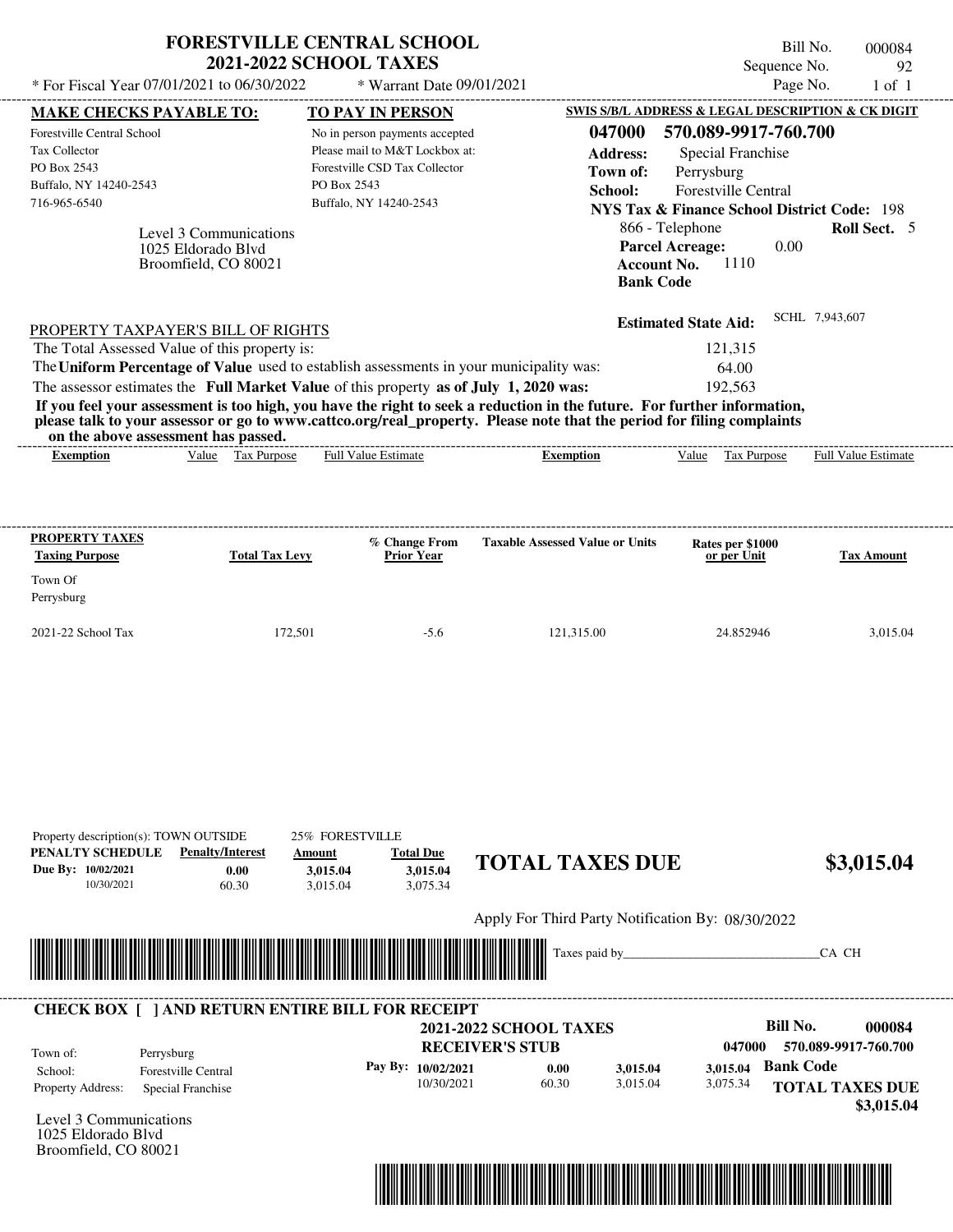| * For Fiscal Year 07/01/2021 to 06/30/2022                                                                                                                                                                                                                                                                                                                                                                                                                                                                                                                                                                  | <b>FORESTVILLE CENTRAL SCHOOL</b><br><b>2021-2022 SCHOOL TAXES</b><br>* Warrant Date 09/01/2021                                                                |                                                                                            | Bill No.<br>Sequence No.<br>Page No.                                                                                                                                                                                                                                       | 000085<br>93<br>$1$ of $1$                   |
|-------------------------------------------------------------------------------------------------------------------------------------------------------------------------------------------------------------------------------------------------------------------------------------------------------------------------------------------------------------------------------------------------------------------------------------------------------------------------------------------------------------------------------------------------------------------------------------------------------------|----------------------------------------------------------------------------------------------------------------------------------------------------------------|--------------------------------------------------------------------------------------------|----------------------------------------------------------------------------------------------------------------------------------------------------------------------------------------------------------------------------------------------------------------------------|----------------------------------------------|
| <b>MAKE CHECKS PAYABLE TO:</b><br>Forestville Central School<br>Tax Collector<br>PO Box 2543<br>Buffalo, NY 14240-2543<br>716-965-6540<br>National Fuel Gas Dist<br>6363 Main St<br>Williamsville, NY 14221-5887                                                                                                                                                                                                                                                                                                                                                                                            | TO PAY IN PERSON<br>No in person payments accepted<br>Please mail to M&T Lockbox at:<br>Forestville CSD Tax Collector<br>PO Box 2543<br>Buffalo, NY 14240-2543 | 047000<br><b>Address:</b><br>Town of:<br>School:<br><b>Account No.</b><br><b>Bank Code</b> | <b>SWIS S/B/L ADDRESS &amp; LEGAL DESCRIPTION &amp; CK DIGIT</b><br>570.089-9917-123.700<br>Special Franchise<br>Perrysburg<br>Forestville Central<br><b>NYS Tax &amp; Finance School District Code: 198</b><br>861 - Elec & gas<br><b>Parcel Acreage:</b><br>0.00<br>1144 | <b>Roll Sect.</b> 5                          |
| PROPERTY TAXPAYER'S BILL OF RIGHTS<br>The Total Assessed Value of this property is:<br>The Uniform Percentage of Value used to establish assessments in your municipality was:<br>The assessor estimates the Full Market Value of this property as of July 1, 2020 was:<br>If you feel your assessment is too high, you have the right to seek a reduction in the future. For further information,<br>please talk to your assessor or go to www.cattco.org/real_property. Please note that the period for filing complaints<br>on the above assessment has passed.<br>Value Tax Purpose<br><b>Exemption</b> | <b>Full Value Estimate</b>                                                                                                                                     | <b>Exemption</b>                                                                           | <b>Estimated State Aid:</b><br>29,487<br>64.00<br>46,805<br>Value Tax Purpose                                                                                                                                                                                              | SCHL 7,943,607<br><b>Full Value Estimate</b> |
| <b>PROPERTY TAXES</b><br><b>Total Tax Levy</b><br><b>Taxing Purpose</b><br>Town Of                                                                                                                                                                                                                                                                                                                                                                                                                                                                                                                          | % Change From<br><b>Prior Year</b>                                                                                                                             | <b>Taxable Assessed Value or Units</b>                                                     | Rates per \$1000<br>or per Unit                                                                                                                                                                                                                                            | <b>Tax Amount</b>                            |
| Perrysburg<br>2021-22 School Tax                                                                                                                                                                                                                                                                                                                                                                                                                                                                                                                                                                            | 172,501<br>$-5.6$                                                                                                                                              | 29,487.00                                                                                  | 24.852946                                                                                                                                                                                                                                                                  | 732.84                                       |
| Property description(s): Town Outside<br>PENALTY SCHEDULE<br><b>Penalty/Interest</b><br>Due By: 10/02/2021<br>0.00<br>10/30/2021<br>14.66                                                                                                                                                                                                                                                                                                                                                                                                                                                                   | 8 % FORESTVILLE<br><b>Total Due</b><br>Amount<br>732.84<br>732.84<br>732.84<br>747.50                                                                          | <b>TOTAL TAXES DUE</b>                                                                     |                                                                                                                                                                                                                                                                            | \$732.84                                     |
|                                                                                                                                                                                                                                                                                                                                                                                                                                                                                                                                                                                                             |                                                                                                                                                                |                                                                                            |                                                                                                                                                                                                                                                                            |                                              |
|                                                                                                                                                                                                                                                                                                                                                                                                                                                                                                                                                                                                             |                                                                                                                                                                | Apply For Third Party Notification By: 08/30/2022<br>Taxes paid by_                        |                                                                                                                                                                                                                                                                            | CA CH                                        |

|                                                                                                                                                                                                                                                                                                                                                                | <b>CHECK BOX     AND RETURN ENTIRE BILL FOR RECEIPT</b> |                        |                               |        |        |                                    |
|----------------------------------------------------------------------------------------------------------------------------------------------------------------------------------------------------------------------------------------------------------------------------------------------------------------------------------------------------------------|---------------------------------------------------------|------------------------|-------------------------------|--------|--------|------------------------------------|
|                                                                                                                                                                                                                                                                                                                                                                |                                                         |                        | <b>2021-2022 SCHOOL TAXES</b> |        |        | Bill No.<br>000085                 |
| Town of:                                                                                                                                                                                                                                                                                                                                                       | Perrysburg                                              | <b>RECEIVER'S STUB</b> |                               |        | 047000 | 570.089-9917-123.700               |
| School:                                                                                                                                                                                                                                                                                                                                                        | <b>Forestville Central</b>                              | Pay By: $10/02/2021$   | 0.00                          | 732.84 | 732.84 | <b>Bank Code</b>                   |
| <b>Property Address:</b><br>$\mathbf{v}$ $\mathbf{v}$ $\mathbf{v}$ $\mathbf{v}$ $\mathbf{v}$ $\mathbf{v}$ $\mathbf{v}$ $\mathbf{v}$ $\mathbf{v}$ $\mathbf{v}$ $\mathbf{v}$ $\mathbf{v}$ $\mathbf{v}$ $\mathbf{v}$ $\mathbf{v}$ $\mathbf{v}$ $\mathbf{v}$ $\mathbf{v}$ $\mathbf{v}$ $\mathbf{v}$ $\mathbf{v}$ $\mathbf{v}$ $\mathbf{v}$ $\mathbf{v}$ $\mathbf{$ | Special Franchise                                       | 10/30/2021             | 14.66                         | 732.84 | 747.50 | <b>TOTAL TAXES DUE</b><br>\$732.84 |

National Fuel Gas Dist 6363 Main St Williamsville, NY 14221-5887

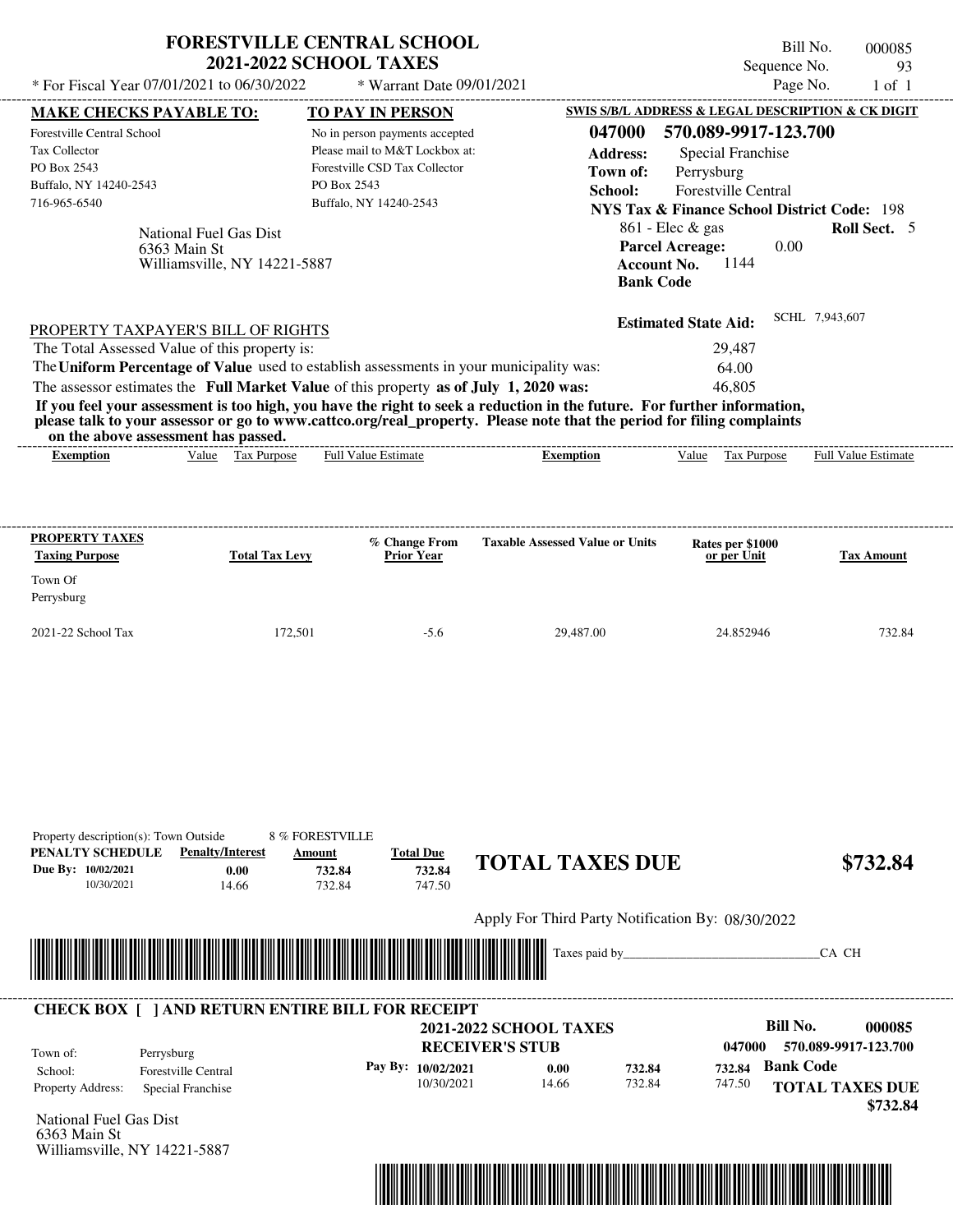| * For Fiscal Year 07/01/2021 to 06/30/2022                                                                                                                                                                                                                              | <b>FORESTVILLE CENTRAL SCHOOL</b><br><b>2021-2022 SCHOOL TAXES</b>    |                                                   | * Warrant Date 09/01/2021                                                                                                                              |                                                                                                                                                                                                                                                  |                                                                                                                                                                                                                                                              | Bill No.<br>Sequence No.<br>Page No. | 000086<br>94<br>$1$ of $1$ |
|-------------------------------------------------------------------------------------------------------------------------------------------------------------------------------------------------------------------------------------------------------------------------|-----------------------------------------------------------------------|---------------------------------------------------|--------------------------------------------------------------------------------------------------------------------------------------------------------|--------------------------------------------------------------------------------------------------------------------------------------------------------------------------------------------------------------------------------------------------|--------------------------------------------------------------------------------------------------------------------------------------------------------------------------------------------------------------------------------------------------------------|--------------------------------------|----------------------------|
| <b>MAKE CHECKS PAYABLE TO:</b><br>Forestville Central School<br>Tax Collector<br>PO Box 2543<br>Buffalo, NY 14240-2543<br>716-965-6540                                                                                                                                  | Niagara Mohawk Power Corp<br>300 Erie Blvd West<br>Syracuse, NY 13202 | PO Box 2543                                       | <b>TO PAY IN PERSON</b><br>No in person payments accepted<br>Please mail to M&T Lockbox at:<br>Forestville CSD Tax Collector<br>Buffalo, NY 14240-2543 | 047000<br><b>Address:</b><br>Town of:<br>School:<br>Account No.<br><b>Bank Code</b>                                                                                                                                                              | SWIS S/B/L ADDRESS & LEGAL DESCRIPTION & CK DIGIT<br>570.089-9917-132.350<br><b>Special Franchise</b><br>Perrysburg<br>Forestville Central<br><b>NYS Tax &amp; Finance School District Code: 198</b><br>$861$ - Elec & gas<br><b>Parcel Acreage:</b><br>0845 | 0.00                                 | <b>Roll Sect.</b> 5        |
| PROPERTY TAXPAYER'S BILL OF RIGHTS<br>The Total Assessed Value of this property is:<br>The Uniform Percentage of Value used to establish assessments in your municipality was:<br>The assessor estimates the Full Market Value of this property as of July 1, 2020 was: |                                                                       |                                                   |                                                                                                                                                        | If you feel your assessment is too high, you have the right to seek a reduction in the future. For further information,<br>please talk to your assessor or go to www.cattco.org/real_property. Please note that the period for filing complaints | <b>Estimated State Aid:</b><br>165,908<br>64.00<br>263.346                                                                                                                                                                                                   | SCHL 7,943,607                       |                            |
| on the above assessment has passed.<br><b>Exemption</b>                                                                                                                                                                                                                 | Value Tax Purpose                                                     |                                                   | <b>Full Value Estimate</b>                                                                                                                             | Exemption                                                                                                                                                                                                                                        | Value Tax Purpose                                                                                                                                                                                                                                            |                                      | <b>Full Value Estimate</b> |
|                                                                                                                                                                                                                                                                         |                                                                       |                                                   |                                                                                                                                                        |                                                                                                                                                                                                                                                  |                                                                                                                                                                                                                                                              |                                      |                            |
| PROPERTY TAXES<br><b>Taxing Purpose</b><br>Town Of<br>Perrysburg                                                                                                                                                                                                        | <b>Total Tax Levy</b>                                                 |                                                   | % Change From<br><b>Prior Year</b>                                                                                                                     | <b>Taxable Assessed Value or Units</b>                                                                                                                                                                                                           | Rates per \$1000<br>or per Unit                                                                                                                                                                                                                              |                                      | <b>Tax Amount</b>          |
|                                                                                                                                                                                                                                                                         |                                                                       | 172,501                                           | $-5.6$                                                                                                                                                 | 165,908.00                                                                                                                                                                                                                                       | 24.852946                                                                                                                                                                                                                                                    |                                      | 4,123.30                   |
| 2021-22 School Tax<br>Property description(s): Town Outside<br>PENALTY SCHEDULE<br>Due By: 10/02/2021<br>10/30/2021                                                                                                                                                     | <b>Penalty/Interest</b><br>0.00<br>82.47                              | 22% FORESTVILLE<br>Amount<br>4,123.30<br>4,123.30 | <b>Total Due</b><br>4,123.30<br>4,205.77                                                                                                               | <b>TOTAL TAXES DUE</b>                                                                                                                                                                                                                           |                                                                                                                                                                                                                                                              |                                      |                            |
|                                                                                                                                                                                                                                                                         |                                                                       |                                                   |                                                                                                                                                        | Apply For Third Party Notification By: 08/30/2022                                                                                                                                                                                                |                                                                                                                                                                                                                                                              |                                      | \$4,123.30                 |

|                          |                     |                      |                        | <b>2021-2022 SCHOOL TAXES</b> |          |          | Bill No.<br>000086                   |
|--------------------------|---------------------|----------------------|------------------------|-------------------------------|----------|----------|--------------------------------------|
| Town of:                 | Perrysburg          |                      | <b>RECEIVER'S STUB</b> |                               |          | 047000   | 570.089-9917-132.350                 |
| School:                  | Forestville Central | Pay By: $10/02/2021$ |                        | 0.00                          | 4,123,30 | 4.123.30 | <b>Bank Code</b>                     |
| <b>Property Address:</b> | Special Franchise   |                      | 10/30/2021             | 82.47                         | 4.123.30 | 4,205.77 | <b>TOTAL TAXES DUE</b><br>\$4,123.30 |



300 Erie Blvd West Syracuse, NY 13202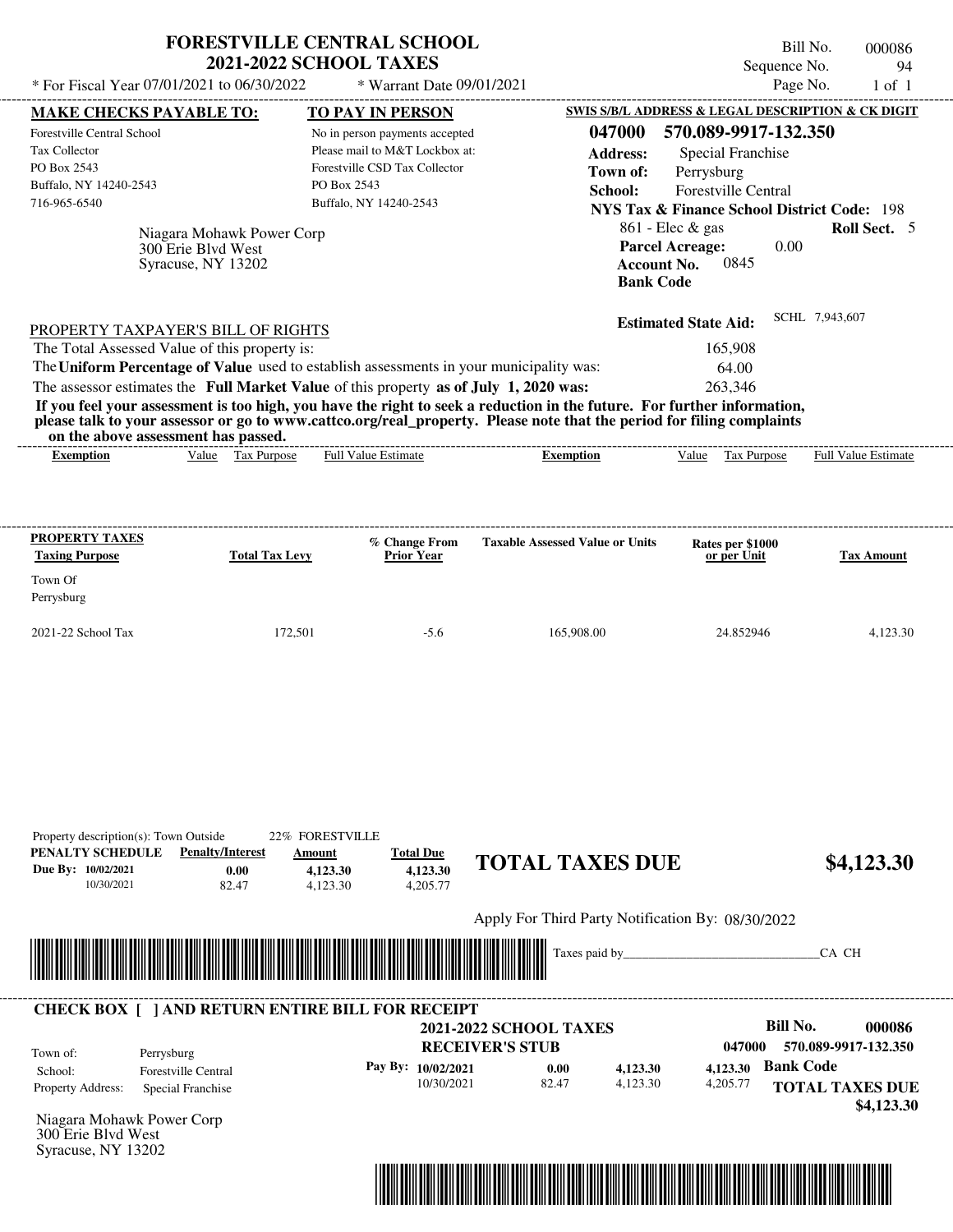| * For Fiscal Year 07/01/2021 to 06/30/2022                                                                                                                                                                                                                              | <b>2021-2022 SCHOOL TAXES</b>                                         | * Warrant Date 09/01/2021                                                                                                                                      |                                                                                                                                                                                                                                                  | Sequence No.<br>Page No.                                                                                                                                                                                                                                             | 95<br>$1$ of $1$    |
|-------------------------------------------------------------------------------------------------------------------------------------------------------------------------------------------------------------------------------------------------------------------------|-----------------------------------------------------------------------|----------------------------------------------------------------------------------------------------------------------------------------------------------------|--------------------------------------------------------------------------------------------------------------------------------------------------------------------------------------------------------------------------------------------------|----------------------------------------------------------------------------------------------------------------------------------------------------------------------------------------------------------------------------------------------------------------------|---------------------|
|                                                                                                                                                                                                                                                                         |                                                                       |                                                                                                                                                                |                                                                                                                                                                                                                                                  |                                                                                                                                                                                                                                                                      |                     |
| <b>MAKE CHECKS PAYABLE TO:</b><br>Forestville Central School<br>Tax Collector<br>PO Box 2543<br>Buffalo, NY 14240-2543<br>716-965-6540<br>162 Canco Rd<br>Portland, ME 04103                                                                                            | Nys Electric & Gas Corp                                               | TO PAY IN PERSON<br>No in person payments accepted<br>Please mail to M&T Lockbox at:<br>Forestville CSD Tax Collector<br>PO Box 2543<br>Buffalo, NY 14240-2543 | 047000<br><b>Address:</b><br>Town of:<br>School:<br><b>Account No.</b><br><b>Bank Code</b>                                                                                                                                                       | SWIS S/B/L ADDRESS & LEGAL DESCRIPTION & CK DIGIT<br>570.089-9917-131.600<br>Special Franchise<br>Perrysburg<br><b>Forestville Central</b><br><b>NYS Tax &amp; Finance School District Code: 198</b><br>$861$ - Elec & gas<br><b>Parcel Acreage:</b><br>0.00<br>0847 | <b>Roll Sect.</b> 5 |
| PROPERTY TAXPAYER'S BILL OF RIGHTS<br>The Total Assessed Value of this property is:<br>The Uniform Percentage of Value used to establish assessments in your municipality was:<br>The assessor estimates the Full Market Value of this property as of July 1, 2020 was: |                                                                       |                                                                                                                                                                |                                                                                                                                                                                                                                                  | <b>Estimated State Aid:</b><br>77,860<br>64.00<br>123,587                                                                                                                                                                                                            | SCHL 7,943,607      |
| on the above assessment has passed.                                                                                                                                                                                                                                     |                                                                       |                                                                                                                                                                | If you feel your assessment is too high, you have the right to seek a reduction in the future. For further information,<br>please talk to your assessor or go to www.cattco.org/real_property. Please note that the period for filing complaints |                                                                                                                                                                                                                                                                      |                     |
|                                                                                                                                                                                                                                                                         |                                                                       |                                                                                                                                                                |                                                                                                                                                                                                                                                  |                                                                                                                                                                                                                                                                      |                     |
|                                                                                                                                                                                                                                                                         |                                                                       | % Change From                                                                                                                                                  | <b>Taxable Assessed Value or Units</b>                                                                                                                                                                                                           | Rates per \$1000                                                                                                                                                                                                                                                     |                     |
| PROPERTY TAXES<br><b>Taxing Purpose</b><br>Town Of<br>Perrysburg                                                                                                                                                                                                        | <b>Total Tax Levy</b>                                                 | <b>Prior Year</b>                                                                                                                                              |                                                                                                                                                                                                                                                  | or per Unit                                                                                                                                                                                                                                                          | <b>Tax Amount</b>   |
| 2021-22 School Tax                                                                                                                                                                                                                                                      | 172,501                                                               | $-5.6$                                                                                                                                                         | 77,860.00                                                                                                                                                                                                                                        | 24.852946                                                                                                                                                                                                                                                            | 1,935.05            |
| Property description(s): Town Outside<br>PENALTY SCHEDULE<br>Due By: 10/02/2021<br>10/30/2021                                                                                                                                                                           | 22% FORESTVILLE<br><b>Penalty/Interest</b><br>Amount<br>0.00<br>38.70 | <b>Total Due</b><br>1,935.05<br>1,935.05<br>1,935.05<br>1,973.75                                                                                               | <b>TOTAL TAXES DUE</b>                                                                                                                                                                                                                           |                                                                                                                                                                                                                                                                      | \$1,935.05          |



## Nys Electric & Gas Corp **RECEIVER'S STUB Bill No. 000087 Bank Code** Property Address: Special Franchise Perrysburg School: Forestville Central **TOTAL TAXES DUE \$1,935.05 2021-2022 SCHOOL TAXES 047000 570.089-9917-131.600 Pay By: 10/02/2021** 10/30/2021 38.70 **0.00** 1,935.05 **1,935.05** 1,973.75 **1,935.05** 162 Canco Rd Town of: **CHECK BOX [ ] AND RETURN ENTIRE BILL FOR RECEIPT**



Portland, ME 04103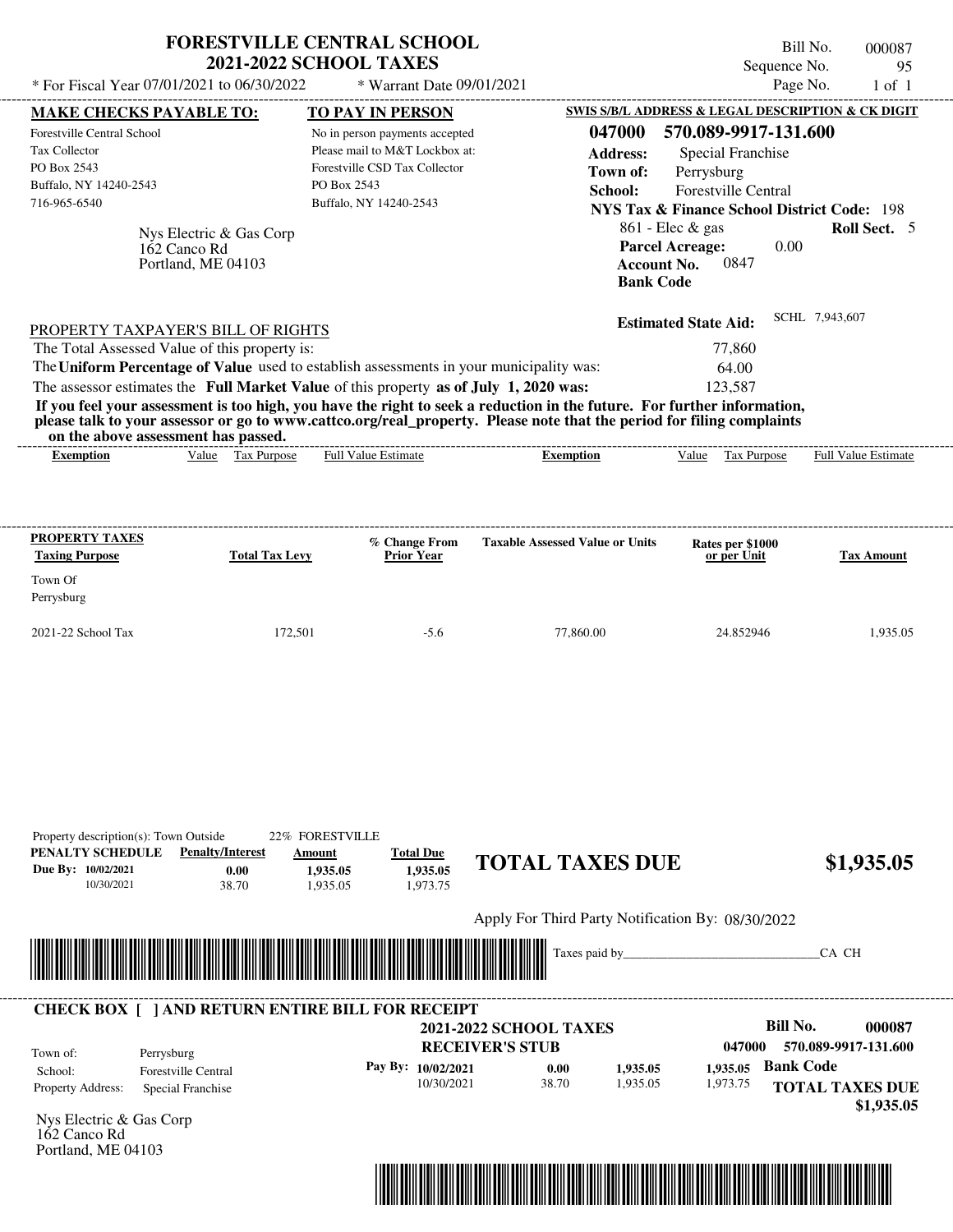|                                                                                                                                                                                                                                                                                         |                                                               |                       |         |                                     | <b>FORESTVILLE CENTRAL SCHOOL</b><br><b>2021-2022 SCHOOL TAXES</b>                                                          |                  |                                                   |                                                   |                                                                                                                                                              |                                                                                        | Bill No.<br>Sequence No. |       | 000088<br>96               |
|-----------------------------------------------------------------------------------------------------------------------------------------------------------------------------------------------------------------------------------------------------------------------------------------|---------------------------------------------------------------|-----------------------|---------|-------------------------------------|-----------------------------------------------------------------------------------------------------------------------------|------------------|---------------------------------------------------|---------------------------------------------------|--------------------------------------------------------------------------------------------------------------------------------------------------------------|----------------------------------------------------------------------------------------|--------------------------|-------|----------------------------|
| * For Fiscal Year 07/01/2021 to 06/30/2022                                                                                                                                                                                                                                              |                                                               |                       |         |                                     | * Warrant Date 09/01/2021                                                                                                   |                  |                                                   |                                                   |                                                                                                                                                              |                                                                                        | Page No.                 |       | $1$ of $1$                 |
| <b>MAKE CHECKS PAYABLE TO:</b>                                                                                                                                                                                                                                                          |                                                               |                       |         |                                     | TO PAY IN PERSON                                                                                                            |                  |                                                   | SWIS S/B/L ADDRESS & LEGAL DESCRIPTION & CK DIGIT |                                                                                                                                                              |                                                                                        |                          |       |                            |
| Forestville Central School<br>Tax Collector<br>PO Box 2543<br>Buffalo, NY 14240-2543<br>716-965-6540                                                                                                                                                                                    | Time Warner Albany<br>PO Box 7467<br>Charlotte, NC 28241-7467 |                       |         | PO Box 2543                         | No in person payments accepted<br>Please mail to M&T Lockbox at:<br>Forestville CSD Tax Collector<br>Buffalo, NY 14240-2543 |                  |                                                   | 047000<br><b>Address:</b><br>Town of:<br>School:  | Perrysburg<br><b>NYS Tax &amp; Finance School District Code: 198</b><br>869 - Television<br><b>Parcel Acreage:</b><br><b>Account No.</b><br><b>Bank Code</b> | 570.000-9917-945.280<br><b>Special Franchise</b><br><b>Forestville Central</b><br>0893 | 0.01                     |       | Roll Sect. 5               |
| PROPERTY TAXPAYER'S BILL OF RIGHTS                                                                                                                                                                                                                                                      |                                                               |                       |         |                                     |                                                                                                                             |                  |                                                   |                                                   | <b>Estimated State Aid:</b>                                                                                                                                  |                                                                                        | SCHL 7,943,607           |       |                            |
| The Total Assessed Value of this property is:                                                                                                                                                                                                                                           |                                                               |                       |         |                                     |                                                                                                                             |                  |                                                   |                                                   |                                                                                                                                                              | 7,202                                                                                  |                          |       |                            |
| The Uniform Percentage of Value used to establish assessments in your municipality was:                                                                                                                                                                                                 |                                                               |                       |         |                                     |                                                                                                                             |                  |                                                   |                                                   |                                                                                                                                                              | 64.00                                                                                  |                          |       |                            |
| The assessor estimates the Full Market Value of this property as of July 1, 2020 was:                                                                                                                                                                                                   |                                                               |                       |         |                                     |                                                                                                                             |                  |                                                   |                                                   |                                                                                                                                                              | 11,253                                                                                 |                          |       |                            |
| If you feel your assessment is too high, you have the right to seek a reduction in the future. For further information,<br>please talk to your assessor or go to www.cattco.org/real_property. Please note that the period for filing complaints<br>on the above assessment has passed. |                                                               |                       |         |                                     |                                                                                                                             |                  |                                                   |                                                   |                                                                                                                                                              |                                                                                        |                          |       |                            |
| Exemption                                                                                                                                                                                                                                                                               |                                                               | Value Tax Purpose     |         |                                     | <b>Full Value Estimate</b>                                                                                                  |                  |                                                   | <b>Exemption</b>                                  | Value                                                                                                                                                        | Tax Purpose                                                                            |                          |       | <b>Full Value Estimate</b> |
| <b>Taxing Purpose</b><br>Town Of<br>Perrysburg                                                                                                                                                                                                                                          |                                                               | <b>Total Tax Levy</b> |         |                                     | <b>Prior Year</b>                                                                                                           |                  |                                                   |                                                   |                                                                                                                                                              | or per Unit                                                                            |                          |       | <b>Tax Amount</b>          |
| 2021-22 School Tax                                                                                                                                                                                                                                                                      |                                                               |                       | 172,501 |                                     |                                                                                                                             | $-5.6$           |                                                   | 7,202.00                                          |                                                                                                                                                              | 24.852946                                                                              |                          |       | 178.99                     |
|                                                                                                                                                                                                                                                                                         |                                                               |                       |         |                                     |                                                                                                                             |                  |                                                   |                                                   |                                                                                                                                                              |                                                                                        |                          |       |                            |
| Property description(s): Town Outside<br>PENALTY SCHEDULE<br>Due By: 10/02/2021<br>10/30/2021                                                                                                                                                                                           | <b>Penalty/Interest</b>                                       | 0.00<br>3.58          | Amount  | 21% Forestville<br>178.99<br>178.99 | <b>Total Due</b>                                                                                                            | 178.99<br>182.57 |                                                   | <b>TOTAL TAXES DUE</b>                            |                                                                                                                                                              |                                                                                        |                          |       | \$178.99                   |
|                                                                                                                                                                                                                                                                                         |                                                               |                       |         |                                     |                                                                                                                             |                  |                                                   |                                                   |                                                                                                                                                              |                                                                                        |                          |       |                            |
|                                                                                                                                                                                                                                                                                         |                                                               |                       |         |                                     |                                                                                                                             |                  | Apply For Third Party Notification By: 08/30/2022 |                                                   |                                                                                                                                                              |                                                                                        |                          |       |                            |
|                                                                                                                                                                                                                                                                                         |                                                               |                       |         |                                     |                                                                                                                             |                  |                                                   | Taxes paid by_                                    |                                                                                                                                                              |                                                                                        |                          | CA CH |                            |

| <b>CHECK BOX 1</b>       | <b>AND RETURN ENTIRE BILL FOR RECEIPT</b> |                               |      |        |        |                                    |
|--------------------------|-------------------------------------------|-------------------------------|------|--------|--------|------------------------------------|
|                          |                                           | <b>2021-2022 SCHOOL TAXES</b> |      |        |        | Bill No.<br>000088                 |
| Town of:                 | Perrysburg                                | <b>RECEIVER'S STUB</b>        |      |        | 047000 | 570.000-9917-945.280               |
| School:                  | <b>Forestville Central</b>                | Pay By: $10/02/2021$          | 0.00 | 178.99 | 178.99 | <b>Bank Code</b>                   |
| <b>Property Address:</b> | Special Franchise                         | 10/30/2021                    | 3.58 | 178.99 | 182.57 | <b>TOTAL TAXES DUE</b><br>\$178.99 |

Time Warner Albany PO Box 7467 Charlotte, NC 28241-7467

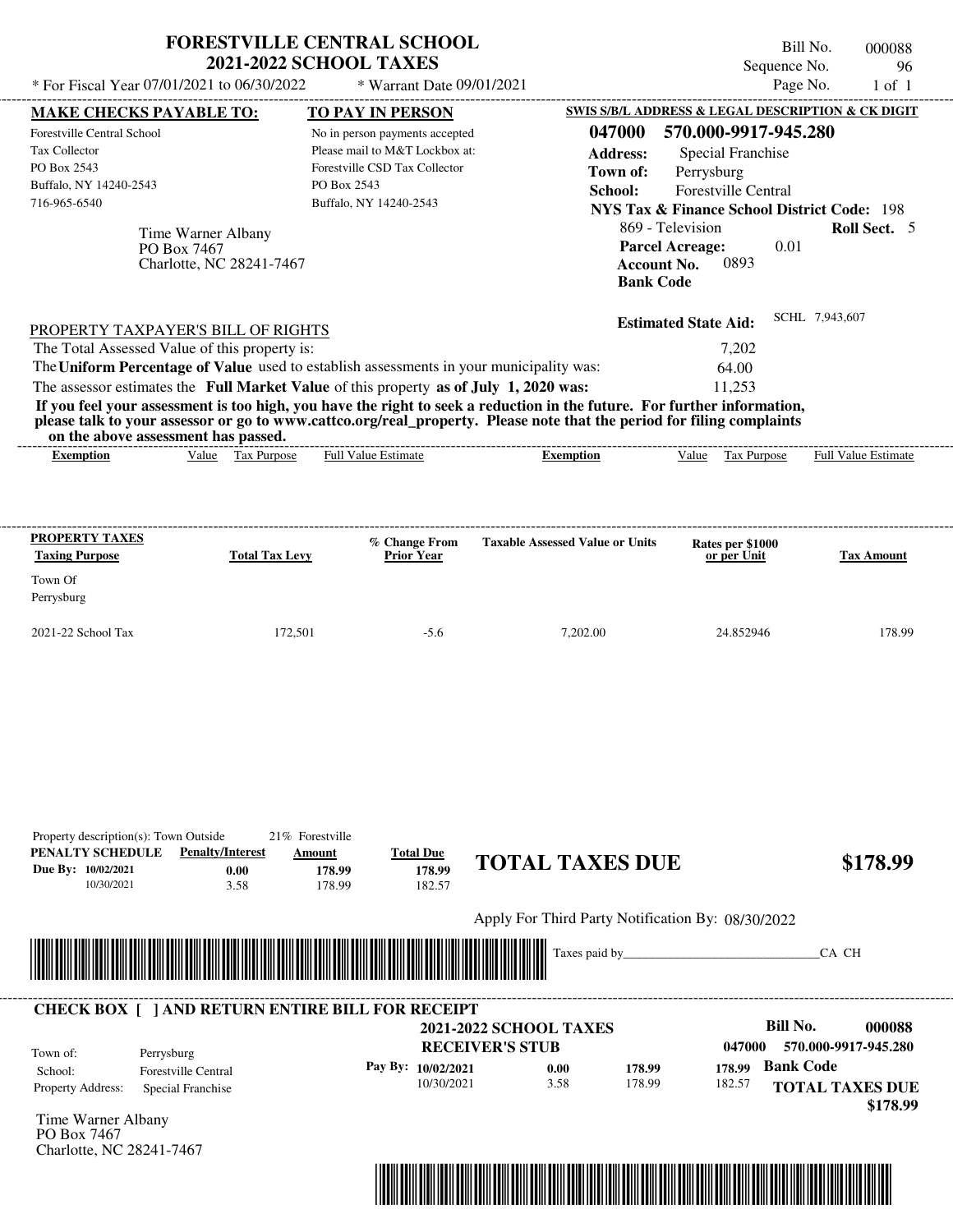|                                                         | * For Fiscal Year 07/01/2021 to 06/30/2022    | <b>2021-2022 SCHOOL TAXES</b><br>* Warrant Date 09/01/2021                                                                                                                                                                                       |                                        | Sequence No.                                           | Bill No.<br>000089<br>97<br>Page No.<br>$1$ of $1$ |
|---------------------------------------------------------|-----------------------------------------------|--------------------------------------------------------------------------------------------------------------------------------------------------------------------------------------------------------------------------------------------------|----------------------------------------|--------------------------------------------------------|----------------------------------------------------|
| <b>MAKE CHECKS PAYABLE TO:</b>                          |                                               | TO PAY IN PERSON                                                                                                                                                                                                                                 |                                        | SWIS S/B/L ADDRESS & LEGAL DESCRIPTION & CK DIGIT      |                                                    |
| Forestville Central School                              |                                               | No in person payments accepted                                                                                                                                                                                                                   | 047000                                 | 570.089-9917-631.900                                   |                                                    |
| <b>Tax Collector</b>                                    |                                               | Please mail to M&T Lockbox at:                                                                                                                                                                                                                   | <b>Address:</b>                        | Special Franchise                                      |                                                    |
| PO Box 2543                                             |                                               | Forestville CSD Tax Collector                                                                                                                                                                                                                    | Town of:                               | Perrysburg                                             |                                                    |
| Buffalo, NY 14240-2543                                  |                                               | PO Box 2543                                                                                                                                                                                                                                      | School:                                | Forestville Central                                    |                                                    |
| 716-965-6540                                            |                                               | Buffalo, NY 14240-2543                                                                                                                                                                                                                           |                                        | <b>NYS Tax &amp; Finance School District Code: 198</b> |                                                    |
|                                                         | Verizon New York Inc                          |                                                                                                                                                                                                                                                  |                                        | 866 - Telephone                                        | Roll Sect. 5                                       |
|                                                         | Duff & Phelps                                 |                                                                                                                                                                                                                                                  |                                        | <b>Parcel Acreage:</b><br>0.00                         |                                                    |
|                                                         | PO Box 2749                                   |                                                                                                                                                                                                                                                  | <b>Account No.</b>                     | 0844                                                   |                                                    |
|                                                         | Addison, TX 75001                             |                                                                                                                                                                                                                                                  | <b>Bank Code</b>                       |                                                        |                                                    |
|                                                         |                                               |                                                                                                                                                                                                                                                  |                                        | <b>Estimated State Aid:</b>                            | SCHL 7,943,607                                     |
|                                                         | PROPERTY TAXPAYER'S BILL OF RIGHTS            |                                                                                                                                                                                                                                                  |                                        |                                                        |                                                    |
|                                                         |                                               |                                                                                                                                                                                                                                                  |                                        |                                                        |                                                    |
|                                                         | The Total Assessed Value of this property is: |                                                                                                                                                                                                                                                  |                                        | 8,620                                                  |                                                    |
|                                                         |                                               | The Uniform Percentage of Value used to establish assessments in your municipality was:                                                                                                                                                          |                                        | 64.00                                                  |                                                    |
|                                                         |                                               | The assessor estimates the Full Market Value of this property as of July 1, 2020 was:                                                                                                                                                            |                                        | 13,683                                                 |                                                    |
|                                                         |                                               | If you feel your assessment is too high, you have the right to seek a reduction in the future. For further information,<br>please talk to your assessor or go to www.cattco.org/real_property. Please note that the period for filing complaints |                                        |                                                        |                                                    |
| on the above assessment has passed.<br><b>Exemption</b> | Value Tax Purpose                             | <b>Full Value Estimate</b>                                                                                                                                                                                                                       | <b>Exemption</b>                       | Value Tax Purpose                                      | <b>Full Value Estimate</b>                         |
| PROPERTY TAXES<br><b>Taxing Purpose</b>                 | <b>Total Tax Levy</b>                         | % Change From<br><b>Prior Year</b>                                                                                                                                                                                                               | <b>Taxable Assessed Value or Units</b> | Rates per \$1000<br>or per Unit                        | <b>Tax Amount</b>                                  |
| Town Of                                                 |                                               |                                                                                                                                                                                                                                                  |                                        |                                                        |                                                    |
| Perrysburg                                              |                                               |                                                                                                                                                                                                                                                  |                                        |                                                        |                                                    |
| 2021-22 School Tax                                      | 172,501                                       | $-5.6$                                                                                                                                                                                                                                           | 8.620.00                               | 24.852946                                              | 214.23                                             |

| PENALTY SCHEDULE<br>Due By: 10/02/2021<br>10/30/2021 | <b>Penalty/Interest</b><br>0.00<br>4.28                 | Amount<br>214.23<br>214.23      | <b>Total Due</b><br>214.23<br>218.51 | <b>TOTAL TAXES DUE</b>                            |                  |                  | \$214.23                                          |
|------------------------------------------------------|---------------------------------------------------------|---------------------------------|--------------------------------------|---------------------------------------------------|------------------|------------------|---------------------------------------------------|
|                                                      |                                                         |                                 |                                      | Apply For Third Party Notification By: 08/30/2022 |                  |                  |                                                   |
|                                                      |                                                         | <u> Harry Harry Harry Harry</u> |                                      | Taxes paid by_                                    |                  |                  | CA CH                                             |
|                                                      |                                                         |                                 |                                      |                                                   |                  |                  |                                                   |
|                                                      | <b>CHECK BOX [ ] AND RETURN ENTIRE BILL FOR RECEIPT</b> |                                 |                                      |                                                   |                  |                  |                                                   |
| Town of:                                             | Perrysburg                                              |                                 | <b>RECEIVER'S STUB</b>               | <b>2021-2022 SCHOOL TAXES</b>                     |                  | 047000           | <b>Bill No.</b><br>000089<br>570.089-9917-631.900 |
| School:                                              | Forestville Central                                     |                                 | Pay By: 10/02/2021<br>10/30/2021     | 0.00<br>4.28                                      | 214.23<br>214.23 | 214.23<br>218.51 | <b>Bank Code</b>                                  |
| Property Address:                                    | Special Franchise                                       |                                 |                                      |                                                   |                  |                  | <b>TOTAL TAXES DUE</b><br>\$214.23                |
| Verizon New York Inc<br>Duff & Phelps                |                                                         |                                 |                                      |                                                   |                  |                  |                                                   |
| PO Box 2749                                          |                                                         |                                 |                                      |                                                   |                  |                  |                                                   |
| Addison, TX 75001                                    |                                                         |                                 |                                      |                                                   |                  |                  |                                                   |
|                                                      |                                                         |                                 |                                      |                                                   |                  |                  |                                                   |

Property description(s): Town Outside 7% FORESTVILLE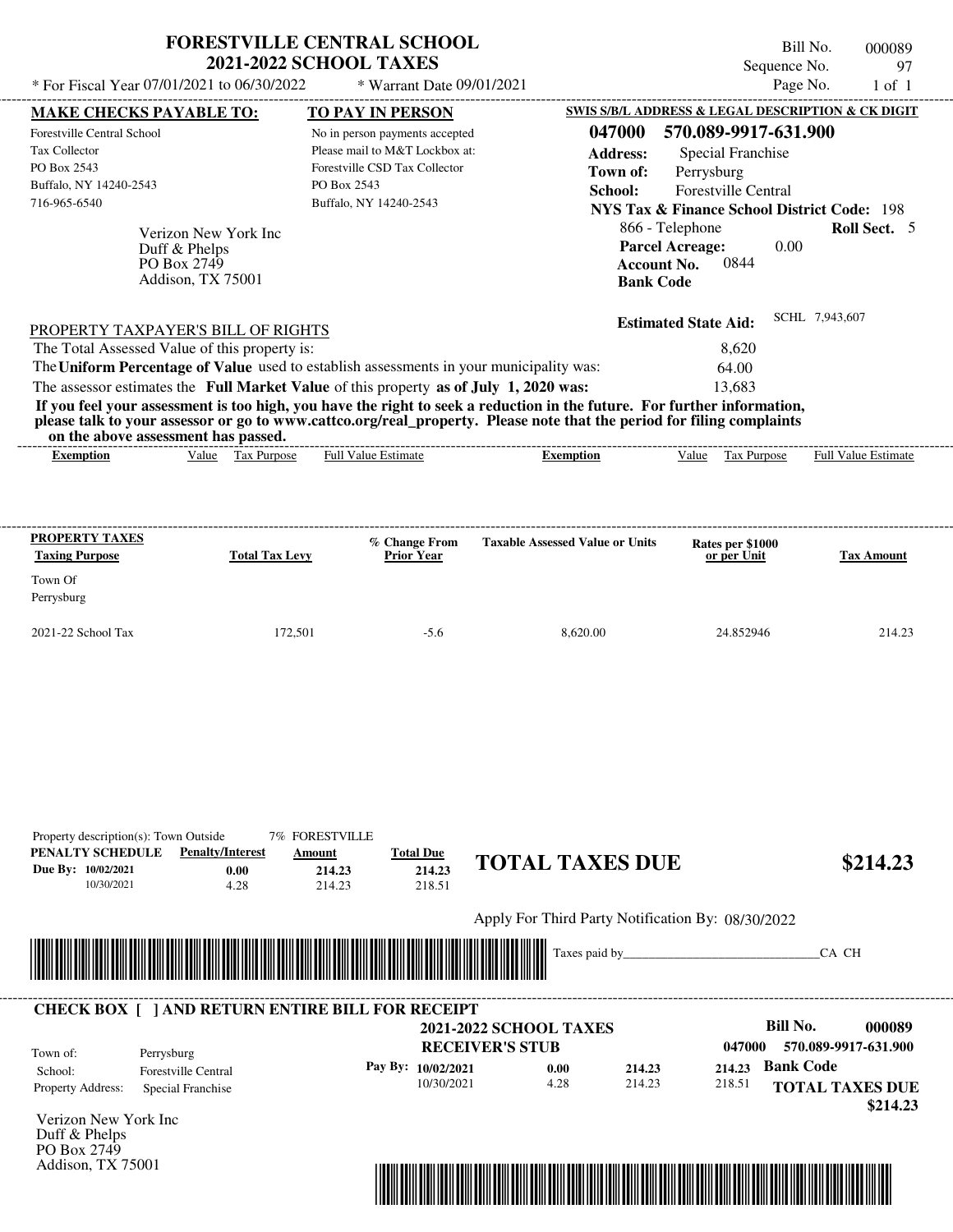|                                                                                                     | <b>FORESTVILLE CENTRAL SCHOOL</b><br><b>2021-2022 SCHOOL TAXES</b>                      | Bill No.<br>000090<br>Sequence No.                                                                                                                                                                                                               |
|-----------------------------------------------------------------------------------------------------|-----------------------------------------------------------------------------------------|--------------------------------------------------------------------------------------------------------------------------------------------------------------------------------------------------------------------------------------------------|
| * For Fiscal Year 07/01/2021 to 06/30/2022                                                          | * Warrant Date 09/01/2021                                                               | Page No.<br>$1$ of $1$                                                                                                                                                                                                                           |
| <b>MAKE CHECKS PAYABLE TO:</b>                                                                      | <b>TO PAY IN PERSON</b>                                                                 | SWIS S/B/L ADDRESS & LEGAL DESCRIPTION & CK DIGIT                                                                                                                                                                                                |
| Forestville Central School                                                                          | No in person payments accepted                                                          | 570.089-9917-775.000<br>047000                                                                                                                                                                                                                   |
| <b>Tax Collector</b>                                                                                | Please mail to M&T Lockbox at:                                                          | Special Franchise<br><b>Address:</b>                                                                                                                                                                                                             |
| PO Box 2543                                                                                         | Forestville CSD Tax Collector                                                           | Town of:<br>Perrysburg                                                                                                                                                                                                                           |
| Buffalo, NY 14240-2543                                                                              | PO Box 2543                                                                             | <b>Forestville Central</b><br>School:                                                                                                                                                                                                            |
| 716-965-6540                                                                                        | Buffalo, NY 14240-2543                                                                  | NYS Tax & Finance School District Code: 198                                                                                                                                                                                                      |
| WilTel Communications<br>Attn: Property Tax Dept<br>1025 Eldorado Blyd<br>Broomfield, CO 80021-9943 |                                                                                         | <b>Parcel Acreage:</b><br>0.00<br>1136<br><b>Account No.</b><br><b>Bank Code</b>                                                                                                                                                                 |
|                                                                                                     |                                                                                         | SCHL 7,943,607<br><b>Estimated State Aid:</b>                                                                                                                                                                                                    |
| PROPERTY TAXPAYER'S BILL OF RIGHTS                                                                  |                                                                                         |                                                                                                                                                                                                                                                  |
| The Total Assessed Value of this property is:                                                       |                                                                                         | 13.441                                                                                                                                                                                                                                           |
|                                                                                                     | The Uniform Percentage of Value used to establish assessments in your municipality was: | 64.00                                                                                                                                                                                                                                            |
|                                                                                                     | The assessor estimates the Full Market Value of this property as of July 1, 2020 was:   | 21.335                                                                                                                                                                                                                                           |
| on the above assessment has passed.                                                                 |                                                                                         | If you feel your assessment is too high, you have the right to seek a reduction in the future. For further information,<br>please talk to your assessor or go to www.cattco.org/real_property. Please note that the period for filing complaints |
| Value Tax Purpose<br><b>Exemption</b>                                                               | <b>Full Value Estimate</b>                                                              | <b>Full Value Estimate</b><br><b>Exemption</b><br>Value Tax Purpose                                                                                                                                                                              |

2021-22 School Tax 172,501 -5.6 13,441.00 24.852946 334.05

| PENALTY SCHEDULE         | <b>Penalty/Interest</b>                                                                                              | Amount | <b>Total Due</b>   |                                                   |        |        |                  |                        |
|--------------------------|----------------------------------------------------------------------------------------------------------------------|--------|--------------------|---------------------------------------------------|--------|--------|------------------|------------------------|
| Due By: 10/02/2021       | 0.00                                                                                                                 | 334.05 | 334.05             | <b>TOTAL TAXES DUE</b>                            |        |        |                  | \$334.05               |
| 10/30/2021               | 6.68                                                                                                                 | 334.05 | 340.73             |                                                   |        |        |                  |                        |
|                          |                                                                                                                      |        |                    | Apply For Third Party Notification By: 08/30/2022 |        |        |                  |                        |
|                          |                                                                                                                      |        |                    | Taxes paid by                                     |        |        |                  | CA CH                  |
|                          |                                                                                                                      |        |                    |                                                   |        |        |                  |                        |
|                          |                                                                                                                      |        |                    |                                                   |        |        |                  |                        |
|                          | <u> Tanzania di Baratta di Baratta di Baratta di Baratta di Baratta di Baratta di Baratta di Baratta di Baratta </u> |        |                    |                                                   |        |        |                  |                        |
|                          |                                                                                                                      |        |                    |                                                   |        |        |                  |                        |
|                          | <b>CHECK BOX   JAND RETURN ENTIRE BILL FOR RECEIPT</b>                                                               |        |                    | <b>2021-2022 SCHOOL TAXES</b>                     |        |        | <b>Bill No.</b>  | 000090                 |
|                          |                                                                                                                      |        |                    | <b>RECEIVER'S STUB</b>                            |        | 047000 |                  | 570.089-9917-775.000   |
| Town of:<br>School:      | Perrysburg<br><b>Forestville Central</b>                                                                             |        | Pay By: 10/02/2021 | 0.00                                              | 334.05 | 334.05 | <b>Bank Code</b> |                        |
| <b>Property Address:</b> | Special Franchise                                                                                                    |        | 10/30/2021         | 6.68                                              | 334.05 | 340.73 |                  | <b>TOTAL TAXES DUE</b> |

Attn: Property Tax Dept 1025 Eldorado Blvd Broomfield, CO 80021-9943

Property description(s): TOWN OUTSIDE 21% FORESTVILLE

Perrysburg

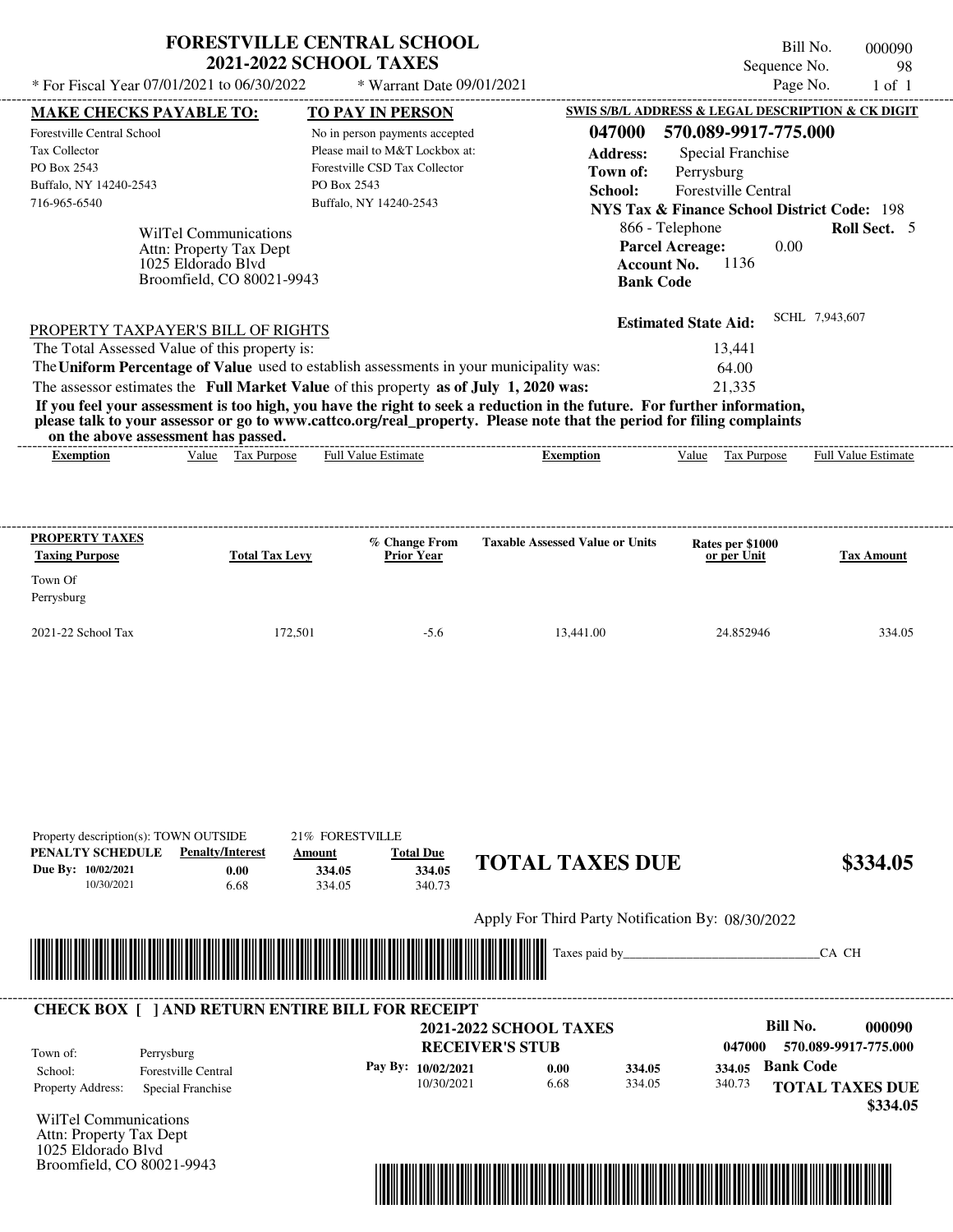| * For Fiscal Year 07/01/2021 to 06/30/2022                                                                                                                                                                                                                                                                                                                                                                                                                                                                                                                         | <b>FORESTVILLE CENTRAL SCHOOL</b><br><b>2021-2022 SCHOOL TAXES</b> | * Warrant Date 09/01/2021                                                                         |                                                                                                                      | Bill No.<br>Sequence No.<br>Page No.                                                                                                                                             | 000091<br>99<br>$1$ of $1$          |
|--------------------------------------------------------------------------------------------------------------------------------------------------------------------------------------------------------------------------------------------------------------------------------------------------------------------------------------------------------------------------------------------------------------------------------------------------------------------------------------------------------------------------------------------------------------------|--------------------------------------------------------------------|---------------------------------------------------------------------------------------------------|----------------------------------------------------------------------------------------------------------------------|----------------------------------------------------------------------------------------------------------------------------------------------------------------------------------|-------------------------------------|
| <b>MAKE CHECKS PAYABLE TO:</b>                                                                                                                                                                                                                                                                                                                                                                                                                                                                                                                                     | <b>TO PAY IN PERSON</b>                                            |                                                                                                   |                                                                                                                      | SWIS S/B/L ADDRESS & LEGAL DESCRIPTION & CK DIGIT                                                                                                                                |                                     |
| Forestville Central School<br>Tax Collector<br>PO Box 2543<br>Buffalo, NY 14240-2543<br>716-965-6540<br>DFT DLocal Service Corp<br>PO Box 209<br>Fredonia, NY 14063                                                                                                                                                                                                                                                                                                                                                                                                | PO Box 2543<br>Buffalo, NY 14240-2543                              | No in person payments accepted<br>Please mail to M&T Lockbox at:<br>Forestville CSD Tax Collector | 047000<br><b>Address:</b><br>Town of:<br>School:<br><b>Parcel Acreage:</b><br><b>Account No.</b><br><b>Bank Code</b> | 670.000-0000-707.000/1882<br>Telecommunications<br>Perrysburg<br><b>Forestville Central</b><br><b>NYS Tax &amp; Finance School District Code: 198</b><br>831 - Tele Comm<br>0.00 | Roll Sect. 6                        |
| PROPERTY TAXPAYER'S BILL OF RIGHTS<br>The Total Assessed Value of this property is:<br>The Uniform Percentage of Value used to establish assessments in your municipality was:<br>The assessor estimates the Full Market Value of this property as of July 1, 2020 was:<br>If you feel your assessment is too high, you have the right to seek a reduction in the future. For further information,<br>please talk to your assessor or go to www.cattco.org/real property. Please note that the period for filing complaints<br>on the above assessment has passed. |                                                                    |                                                                                                   |                                                                                                                      | <b>Estimated State Aid:</b><br>65<br>64.00<br>103                                                                                                                                | SCHL 7,943,607                      |
| Value Tax Purpose<br><b>Exemption</b>                                                                                                                                                                                                                                                                                                                                                                                                                                                                                                                              | Full Value Estimate                                                |                                                                                                   | <b>Exemption</b>                                                                                                     | Value<br>Tax Purpose                                                                                                                                                             | <b>Full Value Estimate</b>          |
| Mass Telec                                                                                                                                                                                                                                                                                                                                                                                                                                                                                                                                                         | 9 CO/TOWN/SCH<br>14                                                |                                                                                                   |                                                                                                                      |                                                                                                                                                                                  |                                     |
|                                                                                                                                                                                                                                                                                                                                                                                                                                                                                                                                                                    |                                                                    |                                                                                                   |                                                                                                                      |                                                                                                                                                                                  |                                     |
| <b>PROPERTY TAXES</b><br><b>Taxing Purpose</b>                                                                                                                                                                                                                                                                                                                                                                                                                                                                                                                     | <b>Total Tax Levy</b>                                              | % Change From<br><b>Prior Year</b>                                                                | <b>Taxable Assessed Value or Units</b>                                                                               | Rates per \$1000<br>or per Unit                                                                                                                                                  | <b>Tax Amount</b>                   |
|                                                                                                                                                                                                                                                                                                                                                                                                                                                                                                                                                                    |                                                                    |                                                                                                   |                                                                                                                      |                                                                                                                                                                                  |                                     |
| Town Of<br>Perrysburg                                                                                                                                                                                                                                                                                                                                                                                                                                                                                                                                              |                                                                    |                                                                                                   |                                                                                                                      |                                                                                                                                                                                  |                                     |
|                                                                                                                                                                                                                                                                                                                                                                                                                                                                                                                                                                    |                                                                    |                                                                                                   |                                                                                                                      |                                                                                                                                                                                  |                                     |
| 2021-22 School Tax                                                                                                                                                                                                                                                                                                                                                                                                                                                                                                                                                 | 172,501                                                            | $-5.6$                                                                                            | 56.00                                                                                                                | 24.852946                                                                                                                                                                        | 1.39                                |
| Property description(s): .6%Forestville<br>PENALTY SCHEDULE<br><b>Penalty/Interest</b><br>Due By: 10/02/2021<br>0.00                                                                                                                                                                                                                                                                                                                                                                                                                                               | Amount<br>1.39                                                     | <b>Total Due</b><br>1.39                                                                          | <b>TOTAL TAXES DUE</b>                                                                                               |                                                                                                                                                                                  | \$1.39                              |
| 0.03<br>10/30/2021                                                                                                                                                                                                                                                                                                                                                                                                                                                                                                                                                 | 1.39                                                               | 1.42                                                                                              |                                                                                                                      |                                                                                                                                                                                  |                                     |
|                                                                                                                                                                                                                                                                                                                                                                                                                                                                                                                                                                    |                                                                    |                                                                                                   | Apply For Third Party Notification By: 08/30/2022                                                                    |                                                                                                                                                                                  |                                     |
| <u> 1999 - 1999 - 1999 - 1999 - 1999 - 1999 - 1999 - 1999 - 1999 - 1999 - 1999 - 1999 - 1999 - 1999 - 1999 - 1999 - 1999 - 1999 - 1999 - 1999 - 1999 - 1999 - 1999 - 1999 - 1999 - 1999 - 1999 - 1999 - 1999 - 1999 - 1999 - 199</u>                                                                                                                                                                                                                                                                                                                               |                                                                    |                                                                                                   | Taxes paid by_                                                                                                       |                                                                                                                                                                                  | CA CH                               |
| <b>CHECK BOX [ ] AND RETURN ENTIRE BILL FOR RECEIPT</b><br>Town of:<br>Perrysburg                                                                                                                                                                                                                                                                                                                                                                                                                                                                                  |                                                                    |                                                                                                   | <b>2021-2022 SCHOOL TAXES</b><br><b>RECEIVER'S STUB</b>                                                              | <b>Bill No.</b><br>047000                                                                                                                                                        | 000091<br>670.000-0000-707.000/1882 |
| <b>Forestville Central</b><br>School:                                                                                                                                                                                                                                                                                                                                                                                                                                                                                                                              |                                                                    | Pay By: 10/02/2021                                                                                | 0.00<br>1.39                                                                                                         | 1.39 Bank Code                                                                                                                                                                   |                                     |
| Property Address:<br>Telecommunications                                                                                                                                                                                                                                                                                                                                                                                                                                                                                                                            |                                                                    | 10/30/2021                                                                                        | 0.03<br>1.39                                                                                                         | 1.42                                                                                                                                                                             | <b>TOTAL TAXES DUE</b><br>\$1.39    |

DFT DLocal Service Corp PO Box 209 Fredonia, NY 14063

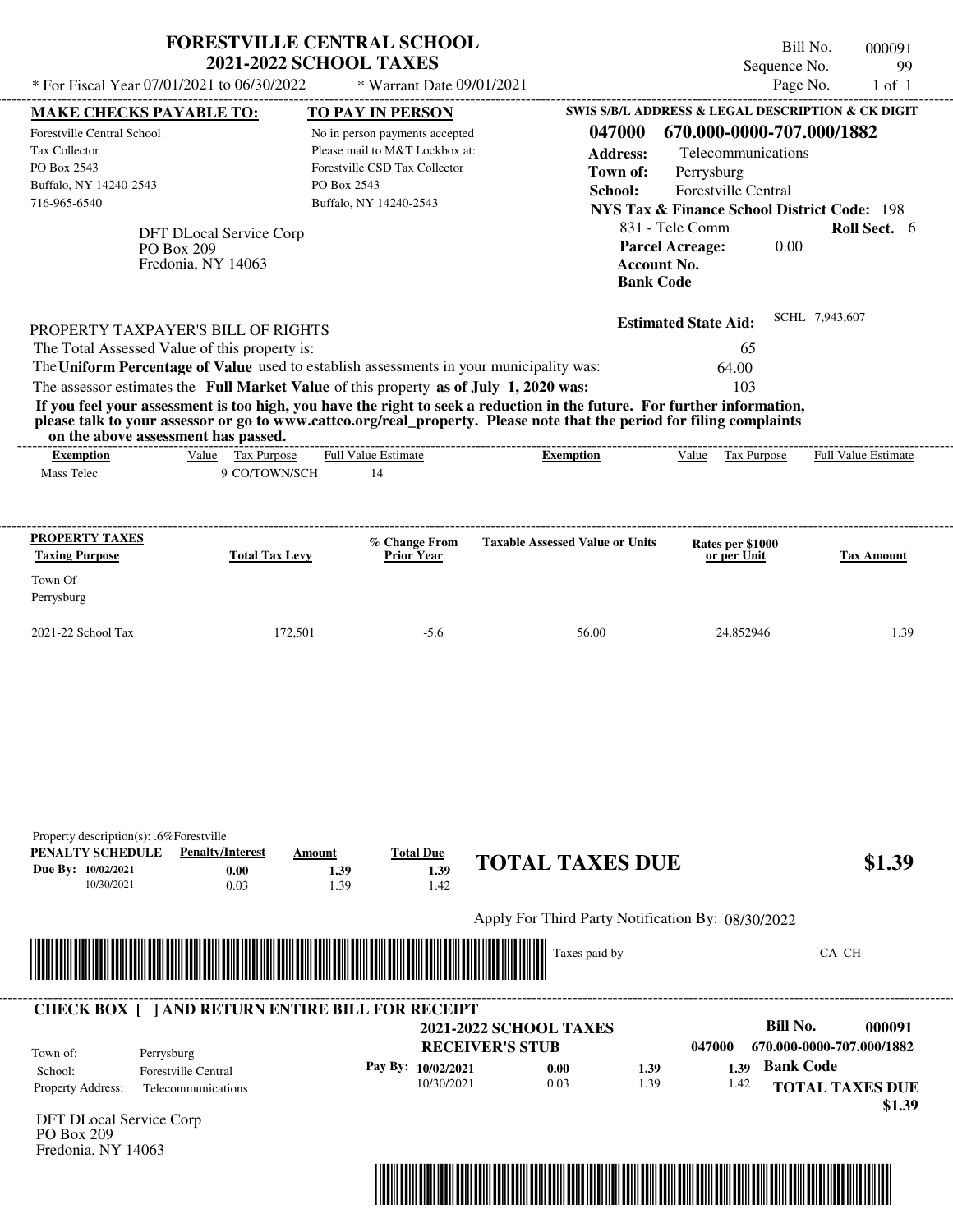|                                                                                                                                                                                                                                                                                                                | <b>FORESTVILLE CENTRAL SCHOOL</b><br><b>2021-2022 SCHOOL TAXES</b>                                                                         | Bill No.<br>000092<br>Sequence No.<br>100                                                                                                                                                                                                                                                                                        |
|----------------------------------------------------------------------------------------------------------------------------------------------------------------------------------------------------------------------------------------------------------------------------------------------------------------|--------------------------------------------------------------------------------------------------------------------------------------------|----------------------------------------------------------------------------------------------------------------------------------------------------------------------------------------------------------------------------------------------------------------------------------------------------------------------------------|
| * For Fiscal Year 07/01/2021 to 06/30/2022                                                                                                                                                                                                                                                                     | * Warrant Date 09/01/2021                                                                                                                  | Page No.<br>$1$ of $1$                                                                                                                                                                                                                                                                                                           |
| <b>MAKE CHECKS PAYABLE TO:</b>                                                                                                                                                                                                                                                                                 | <b>TO PAY IN PERSON</b>                                                                                                                    | SWIS S/B/L ADDRESS & LEGAL DESCRIPTION & CK DIGIT                                                                                                                                                                                                                                                                                |
| Forestville Central School<br><b>Tax Collector</b><br>PO Box 2543<br>Buffalo, NY 14240-2543<br>716-965-6540<br>National Fuel Gas Dist<br>Attn: Real Property Tax Servic<br>6363 Main St<br>Williamsville, NY 14221                                                                                             | No in person payments accepted<br>Please mail to M&T Lockbox at:<br>Forestville CSD Tax Collector<br>PO Box 2543<br>Buffalo, NY 14240-2543 | 670.089-9915-123.700/288<br>047000<br>Address:<br>Outside Plant<br>Town of:<br>Perrysburg<br>School:<br><b>Forestville Central</b><br>NYS Tax & Finance School District Code: 198<br>885 - Gas Outside<br><b>Roll Sect.</b> 6<br>0.00<br><b>Parcel Acreage:</b><br>0853<br><b>Account No.</b><br><b>Bank Code</b>                |
| PROPERTY TAXPAYER'S BILL OF RIGHTS<br>The Total Assessed Value of this property is:<br>The Uniform Percentage of Value used to establish assessments in your municipality was:<br>The assessor estimates the Full Market Value of this property as of July 1, 2020 was:<br>on the above assessment has passed. |                                                                                                                                            | SCHL 7,943,607<br><b>Estimated State Aid:</b><br>262,600<br>64.00<br>416.825<br>If you feel your assessment is too high, you have the right to seek a reduction in the future. For further information,<br>please talk to your assessor or go to www.cattco.org/real_property. Please note that the period for filing complaints |
| Value Tax Purpose<br><b>Exemption</b>                                                                                                                                                                                                                                                                          | <b>Full Value Estimate</b>                                                                                                                 | Value<br>Tax Purpose<br><b>Full Value Estimate</b><br><b>Exemption</b>                                                                                                                                                                                                                                                           |

| <b>PROPERTY TAXES</b><br><b>Taxing Purpose</b> | <b>Total Tax Levy</b> | % Change From<br><b>Prior Year</b> | <b>Taxable Assessed Value or Units</b> | <b>Rates per \$1000</b><br>or per Unit | <b>Tax Amount</b> |
|------------------------------------------------|-----------------------|------------------------------------|----------------------------------------|----------------------------------------|-------------------|
| Town Of<br>Perrysburg                          |                       |                                    |                                        |                                        |                   |
| $2021-22$ School Tax                           | 172,501               | $-5.6$                             | 262,600.00                             | 24.852946                              | 6,526.38          |

| PENALTY SCHEDULE<br>Due By: 10/02/2021<br>10/30/2021 | <b>Penalty/Interest</b><br>0.00<br>130.53               | Amount<br>6,526.38<br>6,526.38 | <b>Total Due</b><br>6,526.38<br>6,656.91 | <b>TOTAL TAXES DUE</b>                            |          | \$6,526.38               |
|------------------------------------------------------|---------------------------------------------------------|--------------------------------|------------------------------------------|---------------------------------------------------|----------|--------------------------|
|                                                      |                                                         |                                |                                          | Apply For Third Party Notification By: 08/30/2022 |          |                          |
|                                                      |                                                         |                                |                                          |                                                   |          |                          |
|                                                      |                                                         |                                |                                          | Taxes paid by                                     |          | CA CH                    |
|                                                      |                                                         | <u> Tanzania (h. 1888).</u>    |                                          |                                                   |          |                          |
|                                                      |                                                         |                                |                                          |                                                   |          |                          |
|                                                      | <b>CHECK BOX [ ] AND RETURN ENTIRE BILL FOR RECEIPT</b> |                                |                                          | <b>2021-2022 SCHOOL TAXES</b>                     |          | Bill No.<br>000092       |
|                                                      |                                                         |                                |                                          | <b>RECEIVER'S STUB</b>                            | 047000   | 670.089-9915-123.700/288 |
| Town of:<br>School:                                  | Perrysburg<br><b>Forestville Central</b>                |                                | Pay By: 10/02/2021                       | 0.00<br>6,526.38                                  | 6,526.38 | <b>Bank Code</b>         |

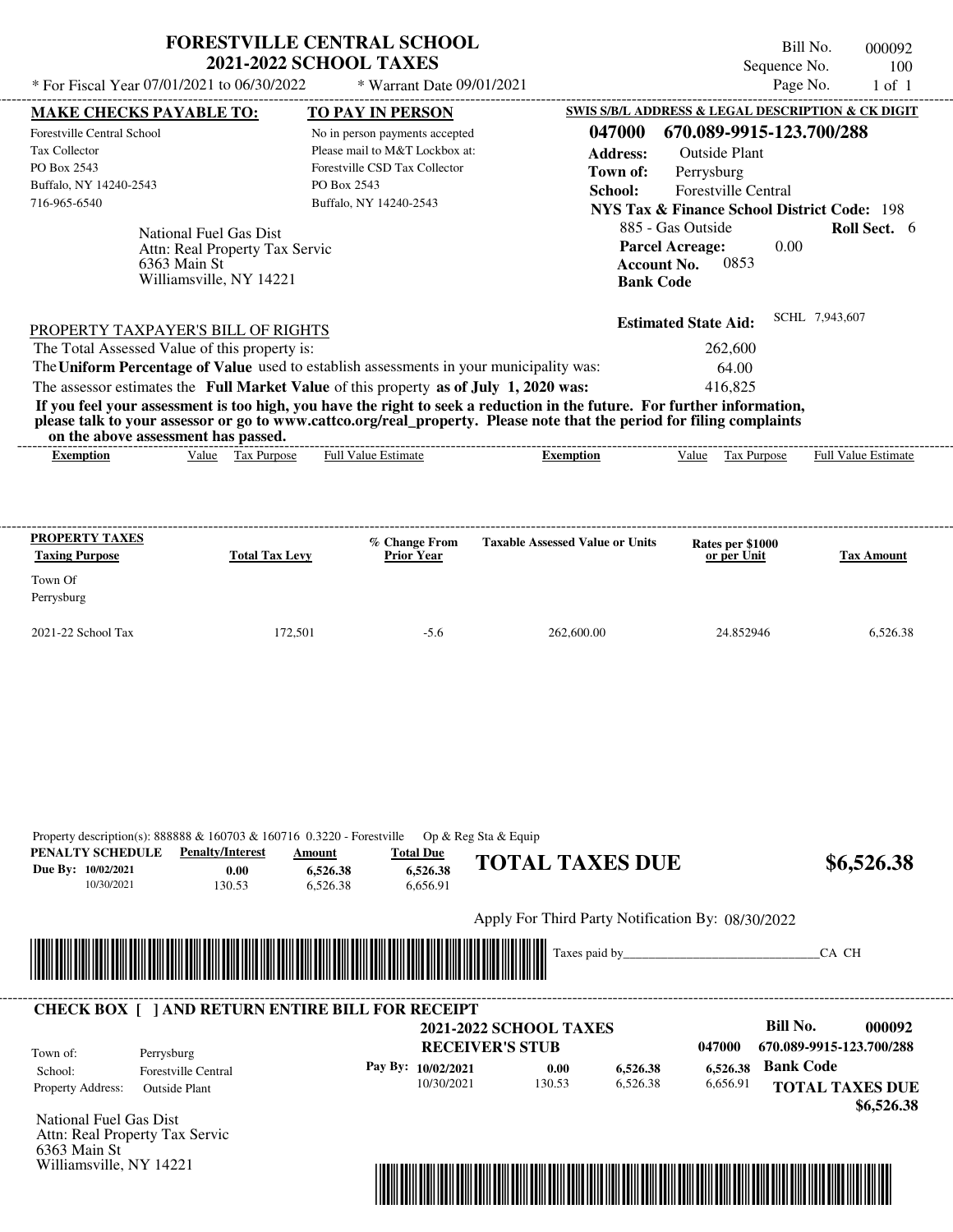| <b>FORESTVILLE CENTRAL SCHOOL</b> |
|-----------------------------------|
| <b>2021-2022 SCHOOL TAXES</b>     |

Bill No. 000093 Sequence No. 101

| * For Fiscal Year 07/01/2021 to 06/30/2022                                                                                               |                                   | * Warrant Date 09/01/2021                    |                                                                                                                         |                                                        | Page No.<br>$1$ of $1$   |
|------------------------------------------------------------------------------------------------------------------------------------------|-----------------------------------|----------------------------------------------|-------------------------------------------------------------------------------------------------------------------------|--------------------------------------------------------|--------------------------|
| <b>MAKE CHECKS PAYABLE TO:</b>                                                                                                           |                                   | TO PAY IN PERSON                             |                                                                                                                         | SWIS S/B/L ADDRESS & LEGAL DESCRIPTION & CK DIGIT      |                          |
| Forestville Central School                                                                                                               |                                   | No in person payments accepted               | 047000                                                                                                                  | 670.089-9915-123.710/288                               |                          |
| Tax Collector                                                                                                                            |                                   | Please mail to M&T Lockbox at:               | <b>Address:</b>                                                                                                         | <b>Gas Distribution</b>                                |                          |
| PO Box 2543                                                                                                                              |                                   | Forestville CSD Tax Collector<br>PO Box 2543 | Town of:                                                                                                                | Perrysburg                                             |                          |
| Buffalo, NY 14240-2543<br>716-965-6540                                                                                                   |                                   | Buffalo, NY 14240-2543                       | School:                                                                                                                 | <b>Forestville Central</b>                             |                          |
|                                                                                                                                          |                                   |                                              |                                                                                                                         | <b>NYS Tax &amp; Finance School District Code: 198</b> |                          |
|                                                                                                                                          | National Fuel Gas Supply          |                                              |                                                                                                                         | 871 - Elec-Gas Fac                                     | Roll Sect. 6             |
|                                                                                                                                          | Attn: Real Property Tax Servic    |                                              |                                                                                                                         | 0.00<br><b>Parcel Acreage:</b><br>0854                 |                          |
| 6363 Main St                                                                                                                             | Williamsville, NY 14221           |                                              | <b>Account No.</b><br><b>Bank Code</b>                                                                                  |                                                        |                          |
|                                                                                                                                          |                                   |                                              |                                                                                                                         |                                                        |                          |
|                                                                                                                                          |                                   |                                              |                                                                                                                         | <b>Estimated State Aid:</b>                            | SCHL 7,943,607           |
| PROPERTY TAXPAYER'S BILL OF RIGHTS                                                                                                       |                                   |                                              |                                                                                                                         |                                                        |                          |
| The Total Assessed Value of this property is:<br>The Uniform Percentage of Value used to establish assessments in your municipality was: |                                   |                                              |                                                                                                                         | 954,200                                                |                          |
|                                                                                                                                          |                                   |                                              |                                                                                                                         | 64.00                                                  |                          |
| The assessor estimates the Full Market Value of this property as of July 1, 2020 was:                                                    |                                   |                                              | If you feel your assessment is too high, you have the right to seek a reduction in the future. For further information, | 1,514,603                                              |                          |
|                                                                                                                                          |                                   |                                              | please talk to your assessor or go to www.cattco.org/real property. Please note that the period for filing complaints   |                                                        |                          |
| on the above assessment has passed.                                                                                                      |                                   |                                              |                                                                                                                         |                                                        |                          |
| <b>Exemption</b>                                                                                                                         | Value Tax Purpose                 | Full Value Estimate                          | <b>Exemption</b>                                                                                                        | Value Tax Purpose                                      | Full Value Estimate      |
|                                                                                                                                          |                                   |                                              |                                                                                                                         |                                                        |                          |
|                                                                                                                                          |                                   |                                              |                                                                                                                         |                                                        |                          |
|                                                                                                                                          |                                   |                                              |                                                                                                                         |                                                        |                          |
| <b>PROPERTY TAXES</b><br><b>Taxing Purpose</b>                                                                                           | <b>Total Tax Levy</b>             | % Change From<br><b>Prior Year</b>           | <b>Taxable Assessed Value or Units</b>                                                                                  | Rates per \$1000<br>or per Unit                        | <b>Tax Amount</b>        |
|                                                                                                                                          |                                   |                                              |                                                                                                                         |                                                        |                          |
| Town Of                                                                                                                                  |                                   |                                              |                                                                                                                         |                                                        |                          |
| Perrysburg                                                                                                                               |                                   |                                              |                                                                                                                         |                                                        |                          |
| 2021-22 School Tax                                                                                                                       | 172,501                           | $-5.6$                                       | 954,200.00                                                                                                              | 24.852946                                              | 23,714.68                |
|                                                                                                                                          |                                   |                                              |                                                                                                                         |                                                        |                          |
|                                                                                                                                          |                                   |                                              |                                                                                                                         |                                                        |                          |
|                                                                                                                                          |                                   |                                              |                                                                                                                         |                                                        |                          |
|                                                                                                                                          |                                   |                                              |                                                                                                                         |                                                        |                          |
|                                                                                                                                          |                                   |                                              |                                                                                                                         |                                                        |                          |
|                                                                                                                                          |                                   |                                              |                                                                                                                         |                                                        |                          |
|                                                                                                                                          |                                   |                                              |                                                                                                                         |                                                        |                          |
|                                                                                                                                          |                                   |                                              |                                                                                                                         |                                                        |                          |
|                                                                                                                                          |                                   |                                              |                                                                                                                         |                                                        |                          |
| Property description(s): 160754                                                                                                          | 0.3920 - Forestville              | 34 Storage Wells                             |                                                                                                                         |                                                        |                          |
| PENALTY SCHEDULE                                                                                                                         | <b>Penalty/Interest</b><br>Amount | <b>Total Due</b>                             |                                                                                                                         |                                                        |                          |
| Due By: 10/02/2021                                                                                                                       | 0.00                              | 23,714.68<br>23,714.68                       | <b>TOTAL TAXES DUE</b>                                                                                                  |                                                        | \$23,714.68              |
| 10/30/2021                                                                                                                               | 474.29                            | 23,714.68<br>24,188.97                       |                                                                                                                         |                                                        |                          |
|                                                                                                                                          |                                   |                                              |                                                                                                                         |                                                        |                          |
|                                                                                                                                          |                                   |                                              | Apply For Third Party Notification By: 08/30/2022                                                                       |                                                        |                          |
|                                                                                                                                          |                                   |                                              | Taxes paid by_                                                                                                          |                                                        | CA CH                    |
|                                                                                                                                          |                                   |                                              |                                                                                                                         |                                                        |                          |
|                                                                                                                                          |                                   |                                              |                                                                                                                         |                                                        |                          |
| <b>CHECK BOX [ ] AND RETURN ENTIRE BILL FOR RECEIPT</b>                                                                                  |                                   |                                              |                                                                                                                         |                                                        |                          |
|                                                                                                                                          |                                   |                                              | <b>2021-2022 SCHOOL TAXES</b>                                                                                           | <b>Bill No.</b>                                        | 000093                   |
| Town of:<br>Perrysburg                                                                                                                   |                                   |                                              | <b>RECEIVER'S STUB</b>                                                                                                  | 047000                                                 | 670.089-9915-123.710/288 |
| School:<br><b>Forestville Central</b>                                                                                                    |                                   | Pay By: 10/02/2021                           | 0.00<br>23,714.68                                                                                                       | <b>Bank Code</b><br>23,714.68                          |                          |
| Property Address:<br><b>Gas Distribution</b>                                                                                             |                                   | 10/30/2021                                   | 474.29<br>23,714.68                                                                                                     | 24,188.97                                              | <b>TOTAL TAXES DUE</b>   |
|                                                                                                                                          |                                   |                                              |                                                                                                                         |                                                        | \$23,714.68              |
| National Fuel Gas Supply                                                                                                                 |                                   |                                              |                                                                                                                         |                                                        |                          |
| Attn: Real Property Tax Servic<br>6363 Main St                                                                                           |                                   |                                              |                                                                                                                         |                                                        |                          |
| Williamsville, NY 14221                                                                                                                  |                                   |                                              |                                                                                                                         |                                                        |                          |
|                                                                                                                                          |                                   |                                              |                                                                                                                         |                                                        |                          |

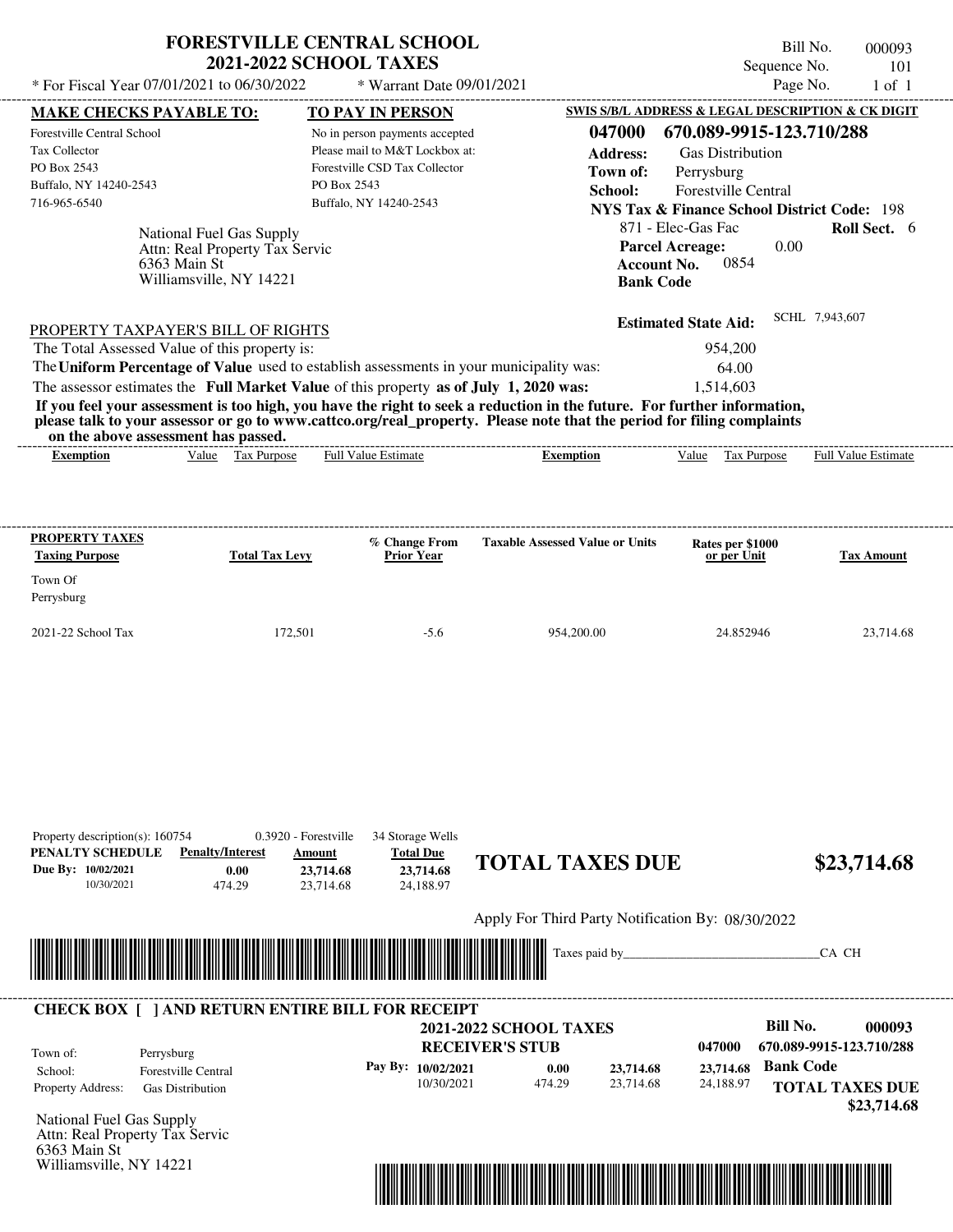|                                                                                                                  | <b>FORESTVILLE CENTRAL SCHOOL</b><br><b>2021-2022 SCHOOL TAXES</b> |                                                      |                                        | Bill No.<br>Sequence No.                               | 000094                     |
|------------------------------------------------------------------------------------------------------------------|--------------------------------------------------------------------|------------------------------------------------------|----------------------------------------|--------------------------------------------------------|----------------------------|
| * For Fiscal Year 07/01/2021 to 06/30/2022                                                                       |                                                                    | * Warrant Date 09/01/2021                            |                                        | Page No.                                               | 102<br>$1$ of $1$          |
| <b>MAKE CHECKS PAYABLE TO:</b>                                                                                   |                                                                    | <b>TO PAY IN PERSON</b>                              |                                        | SWIS S/B/L ADDRESS & LEGAL DESCRIPTION & CK DIGIT      |                            |
| Forestville Central School                                                                                       |                                                                    | No in person payments accepted                       | 047000                                 | 670.089-9915-123.710/2881                              |                            |
| Tax Collector                                                                                                    |                                                                    | Please mail to M&T Lockbox at:                       | <b>Address:</b>                        | <b>Outside Plant</b>                                   |                            |
| PO Box 2543                                                                                                      |                                                                    | Forestville CSD Tax Collector                        | Town of:                               | Perrysburg                                             |                            |
| Buffalo, NY 14240-2543                                                                                           | PO Box 2543                                                        |                                                      | School:                                | <b>Forestville Central</b>                             |                            |
| 716-965-6540                                                                                                     |                                                                    | Buffalo, NY 14240-2543                               |                                        | <b>NYS Tax &amp; Finance School District Code: 198</b> |                            |
|                                                                                                                  |                                                                    |                                                      |                                        | 885 - Gas Outside                                      | <b>Roll Sect.</b> 6        |
| National Fuel Gas Supply<br>Attn: Real Property Tax Servic                                                       |                                                                    |                                                      | <b>Parcel Acreage:</b>                 | 0.00                                                   |                            |
| 6363 Main St Rm 1000                                                                                             |                                                                    |                                                      | <b>Account No.</b>                     | 1072                                                   |                            |
| Williamsville, NY 14221                                                                                          |                                                                    |                                                      | <b>Bank Code</b>                       |                                                        |                            |
|                                                                                                                  |                                                                    |                                                      |                                        | <b>Estimated State Aid:</b>                            | SCHL 7,943,607             |
| PROPERTY TAXPAYER'S BILL OF RIGHTS<br>The Total Assessed Value of this property is:                              |                                                                    |                                                      |                                        | 390,700                                                |                            |
| The Uniform Percentage of Value used to establish assessments in your municipality was:                          |                                                                    |                                                      |                                        | 64.00                                                  |                            |
| The assessor estimates the Full Market Value of this property as of July 1, 2020 was:                            |                                                                    |                                                      |                                        | 620,159                                                |                            |
| on the above assessment has passed.                                                                              |                                                                    |                                                      |                                        |                                                        |                            |
| Value Tax Purpose<br><b>Exemption</b>                                                                            |                                                                    | <b>Full Value Estimate</b>                           | <b>Exemption</b>                       | Value Tax Purpose                                      | <b>Full Value Estimate</b> |
| <b>PROPERTY TAXES</b><br><b>Taxing Purpose</b>                                                                   | <b>Total Tax Levy</b>                                              | % Change From<br><b>Prior Year</b>                   | <b>Taxable Assessed Value or Units</b> | Rates per \$1000<br>or per Unit                        | <b>Tax Amount</b>          |
| Town Of                                                                                                          |                                                                    |                                                      |                                        |                                                        |                            |
|                                                                                                                  |                                                                    |                                                      |                                        |                                                        |                            |
| Perrysburg                                                                                                       |                                                                    |                                                      |                                        |                                                        |                            |
| 2021-22 School Tax                                                                                               | 172,501                                                            | $-5.6$                                               | 390,700.00                             | 24.852946                                              |                            |
| Property description(s): $888888 \& 160703$<br>PENALTY SCHEDULE<br><b>Penalty/Interest</b><br>Due By: 10/02/2021 | 0.3920 - Forestville<br>Amount                                     | Op & Reg Sta & Equip<br><b>Total Due</b><br>9,710.05 | <b>TOTAL TAXES DUE</b>                 |                                                        | 9,710.05<br>\$9,710.05     |



Williamsville, NY 14221

## National Fuel Gas Supply **RECEIVER'S STUB Bill No. 000094 Bank Code 9,710.05** Property Address: Outside Plant Perrysburg School: Forestville Central **TOTAL TAXES DUE \$9,710.05 2021-2022 SCHOOL TAXES 047000 670.089-9915-123.710/2881 Pay By: 10/02/2021** 10/30/2021 194.20 **0.00** 9,710.05 **9,710.05** 9,904.25 Attn: Real Property Tax Servic Town of: 6363 Main St Rm 1000 **CHECK BOX [ ] AND RETURN ENTIRE BILL FOR RECEIPT**

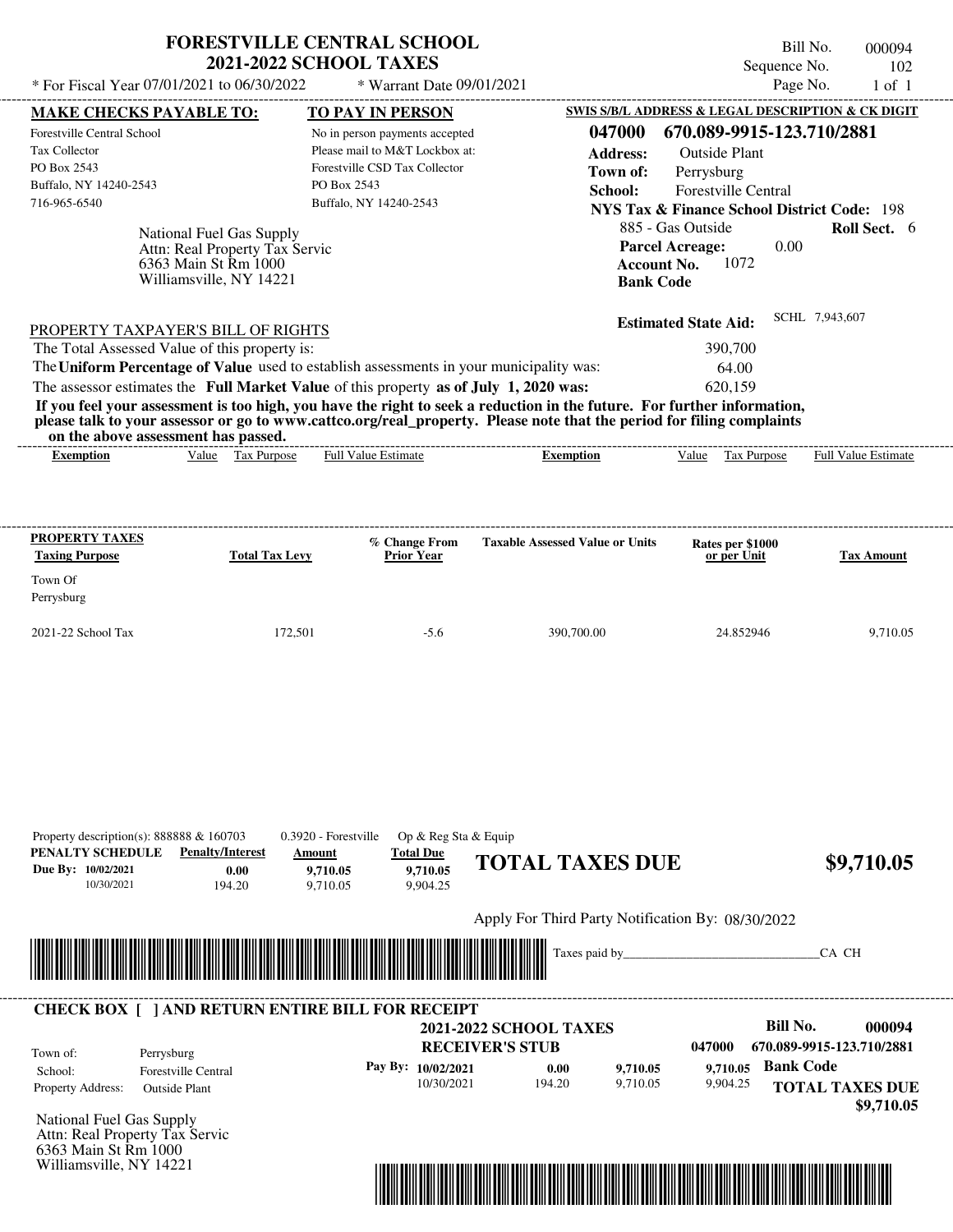|                                                                                                                                                                                                                                                                                                                                                                                                                                                                                                                             | <b>FORESTVILLE CENTRAL SCHOOL</b><br><b>2021-2022 SCHOOL TAXES</b>                                                                         |                                                   | Bill No.<br>Sequence No.                                                                                                                                                                                                                                         | 000095<br>103              |
|-----------------------------------------------------------------------------------------------------------------------------------------------------------------------------------------------------------------------------------------------------------------------------------------------------------------------------------------------------------------------------------------------------------------------------------------------------------------------------------------------------------------------------|--------------------------------------------------------------------------------------------------------------------------------------------|---------------------------------------------------|------------------------------------------------------------------------------------------------------------------------------------------------------------------------------------------------------------------------------------------------------------------|----------------------------|
| * For Fiscal Year 07/01/2021 to 06/30/2022                                                                                                                                                                                                                                                                                                                                                                                                                                                                                  |                                                                                                                                            | * Warrant Date 09/01/2021                         | Page No.                                                                                                                                                                                                                                                         | $1$ of $1$                 |
| <b>MAKE CHECKS PAYABLE TO:</b>                                                                                                                                                                                                                                                                                                                                                                                                                                                                                              | TO PAY IN PERSON                                                                                                                           |                                                   | SWIS S/B/L ADDRESS & LEGAL DESCRIPTION & CK DIGIT                                                                                                                                                                                                                |                            |
| Forestville Central School<br>Tax Collector<br>PO Box 2543<br>Buffalo, NY 14240-2543<br>716-965-6540<br>Niagara Mohawk Power Corp<br>300 Erie Blvd West<br>Syracuse, NY 13202                                                                                                                                                                                                                                                                                                                                               | No in person payments accepted<br>Please mail to M&T Lockbox at:<br>Forestville CSD Tax Collector<br>PO Box 2543<br>Buffalo, NY 14240-2543 | 047000<br><b>Address:</b><br>Town of:<br>School:  | 670.089-9915-132.350/188<br><b>Outside Plant</b><br>Perrysburg<br><b>Forestville Central</b><br><b>NYS Tax &amp; Finance School District Code: 198</b><br>884 - Elec Dist Ou<br><b>Parcel Acreage:</b><br>0.00<br><b>Account No.</b><br>0857<br><b>Bank Code</b> | Roll Sect. 6               |
| PROPERTY TAXPAYER'S BILL OF RIGHTS<br>The Total Assessed Value of this property is:<br>The Uniform Percentage of Value used to establish assessments in your municipality was:<br>The assessor estimates the Full Market Value of this property as of July 1, 2020 was:<br>If you feel your assessment is too high, you have the right to seek a reduction in the future. For further information,<br>please talk to your assessor or go to www.cattco.org/real_property. Please note that the period for filing complaints |                                                                                                                                            |                                                   | SCHL 7,943,607<br><b>Estimated State Aid:</b><br>29.895<br>64.00<br>47,452                                                                                                                                                                                       |                            |
| on the above assessment has passed.<br>Value Tax Purpose<br><b>Exemption</b>                                                                                                                                                                                                                                                                                                                                                                                                                                                | <b>Full Value Estimate</b>                                                                                                                 | <b>Exemption</b>                                  | Value Tax Purpose                                                                                                                                                                                                                                                | <b>Full Value Estimate</b> |
|                                                                                                                                                                                                                                                                                                                                                                                                                                                                                                                             |                                                                                                                                            |                                                   |                                                                                                                                                                                                                                                                  |                            |
| <b>Taxing Purpose</b><br><b>Total Tax Levy</b>                                                                                                                                                                                                                                                                                                                                                                                                                                                                              | % Change From<br><b>Prior Year</b>                                                                                                         | <b>Taxable Assessed Value or Units</b>            | Rates per \$1000<br>or per Unit                                                                                                                                                                                                                                  | <b>Tax Amount</b>          |
|                                                                                                                                                                                                                                                                                                                                                                                                                                                                                                                             | 172,501<br>$-5.6$                                                                                                                          | 29,895.00                                         | 24.852946                                                                                                                                                                                                                                                        | 742.98                     |
| <b>PROPERTY TAXES</b><br>Town Of<br>Perrysburg<br>2021-22 School Tax<br>Property description(s): 888888<br>PENALTY SCHEDULE<br><b>Penalty/Interest</b><br>Due By: 10/02/2021<br>0.00<br>10/30/2021<br>14.86                                                                                                                                                                                                                                                                                                                 | 0.0630 - Forestville<br><b>Total Elec Dist</b><br><b>Total Due</b><br>Amount<br>742.98<br>742.98<br>757.84<br>742.98                       | <b>TOTAL TAXES DUE</b>                            |                                                                                                                                                                                                                                                                  |                            |
|                                                                                                                                                                                                                                                                                                                                                                                                                                                                                                                             |                                                                                                                                            | Apply For Third Party Notification By: 08/30/2022 |                                                                                                                                                                                                                                                                  | \$742.98                   |

|                          |                     |                        | <b>2021-2022 SCHOOL TAXES</b> |        |        | Bill No.                 | 000095   |
|--------------------------|---------------------|------------------------|-------------------------------|--------|--------|--------------------------|----------|
| Town of:                 | Perrysburg          | <b>RECEIVER'S STUB</b> |                               |        | 047000 | 670.089-9915-132.350/188 |          |
| School:                  | Forestville Central | Pay By: $10/02/2021$   | 0.00                          | 742.98 | 742.98 | <b>Bank Code</b>         |          |
| <b>Property Address:</b> | Outside Plant       | 10/30/2021             | 14.86                         | 742.98 | 757.84 | <b>TOTAL TAXES DUE</b>   |          |
|                          |                     |                        |                               |        |        |                          | \$742.98 |

Niagara Mohawk Power Corp 300 Erie Blvd West Syracuse, NY 13202

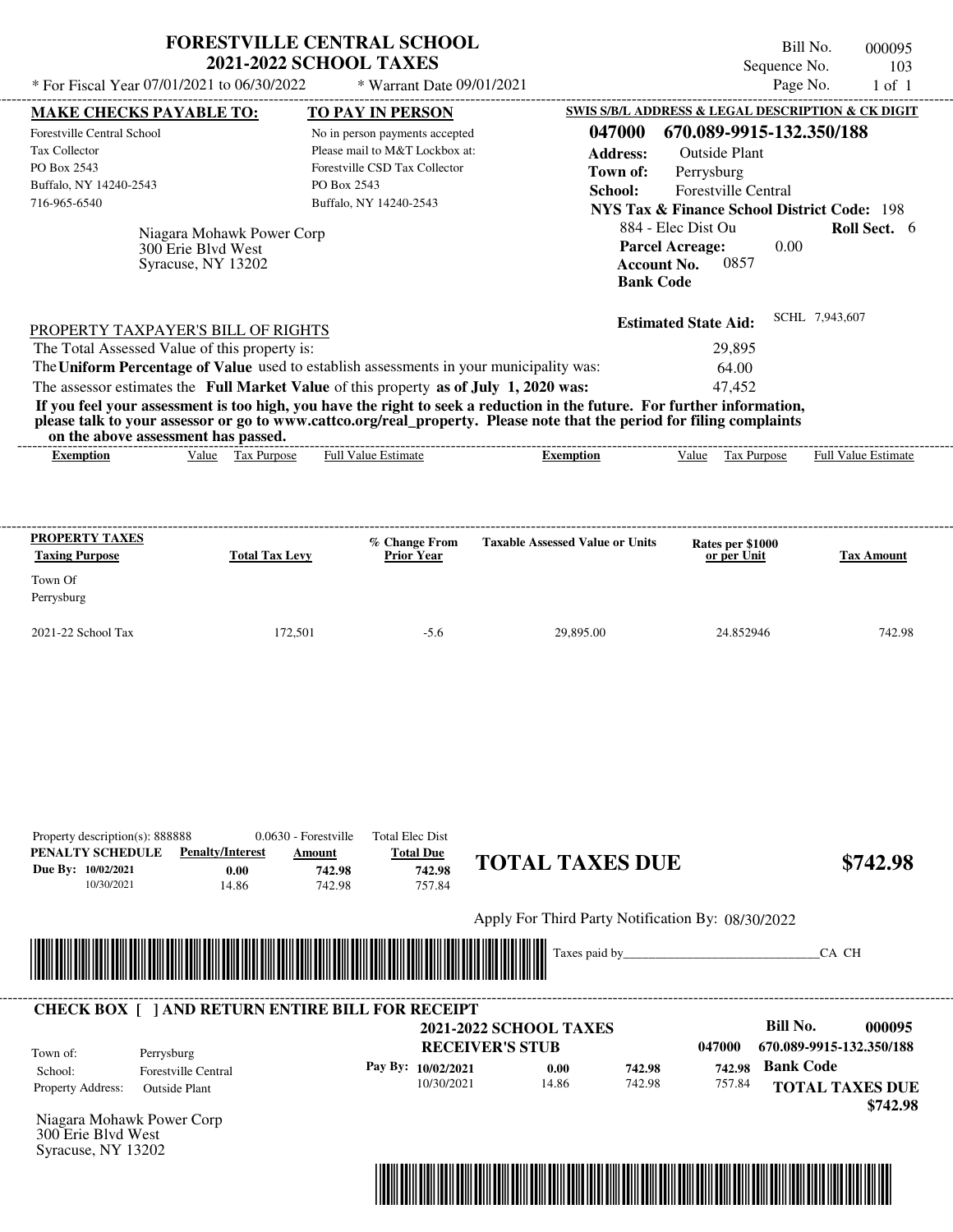| <b>FORESTVILLE CENTRAL SCHOOL</b> |  |
|-----------------------------------|--|
| <b>2021-2022 SCHOOL TAXES</b>     |  |

Bill No. 000096 Sequence No. 104

| * For Fiscal Year 07/01/2021 to 06/30/2022                                                                                               |                                            |                                              | * Warrant Date 09/01/2021                  |                                                   |                  |                                                        | Page No.         | $1$ of $1$               |
|------------------------------------------------------------------------------------------------------------------------------------------|--------------------------------------------|----------------------------------------------|--------------------------------------------|---------------------------------------------------|------------------|--------------------------------------------------------|------------------|--------------------------|
| <b>MAKE CHECKS PAYABLE TO:</b>                                                                                                           |                                            | TO PAY IN PERSON                             |                                            |                                                   |                  | SWIS S/B/L ADDRESS & LEGAL DESCRIPTION & CK DIGIT      |                  |                          |
| Forestville Central School                                                                                                               |                                            | No in person payments accepted               |                                            |                                                   | 047000           | 670.089-9915-131.600/188                               |                  |                          |
| Tax Collector                                                                                                                            |                                            | Please mail to M&T Lockbox at:               |                                            |                                                   | <b>Address:</b>  | <b>Outside Plant</b>                                   |                  |                          |
| PO Box 2543                                                                                                                              |                                            | Forestville CSD Tax Collector<br>PO Box 2543 |                                            |                                                   | Town of:         | Perrysburg                                             |                  |                          |
| Buffalo, NY 14240-2543<br>716-965-6540                                                                                                   |                                            | Buffalo, NY 14240-2543                       |                                            |                                                   | School:          | <b>Forestville Central</b>                             |                  |                          |
|                                                                                                                                          |                                            |                                              |                                            |                                                   |                  | <b>NYS Tax &amp; Finance School District Code: 198</b> |                  |                          |
|                                                                                                                                          | Nys Electric & Gas Corp                    |                                              |                                            |                                                   |                  | 884 - Elec Dist Ou                                     |                  | Roll Sect. 6             |
|                                                                                                                                          | Avangrid Management Company                |                                              |                                            |                                                   |                  | <b>Parcel Acreage:</b><br>0858                         | 0.00             |                          |
|                                                                                                                                          | One City Center Fl 5<br>Portland, ME 04101 |                                              |                                            |                                                   | <b>Bank Code</b> | <b>Account No.</b>                                     |                  |                          |
|                                                                                                                                          |                                            |                                              |                                            |                                                   |                  |                                                        |                  |                          |
|                                                                                                                                          |                                            |                                              |                                            |                                                   |                  | <b>Estimated State Aid:</b>                            | SCHL 7,943,607   |                          |
| PROPERTY TAXPAYER'S BILL OF RIGHTS                                                                                                       |                                            |                                              |                                            |                                                   |                  |                                                        |                  |                          |
| The Total Assessed Value of this property is:<br>The Uniform Percentage of Value used to establish assessments in your municipality was: |                                            |                                              |                                            |                                                   |                  | 17,100<br>64.00                                        |                  |                          |
| The assessor estimates the Full Market Value of this property as of July 1, 2020 was:                                                    |                                            |                                              |                                            |                                                   |                  | 27,143                                                 |                  |                          |
| If you feel your assessment is too high, you have the right to seek a reduction in the future. For further information,                  |                                            |                                              |                                            |                                                   |                  |                                                        |                  |                          |
| please talk to your assessor or go to www.cattco.org/real property. Please note that the period for filing complaints                    |                                            |                                              |                                            |                                                   |                  |                                                        |                  |                          |
| on the above assessment has passed.                                                                                                      |                                            |                                              |                                            |                                                   |                  |                                                        |                  |                          |
| <b>Exemption</b>                                                                                                                         | Value Tax Purpose                          | <b>Full Value Estimate</b>                   |                                            | <b>Exemption</b>                                  |                  | Value Tax Purpose                                      |                  | Full Value Estimate      |
|                                                                                                                                          |                                            |                                              |                                            |                                                   |                  |                                                        |                  |                          |
|                                                                                                                                          |                                            |                                              |                                            |                                                   |                  |                                                        |                  |                          |
|                                                                                                                                          |                                            |                                              |                                            |                                                   |                  |                                                        |                  |                          |
| <b>PROPERTY TAXES</b>                                                                                                                    |                                            |                                              | % Change From                              | <b>Taxable Assessed Value or Units</b>            |                  | Rates per \$1000                                       |                  |                          |
| <b>Taxing Purpose</b>                                                                                                                    | <b>Total Tax Levy</b>                      |                                              | <b>Prior Year</b>                          |                                                   |                  | or per Unit                                            |                  | <b>Tax Amount</b>        |
| Town Of                                                                                                                                  |                                            |                                              |                                            |                                                   |                  |                                                        |                  |                          |
| Perrysburg                                                                                                                               |                                            |                                              |                                            |                                                   |                  |                                                        |                  |                          |
| 2021-22 School Tax                                                                                                                       | 172,501                                    |                                              | $-5.6$                                     | 17,100.00                                         |                  | 24.852946                                              |                  | 424.99                   |
|                                                                                                                                          |                                            |                                              |                                            |                                                   |                  |                                                        |                  |                          |
|                                                                                                                                          |                                            |                                              |                                            |                                                   |                  |                                                        |                  |                          |
|                                                                                                                                          |                                            |                                              |                                            |                                                   |                  |                                                        |                  |                          |
|                                                                                                                                          |                                            |                                              |                                            |                                                   |                  |                                                        |                  |                          |
|                                                                                                                                          |                                            |                                              |                                            |                                                   |                  |                                                        |                  |                          |
|                                                                                                                                          |                                            |                                              |                                            |                                                   |                  |                                                        |                  |                          |
|                                                                                                                                          |                                            |                                              |                                            |                                                   |                  |                                                        |                  |                          |
|                                                                                                                                          |                                            |                                              |                                            |                                                   |                  |                                                        |                  |                          |
|                                                                                                                                          |                                            |                                              |                                            |                                                   |                  |                                                        |                  |                          |
|                                                                                                                                          |                                            |                                              |                                            |                                                   |                  |                                                        |                  |                          |
| Property description(s): 888888<br>PENALTY SCHEDULE                                                                                      | <b>Penalty/Interest</b>                    | 0.1200 - Forestville<br>Amount               | <b>Total Elec Dist</b><br><b>Total Due</b> |                                                   |                  |                                                        |                  |                          |
| Due By: 10/02/2021                                                                                                                       | 0.00                                       | 424.99                                       | 424.99                                     | <b>TOTAL TAXES DUE</b>                            |                  |                                                        |                  | \$424.99                 |
| 10/30/2021                                                                                                                               | 8.50                                       | 424.99                                       | 433.49                                     |                                                   |                  |                                                        |                  |                          |
|                                                                                                                                          |                                            |                                              |                                            |                                                   |                  |                                                        |                  |                          |
|                                                                                                                                          |                                            |                                              |                                            | Apply For Third Party Notification By: 08/30/2022 |                  |                                                        |                  |                          |
|                                                                                                                                          |                                            |                                              |                                            |                                                   | Taxes paid by_   |                                                        |                  | CA CH                    |
|                                                                                                                                          |                                            |                                              |                                            |                                                   |                  |                                                        |                  |                          |
|                                                                                                                                          |                                            |                                              |                                            |                                                   |                  |                                                        |                  |                          |
| <b>CHECK BOX [ ] AND RETURN ENTIRE BILL FOR RECEIPT</b>                                                                                  |                                            |                                              |                                            |                                                   |                  |                                                        |                  |                          |
|                                                                                                                                          |                                            |                                              |                                            | <b>2021-2022 SCHOOL TAXES</b>                     |                  |                                                        | <b>Bill No.</b>  | 000096                   |
|                                                                                                                                          |                                            |                                              |                                            | <b>RECEIVER'S STUB</b>                            |                  | 047000                                                 |                  | 670.089-9915-131.600/188 |
| Town of:<br>Perrysburg                                                                                                                   |                                            |                                              | Pay By: 10/02/2021                         | 0.00                                              | 424.99           | 424.99                                                 | <b>Bank Code</b> |                          |
| <b>Forestville Central</b><br>School:<br>Property Address:<br><b>Outside Plant</b>                                                       |                                            |                                              | 10/30/2021                                 | 8.50                                              | 424.99           | 433.49                                                 |                  | <b>TOTAL TAXES DUE</b>   |
|                                                                                                                                          |                                            |                                              |                                            |                                                   |                  |                                                        |                  | \$424.99                 |
| Nys Electric & Gas Corp                                                                                                                  |                                            |                                              |                                            |                                                   |                  |                                                        |                  |                          |
| Avangrid Management Company                                                                                                              |                                            |                                              |                                            |                                                   |                  |                                                        |                  |                          |
| One City Center Fl 5                                                                                                                     |                                            |                                              |                                            |                                                   |                  |                                                        |                  |                          |
| Portland, ME 04101                                                                                                                       |                                            |                                              |                                            |                                                   |                  |                                                        |                  |                          |